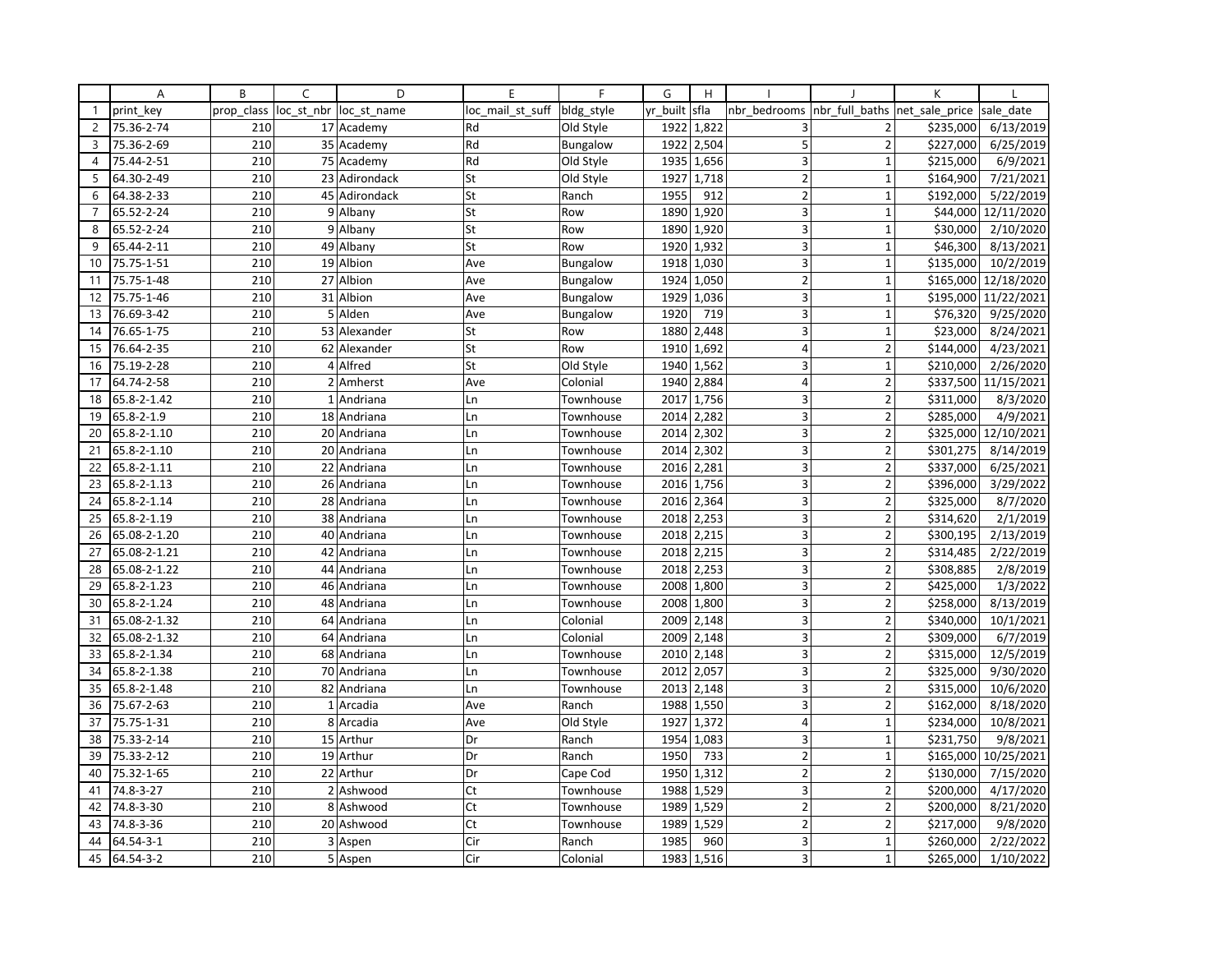|              | Α          | B          | C | D                      | E                | F               | G        | H          |                         |                                | K         |                       |
|--------------|------------|------------|---|------------------------|------------------|-----------------|----------|------------|-------------------------|--------------------------------|-----------|-----------------------|
| $\mathbf{1}$ | print key  | prop_class |   | loc st nbr loc st name | loc mail st suff | bldg_style      | yr_built | sfla       | nbr bedrooms            | nbr_full_baths  net_sale_price |           | sale date             |
| 46           | 64.54-3-42 | 210        |   | 8 Aspen                | Cir              | Colonial        | 1977     | 2,624      | 4                       | $\overline{2}$                 | \$335,000 | 4/12/2021             |
| 47           | 64.54-3-42 | 210        |   | 8 Aspen                | Cir              | Colonial        | 1977     | 2,624      | $\overline{4}$          | $\overline{2}$                 | \$315,000 | 8/31/2020             |
| 48           | 64.54-3-16 | 210        |   | 35 Aspen               | Cir              | Colonial        | 1979     | 1,785      | 3                       | $\mathbf{1}$                   | \$217,000 | 4/17/2019             |
| 49           | 64.54-3-55 | 210        |   | 48 Aspen               | Cir              | Split Level     |          | 1979 1,544 | 3                       | $\mathbf{1}$                   | \$237,900 | 2/24/2020             |
| 50           | 64.54-3-25 | 210        |   | 53 Aspen               | Cir              | Colonial        | 1979     | 2,041      | $\overline{4}$          | $\overline{2}$                 | \$315,000 | 4/1/2021              |
| 51           | 64.54-3-57 | 210        |   | 58 Aspen               | Cir              | Split Level     | 1986     | 1,707      | 3                       | $\overline{2}$                 | \$302,000 | 3/31/2020             |
| 52           | 64.54-3-29 | 210        |   | 61 Aspen               | Cir              | Colonial        | 1980     | 2,204      | $\overline{4}$          | $\overline{2}$                 | \$167,028 | 7/29/2020             |
| 53           | 64.54-3-39 | 210        |   | 79 Aspen               | Cir              | Split Level     | 1988     | 1,796      | 3                       | $\overline{2}$                 | \$260,000 | 1/7/2022              |
| 54           | 64.54-3-41 | 210        |   | 83 Aspen               | Cir              | Split Level     | 1983     | 1,294      | 3                       | $\mathbf 1$                    | \$200,000 | 11/10/2020            |
| 55           | 40.12-3-21 | 210        |   | 4 Aspen                | Ct               | Colonial        | 1983     | 1,824      | 3                       | $\overline{1}$                 | \$275,000 | 7/27/2020             |
| 56           | 53.66-2-29 | 210        |   | 16 Austain             | Ave              | Bungalow        | 1930     | 1,394      | $\overline{2}$          | $\mathbf 1$                    | \$201,000 | 1/3/2022              |
| 57           | 53.66-3-32 | 210        |   | 29 Austain             | Ave              | Colonial        |          | 1930 1,743 | 3                       | $\overline{2}$                 | \$135,000 | 8/16/2019             |
| 58           | 53.66-3-37 | 210        |   | 49 Austain             | Ave              | <b>Bungalow</b> | 1930     | 920        | 3                       | $\mathbf{1}$                   | \$130,000 | 8/23/2021             |
| 59           | 64.70-1-35 | 210        |   | 4 Avon                 | Ct               | <b>Bungalow</b> | 1945     | 1,458      | 4                       | $\mathbf{1}$                   | \$180,250 | 6/18/2019             |
| 60           | 64.30-2-30 | 210        |   | 28 Avon                | PI               | Cape Cod        | 1931     | 1,224      | 3                       | $\mathbf{1}$                   | \$130,000 | 11/7/2019             |
| 61           | 76.55-1-51 | 210        |   | 15 Avondale            | Ter              | Old Style       | 1900     | 1,430      | $\overline{4}$          | $\mathbf{1}$                   | \$169,000 | 12/4/2020             |
| 62           | 64.67-1-80 | 210        |   | 11 Bancker             | St               | Ranch           | 1962     | 1,586      | $\overline{4}$          | $\overline{2}$                 | \$225,000 | 11/22/2019            |
| 63           | 64.74-2-9  | 210        |   | 12 Bancker             | St               | Colonial        | 1972     | 2,016      | $\overline{4}$          | $\overline{2}$                 | \$271,000 | 11/24/2021            |
| 64           | 64.66-2-86 | 210        |   | 15 Bancker             | St               | Old Style       | 1928     | 1,144      | $\overline{\mathbf{3}}$ | $\overline{1}$                 | \$120,000 | 5/3/2021              |
| 65           | 64.74-2-3  | 210        |   | 34 Bancker             | St               | Old Style       |          | 1920 1,344 | 3                       | $\mathbf{1}$                   | \$184,900 | 12/2/2019             |
| 66           | 75.31-1-1  | 210        |   | 1 Bancroft             | St               | Cape Cod        | 1955     | 1,443      | $2 \vert$               | $\mathbf{1}$                   | \$240,000 | 7/1/2020              |
| 67           | 75.23-1-71 | 210        |   | 9 Bancroft             | St               | Ranch           | 1956     | 1,064      | $\overline{2}$          | $\mathbf 1$                    | \$169,900 | 10/28/2019            |
| 68           | 75.23-1-73 | 210        |   | 13 Bancroft            | St               | Ranch           | 1956     | 1,435      | $\overline{2}$          | $\mathbf{1}$                   | \$257,000 | 6/3/2020              |
| 69           | 75.23-2-37 | 210        |   | 23 Bancroft            | St               | Ranch           | 1950     | 1,418      | $\overline{2}$          | $\mathbf 1$                    | \$249,900 | 3/11/2022             |
| 70           | 75.23-2-35 | 210        |   | 36 Bancroft            | St               | Raised Ranch    | 1963     | 1,812      | $\overline{\mathbf{4}}$ | $\overline{2}$                 | \$290,000 | 12/10/2021            |
| 71           | 64.83-1-27 | 210        |   | 11 Barnet              | St               | <b>Bungalow</b> | 1935     | 1,716      | 3                       | $\overline{2}$                 | \$260,000 | 10/27/2021            |
| 72           | 76.69-2-65 | 210        |   | 14 Barrows             | St               | Old Style       | 1925     | 1,188      | 3                       | $\mathbf{1}$                   | \$138,297 | 9/8/2021              |
| 73           | 76.69-2-61 | 210        |   | 22 Barrows             | St               | Old Style       |          | 1930 1,393 | 3                       | $\mathbf{1}$                   | \$145,000 | 7/29/2020             |
| 74           | 76.69-2-52 | 210        |   | 44 Barrows             | St               | Colonial        | 1927     | 3,180      | $\overline{4}$          | 3                              | \$280,000 | 7/8/2021              |
| 75           | 76.69-2-52 | 210        |   | 44 Barrows             | St               | Colonial        | 1927     | 3,180      | 4                       | 3                              | \$225,000 | 3/25/2019             |
| 76           | 64.46-3-4  | 210        |   | 22 Beach               | Ave              | Ranch           | 1957     | 1,316      | 3                       | $\mathbf{1}$                   | \$149,400 | $\frac{1}{3}/22/2019$ |
| 77           | 64.45-3-21 | 210        |   | 50 Beach               | Ave              | Ranch           | 1966     | 1,000      | 3                       | $\mathbf 1$                    | \$175,000 | 7/2/2021              |
| 78           | 64.45-3-14 | 210        |   | 57 Beach               | Ave              | Raised Ranch    | 1968     | 1,653      | 3                       | $\mathbf 1$                    | \$185,000 | 10/14/2020            |
| 79           | 64.45-3-25 | 210        |   | 60 Beach               | Ave              | Raised Ranch    | 2001     | 1,564      | $\overline{3}$          | $\overline{2}$                 | \$216,000 | 11/8/2019             |
| 80           | 64.45-3-26 | 210        |   | 64 Beach               | Ave              | <b>Bungalow</b> | 1917     | 955        | $\overline{2}$          | $\mathbf{1}$                   | \$190,000 | 9/11/2019             |
| 81           | 64.39-2-7  | 210        |   | 57 Beacon              | Ave              | Ranch           |          | 1953 1,057 | 3                       | $\mathbf{1}$                   | \$255,000 | 10/6/2021             |
| 82           | 64.39-2-7  | 210        |   | 57 Beacon              | Ave              | Ranch           | 1953     | 1,057      | 3                       | $\mathbf{1}$                   | \$164,000 | 3/8/2019              |
| 83           | 64.38-1-29 | 210        |   | 68 Beacon              | Ave              | Ranch           | 1945     | 1,057      | 3                       | $\mathbf{1}$                   | \$199,900 | 3/26/2020             |
| 84           | 64.39-2-11 | 210        |   | 71 Beacon              | Ave              | Ranch           | 1954     | 940        | $\overline{2}$          | $\mathbf{1}$                   | \$187,000 | 10/30/2020            |
| 85           | 64.38-4-16 | 210        |   | 76 Beacon              | Ave              | Ranch           | 1953     | 948        | $\overline{2}$          | $\mathbf{1}$                   | \$195,000 | 8/11/2021             |
| 86           | 64.38-4-20 | 210        |   | 89 Beacon              | Ave              | Ranch           | 1951     | 1,336      | 3                       | $\mathbf 1$                    | \$232,000 | 1/29/2021             |
| 87           | 75.68-3-62 | 210        |   | 8 Beekman              | St               | Old Style       | 1930     | 1,368      | 3                       | $\mathbf{1}$                   | \$140,000 | 4/2/2020              |
| 88           | 76.61-1-59 | 210        |   | 11 Beekman             | St               | Old Style       | 1926     | 1,131      | 3                       | $\mathbf 1$                    | \$155,000 | 9/13/2021             |
| 89           | 75.68-3-60 | 210        |   | 14 Beekman             | St               | Old Style       |          | 1920 1,368 | $\overline{\mathbf{3}}$ | $\mathbf{1}$                   | \$139,000 | 9/29/2021             |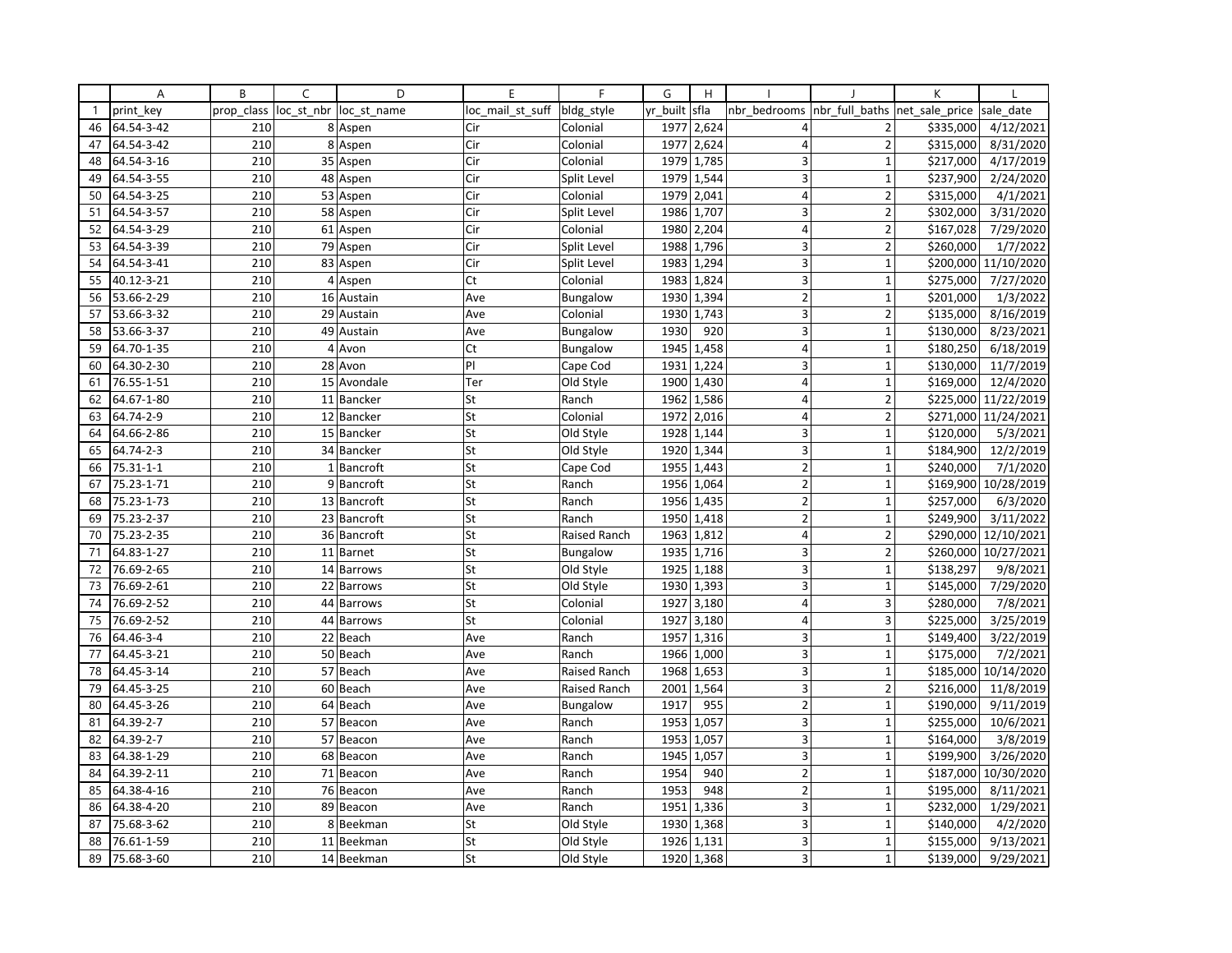|              | Α           | B          | C              | D                | E                | F               | G        | H          |                         |                | K              |            |
|--------------|-------------|------------|----------------|------------------|------------------|-----------------|----------|------------|-------------------------|----------------|----------------|------------|
| $\mathbf{1}$ | print key   | prop_class | loc_st_nbr     | loc st name      | loc_mail_st_suff | bldg_style      | yr built | sfla       | nbr bedrooms            | nbr full baths | net sale price | sale date  |
| 90           | 64.41-2-27  | 210        |                | 32 Belvidere     | Ave              | Colonial        | 1925     | 1,550      | 4                       | 1              | \$218,000      | 3/4/2021   |
| 91           | 64.33-1-41  | 210        |                | 56 Belvidere     | Ave              | Ranch           | 1927     | 891        | $\overline{2}$          | $\mathbf{1}$   | \$144,900      | 8/28/2020  |
| 92           | 64.33-1-5.1 | 210        |                | 70 Belvidere     | Ave              | Townhouse       | 2019     | 2,792      | $\overline{2}$          | $\overline{2}$ | \$384,769      | 12/31/2019 |
| 93           | 64.33-1-5.2 | 210        |                | 72 Belvidere     | Ave              | Townhouse       | 2019     | 2,792      | 3                       | $\overline{2}$ | \$399,550      | 10/14/2019 |
| 94           | 64.33-1-5.2 | 210        |                | 72 Belvidere     | Ave              | Townhouse       | 2019     | 2,792      | 3                       | $\overline{2}$ | \$390,000      | 6/28/2021  |
| 95           | 64.33-1-5.3 | 210        |                | 74 Belvidere     | Ave              | Townhouse       | 2019     | 2,792      | $\overline{2}$          | $\overline{2}$ | \$436,280      | 3/25/2021  |
| 96           | 64.33-1-7.1 | 210        |                | 76 Belvidere     | Ave              | Townhouse       | 2019     | 2,792      | $\overline{2}$          | $\overline{2}$ | \$414,000      | 3/17/2021  |
| 97           | 64.33-1-7.3 | 210        |                | 80 Belvidere     | Ave              | Townhouse       | 2019     | 2,792      | $\overline{2}$          | $\overline{2}$ | \$415,000      | 4/26/2021  |
| 98           | 65.54-2-16  | 210        |                | 13 Benson        | St               | Row             | 1902     | 1,419      | 3                       | $\mathbf{1}$   | \$106,000      | 9/17/2020  |
| 99           | 65.54-2-29  | 210        |                | 39 Benson        | St               | Old Style       | 1910     | 1,525      | $\overline{2}$          | 1              | \$110,500      | 5/12/2020  |
| 100          | 65.53-1-23  | 210        |                | 86 Benson        | St               | Old Style       | 1907     | 1,279      | $\overline{4}$          | $\mathbf{1}$   | \$212,000      | 7/26/2021  |
| 101          | 65.45-3-23  | 210        |                | 108 Benson       | St               | Bungalow        | 1927     | 892        | $\overline{2}$          | $\mathbf{1}$   | \$180,000      | 9/18/2020  |
| 102          | 65.45-2-58  | 210        |                | 131 Benson       | St               | Old Style       | 1920     | 1,792      | 3                       | 1              | \$102,928      | 12/9/2021  |
| 103          | 65.45-2-59  | 210        | 135            | Benson           | St               | Old Style       | 1920     | 1,160      | 3                       | $\mathbf{1}$   | \$139,000      | 6/11/2019  |
| 104          | 65.45-3-5   | 210        |                | 172 Benson       | St               | Bungalow        | 1920     | 1,200      | $\overline{2}$          | $\overline{1}$ | \$208,000      | 2/11/2022  |
| 105          | 65.45-3-5   | 210        |                | 172 Benson       | St               | Bungalow        | 1920     | 1,200      | $\overline{2}$          | $\mathbf{1}$   | \$112,000      | 8/27/2021  |
| 106          | 65.45-3-3   | 210        |                | 176 Benson       | St               | Bungalow        | 1920     | 1,301      | $\overline{4}$          | $\overline{2}$ | \$165,000      | 1/27/2020  |
| 107          | 65.45-3-3   | 210        |                | 176 Benson       | St               | Bungalow        | 1920     | 1,301      | $\overline{4}$          | $\overline{2}$ | \$80,000       | 8/5/2019   |
| 108          | 65.45-2-73  | 210        |                | 179 Benson       | St               | Old Style       | 1927     | 1,520      | $\overline{4}$          | $\mathbf{1}$   | \$229,000      | 8/26/2021  |
| 109          | 64.52-3-8   | 210        |                | 192 Benson       | St               | Old Style       | 1936     | 1,488      | 3                       | $\mathbf{1}$   | \$239,000      | 4/28/2021  |
| 110          | 64.52-3-7   | 210        |                | 196 Benson       | St               | Bungalow        | 1940     | 1,496      | 2                       | $\mathbf{1}$   | \$155,800      | 9/13/2021  |
| 111          | 64.52-3-6   | 210        |                | 200 Benson       | St               | Old Style       | 1940     | 1,183      | 3                       | $\mathbf 1$    | \$162,234      | 2/8/2019   |
| 112          | 64.47-2-31  | 210        |                | 83 Berkshire     | Blvd             | Ranch           | 1959     | 1,064      | $\overline{3}$          | $\mathbf{1}$   | \$196,100      | 8/24/2020  |
| 113          | 64.47-2-29  | 210        |                | 91 Berkshire     | Blvd             | Split Level     | 1959     | 2,259      | 3                       | $\mathbf 1$    | \$385,000      | 12/30/2021 |
| 114          | 64.47-1-59  | 210        |                | 134 Berkshire    | Blvd             | Bungalow        | 1945     | 1,039      | $1\,$                   | $\mathbf 1$    | \$189,000      | 7/19/2019  |
| 115          | 64.47-1-3   | 210        |                | 145 Berkshire    | Blvd             | Old Style       | 1890     | 820        | $\overline{2}$          | $\mathbf{1}$   | \$150,000      | 4/20/2021  |
| 116          | 64.39-2-46  | 210        | 153            | <b>Berkshire</b> | Blvd             | Ranch           | 1960     | 1,176      | 3                       | $\mathbf{1}$   | \$239,500      | 12/1/2020  |
| 117          | 64.39-2-43  | 210        |                | 163 Berkshire    | Blvd             | Ranch           | 1960     | 1,544      | 3                       | $\mathbf{1}$   | \$215,000      | 7/31/2020  |
| 118          | 64.39-2-14  | 210        |                | 177 Berkshire    | <b>B</b> lvd     | Cape Cod        | 1941     | 1,287      | $\overline{\mathbf{3}}$ | $\mathbf{1}$   | \$180,800      | 8/7/2019   |
| 119          | 64.38-4-2   | 210        |                | 208 Berkshire    | Blvd             | Ranch           | 1957     | 713        | $\overline{2}$          | $\overline{2}$ | \$182,000      | 12/8/2021  |
| 120          | 64.38-4-1   | 210        |                | 212 Berkshire    | <b>Blvd</b>      | Cape Cod        | 1947     | 1,080      | $\overline{2}$          | $\overline{2}$ | \$195,000      | 10/6/2020  |
| 121          | 64.78-1-43  | 210        | $\overline{2}$ | Berncliffe       | Ave              | Colonial        | 1940     | 1,599      | 3                       | $\mathbf{1}$   | \$215,000      | 12/27/2019 |
| 122          | 64.78-2-5   | 210        |                | 3 Berncliffe     | Ave              | Old Style       |          | 1938 1,839 | 3                       | $\mathbf{1}$   | \$255,000      | 11/18/2021 |
| 123          | 76.61-3-21  | 210        |                | 21 Bertha        | St               | Old Style       | 1910     | 1,560      | $\overline{3}$          | $\overline{1}$ | \$144,000      | 8/20/2021  |
| 124          | 76.61-3-50  | 210        |                | 32 Bertha        | St               | Bungalow        | 1910     | 1,380      | 3                       | $\overline{1}$ | \$55,000       | 12/17/2021 |
| 125          | 76.46-4-21  | 210        |                | 18 Besch         | Ave              | Old Style       |          | 1923 1,680 | $\overline{4}$          | $\overline{1}$ | \$145,000      | 3/18/2021  |
| 126          | 76.46-5-6   | 210        |                | 27 Besch         | Ave              | Old Style       | 1930     | 1,572      | 3                       | $\mathbf{1}$   | \$164,893      | 11/30/2020 |
| 127          | 75.50-2-29  | 210        |                | 22 Betwood       | St               | <b>Bungalow</b> | 1925     | 1,775      | $\overline{2}$          | $\overline{2}$ | \$235,000      | 1/25/2021  |
| 128          | 75.50-2-26  | 210        |                | 28 Betwood       | St               | Cape Cod        | 1935     | 1,216      | $\overline{2}$          | 1              | \$200,000      | 2/26/2021  |
| 129          | 75.50-2-25  | 210        |                | 30 Betwood       | St               | Bungalow        | 1932     | 1,167      | 3                       | $\mathbf 1$    | \$205,000      | 11/9/2021  |
| 130          | 75.50-2-20  | 210        |                | 40 Betwood       | St               | Cape Cod        |          | 1940 1,442 | 3                       | $\mathbf 1$    | \$175,000      | 10/23/2020 |
| 131          | 75.50-2-20  | 210        |                | 40 Betwood       | St               | Cape Cod        | 1940     | 1,442      | 3                       | $\mathbf{1}$   | \$153,470      | 10/4/2019  |
| 132          | 75.50-2-41  | 210        |                | 41 Betwood       | St               | Colonial        | 1930     | 1,550      | 3                       | $\mathbf{1}$   | \$255,000      | 6/30/2021  |
| 133          | 75.50-2-16  | 210        |                | 48 Betwood       | St               | Colonial        |          | 1918 1,398 | $\overline{3}$          | $\mathbf{1}$   | \$225,000      | 3/2/2022   |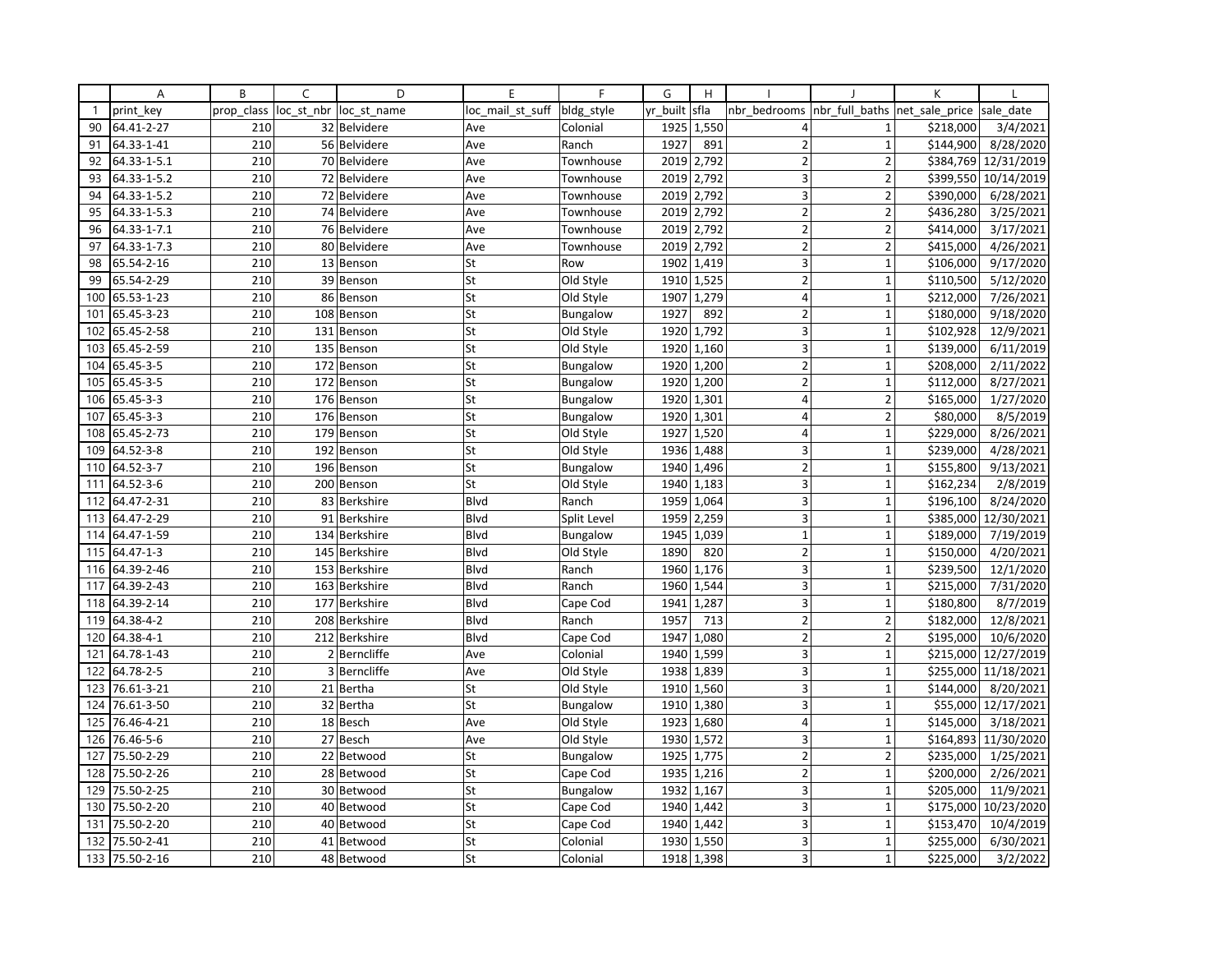|              | Α             | B          | C          | D             | E                | F            | G        | H                       |                         |                          | К              |            |
|--------------|---------------|------------|------------|---------------|------------------|--------------|----------|-------------------------|-------------------------|--------------------------|----------------|------------|
| $\mathbf{1}$ | print key     | prop class | loc_st_nbr | loc st name   | loc_mail_st_suff | bldg_style   | yr built | sfla                    | nbr bedrooms            | nbr full baths           | net sale price | sale date  |
| 134          | 65.57-1-71    | 210        |            | 24 Beverly    | Ave              | Bungalow     | 1928     | 1,092                   | 3                       | $\mathbf{1}$             | \$63,000       | 2/28/2020  |
| 135          | 65.57-1-74    | 210        |            | 30 Beverly    | Ave              | Old Style    | 1914     | 1,499                   | 5                       | $\overline{2}$           | \$25,500       | 9/17/2019  |
| 136          | 65.49-2-18    | 210        |            | 37 Beverly    | Ave              | Old Style    | 1935     | 1,130                   | 3                       | $\mathbf{1}$             | \$134,000      | 4/7/2022   |
| 137          | 65.48-2-89    | 210        |            | 66 Beverly    | Ave              | Ranch        | 1951     | 984                     | 3                       | $\mathbf{1}$             | \$142,000      | 3/15/2019  |
| 138          | 54.19-3-4     | 210        |            | 8 Birch Hill  | Rd               | Colonial     | 1982     | 2,988                   | 4                       | 3                        | \$459,000      | 11/10/2020 |
| 139          | 54.19-2-6     | 210        |            | 17 Birch Hill | Rd               | Colonial     | 1950     | 4,436                   | 6                       | $\overline{4}$           | \$530,000      | 5/5/2021   |
| 140          | 54.19-3-43    | 210        |            | 6 Birchwood   | Ct               | Colonial     | 1989     | 2,300                   | 3                       | $\overline{2}$           | \$425,000      | 1/20/2022  |
| 141          | 54.19-3-44    | 210        |            | 8 Birchwood   | Ct               | Colonial     | 1993     | 2,539                   | 3                       | $\overline{2}$           | \$384,000      | 8/18/2021  |
| 142          | 54.19-3-44    | 210        |            | 8 Birchwood   | Ct               | Colonial     | 1993     | 2,539                   | 3                       | $\overline{2}$           | \$310,000      | 7/24/2019  |
| 143          | 54.19-3-46    | 210        |            | 12 Birchwood  | Ct               | Cape Cod     | 1986     | 2,458                   | 3                       | $\overline{\phantom{a}}$ | \$260,000      | 1/19/2022  |
| 144          | 54.19-3-46    | 210        |            | 12 Birchwood  | Ct               | Cape Cod     | 1986     | 2,458                   | 3                       | $\overline{2}$           | \$260,000      | 12/19/2019 |
| 145          | 54.19-3-51    | 210        |            | 22 Birchwood  | Ct               | Colonial     | 1984     | 2,344                   | 3                       | $\overline{2}$           | \$360,000      | 1/12/2022  |
| 146          | 64.37-1-38    | 210        |            | 30 Blanchard  | Ave              | Ranch        | 1958     | 975                     | 3                       | $\mathbf{1}$             | \$184,999      | 1/26/2022  |
| 147          | 76.49-1-60    | 210        |            | 25 Bleecker   | PI               | Row          | 1853     | 2,898                   | 4                       | 2                        | \$155,000      | 6/25/2020  |
| 148          | 65.7-1-50     | 210        |            | 5 Bluebell    | Ln               | Colonial     | 1958     | 1,984                   | $\overline{4}$          | $\overline{2}$           | \$275,525      | 1/28/2021  |
| 149          | 76.63-3-5.1   | 210        |            | 35 Boenau     | St               | Bungalow     | 1920     | 964                     | $\overline{2}$          | $\mathbf{1}$             | \$120,000      | 5/14/2021  |
| 150          | 64.65-1-68    | 210        |            | 6 Bogardus    | Rd               | Cape Cod     | 1950     | 1,830                   | $\overline{4}$          | $\mathbf{1}$             | \$240,000      | 8/20/2020  |
| 151          | 76.71-1-66    | 210        |            | 24 Bogart     | Ter              | Old Style    | 1925     | 1,304                   | $\overline{\mathbf{3}}$ | 1                        | \$79,900       | 11/24/2020 |
| 152          | 76.71-1-64    | 210        |            | 28 Bogart     | Ter              | Colonial     | 1927     | 1,374                   | $\overline{\mathbf{3}}$ | $\mathbf{1}$             | \$130,000      | 9/23/2019  |
| 153          | 66.21-2-9     | 210        |            | 6 Bonheim     | St               | Old Style    | 1920     | 1,276                   | 3                       | $\overline{\mathbf{c}}$  | \$38,000       | 2/27/2019  |
| 154          | 66.21-1-35    | 210        |            | 13 Bonheim    | St               | Old Style    | 1900     | 976                     | $\overline{2}$          | $\mathbf{1}$             | \$30,000       | 9/15/2021  |
| 155          | 65.28-1-25    | 210        |            | 40 Bonheim    | St               | Bungalow     | 1925     | 965                     | $\overline{4}$          | $\mathbf 1$              | \$190,000      | 12/15/2021 |
| 156          | 64.65-2-46    | 210        |            | 29 Bower      | St               | Colonial     | 2008     | 2,184                   | $\overline{3}$          | $\overline{2}$           | \$338,500      | 6/22/2020  |
| 157          | 65.71-1-36    | 210        |            | 33 Bradford   | St               | Row          | 1900     | 2,640                   | 6                       | $\overline{2}$           | \$10,000       | 9/18/2019  |
| 158          | 65.63-4-12    | 210        |            | 58 Bradford   | St               | Row          | 1865     | 1,026                   | $\mathbf 2$             | $\mathbf 2$              | \$110,000      | 2/25/2022  |
| 159          | 53.82-1-25    | 210        |            | 155 Brevator  | St               | Colonial     | 1940     | 1,408                   | 3                       | $\mathbf{1}$             | \$270,000      | 10/6/2021  |
| 160          | 53.81-1-57    | 210        |            | 160 Brevator  | St               | Colonial     | 1939     | 1,599                   | 3                       | $\mathbf 1$              | \$226,000      | 8/25/2020  |
| 161          | 53.81-1-54    | 210        |            | 166 Brevator  | St               | Colonial     | 1941     | 1,824                   | $\overline{4}$          | $\mathbf{1}$             | \$270,000      | 8/12/2020  |
| 162          | 53.82-1-17    | 210        |            | 171 Brevator  | St               | Colonial     | 1953     | 2,108                   | $\vert 4 \vert$         | $\mathbf{1}$             | \$267,000      | 8/17/2021  |
| 163          | 53.82-1-16    | 210        |            | 173 Brevator  | St               | Colonial     | 1938     | 1,902                   | 3                       | $\mathbf{1}$             | \$223,500      | 2/1/2021   |
| 164          | 53.82-1-8     | 210        |            | 180 Brevator  | St               | Colonial     | 1946     | 1,408                   | 3                       | $\mathbf{1}$             | \$215,000      | 7/1/2020   |
| 165          | 53.82-1-11    | 210        |            | 185 Brevator  | St               | Colonial     | 1945     | 1,717                   | 3                       | $\mathbf{1}$             | \$239,000      | 11/24/2021 |
| 166          | 64.46-3-35    | 210        |            | 1 Briar       | Ave              | Split Level  |          | $\overline{1968}$ 2,119 | 3                       | $\mathbf{1}$             | \$185,000      | 12/10/2020 |
| 167          | 64.46-3-34    | 210        |            | 5 Briar       | Ave              | Raised Ranch | 1977     | 2,000                   | $\overline{3}$          | $\overline{1}$           | \$165,000      | 5/13/2019  |
| 168          | 64.46-3-31    | 210        |            | 27 Briar      | Ave              | Bungalow     | 1950     | 1,008                   | $\overline{2}$          | $\mathbf{1}$             | \$180,000      | 9/10/2021  |
| 169          | 64.53-2-7     | 210        |            | 66 Briar      | Ave              | Ranch        | 1957     | 1,298                   | $\overline{2}$          | $\overline{1}$           | \$240,000      | 3/3/2022   |
| 170          | 64.53-2-7     | 210        |            | 66 Briar      | Ave              | Ranch        | 1957     | 1,298                   | $\overline{2}$          | $\mathbf{1}$             | \$150,000      | 8/18/2021  |
| 171          | 64.53-2-9     | 210        |            | 82 Briar      | Ave              | Ranch        | 1957     | 1,868                   | 3                       | $\mathbf{1}$             | \$250,000      | 12/9/2021  |
| 172          | 40.12-2-6.-16 | 210        |            | 16 Briarwood  | Ter              | Townhouse    | 1976     | 1,224                   | $\overline{\mathbf{3}}$ | 1                        | \$152,000      | 12/20/2019 |
| 173          | 40.12-2-6.-14 | 210        |            | 14 Briarwood  | Ter              | Townhouse    | 1976     | 1,224                   | $\mathbf 2$             | $\mathbf 1$              | \$155,000      | 9/30/2021  |
| 174          | 66.29-2-56    | 210        |            | 1239 Broadway |                  | Old Style    | 1940     | 741                     | $\mathbf{1}$            | $\mathbf 1$              | \$50,000       | 1/30/2020  |
| 175          | 66.29-2-53    | 210        |            | 1245 Broadway |                  | Old Style    | 1940     | 946                     | 3                       | $\mathbf{1}$             | \$40,000       | 4/9/2019   |
| 176          | 64.37-1-3     | 210        |            | 64 Brookland  | Ave              | Ranch        | 1989     | 920                     | 3                       | $\mathbf 1$              | \$215,000      | 3/31/2021  |
| 177          | 64.37-1-3     | 210        |            | 64 Brookland  | Ave              | Ranch        | 1989     | 920                     | $\overline{3}$          | 1                        | \$50,000       | 10/15/2020 |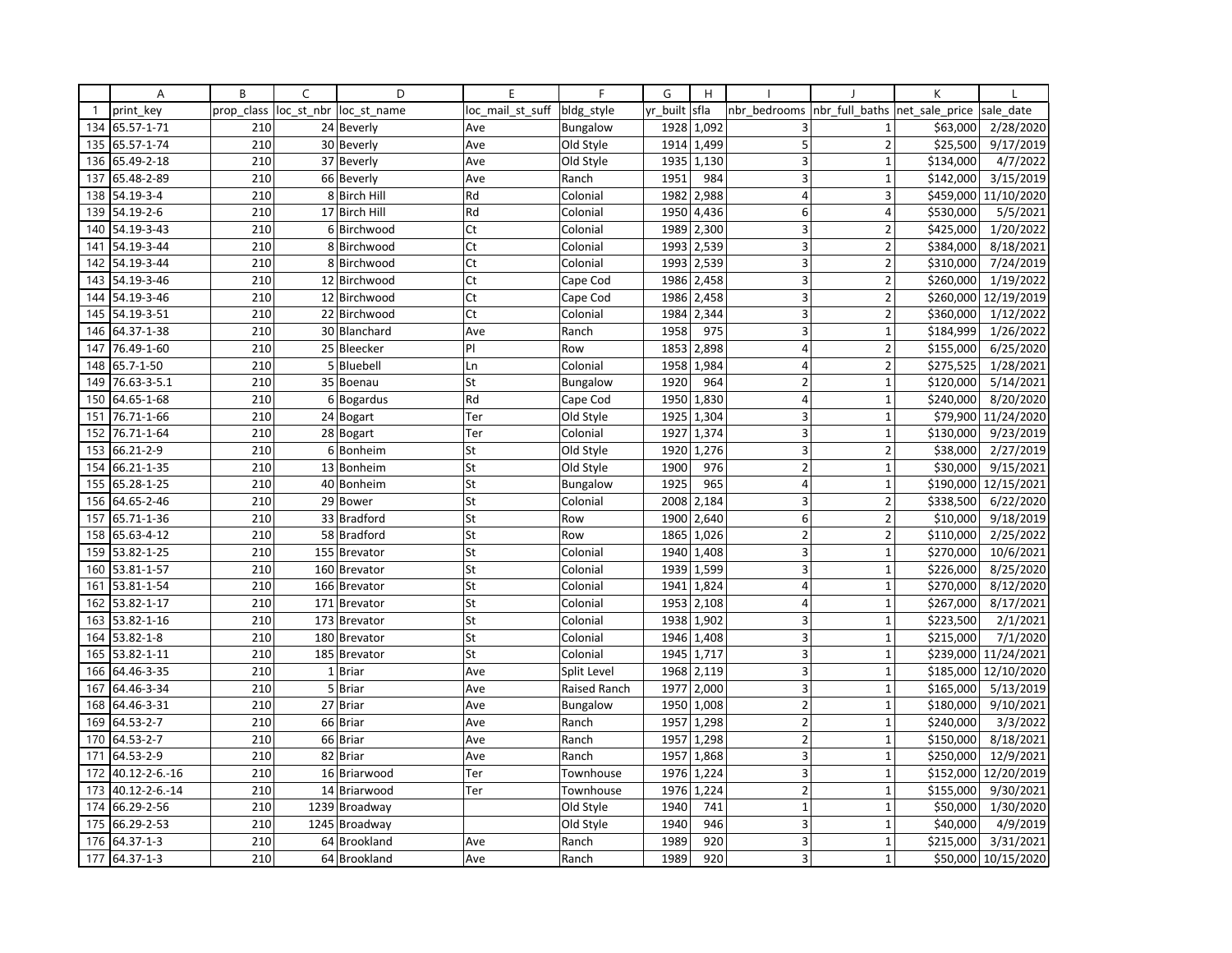|              | Α             | B          | C            | D              | E                | F               | G        | H                        |                         |                          | К              |                       |
|--------------|---------------|------------|--------------|----------------|------------------|-----------------|----------|--------------------------|-------------------------|--------------------------|----------------|-----------------------|
| $\mathbf{1}$ | print key     | prop class | loc_st_nbr   | loc st name    | loc_mail_st_suff | bldg_style      | yr_built | sfla                     | nbr bedrooms            | nbr full baths           | net sale price | sale date             |
| 178          | 64.50-2-46    | 210        |              | 29 Brookline   | Ave              | Colonial        | 1922     | 1,440                    | 4                       | $\mathbf{1}$             | \$265,000      | 11/30/2020            |
| 179          | 64.50-2-47    | 210        |              | 33 Brookline   | Ave              | Colonial        | 1930     | 1,892                    | $\overline{4}$          | $\mathbf{1}$             | \$275,000      | 6/19/2020             |
| 180          | 64.49-2-21    | 210        |              | 36 Brookline   | Ave              | Old Style       | 1925     | 2,232                    | $\overline{4}$          | $\overline{2}$           | \$290,000      | 9/14/2021             |
| 181          | 64.49-2-22    | 210        |              | 38 Brookline   | Ave              | Colonial        |          | 1918 2,012               | $\overline{4}$          | $\mathbf{1}$             | \$235,000      | 6/9/2021              |
| 182          | 64.49-2-24    | 210        |              | 42 Brookline   | Ave              | Colonial        | 1920     | 1,533                    | 4                       | $\overline{1}$           | \$200,000      | 5/22/2020             |
| 183          | 64.49-2-26    | 210        |              | 46 Brookline   | Ave              | Colonial        | 1920     | 1,820                    | $\overline{4}$          | $\mathbf{1}$             | \$219,900      | 7/15/2019             |
| 184          | 64.49-2-29    | 210        |              | 52 Brookline   | Ave              | Colonial        | 1922     | 1,730                    | 5                       | $\overline{2}$           | \$259,900      | 10/20/2020            |
| 185          | 64.57-2-37    | 210        |              | 55 Brookline   | Ave              | Colonial        | 1940     | 1,872                    | $\overline{4}$          | $\mathbf{1}$             | \$255,000      | 4/24/2020             |
| 186          | 64.57-2-21    | 210        |              | 74 Brookline   | Ave              | Colonial        | 1925     | 1,739                    | 3                       | $\mathbf{1}$             | \$264,900      | 4/16/2021             |
| 187          | 64.57-2-44    | 210        |              | 77 Brookline   | Ave              | Old Style       | 1933     | 1,958                    | 3                       | $\overline{\phantom{a}}$ | \$427,000      | 6/22/2021             |
| 188          | 64.57-2-51    | 210        |              | 91 Brookline   | Ave              | Colonial        | 1995     | 2,540                    | 3                       | $\overline{2}$           | \$550,000      | 5/17/2021             |
| 189          | 65.7-2-14.-7  | 210        |              | 7 Bryn Mawr    | Ct               | Townhouse       |          | 2012 1,922               | 3                       | $\overline{2}$           | \$296,000      | 8/6/2020              |
| 190          | 65.7-2-14.-12 | 210        |              | 12 Bryn Mawr   | Ct               | Row             | 2010     | 2,448                    | $\overline{\mathbf{3}}$ | $\overline{2}$           | \$400,000      | 6/26/2019             |
| 191          | 64.36-2-27    | 210        |              | 27 Buchanan    | St               | Old Style       | 1900     | 1,498                    | 3                       | $\overline{2}$           | \$150,000      | 2/10/2022             |
| 192          | 64.36-2-34    | 210        |              | 28 Buchanan    | St               | Old Style       | 1900     | 1,200                    | 3                       | $\mathbf{1}$             | \$120,000      | 11/7/2019             |
| 193          | 64.36-2-32    | 210        |              | 32 Buchanan    | St               | Old Style       | 1900     | 1,326                    | 3                       | $\mathbf{1}$             | \$122,900      | 2/2/2021              |
| 194          | 64.36-1-65    | 210        |              | 38 Buchanan    | St               | Old Style       | 1925     | 1,702                    | $\overline{4}$          | $\mathbf{1}$             | \$185,000      | 8/13/2019             |
| 195          | 64.71-2-15    | 210        |              | 36 Buckingham  | Dr               | Colonial        | 1939     | 1,886                    | $\overline{4}$          | $\overline{1}$           | \$260,000      | 9/2/2021              |
| 196          | 64.71-1-36    | 210        |              | 41 Buckingham  | Dr               | Colonial        | 1954     | 1,495                    | 3                       | $\mathbf{1}$             | \$239,000      | 6/1/2021              |
| 197          | 64.71-2-22    | 210        |              | 42 Buckingham  | Dr               | Colonial        | 1940     | 2,288                    | 3                       | $\mathbf{1}$             | \$275,000      | 12/20/2019            |
| 198          | 64.71-2-35    | 210        |              | 64 Buckingham  | Dr               | Ranch           | 1945     | 1,402                    | 3 <sup>1</sup>          | $\mathbf{1}$             | \$264,900      | 9/2/2020              |
| 199          | 64.71-2-37    | 210        |              | 68 Buckingham  | Dr               | Ranch           | 1945     | 1,071                    | $\overline{2}$          | $\mathbf 1$              | \$212,000      | 1/20/2022             |
| 200          | 64.63-1-60    | 210        |              | 87 Buckingham  | Dr               | Ranch           | 1963     | 1,260                    | $\overline{3}$          | $\mathbf{1}$             | \$188,000      | $\frac{1}{1}/15/2019$ |
| 201          | 64.62-1-7     | 210        |              | 102 Buckingham | Dr               | Split Level     | 1955     | 2,940                    | 3                       | $\overline{2}$           | \$225,000      | 6/19/2020             |
| 202          | 64.62-1-47    | 210        |              | 107 Buckingham | Dr               | Raised Ranch    | 1958     | 3,378                    | 5                       | 3                        | \$280,000      | 10/25/2021            |
| 203          | 64.62-1-48    | 210        |              | 109 Buckingham | Dr               | Raised Ranch    | 1958     | 1,764                    | 3                       | $\overline{2}$           | \$170,000      | 5/4/2020              |
| 204          | 64.26-1-40    | 210        |              | 1 Buell        | St               | Colonial        | 1926     | 1,360                    | $\overline{2}$          | $\mathbf{1}$             | \$160,000      | 1/13/2020             |
| 205          | 64.26-1-36    | 210        |              | 9 Buell        | St               | <b>Bungalow</b> | 1928     | 1,448                    | $\overline{4}$          | $\mathbf{1}$             | \$160,000      | 2/27/2020             |
| 206          | 64.26-1-25    | 210        |              | 16 Buell       | St               | Old Style       | 1927     | 1,058                    | $\overline{2}$          | $\mathbf{1}$             | \$196,000      | 8/3/2021              |
| 207          | 53.82-2-17    | 210        |              | 45 Buell       | St               | Ranch           | 1952     | 884                      | 3                       | $\mathbf{1}$             | \$151,000      | 2/7/2020              |
| 208          | 64.73-1-76    | 210        | 8            | Caldwell       | St               | Bungalow        | 1927     | 1,357                    | $\overline{\mathbf{3}}$ | $\mathbf{1}$             | \$165,500      | 1/19/2021             |
| 209          | 64.23-1-31    | 210        | $\mathbf{1}$ | Cambridge      | Rd               | Bungalow        | 1926     | 1,343                    | 3                       | $\mathbf{1}$             | \$260,000      | 12/23/2021            |
| 210          | 64.22-2-27    | 210        |              | 16 Cambridge   | Rd               | Old Style       |          | $\overline{19}$ 45 1,392 | 3                       | $\mathbf{1}$             | \$240,000      | 8/12/2021             |
| 211          | 64.23-1-22    | 210        |              | 23 Cambridge   | Rd               | Colonial        | 1943     | 1,710                    | $\overline{3}$          | $\overline{1}$           | \$220,000      | 2/1/2019              |
| 212          | 64.23-1-21    | 210        |              | 25 Cambridge   | Rd               | Colonial        | 1945     | 1,456                    | 3                       | $\mathbf{1}$             | \$248,900      | 9/10/2020             |
| 213          | 64.23-1-6     | 210        |              | 30 Cambridge   | Rd               | Colonial        | 1939     | 2,242                    | 3                       | $\mathbf{1}$             | \$257,500      | 6/23/2021             |
| 214          | 64.23-1-10    | 210        |              | 40 Cambridge   | Rd               | Colonial        | 1926     | 1,344                    | 3                       | $\overline{2}$           | \$205,900      | 9/29/2020             |
| 215          | 64.23-1-14    | 210        |              | 45 Cambridge   | Rd               | Cape Cod        | 1950     | 1,422                    | 3                       | $\mathbf{1}$             | \$240,000      | 4/15/2019             |
| 216          | 75.26-3-16    | 210        | 15           | Cardinal       | Ave              | Colonial        | 1930     | 1,366                    | $\overline{\mathbf{3}}$ | $\overline{1}$           | \$176,415      | 2/13/2019             |
| 217          | 75.26-3-22    | 210        |              | 27 Cardinal    | Ave              | Bungalow        | 1933     | 1,092                    | $\mathbf 2$             | $\mathbf{1}$             | \$193,000      | 8/27/2021             |
| 218          | 75.26-2-32    | 210        |              | 30 Cardinal    | Ave              | Old Style       |          | 1926 1,288               | 3                       | $\mathbf 1$              | \$247,500      | 11/12/2021            |
| 219          | 75.26-2-29    | 210        |              | 36 Cardinal    | Ave              | Bungalow        | 1923     | 1,666                    | 3                       | $\mathbf{1}$             | \$236,000      | 1/20/2022             |
| 220          | 75.34-1-29    | 210        |              | 60 Cardinal    | Ave              | <b>Bungalow</b> | 1927     | 1,017                    | 3                       | $\mathbf{1}$             | \$168,000      | 10/20/2021            |
| 221          | 75.34-1-28    | 210        |              | 62 Cardinal    | Ave              | <b>Bungalow</b> |          | 1924 1,462               | $\overline{3}$          | $\overline{2}$           | \$192,000      | 6/18/2020             |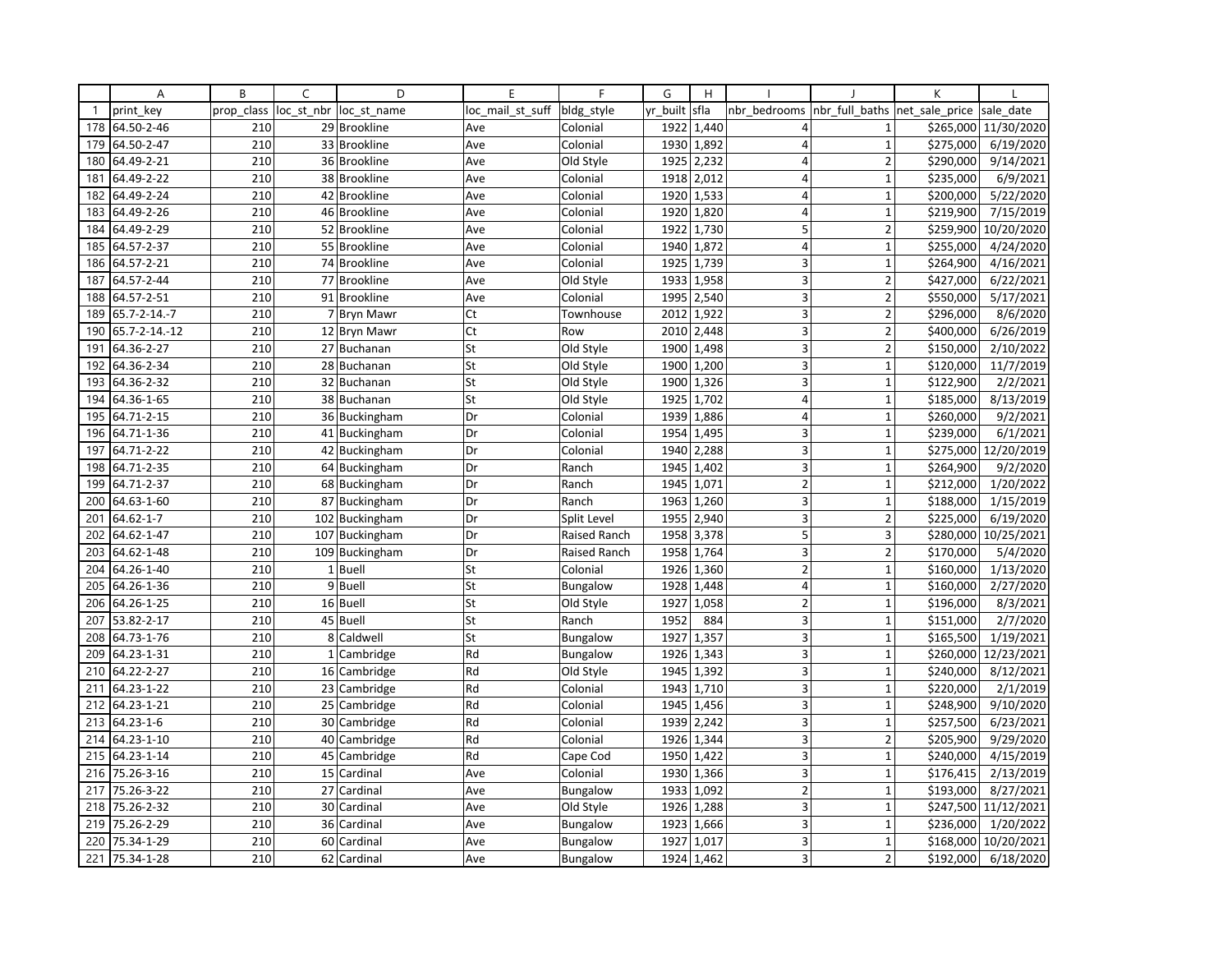|              | Α               | B          | C | D                      | E                | F               | G        | H          |                         |                                | K         |                      |
|--------------|-----------------|------------|---|------------------------|------------------|-----------------|----------|------------|-------------------------|--------------------------------|-----------|----------------------|
| $\mathbf{1}$ | print key       | prop_class |   | loc st nbr loc st name | loc_mail_st_suff | bldg_style      | yr_built | sfla       | nbr bedrooms            | nbr_full_baths  net_sale_price |           | sale date            |
| 222          | 75.34-1-50      | 210        |   | 63 Cardinal            | Ave              | Colonial        | 1928     | 1,302      | 3                       | $\mathbf{1}$                   | \$179,500 | 3/14/2019            |
| 223          | 75.34-1-27      | 210        |   | 64 Cardinal            | Ave              | Bungalow        | 1947     | 1,548      | $\overline{3}$          | $\mathbf{1}$                   | \$163,000 | 4/17/2020            |
| 224          | 75.34-1-23      | 210        |   | 74 Cardinal            | Ave              | Ranch           | 1942     | 1,458      | 3                       | $\mathbf{1}$                   | \$249,000 | 11/1/2021            |
| 225          | 75.41-3-4       | 210        |   | 95 Cardinal            | Ave              | Colonial        |          | 1956 1,888 | 4                       | $\mathbf{1}$                   | \$250,000 | 5/4/2021             |
| 226          | 75.41-3-9       | 210        |   | 121 Cardinal           | Ave              | Cape Cod        | 1940     | 1,624      | $\overline{2}$          | $\overline{1}$                 | \$280,000 | 12/27/2021           |
| 227          | 75.41-2-37      | 210        |   | 124 Cardinal           | Ave              | <b>Bungalow</b> | 1940     | 1,092      | $\overline{2}$          | $\overline{1}$                 | \$203,500 | 10/8/2021            |
| 228          | 75.41-3-10      | 210        |   | 125 Cardinal           | Ave              | Cape Cod        |          | 1945 1,456 | 3                       | $\overline{2}$                 | \$0       | 10/1/2021            |
| 229          | 75.41-2-34      | 210        |   | 132 Cardinal           | Ave              | Colonial        | 1932     | 1,488      | $\overline{4}$          | $\mathbf{1}$                   |           | \$230,000 11/22/2021 |
| 230          | 75.41-2-34      | 210        |   | 132 Cardinal           | Ave              | Colonial        | 1932     | 1,488      | 4                       | $\mathbf{1}$                   | \$200,000 | 8/5/2019             |
| 231          | 75.41-3-14      | 210        |   | 135 Cardinal           | Ave              | Colonial        | 1930     | 1,488      | $\overline{4}$          | $\overline{1}$                 | \$208,500 | 1/19/2021            |
| 232          | 75.41-3-16      | 210        |   | 139 Cardinal           | Ave              | <b>Bungalow</b> | 1930     | 1,455      | 3                       | $\mathbf{1}$                   | \$155,000 | 1/31/2020            |
| 233          | 75.41-3-19      | 210        |   | 145 Cardinal           | Ave              | Colonial        |          | 1918 1,984 | $\overline{4}$          | $\mathbf{1}$                   | \$220,000 | 7/20/2020            |
| 234          | 75.41-2-25      | 210        |   | 154 Cardinal           | Ave              | Ranch           | 1956     | 1,572      | 3                       | $\mathbf{1}$                   | \$201,000 | 6/22/2020            |
| 235          | 75.50-3-4       | 210        |   | 7 Carlisle             | Ct               | Ranch           | 1956     | 1,107      | $\mathbf 1$             | $\mathbf{1}$                   | \$168,000 | 4/30/2019            |
| 236          | 64.46-3-5       | 210        |   | 21 Carroll             | Ave              | Ranch           | 1965     | 1,017      | 3                       | $\overline{1}$                 | \$164,900 | 4/16/2020            |
| 237          | 64.46-3-20      | 210        |   | 26 Carroll             | Ave              | Ranch           | 1966     | 2,034      | $\overline{4}$          | $\overline{2}$                 | \$291,000 | 1/6/2022             |
| 238          | 64.46-3-21      | 210        |   | 30 Carroll             | Ave              | Raised Ranch    | 1967     | 1,890      | 3                       | $\mathbf{1}$                   | \$219,900 | 11/20/2020           |
| 239          | 76.54-2-10      | 210        |   | 2 Carroll              | Ter              | Old Style       | 1905     | 1,948      | $\overline{4}$          | $\mathbf{1}$                   | \$176,800 | 1/19/2021            |
| 240          | 76.46-2-11      | 210        |   | 13 Carroll             | Ter              | Old Style       | 1930     | 1,896      | $\overline{\mathbf{3}}$ | $\mathbf{1}$                   | \$170,000 | 9/10/2021            |
| 241          | 76.54-2-12      | 210        |   | 9 Carroll              | Ter              | Old Style       |          | 1920 1,528 | 3                       | $\mathbf{1}$                   | \$100,000 | 8/1/2019             |
| 242          | 76.53-1-15      | 210        |   | 5 Catalpa              | Dr               | Old Style       | 1909     | 1,552      | $\vert 4 \vert$         | $\mathbf{1}$                   | \$171,000 | 3/31/2021            |
| 243          | 76.53-1-24      | 210        |   | 6 Catalpa              | Dr               | Old Style       | 1915     | 1,436      | $\overline{2}$          | $\mathbf 1$                    | \$168,000 | 10/16/2020           |
| 244          | 76.53-1-23      | 210        | 8 | Catalpa                | Dr               | Old Style       | 1907     | 1,649      | 3                       | $\mathbf{1}$                   | \$51,000  | 9/11/2020            |
| 245          | 76.53-1-23      | 210        |   | 8 Catalpa              | Dr               | Old Style       | 1907     | 1,649      | 3                       | $\mathbf 1$                    | \$15,000  | 3/20/2020            |
| 246          | 76.53-1-16      | 210        |   | 9 Catalpa              | Dr               | Old Style       | 1915     | 1,322      | 3                       | $\mathbf 1$                    | \$168,000 | 4/15/2020            |
| 247          | 76.57-5-33      | 210        |   | 13 Catherine           | St               | Row             | 1870     | 1,438      | $\overline{4}$          | $\mathbf{1}$                   | \$73,000  | 2/7/2020             |
| 248          | 64.38-2-48.1    | 210        |   | 5 Catskill             | St               | Cape Cod        | 1930     | 1,484      | 3                       | $\mathbf{1}$                   | \$265,000 | 10/8/2021            |
| 249          | 64.38-2-40      | 210        |   | 6 Catskill             | St               | Bungalow        | 1940     | 939        | 3                       | $\mathbf{1}$                   | \$222,000 | 8/25/2021            |
| 250          | 64.38-2-42      | 210        |   | 18 Catskill            | St               | Ranch           | 1945     | 1,267      | $\overline{2}$          | $\mathbf{1}$                   | \$170,000 | 7/8/2021             |
| 251          | 65.29-3-5       | 210        |   | 598 Central            | Ave              | Old Style       | 1900     | 1,742      | 4                       | $\overline{2}$                 | \$140,000 | 12/17/2021           |
| 252          | 76.26-1-53.-703 | 210        |   | 17 Chapel              | St               | Other           | 1900     | 1,590      | $\overline{2}$          | $\overline{2}$                 | \$495,000 | 11/7/2019            |
| 253          | 76.26-1-53.-302 | 210        |   | 17 Chapel              | St               | Other           | 1900     | 1,675      | $\overline{2}$          | $\overline{2}$                 |           | \$375,000 11/10/2020 |
| 254          | 76.26-1-53.-305 | 210        |   | 17 Chapel              | St               | Other           |          | 1900 1,650 | $\overline{2}$          | $\overline{2}$                 | \$368,000 | 7/9/2021             |
| 255          | 76.26-1-53.-504 | 210        |   | 17 Chapel              | St               | Other           | 1900     | 1,590      | $\overline{2}$          | $\overline{2}$                 |           | \$368,000 11/19/2021 |
| 256          | 76.26-1-53.-402 | 210        |   | 17 Chapel              | St               | Other           | 1900     | 1,675      | $\overline{2}$          | $\overline{2}$                 | \$350,000 | 2/19/2021            |
| 257          | 76.26-1-53.-603 | 210        |   | 17 Chapel              | St               | Other           |          | 1900 1,190 | $\mathbf{1}$            | $\mathbf{1}$                   | \$235,000 | 2/17/2021            |
| 258          | 75.11-1-22.2    | 210        |   | 2 Cheshire             | Ct               | Colonial        | 1993     | 2,337      | 5                       | 3                              | \$298,700 | 6/4/2020             |
| 259          | 76.24-7-49      | 210        |   | 97 Chestnut            | St               | Row             | 1860     | 2,300      | 3                       | $\overline{2}$                 | \$360,000 | 8/13/2021            |
| 260          | 76.24-2-25      | 210        |   | 140 Chestnut           | St               | Row             | 1913     | 3,381      | 5                       | $\overline{2}$                 | \$500,000 | 7/29/2021            |
| 261          | 76.24-1-52      | 210        |   | 165 Chestnut           | St               | Row             | 1875     | 1,710      | $\overline{2}$          | $\mathbf{1}$                   | \$295,000 | 3/14/2022            |
| 262          | 76.24-2-10      | 210        |   | 170 Chestnut           | St               | Row             | 1899     | 3,178      | 3                       | $\mathbf 1$                    | \$337,000 | 10/21/2019           |
| 263          | 64.52-1-68      | 210        |   | 803 Chestnut           | St               | Ranch           | 1956     | 1,410      | 3                       | $\mathbf{1}$                   | \$190,000 | 9/24/2019            |
| 264          | 76.71-1-52      | 210        |   | 22 Clare               | Ave              | Old Style       | 1880     | 800        | $\mathbf{1}$            | $\mathbf{1}$                   | \$33,000  | 6/15/2020            |
| 265          | 64.22-2-12      | 210        |   | 1 Clarendon            | Rd               | Ranch           | 1949     | 2,016      | $\overline{\mathbf{4}}$ | $\overline{2}$                 | \$260,000 | 5/17/2019            |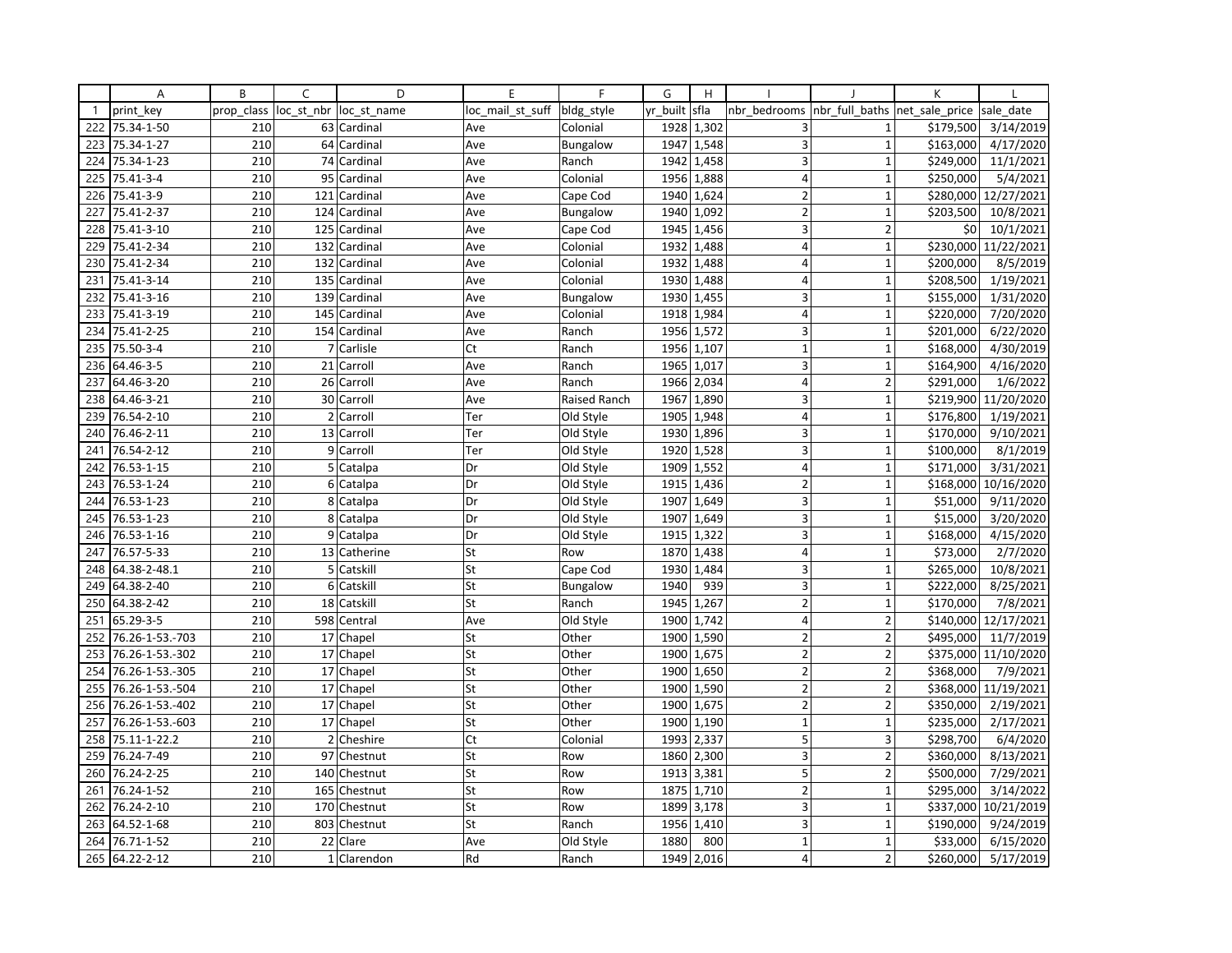|              | Α            | B          | C               | D            | E                | $\mathsf{F}$    | G        | H          |                         |                | K              |                       |
|--------------|--------------|------------|-----------------|--------------|------------------|-----------------|----------|------------|-------------------------|----------------|----------------|-----------------------|
| $\mathbf{1}$ | print key    | prop class | loc_st_nbr      | loc st name  | loc mail st suff | bldg_style      | yr built | sfla       | nbr bedrooms            | nbr full baths | net sale price | sale date             |
| 266          | 64.22-2-7    | 210        |                 | 15 Clarendon | Rd               | Cape Cod        |          | 1948 1,536 | 3                       | $\mathbf{1}$   | \$225,000      | 8/30/2021             |
| 267          | 64.22-2-6    | 210        |                 | 17 Clarendon | Rd               | Cape Cod        | 1941     | 1,554      | $\overline{2}$          | $\mathbf{1}$   | \$239,983      | 2/2/2021              |
| 268          | 64.22-1-41   | 210        | 26              | Clarendon    | Rd               | Colonial        | 1950     | 1,674      | 3                       | $\overline{2}$ | \$160,000      | 3/23/2020             |
| 269          | 75.51-1-48   | 210        |                 | 14 Clayton   | P                | Cape Cod        |          | 1949 1,122 | 3                       | $\mathbf{1}$   | \$225,000      | 5/29/2020             |
| 270          | 75.51-2-14   | 210        |                 | 17 Clayton   | PI               | <b>Bungalow</b> | 1939     | 1,034      | 3                       | $\mathbf{1}$   | \$175,000      | 4/2/2020              |
| 271          | 75.51-1-51   | 210        |                 | 20 Clayton   | PI               | Cape Cod        | 1934     | 1,578      | 3                       | $\mathbf{1}$   | \$232,100      | 5/15/2020             |
| 272          | 75.51-2-7    | 210        | 33              | Clayton      | PI               | Ranch           |          | 1955 1,353 | 3                       | $\mathbf{1}$   | \$220,000      | 10/16/2020            |
| 273          | 75.51-1-58   | 210        | 36              | Clayton      | PI               | Split Level     | 1956     | 1,718      | $\overline{3}$          | $\mathbf{1}$   | \$160,000      | 7/12/2019             |
| 274          | 75.51-1-59   | 210        |                 | 38 Clayton   | $\mathsf{P}$     | Cape Cod        | 1955     | 1,680      | $\mathbf 2$             | $\mathbf 1$    | \$240,000      | 11/19/2021            |
| 275          | 75.51-1-61   | 210        | 44              | Clayton      | PI               | Ranch           | 1956     | 1,386      | 3                       | $\mathbf{1}$   | \$215,000      | 10/8/2021             |
| 276          | 75.51-2-2    | 210        | 45              | Clayton      | PI               | Ranch           | 1956     | 1,148      | 3                       | $\overline{2}$ | \$170,000      | 11/23/2020            |
| 277          | 64.41-1-14   | 210        |                 | 12 Clermont  | St               | Old Style       |          | 1928 1,178 | 3                       | $\mathbf{1}$   | \$229,900      | 5/20/2020             |
| 278          | 64.41-1-14   | 210        | 12              | Clermont     | St               | Old Style       | 1928     | 1,178      | $\overline{\mathbf{3}}$ | $\mathbf{1}$   | \$229,900      | 5/20/2020             |
| 279          | 64.33-1-38   | 210        | 32              | Clermont     | St               | Old Style       | 1919     | 1,344      | 3                       | $\mathbf 1$    | \$174,900      | 12/3/2019             |
| 280          | 64.41-1-34   | 210        | 33              | Clermont     | St               | Raised Ranch    | 1964     | 2,392      | 5                       | $\overline{2}$ | \$220,000      | 5/22/2020             |
| 281          | 64.41-1-35   | 210        |                 | 35 Clermont  | St               | Old Style       | 1930     | 1,336      | 3 <sup>1</sup>          | $\mathbf{1}$   | \$161,700      | 3/5/2020              |
| 282          | 64.33-2-4    | 210        |                 | 59 Clermont  | St               | Ranch           | 1955     | 982        | 3 <sup>1</sup>          | $\mathbf{1}$   | \$178,000      | 10/4/2019             |
| 283          | 64.33-1-57   | 210        |                 | 70 Clermont  | St               | Ranch           | 1952     | 1,183      | $\overline{2}$          | $\mathbf{1}$   | \$194,250      | 8/15/2019             |
| 284          | 64.26-3-6    | 210        | 109             | Clermont     | St               | <b>Bungalow</b> | 1924     | 1,405      | $\overline{\mathbf{3}}$ | $\mathbf{1}$   | \$232,000      | 11/29/2021            |
| 285          | 64.25-2-24   | 210        |                 | 114 Clermont | St               | Ranch           |          | 1959 1,471 | 3 <sup>1</sup>          | $\mathbf 1$    | \$178,000      | 7/24/2019             |
| 286          | 64.35-3-49   | 210        |                 | 13 Cleveland | St               | Old Style       | 1921     | 1,232      | $\overline{\mathbf{3}}$ | $\overline{2}$ |                | \$168,900 10/10/2019  |
| 287          | 64.35-4-7    | 210        |                 | 18 Cleveland | St               | Old Style       | 1915     | 1,260      | 3 <sup>1</sup>          | $\mathbf 1$    | \$230,000      | 6/8/2021              |
| 288          | 64.35-4-5    | 210        | 22              | Cleveland    | St               | Old Style       | 1915     | 1,322      | $\overline{2}$          | $\overline{2}$ | \$225,000      | 10/8/2021             |
| 289          | 64.35-3-69   | 210        | 43              | Cleveland    | St               | Cape Cod        | 1950     | 1,661      | 3                       | $\overline{2}$ | \$190,000      | 11/30/2021            |
| 290          | 65.46-4-62   | 210        | 649             | Clinton      | Ave              | Old Style       | 1901     | 1,312      | $\overline{\mathbf{3}}$ | $\mathbf 1$    | \$20,000       | 4/17/2019             |
| 291          | 76.72-2-79   | 210        | 125             | Clinton      | St               | Row             | 1893     | 3,180      | 3                       | $\mathbf{1}$   | \$106,000      | 4/30/2021             |
| 292          | 65.29-2-4    | 210        | 29              | Colby        | St               | Old Style       | 1890     | 918        | 3                       | $\mathbf 1$    | \$117,000      | 12/7/2021             |
| 293          | 64.79-2-10   | 210        |                 | 20 Collins   | PI               | Ranch           | 1957     | 1,472      | 3                       | $\mathbf{1}$   | \$220,000      | 9/22/2020             |
| 294          | 75.23-1-18   | 210        |                 | 1 Collins    | PI               | Ranch           | 1960     | 952        | $\overline{3}$          | $\mathbf{1}$   | \$236,900      | 3/16/2021             |
| 295          | 64.41-1-70   | 210        | $\overline{4}$  | Colonial     | Ave              | Cape Cod        | 1937     | 2,549      | 3                       | $\mathbf{1}$   | \$250,000      | 1/7/2020              |
| 296          | 64.49-1-2    | 210        | 11              | Colonial     | Ave              | Colonial        | 1942     | 1,683      | $\overline{4}$          | $\mathbf{1}$   | \$350,000      | 7/26/2021             |
| 297          | 64.48-3-34.2 | 210        |                 | 20 Colonial  | Ave              | Colonial        | 1997     | 2,309      | 3                       | $\overline{2}$ | \$373,500      | 10/16/2020            |
| 298          | 64.49-1-9    | 210        | 29              | Colonial     | Ave              | Ranch           | 1954     | 1,321      | 3                       | $\overline{2}$ | \$200,000      | 8/6/2019              |
| 299          | 64.48-3-49   | 210        | 35 <sub>1</sub> | Colonial     | Ave              | Ranch           | 1960     | 1,318      | $\overline{3}$          | $\overline{2}$ | \$252,500      | 2/11/2021             |
| 300          | 64.48-3-50   | 210        | 37              | Colonial     | Ave              | Split Level     | 1953     | 2,551      | $\overline{4}$          | $\overline{2}$ | \$148,500      | 2/1/2021              |
| 301          | 64.64-1-7    | 210        | 146             | Colonial     | Ave              | Raised Ranch    |          | 1978 1,680 | $\overline{4}$          | $\overline{2}$ | \$239,500      | 8/20/2020             |
| 302          | 64.64-1-16   | 210        | 157             | Colonial     | Ave              | Colonial        | 1977     | 1,891      | $\overline{3}$          | $\mathbf{1}$   | \$279,500      | 11/18/2019            |
| 303          | 64.63-3-24   | 210        | 168             | Colonial     | Ave              | Colonial        | 1947     | 2,376      | $\overline{4}$          | 3              | \$247,500      | 1/14/2020             |
| 304          | 64.63-3-21   | 210        | 174             | Colonial     | Ave              | Ranch           | 1951     | 1,338      | 3                       | $\mathbf{1}$   | \$275,000      | 7/6/2021              |
| 305          | 64.63-3-20   | 210        | 176             | Colonial     | Ave              | Old Style       | 1940     | 1,348      | 3                       | $\mathbf{1}$   | \$209,000      | 8/21/2019             |
| 306          | 64.71-2-17   | 210        | 205             | Colonial     | Ave              | Colonial        |          | 1945 2,851 | 5                       | $\overline{2}$ | \$315,000      | 5/28/2020             |
| 307          | 64.71-3-6.1  | 210        | 214             | Colonial     | Ct               | Townhouse       | 1989     | 3,057      | 3 <sup>1</sup>          | $\overline{2}$ | \$429,900      | $\frac{1}{4}$ 23/2021 |
| 308          | 65.57-2-28   | 210        | 363             | Colonie      | St               | Old Style       | 1928     | 1,596      | 6 <sup>1</sup>          | 3              | \$77,000       | 7/17/2020             |
| 309          | 41.17-2-1    | 210        |                 | 2 Coralberry | Cir              | Raised Ranch    |          | 1980 2,124 | $\overline{3}$          | $\overline{2}$ | \$249,000      | 12/8/2020             |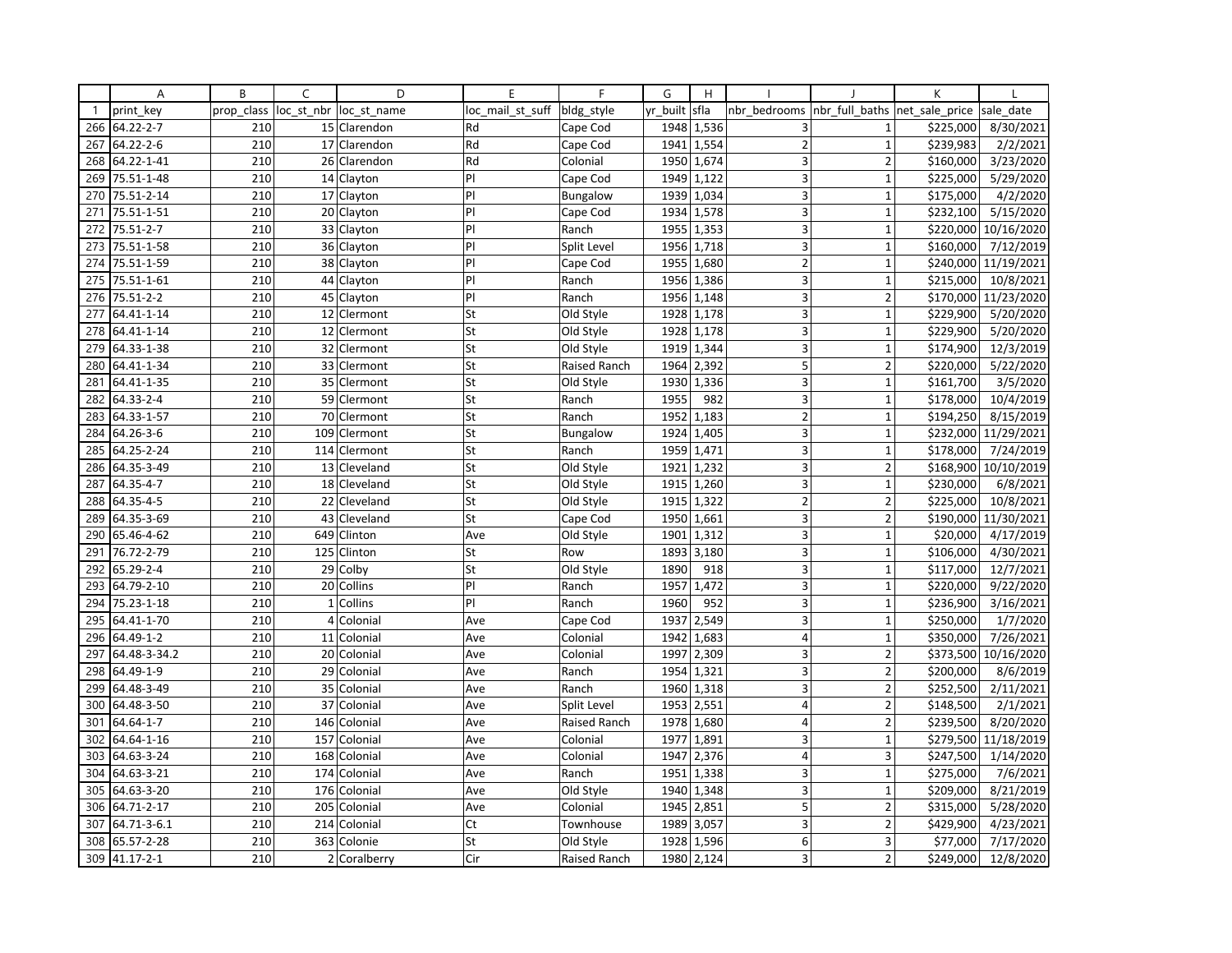|              | Α              | B          | C          | D             | E                | F               | G        | H          |                |                                | K         |                      |
|--------------|----------------|------------|------------|---------------|------------------|-----------------|----------|------------|----------------|--------------------------------|-----------|----------------------|
| $\mathbf{1}$ | print key      | prop_class | loc_st_nbr | loc st name   | loc mail st suff | bldg_style      | yr_built | sfla       | nbr bedrooms   | nbr_full_baths  net_sale_price |           | sale date            |
| 310          | 76.69-4-21     | 210        |            | 19 Corlear    | St               | <b>Bungalow</b> | 1931     | 880        | $\overline{2}$ | $\mathbf{1}$                   | \$130,000 | 1/12/2021            |
| 311          | 76.69-3-17     | 210        |            | 38 Corlear    | St               | Old Style       | 1910     | 1,150      | 3              | $\overline{2}$                 | \$135,000 | 2/4/2019             |
| 312          | 65.62-2-75     | 210        |            | 36 Cortland   | PI               | Row             | 1900     | 1,288      | 3              | $\mathbf{1}$                   | \$130,000 | 9/30/2020            |
| 313          | 64.74-3-15     |            | 210 326A   | Cortland      | St               | Townhouse       | 1973     | 744        | $\overline{2}$ | $\mathbf{1}$                   | \$104,000 | 8/13/2021            |
| 314          | 64.74-3-7      | 210        | 3261       | Cortland      | St               | Townhouse       | 1973     | 744        | $\overline{2}$ | $\overline{1}$                 | \$140,000 | 9/13/2021            |
| 315          | 64.74-3-6      | 210        | 326J       | Cortland      | St               | Townhouse       | 1973     | 744        | $\overline{2}$ | $\overline{1}$                 | \$100,000 | 6/10/2019            |
| 316          | 64.57-2-55     | 210        |            | 700 Cortland  | St               | Split Level     | 1960     | 3,184      | 3              | $\mathbf{1}$                   | \$373,000 | 5/29/2020            |
| 317          | 64.56-1-8      | 210        |            | 800 Cortland  | St               | Split Level     | 1968     | 1,990      | 3              | $\overline{2}$                 | \$425,000 | 9/7/2021             |
| 318          | 64.56-1-4      | 210        |            | 812 Cortland  | St               | Split Level     | 1958     | 1,504      | 3              | $\mathbf{1}$                   | \$340,000 | 9/3/2021             |
| 319          | 64.30-2-43     | 210        |            | 1076 Cortland | St               | Old Style       | 1929     | 1,300      | 3              | $\mathbf{1}$                   | \$180,000 | 8/28/2020            |
| 320          | 64.46-3-1      | 210        |            | 54 Cottage    | Ave              | Ranch           | 1970     | 1,540      | 3              | $\mathbf{1}$                   | \$215,000 | 7/30/2020            |
| 321          | 64.29-3-64     | 210        |            | 123 Cottage   | Ave              | Ranch           | 1959     | 1,144      | 3              | $\mathbf{1}$                   | \$220,000 | 8/18/2021            |
| 322          | 64.29-3-67     | 210        |            | 137 Cottage   | Ave              | Ranch           | 1958     | 982        | 3              | $\mathbf{1}$                   | \$140,000 | 9/24/2019            |
| 323          | 64.29-3-16     | 210        |            | 159 Cottage   | Ave              | Ranch           | 1950     | 1,040      | $\overline{2}$ | $\mathbf{1}$                   | \$148,000 | 10/22/2019           |
| 324          | 64.29-3-20     | 210        |            | 175 Cottage   | Ave              | <b>Bungalow</b> | 1920     | 1,092      | $\overline{2}$ | $\overline{1}$                 | \$195,000 | 9/29/2020            |
| 325          | 53.73-1-51     | 210        |            | 11 Craigie    | Ave              | Ranch           | 1948     | 768        | $\overline{2}$ | $\mathbf{1}$                   | \$163,000 | 5/21/2021            |
|              | 326 64.70-1-1  | 210        |            | 7 Crescent    | Dr               | Cape Cod        | 1940     | 1,264      | $\overline{4}$ | $\mathbf{1}$                   | \$169,900 | 1/26/2021            |
| 327          | 64.70-1-4      | 210        |            | 15 Crescent   | Dr               | Old Style       | 1941     | 768        | $\overline{2}$ | $\mathbf{1}$                   | \$170,000 | 8/10/2020            |
| 328          | 64.70-1-26.2   | 210        |            | 24 Crescent   | Dr               | Cape Cod        | 1945     | 1,233      | $\overline{2}$ | $\overline{1}$                 | \$190,000 | 12/7/2021            |
| 329          | 64.70-1-13     | 210        |            | 33 Crescent   | Dr               | Cape Cod        | 1940     | 1,336      | $\overline{2}$ | $\overline{2}$                 | \$190,000 | 12/3/2021            |
| 330          | 64.70-1-22     | 210        |            | 51 Crescent   | Dr               | Cape Cod        | 1936     | 1,096      | $\overline{2}$ | $\mathbf{1}$                   |           | \$179,900 10/14/2021 |
| 331          | 64.78-2-54     | 210        |            | 55 Crescent   | Dr               | Cape Cod        | 1938     | 1,748      | 3              | 3                              | \$243,000 | 5/4/2020             |
| 332          | 64.78-2-50     | 210        |            | 63 Crescent   | Dr               | Colonial        | 1928     | 2,585      | $\overline{4}$ | $\overline{2}$                 | \$273,000 | 10/9/2019            |
| 333          | 64.78-2-49     | 210        |            | 65 Crescent   | Dr               | <b>Bungalow</b> | 1938     | 1,573      | 4              | $\overline{2}$                 | \$129,900 | 4/23/2019            |
| 334          | 64.78-2-34     | 210        |            | 95 Crescent   | Dr               | <b>Bungalow</b> | 1933     | 1,132      | $\overline{2}$ | $\mathbf 1$                    | \$250,000 | 12/20/2021           |
| 335          | 64.78-2-33     | 210        |            | 97 Crescent   | Dr               | <b>Bungalow</b> | 1939     | 1,479      | $\overline{2}$ | $\overline{2}$                 | \$195,900 | 10/16/2020           |
| 336          | 75.32-1-43     | 210        |            | 8 Crestwood   | Ct               | Cape Cod        | 1950     | 1,518      | $\overline{2}$ | $\overline{2}$                 | \$235,000 | 9/24/2021            |
| 337          | 75.32-1-26     | 210        |            | 9 Crestwood   | Ct               | Ranch           | 1950     | 949        | 3              | $\mathbf{1}$                   | \$169,000 | 11/3/2021            |
| 338          | 75.32-1-36     | 210        |            | 22 Crestwood  | Ct               | Ranch           | 1950     | 733        | $\overline{2}$ | $\mathbf{1}$                   | \$162,500 | 11/1/2021            |
| 339          | 40.12-2-6.-83  | 210        |            | 83 Crestwood  | Ter              | Townhouse       | 1974     | 1,440      | 3              | $\mathbf{1}$                   | \$180,000 | 6/19/2020            |
| 340          | 40.12-2-6.-79  | 210        |            | 79 Crestwood  | Ter              | Townhouse       | 1974     | 1,606      | 3              | $\overline{2}$                 | \$205,000 | 7/27/2021            |
| 341          | 40.12-2-6.-82  | 210        | 82         | Crestwood     | Ter              | Townhouse       | 1974     | 1,476      | 3              | $\mathbf{1}$                   | \$182,500 | 5/24/2021            |
| 342          | 40.12-2-6.-89  | 210        |            | 89 Crestwood  | Ter              | Townhouse       | 1974     | 1,200      | $\overline{2}$ | $\mathbf{1}$                   | \$134,900 | 12/30/2020           |
| 343          | 64.26-1-46     | 210        | 4          | Croswell      | St               | Cape Cod        | 1935     | 1,434      | $\overline{3}$ | $\overline{1}$                 | \$245,000 | 9/30/2020            |
| 344          | 64.26-1-50     | 210        |            | 12 Croswell   | St               | Old Style       | 1928     | 1,680      | 3              | $\mathbf{1}$                   | \$224,500 | 5/4/2020             |
| 345          | 53.82-2-29     | 210        |            | 38 Croswell   | St               | Colonial        | 1951     | 1,764      | 3              | $\overline{2}$                 | \$230,000 | 5/31/2019            |
| 346          | 53.83-1-35     | 210        |            | 39 Croswell   | St               | Ranch           | 1953     | 1,032      | $\overline{2}$ | $\mathbf{1}$                   | \$165,000 | 6/14/2021            |
| 347          | 54.19-1-47     | 210        |            | 1 Daisy       | Ln               | Colonial        | 1961     | 2,732      | 6              | $\overline{2}$                 | \$279,900 | 1/10/2020            |
| 348          | 54.19-1-50     | 210        |            | 7 Daisy       | Ln               | Ranch           | 1961     | 1,248      | $\overline{3}$ | $\mathbf{1}$                   | \$257,000 | 6/14/2021            |
| 349          | 64.26-4-14     | 210        |            | 2 Danker      | Ave              | Colonial        | 1948     | 1,662      | 3              | $\mathbf{1}$                   | \$227,900 | 11/13/2019           |
| 350          | 64.26-4-32     | 210        |            | 3 Danker      | Ave              | Colonial        |          | 1928 1,639 | 3              | $\mathbf 1$                    | \$215,000 | 10/23/2019           |
| 351          | 64.26-4-15     | 210        |            | 4 Danker      | Ave              | Colonial        | 1950     | 1,383      | 3              | $\mathbf{1}$                   | \$206,000 | 11/1/2019            |
| 352          | 64.26-4-17     | 210        |            | 8 Danker      | Ave              | Cape Cod        | 1952     | 1,340      | $\overline{4}$ | $\overline{2}$                 | \$247,500 | 9/30/2020            |
|              | 353 64.26-4-17 | 210        |            | 8 Danker      | Ave              | Cape Cod        |          | 1952 1,340 | 3              | $\mathbf{1}$                   | \$160,000 | 9/12/2019            |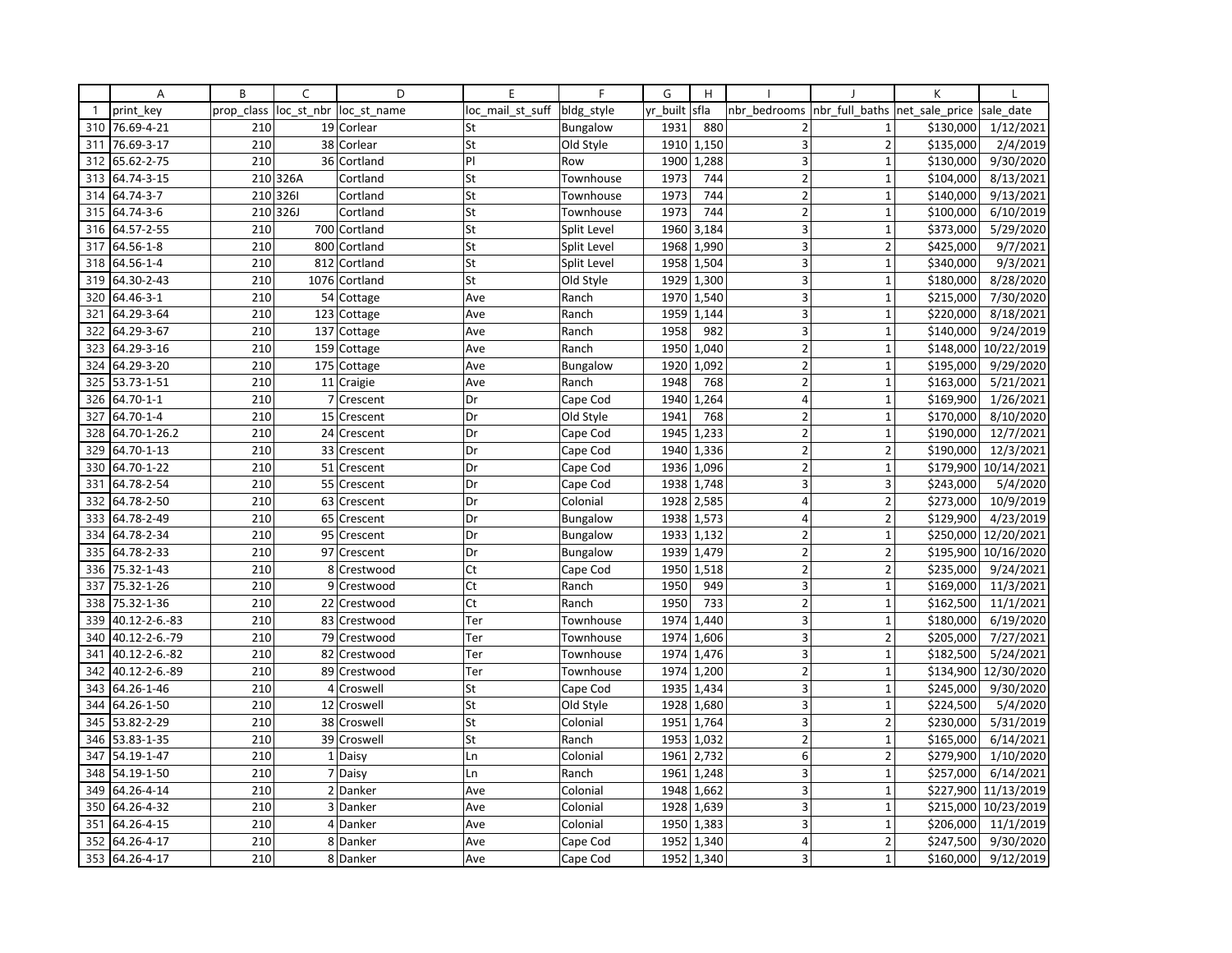|              | Α           | B          | $\mathsf{C}$   | D             | E                | F               | G        | H          |                         |                               | K         |            |
|--------------|-------------|------------|----------------|---------------|------------------|-----------------|----------|------------|-------------------------|-------------------------------|-----------|------------|
| $\mathbf{1}$ | print key   | prop class | loc st nbr     | loc st name   | loc mail st suff | bldg_style      | yr built | sfla       | nbr bedrooms            | nbr full baths net sale price |           | sale date  |
| 354          | 64.26-4-27  | 210        |                | 13 Danker     | Ave              | Colonial        | 1940     | 2,032      | 3                       | $\mathbf{1}$                  | \$218,000 | 2/6/2020   |
| 355          | 64.26-4-26  | 210        |                | 15 Danker     | Ave              | Old Style       | 1936     | 2,065      | 3                       | $\mathbf{1}$                  | \$292,000 | 3/1/2022   |
| 356          | 53.83-1-25  | 210        |                | 44 Danker     | Ave              | Ranch           | 1951     | 1,073      | 3                       | $\mathbf 1$                   | \$215,000 | 7/6/2021   |
| 357          | 75.67-1-63  | 210        |                | 3 Dartmouth   | St               | Bungalow        | 1930     | 973        | $\overline{\mathbf{3}}$ | $\mathbf{1}$                  | \$168,000 | 2/26/2021  |
| 358          | 75.67-1-64  | 210        | 5 <sub>1</sub> | Dartmouth     | St               | <b>Bungalow</b> | 1930     | 1,100      | $\overline{2}$          | $\mathbf{1}$                  | \$185,000 | 11/25/2020 |
| 359          | 75.59-4-53  | 210        |                | 39 Dartmouth  | St               | Ranch           | 1963     | 1,236      | $\overline{2}$          | $\mathbf{1}$                  | \$200,000 | 2/1/2021   |
| 360          | 75.59-4-24  | 210        |                | 54 Dartmouth  | St               | Ranch           |          | 1960 1,637 | 3                       | $\mathbf{1}$                  | \$197,000 | 1/9/2019   |
| 361          | 75.58-1-48  | 210        |                | 94 Dartmouth  | St               | Old Style       | 1930     | 1,561      | 3 <sup>1</sup>          | $\overline{2}$                | \$205,000 | 8/20/2020  |
| 362          | 75.58-2-10  | 210        |                | 95 Dartmouth  | St               | Colonial        |          | 1925 1,652 | 3                       | $\mathbf{1}$                  | \$205,000 | 6/3/2019   |
| 363          | 75.58-1-28  | 210        |                | 100 Dartmouth | St               | Ranch           | 1950     | 1,160      | 3                       | $\mathbf{1}$                  | \$200,000 | 10/15/2021 |
| 364          | 64.40-3-37  | 210        |                | 14 Davis      | Ave              | Colonial        | 1959     | 2,030      | $\overline{4}$          | $\mathbf{1}$                  | \$270,000 | 8/25/2021  |
| 365          | 64.40-3-16  | 210        |                | 17 Davis      | Ave              | Ranch           |          | 1950 2,240 | 3                       | $\mathbf{1}$                  | \$299,900 | 1/15/2021  |
| 366          | 64.48-3-1   | 210        |                | 19 Davis      | Ave              | Ranch           | 1960     | 1,424      | 3                       | $\mathbf 1$                   | \$265,000 | 6/17/2019  |
| 367          | 64.40-3-39  | 210        |                | 22 Davis      | Ave              | Ranch           | 1960     | 2,010      | 3                       | $\mathbf 1$                   | \$319,900 | 2/25/2019  |
| 368          | 64.40-3-40  | 210        |                | 24 Davis      | Ave              | Ranch           | 1960     | 2,132      | 3                       | $\mathbf{1}$                  | \$190,000 | 5/15/2021  |
| 369          | 64.48-3-2   | 210        |                | 27 Davis      | Ave              | Split Level     | 1965     | 1,416      | 3                       | $\mathbf{1}$                  | \$293,000 | 4/30/2021  |
| 370          | 64.48-2-9   | 210        |                | 30 Davis      | Ave              | Split Level     | 1961     | 2,565      | 4                       | 3                             | \$226,804 | 12/20/2019 |
| 371          | 64.48-2-9   | 210        |                | 30 Davis      | Ave              | Split Level     | 1961     | 2,565      | $\overline{4}$          | 3                             | \$150,000 | 8/21/2019  |
| 372          | 64.55-3-21  | 210        | 172            | Davis         | Ave              | Split Level     | 1955     | 2,559      | 5                       | $\overline{2}$                | \$310,000 | 6/29/2021  |
| 373          | 64.63-1-44  | 210        |                | 222 Davis     | Ave              | Ranch           | 1951     | 916        | $\overline{2}$          | $\mathbf{1}$                  | \$175,000 | 8/7/2019   |
| 374          | 64.63-1-46  | 210        | 226            | Davis         | Ave              | Old Style       | 1930     | 922        | $\overline{2}$          | $\mathbf{1}$                  | \$229,000 | 11/24/2021 |
| 375          | 64.63-1-47  | 210        | 228            | Davis         | Ave              | Cape Cod        | 1951     | 1,248      | $\overline{4}$          | $\mathbf 1$                   | \$247,000 | 10/4/2021  |
| 376          | 64.63-2-10  | 210        |                | 237 Davis     | Ave              | Ranch           | 1951     | 1,156      | $\overline{2}$          | $\mathbf{1}$                  | \$235,000 | 5/15/2020  |
| 377          | 64.63-2-12  | 210        |                | 241 Davis     | Ave              | Ranch           | 1948     | 1,265      | 3                       | $\mathbf{1}$                  | \$115,000 | 10/28/2021 |
| 378          | 64.63-1-55  | 210        |                | 244 Davis     | Ave              | Ranch           | 1951     | 1,249      | $\overline{\mathbf{3}}$ | $\overline{2}$                | \$195,000 | 2/25/2021  |
| 379          | 64.71-3-1.5 | 210        |                | 1 Davis       | Ct               | Townhouse       | 2013     | 2,106      | 3                       | $\overline{2}$                | \$345,000 | 11/25/2019 |
| 380          | 64.71-3-1.6 | 210        | $\overline{3}$ | Davis         | Ct               | Townhouse       | 2013     | 2,250      | 3                       | 3                             | \$312,000 | 8/26/2019  |
| 381          | 64.71-3-1.4 | 210        |                | 7 Davis       | Ct               | Townhouse       | 2007     | 2,385      | 3                       | $\overline{2}$                | \$373,000 | 7/2/2019   |
| 382          | 64.71-3-1.3 | 210        |                | 9 Davis       | Ct               | Townhouse       | 2007     | 2,385      | 3 <sup>1</sup>          | $\overline{2}$                | \$340,000 | 2/26/2021  |
| 383          | 64.40-1-10  | 210        |                | 11 Daytona    | Ave              | Colonial        | 1946     | 1,624      | $\overline{3}$          | $\mathbf{1}$                  | \$225,000 | 12/29/2020 |
| 384          | 64.40-1-10  | 210        |                | 11 Daytona    | Ave              | Colonial        | 1946     | 1,624      | 3                       | $\mathbf{1}$                  | \$89,999  | 7/7/2019   |
| 385          | 64.39-1-69  | 210        |                | 22 Daytona    | Ave              | Ranch           | 1960     | 1,200      | 3                       | $\mathbf{1}$                  | \$214,900 | 6/11/2021  |
| 386          | 64.39-1-68  | 210        |                | 24 Daytona    | Ave              | Ranch           |          | 1965 1,290 | 3 <sup>1</sup>          | $\mathbf{1}$                  | \$174,000 | 8/6/2020   |
| 387          | 64.39-1-77  | 210        |                | 39 Daytona    | Ave              | Ranch           | 1958     | 1,451      | $\overline{3}$          | $\mathbf{1}$                  | \$199,000 | 7/1/2021   |
| 388          | 64.47-1-23  | 210        |                | 67 Daytona    | Ave              | Ranch           | 1963     | 1,218      | $\overline{3}$          | $\overline{2}$                | \$201,000 | 10/21/2021 |
| 389          | 64.47-1-25  | 210        |                | 77 Daytona    | Ave              | Ranch           |          | 1959 1,248 | 3                       | $\overline{2}$                | \$175,000 | 12/27/2019 |
| 390          | 64.47-1-28  | 210        |                | 89 Daytona    | Ave              | Old Style       | 1915     | 1,407      | $\overline{2}$          | $\mathbf{1}$                  | \$169,900 | 6/12/2020  |
| 391          | 64.47-1-28  | 210        |                | 89 Daytona    | Ave              | Old Style       | 1915     | 1,407      | $\overline{2}$          | $\mathbf{1}$                  | \$96,000  | 10/11/2019 |
| 392          | 64.47-1-17  | 210        | 92             | Daytona       | Ave              | Ranch           | 1960     | 1,066      | $\overline{2}$          | $\mathbf{1}$                  | \$160,000 | 6/19/2020  |
| 393          | 64.47-1-15  | 210        |                | 100 Daytona   | Ave              | Ranch           | 1959     | 1,100      | 3                       | $\mathbf{1}$                  | \$170,000 | 11/9/2020  |
| 394          | 64.47-1-38  | 210        |                | 111 Daytona   | Ave              | Cape Cod        |          | 1952 1,470 | $\overline{4}$          | $\mathbf 1$                   | \$188,000 | 2/28/2019  |
| 395          | 64.47-1-44  | 210        |                | 123 Daytona   | Ave              | Split Level     | 1960     | 1,595      | $\overline{4}$          | $\overline{2}$                | \$226,000 | 4/28/2020  |
| 396          | 64.47-1-48  | 210        |                | 126 Daytona   | Ave              | Split Level     | 1957     | 1,344      | 3 <sup>1</sup>          | $\mathbf 1$                   | \$230,000 | 11/4/2021  |
| 397          | 64.55-1-1   | 210        |                | 127 Daytona   | Ave              | Split Level     |          | 1960 1,471 | $\overline{\mathbf{3}}$ | $\mathbf{1}$                  | \$217,000 | 7/29/2019  |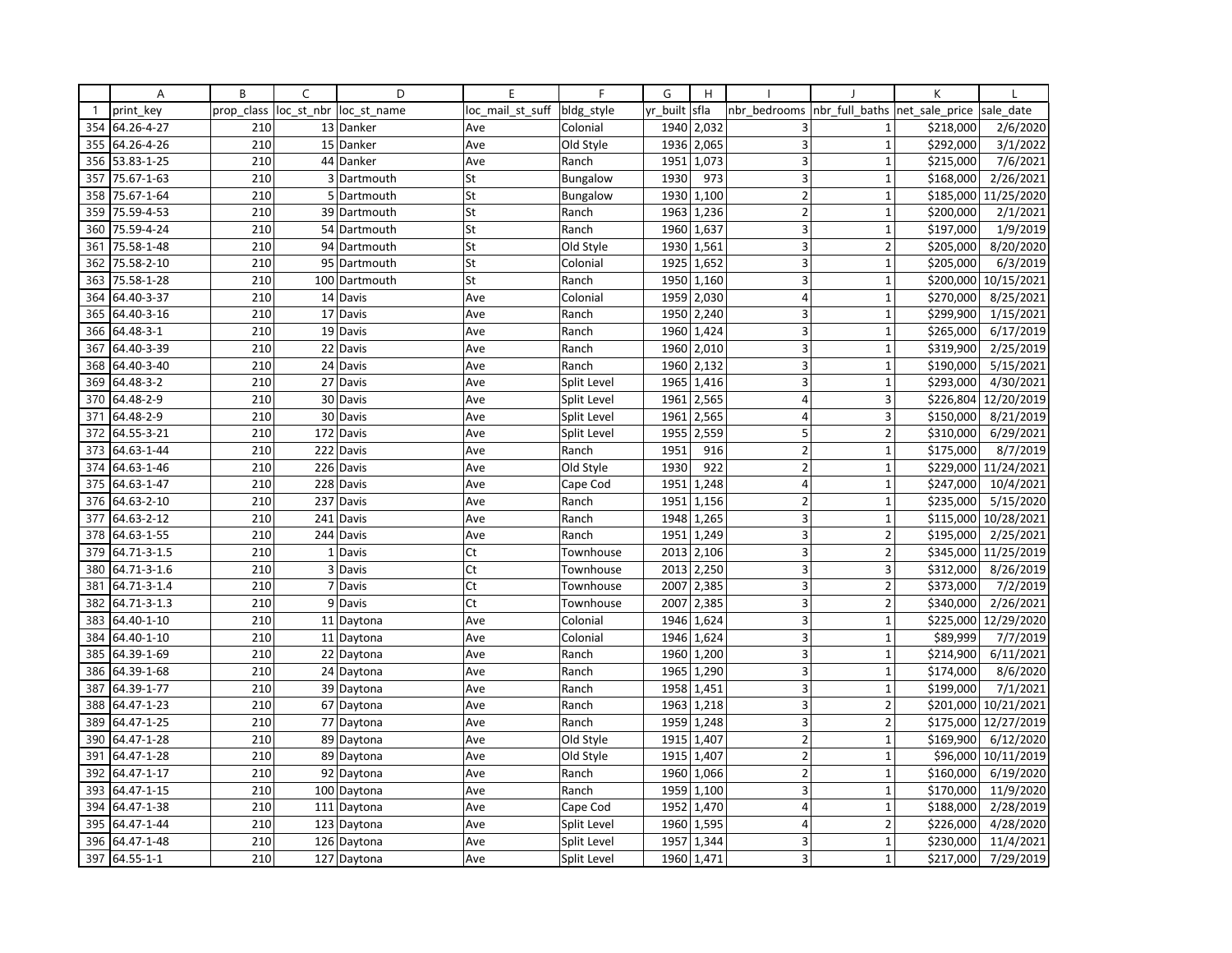|              | Α             | B          | C          | D                   | E                | F           | G        | H          |                         |                | К              |                        |
|--------------|---------------|------------|------------|---------------------|------------------|-------------|----------|------------|-------------------------|----------------|----------------|------------------------|
| $\mathbf{1}$ | print key     | prop class | loc_st_nbr | loc st name         | loc_mail_st_suff | bldg_style  | yr built | sfla       | nbr bedrooms            | nbr full baths | net sale price | sale date              |
| 398          | 64.55-1-4.12  | 210        |            | 139 Daytona         | Ave              | Ranch       | 2005     | 1,836      | 3                       | 1              | \$375,000      | 4/20/2020              |
| 399          | 76.39-1-39    | 210        |            | 101 Delaware        | Ave              | Old Style   | 1900     | 2,154      | $\overline{4}$          | $\mathbf{1}$   | \$130,000      | 7/15/2019              |
| 400          | 76.47-1-13    | 210        |            | 113 Delaware        | Ave              | Old Style   | 1892     | 1,742      | 3                       | $\mathbf{1}$   | \$125,000      | 2/16/2021              |
| 401          | 76.54-4-27.1  | 210        |            | 308 Delaware        | Ave              | Old Style   | 1890     | 1,485      | 3                       | $\overline{2}$ | \$87,500       | 5/8/2020               |
| 402          | 76.54-4-28.1  | 210        |            | 310 Delaware        | Ave              | Old Style   | 1860     | 660        | $\overline{2}$          | $\overline{1}$ | \$74,250       | 7/22/2020              |
| 403          | 75.68-3-42    | 210        |            | 428 Delaware        | Ave              | Old Style   | 1930     | 1,456      | 3                       | $\mathbf{1}$   | \$66,200       | 4/3/2019               |
| 404          | 75.68-3-37    | 210        |            | 447 Delaware        | Ave              | Old Style   | 1940     | 2,616      | $\overline{4}$          | $\mathbf{1}$   | \$199,000      | 9/9/2021               |
| 405          | 75.20-1-1     | 210        |            | 605 Delaware        | Ave              | Old Style   | 1900     | 2,041      | 3                       | $\mathbf{1}$   | \$167,500      | 8/11/2021              |
| 406          | 75.19-2-1     | 210        |            | 635 Delaware        | Ave              | Old Style   | 1923     | 1,412      | 3                       | $\overline{2}$ | \$150,000      | 4/4/2022               |
| 407          | 75.19-2-2     | 210        |            | 637 Delaware        | Ave              | Old Style   | 1930     | 1,291      | 3                       | 1              | \$130,000      | 12/30/2019             |
| 408          | 75.19-2-4     | 210        | 641        | Delaware            | Ave              | Ranch       | 1960     | 960        | 3                       | $\mathbf{1}$   | \$130,000      | 3/26/2021              |
| 409          | 75.19-2-38    | 210        |            | 681 Delaware        | Ave              | Old Style   | 1949     | 384        | $\overline{2}$          | $\mathbf{1}$   | \$133,000      | 11/27/2019             |
| 410          | 75.19-2-34    | 210        |            | 705 Delaware        | Ave              | Old Style   | 1910     | 1,440      | $\overline{\mathbf{3}}$ | $\overline{2}$ | \$206,000      | 6/20/2019              |
| 411          | 76.56-3-27    | 210        |            | 59 Delaware         | St               |             |          |            |                         |                | \$125,000      | 1/25/2019              |
| 412          | 76.56-3-28.1  | 210        |            | 61 Delaware         | St               | Row         |          | 2018 1,344 | 3                       | $\overline{1}$ | \$125,000      | 3/15/2019              |
| 413          | 76.64-1-12    | 210        |            | 72 Delaware         | St               |             |          |            |                         |                | \$131,000      | 3/1/2019               |
| 414          | 76.46-3-27    | 210        |            | 15 Delaware         | Ter              | Old Style   |          | 1940 1,672 | 4                       | $\mathbf{1}$   | \$105,000      | 10/9/2020              |
| 415          | 76.46-3-28    | 210        |            | 19 Delaware         | Ter              | Old Style   | 1936     | 1,804      | 3                       | 1              | \$143,510      | 5/27/2020              |
| 416          | 76.24-6-61    | 210        |            | 46 Dove             | St               | Row         | 1889     | 1,288      | $\mathbf 2$             | $\overline{1}$ | \$235,400      | 4/1/2021               |
| 417          | 76.31-2-31    | 210        |            | 97 Dove             | St               | Row         | 1945     | 1,904      | $\overline{2}$          | $\mathbf{1}$   | \$197,500      | 12/21/2020             |
| 418          | 76.31-4-24    | 210        |            | 139 Dove            | St               | Row         | 1842     | 2,300      | $\vert 4 \vert$         | $\overline{2}$ | \$206,700      | 11/3/2020              |
| 419          | 76.49-1-35.-1 | 210        |            | 149 Eagle St-Unit 1 |                  | Other       | 1930     | 1,548      | $\overline{2}$          | $\mathbf 1$    | \$222,480      | 3/5/2019               |
| 420          | 76.49-1-35.-1 | 210        |            | 149 Eagle St-Unit 1 |                  | Other       | 1930     | 1,548      | $\overline{2}$          | $\mathbf{1}$   | \$185,000      | 9/28/2021              |
| 421          | 76.49-1-36.-4 | 210        |            | 151 Eagle St-Unit 4 |                  | Other       | 1930     | 1,655      | $\overline{2}$          | $\overline{2}$ | \$235,000      | 6/26/2020              |
| 422          | 64.29-2-11    | 210        |            | 5 Edenburg          | Ave              | Cape Cod    | 1949     | 1,336      | $\overline{\mathbf{3}}$ | $\mathbf 2$    | \$181,280      | 3/8/2019               |
| 423          | 75.51-3-25    | 210        |            | 23 Edgecomb         | St               | Split Level | 1955     | 1,928      | 3                       | $\mathbf{1}$   | \$235,000      | 8/27/2021              |
| 424          | 75.51-3-30    | 210        |            | 31 Edgecomb         | St               | Old Style   | 1935     | 1,616      | 3                       | $\mathbf 1$    | \$240,000      | $\frac{1}{5/10/2021}$  |
| 425          | 75.51-3-20    | 210        |            | 32 Edgecomb         | St               | Ranch       |          | 1953 1,503 | 3                       | $\overline{2}$ | \$218,000      | 2/19/2020              |
| 426          | 75.51-3-32    | 210        |            | 35 Edgecomb         | St               | Colonial    | 1932     | 1,352      | $\overline{\mathbf{3}}$ | $\mathbf{1}$   | \$245,000      | 10/1/2021              |
| 427          | 75.51-3-13    | 210        |            | 46 Edgecomb         | St               | Colonial    | 1913     | 1,308      | 3                       | $\mathbf{1}$   | \$205,000      | 12/29/2021             |
| 428          | 75.59-2-29    | 210        |            | 53 Edgecomb         | St               | Old Style   | 1928     | 1,525      | 3                       | $\mathbf{1}$   | \$215,000      | $\overline{1/26/2021}$ |
| 429          | 75.59-2-30    | 210        |            | 55 Edgecomb         | St               | Old Style   | 1925     | 1,731      | 3                       | $\mathbf{1}$   | \$199,900      | 6/20/2019              |
| 430          | 75.59-2-15    | 210        |            | 60 Edgecomb         | St               | Old Style   | 1927     | 1,634      | 3                       | $\mathbf{1}$   | \$229,900      | 6/9/2021               |
| 431          | 75.59-2-14    | 210        |            | 62 Edgecomb         | St               | Old Style   | 1942     | 1,460      | $\overline{3}$          | $\overline{1}$ | \$192,500      | 1/11/2021              |
| 432          | 75.59-4-54    | 210        |            | 81 Edgecomb         | St               | Bungalow    | 1929     | 1,486      | $\overline{2}$          | $\mathbf{1}$   | \$190,000      | 9/30/2020              |
| 433          | 75.59-4-54    | 210        |            | 81 Edgecomb         | St               | Bungalow    | 1929     | 1,486      | $\overline{2}$          | $\overline{1}$ | \$121,800      | 10/25/2019             |
| 434          | 75.67-1-3     | 210        |            | 123 Edgecomb        | St               | Ranch       | 1950     | 1,200      | 3                       | $\mathbf{1}$   | \$230,000      | 7/21/2021              |
| 435          | 75.67-1-3     | 210        |            | 123 Edgecomb        | St               | Ranch       | 1950     | 1,200      | 3                       | $\mathbf{1}$   | \$185,394      | 8/7/2020               |
| 436          | 75.67-1-2     | 210        |            | 127 Edgecomb        | St               | Bungalow    | 1926     | 1,170      | $\overline{\mathbf{3}}$ | 1              | \$183,000      | 3/2/2021               |
| 437          | 75.67-1-2     | 210        |            | 127 Edgecomb        | St               | Bungalow    | 1926     | 1,170      | 3                       | $\mathbf 1$    | \$160,000      | 7/29/2019              |
| 438          | 75.66-1-40    | 210        |            | 130 Edgecomb        | St               | Ranch       | 2004     | 1,282      | $\overline{2}$          | $\overline{2}$ | \$261,000      | 6/22/2021              |
| 439          | 64.41-2-33    | 210        |            | 11 Edgewood         | Ave              | Old Style   | 1935     | 1,737      | 3                       | $\mathbf{1}$   | \$250,000      | 12/17/2021             |
| 440          | 64.41-2-35    | 210        |            | 17 Edgewood         | Ave              | Colonial    | 1928     | 1,789      | 3                       | $\mathbf 1$    | \$217,500      | 3/8/2019               |
| 441          | 64.33-2-60    | 210        |            | 25 Edgewood         | Ave              | Colonial    | 1928     | 1,768      | $\overline{4}$          | 1              | \$215,000      | 2/17/2020              |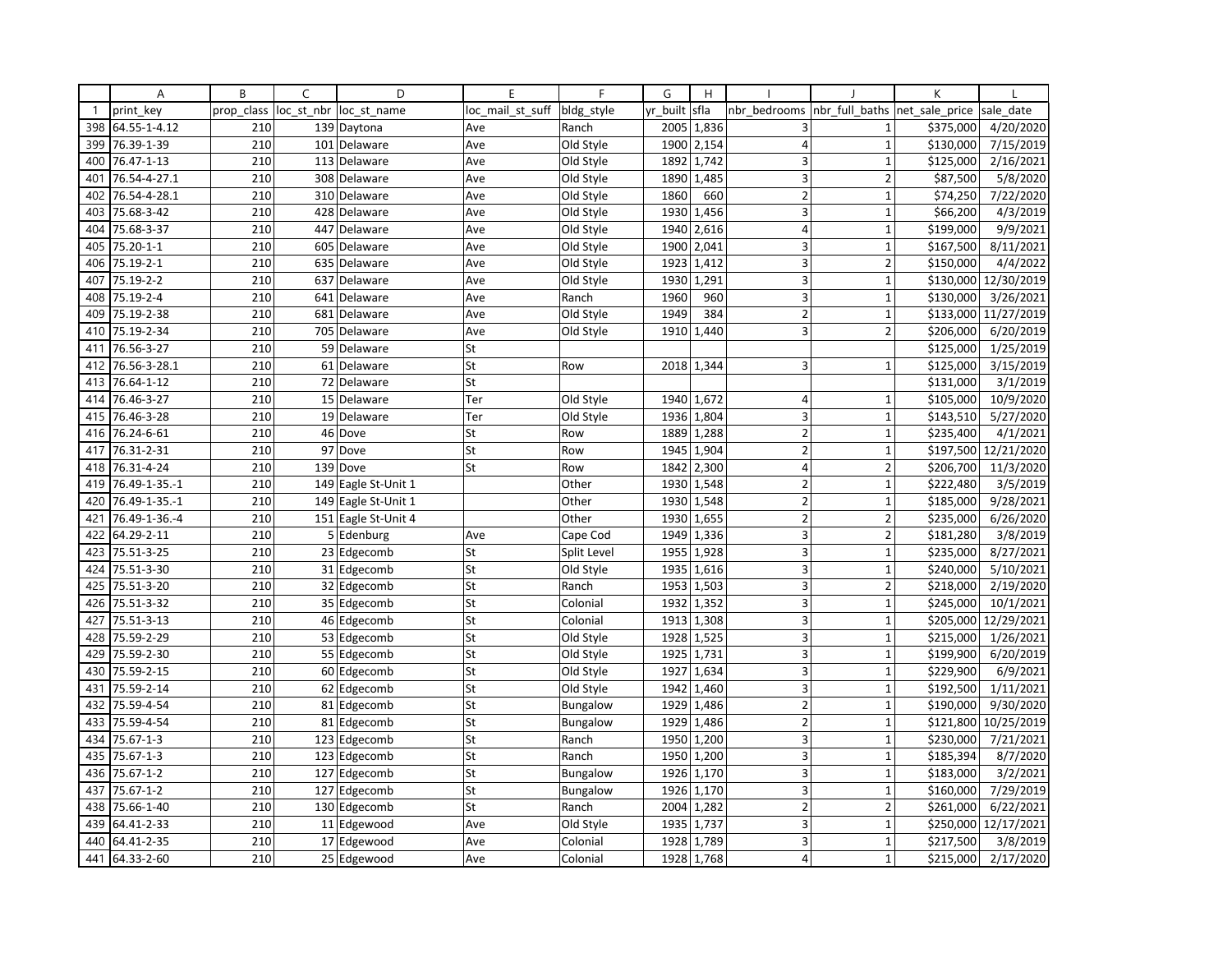|              | Α            | B          | C          | D           | E                | F               | G        | H          |                         |                          | К              |                      |
|--------------|--------------|------------|------------|-------------|------------------|-----------------|----------|------------|-------------------------|--------------------------|----------------|----------------------|
| $\mathbf{1}$ | print key    | prop class | loc_st_nbr | loc st name | loc mail st suff | bldg_style      | yr built | sfla       | nbr bedrooms            | nbr_full_baths           | net sale price | sale date            |
| 442          | 64.33-2-54   | 210        |            | 34 Edgewood | Ave              | Colonial        | 1926     | 1,574      | 3                       | $\mathbf{1}$             | \$250,000      | 9/17/2021            |
| 443          | 64.34-1-26   | 210        |            | 56 Edgewood | Ave              | Ranch           | 1950     | 950        | 3                       | $\mathbf{1}$             | \$190,000      | 12/14/2021           |
| 444          | 64.83-1-12   | 210        |            | 17 Edison   | Ave              | Colonial        | 1930     | 1,659      | 3                       | $\mathbf{1}$             | \$215,000      | 8/29/2019            |
| 445          | 64.41-2-11   | 210        |            | 7 Eileen    | St               | Colonial        |          | 1930 1,720 | $\overline{4}$          | $\mathbf{1}$             | \$159,135      | 3/30/2020            |
| 446          | 64.41-2-12   | 210        |            | 9 Eileen    | St               | Colonial        | 1921     | 1,770      | 3                       | $\overline{1}$           | \$164,300      | 9/20/2019            |
| 447          | 64.41-1-41   | 210        |            | 16 Eileen   | St               | Old Style       | 1925     | 1,556      | 3                       | $\mathbf{1}$             | \$159,900      | 10/31/2019           |
| 448          | 64.41-1-49   | 210        |            | 36 Eileen   | St               | Ranch           | 1960     | 1,056      | $\overline{2}$          | $\mathbf{1}$             | \$160,000      | 2/28/2022            |
| 449          | 64.33-2-7    | 210        |            | 46 Eileen   | St               | Ranch           | 1952     | 980        | $\overline{2}$          | $\mathbf{1}$             | \$162,550      | 3/13/2019            |
| 450          | 64.33-2-44   | 210        |            | 55 Eileen   | St               | Colonial        | 1925     | 1,510      | 3                       | $\mathbf{1}$             | \$175,500      | 6/24/2021            |
| 451          | 64.33-2-13   | 210        |            | 60 Eileen   | St               | Old Style       | 1925     | 1,632      | $\overline{4}$          | 1                        | \$228,000      | 11/25/2020           |
| 452          | 64.33-2-47   | 210        |            | 61 Eileen   | St               | Colonial        | 1960     | 1,394      | 3                       | $\mathbf{1}$             | \$213,500      | 10/2/2019            |
| 453          | 64.33-2-47   | 210        |            | 61 Eileen   | St               | Colonial        |          | 1960 1,394 | 3                       | $\mathbf{1}$             | \$80,000       | 4/4/2019             |
| 454          | 64.33-2-34   | 210        |            | 72 Eileen   | St               | Old Style       | 1953     | 1,404      | $\overline{4}$          | $\overline{2}$           | \$113,000      | 2/8/2020             |
| 455          | 64.33-2-35   | 210        |            | 74 Eileen   | St               | <b>Bungalow</b> | 1926     | 1,622      | $\overline{2}$          | $\mathbf{1}$             | \$185,000      | 8/19/2020            |
| 456          | 64.33-2-38   | 210        |            | 80 Eileen   | St               | Bungalow        | 1925     | 1,716      | $\overline{4}$          | $\overline{2}$           | \$232,000      | 10/30/2020           |
| 457          | 64.26-3-10   | 210        |            | 86 Eileen   | St               | Bungalow        | 1938     | 900        | $\overline{2}$          | $\mathbf{1}$             | \$175,000      | 12/31/2019           |
| 458          | 64.26-3-11   | 210        |            | 90 Eileen   | St               | Bungalow        | 1940     | 1,075      | $\overline{2}$          | $\mathbf{1}$             | \$215,000      | 6/25/2019            |
| 459          | 64.26-3-16   | 210        |            | 102 Eileen  | St               | Bungalow        | 1930     | 1,527      | $\overline{2}$          | $\overline{\phantom{a}}$ | \$199,000      | 11/19/2021           |
| 460          | 64.26-2-26   | 210        | 112        | Eileen      | St               | Colonial        | 1925     | 1,605      | $\overline{4}$          | $\mathbf{1}$             | \$260,000      | 2/1/2022             |
| 461          | 64.26-2-40   | 210        |            | 115 Eileen  | St               | Bungalow        | 1940     | 1,346      | 3                       | $\mathbf{1}$             | \$177,000      | 2/11/2019            |
| 462          | 64.26-2-28   | 210        |            | 116 Eileen  | St               | Bungalow        | 1940     | 1,796      | $\overline{4}$          | $\mathbf{1}$             | \$225,000      | 3/25/2022            |
| 463          | 64.46-1-16   | 210        |            | 4 Eliot     | Ave              | Ranch           | 1966     | 1,544      | $\overline{4}$          | $\overline{2}$           | \$215,000      | 6/9/2020             |
| 464          | 64.46-1-6    | 210        |            | 7 Eliot     | Ave              | Ranch           | 1960     | 1,248      | $\overline{3}$          | $\mathbf{1}$             | \$179,000      | 10/5/2020            |
| 465          | 64.38-3-33   | 210        |            | 27 Eliot    | Ave              | Raised Ranch    | 1999     | 1,564      | 3                       | $\overline{2}$           | \$184,000      | 1/22/2020            |
| 466          | 64.46-1-24   | 210        |            | 30 Eliot    | Ave              | Raised Ranch    | 1959     | 1,465      | $\overline{\mathbf{3}}$ | $\mathbf 1$              | \$227,900      | 12/4/2020            |
| 467          | 64.38-3-22   | 210        |            | 52 Eliot    | Ave              | Raised Ranch    | 1965     | 1,488      | 3                       | $\mathbf{1}$             | \$180,000      | 4/26/2019            |
| 468          | 64.38-3-23   | 210        |            | 54 Eliot    | Ave              | Raised Ranch    | 1968     | 1,726      | 3                       | $\mathbf{1}$             | \$189,900      | 11/24/2020           |
| 469          | 64.38-3-24   | 210        |            | 56 Eliot    | Ave              | Raised Ranch    | 1964     | 1,504      | 3                       | $\mathbf{1}$             | \$260,000      | 12/30/2021           |
| 470          | 65.80-1-6    | 210        | 188 Elk    |             | St               | Row             | 1900     | 1,792      | $\overline{\mathbf{3}}$ | $\overline{2}$           | \$15,000       | 1/30/2019            |
| 471          | 65.46-3-52   | 210        | 472 Elk    |             | St               | Row             | 1920     | 1,224      | 3                       | $\mathbf{1}$             | \$131,250      | 9/8/2021             |
| 472          | 76.40-1-24   | 210        |            | 188 Elm     | St               | Row             | 1871     | 2,508      | 3                       | $\overline{3}$           | \$375,000      | 5/5/2021             |
| 473          | 76.32-5-57   | 210        |            | 229 Elm     | St               | Old Style       | 1900     | 855        | $\overline{2}$          | $\mathbf{1}$             | \$180,000      | 11/17/2021           |
| 474          | 76.31-3-85   | 210        |            | 269 Elm     | St               | Row             |          | 1900 1,440 | $\overline{2}$          | $\mathbf{1}$             | \$154,536      | 4/6/2021             |
| 475          | 64.29-1-64   | 210        |            | 49 Elmhurst | Ave              | Cape Cod        | 1950     | 1,260      | $\overline{3}$          | $\overline{1}$           | \$175,000      | 8/28/2020            |
| 476          | 64.37-1-27   | 210        |            | 50 Elmhurst | Ave              | Cape Cod        | 1950     | 1,162      | $\overline{2}$          | $\mathbf{1}$             | \$174,900      | 12/3/2020            |
| 477          | 65.52-2-71   | 210        |            | 21 Emmet    | St               | Other           | 1900     | 1,848      | $\overline{2}$          | $\mathbf{1}$             | \$30,000       | 8/17/2020            |
| 478          | 75.11-1-29.1 | 210        |            | 3 Essex     | Cir              | Townhouse       | 1989     | 1,220      | $\overline{2}$          | $\mathbf{1}$             | \$155,166      | 6/28/2019            |
| 479          | 75.11-1-27.3 | 210        |            | 7 Essex     | Cir              | Townhouse       | 1989     | 1,344      | $\overline{2}$          | $\mathbf{1}$             | \$185,000      | 5/14/2020            |
| 480          | 75.11-1-26.3 | 210        |            | 10 Essex    | Cir              | Townhouse       | 1989     | 1,344      | $\overline{2}$          | $\overline{1}$           | \$210,250      | 8/27/2021            |
| 481          | 64.49-1-87   | 210        |            | 44 Euclid   | Ave              | Old Style       | 1923     | 1,660      | $\overline{4}$          | $\mathbf 1$              | \$291,000      | 10/8/2021            |
| 482          | 64.49-1-88   | 210        |            | 48 Euclid   | Ave              | Colonial        |          | 1923 2,598 | $\overline{4}$          | $\overline{2}$           | \$349,900      | 9/28/2020            |
| 483          | 64.49-1-92   | 210        |            | 68 Euclid   | Ave              | Colonial        | 1927     | 2,370      | $\overline{4}$          | $\mathbf{1}$             | \$345,000      | 12/14/2020           |
| 484          | 64.49-1-92   | 210        |            | 68 Euclid   | Ave              | Colonial        | 1927     | 2,370      | $\overline{4}$          | $\mathbf{1}$             | \$330,000      | 4/20/2020            |
| 485          | 64.57-2-3    | 210        |            | 71 Euclid   | Ave              | Colonial        | 1929     | 2,643      | 3                       | $\overline{2}$           |                | \$310,000 11/29/2021 |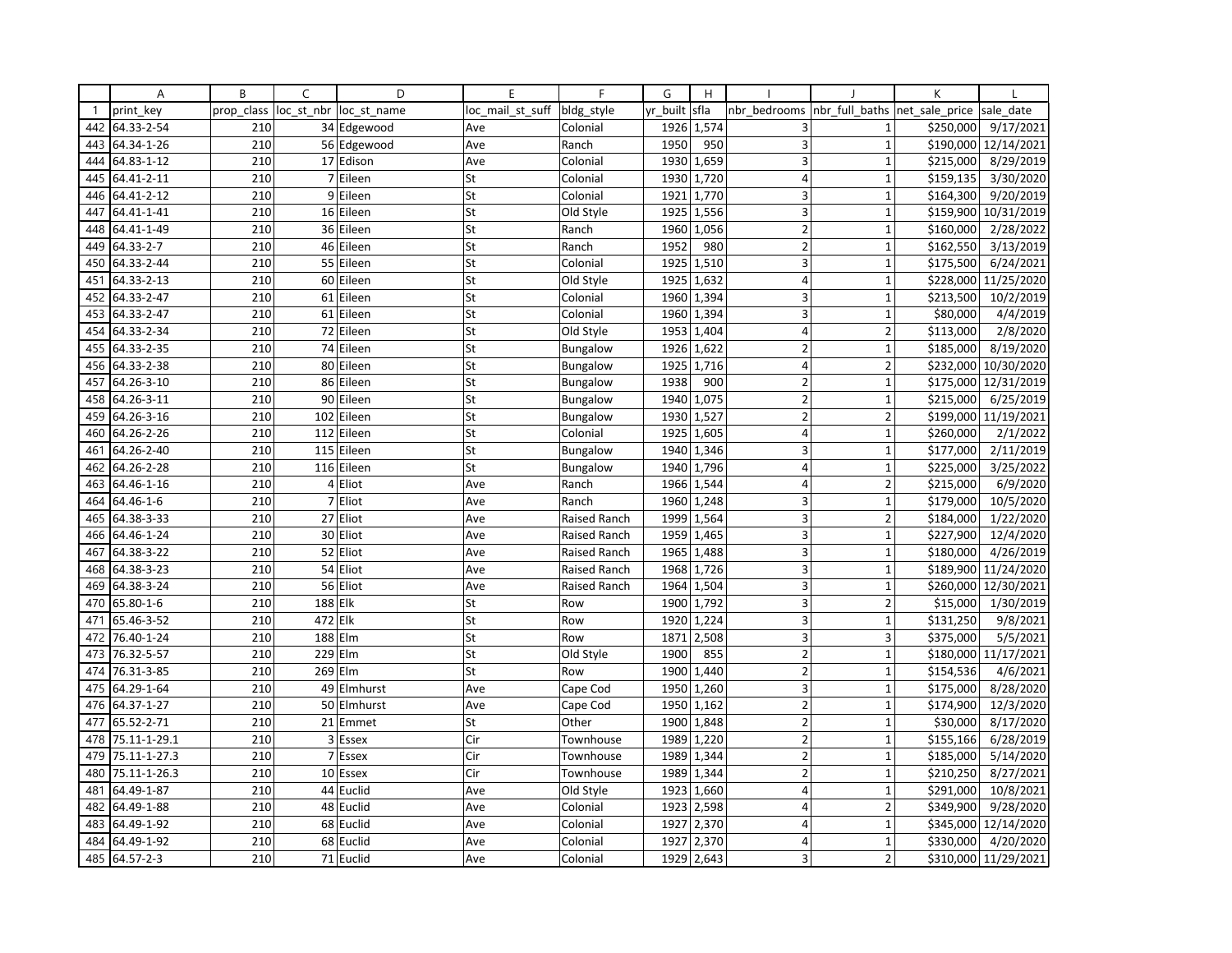|              | Α            | B          | C          | D            | E                | F           | G        | H          |                         |                          | К              |            |
|--------------|--------------|------------|------------|--------------|------------------|-------------|----------|------------|-------------------------|--------------------------|----------------|------------|
| $\mathbf{1}$ | print key    | prop class | loc st nbr | loc st name  | loc mail st suff | bldg_style  | yr built | sfla       | nbr bedrooms            | nbr full baths           | net sale price | sale date  |
| 486          | 64.57-2-7    | 210        |            | 79 Euclid    | Ave              | Colonial    | 1930     | 2,090      | 3                       | $\mathbf{1}$             | \$285,000      | 11/3/2021  |
| 487          | 64.57-1-25   | 210        |            | 96 Euclid    | Ave              | Colonial    | 1940     | 2,040      | 3                       | $\overline{2}$           | \$355,000      | 8/17/2021  |
| 488          | 64.57-1-28   | 210        |            | 106 Euclid   | Ave              | Colonial    | 1934     | 2,024      | 3                       | $\overline{2}$           | \$389,500      | 1/18/2019  |
| 489          | 64.57-1-31.1 | 210        |            | 112 Euclid   | Ave              | Colonial    |          | 1940 2,240 | 3                       | $\overline{2}$           | \$390,000      | 9/10/2021  |
| 490          | 64.57-1-32   | 210        |            | 118 Euclid   | Ave              | Ranch       | 1950     | 1,599      | 3                       | $\overline{1}$           | \$340,000      | 10/29/2021 |
| 491          | 64.56-1-46   | 210        |            | 120 Euclid   | Ave              | Ranch       | 1955     | 2,220      | 3                       | $\overline{2}$           | \$400,000      | 8/16/2019  |
| 492          | 64.64-4-8.1  | 210        |            | 183 Euclid   | Ave              | Split Level | 1980     | 2,272      | $\overline{4}$          | $\overline{2}$           | \$300,000      | 8/23/2021  |
| 493          | 64.64-3-22   | 210        |            | 190 Euclid   | Ave              | Colonial    | 1950     | 1,891      | $\overline{4}$          | $\mathbf{1}$             | \$360,000      | 7/1/2021   |
| 494          | 64.72-1-10   | 210        |            | 214 Euclid   | Ave              | Old Style   | 1925     | 2,117      | 3                       | $\mathbf{1}$             | \$282,000      | 7/9/2021   |
| 495          | 64.72-1-10   | 210        |            | 214 Euclid   | Ave              | Old Style   | 1925     | 2,117      | 3                       | 1                        | \$233,000      | 11/1/2019  |
| 496          | 64.72-1-13   | 210        |            | 220 Euclid   | Ave              | Colonial    | 1922     | 1,726      | 3                       | $\mathbf{1}$             | \$214,000      | 7/17/2019  |
| 497          | 64.72-1-14   | 210        |            | 222 Euclid   | Ave              | Colonial    |          | 1954 1,914 | $\overline{4}$          | $\mathbf{1}$             | \$150,000      | 12/7/2020  |
| 498          | 64.41-3-42   | 210        |            | 12 Fairlawn  | Ave              | Old Style   | 1930     | 1,404      | 3                       | 1                        | \$220,000      | 7/10/2020  |
| 499          | 64.42-1-48   | 210        |            | 25 Fairlawn  | Ave              | Old Style   | 1916     | 1,512      | 3                       | $\mathbf{1}$             | \$209,000      | 1/11/2021  |
| 500          | 64.42-1-51   | 210        |            | 31 Fairlawn  | Ave              | Old Style   | 1929     | 1,876      | $\overline{4}$          | $\mathbf{1}$             | \$312,000      | 9/3/2021   |
| 501          | 64.42-1-54   | 210        |            | 37 Fairlawn  | Ave              | Old Style   | 1925     | 1,462      | $\overline{4}$          | $\mathbf{1}$             | \$220,000      | 9/16/2021  |
| 502          | 64.34-2-38   | 210        |            | 100 Fairlawn | Ave              | Ranch       | 1963     | 1,680      | $\overline{4}$          | $\overline{2}$           | \$258,000      | 8/2/2019   |
| 503          | 64.34-2-37   | 210        |            | 102 Fairlawn | Ave              | Ranch       | 1963     | 1,640      | $\overline{2}$          | $\overline{\phantom{a}}$ | \$266,500      | 7/14/2021  |
| 504          | 64.34-2-60   | 210        |            | 109 Fairlawn | Ave              | Ranch       | 1960     | 1,648      | $\overline{\mathbf{3}}$ | $\overline{2}$           | \$234,000      | 1/15/2021  |
| 505          | 64.34-2-33   | 210        |            | 110 Fairlawn | Ave              | Ranch       | 1961     | 1,904      | $\overline{2}$          | 3                        | \$302,000      | 6/25/2021  |
| 506          | 64.82-1-35   | 210        |            | 39 Fairview  | Ave              | Old Style   | 1929     | 1,291      | 3 <sup>1</sup>          | $\mathbf{1}$             | \$230,000      | 1/14/2020  |
| 507          | 64.82-2-35   | 210        |            | 44 Fairview  | Ave              | Colonial    | 1927     | 1,612      | 3                       | $\mathbf 1$              | \$257,150      | 12/21/2020 |
| 508          | 64.82-3-42   | 210        |            | 108 Fairview | Ave              | Colonial    | 1928     | 3,155      | 6                       | $\overline{3}$           | \$296,500      | 12/6/2019  |
| 509          | 64.82-3-43   | 210        |            | 110 Fairview | Ave              | Bungalow    | 1927     | 1,716      | 4                       | $\mathbf 1$              | \$223,000      | 7/9/2021   |
| 510          | 74.12-1-27   | 210        |            | 6 Fairway    | Ct               | Colonial    | 1976     | 1,888      | $\overline{\mathbf{3}}$ | $\mathbf 2$              | \$215,000      | 8/31/2021  |
| 511          | 74.12-3-1    | 210        |            | 14 Fairway   | Ct               | Colonial    | 1970     | 2,856      | $\overline{4}$          | $\overline{2}$           | \$410,000      | 1/14/2021  |
| 512          | 74.12-3-2    | 210        |            | 16 Fairway   | Ct               | Ranch       | 1978     | 2,638      | 3                       | $\overline{2}$           | \$350,000      | 1/31/2021  |
| 513          | 64.45-1-18   | 210        |            | 36 Fay       | St               | Cape Cod    | 2004     | 1,232      | $\overline{2}$          | $\mathbf{1}$             | \$245,000      | 10/14/2020 |
| 514          | 64.79-1-31   | 210        |            | 1 Ferndale   | St               | Ranch       | 1952     | 1,710      | $\overline{\mathbf{3}}$ | $\mathbf{1}$             | \$200,000      | 2/5/2021   |
| 515          | 64.79-1-24   | 210        |            | 6 Ferndale   | St               | Cape Cod    | 1950     | 1,707      | $\overline{2}$          | $\mathbf{1}$             | \$226,000      | 10/10/2019 |
| 516          | 64.79-1-26   | 210        |            | 12 Ferndale  | St               | Ranch       | 1950     | 1,305      | 3                       | $\mathbf{1}$             | \$207,000      | 9/20/2019  |
| 517          | 64.79-1-39   | 210        |            | 19 Ferndale  | St               | Ranch       | 1948     | 932        | 3                       | $\mathbf{1}$             | \$150,000      | 1/20/2021  |
| 518          | 65.82-4-19   | 210        |            | 4 First      | St               | Row         | 1857     | 4,400      | $\overline{4}$          | $\overline{2}$           | \$268,000      | 10/6/2020  |
| 519          | 65.82-2-21   | 210        |            | 48 First     | St               | Row         | 2012     | 1,408      | $\overline{3}$          | $\overline{2}$           | \$175,000      | 6/25/2021  |
| 520          | 65.82-2-18   | 210        |            | 54 First     | St               | Row         | 2012     | 1,408      | 3                       | $\overline{2}$           | \$164,300      | 8/6/2020   |
| 521          | 65.82-2-15   | 210        |            | 58.5 First   | St               | Row         | 1873     | 1,778      | 6                       | $\overline{2}$           | \$50,000       | 1/24/2020  |
| 522          | 65.82-1-63   | 210        |            | 61 First     | St               | Old Style   | 1873     | 1,848      | 3                       | $\mathbf{1}$             | \$16,000       | 7/1/2019   |
| 523          | 65.73-5-75   | 210        |            | 191 First    | St               | Old Style   | 1872     | 882        | 3                       | $\mathbf{1}$             | \$25,500       | 4/16/2019  |
| 524          | 65.56-3-56   | 210        |            | 333 First    | St               | Row         | 1880     | 1,200      | 3                       | 1                        | \$40,000       | 3/26/2021  |
| 525          | 65.56-3-56   | 210        |            | 333 First    | St               | Row         | 1880     | 1,200      | 3                       | $\mathbf 1$              | \$35,000       | 5/7/2021   |
| 526          | 65.56-3-65   | 210        |            | 354 First    | St               | Row         |          | 1925 1,580 | $\overline{4}$          | $\overline{2}$           | \$15,126       | 4/15/2021  |
| 527          | 65.55-1-8    | 210        |            | 468 First    | St               | Old Style   | 1900     | 1,122      | 3                       | $\mathbf{1}$             | \$15,000       | 3/9/2021   |
| 528          | 65.55-1-5    | 210        |            | 474 First    | St               | Old Style   | 1910     | 744        | $\overline{2}$          | $\mathbf{1}$             | \$21,000       | 9/10/2020  |
| 529          | 65.55-1-5    | 210        |            | 474 First    | St               | Old Style   | 1910     | 744        | $\overline{2}$          | 1                        | \$9,900        | 3/2/2020   |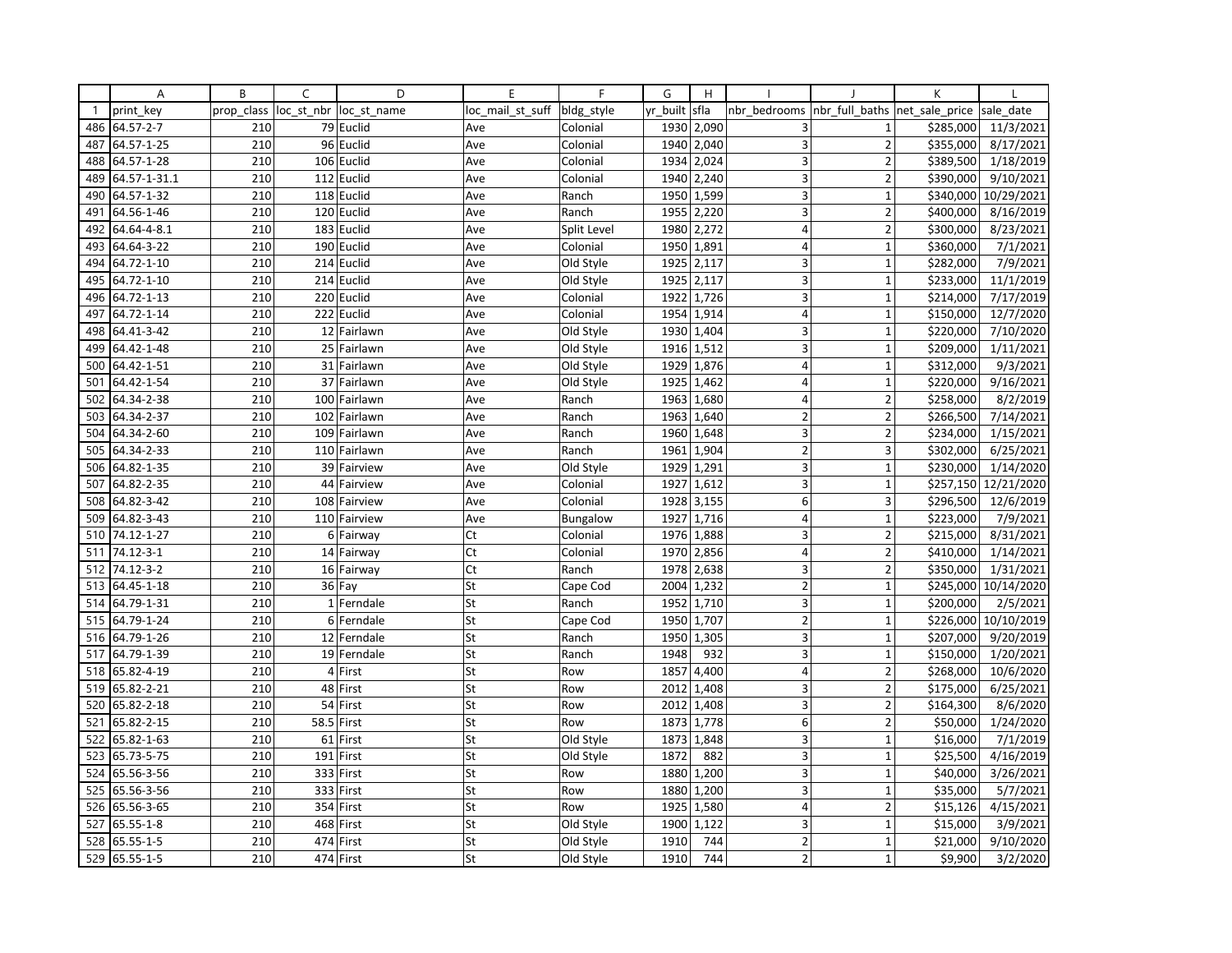|              | A          | B          | $\mathsf{C}$ | D                      | E                | F               | G        | H          |                         |                               | K         |                      |
|--------------|------------|------------|--------------|------------------------|------------------|-----------------|----------|------------|-------------------------|-------------------------------|-----------|----------------------|
| $\mathbf{1}$ | print key  | prop class |              | loc st nbr loc st name | loc_mail_st_suff | bldg_style      | yr built | sfla       | nbr bedrooms            | nbr full baths net sale price |           | sale date            |
| 530          | 65.47-2-26 | 210        |              | 509 First              | St               | Old Style       | 1934     | 1,071      | $\overline{2}$          | $\mathbf{1}$                  | \$57,000  | 8/3/2020             |
| 531          | 65.46-4-29 | 210        |              | 529 First              | St               | Old Style       | 1930     | 869        | $\overline{2}$          | $\mathbf{1}$                  | \$16,578  | 5/13/2019            |
| 532          | 75.26-1-17 | 210        |              | 12 Fleetwood           | Ave              | <b>Bungalow</b> | 1910     | 1,544      | 3                       | $\overline{2}$                | \$205,000 | 10/25/2019           |
| 533          | 75.26-1-22 | 210        |              | 13 Fleetwood           | Ave              | Colonial        | 1925     | 1,994      | 5                       | $\mathbf{1}$                  | \$236,000 | 1/3/2020             |
| 534          | 75.26-1-13 | 210        |              | 26 Fleetwood           | Ave              | <b>Bungalow</b> | 1940     | 910        | $\overline{2}$          | $\overline{1}$                | \$193,500 | 5/29/2019            |
| 535          | 75.26-1-34 | 210        |              | 37 Fleetwood           | Ave              | <b>Bungalow</b> | 1930     | 1,548      | 3                       | $\mathbf 1$                   | \$209,000 | 6/10/2019            |
| 536          | 75.25-1-56 | 210        |              | 38 Fleetwood           | Ave              | Cape Cod        | 1950     | 1,920      | $\mathbf{1}$            | $\overline{2}$                | \$168,920 | $\frac{1}{4}/5/2021$ |
| 537          | 75.33-1-22 | 210        |              | 41 Fleetwood           | Ave              | <b>Bungalow</b> | 1929     | 1,296      | $\overline{\mathbf{4}}$ | $\overline{1}$                | \$224,900 | 3/6/2019             |
| 538          | 75.33-1-23 | 210        |              | 43 Fleetwood           | Ave              | <b>Bungalow</b> | 1929     | 1,224      | 3                       | $\mathbf{1}$                  | \$210,000 | 10/20/2021           |
| 539          | 75.25-1-61 | 210        |              | 48 Fleetwood           | Ave              | Old Style       | 1927     | 1,560      | 3                       | $\mathbf{1}$                  | \$250,000 | 11/18/2021           |
| 540          | 75.25-1-61 | 210        |              | 48 Fleetwood           | Ave              | Old Style       | 1927     | 1,560      | 3                       | $\mathbf{1}$                  | \$110,000 | 5/19/2021            |
| 541          | 75.33-1-29 | 210        |              | 55 Fleetwood           | Ave              | <b>Bungalow</b> | 1929     | 1,123      | $\overline{4}$          | $\mathbf{1}$                  | \$92,500  | 2/24/2022            |
| 542          | 75.33-3-27 | 210        |              | 71 Fleetwood           | Ave              | <b>Bungalow</b> | 1932     | 1,032      | 3                       | $\mathbf{1}$                  | \$182,500 | 8/12/2019            |
| 543          | 75.33-3-28 | 210        |              | 73 Fleetwood           | Ave              | Colonial        | 1931     | 1,250      | 3                       | $\mathbf{1}$                  | \$209,900 | 2/23/2021            |
| 544          | 75.41-1-26 | 210        |              | 77 Fleetwood           | Ave              | Cape Cod        | 1946     | 1,070      | $\overline{2}$          | $\mathbf{1}$                  | \$212,000 | 10/23/2020           |
| 545          | 75.33-3-21 | 210        |              | 86 Fleetwood           | Ave              | Colonial        | 1965     | 2,234      | $\overline{4}$          | $\mathbf{1}$                  | \$249,000 | 8/7/2019             |
| 546          | 75.33-3-19 | 210        |              | 92 Fleetwood           | Ave              | Colonial        | 1968     | 1,992      | 4                       | $\overline{2}$                | \$300,000 | 8/31/2021            |
| 547          | 75.33-3-15 | 210        |              | 100 Fleetwood          | Ave              | Cape Cod        | 1943     | 1,344      | $\overline{2}$          | $\mathbf{1}$                  | \$80,000  | 6/8/2020             |
| 548          | 75.33-3-13 | 210        |              | 104 Fleetwood          | Ave              | Bungalow        | 1936     | 1,656      | 3                       | $\overline{1}$                | \$180,000 | 2/11/2021            |
| 549          | 75.41-1-35 | 210        |              | 113 Fleetwood          | Ave              | Cape Cod        |          | 1954 1,995 | 5                       | $\overline{2}$                | \$180,000 | 5/7/2020             |
| 550          | 75.41-1-17 | 210        |              | 130 Fleetwood          | Ave              | Cape Cod        | 1930     | 1,528      | $\overline{4}$          | $\mathbf{1}$                  | \$207,000 | 5/29/2019            |
| 551          | 75.41-1-41 | 210        |              | 131 Fleetwood          | Ave              | Ranch           | 1956     | 1,344      | 3                       | $\mathbf{1}$                  | \$217,500 | 3/8/2019             |
| 552          | 75.41-1-14 | 210        |              | 136 Fleetwood          | Ave              | Ranch           | 1960     | 1,412      | 3                       | $\mathbf{1}$                  | \$221,100 | 12/9/2021            |
| 553          | 75.41-1-13 | 210        |              | 138 Fleetwood          | Ave              | Ranch           | 1960     | 1,552      | 3                       | $\mathbf{1}$                  | \$199,900 | 12/10/2020           |
| 554          | 75.49-1-22 | 210        |              | 3 Fordham              | Ct               | Ranch           | 1948     | 1,537      | $\overline{2}$          | $\mathbf{1}$                  | \$230,000 | 9/18/2020            |
| 555          | 75.49-1-23 | 210        |              | 5 Fordham              | Ct               | Ranch           | 1947     | 1,064      | 3                       | $\overline{1}$                | \$227,000 | 10/29/2021           |
| 556          | 75.49-1-31 | 210        |              | 21 Fordham             | Ct               | Cape Cod        | 1928     | 1,139      | 3                       | $\overline{1}$                | \$202,000 | 11/4/2019            |
| 557          | 75.49-2-14 | 210        |              | 24 Fordham             | Ct               | Ranch           | 1950     | 1,127      | 3                       | $\mathbf{1}$                  | \$240,000 | 7/29/2019            |
| 558          | 75.49-1-34 | 210        |              | 31 Fordham             | Ct               | Bungalow        | 1935     | 1,678      | $\overline{4}$          | $\overline{2}$                | \$210,500 | 7/21/2021            |
| 559          | 75.49-1-35 | 210        |              | 33 Fordham             | Ct               | Ranch           | 1959     | 1,224      | 3                       | $\mathbf 1$                   | \$240,000 | 10/12/2021           |
| 560          | 75.49-1-36 | 210        |              | 35 Fordham             | Ct               | <b>Bungalow</b> | 1937     | 1,656      | 3                       | $\mathbf{1}$                  | \$180,000 | 1/12/2021            |
| 561          | 75.49-1-38 | 210        |              | 39 Fordham             | Ct               | <b>Bungalow</b> | 1935     | 1,440      | $\overline{2}$          | $\mathbf{1}$                  | \$190,000 | 1/22/2021            |
| 562          | 75.49-2-8  | 210        |              | 40 Fordham             | Ct               | <b>Bungalow</b> | 1928     | 1,084      | 3                       | $\mathbf{1}$                  | \$164,800 | 1/24/2020            |
| 563          | 75.35-3-39 | 210        |              | 7 Forest               | Ave              | Colonial        | 1925     | 1,484      | $\overline{3}$          | $\overline{2}$                | \$259,900 | 11/17/2021           |
| 564          | 75.35-3-49 | 210        |              | 14 Forest              | Ave              | Old Style       | 1923     | 1,228      | $\overline{3}$          | $\mathbf{1}$                  | \$285,000 | 7/26/2021            |
| 565          | 75.35-3-52 | 210        |              | 20 Forest              | Ave              | Old Style       | 1923     | 1,228      | 3                       | $\mathbf{1}$                  | \$140,000 | 1/31/2019            |
| 566          | 75.35-3-64 | 210        |              | 40 Forest              | Ave              | Old Style       | 1920     | 1,665      | $\overline{4}$          | $\mathbf{1}$                  | \$215,000 | 6/20/2019            |
| 567          | 75.43-2-42 | 210        |              | 67 Forest              | Ave              | <b>Bungalow</b> | 1928     | 1,152      | 3                       | $\mathbf{1}$                  | \$175,000 | 11/1/2019            |
| 568          | 75.43-2-68 | 210        |              | 68 Forest              | Ave              | Ranch           | 1961     | 1,066      | $\overline{3}$          | $\overline{1}$                | \$220,000 | 2/3/2022             |
| 569          | 75.43-2-68 | 210        |              | 68 Forest              | Ave              | Ranch           | 1961     | 1,066      | 3                       | $\mathbf{1}$                  | \$165,000 | 10/8/2021            |
| 570          | 75.43-2-70 | 210        |              | 72 Forest              | Ave              | Ranch           | 1961     | 1,066      | 3                       | $\mathbf 1$                   | \$180,000 | 11/25/2019           |
| 571          | 75.43-2-32 | 210        |              | 83 Forest              | Ave              | Split Level     | 1960     | 1,824      | 3                       | $\overline{2}$                | \$255,000 | 8/20/2021            |
| 572          | 75.43-2-75 | 210        |              | 88 Forest              | Ave              | Ranch           | 1955     | 1,030      | 3                       | $\mathbf{1}$                  | \$172,000 | 7/18/2019            |
| 573          | 63.36-2-28 | 210        |              | 1 Foss                 | Ave              | Cape Cod        | 2008     | 1,248      | $\overline{2}$          | $\mathbf{1}$                  | \$330,000 | 5/5/2021             |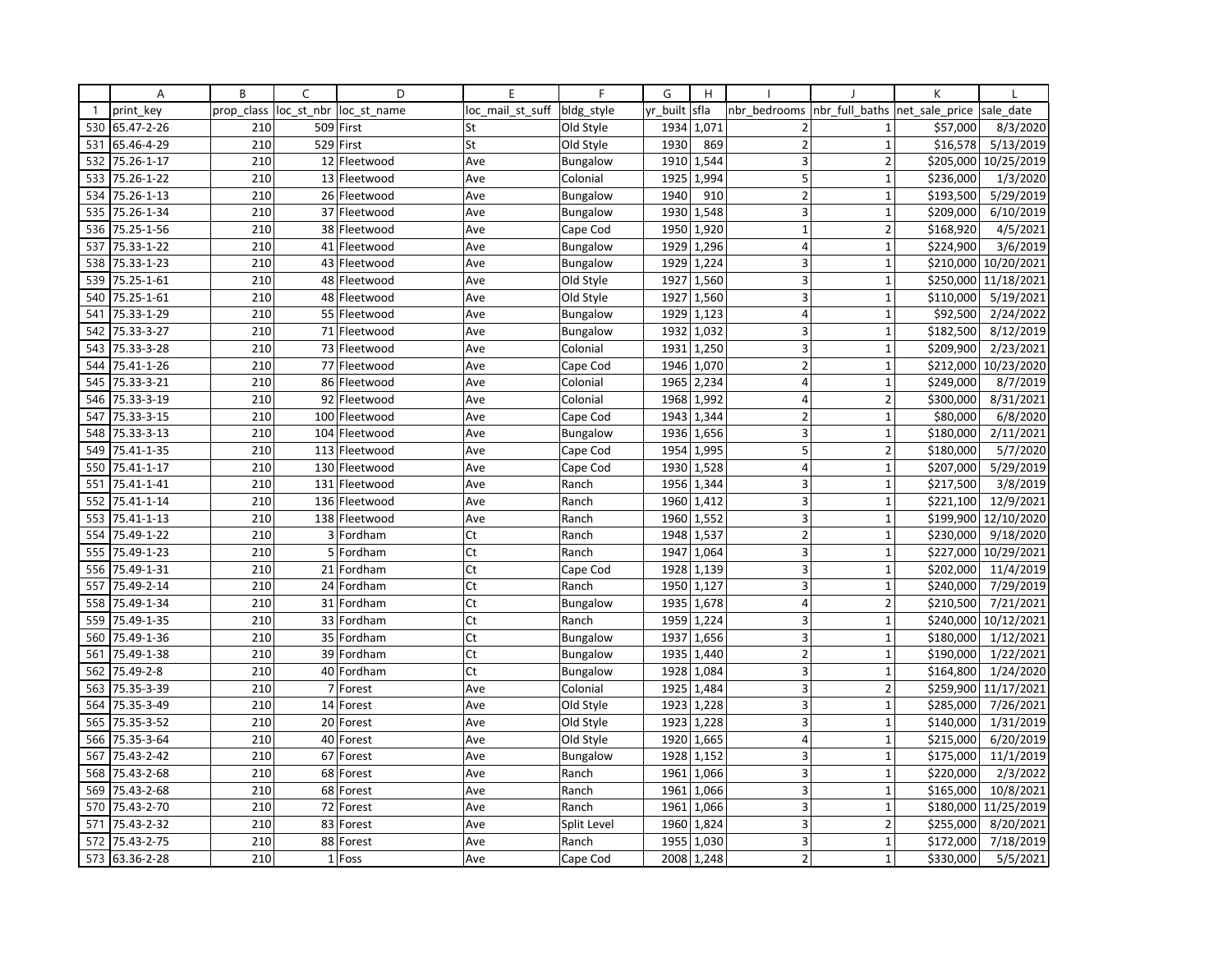|              | Α            | B          | C          | D            | E                | F               | G        | H     |                         |                | K              |            |
|--------------|--------------|------------|------------|--------------|------------------|-----------------|----------|-------|-------------------------|----------------|----------------|------------|
| $\mathbf{1}$ | print key    | prop_class | loc_st_nbr | loc st name  | loc_mail_st_suff | bldg style      | yr built | sfla  | nbr bedrooms            | nbr full baths | net sale price | sale date  |
| 574          | 64.45-2-38   | 210        |            | 48 Fountain  | Ave              | Ranch           | 1965     | 1,000 | 3                       | $\mathbf{1}$   | \$162,000      | 1/10/2020  |
| 575          | 64.45-2-38   | 210        | 48         | Fountain     | Ave              | Ranch           | 1965     | 1,000 | 3                       | $\mathbf{1}$   | \$105,000      | 4/19/2019  |
| 576          | 64.45-3-5    | 210        |            | 66 Fountain  | Ave              | Raised Ranch    | 1998     | 2,496 | $\overline{2}$          | $\mathbf{1}$   | \$219,900      | 9/23/2020  |
| 577          | 76.64-3-8    | 210        |            | 136 Fourth   | Ave              | Row             | 1900     | 1,100 | 3                       | $\mathbf 1$    | \$98,414       | 2/22/2022  |
| 578          | 76.64-3-5    | 210        |            | 144 Fourth   | Ave              | Row             | 1900     | 1,404 | 3                       | $\mathbf{1}$   | \$5,000        | 9/10/2021  |
| 579          | 64.73-1-27   | 210        |            | 1 Freeman    | Rd               | Colonial        | 1940     | 1,256 | $\overline{3}$          | $\mathbf{1}$   | \$258,000      | 3/25/2022  |
| 580          | 64.73-1-27   | 210        |            | 1 Freeman    | Rd               | Colonial        | 1940     | 1,256 | $\overline{3}$          | $\mathbf{1}$   | \$155,000      | 4/28/2021  |
| 581          | 64.73-1-29   | 210        |            | 11 Freeman   | Rd               | Colonial        | 1945     | 1,344 | 3                       | $\overline{2}$ | \$279,000      | 12/18/2020 |
| 582          | 64.70-1-40   | 210        |            | 6 Friebel    | Rd               | Cape Cod        | 1940     | 1,380 | 3                       | $\mathbf{1}$   | \$182,000      | 1/15/2021  |
| 583          | 53.66-1-13   | 210        |            | 10 Frost     | PI               | Colonial        | 1940     | 1,344 | $\overline{2}$          | 1              | \$154,500      | 12/30/2019 |
| 584          | 53.66-1-14   | 210        |            | 12 Frost     | PI               | Bungalow        | 1940     | 1,456 | 3                       | $\mathbf{1}$   | \$180,000      | 3/18/2022  |
| 585          | 53.66-1-14   | 210        |            | 12 Frost     | PI               | Bungalow        | 1940     | 1,456 | 3                       | $\mathbf{1}$   | \$95,000       | 2/12/2020  |
| 586          | 53.66-1-14   | 210        |            | 12 Frost     | PI               | Bungalow        | 1940     | 1,456 | $\overline{\mathbf{3}}$ | $\mathbf{1}$   | \$83,000       | 2/27/2020  |
| 587          | 53.66-1-7    | 210        |            | 13 Frost     | PI               | Bungalow        | 1938     | 840   | $\overline{2}$          | $\mathbf{1}$   | \$214,000      | 10/8/2021  |
| 588          | 53.66-1-15   | 210        |            | 14 Frost     | PI               | Bungalow        | 1940     | 1,166 | 5                       | $\overline{1}$ | \$215,000      | 4/30/2021  |
| 589          | 53.66-1-8    | 210        |            | 15 Frost     | PI               | Bungalow        | 1940     | 1,444 | 3                       | $\mathbf{1}$   | \$163,500      | 5/31/2019  |
| 590          | 53.65-2-10   | 210        |            | 46 Frost     | PI               | Ranch           | 1962     | 960   | $\overline{\mathbf{3}}$ | $\mathbf{1}$   | \$129,000      | 6/7/2019   |
| 591          | 53.65-2-22   | 210        |            | 53 Frost     | PI               | Bungalow        | 1927     | 891   | 3                       | $\overline{1}$ | \$162,900      | 4/28/2021  |
| 592          | 53.65-2-22   | 210        |            | 53 Frost     | PI               | Bungalow        | 1927     | 891   | 3                       | $\mathbf{1}$   | \$65,000       | 12/7/2020  |
| 593          | 75.59-3-17   | 210        |            | 7 Fullerton  | St               | Bungalow        | 1935     | 800   | $\overline{2}$          | $\mathbf{1}$   | \$190,000      | 12/20/2021 |
| 594          | 75.59-3-16   | 210        |            | 9 Fullerton  | St               | Old Style       | 1923     | 1,465 | 2                       | $\mathbf{1}$   | \$173,000      | 7/13/2020  |
| 595          | 75.59-3-14   | 210        |            | 13 Fullerton | St               | Old Style       | 1920     | 1,268 | 3                       | $\mathbf{1}$   | \$190,800      | 10/1/2021  |
| 596          | 75.59-2-42   | 210        |            | 14 Fullerton | St               | Old Style       | 1940     | 936   | $\overline{2}$          | $\mathbf{1}$   | \$205,000      | 8/13/2021  |
| 597          | 75.59-3-10   | 210        |            | 21 Fullerton | St               | Bungalow        | 1925     | 1,100 | 3                       | $\mathbf{1}$   | \$165,000      | 8/27/2020  |
| 598          | 75.59-3-8    | 210        |            | 25 Fullerton | St               | Old Style       | 1921     | 1,532 | 3                       | $\mathbf{1}$   | \$250,000      | 7/2/2021   |
| 599          | 75.59-3-8    | 210        |            | 25 Fullerton | St               | Old Style       | 1921     | 1,532 | $\overline{3}$          | $\overline{1}$ | \$200,000      | 6/19/2020  |
| 600          | 75.59-2-48   | 210        |            | 26 Fullerton | St               | Ranch           | 1958     | 905   | 3                       | $\mathbf{1}$   | \$155,000      | 12/16/2019 |
| 601          | 75.59-3-7    | 210        |            | 27 Fullerton | St               | Bungalow        | 1925     | 1,787 | 3                       | $\overline{1}$ | \$135,000      | 10/21/2019 |
| 602          | 75.51-3-33   | 210        |            | 32 Fullerton | St               | Old Style       | 1929     | 1,300 | 3                       | $\mathbf{1}$   | \$235,000      | 7/16/2021  |
| 603          | 75.51-3-35   | 210        |            | 36 Fullerton | St               | Ranch           | 1955     | 1,092 | 3                       | $\overline{1}$ | \$190,000      | 7/21/2021  |
| 604          | 75.51-3-35   | 210        |            | 36 Fullerton | St               | Ranch           | 1955     | 1,092 | 3                       | 1              | \$142,792      | 11/27/2020 |
| 605          | 75.59-3-1    | 210        |            | 39 Fullerton | St               | <b>Bungalow</b> | 1928     | 1,253 | 3                       | $\mathbf{1}$   | \$219,000      | 6/7/2021   |
| 606          | 75.60-1-5    | 210        |            | 49 Fullerton | St               | Ranch           | 1949     | 1,180 | 3                       | $\mathbf{1}$   | \$160,000      | 6/13/2019  |
| 607          | 64.37-3-35   | 210        |            | 10 Gage      | Ave              | Ranch           | 1972     | 1,630 | $\overline{2}$          | $\overline{2}$ | \$200,000      | 6/11/2019  |
| 608          | 64.45-1-37   | 210        |            | 12 Gage      | Ave              | Ranch           | 1945     | 936   | 3                       | $\mathbf{1}$   | \$178,500      | 4/12/2019  |
| 609          | 64.37-3-26   | 210        |            | 15 Gage      | Ave              | Ranch           | 1950     | 912   | $\overline{2}$          | 1              | \$198,000      | 7/9/2021   |
| 610          | 64.45-1-39   | 210        |            | 20 Gage      | Ave              | Bungalow        | 1937     | 1,041 | $\overline{2}$          | $\overline{2}$ | \$215,500      | 9/6/2019   |
| 611          | 76.31-2-18.1 | 210        |            | 19 Garden    | Aly              | Row             | 1937     | 1,822 | $\overline{2}$          | $\mathbf{1}$   | \$249,900      | 9/19/2019  |
| 612          | 76.31-2-76   | 210        |            | 33 Garden    | Aly              | Row             | 1935     | 1,600 | $\mathbf{1}$            | $\overline{1}$ | \$228,000      | 8/4/2020   |
| 613          | 64.29-1-57   | 210        |            | 16 Garden    | Ave              | <b>Bungalow</b> | 1930     | 1,000 | 3                       | $\mathbf{1}$   | \$55,000       | 9/22/2021  |
| 614          | 64.29-1-56   | 210        |            | 20 Garden    | Ave              | Ranch           | 1951     | 1,182 | 3                       | $\mathbf 1$    | \$230,000      | 11/10/2021 |
| 615          | 63.36-2-9    | 210        |            | 44 Garden    | Ave              | Raised Ranch    | 1989     | 1,560 | $\overline{\mathbf{3}}$ | $\overline{2}$ | \$251,000      | 8/4/2021   |
| 616          | 76.62-3-3    | 210        |            | 18 Garden    | St               | Old Style       | 1900     | 1,117 | $\overline{2}$          | $\mathbf 1$    | \$170,000      | 4/7/2022   |
| 617          | 76.62-3-3    | 210        |            | 18 Garden    | St               | Old Style       | 1900     | 1,117 | $\overline{2}$          | $\mathbf{1}$   | \$41,000       | 7/9/2019   |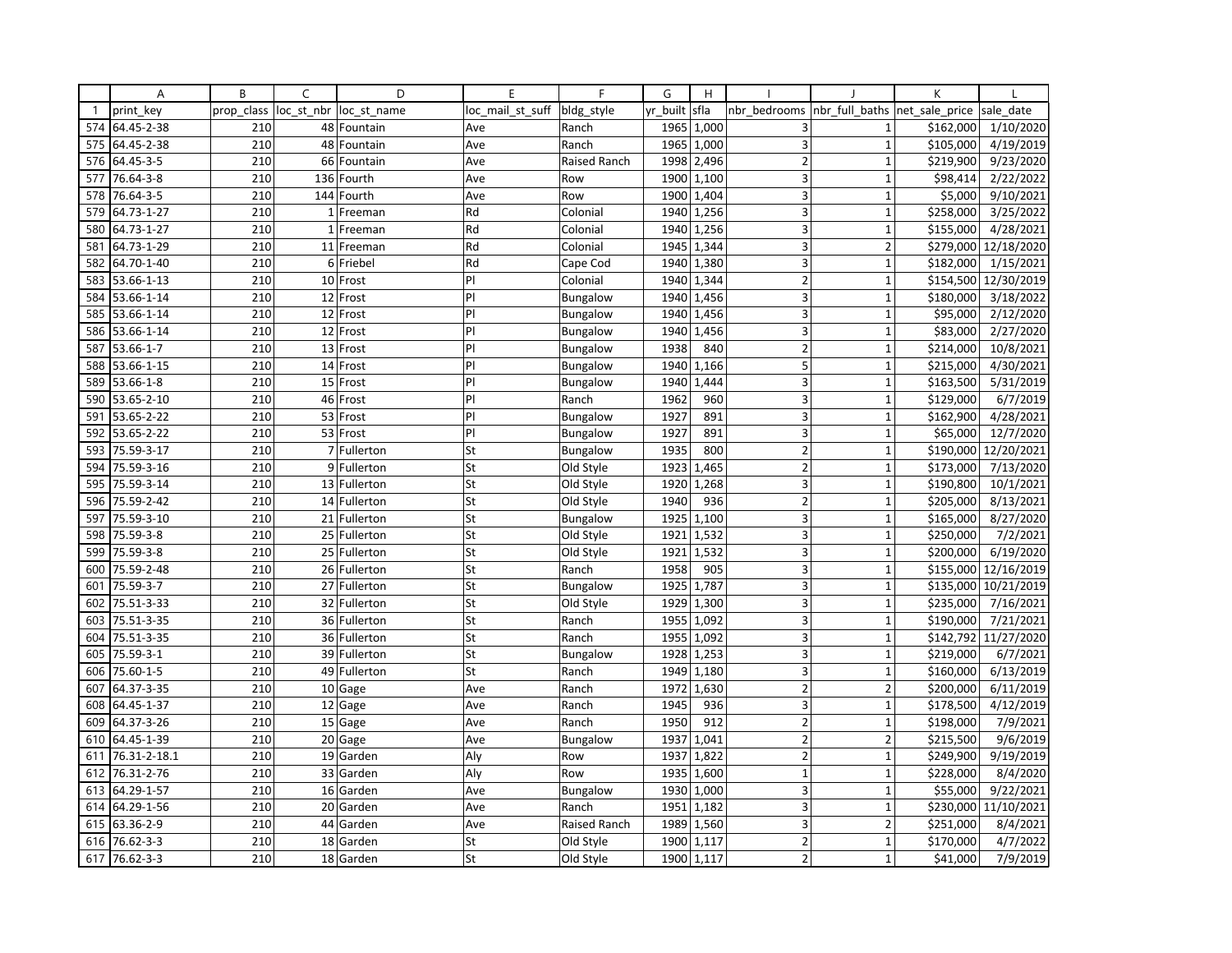|                                        | Α                                                                                                                                            | B                                      | C       | D                                                                                                     | E                                      | F                                                                                                    | G                                    | H                                                                              |                                                                                                               |                                                                                                          | K                                                                                                    |                                                                                                      |
|----------------------------------------|----------------------------------------------------------------------------------------------------------------------------------------------|----------------------------------------|---------|-------------------------------------------------------------------------------------------------------|----------------------------------------|------------------------------------------------------------------------------------------------------|--------------------------------------|--------------------------------------------------------------------------------|---------------------------------------------------------------------------------------------------------------|----------------------------------------------------------------------------------------------------------|------------------------------------------------------------------------------------------------------|------------------------------------------------------------------------------------------------------|
| $\mathbf{1}$                           | print key                                                                                                                                    | prop_class                             |         | loc_st_nbr  loc_st_name                                                                               | loc mail st suff                       | bldg style                                                                                           | yr_built                             | sfla                                                                           | nbr bedrooms                                                                                                  | nbr_full_baths  net_sale_price                                                                           |                                                                                                      | sale date                                                                                            |
| 618                                    | 65.21-2-48                                                                                                                                   | 210                                    |         | 13 Garfield                                                                                           | PI                                     | Row                                                                                                  |                                      | 1934 1,470                                                                     | 3                                                                                                             | $\mathbf{1}$                                                                                             | \$89,994                                                                                             | 7/31/2019                                                                                            |
| 619                                    | 65.21-3-7                                                                                                                                    | 210                                    |         | 32 Garfield                                                                                           | PI                                     | Old Style                                                                                            |                                      | 1870 1,331                                                                     | $\overline{4}$                                                                                                | $\overline{2}$                                                                                           | \$80,000                                                                                             | 11/26/2019                                                                                           |
| 620                                    | 87.22-1-6                                                                                                                                    | 210                                    |         | 11 Garland                                                                                            | Ct                                     | Townhouse                                                                                            | 1970                                 | 1,208                                                                          | 3                                                                                                             | $\mathbf{1}$                                                                                             | \$150,000                                                                                            | 7/2/2021                                                                                             |
| 621                                    | 87.22-1-7                                                                                                                                    | 210                                    |         | 15 Garland                                                                                            | Ct                                     | Townhouse                                                                                            |                                      | 1970 1,216                                                                     | 3                                                                                                             | $\mathbf{1}$                                                                                             | \$77,300                                                                                             | 3/30/2020                                                                                            |
| 622                                    | 87.22-1-10                                                                                                                                   | 210                                    |         | 21 Garland                                                                                            | Ct                                     | Townhouse                                                                                            |                                      | 1970 1,206                                                                     | 3                                                                                                             | $\overline{1}$                                                                                           | \$83,000                                                                                             | 9/12/2019                                                                                            |
| 623                                    | 87.22-1-18                                                                                                                                   | 210                                    |         | 37 Garland                                                                                            | Ct                                     | Townhouse                                                                                            | 1970                                 | 1,140                                                                          | 3                                                                                                             | $\overline{1}$                                                                                           | \$115,000                                                                                            | 1/28/2022                                                                                            |
| 624                                    | 87.22-1-19                                                                                                                                   | 210                                    |         | 39 Garland                                                                                            | Ct                                     | Townhouse                                                                                            | 1970                                 | 1,208                                                                          | 3                                                                                                             | $\mathbf{1}$                                                                                             | \$98,500                                                                                             | 7/23/2020                                                                                            |
| 625                                    | 75.32-2-15                                                                                                                                   | 210                                    |         | 1 Gingerbread                                                                                         | Ln                                     | Split Level                                                                                          | 1955                                 | 1,683                                                                          | 3                                                                                                             | $\overline{2}$                                                                                           | \$160,000                                                                                            | 10/4/2021                                                                                            |
| 626                                    | 75.32-2-13                                                                                                                                   | 210                                    |         | 9 Gingerbread                                                                                         | Ln                                     | Ranch                                                                                                | 1958                                 | 1,369                                                                          | 3                                                                                                             | $\overline{2}$                                                                                           | \$200,000                                                                                            | 5/13/2019                                                                                            |
| 627                                    | 75.36-1-10                                                                                                                                   | 210                                    |         | 8 Glendale                                                                                            | Ave                                    | Old Style                                                                                            | 1925                                 | 1,170                                                                          | 3                                                                                                             | $\overline{1}$                                                                                           | \$185,000                                                                                            | 5/21/2021                                                                                            |
| 628                                    | 75.36-1-12                                                                                                                                   | 210                                    |         | 12 Glendale                                                                                           | Ave                                    | Old Style                                                                                            | 1928                                 | 1,804                                                                          | 5                                                                                                             | $\mathbf{1}$                                                                                             | \$255,000                                                                                            | 1/18/2022                                                                                            |
| 629                                    | 75.35-3-71                                                                                                                                   | 210                                    |         | 29 Glendale                                                                                           | Ave                                    | Old Style                                                                                            |                                      | 1925 1,440                                                                     | 3                                                                                                             | $\mathbf{1}$                                                                                             | \$119,000                                                                                            | 6/24/2019                                                                                            |
| 630                                    | 75.36-1-21                                                                                                                                   | 210                                    |         | 34 Glendale                                                                                           | Ave                                    | Colonial                                                                                             | 1925                                 | 1,871                                                                          | 3                                                                                                             | $\mathbf{1}$                                                                                             | \$240,000                                                                                            | 6/12/2019                                                                                            |
| 631                                    | 75.35-3-67                                                                                                                                   | 210                                    |         | 41 Glendale                                                                                           | Ave                                    | Colonial                                                                                             | 1920                                 | 1,506                                                                          | 4                                                                                                             | $\mathbf{1}$                                                                                             | \$175,000                                                                                            | 9/9/2021                                                                                             |
| 632                                    | 75.44-1-4                                                                                                                                    | 210                                    |         | 56 Glendale                                                                                           | Ave                                    | Old Style                                                                                            | 1929                                 | 1,356                                                                          | 3                                                                                                             | $\overline{1}$                                                                                           | \$185,000                                                                                            | 1/21/2022                                                                                            |
| 633                                    | 75.44-1-6                                                                                                                                    | 210                                    |         | 60 Glendale                                                                                           | Ave                                    | Old Style                                                                                            | 1936                                 | 1,356                                                                          | 3                                                                                                             | $\mathbf{1}$                                                                                             | \$190,000                                                                                            | 11/18/2021                                                                                           |
| 634                                    | 75.44-1-11                                                                                                                                   | 210                                    |         | 70 Glendale                                                                                           | Ave                                    | Old Style                                                                                            | 1928                                 | 1,356                                                                          | 3                                                                                                             | $\overline{1}$                                                                                           | \$188,000                                                                                            | 6/30/2020                                                                                            |
| 635                                    | 75.43-2-84                                                                                                                                   | 210                                    |         | 71 Glendale                                                                                           | Ave                                    | Old Style                                                                                            | 1926                                 | 1,350                                                                          | $\overline{3}$                                                                                                | $\overline{1}$                                                                                           | \$238,000                                                                                            | 6/21/2021                                                                                            |
| 636                                    | 75.44-1-12                                                                                                                                   | 210                                    |         | 72 Glendale                                                                                           | Ave                                    | Old Style                                                                                            | 1928                                 | 1,536                                                                          | $\overline{\mathbf{3}}$                                                                                       | $\mathbf{1}$                                                                                             | \$193,000                                                                                            | 3/6/2019                                                                                             |
| 637                                    | 75.43-2-80                                                                                                                                   | 210                                    |         | 79 Glendale                                                                                           | Ave                                    | Old Style                                                                                            |                                      | 1926 1,602                                                                     | 3                                                                                                             | $\mathbf 1$                                                                                              | \$206,000                                                                                            | 8/18/2020                                                                                            |
| 638                                    | 75.43-2-80                                                                                                                                   | 210                                    |         | 79 Glendale                                                                                           | Ave                                    | Old Style                                                                                            | 1926                                 | 1,602                                                                          | $\overline{3}$                                                                                                | $\mathbf{1}$                                                                                             | \$184,700                                                                                            | 5/15/2019                                                                                            |
| 639                                    | 75.43-2-78                                                                                                                                   | 210                                    |         | 83 Glendale                                                                                           | Ave                                    | Old Style                                                                                            | 1930                                 | 1,350                                                                          | 3                                                                                                             | $\mathbf 1$                                                                                              | \$206,000                                                                                            | 6/16/2021                                                                                            |
| 640                                    | 75.43-2-77                                                                                                                                   | 210                                    |         | 85 Glendale                                                                                           | Ave                                    | Old Style                                                                                            | 1926                                 | 1,616                                                                          | 3                                                                                                             | $\mathbf{1}$                                                                                             | \$189,000                                                                                            | 7/22/2019                                                                                            |
| 641                                    | 75.43-2-76                                                                                                                                   | 210                                    |         | 87 Glendale                                                                                           | Ave                                    | Old Style                                                                                            | 1918                                 | 1,516                                                                          | 3                                                                                                             | $\mathbf 1$                                                                                              | \$170,000                                                                                            | 9/13/2019                                                                                            |
| 642                                    | 75.27-2-12                                                                                                                                   | 210                                    |         | 4 Glenwood                                                                                            | St                                     | Old Style                                                                                            | 1924                                 | 2,137                                                                          | 3                                                                                                             | $\overline{2}$                                                                                           | \$159,000                                                                                            | 8/24/2020                                                                                            |
| 643                                    | 75.27-2-11                                                                                                                                   | 210                                    |         | 6 Glenwood                                                                                            | St                                     | Old Style                                                                                            | 1924                                 | 1,360                                                                          | 3                                                                                                             | $\overline{1}$                                                                                           | \$170,000                                                                                            | 11/30/2020                                                                                           |
| 644                                    | 75.27-2-5                                                                                                                                    |                                        | 210 16a | Glenwood                                                                                              | St                                     | Old Style                                                                                            | 1924                                 | 1,390                                                                          | 3                                                                                                             | $\mathbf{1}$                                                                                             | \$179,000                                                                                            | 7/15/2021                                                                                            |
| 645                                    | 64.83-2-28                                                                                                                                   | 210                                    |         | 37 Glenwood                                                                                           | St                                     | Ranch                                                                                                | 1950                                 | 912                                                                            | 3                                                                                                             | $\mathbf{1}$                                                                                             | \$156,000                                                                                            | 5/9/2019                                                                                             |
| 646                                    | 64.83-2-33                                                                                                                                   | 210                                    |         | 49 Glenwood                                                                                           | St                                     | Old Style                                                                                            | 1930                                 | 798                                                                            | $\overline{2}$                                                                                                | $\mathbf{1}$                                                                                             | \$168,000                                                                                            | 6/3/2021                                                                                             |
| 647                                    | 64.83-2-37                                                                                                                                   | 210                                    |         | 62 Glenwood                                                                                           | St                                     | Ranch                                                                                                | 1953                                 | 1,270                                                                          | 3                                                                                                             | $\mathbf{1}$                                                                                             | \$181,200                                                                                            | 8/6/2020                                                                                             |
| 648                                    | 64.21-2-15                                                                                                                                   | 210                                    | 9       | Glynn                                                                                                 | St                                     | Old Style                                                                                            | 1938                                 | 1,260                                                                          | 3                                                                                                             | $\mathbf{1}$                                                                                             | \$120,000                                                                                            | 7/1/2021                                                                                             |
| 649                                    | 64.29-1-24                                                                                                                                   | 210                                    |         | 49 Glynn                                                                                              | St                                     | Ranch                                                                                                | 1958                                 | 1,010                                                                          | 3                                                                                                             | $\mathbf{1}$                                                                                             | \$208,000                                                                                            | 12/30/2021                                                                                           |
| 650                                    | 75.19-2-13.1                                                                                                                                 | 210                                    |         | 19 Golder                                                                                             | St                                     | Old Style                                                                                            | 1898                                 | 1,962                                                                          | 3                                                                                                             | $\overline{2}$                                                                                           | \$305,000                                                                                            | 7/31/2019                                                                                            |
| 651                                    | 75.19-2-14                                                                                                                                   | 210                                    |         | 25 Golder                                                                                             | St                                     | Ranch                                                                                                | 1950                                 | 702                                                                            | $\mathbf{1}$                                                                                                  | $\overline{1}$                                                                                           | \$137,500                                                                                            | 10/27/2020                                                                                           |
| 652                                    | 75.05-1-25.-9                                                                                                                                | 210                                    |         | 9 Governor                                                                                            | Cir                                    | Townhouse                                                                                            | 2010                                 | 1,234                                                                          | $\overline{2}$                                                                                                | $\overline{2}$                                                                                           | \$239,000                                                                                            | 8/27/2021                                                                                            |
| 653                                    | 75.05-1-25.-13                                                                                                                               | 210                                    |         | 13 Governor                                                                                           | Cir                                    | Townhouse                                                                                            |                                      | 2010 1,641                                                                     | 3                                                                                                             | $\overline{2}$                                                                                           | \$261,000                                                                                            | 6/28/2021                                                                                            |
| 654                                    |                                                                                                                                              | 210                                    |         |                                                                                                       | Cir                                    |                                                                                                      |                                      |                                                                                |                                                                                                               | $\overline{2}$                                                                                           |                                                                                                      |                                                                                                      |
|                                        |                                                                                                                                              |                                        |         |                                                                                                       |                                        |                                                                                                      |                                      |                                                                                |                                                                                                               |                                                                                                          |                                                                                                      |                                                                                                      |
| 656                                    |                                                                                                                                              | 210                                    |         | 39 Governor                                                                                           | Cir                                    |                                                                                                      | 2011                                 |                                                                                | $\overline{2}$                                                                                                | $\overline{2}$                                                                                           |                                                                                                      |                                                                                                      |
|                                        |                                                                                                                                              |                                        |         |                                                                                                       |                                        |                                                                                                      |                                      |                                                                                |                                                                                                               |                                                                                                          |                                                                                                      |                                                                                                      |
|                                        |                                                                                                                                              |                                        |         |                                                                                                       |                                        |                                                                                                      |                                      |                                                                                |                                                                                                               |                                                                                                          |                                                                                                      |                                                                                                      |
|                                        |                                                                                                                                              |                                        |         |                                                                                                       |                                        |                                                                                                      |                                      |                                                                                |                                                                                                               |                                                                                                          |                                                                                                      |                                                                                                      |
|                                        |                                                                                                                                              |                                        |         |                                                                                                       |                                        |                                                                                                      |                                      |                                                                                |                                                                                                               |                                                                                                          |                                                                                                      |                                                                                                      |
|                                        |                                                                                                                                              |                                        |         |                                                                                                       |                                        |                                                                                                      |                                      |                                                                                |                                                                                                               |                                                                                                          |                                                                                                      |                                                                                                      |
| 655<br>657<br>658<br>659<br>660<br>661 | 75.05-1-25.-16<br>75.05-1-25.-24<br>75.05-1-25.-39<br>75.05-1-25.-39<br>75.05-1-25.-41<br>75.05-1-25.-42<br>75.05-1-25.-46<br>75.05-1-25.-50 | 210<br>210<br>210<br>210<br>210<br>210 |         | 16 Governor<br>24 Governor<br>39 Governor<br>41 Governor<br>42 Governor<br>46 Governor<br>50 Governor | Cir<br>Cir<br>Cir<br>Cir<br>Cir<br>Cir | Townhouse<br>Townhouse<br>Townhouse<br>Townhouse<br>Townhouse<br>Townhouse<br>Townhouse<br>Townhouse | 2013<br>2012<br>2011<br>2011<br>2011 | 1,234<br>1,234<br>1,641<br>1,641<br>2011 1,234<br>1,234<br>1,641<br>2010 1,270 | 3<br>$\overline{2}$<br>$\overline{2}$<br>$\overline{2}$<br>$\overline{2}$<br>$\overline{2}$<br>$\overline{2}$ | $\overline{2}$<br>$\overline{2}$<br>$\overline{2}$<br>$\overline{2}$<br>$\overline{2}$<br>$\overline{2}$ | \$230,000<br>\$220,000<br>\$253,000<br>\$225,000<br>\$214,900<br>\$224,900<br>\$221,000<br>\$210,000 | 8/9/2021<br>11/8/2021<br>6/2/2021<br>6/28/2019<br>10/28/2019<br>10/17/2019<br>5/19/2020<br>1/10/2020 |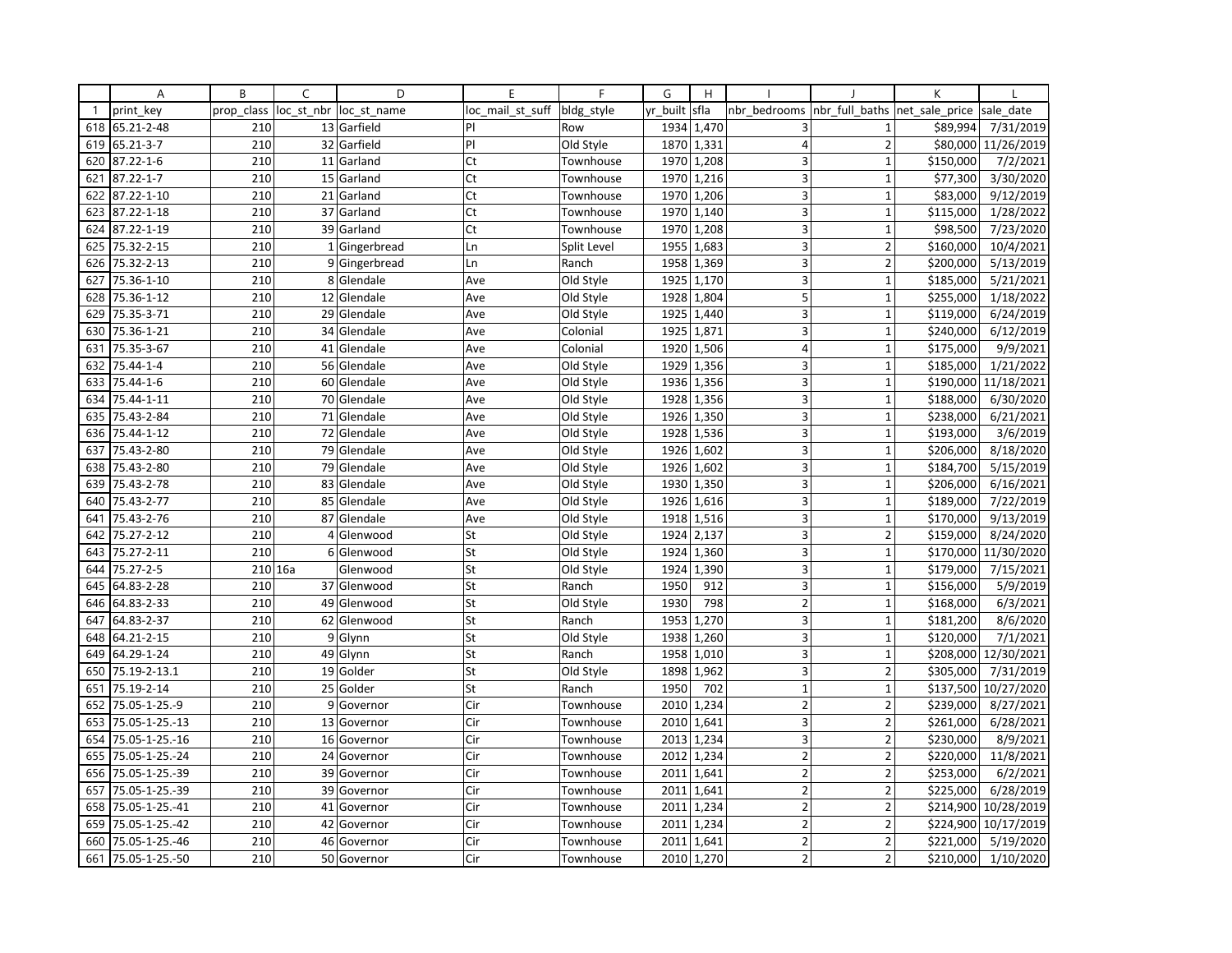|              | Α               | B          | $\mathsf{C}$ | D                 | E                | F          | G        | H          |                         |                               | K         |                     |
|--------------|-----------------|------------|--------------|-------------------|------------------|------------|----------|------------|-------------------------|-------------------------------|-----------|---------------------|
| $\mathbf{1}$ | print key       | prop class | loc st nbr   | loc st name       | loc mail st suff | bldg_style | yr built | sfla       | nbr bedrooms            | nbr full baths net sale price |           | sale date           |
| 662          | 75.05-1-25.-51  | 210        |              | 51 Governor       | Cir              | Townhouse  | 2010     | 1,270      | 3                       | $\overline{2}$                | \$237,710 | 12/16/2020          |
| 663          | 75.05-1-25.-52  | 210        |              | 52 Governor       | Cir              | Townhouse  | 2010     | 1,646      | $\overline{2}$          | $\overline{2}$                | \$218,500 | 6/18/2020           |
| 664          | 75.05-1-25.-61  | 210        |              | 61 Governor       | Cir              | Townhouse  | 2011     | 1,641      | 3                       | $\overline{2}$                | \$252,000 | 1/23/2020           |
| 665          | 76.63-4-21      | 210        |              | 5 Grand View      | Ter              | Old Style  |          | 1932 1,254 | $\overline{\mathbf{3}}$ | $\mathbf{1}$                  | \$65,000  | 1/28/2022           |
| 666          | 76.63-3-25      | 210        | 61           | <b>Grand View</b> | Ter              | Old Style  | 1908     | 1,320      | 3                       | $\mathbf{1}$                  | \$116,300 | 12/21/2020          |
| 667          | 76.63-4-25      | 210        | 13           | <b>Grand View</b> | Ter              | Old Style  | 1927     | 1,276      | 3                       | $\mathbf 1$                   | \$125,000 | 8/16/2019           |
| 668          | 76.63-3-41      | 210        |              | 38 Grand View     | Ter              | Bungalow   | 1926     | 938        | $\overline{2}$          | $\mathbf{1}$                  |           | \$83,500 11/18/2020 |
| 669          | 76.63-3-54      | 210        |              | 68 Grand View     | Ter              | Old Style  | 1935     | 1,440      | $\vert 4 \vert$         | $\mathbf{1}$                  | \$170,000 | 5/7/2021            |
| 670          | 64.28-2-27      | 210        |              | 25 Grant          | Ave              | Old Style  | 1915     | 1,478      | 3                       | $\mathbf{1}$                  | \$13,000  | 3/25/2019           |
| 671          | 64.28-2-70      | 210        |              | 30 Grant          | Ave              | Old Style  | 1915     | 1,314      | $\overline{2}$          | $\overline{2}$                | \$103,000 | 8/12/2020           |
| 672          | 64.28-2-70      | 210        |              | 30 Grant          | Ave              | Old Style  | 1915     | 1,314      | $\overline{2}$          | $\overline{2}$                | \$43,000  | 8/2/2019            |
| 673          | $54.77 - 1 - 3$ | 210        |              | 80 Grant          | Ave              | Old Style  |          | 1940 1,080 | 3                       | $\mathbf{1}$                  | \$143,100 | 1/11/2022           |
| 674          | 41.13-4-24      | 210        |              | 4 Gray Fox        | Ln               | Colonial   | 1981     | 2,228      | 3                       | $\overline{2}$                | \$242,000 | 1/15/2021           |
| 675          | 41.13-4-15      | 210        | 5            | <b>Gray Fox</b>   | Ln               | Colonial   | 1981     | 1,899      | $\overline{4}$          | $\overline{2}$                | \$300,000 | 9/24/2021           |
| 676          | 41.13-4-16      | 210        |              | 7 Gray Fox        | Ln               | Colonial   | 1981     | 2,229      | $\overline{4}$          | $\overline{2}$                | \$272,500 | 5/17/2021           |
| 677          | 76.58-2-12.3    | 210        |              | 137 Green         | St               | Row        | 1930     | 1,386      | 3                       | $\overline{2}$                | \$50,000  | 1/17/2019           |
| 678          | 74.12-3-16      | 210        | 3            | Greentree         | Dr               | Colonial   | 1975     | 2,900      | 4                       | $\overline{2}$                | \$235,000 | 10/1/2020           |
| 679          | 64.81-2-46      | 210        |              | 16 Greenway       |                  | Ranch      | 1952     | 2,129      | $\overline{4}$          | $\overline{2}$                | \$260,000 | 3/5/2021            |
| 680          | 64.72-3-15      | 210        |              | 45 Greenway       |                  | Colonial   | 1936     | 1,392      | 3                       | $\mathbf{1}$                  | \$98,000  | 11/15/2021          |
| 681          | 64.63-1-28      | 210        |              | 386 Greenway      |                  | Ranch      |          | 1960 1,116 | 3                       | $\mathbf{1}$                  | \$210,000 | 6/10/2021           |
| 682          | 52.6-2-5.-107   | 210        |              | 107 Greenwich     | Dr               | Other      | 1989     | 1,050      | $\overline{2}$          | $\mathbf{1}$                  | \$126,000 | 2/11/2019           |
| 683          | 52.6-2-5.-203   | 210        | 203          | Greenwich         | Dr               | Other      | 1989     | 1,050      | $\overline{2}$          | $\mathbf{1}$                  | \$137,000 | 11/13/2019          |
| 684          | 52.6-2-5.-302   | 210        |              | 302 Greenwich     | Dr               | Other      | 1989     | 1,050      | $\overline{2}$          | $\overline{1}$                | \$142,500 | 1/30/2020           |
| 685          | 52.6-2-5.-406   | 210        |              | 406 Greenwich     | Dr               | Other      | 1989     | 1,050      | $\overline{2}$          | $\mathbf{1}$                  | \$160,000 | 10/28/2021          |
| 686          | 52.6-2-5.-408   | 210        |              | 408 Greenwich     | Dr               | Other      | 1989     | 1,050      | $\overline{2}$          | $\mathbf{1}$                  | \$150,000 | 12/28/2020          |
| 687          | 52.6-2-5.-506   | 210        |              | 506 Greenwich     | Dr               | Other      | 1989     | 1,050      | $\overline{2}$          | $\overline{1}$                | \$135,500 | 7/30/2019           |
| 688          | 52.6-2-5.-701   | 210        | 701          | Greenwich         | Dr               | Other      | 1989     | 1,050      | $\overline{2}$          | $\mathbf 1$                   | \$135,000 | 3/16/2020           |
| 689          | 52.6-2-5.-704   | 210        |              | 704 Greenwich     | Dr               | Other      | 1989     | 1,050      | $\overline{2}$          | $\mathbf{1}$                  | \$138,900 | 8/7/2019            |
| 690          | 52.6-2-5.-906   | 210        |              | 906 Greenwich     | Dr               | Other      | 1989     | 1,050      | 2                       | $\mathbf{1}$                  | \$103,100 | 7/26/2019           |
| 691          | 52.6-2-5.-1001  | 210        |              | 1001 Greenwich    | Dr               | Other      | 1989     | 1,050      | $\overline{2}$          | $\mathbf{1}$                  | \$122,000 | 7/16/2019           |
| 692          | 52.6-2-5.-1308  | 210        | 1308         | Greenwich         | Dr               | Other      | 1989     | 1,050      | $\overline{2}$          | $\mathbf{1}$                  | \$128,000 | 5/28/2020           |
| 693          | 54.19-3-8       | 210        |              | 5 Greyledge       | Dr               | Colonial   | 1986     | 1,972      | 3                       | $\overline{\mathbf{c}}$       | \$375,000 | 2/25/2021           |
| 694          | 54.19-3-25      | 210        |              | 12 Greyledge      | Dr               | Ranch      | 2002     | 1,875      | $\overline{2}$          | $\overline{2}$                | \$495,500 | 5/19/2021           |
| 695          | 54.19-3-16      | 210        |              | 21 Greyledge      | Dr               | Colonial   | 1986     | 2,728      | $\overline{4}$          | $\overline{2}$                | \$375,000 | 1/28/2021           |
| 696          | 54.19-3-16      | 210        |              | 21 Greyledge      | Dr               | Colonial   | 1986     | 2,728      | $\overline{4}$          | $\overline{2}$                | \$355,000 | 1/24/2019           |
| 697          | 54.19-3-23      | 210        |              | 28 Greyledge      | Dr               | Ranch      | 2000     | 2,320      | 3                       | 2                             | \$364,000 | 4/30/2019           |
| 698          | $65.7 - 5 - 1$  | 210        |              | 32 Greyledge      | Dr               | Colonial   | 1990     | 2,380      | $\vert 4 \vert$         | $\overline{2}$                | \$405,000 | 6/18/2020           |
| 699          | $65.7 - 5 - 1$  | 210        |              | 32 Greyledge      | Dr               | Colonial   | 1990     | 2,380      | $\overline{4}$          | $\overline{2}$                | \$405,000 | 6/18/2020           |
| 700          | 65.7-5-9        | 210        |              | 33 Greyledge      | Dr               | Colonial   | 1994     | 3,878      | $\overline{4}$          | $\overline{3}$                | \$570,000 | 7/31/2020           |
| 701          | 75.28-2-11      | 210        | 9            | Grove             | Ave              | Colonial   | 1926     | 1,388      | 3                       | 2                             | \$260,000 | 2/1/2022            |
| 702          | 75.28-2-13      | 210        |              | 15 Grove          | Ave              | Old Style  |          | 1933 1,045 | $\overline{2}$          | $\mathbf 1$                   | \$105,000 | 11/4/2019           |
| 703          | 75.28-2-21      | 210        |              | 33 Grove          | Ave              | Old Style  | 1875     | 1,173      | 3                       | $\mathbf{1}$                  | \$114,900 | 11/9/2020           |
| 704          | 75.36-1-44      | 210        |              | 51 Grove          | Ave              | Old Style  | 1922     | 1,650      | $\overline{4}$          | $\mathbf 1$                   | \$160,000 | 7/30/2020           |
| 705          | 75.36-2-8       | 210        |              | 58 Grove          | Ave              | Old Style  | 1922     | 1,752      | $\overline{3}$          | 1                             | \$215,000 | 7/16/2021           |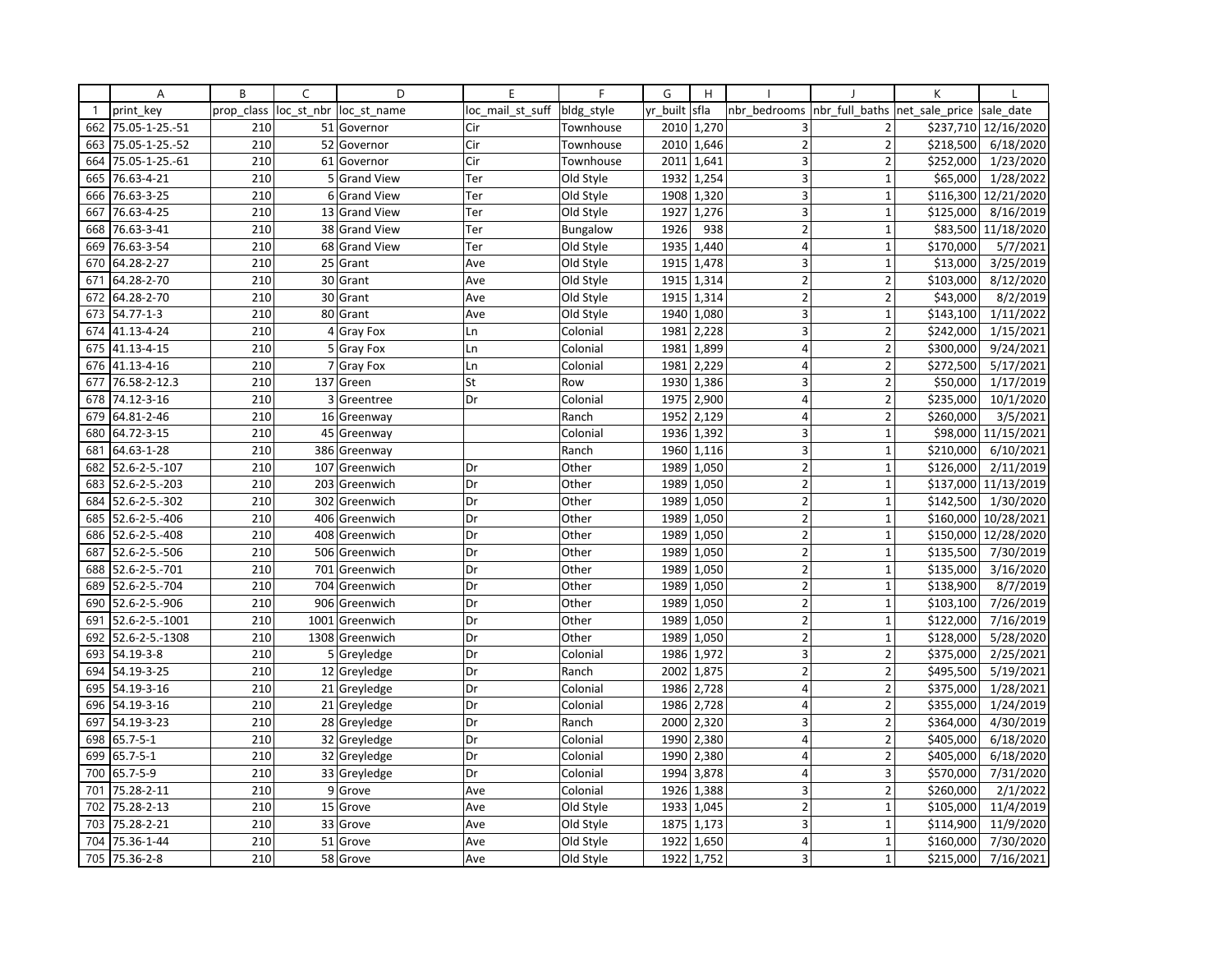|              | Α          | B          | C          | D            | E                | F            | G        | H                       |                         |                | К              |            |
|--------------|------------|------------|------------|--------------|------------------|--------------|----------|-------------------------|-------------------------|----------------|----------------|------------|
| $\mathbf{1}$ | print key  | prop_class | loc_st_nbr | loc st name  | loc mail st suff | bldg_style   | yr built | sfla                    | nbr bedrooms            | nbr full baths | net sale price | sale date  |
| 706          | 75.36-2-17 | 210        |            | 76 Grove     | Ave              | Old Style    | 1922     | 1,452                   | 3                       | $\mathbf{1}$   | \$155,000      | 5/7/2021   |
| 707          | 75.44-2-1  | 210        | 96         | Grove        | Ave              | Old Style    | 1910     | 1,555                   | 3                       | $\mathbf{1}$   | \$189,150      | 3/30/2020  |
| 708          | 75.44-1-40 | 210        | 103        | Grove        | Ave              | Old Style    | 1929     | 1,356                   | 3                       | $\mathbf{1}$   | \$235,000      | 11/15/2021 |
| 709          | 75.44-2-6  | 210        |            | 106 Grove    | Ave              | Old Style    |          | 1915 1,356              | 3                       | $\mathbf{1}$   | \$217,500      | 8/9/2021   |
| 710          | 75.44-1-36 | 210        |            | 111 Grove    | Ave              | Old Style    | 1930     | 1,572                   | 3                       | $\mathbf{1}$   | \$190,000      | 1/21/2022  |
| 711          | 75.44-1-35 | 210        | 113        | Grove        | Ave              | Old Style    | 1930     | 1,356                   | 3                       | $\mathbf{1}$   | \$225,000      | 8/20/2019  |
| 712          | 75.44-2-12 | 210        |            | 118 Grove    | Ave              | Old Style    |          | $\overline{1925}$ 1,356 | 3                       | $\mathbf{1}$   | \$200,340      | 12/11/2020 |
| 713          | 75.44-1-23 | 210        |            | 137 Grove    | Ave              | Old Style    | 1932     | 1,555                   | 3                       | $\mathbf{1}$   | \$212,500      | 4/16/2021  |
| 714          | 75.44-1-22 | 210        |            | 139 Grove    | Ave              | Old Style    | 1928     | 1,356                   | 3                       | $\mathbf{1}$   | \$170,000      | 7/15/2019  |
| 715          | 76.53-1-65 | 210        |            | 86 Hackett   | Blvd             | Cape Cod     | 1965     | 2,408                   | 3                       | 1              | \$160,000      | 2/28/2022  |
| 716          | 75.60-2-1  | 210        |            | 106 Hackett  | Blvd             | Ranch        | 1954     | 944                     | $\overline{2}$          | $\mathbf{1}$   | \$185,000      | 3/3/2021   |
| 717          | 75.60-2-1  | 210        |            | 106 Hackett  | Blvd             | Ranch        | 1954     | 944                     | $\overline{2}$          | $\mathbf{1}$   | \$75,000       | 4/8/2020   |
| 718          | 75.51-2-37 | 210        |            | 126 Hackett  | Blvd             | Raised Ranch | 1950     | 1,690                   | $\overline{\mathbf{3}}$ | $\mathbf{1}$   | \$188,000      | 10/18/2019 |
| 719          | 75.42-1-38 | 210        |            | 200 Hackett  | Blvd             | Ranch        | 1960     | 1,415                   | 3                       | $\mathbf{1}$   | \$205,000      | 7/12/2019  |
| 720          | 75.33-1-37 | 210        |            | 229 Hackett  | Blvd             | Cape Cod     | 1957     | 951                     | $\overline{2}$          | $\mathbf{1}$   | \$225,000      | 9/4/2019   |
| 721          | 75.33-1-35 | 210        |            | 235 Hackett  | Blvd             | Cape Cod     | 1955     | 1,623                   | $\overline{4}$          | $\overline{2}$ | \$273,000      | 6/4/2020   |
| 722          | 75.33-1-11 | 210        |            | 245 Hackett  | <b>B</b> lvd     | Cape Cod     | 1945     | 1,380                   | $\overline{\mathbf{3}}$ | $\overline{2}$ | \$269,000      | 3/1/2021   |
| 723          | 75.33-3-3  | 210        |            | 246 Hackett  | Blvd             | Cape Cod     | 1953     | 1,840                   | $\overline{4}$          | $\overline{2}$ | \$229,900      | 6/30/2020  |
| 724          | 75.33-3-2  | 210        |            | 248 Hackett  | Blvd             | Ranch        | 1953     | 1,277                   | $\overline{2}$          | $\overline{2}$ | \$220,000      | 9/27/2021  |
| 725          | 75.33-2-1  | 210        |            | 300 Hackett  | Blvd             | Colonial     | 1965     | 2,010                   | $\overline{\mathbf{4}}$ | $\overline{2}$ | \$223,510      | 5/10/2019  |
| 726          | 75.24-1-9  | 210        |            | 308 Hackett  | <b>Blvd</b>      | Cape Cod     | 1960     | 2,649                   | $\vert 4 \vert$         | $\overline{2}$ | \$222,000      | 7/8/2020   |
| 727          | 75.24-2-8  | 210        |            | 313 Hackett  | Blvd             | Colonial     | 1953     | 1,800                   | 3                       | $\mathbf 1$    | \$215,000      | 3/4/2020   |
| 728          | 75.24-2-8  | 210        |            | 313 Hackett  | <b>Blvd</b>      | Colonial     | 1953     | 1,800                   | 3                       | $\mathbf{1}$   | \$135,000      | 4/18/2019  |
| 729          | 75.24-2-21 | 210        |            | 320 Hackett  | Blvd             | Cape Cod     | 1935     | 1,986                   | 5                       | $\overline{2}$ | \$305,000      | 12/30/2021 |
| 730          | 75.23-2-43 | 210        |            | 411 Hackett  | Blvd             | Cape Cod     |          | 1955 1,344              | $\overline{2}$          | $\mathbf{1}$   | \$175,500      | 3/20/2020  |
| 731          | 75.23-1-69 | 210        |            | 418 Hackett  | <b>B</b> lvd     | Ranch        | 1954     | 1,320                   | $\overline{3}$          | $\overline{1}$ | \$212,500      | 7/17/2019  |
| 732          | 75.23-1-70 | 210        |            | 420 Hackett  | Blvd             | Cape Cod     | 1948     | 1,152                   | 3                       | $\mathbf{1}$   | \$130,000      | 1/24/2020  |
| 733          | 75.23-1-70 | 210        |            | 420 Hackett  | Blvd             | Cape Cod     | 1948     | 1,152                   | 3                       | $\overline{1}$ | \$109,000      | 7/29/2019  |
| 734          | 76.24-5-48 | 210        |            | 373 Hamilton | St               | Row          | 1851     | 1,788                   | 3                       | $\mathbf{1}$   | \$285,000      | 12/27/2021 |
| 735          | 76.24-5-61 | 210        |            | 401 Hamilton | St               | Row          | 1853     | 1,584                   | $\overline{2}$          | $\overline{2}$ | \$385,000      | 5/5/2021   |
| 736          | 65.69-2-36 | 210        |            | 448 Hamilton | St               | Row          | 1900     | 1,496                   | $\overline{4}$          | $\overline{1}$ | \$137,000      | 3/2/2022   |
| 737          | 65.69-2-36 | 210        |            | 448 Hamilton | St               | Row          | 1900     | 1,496                   | 4                       | $\mathbf{1}$   | \$70,350       | 2/12/2021  |
| 738          | 65.69-2-19 | 210        |            | 459 Hamilton | St               | Old Style    | 1900     | 2,574                   | 5                       | $\mathbf{1}$   | \$140,000      | 8/16/2019  |
| 739          | 65.61-3-61 | 210        |            | 513 Hamilton | St               | Row          | 1890     | 1,273                   | $\overline{4}$          | $\overline{1}$ | \$76,000       | 2/10/2022  |
| 740          | 64.68-1-30 | 210        |            | 540 Hamilton | St               | Row          | 1870     | 1,376                   | 3                       | $\mathbf{1}$   | \$180,000      | 7/27/2021  |
| 741          | 75.76-3-13 | 210        |            | 25 Hampton   | St               | Bungalow     | 1921     | 1,056                   | 3                       | 1              | \$129,500      | 3/17/2021  |
| 742          | 64.75-1-52 | 210        |            | 225 Hansen   | Ave              | Old Style    | 1929     | 1,389                   | 3                       | $\mathbf{1}$   | \$290,000      | 8/24/2021  |
| 743          | 64.75-1-55 | 210        |            | 237 Hansen   | Ave              | Old Style    |          | 1930 1,375              | $\overline{\mathbf{3}}$ | $\mathbf{1}$   | \$185,000      | 3/12/2019  |
| 744          | 64.75-1-66 | 210        |            | 252 Hansen   | Ave              | Ranch        | 1955     | 1,195                   | $\overline{3}$          | $\overline{1}$ | \$200,000      | 11/14/2019 |
| 745          | 64.75-1-64 | 210        |            | 260 Hansen   | Ave              | Old Style    | 1930     | 1,375                   | 3                       | $\mathbf{1}$   | \$266,000      | 11/19/2021 |
| 746          | 64.75-1-63 | 210        |            | 264 Hansen   | Ave              | Old Style    | 1930     | 1,791                   | 3                       | $\overline{2}$ | \$194,900      | 12/5/2019  |
| 747          | 64.79-1-46 | 210        |            | 24 Harding   | St               | Colonial     | 1958     | 2,262                   | 3 <sup>1</sup>          | $\overline{2}$ | \$324,900      | 5/6/2021   |
| 748          | 75.35-2-44 | 210        |            | 17 Harris    | Ave              | Colonial     | 1925     | 1,638                   | $\overline{\mathbf{4}}$ | $\mathbf 1$    | \$222,000      | 8/19/2019  |
| 749          | 75.35-2-39 | 210        |            | 27 Harris    | Ave              | Colonial     |          | 1924 1,350              | $\overline{4}$          | $\mathbf{1}$   | \$278,000      | 4/30/2021  |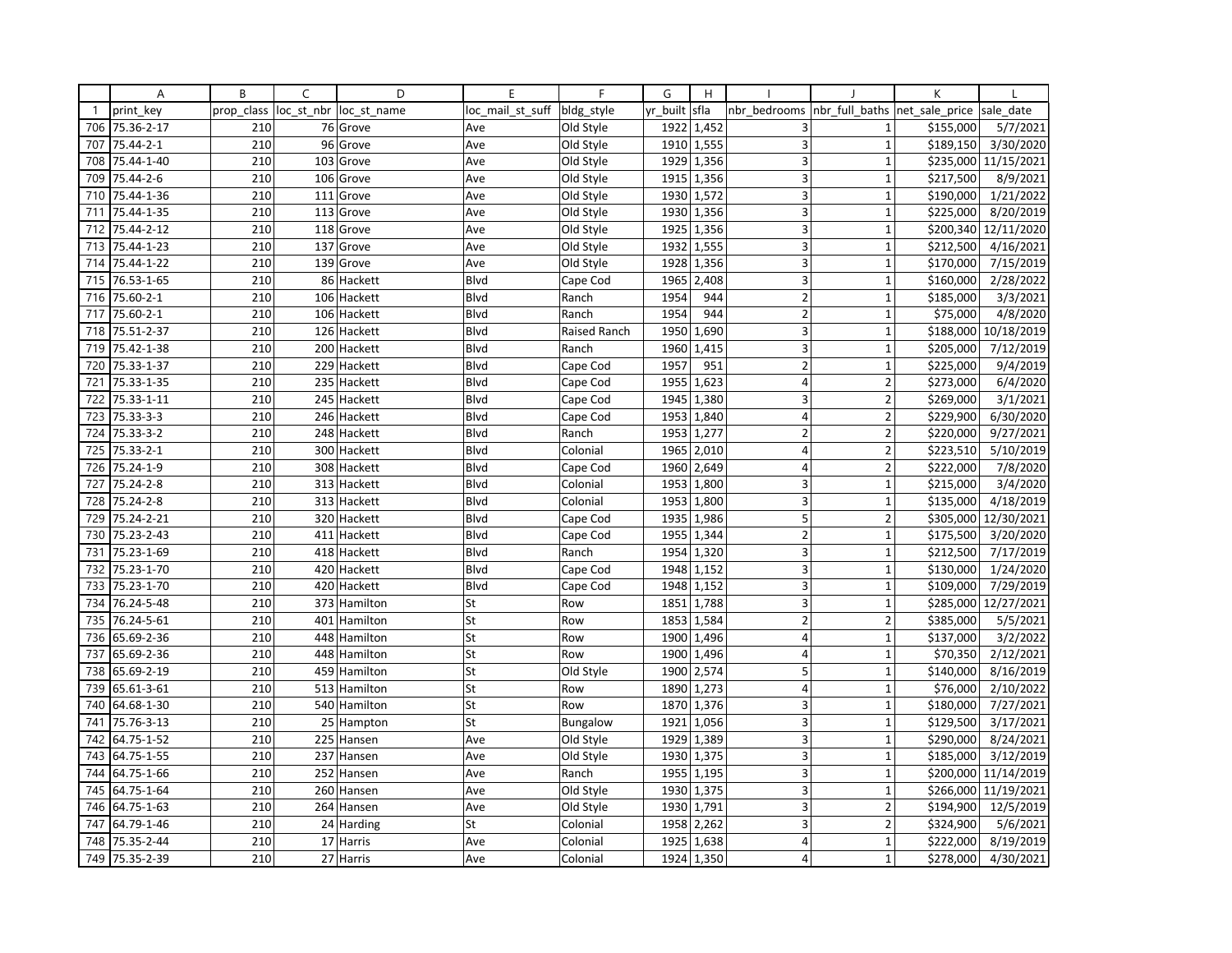|              | Α          | B          | C          | D              | E                | F               | G        | H          |                         |                          | К              |                       |
|--------------|------------|------------|------------|----------------|------------------|-----------------|----------|------------|-------------------------|--------------------------|----------------|-----------------------|
| $\mathbf{1}$ | print key  | prop class | loc_st_nbr | loc st name    | loc_mail_st_suff | bldg_style      | yr built | sfla       | nbr bedrooms            | nbr_full_baths           | net sale price | sale date             |
| 750          | 75.43-1-59 | 210        |            | 39 Harris      | Ave              | Old Style       | 1928     | 1,362      | 3                       | $\mathbf{1}$             | \$250,000      | 7/8/2021              |
| 751          | 75.43-2-3  | 210        |            | 40 Harris      | Ave              | Old Style       | 1935     | 1,354      | 3                       | $\mathbf{1}$             | \$185,000      | 4/28/2021             |
| 752          | 75.43-1-55 | 210        |            | 47 Harris      | Ave              | Colonial        |          | 1933 1,518 | 3                       | $\overline{2}$           | \$259,900      | 4/16/2021             |
| 753          | 75.43-2-11 | 210        |            | 56 Harris      | Ave              | Old Style       |          | 1935 1,237 | 3                       | $\mathbf{1}$             | \$238,000      | 2/22/2021             |
| 754          | 75.43-2-13 | 210        |            | 60 Harris      | Ave              | Old Style       | 1925     | 1,356      | 3                       | $\overline{1}$           | \$212,000      | 6/5/2020              |
| 755          | 75.43-2-13 | 210        |            | 60 Harris      | Ave              | Old Style       | 1925     | 1,356      | 3                       | $\mathbf{1}$             | \$107,000      | 9/13/2019             |
| 756          | 75.43-1-48 | 210        |            | 63 Harris      | Ave              | Old Style       |          | 1935 1,364 | 3                       | $\overline{2}$           | \$203,000      | 7/3/2019              |
| 757          | 75.43-1-47 | 210        |            | 65 Harris      | Ave              | Old Style       | 1935     | 2,026      | 3                       | $\overline{2}$           | \$235,000      | 10/22/2020            |
| 758          | 75.43-2-18 | 210        |            | 72 Harris      | Ave              | Ranch           | 1957     | 1,000      | 3                       | $\mathbf{1}$             | \$171,875      | 6/12/2019             |
| 759          | 75.43-1-39 | 210        |            | 79 Harris      | Ave              | Ranch           | 1963     | 1,462      | 3                       | $\overline{\phantom{a}}$ | \$188,000      | 9/20/2019             |
| 760          | 75.43-1-36 | 210        |            | 85 Harris      | Ave              | Ranch           | 1960     | 1,194      | 3                       | $\mathbf 1$              | \$174,900      | 3/7/2019              |
| 761          | 75.43-2-24 | 210        |            | 88 Harris      | Ave              | Ranch           |          | 1950 1,756 | 3                       | $\overline{2}$           | \$246,000      | 11/13/2020            |
| 762          | 74.8-1-47  | 210        |            | 1 Hartman      | Rd               | Ranch           | 1972     | 1,040      | $\overline{2}$          | 1                        | \$180,000      | 10/1/2021             |
| 763          | 64.82-3-34 | 210        |            | 1 Harvard      | Ave              | Old Style       | 1928     | 1,758      | 4                       | $\mathbf{1}$             | \$247,000      | 5/31/2019             |
| 764          | 64.82-3-28 | 210        |            | 2 Harvard      | Ave              | Old Style       | 1927     | 2,635      | 4                       | $\overline{2}$           | \$210,000      | 8/22/2019             |
| 765          | 64.82-3-39 | 210        |            | 15 Harvard     | Ave              | Cape Cod        | 1952     | 1,326      | 3                       | $\overline{2}$           | \$258,000      | 8/18/2020             |
| 766          | 64.41-2-40 | 210        |            | 18 Hawthorne   | Ave              | Old Style       | 1920     | 1,549      | $\overline{\mathbf{3}}$ | $\mathbf{1}$             | \$217,000      | $\frac{1}{4}$ 10/2019 |
| 767          | 64.41-2-42 | 210        |            | 26 Hawthorne   | Ave              | Colonial        | 1923     | 1,400      | $\overline{3}$          | 1                        | \$281,500      | 1/14/2022             |
| 768          | 64.41-3-29 | 210        |            | 27 Hawthorne   | Ave              | Old Style       | 1928     | 1,737      | $\overline{4}$          | $\mathbf{1}$             | \$215,000      | 6/28/2019             |
| 769          | 64.41-3-33 | 210        |            | 37 Hawthorne   | Ave              | Old Style       | 1920     | 1,344      | 3                       | $\mathbf{1}$             | \$210,000      | 2/28/2020             |
| 770          | 64.33-2-64 | 210        |            | 38 Hawthorne   | Ave              | Colonial        | 1930     | 1,144      | 3 <sup>1</sup>          | $\mathbf{1}$             | \$169,000      | 3/9/2020              |
| 771          | 64.33-2-66 | 210        |            | 42 Hawthorne   | Ave              | Colonial        | 1928     | 1,236      | 3                       | $\mathbf 1$              | \$165,000      | 2/14/2020             |
| 772          | 64.41-3-36 | 210        |            | 43 Hawthorne   | Ave              | Colonial        | 1920     | 1,456      | $\overline{3}$          | $\mathbf{1}$             | \$205,000      | 5/14/2019             |
| 773          | 64.34-1-59 | 210        |            | 52 Hawthorne   | Ave              | Ranch           | 1960     | 1,248      | 3                       | $\overline{2}$           | \$241,000      | 5/26/2020             |
| 774          | 64.34-2-16 | 210        |            | 59 Hawthorne   | Ave              | Ranch           | 1962     | 1,296      | $\overline{\mathbf{3}}$ | $\mathbf 2$              | \$120,000      | 1/25/2019             |
| 775          | 64.34-1-53 | 210        |            | 68 Hawthorne   | Ave              | Ranch           | 1963     | 1,052      | 3                       | $\mathbf{1}$             | \$205,000      | 8/14/2020             |
| 776          | 64.26-2-66 | 210        |            | 96 Hawthorne   | Ave              | Ranch           | 1963     | 1,345      | 3                       | $\mathbf 1$              | \$235,000      | $\frac{1}{2}/7/2022$  |
| 777          | 64.30-3-43 | 210        |            | 16 Hazelhurst  | Ave              | <b>Bungalow</b> | 1933     | 1,371      | 3                       | $\overline{2}$           | \$267,000      | 6/25/2021             |
| 778          | 64.30-3-23 | 210        |            | 17 Hazelhurst  | Ave              | Ranch           | 1950     | 960        | $\overline{2}$          | $\mathbf{1}$             | \$163,000      | 8/8/2019              |
| 779          | 64.30-3-42 | 210        |            | 24 Hazelhurst  | Ave              | Bungalow        | 1945     | 1,496      | 4                       | $\mathbf{1}$             | \$236,000      | 9/16/2021             |
| 780          | 64.30-3-29 | 210        |            | 39 Hazelhurst  | Ave              | Ranch           | 1955     | 900        | $\overline{2}$          | $\mathbf{1}$             | \$190,000      | 7/31/2020             |
| 781          | 64.29-2-41 | 210        |            | 72 Hazelhurst  | Ave              | Ranch           | 1956     | 950        | 3                       | $\mathbf{1}$             | \$125,000      | 3/18/2021             |
| 782          | 64.29-2-42 | 210        |            | 76 Hazelhurst  | Ave              | Ranch           | 1956     | 950        | 3                       | $\mathbf{1}$             | \$90,000       | 10/25/2019            |
| 783          | 64.29-2-30 | 210        |            | 105 Hazelhurst | Ave              | Old Style       | 1940     | 1,309      | $\overline{3}$          | $\overline{1}$           | \$179,900      | 3/12/2021             |
| 784          | 64.21-2-25 | 210        |            | 107 Hazelhurst | Ave              | Ranch           | 1960     | 975        | 3                       | $\mathbf{1}$             | \$235,000      | 11/10/2021            |
| 785          | 64.21-2-25 | 210        |            | 107 Hazelhurst | Ave              | Ranch           | 1960     | 975        | 3                       | $\mathbf{1}$             | \$182,000      | 9/26/2019             |
| 786          | 75.5-1-21  | 210        |            | 5 Hemlock      | Ln               | Cape Cod        | 1980     | 1,022      | $\overline{2}$          | $\mathbf{1}$             | \$250,000      | 6/18/2021             |
| 787          | 76.50-2-61 | 210        |            | 106 Herkimer   | St               | Row             | 1989     | 1,008      | $\overline{2}$          | $\mathbf{1}$             | \$120,000      | 3/29/2021             |
| 788          | 76.50-2-61 | 210        |            | 106 Herkimer   | St               | Row             | 1989     | 1,008      | $\overline{2}$          | 1                        | \$45,000       | 9/25/2020             |
| 789          | 41.17-2-32 | 210        |            | 7 High Dune    | Dr               | Colonial        | 1980     | 1,698      | 3                       | 2                        | \$305,000      | 8/23/2021             |
| 790          | 41.17-2-28 | 210        |            | 19 High Dune   | Dr               | Colonial        | 1988     | 1,864      | $\overline{2}$          | $\overline{2}$           | \$280,000      | 10/21/2021            |
| 791          | 74.12-1-13 | 210        |            | 6 Highfield    | Ln               | Contemporary    | 1980     | 1,741      | 3                       | $\overline{2}$           | \$275,000      | 8/30/2019             |
| 792          | 64.29-2-60 | 210        |            | 23 Highland    | Ave              | Ranch           | 1959     | 950        | 3                       | $\mathbf 1$              | \$159,000      | 4/4/2019              |
| 793          | 40.12-3-4  | 210        |            | 7 Highland     | Ct               | Colonial        | 1982     | 2,134      | $\overline{3}$          | $\overline{2}$           | \$349,900      | 3/8/2021              |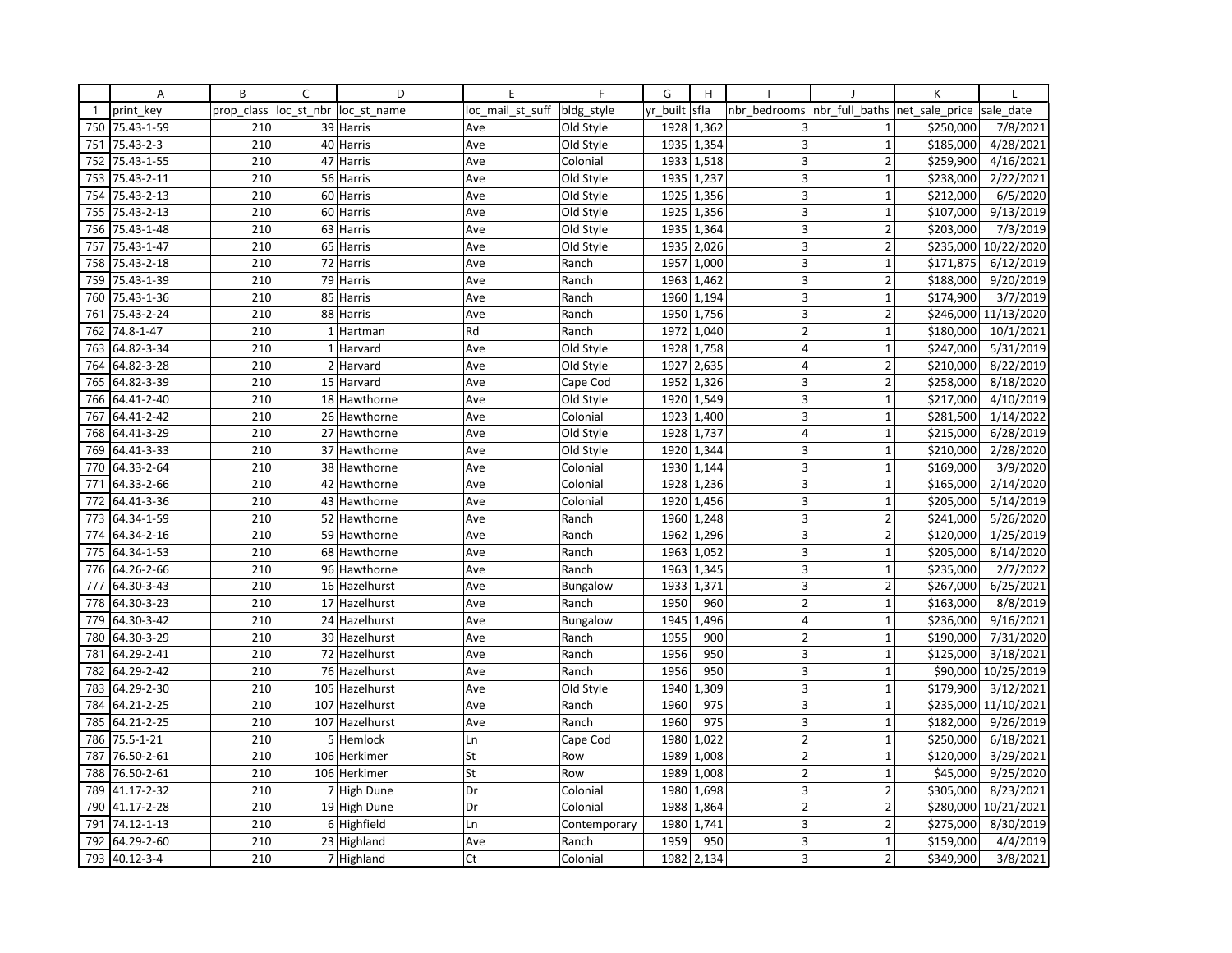|              | Α           | B          | C          | D             | E                | F               | G        | H          |                         |                         | К              |                       |
|--------------|-------------|------------|------------|---------------|------------------|-----------------|----------|------------|-------------------------|-------------------------|----------------|-----------------------|
| $\mathbf{1}$ | print key   | prop_class | loc_st_nbr | loc st name   | loc mail st suff | bldg_style      | yr built | sfla       | nbr bedrooms            | nbr full baths          | net sale price | sale date             |
| 794          | 40.12-3-15  | 210        |            | 8 Highland    | Ct               | Colonial        | 1983     | 1,918      | 3                       | 1                       | \$240,500      | 4/12/2019             |
| 795          | 40.12-3-13  | 210        |            | 12 Highland   | Ct               | Colonial        | 1984     | 1,918      | 3                       | $\mathbf{1}$            | \$282,500      | 12/3/2020             |
| 796          | 40.12-3-10  | 210        |            | 18 Highland   | Ct               | Colonial        | 1983     | 2,169      | 3                       | $\overline{2}$          | \$190,200      | 4/26/2020             |
| 797          | 64.31-1-40  | 210        |            | 7 Hillcrest   | Ave              | Ranch           | 1956     | 993        | 3                       | $\mathbf{1}$            | \$159,900      | 7/15/2020             |
| 798          | 64.39-1-7   | 210        |            | 11 Hillcrest  | Ave              | Ranch           | 1955     | 1,102      | 3                       | $\overline{2}$          | \$207,000      | 4/3/2020              |
| 799          | 64.31-1-27  | 210        |            | 20 Hillcrest  | Ave              | Cape Cod        | 1951     | 1,152      | $\overline{2}$          | $\mathbf{1}$            | \$225,000      | 6/14/2021             |
| 800          | 64.39-1-6   | 210        |            | 26 Hillcrest  | Ave              | Ranch           |          | 1945 1,977 | 5                       | $\overline{2}$          | \$231,000      | 6/19/2019             |
| 801          | 64.39-2-28  | 210        |            | 34 Hillcrest  | Ave              | Ranch           | 1950     | 1,856      | 5                       | $\overline{2}$          | \$197,700      | 11/20/2020            |
| 802          | 64.39-2-31  | 210        |            | 41 Hillcrest  | Ave              | Ranch           | 1967     | 1,066      | $\mathbf 2$             | $\mathbf{1}$            | \$190,000      | 2/22/2022             |
| 803          | 64.39-2-19  | 210        |            | 72 Hillcrest  | Ave              | Ranch           | 1958     | 1,404      | 3                       | 1                       | \$190,000      | 12/22/2020            |
| 804          | 64.39-2-15  | 210        |            | 88 Hillcrest  | Ave              | Ranch           | 1957     | 1,363      | 3                       | $\mathbf 1$             | \$205,000      | 3/9/2021              |
| 805          | 64.39-2-42  | 210        |            | 89 Hillcrest  | Ave              | Bungalow        | 1949     | 1,326      | 3                       | $\overline{2}$          | \$160,000      | 5/22/2020             |
| 806          | 64.29-2-71  | 210        |            | 140 Hillcrest | Ave              | Ranch           | 1964     | 1,368      | $\overline{4}$          | $\overline{1}$          | \$200,000      | 9/1/2020              |
| 807          | 64.46-2-14  | 210        |            | 203 Hillcrest | Ave              | Cape Cod        | 1988     | 1,785      | 3                       | $\overline{2}$          | \$245,000      | 10/20/2021            |
| 808          | 64.46-2-21  | 210        |            | 207 Hillcrest | Ave              | Colonial        | 1995     | 2,380      | 3                       | $\overline{2}$          | \$284,500      | 7/24/2020             |
| 809          | 76.69-4-38  | 210        |            | 32 Hoffman    | Ave              | Bungalow        | 1900     | 982        | 3                       | $\mathbf{1}$            | \$60,000       | 2/25/2019             |
| 810          | 75.34-2-45  | 210        |            | 10 Hollywood  | Ave              | Bungalow        | 1928     | 1,512      | 3                       | $\overline{2}$          | \$278,000      | 5/11/2021             |
| 811          | 75.34-2-51  | 210        |            | 58 Hollywood  | Ave              | Old Style       | 1914     | 1,300      | $\overline{\mathbf{3}}$ | 1                       | \$176,000      | 11/15/2019            |
| 812          | 75.34-2-55  | 210        |            | 70 Hollywood  | Ave              | Old Style       | 1928     | 1,464      | 3                       | $\mathbf{1}$            | \$182,500      | 1/9/2019              |
| 813          | 75.34-2-61  | 210        |            | 90 Hollywood  | Ave              | Old Style       | 1927     | 2,042      | $\overline{4}$          | $\overline{\mathbf{c}}$ | \$164,300      | 12/9/2020             |
| 814          | 75.34-2-63  | 210        |            | 96 Hollywood  | Ave              | Bungalow        | 1927     | 1,161      | 3 <sup>1</sup>          | $\mathbf{1}$            | \$234,900      | 11/5/2021             |
| 815          | 75.34-2-63  | 210        |            | 96 Hollywood  | Ave              | <b>Bungalow</b> | 1927     | 1,161      | 3                       | $\mathbf 1$             | \$196,000      | 3/19/2019             |
| 816          | 75.34-2-29  | 210        |            | 101 Hollywood | Ave              | Colonial        | 1932     | 1,440      | $\overline{3}$          | $\mathbf{1}$            | \$222,000      | 8/5/2021              |
| 817          | 75.34-2-28  | 210        |            | 103 Hollywood | Ave              | Old Style       | 1929     | 1,974      | 3                       | $\mathbf 1$             | \$225,000      | 6/25/2021             |
| 818          | 75.42-2-20  | 210        |            | 182 Hollywood | Ave              | Ranch           | 1956     | 1,601      | $\overline{\mathbf{4}}$ | $\mathbf 2$             | \$245,000      | 12/2/2021             |
| 819          | 75.42-1-62  | 210        |            | 187 Hollywood | Ave              | Old Style       | 1950     | 1,345      | 3                       | $\mathbf{1}$            | \$230,000      | 9/25/2020             |
| 820          | 75.50-1-17  | 210        |            | 196 Hollywood | Ave              | Cape Cod        | 1950     | 1,368      | $\overline{4}$          | $\mathbf{1}$            | \$210,000      | 9/3/2021              |
| 821          | 75.67-1-20  | 210        |            | 32 Holmes     | Ct               | Old Style       | 1930     | 1,376      | 3                       | $\mathbf{1}$            | \$195,000      | 5/7/2021              |
| 822          | 75.67-1-28  | 210        |            | 48 Holmes     | Ct               | Bungalow        | 1940     | 1,196      | $\overline{2}$          | $\mathbf{1}$            | \$170,000      | 11/24/2021            |
| 823          | 75.67-1-47  | 210        |            | 49 Holmes     | Ct               | Ranch           | 1960     | 1,066      | $\overline{2}$          | $\mathbf{1}$            | \$148,000      | 5/28/2021             |
| 824          | 75.67-1-46  | 210        |            | 51 Holmes     | Ct               | Ranch           | 1963     | 1,066      | 3                       | $\mathbf{1}$            | \$160,000      | $\frac{1}{8}$ 10/2021 |
| 825          | 75.67-1-44  | 210        |            | 55 Holmes     | Ct               | Old Style       | 1930     | 1,112      | 3                       | $\mathbf{1}$            | \$140,000      | 4/11/2019             |
| 826          | 75.67-1-32  | 210        |            | 56 Holmes     | Ct               | Bungalow        |          | 1923 1,417 | 3                       | $\overline{2}$          | \$237,400      | 2/23/2022             |
| 827          | 75.67-1-32  | 210        |            | 56 Holmes     | Ct               | Bungalow        | 1923     | 1,417      | $\overline{3}$          | $\overline{2}$          | \$96,700       | 9/10/2021             |
| 828          | 75.67-1-43  | 210        |            | 57 Holmes     | Ct               | Bungalow        | 1933     | 1,079      | 3                       | $\mathbf{1}$            | \$195,000      | 10/27/2021            |
| 829          | 75.67-1-41  | 210        |            | 61 Holmes     | Ct               | Bungalow        | 1925     | 1,174      | 3                       | $\mathbf{1}$            | \$203,410      | 1/5/2020              |
| 830          | 75.67-1-41  | 210        |            | 61 Holmes     | Ct               | Bungalow        | 1925     | 1,174      | 3                       | $\mathbf{1}$            | \$95,000       | 5/10/2019             |
| 831          | 75.67-1-35  | 210        |            | 62 Holmes     | Ct               | <b>Bungalow</b> | 1950     | 897        | $\overline{2}$          | $\mathbf{1}$            | \$125,000      | 9/13/2019             |
| 832          | 64.49-1-13  | 210        |            | 20 Holmes     | DI               | Colonial        | 1962     | 2,157      | $\overline{4}$          | 1                       | \$355,000      | 2/16/2021             |
| 833          | 64.48-3-56  | 210        |            | 40 Holmes     | DI               | Ranch           | 1957     | 2,351      | 3                       | 3                       | \$230,000      | 8/8/2019              |
| 834          | 64.64-1-26  | 210        |            | 144 Holmes    | DI               | Colonial        | 1980     | 1,800      | 3                       | $\overline{2}$          | \$339,900      | 12/1/2021             |
| 835          | 64.64-2-3   | 210        |            | 147 Holmes    | DI               | Colonial        | 1977     | 2,066      | $\overline{4}$          | 3                       | \$245,000      | 10/29/2021            |
| 836          | 64.64-1-22  | 210        |            | 152 Holmes    | DI               | Colonial        | 1980     | 2,344      | $\overline{4}$          | $\overline{2}$          | \$300,000      | 3/26/2021             |
| 837          | 64.64-2-6.3 | 210        |            | 157 Holmes    | DI               | Colonial        | 1987     | 2,534      | 5                       | $\overline{2}$          | \$330,000      | 10/1/2019             |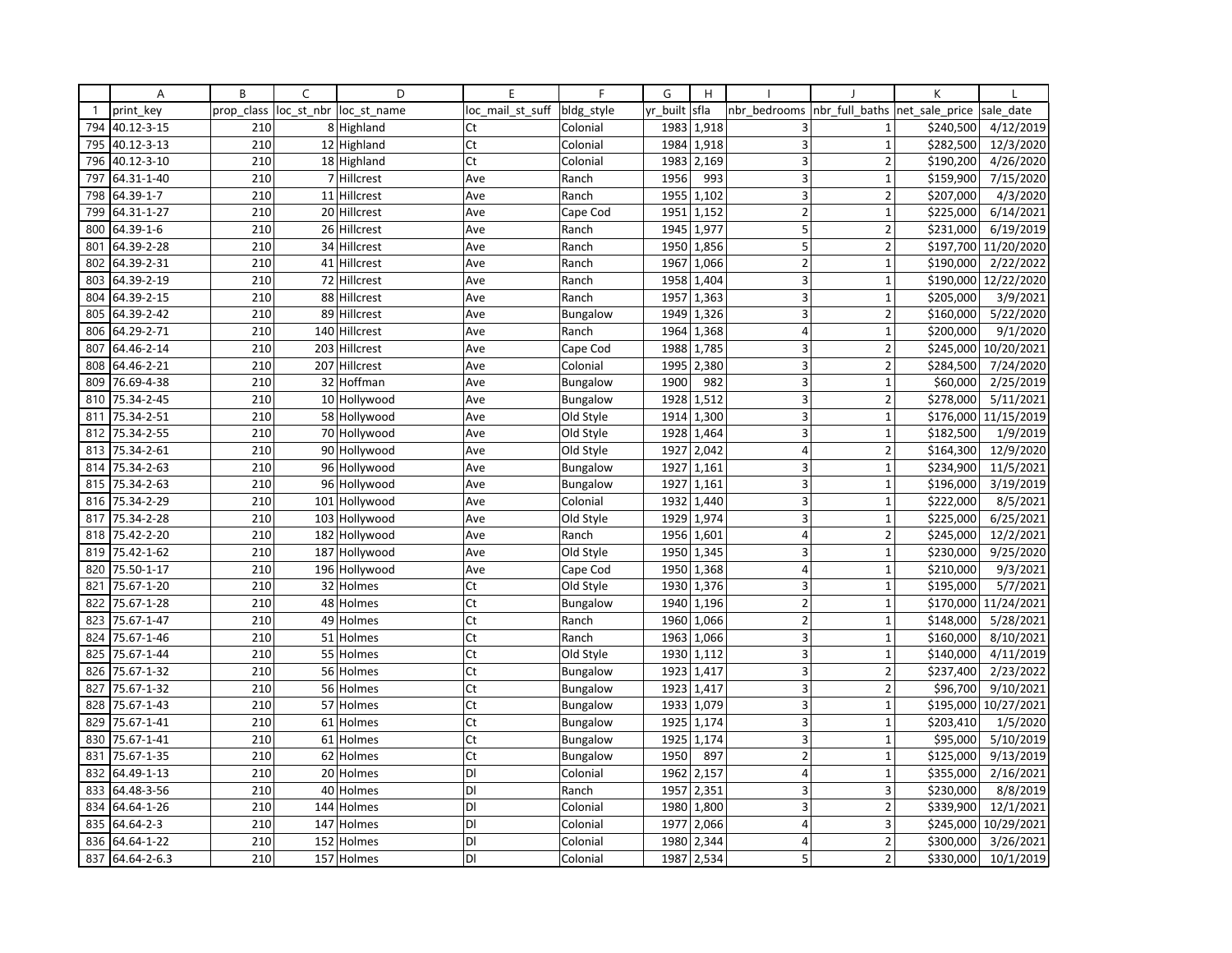|              | Α               | B          | C | D                       | E                | F               | G        | H          |                         |                                | K         |                      |
|--------------|-----------------|------------|---|-------------------------|------------------|-----------------|----------|------------|-------------------------|--------------------------------|-----------|----------------------|
| $\mathbf{1}$ | print key       | prop_class |   | loc_st_nbr  loc_st_name | loc mail st suff | bldg_style      | yr_built | sfla       | nbr bedrooms            | nbr_full_baths  net_sale_price |           | sale date            |
| 838          | 64.63-3-33      | 210        |   | 184 Holmes              | DI               | Colonial        |          | 1955 2,240 | 4                       | 2                              | \$325,000 | 6/3/2019             |
| 839          | 64.71-1-17      | 210        |   | 186 Holmes              | DI               | Colonial        | 1950     | 1,854      | $\overline{3}$          | $\mathbf{1}$                   | \$230,000 | 6/30/2020            |
| 840          | 64.78-1-33      | 210        |   | 14 Home                 | Ave              | Cape Cod        | 1941     | 2,053      | 3                       | $\mathbf{1}$                   | \$260,000 | 2/2/2022             |
| 841          | 64.70-1-29      | 210        |   | 21 Home                 | Ave              | Cape Cod        |          | 1940 1,278 | 3                       | $\mathbf 1$                    | \$180,100 | 2/19/2021            |
| 842          | 64.70-1-30      | 210        |   | 23 Home                 | Ave              | Colonial        | 1945     | 1,582      | 3                       | $\overline{1}$                 | \$195,000 | 4/18/2019            |
| 843          | 64.78-1-38      | 210        |   | 24 Home                 | Ave              | Colonial        | 1948     | 1,665      | 3                       | $\overline{1}$                 | \$290,000 | 10/6/2021            |
| 844          | 64.78-1-42      | 210        |   | 32 Home                 | Ave              | Cape Cod        | 1941     | 1,368      | 3                       | $\overline{2}$                 | \$280,000 | 6/18/2021            |
| 845          | 64.42-2-74      | 210        |   | 41 Homestead            | Ave              | Colonial        | 1927     | 1,770      | 3                       | $\mathbf{1}$                   | \$225,000 | 9/16/2020            |
|              | 846 64.34-3-55  | 210        |   | 129 Homestead           | Ave              | <b>Bungalow</b> |          | 1930 1,183 | 3                       | $\mathbf{1}$                   | \$184,900 | 11/10/2021           |
| 847          | 64.34-3-29      | 210        |   | 156 Homestead           | Ave              | Old Style       | 1938     | 1,616      | $\overline{3}$          | $\overline{1}$                 | \$264,000 | 10/28/2021           |
| 848          | 64.35-1-12      | 210        |   | 181 Homestead           | Ave              | Old Style       | 1928     | 1,785      | 3                       | $\mathbf{1}$                   | \$262,000 | 8/31/2020            |
| 849          | 64.35-1-10      | 210        |   | 185 Homestead           | Ave              | Old Style       | 1927     | 1,785      | 3                       | $\mathbf{1}$                   | \$300,000 | 10/9/2020            |
| 850          | 64.27-1-36      | 210        |   | 194 Homestead           | Ave              | Cape Cod        | 1933     | 1,020      | $\overline{2}$          | $\overline{1}$                 | \$234,000 | 8/4/2020             |
| 851          | 64.27-1-41      | 210        |   | 204 Homestead           | Ave              | Colonial        | 1939     | 1,759      | 3                       | $\mathbf{1}$                   | \$295,000 | 6/7/2021             |
| 852          | 64.27-1-41      | 210        |   | 204 Homestead           | Ave              | Colonial        | 1939     | 1,759      | 3                       | $\mathbf{1}$                   | \$235,355 | 4/18/2019            |
| 853          | 64.29-1-16      | 210        |   | 62 Homestead            | St               | Ranch           | 1960     | 1,040      | 3                       | $\mathbf{1}$                   | \$155,000 | 2/5/2020             |
| 854          | 75.23-1-25      | 210        |   | 6 Hopewell              | St               | Cape Cod        | 1955     | 1,728      | 3                       | $\mathbf{1}$                   | \$224,900 | 6/24/2019            |
| 855          | 75.23-1-39      | 210        |   | 9 Hopewell              | St               | Ranch           | 1954     | 1,019      | $\overline{2}$          | $\mathbf{1}$                   | \$118,000 | 5/23/2019            |
| 856          | 75.23-1-40      | 210        |   | 11 Hopewell             | St               | Ranch           | 1960     | 874        | $\overline{2}$          | $\mathbf{1}$                   | \$215,250 | 11/4/2021            |
| 857          | 75.5-3-8        | 210        |   | 2 Hopi                  | St               | Colonial        |          | 1950 1,248 | 3                       | $\mathbf{1}$                   | \$202,000 | 11/24/2021           |
| 858          | 76.32-2-27      | 210        |   | 240 Hudson              | Ave              | Old Style       | 1870     | 2,512      | 5                       | $\overline{3}$                 | \$480,000 | 3/30/2022            |
| 859          | 76.32-2-27      | 210        |   | 240 Hudson              | Ave              | Old Style       | 1870     | 2,512      | 5                       | 3                              | \$105,000 | 3/30/2020            |
| 860          | 76.24-4-57      | 210        |   | 327 Hudson              | Ave              | Row             | 1851     | 2,400      | 3                       | $\overline{2}$                 | \$255,500 | 11/12/2020           |
| 861          | 76.24-4-66      | 210        |   | 345 Hudson              | Ave              | Row             | 1890     | 3,316      | 3                       | 3                              | \$402,000 | 9/16/2021            |
| 862          | 65.69-2-8       | 210        |   | 452 Hudson              | Ave              | Row             |          | 1915 1,212 | 3                       | $\mathbf{1}$                   | \$135,000 | 8/26/2020            |
| 863          | 76.32-2-11.-102 | 210        |   | 270 Hudson Ave Unit 102 |                  | Other           | 1984     | 606        | $\mathbf{1}$            | $\mathbf{1}$                   | \$109,000 | 12/18/2019           |
| 864          | 76.32-2-11.-302 | 210        |   | 270 Hudson Ave Unit 302 |                  | Other           | 1984     | 1,272      | $\overline{2}$          | $\overline{2}$                 | \$195,000 | 9/24/2021            |
| 865          | 76.32-2-11.-501 | 210        |   | 270 Hudson Ave Unit 501 |                  | Other           | 1984     | 1,300      | $\overline{2}$          | $\overline{2}$                 | \$215,000 | 9/17/2021            |
| 866          | 76.32-2-11.-503 | 210        |   | 270 Hudson Ave Unit 503 |                  | Other           | 1984     | 1,300      | $\overline{2}$          | $\overline{2}$                 |           | \$205,000 12/10/2021 |
| 867          | 76.61-4-70      | 210        |   | 12 Hurlbut              | St               | Old Style       | 1901     | 1,656      | 3                       | $\mathbf{1}$                   | \$149,400 | 7/27/2020            |
| 868          | 76.61-4-40      | 210        |   | 19 Hurlbut              | St               | Old Style       | 1892     | 1,408      | 3                       | $\overline{1}$                 | \$125,000 | 4/30/2019            |
| 869          | 76.61-4-63      | 210        |   | 28 Hurlbut              | St               | Old Style       | 1909     | 1,150      | 4                       | $\mathbf{1}$                   | \$80,000  | 7/24/2020            |
| 870          | 76.61-4-48      | 210        |   | 39 Hurlbut              | St               | Old Style       |          | 1900 1,380 | $\overline{4}$          | $\mathbf{1}$                   | \$95,000  | 10/15/2021           |
| 871          | 64.45-3-50      | 210        |   | 114 Huron               | St               | Ranch           | 1961     | 1,914      | 3                       | $\overline{1}$                 |           | \$242,000 12/20/2021 |
| 872          | 64.79-2-39      | 210        |   | 77 Hurst                | Ave              | Split Level     | 1965     | 1,800      | 3                       | $\overline{1}$                 | \$250,000 | 2/5/2021             |
| 873          | 64.80-1-25      | 210        |   | 93 Hurst                | Ave              | Contemporary    | 1989     | 1,935      | 3                       | $\overline{2}$                 | \$295,000 | 8/16/2019            |
| 874          | 65.7-3-13       | 210        |   | 3 Ichabod               | Ln               | Raised Ranch    | 1973     | 2,348      | 3                       | 3                              | \$252,000 | 12/20/2019           |
| 875          | 65.7-3-12       | 210        |   | 5 Ichabod               | Ln               | Colonial        | 1983     | 2,492      | $\overline{\mathbf{4}}$ | $\overline{2}$                 | \$290,000 | 4/16/2021            |
| 876          | 65.7-3-9        | 210        |   | 6 Ichabod               | Ln               | Colonial        | 1967     | 2,549      | $\overline{4}$          | $\overline{2}$                 | \$369,900 | 1/19/2021            |
| 877          | 76.40-1-37      | 210        |   | 11 Irving               | St               | Row             | 1872     | 1,530      | $\mathbf 2$             | $\overline{2}$                 | \$305,000 | 11/9/2021            |
| 878          | 76.40-1-39      | 210        |   | 17 Irving               | St               | Row             | 1872     | 1,045      | $\overline{2}$          | $\mathbf{1}$                   | \$210,000 | 2/23/2022            |
| 879          | 75.32-1-72      | 210        |   | $2$ Jase                | Ct               | Cape Cod        | 1954     | 1,584      | 3                       | $\mathbf{1}$                   | \$185,000 | 8/26/2019            |
| 880          | 75.32-1-56      | 210        |   | 11 Jase                 | Ct               | Ranch           | 1953     | 887        | 3                       | $\mathbf{1}$                   | \$170,000 | 1/15/2021            |
| 881          | 75.32-1-56      | 210        |   | 11 Jase                 | Ct               | Ranch           | 1953     | 887        | $\overline{\mathbf{3}}$ | $\mathbf{1}$                   | \$76,000  | 8/13/2020            |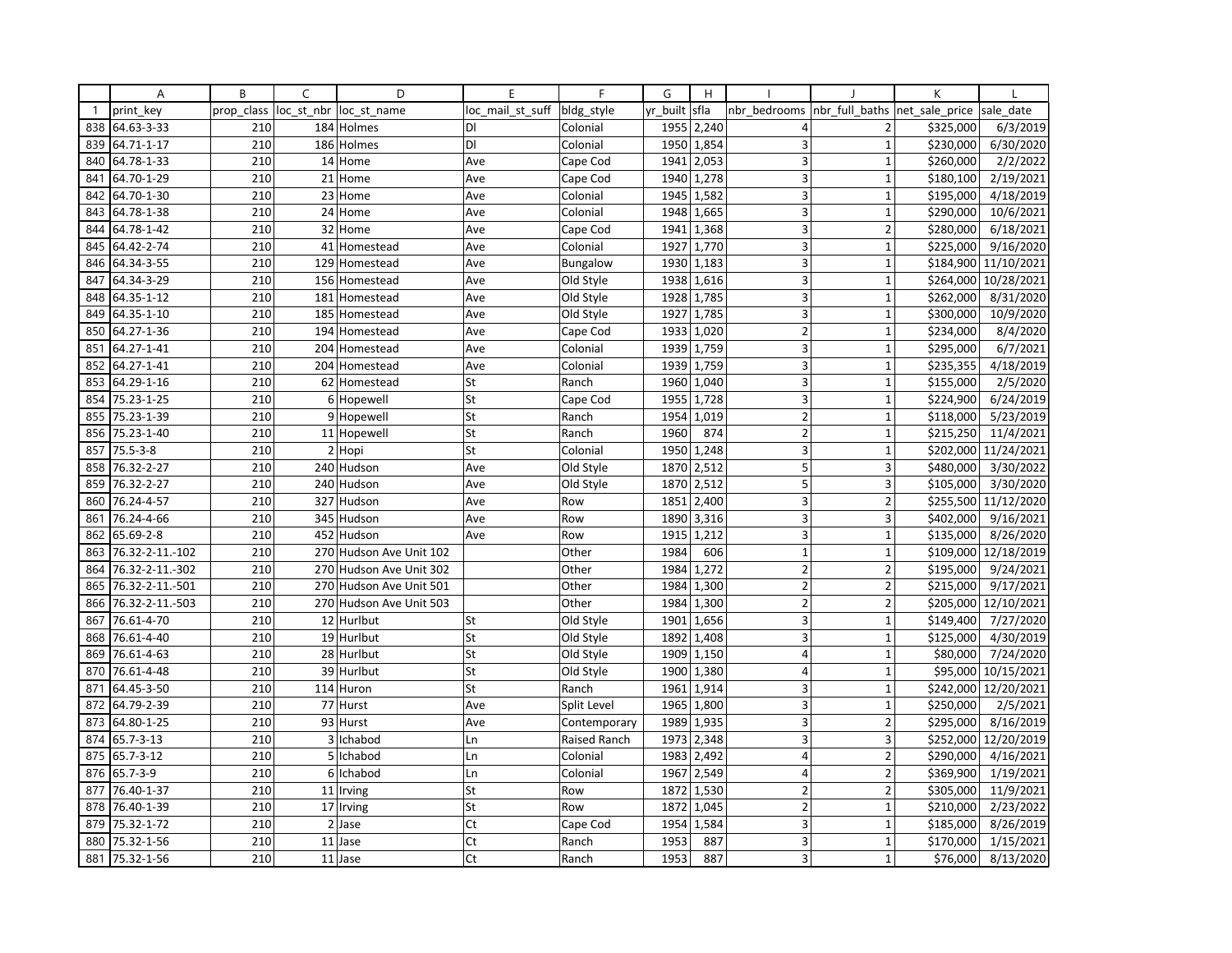|              | Α           | B          | C                    | D             | E                | F            | G        | H          |                         |                          | К              |            |
|--------------|-------------|------------|----------------------|---------------|------------------|--------------|----------|------------|-------------------------|--------------------------|----------------|------------|
| $\mathbf{1}$ | print key   | prop class | loc st nbr           | loc st name   | loc_mail_st_suff | bldg_style   | yr built | sfla       | nbr bedrooms            | nbr full baths           | net sale price | sale date  |
| 882          | 75.32-1-66  | 210        |                      | 16 Jase       | Ct               | Ranch        | 1953     | 887        | 3                       | 1                        | \$150,000      | 12/16/2019 |
| 883          | 75.32-1-61  | 210        |                      | 21 Jase       | Ct               | Cape Cod     | 1953     | 1,125      | $\overline{3}$          | $\mathbf{1}$             | \$190,000      | 3/1/2022   |
| 884          | 75.32-1-61  | 210        |                      | 21 Jase       | Ct               | Cape Cod     | 1953     | 1,125      | 3                       | $\mathbf{1}$             | \$137,650      | 11/9/2021  |
| 885          | 76.32-1-13  | 210        | $133$ Jay            |               | St               | Row          |          | 1874 2,520 | $\overline{2}$          | $\overline{2}$           | \$315,000      | 3/21/2019  |
| 886          | 76.24-4-28  | 210        | $184$ Jay            |               | St               | Row          | 1868     | 2,280      | 3                       | $\overline{2}$           | \$400,000      | 6/10/2021  |
| 887          | 76.24-4-25  | 210        | $190$ Jay            |               | St               | Row          | 1868     | 1,444      | $\overline{2}$          | $\overline{2}$           | \$365,000      | 1/21/2022  |
| 888          | 76.24-4-22  | 210        | $196$ Jay            |               | St               | Row          |          | 1868 1,140 | $\overline{2}$          | $\mathbf{1}$             | \$220,000      | 6/21/2019  |
| 889          | 76.24-3-20  | 210        | $\overline{2}05$ Jay |               | St               | Row          | 1859     | 2,112      | $\overline{2}$          | $\overline{3}$           | \$0            | 9/17/2019  |
| 890          | 76.24-4-15  | 210        | $208$ Jay            |               | St               | Row          |          | 1855 1,260 | $\mathbf 2$             | $\mathbf{1}$             | \$230,000      | 4/10/2019  |
| 891          | 76.24-3-26  | 210        | $217$ Jay            |               | St               | Row          | 1856     | 1,710      | $\overline{2}$          | $\overline{\phantom{a}}$ | \$320,000      | 11/1/2021  |
| 892          | 64.51-3-17  | 210        | 842 Jay              |               | St               | Old Style    | 1920     | 1,146      | 3                       | $\mathbf{1}$             | \$140,000      | 8/1/2019   |
| 893          | 76.61-2-28  | 210        |                      | 9 Jeannette   | St               | Row          |          | 1913 1,416 | 3                       | $\mathbf{1}$             | \$150,000      | 2/11/2022  |
| 894          | 76.61-2-28  | 210        | $\overline{9}$       | Jeannette     | St               | Row          |          | 1913 1,416 | $\overline{3}$          | 1                        | \$43,750       | 8/16/2021  |
| 895          | 76.61-2-32  | 210        |                      | 17 Jeannette  | St               | Old Style    | 1930     | 1,360      | 3                       | $\mathbf{1}$             | \$111,000      | 10/18/2019 |
| 896          | 76.61-2-36  | 210        |                      | 27 Jeannette  | St               | Old Style    | 1909     | 1,292      | 3                       | $\overline{1}$           | \$129,900      | 5/5/2020   |
| 897          | 76.32-5-25  | 210        |                      | 118 Jefferson | St               | Row          | 1987     | 1,444      | $\overline{2}$          | $\mathbf{1}$             | \$248,000      | 11/10/2020 |
| 898          | 76.32-5-12  | 210        |                      | 146 Jefferson | St               | Row          | 1991     | 1,168      | $\overline{\mathbf{3}}$ | $\mathbf{1}$             | \$213,000      | 11/10/2021 |
| 899          | 76.32-5-7   | 210        |                      | 156 Jefferson | St               | Old Style    | 1840     | 1,380      | $\overline{2}$          | $\overline{\phantom{a}}$ | \$241,500      | 4/23/2021  |
| 900          | 76.32-4-9.1 | 210        |                      | 159 Jefferson | St               | Row          | 1871     | 1,992      | $\mathbf 1$             | $\mathbf{1}$             | \$220,000      | 12/13/2019 |
| 901          | 76.31-3-54  | 210        |                      | 200 Jefferson | St               | Row          | 1885     | 1,936      | $\overline{4}$          | $\overline{\mathbf{c}}$  | \$215,000      | 8/24/2021  |
| 902          | 53.81-1-24  | 210        |                      | 1 Jermain     | St               | Ranch        | 1947     | 1,008      | 2                       | $\mathbf{1}$             | \$110,000      | 5/7/2020   |
| 903          | 53.81-1-20  | 210        |                      | 9 Jermain     | St               | Colonial     | 1948     | 1,402      | 3                       | $\mathbf 1$              | \$75,000       | 3/1/2022   |
| 904          | 53.81-1-11  | 210        |                      | 10 Jermain    | St               | Colonial     | 1943     | 1,430      | 3                       | $\mathbf{1}$             | \$175,000      | 7/24/2020  |
| 905          | 53.81-1-10  | 210        |                      | 12 Jermain    | St               | Colonial     | 1947     | 1,105      | 3                       | $\mathbf 1$              | \$200,000      | 3/4/2022   |
| 906          | 53.81-1-8   | 210        |                      | 16 Jermain    | St               | Colonial     | 1943     | 1,145      | $\overline{\mathbf{3}}$ | $\mathbf 1$              | \$198,000      | 3/5/2021   |
| 907          | 53.81-1-14  | 210        | 21                   | Jermain       | St               | Colonial     | 1946     | 1,199      | 3                       | $\mathbf{1}$             | \$167,000      | 8/29/2019  |
| 908          | 53.73-1-69  | 210        |                      | 26 Jermain    | St               | Colonial     | 1945     | 1,551      | 3                       | $\mathbf{1}$             | \$110,000      | 5/22/2019  |
| 909          | 75.59-3-34  | 210        |                      | 28 Joanne     | Ct               | Ranch        | 1963     | 1,170      | 3                       | $\mathbf{1}$             | \$165,000      | 4/11/2019  |
| 910          | 75.59-3-38  | 210        |                      | 36 Joanne     | Ct               | Raised Ranch | 1965     | 2,484      | $\overline{\mathbf{3}}$ | $\overline{2}$           | \$269,000      | 11/29/2021 |
| 911          | 75.50-2-56  | 210        |                      | 22 Joelson    | Ct               | Ranch        | 1950     | 864        | $\overline{2}$          | $\mathbf{1}$             | \$140,000      | 1/29/2020  |
| 912          | 75.51-1-15  | 210        |                      | 38 Joelson    | Ct               | Ranch        | 1954     | 972        | $\overline{2}$          | $\mathbf{1}$             | \$155,000      | 7/2/2020   |
| 913          | 75.24-2-32  | 210        |                      | 3 John David  | Ln               | Cape Cod     | 1935     | 1,293      | 3                       | $\overline{2}$           | \$210,000      | 7/13/2020  |
| 914          | 75.24-2-22  | 210        |                      | 4 John David  | Ln               | Cape Cod     | 1935     | 867        | 3                       | $\overline{2}$           | \$219,000      | 5/26/2021  |
| 915          | 75.24-2-33  | 210        |                      | 5 John David  | Ln               | Cape Cod     | 1935     | 1,551      | $\overline{4}$          | $\overline{2}$           | \$205,000      | 11/30/2020 |
| 916          | 75.24-2-24  | 210        |                      | 8 John David  | Ln               | Cape Cod     | 1935     | 2,017      | 3                       | $\mathbf{1}$             | \$245,000      | 1/7/2021   |
| 917          | 75.32-2-28  | 210        |                      | 9 John David  | Ln               | Cape Cod     | 1950     | 1,152      | 3                       | $\mathbf{1}$             | \$201,500      | 1/26/2021  |
| 918          | 75.32-2-30  | 210        |                      | 15 John David | Ln               | Cape Cod     | 1950     | 858        | $\mathbf{1}$            | $\mathbf{1}$             | \$165,000      | 10/2/2020  |
| 919          | 75.32-2-23  | 210        |                      | 16 John David | Ln               | Cape Cod     | 1949     | 910        | $\overline{2}$          | $\mathbf{1}$             | \$204,000      | 4/26/2019  |
| 920          | 75.32-2-24  | 210        |                      | 18 John David | Ln               | Cape Cod     | 1950     | 2,108      | $\overline{4}$          | $\overline{\phantom{a}}$ | \$195,000      | 12/1/2020  |
| 921          | 75.32-2-34  | 210        |                      | 23 John David | Ln               | Ranch        | 1960     | 1,099      | 3                       | $\mathbf 1$              | \$210,000      | 6/29/2021  |
| 922          | 75.32-2-17  | 210        |                      | 32 John David | Ln               | Cape Cod     |          | 1950 1,434 | $\overline{2}$          | $\mathbf 1$              | \$195,000      | 9/28/2020  |
| 923          | 75.32-2-16  | 210        |                      | 34 John David | Ln               | Cape Cod     | 1952     | 1,248      | 3                       | $\mathbf{1}$             | \$195,000      | 1/5/2021   |
| 924          | 75.32-2-39  | 210        |                      | 35 John David | Ln               | Old Style    | 1950     | 2,622      | $\overline{4}$          | $\mathbf{1}$             | \$229,000      | 2/5/2021   |
| 925          | 75.32-2-40  | 210        |                      | 37 John David | Ln               | Cape Cod     |          | 1950 1,386 | $\overline{2}$          | 1                        | \$228,000      | 6/11/2020  |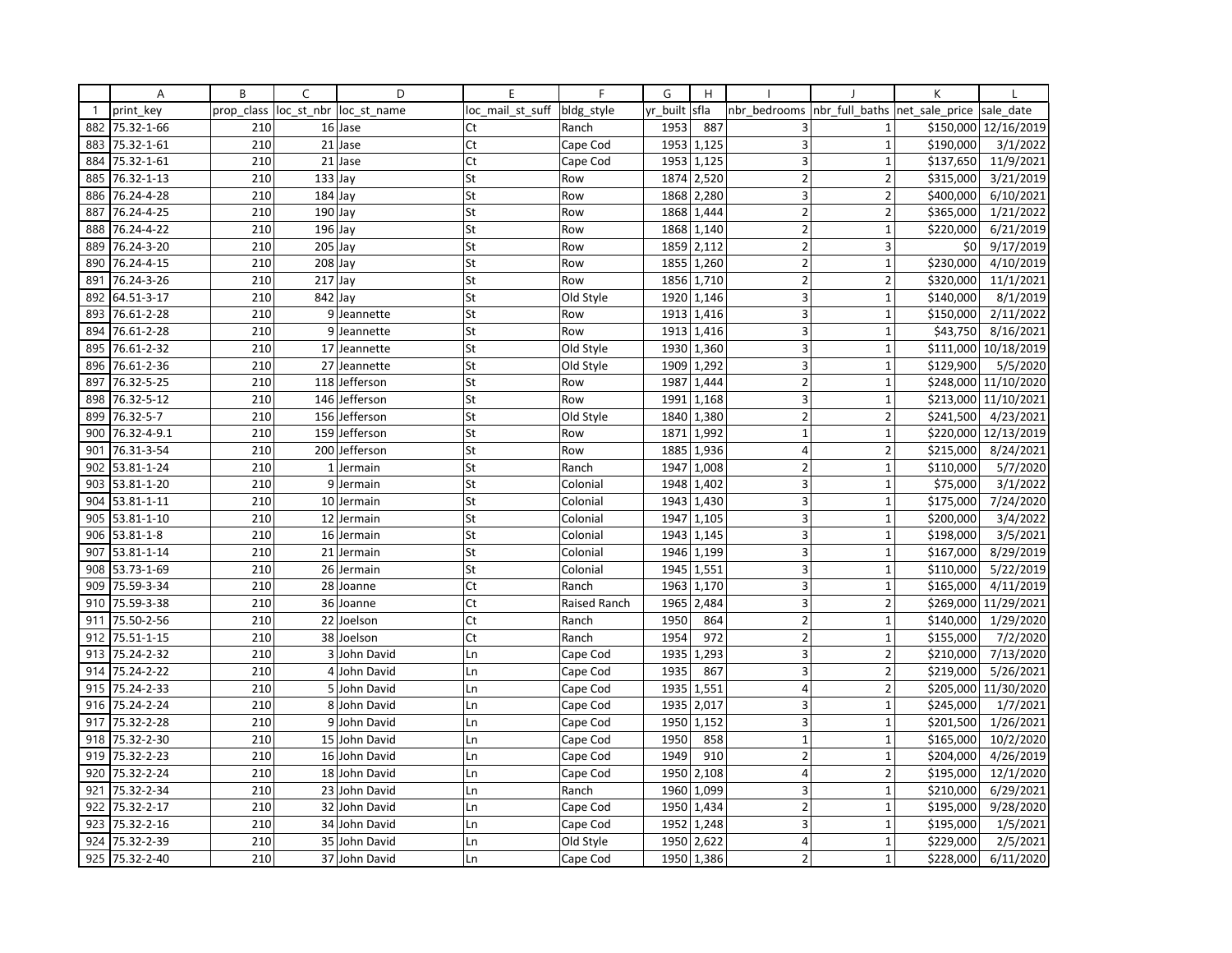|              | Α           | B          | C          | D             | E                | F            | G        | H          |                         |                          | К              |                      |
|--------------|-------------|------------|------------|---------------|------------------|--------------|----------|------------|-------------------------|--------------------------|----------------|----------------------|
| $\mathbf{1}$ | print key   | prop_class | loc_st_nbr | loc st name   | loc mail st suff | bldg_style   | yr built | sfla       | nbr bedrooms            | nbr full baths           | net sale price | sale date            |
| 926          | 75.31-1-34  | 210        |            | 47 John David | Ln               | Cape Cod     | 1951     | 850        | $\overline{2}$          | $\mathbf{1}$             | \$163,000      | 8/12/2019            |
| 927          | 65.56-2-20  | 210        |            | 41 Judson     | St               | Old Style    | 1930     | 1,152      | 3                       | $\mathbf{1}$             | \$16,500       | 3/11/2019            |
| 928          | 65.56-1-46  | 210        |            | 55 Judson     | St               | Row          | 1930     | 1,012      | 3                       | $\mathbf{1}$             | \$78,000       | 2/14/2022            |
| 929          | 65.56-1-46  | 210        |            | 55 Judson     | St               | Row          |          | 1930 1,012 | 3                       | $\mathbf{1}$             | \$47,500       | 10/30/2020           |
| 930          | 65.56-1-43  | 210        |            | 61 Judson     | St               | Row          | 1930     | 1,012      | 3                       | $\overline{1}$           | \$33,500       | 8/27/2021            |
| 931          | 64.70-1-53  | 210        | 3          | Kaine         | Ter              | Raised Ranch | 1964     | 1,400      | 3                       | $\mathbf{1}$             | \$252,000      | 9/24/2021            |
| 932          | 64.62-1-29  | 210        |            | 11 Kaine      | Ter              | Colonial     | 1975     | 2,230      | 3                       | $\mathbf{1}$             | \$235,000      | 11/1/2019            |
| 933          | 64.72-2-26  | 210        | 4          | Kakely        | St               | Bungalow     | 1938     | 2,046      | 3                       | $\mathbf{1}$             | \$285,000      | 3/10/2022            |
| 934          | 64.72-3-19  | 210        |            | 5 Kakely      | St               | Cape Cod     | 1941     | 1,467      | 3                       | $\mathbf{1}$             | \$295,000      | 8/17/2021            |
| 935          | 64.72-2-11  | 210        | 22         | Kakely        | St               | Colonial     | 1949     | 1,356      | $\overline{3}$          | 1                        | \$215,000      | 10/23/2020           |
| 936          | 64.72-3-1   | 210        |            | 27 Kakely     | St               | Colonial     | 1935     | 2,532      | $\overline{4}$          | 3                        | \$315,000      | 4/30/2020            |
| 937          | 64.65-1-60  | 210        |            | 47 Kakely     | St               | Raised Ranch |          | 1975 1,452 | $\overline{2}$          | $\mathbf{1}$             | \$190,000      | 7/22/2019            |
| 938          | 64.64-4-4   | 210        |            | 50 Kakely     | St               | Colonial     | 1962     | 1,734      | $\overline{4}$          | 1                        | \$271,000      | 12/23/2021           |
| 939          | 75.32-1-14  | 210        | 8          | Keeler        | Dr               | Cape Cod     | 1951     | 1,087      | $\overline{2}$          | $\mathbf{1}$             | \$135,000      | 6/24/2019            |
| 940          | 75.32-1-16  | 210        | 12         | Keeler        | Dr               | Cape Cod     |          | 1958 1,125 | 3                       | $\overline{1}$           | \$138,200      | 10/21/2019           |
| 941          | 75.32-1-18  | 210        |            | 16 Keeler     | Dr               | Ranch        | 1958     | 1,152      | 3                       | $\mathbf{1}$             | \$218,000      | 9/23/2021            |
| 942          | 75.40-1-36  | 210        |            | 20 Keeler     | Dr               | Cape Cod     | 1945     | 1,125      | $\overline{2}$          | $\mathbf{1}$             | \$129,500      | 7/29/2019            |
| 943          | 75.32-1-73  | 210        | 31 I       | Keeler        | Dr               | Cape Cod     | 1970     | 1,584      | $\overline{\mathbf{3}}$ | $\overline{\phantom{a}}$ | \$225,900      | 1/24/2022            |
| 944          | 75.32-1-77  | 210        |            | 39 Keeler     | Dr               | Ranch        | 1950     | 763        | $\overline{2}$          | $\mathbf{1}$             | \$140,000      | 10/4/2019            |
| 945          | 75.33-2-23  | 210        |            | 51 Keeler     | Dr               | Cape Cod     | 1948     | 1,120      | 3                       | $\mathbf{1}$             | \$188,150      | 10/30/2019           |
| 946          | 75.33-2-37  | 210        |            | 58 Keeler     | Dr               | Ranch        | 1948     | 973        | 2                       | $\mathbf{1}$             | \$140,000      | 12/23/2020           |
| 947          | 75.33-2-34  | 210        |            | 64 Keeler     | Dr               | Ranch        | 1950     | 1,069      | $\overline{2}$          | $\mathbf 1$              | \$185,000      | 4/1/2020             |
| 948          | 53.65-2-46  | 210        | 4          | Keller        | St               | Bungalow     | 1940     | 936        | $\overline{3}$          | $\mathbf{1}$             | \$142,500      | 4/29/2021            |
| 949          | 75.58-2-17  | 210        |            | 10 Kelton     | Ct               | Bungalow     | 1940     | 1,250      | 3                       | $\mathbf 1$              | \$180,000      | 12/28/2021           |
| 950          | 75.58-1-46  | 210        |            | 22 Kelton     | Ct               | Ranch        | 1975     | 1,400      | $\overline{\mathbf{3}}$ | $\mathbf 1$              | \$185,550      | 7/28/2020            |
| 951          | 75.58-1-41  | 210        |            | 36 Kelton     | Ct               | Ranch        | 1952     | 1,418      | 3                       | $\overline{2}$           | \$166,860      | 7/19/2019            |
| 952          | 75.58-2-18  | 210        | 49         | Kelton        | Ct               | Ranch        | 1965     | 1,247      | 3                       | $\mathbf{1}$             | \$185,000      | 12/12/2019           |
| 953          | 76.77-1-70  | 210        |            | 70 Kenosha    | St               | Cape Cod     | 1950     | 960        | 3                       | $\mathbf{1}$             | \$184,500      | 1/25/2022            |
| 954          | 76.77-1-55  | 210        |            | 77 Kenosha    | St               | Ranch        | 1960     | 800        | $\overline{2}$          | $\mathbf{1}$             | \$144,000      | 2/23/2021            |
| 955          | 75.84-1-33  | 210        |            | 99 Kenosha    | St               | Ranch        | 1965     | 1,204      | 3                       | $\mathbf{1}$             | \$145,000      | 2/20/2019            |
| 956          | 75.11-1-7.3 | 210        | 8          | Kensington    | PI               | Townhouse    | 1988     | 1,344      | $\overline{2}$          | $\mathbf{1}$             | \$189,900      | 8/31/2020            |
| 957          | 75.11-1-5.2 | 210        |            | 24 Kensington | PI               | Townhouse    | 1988     | 1,682      | $\overline{2}$          | $\mathbf{1}$             | \$199,000      | 3/10/2021            |
| 958          | 75.11-1-5.2 | 210        |            | 24 Kensington | PI               | Townhouse    | 1988     | 1,682      | $\overline{2}$          | $\mathbf{1}$             | \$185,000      | 9/17/2019            |
| 959          | 65.53-1-7   | 210        | 4          | Kent          | St               | Bungalow     | 1921     | 964        | $\overline{3}$          | $\overline{1}$           | \$118,450      | 12/31/2020           |
| 960          | 65.45-1-9   | 210        | 19         | Kent          | St               | Old Style    | 1900     | 1,862      | 4                       | $\mathbf{1}$             | \$146,100      | 3/30/2020            |
| 961          | 65.45-1-14  | 210        |            | 29 Kent       | St               | Old Style    | 1900     | 1,170      | 3                       | $\mathbf{1}$             | \$148,400      | 1/6/2020             |
| 962          | 65.45-1-14  | 210        |            | 29 Kent       | St               | Old Style    | 1900     | 1,170      | 3                       | $\mathbf{1}$             | \$46,701       | 4/1/2019             |
| 963          | 65.45-1-31  | 210        |            | 55 Kent       | St               | Old Style    | 1920     | 1,800      | 5                       | $\mathbf{1}$             | \$170,212      | 4/22/2019            |
| 964          | 65.45-2-22  | 210        | 66         | Kent          | St               | Bungalow     | 1925     | 1,139      | $\overline{\mathbf{3}}$ | 1                        | \$140,000      | 12/17/2021           |
| 965          | 64.44-2-36  | 210        | 180        | Kent          | St               | Row          | 1905     | 1,224      | 3                       | $\mathbf 1$              | \$120,000      | 2/11/2022            |
| 966          | 64.44-2-76  | 210        | 181        | Kent          | St               | Old Style    |          | 1920 1,176 | $\overline{2}$          | $\overline{2}$           | \$136,900      | 1/12/2022            |
| 967          | 64.44-2-81  | 210        | 195        | Kent          | St               | Old Style    | 1917     | 1,176      | 3                       | $\mathbf{1}$             | \$159,000      | 5/5/2020             |
| 968          | 64.44-2-45  | 210        | 198        | Kent          | St               | Row          | 1910     | 1,224      | $\overline{2}$          | $\mathbf{1}$             | \$124,900      | 12/6/2021            |
| 969          | 64.44-2-84  | 210        |            | 203 Kent      | St               | Old Style    |          | 1930 1,176 | 3                       | 1                        |                | \$118,000 12/19/2019 |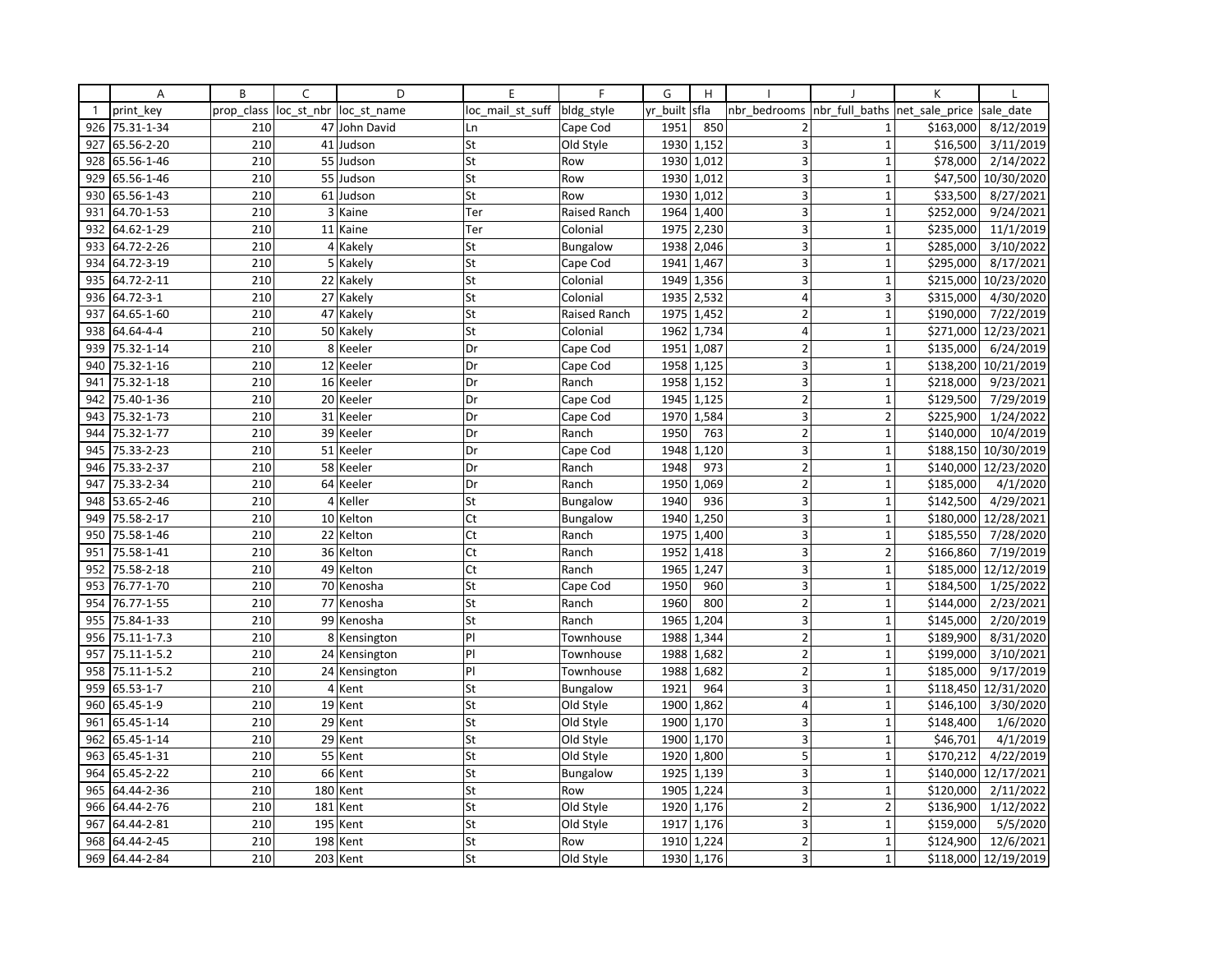|              | Α               | B          | C   | D                      | E                | F               | G        | H                       |                         |                                | K         |                        |
|--------------|-----------------|------------|-----|------------------------|------------------|-----------------|----------|-------------------------|-------------------------|--------------------------------|-----------|------------------------|
| $\mathbf{1}$ | print key       | prop class |     | loc st nbr loc st name | loc mail st suff | bldg_style      | yr_built | sfla                    | nbr bedrooms            | nbr_full_baths  net_sale_price |           | sale date              |
| 970          | 64.44-2-50      | 210        |     | 208 Kent               | St               | Row             | 1909     | 1,224                   | 3                       | $\mathbf{1}$                   | \$99,000  | 11/2/2020              |
| 971          | 64.44-2-86      | 210        |     | 211 Kent               | St               | Old Style       | 1940     | 1,092                   | $\overline{3}$          | $\mathbf{1}$                   | \$140,000 | 12/3/2020              |
| 972          | 64.44-2-54      | 210        |     | 216 Kent               | St               | Row             | 1920     | 1,224                   | $\overline{2}$          | $\mathbf{1}$                   |           | \$85,000 11/15/2019    |
| 973          | 64.37-3-13.2    | 210        |     | 11 Kent                | Ter              | Colonial        |          | 1993 1,778              | 3                       | $\mathbf{1}$                   | \$274,900 | 12/2/2021              |
| 974          | 64.37-3-30      | 210        |     | 15 Kent                | Ter              | Ranch           | 1958     | 1,084                   | 3                       | $\mathbf{1}$                   | \$250,000 | 6/3/2021               |
| 975          | 64.37-3-33      | 210        |     | 25 Kent                | Ter              | Colonial        | 2018     | 1,451                   | 3                       | $\overline{2}$                 | \$244,000 | 5/23/2019              |
| 976          | 65.7-2-26       | 210        |     | 9 Kerry                | Ln               | Ranch           |          | 1974 1,691              | 3                       | $\mathbf{1}$                   | \$308,600 | 8/23/2019              |
| 977          | 64.28-1-41      | 210        |     | 7 King                 | Ave              | Row             | 1910     | 1,299                   | $\overline{4}$          | $\mathbf{1}$                   | \$171,000 | 10/15/2021             |
| 978          | 53.56-2-4       | 210        |     | 3 Kneeland             | Ave              | Ranch           |          | 1956 1,108              | $\overline{2}$          | $\mathbf{1}$                   |           | \$144,000 12/11/2019   |
| 979          | 40.12-2-6.-117  | 210        |     | 117 Knollwood          | Ter              | Townhouse       | 1976     | 1,472                   | $\overline{4}$          | $\overline{2}$                 | \$200,000 | 7/6/2021               |
| 980          | 40.12-2-6.-121  | 210        |     | 121 Knollwood          | Ter              | Townhouse       | 1976     | 1,224                   | 3                       | $\mathbf{1}$                   | \$184,900 | 8/6/2021               |
| 981          | 64.70-1-50      | 210        |     | 65 Krumkill            | Rd               | Colonial        |          | 1928 1,314              | 3                       | $\mathbf{1}$                   |           | \$205,000 10/30/2020   |
| 982          | 64.70-1-56      | 210        |     | 83 Krumkill            | Rd               | Bungalow        | 1940     | 1,864                   | 5                       | $\mathbf{1}$                   | \$201,400 | 12/17/2019             |
| 983          | 64.70-1-57      | 210        |     | 87 Krumkill            | Rd               | Cape Cod        | 1940     | 1,155                   | 3                       | $\mathbf{1}$                   | \$184,000 | 8/10/2021              |
| 984          | 64.71-3-4.3     | 210        |     | 101 Krumkill Rd East   |                  | Townhouse       | 1989     | 2,914                   | $\overline{2}$          | $\overline{2}$                 | \$355,000 | 8/19/2020              |
| 985          | 76.24-6-65.-7   | 210        |     | 148 Lancaster          | St               | Other           | 1945     | 985                     | $\mathbf{1}$            | $\mathbf{1}$                   | \$130,000 | 3/31/2021              |
| 986          | 76.24-3-13      | 210        |     | 184 Lancaster          | St               | Row             | 1852     | 2,268                   | $\overline{2}$          | 3                              | \$236,000 | 5/10/2019              |
| 987          | 76.24-2-68      | 210        |     | 213 Lancaster          | St               | Row             | 1851     | 1,200                   | $\overline{2}$          | $\mathbf{1}$                   | \$185,000 | $\frac{1}{9}$ /15/2020 |
| 988          | 76.24-2-68      | 210        |     | 213 Lancaster          | St               | Row             | 1851     | 1,200                   | $\overline{2}$          | $\mathbf{1}$                   | \$130,000 | 3/25/2020              |
| 989          | 64.52-2-16      | 210        |     | 787 Lancaster          | St               | Old Style       | 1925     | 1,634                   | $\overline{4}$          | $\mathbf 1$                    | \$260,000 | $\frac{1}{3}/17/2022$  |
| 990          | 64.52-2-16      | 210        |     | 787 Lancaster          | St               | Old Style       | 1925     | 1,634                   | $\overline{\mathbf{4}}$ | $\mathbf{1}$                   | \$210,000 | 2/4/2021               |
| 991          | 64.52-2-16      | 210        |     | 787 Lancaster          | St               | Old Style       | 1925     | 1,634                   | $\overline{4}$          | $\mathbf{1}$                   | \$161,000 | 1/17/2020              |
| 992          | 64.51-3-45      | 210        |     | 817 Lancaster          | St               | Colonial        | 1910     | 1,767                   | 3                       | $\mathbf{1}$                   | \$225,000 | 8/17/2021              |
| 993          | 64.51-3-45      | 210        | 817 | Lancaster              | St               | Colonial        | 1910     | 1,767                   | 3                       | $\mathbf 1$                    | \$138,000 | 6/10/2021              |
| 994          | 64.51-3-35      | 210        |     | 822 Lancaster          | St               | Old Style       |          | 1920 1,369              | 5                       | $\mathbf 1$                    | \$170,000 | 11/8/2019              |
| 995          | 64.51-3-50      | 210        |     | 833 Lancaster          | St               | Old Style       | 1900     | 2,172                   | 5                       | $\mathbf{1}$                   | \$105,000 | 4/3/2019               |
| 996          | 65.15-2-22      | 210        |     | 521 Lark               | Dr               | Townhouse       | 1991     | 1,292                   | $\overline{4}$          | $\overline{2}$                 | \$129,000 | 12/11/2019             |
| 997          | 65.15-2-23      | 210        |     | 523 Lark               | Dr               | Townhouse       | 1993     | 1,292                   | 3                       | $\mathbf{1}$                   | \$140,000 | 1/7/2022               |
| 998          | 65.80-4-25      | 210        |     | 162 Lark               | St               | Row             | 1889     | 1,704                   | $\overline{4}$          | $\overline{2}$                 | \$29,000  | 5/7/2019               |
| 999          | 66.21-2-33      | 210        |     | 14 Lawn                | Ave              | <b>Bungalow</b> | 1922     | 984                     | $\overline{2}$          | $\mathbf 1$                    | \$41,500  | 8/6/2020               |
| 1000         | 65.28-1-36      | 210        |     | 25 Lawn                | Ave              | <b>Bungalow</b> | 1925     | 780                     | $\overline{2}$          | $\mathbf{1}$                   | \$90,000  | 4/24/2020              |
| 1001         | 65.28-1-38      | 210        |     | 29 Lawn                | Ave              | Bungalow        | 1930     | 1,011                   | 3                       | $\mathbf{1}$                   | \$165,000 | 6/18/2021              |
| 1002         | 65.28-1-38      | 210        |     | 29 Lawn                | Ave              | <b>Bungalow</b> |          | $\overline{1930}$ 1,011 | 3                       | $\mathbf{1}$                   | \$65,000  | 11/16/2020             |
| 1003         | 75.36-2-48      | 210        |     | 2 Lawnridge            | Ave              | Old Style       | 1922     | 2,778                   | $\overline{4}$          | $\overline{1}$                 | \$315,000 | 10/8/2020              |
| 1004         | 75.36-2-53      | 210        |     | 18 Lawnridge           | Ave              | Old Style       | 1922     | 1,426                   | 3                       | $\mathbf{1}$                   | \$158,000 | 8/30/2019              |
| 1005         | 75.36-2-34      | 210        |     | 27 Lawnridge           | Ave              | Old Style       | 1922     | 1,358                   | 3                       | $\mathbf{1}$                   | \$190,100 | 5/14/2021              |
| 1006         | 75.36-2-33      | 210        |     | 29 Lawnridge           | Ave              | Old Style       | 1922     | 1,518                   | 3                       | $\mathbf{1}$                   | \$186,700 | 6/27/2019              |
| 1007         | 75.36-2-29      | 210        |     | 39 Lawnridge           | Ave              | Old Style       | 1933     | 1,400                   | 3                       | $\mathbf{1}$                   | \$175,000 | 11/18/2020             |
| 1008         | 75.44-2-36      | 210        |     | 52 Lawnridge           | Ave              | Ranch           | 1965     | 1,123                   | $\overline{3}$          | $\mathbf{1}$                   | \$220,000 | 3/14/2022              |
| 1009         | 75.44-2-40      | 210        |     | 66 Lawnridge           | Ave              | Ranch           | 1955     | 1,228                   | $\overline{2}$          | $\mathbf{1}$                   | \$185,000 | 8/28/2020              |
|              | 1010 75.44-2-42 | 210        |     | 74 Lawnridge           | Ave              | Ranch           |          | 1950 1,017              | $\overline{2}$          | $\mathbf 1$                    | \$185,000 | 3/1/2021               |
| 1011         | 75.44-2-26      | 210        |     | 83 Lawnridge           | Ave              | Ranch           | 1952     | 1,025                   | 3                       | $\mathbf{1}$                   | \$200,000 | 6/2/2021               |
| 1012         | 64.44-1-64      | 210        |     | 128 Lawrence           | St               | Split Level     | 1955     | 1,944                   | 5                       | $\overline{2}$                 | \$276,000 | 11/19/2021             |
|              | 1013 76.69-5-21 | 210        |     | 364 Leedale            | St               | Old Style       |          | 1929 1,309              | 3                       | $\mathbf{1}$                   |           | \$127,000 11/20/2019   |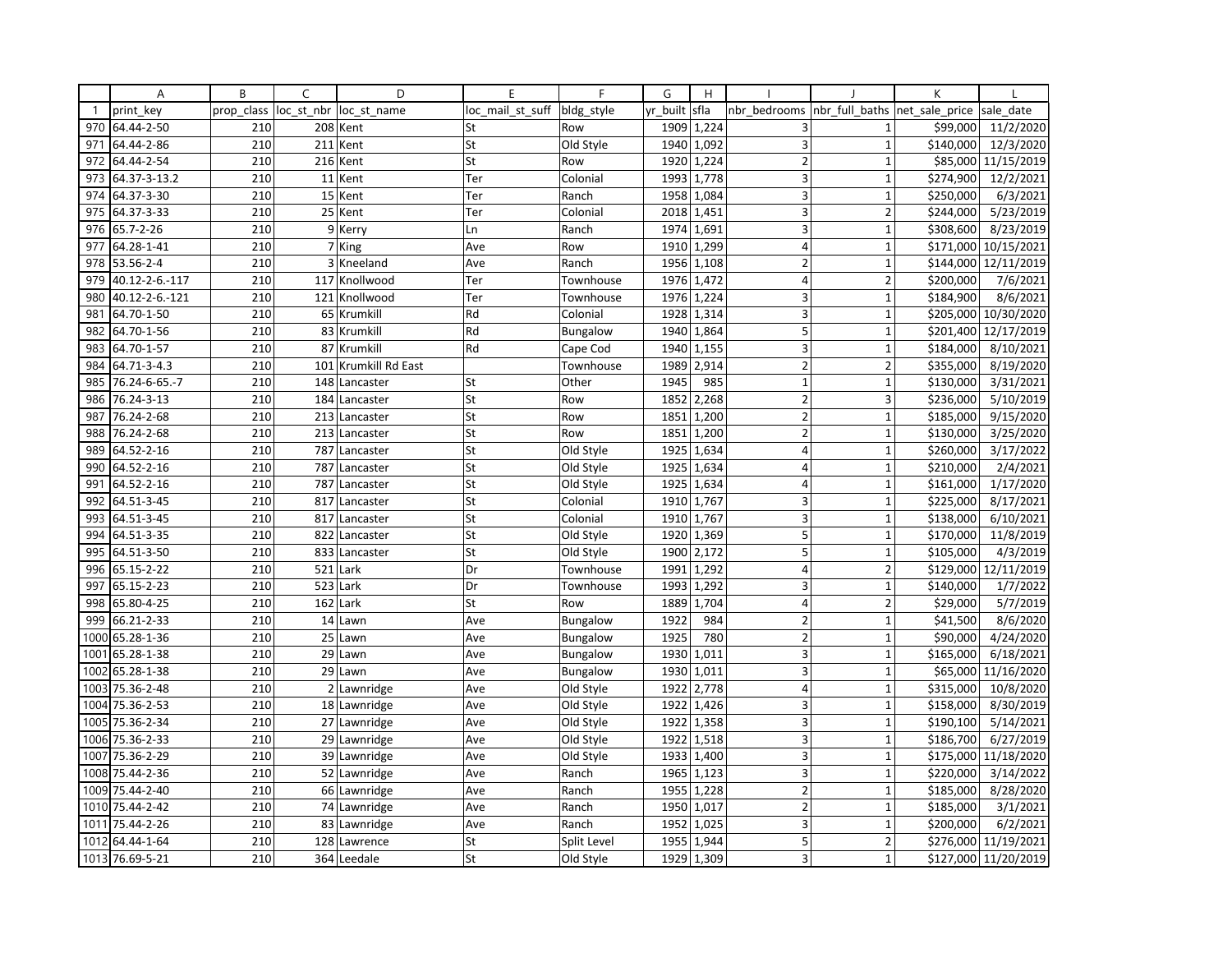|              | Α                    | B          | C              | D               | E                | $\mathsf{F}$    | G        | H          |                         |                | K              |                      |
|--------------|----------------------|------------|----------------|-----------------|------------------|-----------------|----------|------------|-------------------------|----------------|----------------|----------------------|
| $\mathbf{1}$ | print key            | prop_class | loc_st_nbr     | loc st name     | loc mail st suff | bldg style      | yr built | sfla       | nbr bedrooms            | nbr_full_baths | net sale price | sale_date            |
|              | 1014 76.69-2-45      | 210        |                | 369 Leedale     | St               | Old Style       | 1931     | 1,352      | 3                       | $\mathbf{1}$   |                | \$132,950 11/19/2019 |
| 1015         | 76.69-2-50           | 210        | 383            | Leedale         | St               | Old Style       | 1925     | 1,249      | $\overline{3}$          | $\mathbf{1}$   | \$124,630      | 3/2/2020             |
| 1016         | 64.49-1-39           | 210        | 20             | Lenox           | Ave              | Colonial        | 1927     | 1,656      | $\overline{4}$          | $\mathbf{1}$   | \$363,000      | 12/3/2021            |
| 1017         | 64.49-1-62           | 210        | 25             | Lenox           | Ave              | Colonial        |          | 1925 1,650 | 3                       | $\overline{2}$ | \$255,000      | 9/24/2019            |
|              | 1018 64.49-1-49      | 210        |                | 58 Lenox        | Ave              | Colonial        | 1923     | 3,188      | 3                       | $\overline{2}$ | \$418,000      | 3/22/2019            |
| 1019         | 64.57-1-9            | 210        | 75             | Lenox           | Ave              | <b>Bungalow</b> | 1917     | 1,974      | 3                       | $\overline{2}$ | \$285,000      | 1/4/2019             |
| 1020         | 64.57-1-10           | 210        | 79             | Lenox           | Ave              | Colonial        | 1920     | 2,438      | $\overline{4}$          | $\overline{2}$ | \$359,000      | 4/29/2020            |
| 1021         | 64.57-1-16           | 210        | 97             | Lenox           | Ave              | Colonial        | 1940     | 1,856      | 3                       | $\mathbf{1}$   | \$350,000      | 10/22/2021           |
| 1022         | 64.64-3-5            | 210        | 187            | Lenox           | Ave              | Ranch           | 1955     | 1,376      | $\mathbf{1}$            | $\mathbf 1$    | \$320,000      | 4/3/2019             |
| 1023         | 64.64-2-19           | 210        | 200            | Lenox           | Ave              | Cape Cod        | 1930     | 2,144      | 3                       | $\overline{2}$ | \$269,900      | 7/15/2019            |
| 1024         | 64.71-1-4            | 210        | 246            | Lenox           | Ave              | Colonial        | 1950     | 4,355      | 3                       | $\overline{2}$ | \$382,000      | 9/8/2021             |
| 1025         | 76.39-1-9            | 210        | $\overline{7}$ | Leonard         | PI               | Old Style       | 1901     | 2,420      | $\overline{4}$          | $\overline{2}$ | \$90,000       | 5/14/2019            |
| 1026         | 76.72-4-40           | 210        |                | 7 Liebel        | St               | Old Style       | 1900     | 880        | $\overline{2}$          | $\mathbf{1}$   | \$32,500       | 5/27/2020            |
| 1027         | 76.72-4-40           | 210        |                | 7 Liebel        | St               | Old Style       | 1900     | 880        | $\overline{2}$          | $\mathbf 1$    | \$20,000       | 8/26/2019            |
| 1028         | 76.71-3-57           | 210        | 32             | Liebel          | St               | Old Style       | 1925     | 672        | $\overline{2}$          | $\mathbf{1}$   | \$73,140       | 11/22/2019           |
| 1029         | 76.71-3-57           | 210        | 32             | Liebel          | St               | Old Style       | 1925     | 672        | $\overline{2}$          | $\mathbf{1}$   | \$45,000       | 2/19/2019            |
|              | 1030 53.65-2-12      | 210        | 29             | Lily            | St               | Old Style       | 1920     | 1,010      | $\overline{2}$          | $\overline{2}$ | \$144,500      | 1/13/2020            |
| 1031         | 64.35-3-59           | 210        | 71             | Lincoln         | Ave              | Colonial        | 1924     | 1,482      | $\overline{3}$          | $\overline{1}$ | \$192,500      | 4/30/2021            |
| 1032         | 64.35-3-62           | 210        |                | 77 Lincoln      | Ave              | <b>Bungalow</b> | 1921     | 1,387      | $\overline{\mathbf{3}}$ | $\mathbf{1}$   | \$60,000       | 4/17/2019            |
|              | 1033 66.21-1-6       | 210        |                | 11 Lindbergh    | Ave              | <b>Bungalow</b> |          | 1930 1,181 | 3                       | $\mathbf 1$    | \$150,000      | 9/18/2020            |
| 1034         | 65.28-1-4            | 210        |                | 34 Lindbergh    | Ave              | <b>Bungalow</b> | 1910     | 910        | $\overline{3}$          | $\mathbf{1}$   | \$190,000      | 2/12/2021            |
| 1035         | 54.84-2-32           | 210        |                | 35 Lindbergh    | Ave              | <b>Bungalow</b> | 1924     | 862        | 3 <sup>1</sup>          | $\mathbf 1$    | \$160,000      | 3/23/2021            |
|              | 1036 65.28-1-3       | 210        |                | 36 Lindbergh    | Ave              | <b>Bungalow</b> | 1925     | 810        | 3                       | $\mathbf{1}$   | \$195,000      | 12/30/2019           |
| 1037         | 65.28-1-2            | 210        |                | 38 Lindbergh    | Ave              | <b>Bungalow</b> | 1940     | 1,114      | 4                       | $\overline{2}$ | \$179,500      | 2/6/2020             |
|              | 1038 65.28-1-1       | 210        |                | 40 Lindbergh    | Ave              | Old Style       | 1940     | 1,416      | 3 <sup>1</sup>          | $\mathbf 1$    | \$127,500      | 11/7/2019            |
| 1039         | 54.84-2-29           | 210        |                | 41 Lindbergh    | Ave              | Colonial        | 1920     | 1,040      | 3                       | $\mathbf{1}$   | \$60,000       | 9/1/2021             |
| 1040         | 64.65-1-73           | 210        | 39             | Linden          | Rd               | Ranch           | 1954     | 1,060      | 3                       | $\mathbf 1$    | \$186,000      | 4/14/2021            |
| 1041         | 64.65-1-73           | 210        |                | 39 Linden       | Rd               | Ranch           |          | 1954 1,060 | 3                       | $\mathbf{1}$   | \$175,000      | 8/26/2019            |
| 1042         | 64.65-1-70           | 210        | 45             | Linden          | Rd               | <b>Bungalow</b> | 1940     | 1,818      | $\overline{3}$          | $\mathbf{1}$   | \$229,900      | 11/16/2020           |
| 1043         | 64.79-2-24           | 210        |                | 30 Link         | St               | Split Level     | 1958     | 1,731      | 3                       | $\mathbf{1}$   | \$252,000      | 1/29/2021            |
| 1044         | 87.23-1-37           | 210        | 19             | Little          | Ln               | Townhouse       | 1966     | 1,008      | 3                       | $\mathbf{1}$   | \$81,900       | 1/3/2019             |
| 1045         | 87.23-1-39           | 210        | 24             | Little          | Ln               | Townhouse       | 1966     | 1,320      | 3                       | $\mathbf{1}$   | \$30,000       | 3/6/2019             |
| 1046         | 87.23-1-39           | 210        | 24             | Little          | Ln               | Townhouse       | 1966     | 1,320      | 3                       | $\mathbf{1}$   | \$27,001       | 3/5/2019             |
| 1047         | 65.57-1-57           | 210        |                | 337 Livingston  | Ave              | Old Style       | 1914     | 1,218      | $\overline{3}$          | $\mathbf{1}$   | \$110,000      | 1/13/2021            |
| 1048         | 65.56-5-15           | 210        |                | 340 Livingston  | Ave              | Row             | 1900     | 1,510      | $\overline{4}$          | $\overline{2}$ | \$112,500      | 5/27/2020            |
|              | 1049 65.48-2-55      | 210        |                | 393 Livingston  | Ave              | Old Style       | 1930     | 1,127      | 3                       | $\mathbf{1}$   | \$54,000       | 10/13/2021           |
| 1050         | 65.47-5-8            | 210        |                | 516 Livingston  | Ave              | Old Style       | 1944     | 1,008      | $\overline{2}$          | $\mathbf{1}$   | \$101,064      | 10/18/2019           |
|              | 1051 65.38-1-17      | 210        |                | 604 Livingston  | Ave              | Old Style       | 1890     | 1,562      | 3                       | $\mathbf{1}$   | \$55,000       | 8/20/2021            |
| 1052         | 65.21-1-17           | 210        |                | 777 Livingston  | Ave              | <b>Bungalow</b> | 1890     | 1,026      | $\overline{3}$          | $\mathbf{1}$   | \$79,500       | 3/21/2019            |
| 1053         | 64.30-1-12           | 210        | 28             | Locust          | St               | Old Style       | 1926     | 1,910      | 3                       | $\mathbf{1}$   | \$170,000      | 12/20/2021           |
|              | 1054 54.19-2-17      | 210        |                | 280 Loudonville | Rd               | Split Level     | 1954     | 4,224      | $\overline{2}$          | $\overline{2}$ | \$385,000      | 7/9/2021             |
|              | 1055 53.73-1-34      | 210        | 15             | Lyric           | Ave              | Bungalow        | 1933     | 1,048      | 3 <sup>1</sup>          | $\mathbf{1}$   | \$138,000      | 5/21/2020            |
|              | 1056 76.32-3-46      |            | 210 339A       | Madison         | Ave              | Row             | 1851     | 1,260      | $\overline{2}$          | $\mathbf{1}$   | \$220,000      | 11/18/2021           |
|              | 1057 76.31-2-63.-302 | 210        |                | 409 Madison     | Ave              | Other           |          | 1920 1,460 | $\overline{3}$          | $\overline{2}$ | \$226,000      | 1/14/2022            |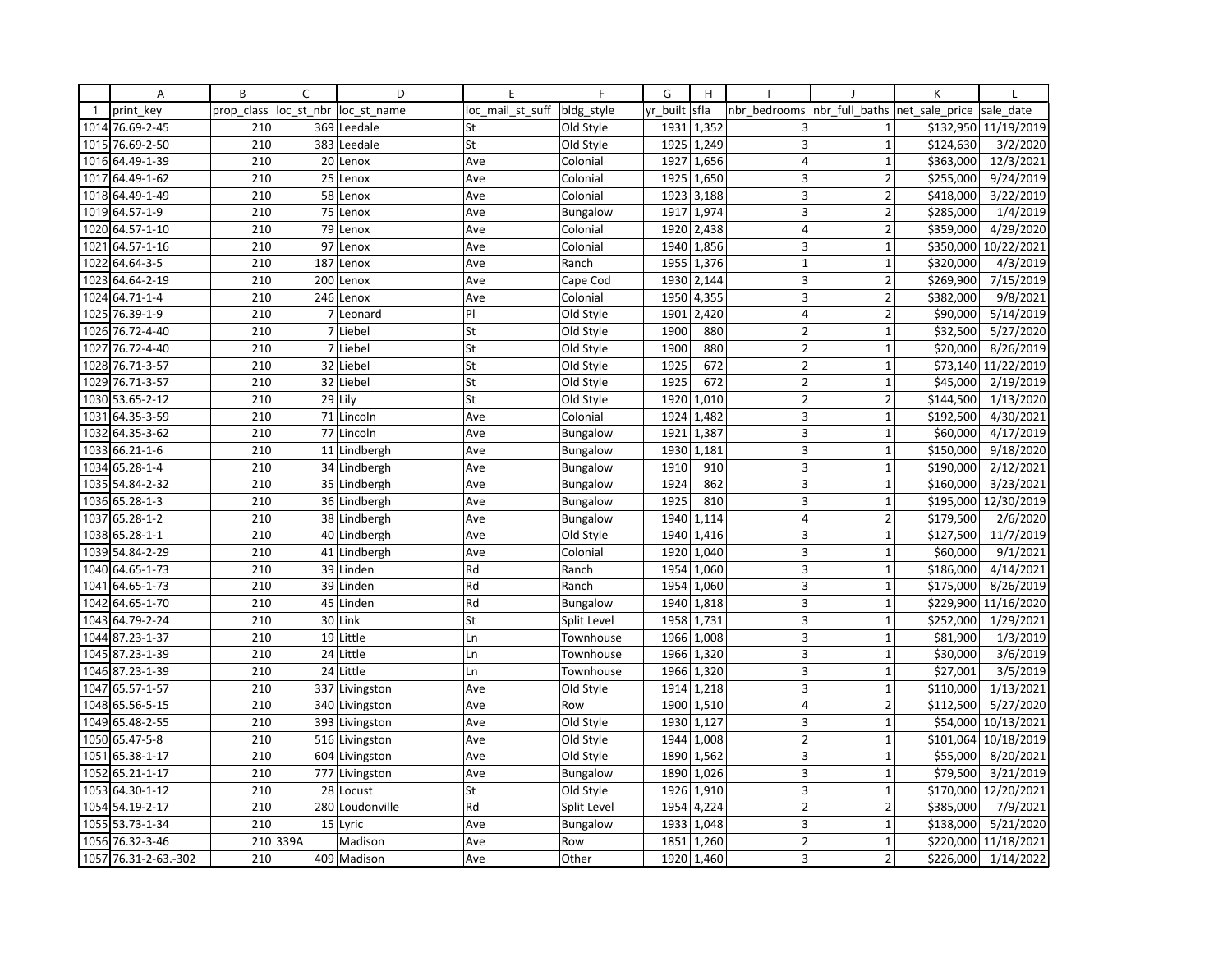|              | Α                    | B          | C          | D             | E                | F               | G        | H          |                         |                          | К              |            |
|--------------|----------------------|------------|------------|---------------|------------------|-----------------|----------|------------|-------------------------|--------------------------|----------------|------------|
| $\mathbf{1}$ | print key            | prop class | loc st nbr | loc st name   | loc_mail_st_suff | bldg_style      | yr built | sfla       | nbr bedrooms            | nbr full baths           | net sale price | sale date  |
|              | 1058 76.31-2-63.-204 | 210        |            | 409 Madison   | Ave              | Other           | 1874     | 766        | $\mathbf{1}$            | $\mathbf{1}$             | \$165,000      | 9/17/2021  |
| 1059         | 76.31-2-63.-303      | 210        | 409        | Madison       | Ave              | Other           | 1920     | 1,040      | $\mathbf{1}$            | $\overline{2}$           | \$150,000      | 1/18/2019  |
| 1060         | 76.31-3-3            | 210        |            | 416 Madison   | Ave              | Row             | 1863     | 1,292      | $\overline{2}$          | $\mathbf{1}$             | \$185,000      | 10/22/2021 |
| 1061         | 64.30-2-73           | 210        |            | 364 Magazine  | St               | Bungalow        |          | 1935 1,331 | 3                       | $\mathbf{1}$             | \$180,400      | 8/25/2020  |
| 1062         | 64.30-3-2            | 210        |            | 376 Magazine  | St               | Ranch           | 1964     | 1,180      | 3                       | $\overline{1}$           | \$230,000      | 8/20/2021  |
| 1063         | 64.29-3-34           | 210        |            | 437 Magazine  | St               | Ranch           | 1951     | 1,066      | 3                       | $\mathbf{1}$             | \$167,036      | 7/24/2020  |
| 1064         | 64.37-2-60           | 210        |            | 440 Magazine  | St               | Ranch           | 1950     | 1,170      | 3                       | $\mathbf{1}$             | \$220,000      | 6/17/2021  |
| 1065         | 64.29-3-35           | 210        |            | 443 Magazine  | St               | Bungalow        | 1940     | 816        | $\overline{2}$          | $\mathbf{1}$             | \$206,700      | 12/6/2021  |
|              | 1066 76.46-3-12      | 210        |            | 9 Magnolia    | Ter              | Old Style       | 1940     | 1,616      | 3                       | $\mathbf{1}$             | \$75,000       | 1/21/2022  |
| 1067         | 76.54-2-30           | 210        |            | 14 Magnolia   | Ter              | Old Style       | 1910     | 1,549      | $\overline{4}$          | $\overline{\phantom{a}}$ | \$164,800      | 5/26/2021  |
| 1068         | 76.46-2-29           | 210        |            | 22 Magnolia   | Ter              | Old Style       | 1914     | 1,368      | 4                       | $\mathbf{1}$             | \$141,000      | 2/11/2022  |
| 1069         | 76.46-2-29           | 210        |            | 22 Magnolia   | Ter              | Old Style       |          | 1914 1,368 | $\overline{4}$          | $\mathbf{1}$             | \$121,500      | 8/22/2019  |
| 1070         | 66.29-2-50           | 210        |            | 27 Main       | St               | Bungalow        | 1870     | 1,761      | 3                       | 1                        | \$50,000       | 3/5/2021   |
| 1071         | 64.42-2-1            | 210        | 42         | Manning       | Blvd             | Old Style       | 1907     | 2,936      | 4                       | 2                        | \$250,000      | 11/20/2020 |
| 1072         | 64.43-1-55           | 210        |            | 109 Manning   | Blvd             | Old Style       | 1905     | 1,764      | $\overline{4}$          | $\overline{1}$           | \$275,000      | 12/22/2021 |
| 1073         | 64.43-1-65           | 210        |            | 149 Manning   | Blvd             | Old Style       | 1911     | 1,680      | $\overline{4}$          | $\mathbf{1}$             | \$240,000      | 9/18/2020  |
|              | 1074 64.35-2-6       | 210        |            | 156 Manning   | Blvd             | Old Style       | 1924     | 2,920      | $\overline{4}$          | $\overline{2}$           | \$265,000      | 3/29/2019  |
| 1075         | 64.35-2-8            | 210        |            | 164 Manning   | Blvd             | Colonial        | 1913     | 2,150      | $\overline{\mathbf{3}}$ | 1                        | \$230,000      | 11/18/2019 |
| 1076         | 64.44-1-2            | 210        |            | 267 Manning   | Blvd             | Old Style       | 1930     | 2,720      | 3                       | $\overline{1}$           | \$252,000      | 4/22/2019  |
| 1077         | 64.44-1-10           | 210        |            | 289 Manning   | Blvd             | Old Style       | 1870     | 1,246      | 3                       | $\mathbf{1}$             | \$192,500      | 6/28/2021  |
| 1078         | 64.44-1-25           | 210        |            | 333 Manning   | Blvd             | Old Style       | 1930     | 1,443      | $\vert 4 \vert$         | $\mathbf{1}$             | \$145,000      | 5/9/2019   |
| 1079         | 64.44-2-26           | 210        |            | 336 Manning   | Blvd             | Row             | 1910     | 1,680      | 3                       | $\mathbf 1$              | \$105,000      | 9/18/2020  |
| 1080         | 64.44-1-30           | 210        |            | 347 Manning   | Blvd             | Old Style       | 1930     | 1,232      | $\overline{3}$          | $\mathbf{1}$             | \$181,000      | 1/6/2021   |
| 1081         | 64.44-3-12           | 210        |            | 355 Manning   | Blvd             | Old Style       | 1900     | 1,840      | 4                       | $\mathbf 1$              | \$180,000      | 8/14/2020  |
| 1082         | 65.37-3-45           | 210        |            | 439 Manning   | Blvd             | Old Style       | 1911     | 2,505      | 5                       | $\mathbf 2$              | \$215,000      | 11/3/2020  |
| 1083         | 65.37-3-17           | 210        |            | 440 Manning   | Blvd             | Old Style       | 1890     | 3,320      | 6                       | $\overline{3}$           | \$390,000      | 11/5/2021  |
| 1084         | 65.37-1-10           | 210        |            | 10 Manning    | Sq               | Row             | 1904     | 1,692      | 5                       | $\mathbf{1}$             | \$30,000       | 2/20/2019  |
|              | 1085 75.28-3-44      | 210        |            | 32 Maple      | Ave              | Old Style       | 1921     | 1,260      | 3                       | $\mathbf{1}$             | \$182,500      | 2/27/2020  |
| 1086         | 75.28-3-43           | 210        |            | 34 Maple      | Ave              | Old Style       | 2012     | 960        | $\overline{\mathbf{3}}$ | $\overline{2}$           | \$189,000      | 3/25/2020  |
| 1087         | 75.28-3-42           | 210        |            | 36 Maple      | Ave              | Old Style       | 1920     | 1,176      | $\overline{2}$          | $\mathbf{1}$             | \$163,000      | 8/31/2021  |
| 1088         | 75.28-3-42           | 210        |            | 36 Maple      | Ave              | Old Style       | 1920     | 1,176      | $\overline{2}$          | $\mathbf{1}$             | \$109,500      | 3/28/2019  |
| 1089         | 75.67-2-55           | 210        |            | 24 Mapleridge | Ave              | Old Style       | 1930     | 1,086      | 3                       | $\mathbf{1}$             | \$150,000      | 3/24/2020  |
| 1090         | 75.67-2-50           | 210        |            | 38 Mapleridge | Ave              | Old Style       |          | 1919 1,232 | 3                       | $\mathbf{1}$             | \$180,340      | 2/3/2022   |
| 1091         | 75.67-2-46           | 210        |            | 48 Mapleridge | Ave              | <b>Bungalow</b> | 1920     | 1.740      | $\overline{3}$          | $\overline{1}$           | \$204,000      | 7/9/2021   |
| 1092         | 64.30-1-11           | 210        |            | 53 Maplewood  | Ave              | Colonial        | 1925     | 908        | $\overline{2}$          | $\mathbf{1}$             | \$170,000      | 6/16/2020  |
| 1093         | 64.30-2-6            | 210        |            | 62 Maplewood  | Ave              | Cape Cod        | 1949     | 1,731      | 3                       | $\overline{1}$           | \$155,000      | 5/14/2019  |
| 1094         | 64.82-2-49           | 210        |            | 21 Maplewood  | St               | Bungalow        | 1926     | 1,512      | $\overline{4}$          | $\mathbf{1}$             | \$196,000      | 5/20/2021  |
|              | 1095 75.50-3-41      | 210        |            | 12 Mariette   | PI               | Bungalow        | 1929     | 1,404      | 3                       | $\mathbf{1}$             | \$212,000      | 9/18/2020  |
| 1096         | 75.50-3-41           | 210        |            | 12 Mariette   | PI               | Bungalow        | 1929     | 1,404      | $\overline{\mathbf{3}}$ | 1                        | \$173,000      | 8/27/2019  |
| 1097         | 75.58-2-5            | 210        |            | 15 Mariette   | PI               | Bungalow        | 1940     | 1,050      | $\overline{2}$          | $\mathbf{1}$             | \$151,000      | 10/20/2020 |
| 1098         | 75.58-2-6            | 210        |            | 17 Mariette   | P                | Old Style       | 1941     | 1,050      | 3                       | $\mathbf{1}$             | \$143,100      | 8/8/2019   |
| 1099         | 75.58-1-30           | 210        |            | 19 Mariette   | PI               | Ranch           | 1952     | 1,176      | 3                       | $\mathbf{1}$             | \$167,500      | 8/6/2020   |
| 1100         | 75.58-1-23           | 210        |            | 22 Mariette   | PI               | Split Level     | 1957     | 1,423      | 3                       | $\mathbf{1}$             | \$205,000      | 2/18/2021  |
|              | 1101 75.58-1-34      | 210        |            | 29 Mariette   | PI               | Ranch           | 1961     | 1,084      | $\overline{3}$          | 1                        | \$185,000      | 6/18/2021  |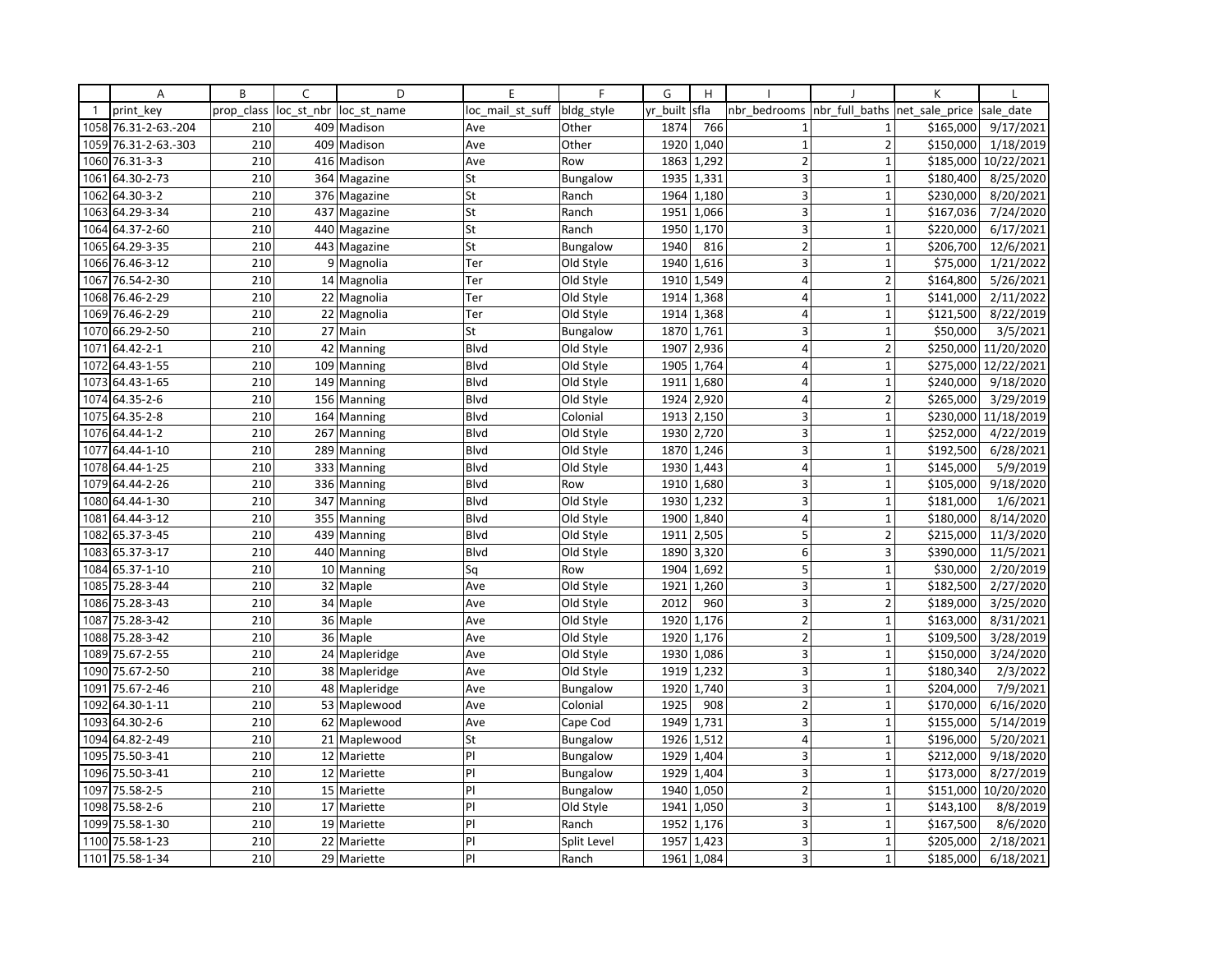|              | Α               | B          | C              | D              | E                | $\mathsf{F}$    | G        | H          |                         |                | K              |                     |
|--------------|-----------------|------------|----------------|----------------|------------------|-----------------|----------|------------|-------------------------|----------------|----------------|---------------------|
| $\mathbf{1}$ | print key       | prop_class | loc_st_nbr     | loc st name    | loc mail st suff | bldg style      | yr built | sfla       | nbr bedrooms            | nbr full baths | net sale price | sale date           |
| 1102         | 75.68-3-22      | 210        |                | 12 Marinello   | Ter              | Old Style       |          | 1920 2,240 | 4                       | $\overline{2}$ | \$250,000      | 6/11/2021           |
| 1103         | 75.68-3-22      | 210        |                | 12 Marinello   | Ter              | Old Style       | 1920     | 2,240      | $\overline{4}$          | $\overline{2}$ | \$115,001      | 4/21/2021           |
| 1104         | 64.50-2-23      | 210 1A     |                | Marion         | Ave              | Colonial        | 1900     | 2,052      | 3                       | $\mathbf{1}$   | \$309,000      | 9/17/2020           |
| 1105         | 64.50-2-25      | 210        |                | 3 Marion       | Ave              | Split Level     |          | 1950 2,561 | 4                       | 3              | \$350,000      | 3/28/2019           |
|              | 1106 64.50-2-26 | 210        | $\overline{5}$ | Marion         | Ave              | Colonial        | 1945     | 2,627      | 3                       | $\overline{2}$ | \$230,000      | 9/25/2020           |
| 1107         | 64.58-1-6       | 210        |                | 21 Marion      | Ave              | Colonial        | 1925     | 4,682      | $\overline{7}$          | 4              | \$850,000      | 7/20/2021           |
|              | 1108 64.57-2-73 | 210        |                | 37 Marion      | Ave              | Colonial        | 1929     | 3,780      | 5                       | 3              | \$575,000      | 6/16/2021           |
| 1109         | 64.65-2-5       | 210        | 55             | Marion         | Ave              | Ranch           | 1953     | 2,557      | 3                       | $\overline{2}$ | \$540,000      | 9/22/2021           |
|              | 1110 64.65-2-20 | 210        |                | 185 Marion     | Ave              | Ranch           | 1952     | 1,864      | 3                       | $\overline{2}$ | \$345,000      | 12/21/2021          |
| 1111         | 75.57-1-19      | 210        |                | 27 Marlborough | Ct               | Old Style       | 1910     | 1,200      | $\overline{3}$          | $\overline{1}$ | \$187,000      | 10/28/2020          |
| 1112         | 64.80-1-19      | 210        |                | 71 Marsdale    | St               | Ranch           | 1965     | 2,938      | $\overline{4}$          | $\overline{2}$ | \$425,000      | 10/4/2019           |
|              | 1113 64.80-1-20 | 210        |                | 77 Marsdale    | St               | Colonial        | 1970     | 2,096      | $\overline{3}$          | $\overline{2}$ | \$312,000      | 6/5/2019            |
|              | 1114 76.61-2-6  | 210        |                | 32 Marshall    | St               | Old Style       | 1910     | 1,448      | $\overline{4}$          | $\mathbf{1}$   |                | \$65,000 11/30/2021 |
|              | 1115 76.61-2-6  | 210        |                | 32 Marshall    | St               | Old Style       | 1910     | 1,448      | $\overline{4}$          | $\mathbf 1$    | \$45,000       | 11/30/2021          |
| 1116         | 75.59-3-47      | 210        | 8              | Marwill        | St               | Old Style       | 1925     | 1,134      | 3                       | $\overline{2}$ | \$155,000      | 1/29/2021           |
| 1117         | 75.60-1-26      | 210        |                | 11 Marwill     | St               | Bungalow        | 1942     | 2,060      | $\overline{3}$          | $\mathbf{1}$   | \$245,000      | 12/23/2021          |
|              | 1118 75.59-3-40 | 210        |                | 22 Marwill     | St               | <b>Bungalow</b> | 1929     | 1,430      | $\overline{2}$          | $\mathbf{1}$   | \$187,500      | 10/3/2019           |
| 1119         | 75.60-1-32      | 210        |                | 23 Marwill     | St               | Cape Cod        | 1943     | 1,674      | $\overline{4}$          | $\overline{1}$ | \$150,000      | 1/17/2019           |
| 1120         | 75.60-1-21      | 210        |                | 24 Marwill     | St               | <b>Bungalow</b> | 1930     | 1,254      | 3                       | $\mathbf 1$    | \$163,500      | 10/17/2019          |
| 1121         | 75.60-1-17      | 210        |                | 32 Marwill     | St               | Old Style       |          | 1929 1,456 | 3                       | $\mathbf{1}$   | \$231,900      | 3/30/2021           |
| 1122         | 75.60-1-39      | 210        |                | 37 Marwill     | St               | Ranch           | 1960     | 1,323      | $\overline{3}$          | $\overline{2}$ | \$190,000      | 3/30/2020           |
|              | 1123 75.60-1-13 | 210        |                | 40 Marwill     | St               | Ranch           | 1950     | 1,730      | $\overline{3}$          | $\overline{2}$ | \$184,000      | 9/25/2020           |
| 1124         | 75.60-1-11      | 210        | 44             | Marwill        | St               | Ranch           | 1950     | 1,050      | 3                       | $\mathbf{1}$   | \$185,000      | 11/10/2021          |
| 1125         | 75.42-2-36      | 210        |                | 1 Marwood      | St               | Ranch           | 1955     | 1,576      | 3                       | $\mathbf{1}$   | \$216,494      | 3/12/2021           |
| 1126         | 75.42-2-36      | 210        |                | 1 Marwood      | St               | Ranch           |          | 1955 1,576 | 3                       | $\mathbf{1}$   | \$96,000       | 5/11/2020           |
| 1127         | 75.42-2-35      | 210        |                | 4 Marwood      | St               | Ranch           | 1959     | 1,898      | $\overline{4}$          | $\overline{2}$ | \$260,000      | 3/9/2022            |
| 1128         | 75.42-2-31      | 210        |                | 12 Marwood     | St               | Ranch           | 1953     | 1,764      | 3                       | $\mathbf 1$    | \$200,000      | 1/24/2022           |
| 1129         | 75.50-1-40      | 210        |                | 39 Marwood     | St               | <b>Bungalow</b> | 1935     | 1,575      | 3                       | $\overline{2}$ | \$220,000      | 11/4/2019           |
| 1130         | 75.50-1-44      | 210        |                | 47 Marwood     | St               | Ranch           | 1954     | 1,513      | 3 <sup>1</sup>          | $\mathbf{1}$   | \$209,000      | 6/2/2020            |
| 1131         | 75.60-1-87      | 210        |                | 3 Matilda      | St               | Old Style       | 1913     | 1,248      | $\overline{3}$          | $\overline{2}$ | \$182,500      | 11/18/2020          |
| 1132         | 75.60-1-86      | 210        | 5 <sub>1</sub> | Matilda        | St               | Old Style       | 1919     | 1,120      | 3                       | $\mathbf{1}$   | \$202,500      | 7/28/2020           |
| 1133         | 75.60-1-83      | 210        |                | 11 Matilda     | St               | Bungalow        | 1921     | 742        | 3                       | $\mathbf{1}$   | \$227,000      | 3/21/2022           |
| 1134         | 75.68-1-8       | 210        |                | 16 Matilda     | St               | Old Style       | 1940     | 1,604      | 5                       | $\mathbf{1}$   | \$200,000      | 9/10/2021           |
| 1135         | 75.60-1-78      | 210        |                | 21 Matilda     | St               | Old Style       | 1917     | 1,449      | 3 <sup>1</sup>          | $\mathbf{1}$   | \$185,000      | 2/1/2021            |
|              | 1136 75.60-1-76 | 210        |                | 25 Matilda     | St               | Old Style       | 1926     | 1,436      | 3                       | $\mathbf 1$    | \$260,000      | 9/20/2021           |
| 1137         | 75.23-1-41      | 210 2B     |                | Maxwell        | St               | Ranch           | 1960     | 1,176      | 3                       | $\overline{2}$ | \$175,000      | 2/22/2019           |
| 1138         | 75.23-2-14      | 210        |                | 22 Maxwell     | St               | Ranch           | 1955     | 1,050      | 3 <sup>1</sup>          | $\mathbf{1}$   | \$245,000      | 8/27/2021           |
| 1139         | 75.23-2-25      | 210        |                | 33 Maxwell     | St               | Colonial        | 1958     | 2,341      | $\vert 4 \vert$         | $\overline{2}$ | \$280,000      | 7/22/2019           |
|              | 1140 64.80-1-4  | 210        |                | 51 Maxwell     | St               | Ranch           | 1960     | 1,628      | $\overline{\mathbf{4}}$ | $\overline{2}$ | \$312,900      | 9/24/2020           |
| 1141         | 64.80-1-4       | 210        |                | 51 Maxwell     | St               | Ranch           | 1960     | 1,628      | $\overline{\mathbf{4}}$ | $\overline{2}$ | \$305,000      | 4/2/2020            |
| 1142         | 65.57-1-43      | 210        |                | 17 Mc Ardle    | Ave              | Old Style       | 1870     | 995        | $\overline{3}$          | $\mathbf{1}$   | \$93,840       | 7/15/2020           |
| 1143         | 65.57-1-43      | 210        |                | 17 Mc Ardle    | Ave              | Old Style       | 1870     | 995        | 3 <sup>1</sup>          | $\mathbf{1}$   | \$84,000       | 6/22/2019           |
|              | 1144 65.7-1-58  | 210        |                | 3 Mc Cartney   | Dr               | Ranch           | 1970     | 1,761      | 3 <sup>1</sup>          | $\mathbf{1}$   | \$202,600      | 12/23/2021          |
|              | 1145 65.7-1-60  | 210        |                | 7 Mc Cartney   | Dr               | Ranch           | 1969     | 1,646      | $\overline{3}$          | $\mathbf{1}$   | \$275,000      | 9/10/2020           |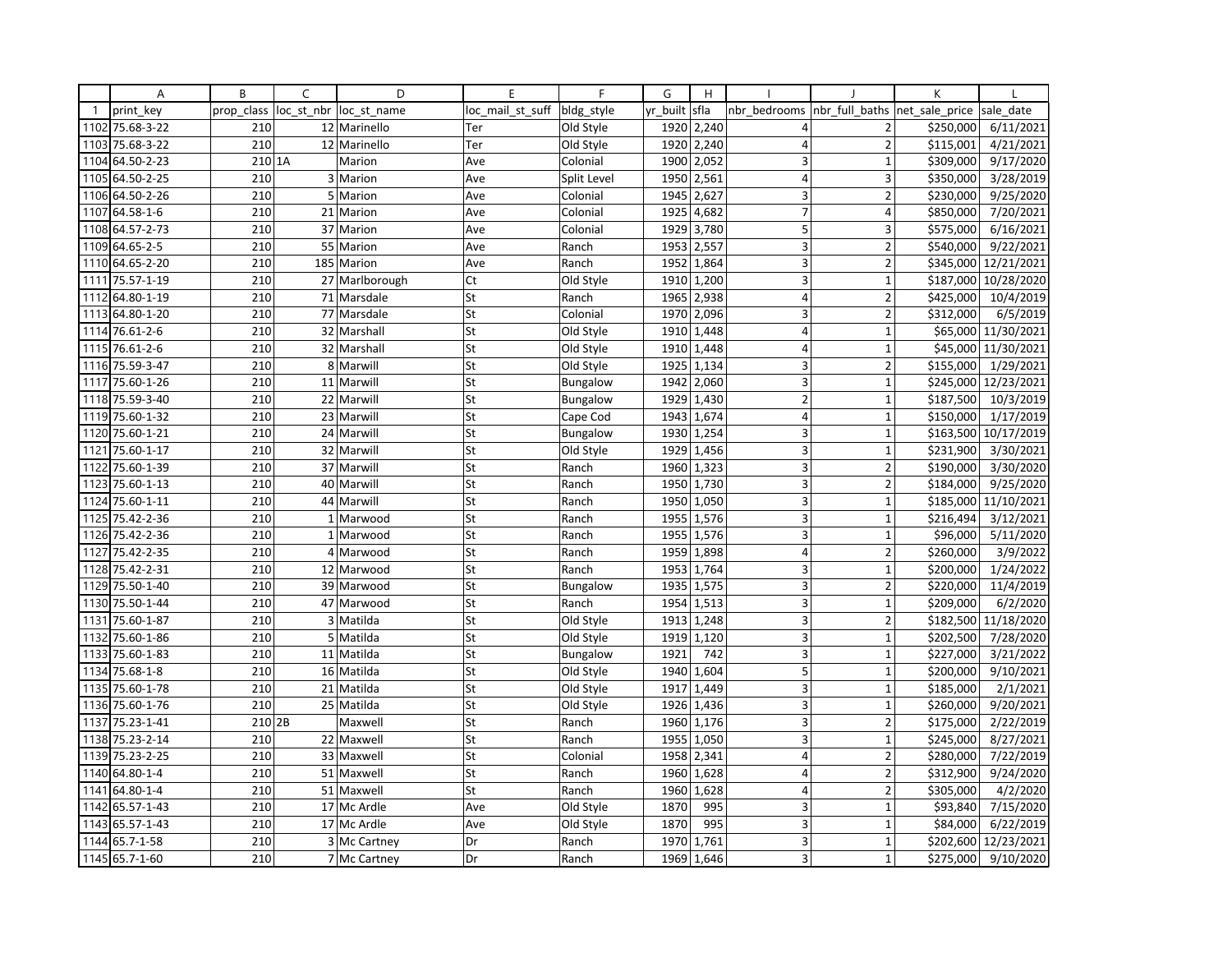|              | Α               | B          | $\overline{C}$ | D                      | E                | F               | G        | H          |                         |                               | K         |            |
|--------------|-----------------|------------|----------------|------------------------|------------------|-----------------|----------|------------|-------------------------|-------------------------------|-----------|------------|
| $\mathbf{1}$ | print key       | prop class |                | loc st nbr loc st name | loc mail st suff | bldg_style      | yr built | sfla       | nbr bedrooms            | nbr full baths net sale price |           | sale date  |
|              | 1146 76.79-1-37 | 210        |                | 57 Mc Carty            | Ave              | Bungalow        | 1920     | 1,018      | 3                       |                               | \$72,000  | 1/6/2021   |
| 1147         | 76.79-1-50      | 210        |                | 83 Mc Carty            | Ave              | Old Style       | 1936     | 1,864      | 5                       | $\mathbf{1}$                  | \$80,000  | 1/30/2020  |
| 1148         | 76.77-2-15      | 210        |                | 280 Mc Carty           | Ave              | Bungalow        | 1932     | 1,260      | $\overline{2}$          | $\mathbf 1$                   | \$150,000 | 7/13/2021  |
|              | 1149 76.77-2-8  | 210        |                | 300 Mc Carty           | Ave              | Old Style       |          | 1930 1,128 | $\overline{\mathbf{3}}$ | $\mathbf{1}$                  | \$115,000 | 7/24/2020  |
|              | 1150 76.77-2-4  | 210        |                | 310 Mc Carty           | Ave              | Old Style       | 1926     | 1,118      | 3                       | $\mathbf{1}$                  | \$115,000 | 2/22/2021  |
| 1151         | 76.69-5-34      | 210        |                | 331 Mc Carty           | Ave              | Old Style       | 1930     | 1,115      | 3                       | $\mathbf{1}$                  | \$152,500 | 7/30/2021  |
| 1152         | 76.69-5-34      | 210        |                | 331 Mc Carty           | Ave              | Old Style       |          | 1930 1,115 | 3                       | $\mathbf{1}$                  | \$86,000  | 2/13/2019  |
| 1153         | 74.16-1-1       | 210        |                | 331 Mc Cormack         | Rd               | Colonial        | 1968     | 2,445      | $\vert 4 \vert$         | $\overline{2}$                | \$335,000 | 10/9/2020  |
|              | 1154 74.12-2-4  | 210        |                | 351 Mc Cormack         | Rd               | Raised Ranch    | 1970     | 2,134      | $\overline{4}$          | $\overline{2}$                | \$278,000 | 1/10/2022  |
| 1155         | 74.12-2-3       | 210        |                | 363 Mc Cormack         | Rd               | Split Level     | 1970     | 3,252      | $\overline{4}$          | $\overline{3}$                | \$357,000 | 8/31/2021  |
|              | 1156 75.67-2-17 | 210        |                | 6 Mc Donald            | Rd               | Old Style       | 1905     | 1,056      | 3                       | $\mathbf{1}$                  | \$169,000 | 12/6/2021  |
| 1157         | 64.35-4-17      | 210        |                | 13 Mc Kinley           | St               | Old Style       |          | 1943 1,237 | $\overline{2}$          | $\mathbf{1}$                  | \$159,500 | 6/13/2019  |
|              | 1158 64.35-4-16 | 210        |                | 15 Mc Kinley           | St               | Old Style       | 1900     | 1,237      | $\overline{2}$          | $\overline{2}$                | \$180,000 | 11/17/2021 |
| 1159         | 64.36-2-5       | 210        |                | 20 Mc Kinley           | St               | Old Style       | 1920     | 1,369      | 3                       | $\mathbf{1}$                  | \$200,000 | 12/10/2020 |
|              | 1160 64.36-1-30 | 210        |                | 37 Mc Kinley           | St               | <b>Bungalow</b> |          | 1935 1,085 | $\overline{2}$          | $\mathbf{1}$                  | \$190,000 | 8/2/2021   |
| 1161         | 65.55-5-38      | 210        |                | 11 Mc Pherson          | Ter              | Row             | 1886     | 2,064      | $\overline{2}$          | $\mathbf{1}$                  | \$75,000  | 9/8/2020   |
|              | 1162 65.55-5-38 | 210        |                | 11 Mc Pherson          | Ter              | Row             | 1886     | 2,064      | $\overline{2}$          | $\mathbf{1}$                  | \$55,000  | 9/8/2020   |
| 1163         | 74.16-2-8       | 210        |                | 15 Meadow              | Ln               | Contemporary    | 1981     | 1,480      | 3                       | 1                             | \$249,900 | 1/11/2022  |
|              | 1164 74.16-2-48 | 210        |                | 16 Meadow              | Ln               | Colonial        | 1987     | 1,780      | 3                       | $\overline{1}$                | \$255,000 | 11/16/2020 |
|              | 1165 74.16-2-12 | 210        |                | 21 Meadow              | Ln               | Split Level     |          | 1983 1,506 | $\overline{2}$          | $\overline{2}$                | \$225,000 | 8/14/2020  |
|              | 1166 74.16-2-53 | 210        |                | 26 Meadow              | Ln               | Colonial        | 1985     | 1,920      | $\overline{4}$          | $\overline{2}$                | \$245,000 | 1/9/2019   |
|              | 1167 74.16-2-17 | 210        |                | 31 Meadow              | Ln               | Contemporary    | 1980     | 2,462      | 3                       | 3                             | \$365,000 | 7/15/2021  |
|              | 1168 74.16-2-18 | 210        |                | 33 Meadow              | Ln               | Split Level     | 1988     | 1,378      | 3                       | $\overline{1}$                | \$223,000 | 1/14/2020  |
| 1169         | 74.16-2-57      | 210        |                | 34 Meadow              | Ln               | Colonial        | 1986     | 1,686      | 3                       | $\mathbf{1}$                  | \$217,000 | 8/28/2020  |
|              | 1170 64.42-2-73 | 210        |                | 7 Melrose              | Ave              | Old Style       | 1940     | 1,982      | $\overline{4}$          | $\overline{2}$                | \$276,000 | 2/27/2019  |
| 1171         | 64.42-1-43      | 210        |                | 40 Melrose             | Ave              | Colonial        | 1929     | 2,274      | $\overline{4}$          | $\overline{1}$                | \$270,000 | 11/5/2021  |
| 1172         | 64.42-1-81      | 210        |                | 51 Melrose             | Ave              | Colonial        | 1915     | 1,352      | 3                       | $\mathbf{1}$                  | \$155,000 | 12/3/2021  |
|              | 1173 64.33-2-68 | 210        |                | 97 Melrose             | Ave              | Colonial        |          | 1926 1,570 | 3                       | $\mathbf{1}$                  | \$240,000 | 8/30/2019  |
|              | 1174 64.33-2-58 | 210        |                | 104 Melrose            | Ave              | Old Style       | 1929     | 2,160      | $\vert 4 \vert$         | $\mathbf{1}$                  | \$222,600 | 11/19/2020 |
|              | 1175 64.33-2-19 | 210        |                | 118 Melrose            | Ave              | Old Style       | 1928     | 1,579      | $\overline{4}$          | $\mathbf{1}$                  | \$275,500 | 4/6/2021   |
| 1176         | 64.33-1-64      | 210        |                | 127 Melrose            | Ave              | Ranch           | 1952     | 1,480      | $\overline{4}$          | $\overline{\phantom{a}}$      | \$193,000 | 12/11/2020 |
| 1177         | 76.39-1-29      | 210        |                | 12 Mercer              | St               | Split Level     | 1962     | 1,237      | 3                       | $\mathbf{1}$                  | \$171,000 | 7/19/2019  |
| 1178         | 76.21-1-16      | 210        |                | 531 Mercer             | St               | Old Style       |          | 1920 1,616 | $\overline{4}$          | $\mathbf{1}$                  | \$230,000 | 5/27/2021  |
|              | 1179 76.21-1-17 | 210        |                | 533 Mercer             | St               | Old Style       | 1920     | 1,608      | 3                       | $\mathbf{1}$                  | \$190,000 | 4/1/2022   |
| 1180         | 64.84-3-40      | 210        |                | 592 Mercer             | St               | Old Style       | 1929     | 1,472      | 3                       | $\mathbf{1}$                  | \$195,000 | 11/27/2019 |
|              | 1181 64.84-3-40 | 210        |                | 592 Mercer             | St               | Old Style       | 1929     | 1,472      | 3                       | $\mathbf{1}$                  | \$115,000 | 6/27/2019  |
| 1182         | 64.84-3-30      | 210        |                | 622 Mercer             | St               | Townhouse       | 1967     | 1,200      | $\mathbf 2$             | $\mathbf{1}$                  | \$126,000 | 11/29/2021 |
|              | 1183 64.66-2-72 | 210        |                | 876 Mercer             | St               | Colonial        | 1925     | 1,906      | $\vert 4 \vert$         | $\mathbf{1}$                  | \$226,900 | 7/27/2020  |
| 1184         | 64.66-2-68      | 210        | 894            | Mercer                 | St               | Colonial        | 1920     | 1,744      | 3                       | 1                             | \$170,000 | 4/30/2021  |
|              | 1185 75.75-2-44 | 210        |                | 16 Mereline            | Ave              | Bungalow        | 1933     | 996        | $\overline{2}$          | $\mathbf 1$                   | \$145,000 | 3/22/2021  |
|              | 1186 75.75-2-34 | 210        |                | 39 Mereline            | Ave              | Old Style       | 1931     | 1,134      | 3                       | $\mathbf 1$                   | \$0       | 7/27/2021  |
| 1187         | 75.75-2-37      | 210        |                | 51 Mereline            | Ave              | Old Style       | 1928     | 564        | $\overline{2}$          | $\mathbf{1}$                  | \$141,000 | 1/8/2021   |
|              | 1188 64.30-2-61 | 210        |                | 23 Miller              | Ave              | Ranch           | 1950     | 1,030      | 3                       | $\mathbf{1}$                  | \$200,000 | 7/22/2020  |
|              | 1189 64.30-3-11 | 210        |                | 28 Miller              | Ave              | Cape Cod        | 1959     | 1,344      | $\overline{4}$          | $\mathbf{1}$                  | \$230,000 | 1/11/2022  |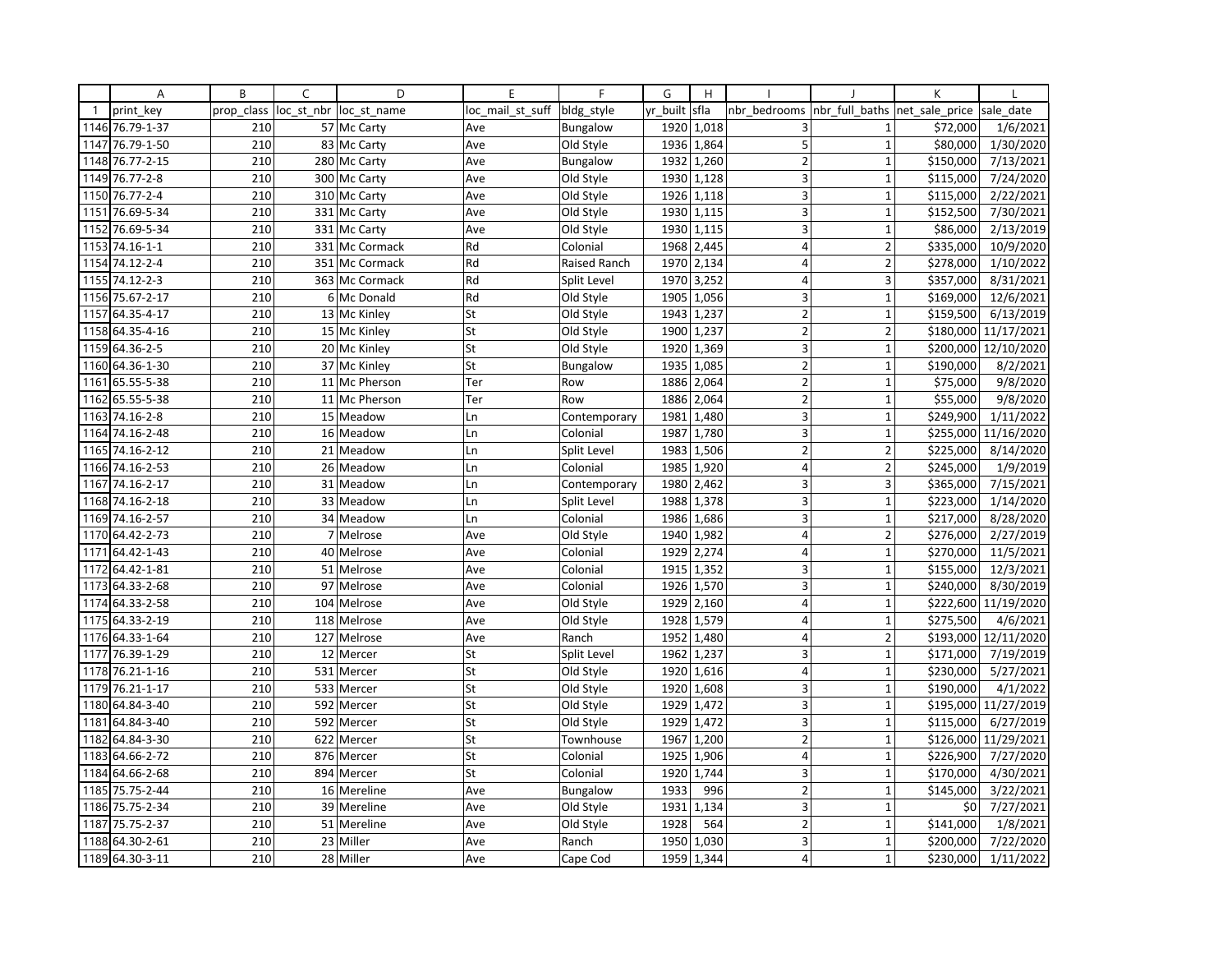|              | Α                   | B          | C | D                        | E                | F               | G        | H          |                         |                | K              |                      |
|--------------|---------------------|------------|---|--------------------------|------------------|-----------------|----------|------------|-------------------------|----------------|----------------|----------------------|
| $\mathbf{1}$ | print key           | prop_class |   | loc st nbr loc st name   | loc mail st suff | bldg style      | yr built | sfla       | nbr bedrooms            | nbr full baths | net sale price | sale date            |
|              | 1190 64.30-3-10     | 210        |   | 32 Miller                | Ave              | Ranch           | 1955     | 1,227      | 3                       | $\mathbf{1}$   | \$201,000      | 1/5/2021             |
| 1191         | 64.30-2-66          | 210        |   | 39 Miller                | Ave              | Ranch           | 1957     | 1,148      | 3                       | $\overline{2}$ | \$182,000      | 6/21/2019            |
| 1192         | 64.30-2-68          | 210        |   | 45 Miller                | Ave              | <b>Bungalow</b> | 1935     | 1,450      | 3                       | $\overline{2}$ | \$242,000      | 3/9/2022             |
| 1193         | 64.30-2-68          | 210        |   | 45 Miller                | Ave              | <b>Bungalow</b> |          | 1935 1,450 | 3                       | $\overline{2}$ | \$102,900      | 7/14/2021            |
|              | 1194 64.48-3-14     | 210        |   | 32 Milner                | Ave              | Colonial        | 1959     | 1,982      | 4                       | $\overline{2}$ | \$265,000      | 7/31/2019            |
| 1195         | 64.48-3-15          | 210        |   | 34 Milner                | Ave              | Split Level     | 1959     | 1,768      | 3                       | $\mathbf{1}$   | \$190,000      | 11/18/2019           |
|              | 1196 64.48-3-29     | 210        |   | 35 Milner                | Ave              | Split Level     | 1960     | 2,375      | 3                       | $\overline{2}$ |                | \$218,000 10/31/2019 |
| 1197         | 64.48-3-19          | 210        |   | 44 Milner                | Ave              | Ranch           | 1959     | 2,531      | 3                       | $\overline{2}$ | \$285,000      | 8/9/2019             |
|              | 1198 64.63-2-27     | 210        |   | 170 Milner               | Ave              | Old Style       | 1940     | 788        | $\mathbf 2$             | $\mathbf{1}$   | \$215,000      | 4/14/2021            |
| 1199         | 64.63-3-4           | 210        |   | 171 Milner               | Ave              | Ranch           | 1940     | 1,063      | $\overline{2}$          | $\mathbf{1}$   | \$172,340      | 3/12/2019            |
| 1200         | 64.63-2-22          | 210        |   | 180 Milner               | Ave              | Old Style       | 1938     | 863        | $\mathbf 2$             | $\mathbf{1}$   | \$200,000      | 6/9/2021             |
| 1201         | 64.63-3-13          | 210        |   | 189 Milner               | Ave              | Old Style       | 1940     | 783        | $\overline{2}$          | $\mathbf{1}$   | \$201,000      | 9/28/2021            |
| 1202         | 64.63-2-17          | 210        |   | 190 Milner               | Ave              | Old Style       | 1940     | 1,310      | 3                       | $\mathbf{1}$   | \$209,000      | 2/25/2022            |
| 1203         | 64.71-3-8.4         | 210        |   | 1 Milner                 | Ct               | Townhouse       | 2014     | 2,024      | 3                       | 3              | \$375,000      | 7/31/2019            |
|              | 1204 64.71-3-8.5    | 210        |   | 2 Milner                 | Ct               | Townhouse       | 2014     | 2,024      | 3                       | 3              | \$305,000      | 3/11/2020            |
| 1205         | 64.71-3-8.6         | 210        |   | 3 Milner                 | Ct               | Townhouse       | 2014     | 2,024      | 3                       | $\overline{3}$ | \$339,900      | 9/25/2020            |
|              | 1206 64.71-3-7.20   | 210        |   | 214 Milner               | Ct               | Townhouse       | 1989     | 2,688      | 3                       | $\overline{2}$ | \$450,000      | 3/21/2022            |
| 1207         | 64.71-3-7.4         | 210        |   | 218 Milner               | Ct               | Townhouse       | 1989     | 2,652      | $\overline{2}$          | $\overline{2}$ | \$345,000      | 7/28/2020            |
|              | 1208 74.15-1-40     | 210        |   | 9 Mohican                | P                | Colonial        | 1973     | 1,592      | $\overline{3}$          | $\mathbf{1}$   | \$260,000      | 8/25/2020            |
|              | 1209 74.15-1-42     | 210        |   | 15 Mohican               | P                | Colonial        | 1974     | 1,563      | 3                       | $\mathbf 1$    |                | \$271,000 11/24/2020 |
| 1210         | 74.15-1-45          | 210        |   | 21 Mohican               | PI               | Split Level     | 1980     | 1,664      | 3                       | $\mathbf{1}$   |                | \$249,000 12/22/2021 |
|              | 1211 74.15-1-47     | 210        |   | 25 Mohican               | PI               | Raised Ranch    | 1973     | 1,726      | 3                       | $\overline{2}$ | \$275,000      | 5/14/2021            |
| 1212         | 76.63-2-18          | 210        |   | 4 Moore                  | St               | <b>Bungalow</b> | 1865     | 1,069      | $\overline{3}$          | $\mathbf{1}$   | \$121,500      | 2/23/2022            |
| 1213         | 76.63-2-18          | 210        |   | 4 Moore                  | St               | <b>Bungalow</b> | 1865     | 1,069      | 3                       | $\mathbf{1}$   | \$52,600       | 7/22/2019            |
|              | 1214 76.63-2-29     | 210        |   | 19 Moore                 | St               | Old Style       |          | 1924 1,116 | 3                       | $\mathbf 1$    | \$127,000      | 8/12/2019            |
| 1215         | 76.31-1-31          | 210        |   | 37 Morris                | St               | Old Style       | 1920     | 1,948      | 5                       | $\overline{2}$ |                | \$120,000 11/17/2021 |
| 1216         | 65.77-4-24          | 210        |   | 268 Morris               | St               | Old Style       | 1900     | 1,464      | 3                       | $\mathbf{1}$   | \$170,000      | 7/20/2020            |
| 1217         | 65.77-4-21          | 210        |   | 278 Morris               | St               | Old Style       | 1900     | 2,176      | $\overline{4}$          | $\mathbf{1}$   | \$220,000      | 3/31/2022            |
| 1218         | 65.69-3-60          | 210        |   | 432 Morris               | St               | Old Style       | 1894     | 1,426      | $\overline{4}$          | $\mathbf{1}$   | \$175,000      | 4/20/2021            |
|              | 1219 65.69-3-32     | 210        |   | 463 Morris               | St               | Old Style       | 1920     | 1,576      | 3                       | $\mathbf 1$    | \$140,000      | 9/18/2020            |
| 1220         | 64.76-2-40          | 210        |   | 500 Morris               | St               | Old Style       | 1890     | 1,342      | $\overline{3}$          | $\overline{1}$ | \$130,000      | 4/19/2019            |
| 1221         | 64.76-1-60          | 210        |   | 501 Morris               | St               | Old Style       | 1903     | 972        | 3                       | $\mathbf{1}$   | \$90,000       | 2/18/2022            |
| 1222         | 64.76-1-70          | 210        |   | 529 Morris               | St               | Old Style       |          | 1880 1,349 | 3                       | $\mathbf{1}$   | \$147,500      | 6/15/2020            |
| 1223         | 64.76-2-8           | 210        |   | 538 Morris               | St               | Old Style       | 1913     | 1,433      | $\overline{4}$          | $\mathbf{1}$   | \$164,500      | 4/8/2021             |
| 1224         | 64.68-3-11          | 210        |   | 570 Morris               | St               | Old Style       | 1910     | 2,120      | $\overline{7}$          | $\overline{2}$ | \$145,000      | 1/7/2020             |
| 1225         | 64.68-3-3           | 210        |   | 594 Morris               | St               | Old Style       | 1924     | 1,376      | 3                       | $\mathbf{1}$   |                | \$177,000 12/30/2020 |
| 1226         | 64.67-2-25          | 210        |   | 624 Morris               | St               | Old Style       | 1925     | 1,476      | 3                       | $\mathbf{1}$   | \$186,000      | 10/9/2019            |
| 1227         | 64.67-2-12          | 210        |   | 651 Morris               | St               | Old Style       | 1925     | 1,582      | 3                       | $\mathbf{1}$   |                | \$187,000 11/12/2021 |
| 1228         | 64.67-2-12          | 210        |   | 651 Morris               | St               | Old Style       | 1925     | 1,758      | $\overline{3}$          | $\mathbf{1}$   | \$125,000      | 8/8/2019             |
| 1229         | 64.67-2-11          | 210        |   | 653 Morris               | St               | Old Style       | 1911     | 1,793      | 3                       | $\mathbf{1}$   |                | \$190,500 12/28/2021 |
|              | 1230 64.67-1-10     | 210        |   | 688 Morris               | St               | Old Style       |          | 1925 1,355 | 3                       | $\mathbf 1$    | \$249,350      | 6/10/2019            |
| 1231         | 64.67-1-8           | 210        |   | 692 Morris               | St               | Old Style       | 1924     | 1,630      | $\overline{\mathbf{4}}$ | $\mathbf{1}$   |                | \$186,500 11/26/2019 |
| 1232         | 64.59-1-55          | 210        |   | 742 Morris               | St               | Old Style       | 1910     | 1,448      | 3                       | $\mathbf{1}$   | \$169,000      | 3/17/2020            |
|              | 1233 76.55-2-8.-103 | 210        |   | 196 Morton Ave Unit #103 |                  | Other           |          | 1878 1,050 | $\mathbf{1}$            | $\mathbf{1}$   | \$119,900      | 8/30/2019            |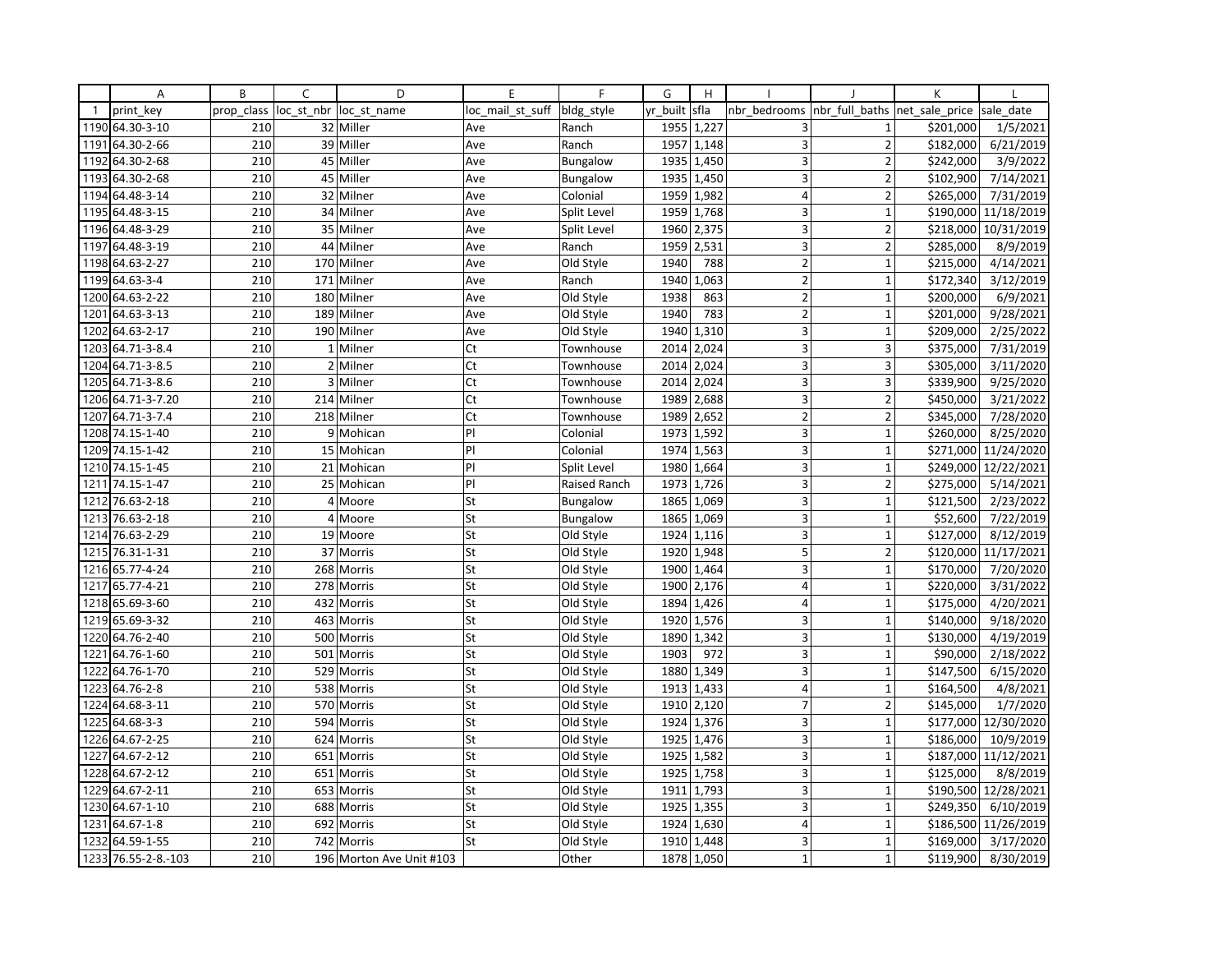|              | Α               | B          | C          | D                        | E                | F               | G        | H          |                         |                | K              |            |
|--------------|-----------------|------------|------------|--------------------------|------------------|-----------------|----------|------------|-------------------------|----------------|----------------|------------|
| $\mathbf{1}$ | print key       | prop class | loc st nbr | loc st name              | loc mail st suff | bldg style      | yr built | sfla       | nbr bedrooms            | nbr full baths | net_sale_price | sale date  |
| 1234         | 76.55-2-8.-104  | 210        |            | 196 Morton Ave Unit #104 |                  | Other           | 1878     | 1,050      | $\overline{2}$          | 1              | \$150,000      | 12/4/2020  |
| 1235         | 76.55-2-8.-202  | 210        | 196        | Morton Ave Unit #202     |                  | Other           | 1878     | 1,043      | $\overline{2}$          | $\mathbf{1}$   | \$167,000      | 1/6/2022   |
| 1236         | 76.55-2-8.-204  | 210        |            | 196 Morton Ave Unit #204 |                  | Other           | 1878     | 1,170      | $\overline{2}$          | $\mathbf{1}$   | \$165,000      | 5/21/2021  |
| 1237         | 87.23-2-4       | 210        |            | 104 Mount Hope           | Dr               | Townhouse       | 1966     | 1,080      | 3                       | $\mathbf{1}$   | \$30,000       | 10/18/2019 |
| 1238         | 87.23-1-61      | 210        |            | 107 Mount Hope           | Dr               | Townhouse       | 1966     | 1,008      | 3                       | $\overline{1}$ | \$75,000       | 7/5/2019   |
| 1239         | 87.23-1-58      | 210        | 115        | Mount Hope               | Dr               | Townhouse       | 1966     | 1,120      | 3                       | $\mathbf{1}$   | \$95,400       | 11/8/2019  |
|              | 1240 87.23-1-56 | 210        |            | 119 Mount Hope           | Dr               | Townhouse       | 1965     | 1,008      | 3                       | $\mathbf{1}$   | \$90,000       | 8/23/2019  |
| 1241         | 87.23-2-27      | 210        |            | 150 Mount Hope           | Dr               | Townhouse       | 1964     | 864        | $\overline{2}$          | $\overline{1}$ | \$110,000      | 12/2/2020  |
|              | 1242 87.23-2-27 | 210        |            | 150 Mount Hope           | Dr               | Townhouse       | 1964     | 864        | $\overline{2}$          | $\mathbf{1}$   | \$60,000       | 9/17/2019  |
| 1243         | 87.23-2-27      | 210        |            | 150 Mount Hope           | Dr               | Townhouse       | 1964     | 864        | $\overline{2}$          | $\overline{1}$ | \$40,000       | 5/9/2019   |
|              | 1244 87.23-2-29 | 210        |            | 154 Mount Hope           | Dr               | Townhouse       | 1964     | 864        | $\overline{2}$          | $\overline{1}$ | \$54,000       | 11/12/2021 |
|              | 1245 87.23-2-29 | 210        |            | 154 Mount Hope           | Dr               | Townhouse       | 1964     | 864        | $\overline{2}$          | $\mathbf{1}$   | \$2,500        | 9/11/2020  |
|              | 1246 87.23-2-38 | 210        |            | 174 Mount Hope           | Dr               | Townhouse       | 1964     | 1,008      | 3                       | $\overline{1}$ | \$86,000       | 3/8/2019   |
| 1247         | 87.23-2-50      | 210        |            | 198 Mount Hope           | Dr               | Townhouse       | 1964     | 900        | 3                       | $\mathbf{1}$   | \$60,000       | 2/9/2022   |
|              | 1248 87.23-1-11 | 210        |            | 219 Mount Hope           | Dr               | Townhouse       | 1969     | 1,200      | 3                       | $\mathbf{1}$   | \$85,000       | 12/30/2021 |
| 1249         | 87.22-1-43      | 210        |            | 271 Mount Hope           | Dr               | Townhouse       | 1969     | 1,176      | 3                       | $\mathbf{1}$   | \$110,000      | 12/9/2020  |
|              | 1250 87.22-1-47 | 210        |            | 279 Mount Hope           | Dr               | Townhouse       | 1969     | 1,080      | 3                       | $\mathbf{1}$   | \$78,500       | 12/28/2020 |
| 1251         | 76.77-2-44      | 210        |            | 290 Mountain             | St               | Ranch           | 1965     | 800        | 3                       | $\overline{1}$ | \$136,600      | 5/23/2019  |
| 1252         | 76.77-2-41      | 210        | 296        | Mountain                 | St               | Ranch           | 1966     | 800        | $\mathbf 2$             | $\mathbf{1}$   | \$142,000      | 8/21/2019  |
| 1253         | 76.77-2-25      | 210        |            | 299 Mountain             | St               | Ranch           | 1963     | 800        | 4                       | $\mathbf{1}$   | \$220,000      | 6/1/2021   |
| 1254         | 76.77-2-26      | 210        |            | 301 Mountain             | St               | Ranch           | 1962     | 800        | 3                       | $\mathbf{1}$   | \$146,000      | 5/12/2021  |
| 1255         | 76.77-1-41      | 210        |            | 326 Mountain             | St               | Old Style       | 1928     | 1,040      | 3                       | $\mathbf{1}$   | \$134,000      | 8/17/2020  |
| 1256         | 76.77-1-21      | 210        |            | 329 Mountain             | St               | Old Style       | 1920     | 1,596      | $\overline{4}$          | $\overline{2}$ | \$190,420      | 3/14/2019  |
| 1257         | 76.77-1-24      | 210        |            | 337 Mountain             | St               | <b>Bungalow</b> | 1920     | 902        | $\mathbf 2$             | $\mathbf{1}$   | \$205,150      | 3/3/2021   |
| 1258         | 76.77-1-29      | 210        |            | 347 Mountain             | St               | <b>Bungalow</b> | 1910     | 1,184      | 3                       | $\mathbf{1}$   | \$149,000      | 7/12/2021  |
| 1259         | 75.76-4-35      | 210        |            | 357 Mountain             | St               | <b>Bungalow</b> | 1940     | 704        | $\overline{2}$          | $\mathbf{1}$   | \$167,500      | 6/25/2021  |
| 1260         | 75.84-1-24      | 210        |            | 360 Mountain             | St               | Old Style       | 1920     | 1,231      | 3                       | $\mathbf{1}$   | \$135,400      | 12/10/2020 |
| 1261         | 75.76-4-44      | 210        |            | 383 Mountain             | St               | Old Style       | 1943     | 1,348      | 3                       | $\overline{2}$ | \$154,900      | 5/20/2019  |
| 1262         | 75.84-1-12      | 210        |            | 386 Mountain             | St               | <b>Bungalow</b> | 1925     | 1,168      | $\overline{\mathbf{3}}$ | $\mathbf{1}$   | \$115,000      | 8/11/2020  |
| 1263         | 75.76-4-10      | 210        |            | 397 Mountain             | St               | Old Style       | 1941     | 1,200      | 3                       | $\mathbf{1}$   | \$140,000      | 11/15/2019 |
| 1264         | 75.84-1-5       | 210        |            | 400 Mountain             | St               | Old Style       | 1925     | 1,019      | $\overline{2}$          | $\mathbf{1}$   | \$120,000      | 2/24/2021  |
| 1265         | 75.84-1-5       | 210        |            | 400 Mountain             | St               | Old Style       | 1925     | 1,019      | $\overline{2}$          | $\mathbf{1}$   | \$70,400       | 7/13/2020  |
| 1266         | 74.11-2-41      | 210        | 25         | <b>Mountain View</b>     | Ave              | <b>Bungalow</b> | 1937     | 1,106      | $\overline{2}$          | $\mathbf{1}$   | \$140,000      | 7/19/2021  |
| 1267         | 76.39-3-9       | 210        |            | 198 Myrtle               | Ave              | Old Style       | 1900     | 1,296      | $\overline{3}$          | $\overline{1}$ | \$39,000       | 2/21/2020  |
| 1268         | 76.31-1-80      | 210        |            | 261 Myrtle               | Ave              | Ranch           | 1984     | 1,040      | $\overline{2}$          | $\mathbf{1}$   | \$127,000      | 11/22/2019 |
|              | 1269 65.77-2-47 | 210        |            | 540 Myrtle               | Ave              | Old Style       | 1911     | 2,507      | 5                       | $\overline{2}$ | \$230,000      | 4/9/2019   |
| 1270         | 65.77-2-42      | 210        |            | 558 Myrtle               | Ave              | Old Style       | 1913     | 2,124      | $\overline{4}$          | $\mathbf{1}$   | \$164,000      | 10/7/2020  |
| 1271         | 65.77-2-40      | 210        |            | 564 Myrtle               | Ave              | Old Style       |          | 1910 1,692 | 3                       | $\mathbf{1}$   | \$200,000      | 3/26/2021  |
| 1272         | 65.77-2-37      | 210        |            | 572 Myrtle               | Ave              | Old Style       | 1919     | 1,469      | 3                       | $\overline{1}$ | \$144,000      | 3/17/2021  |
| 1273         | 64.76-2-50      | 210        |            | 661 Myrtle               | Ave              | Old Style       | 1913     | 1,312      | 3                       | $\overline{1}$ | \$112,500      | 7/31/2020  |
|              | 1274 64.76-4-6  | 210        |            | 684 Myrtle               | Ave              | Old Style       |          | 1860 1,772 | 4                       | $\mathbf{1}$   | \$120,000      | 8/13/2020  |
| 1275         | 64.76-2-65      | 210        |            | 693 Myrtle               | Ave              | Old Style       | 1913     | 1,213      | 3                       | $\overline{1}$ | \$155,000      | 6/19/2020  |
|              | 1276 64.76-2-10 | 210        |            | 723 Myrtle               | Ave              | Colonial        | 1913     | 1,706      | $\overline{4}$          | $\overline{2}$ | \$115,000      | 5/26/2021  |
|              | 1277 64.68-3-23 | 210        |            | 767 Myrtle               | Ave              | Old Style       |          | 1910 1,856 | 3                       | $\overline{1}$ | \$184,300      | 6/5/2020   |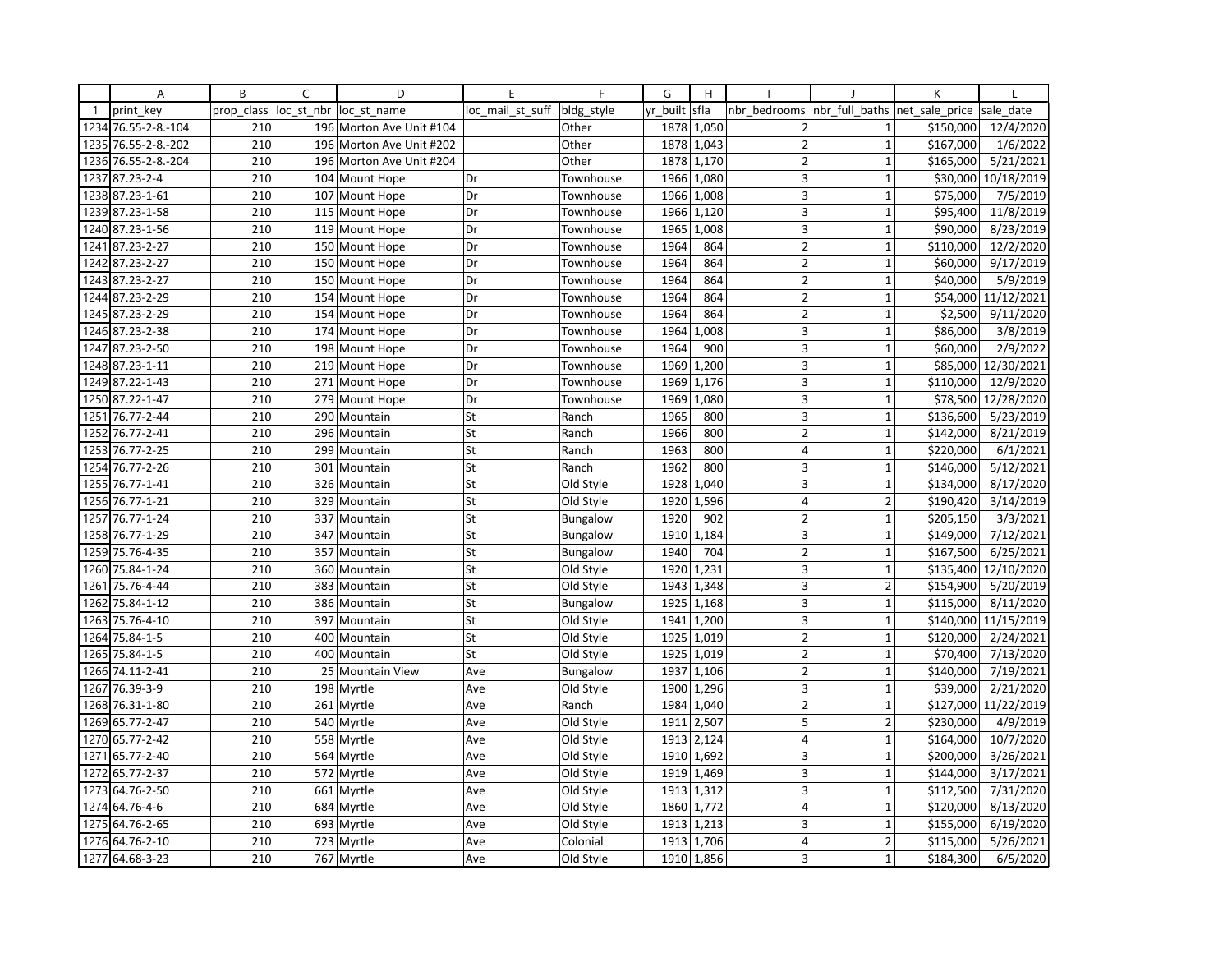|              | Α               | B          | C          | D                | E                | $\mathsf{F}$    | G        | H          |                         |                | K              |                      |
|--------------|-----------------|------------|------------|------------------|------------------|-----------------|----------|------------|-------------------------|----------------|----------------|----------------------|
| $\mathbf{1}$ | print key       | prop class | loc_st_nbr | loc st name      | loc mail st suff | bldg style      | yr built | sfla       | nbr bedrooms            | nbr_full_baths | net sale price | sale date            |
|              | 1278 64.67-3-1  | 210        |            | 778 Myrtle       | Ave              | Old Style       |          | 1910 1,638 | 3                       | $\mathbf{1}$   | \$177,000      | 4/22/2019            |
| 1279         | 64.67-3-17      | 210        |            | 830 Myrtle       | Ave              | Old Style       | 1918     | 2,009      | $\overline{4}$          | $\mathbf{1}$   | \$175,000      | 8/31/2020            |
| 1280         | 64.67-3-18      | 210        | 832        | Myrtle           | Ave              | Old Style       | 1920     | 1,310      | $\overline{4}$          | $\mathbf{1}$   | \$148,000      | 1/24/2022            |
| 1281         | 64.67-3-19      | 210        |            | 834 Myrtle       | Ave              | Old Style       |          | 1920 1,343 | 3                       | $\mathbf{1}$   | \$169,600      | 2/16/2021            |
| 1282         | 64.67-1-36      | 210        |            | 852 Myrtle       | Ave              | Old Style       | 1921     | 1,503      | $\overline{4}$          | $\mathbf{1}$   | \$222,000      | 7/21/2021            |
| 1283         | 64.67-1-35      | 210        | 854        | Myrtle           | Ave              | Old Style       | 1921     | 1,663      | $\overline{4}$          | $\mathbf{1}$   | \$149,900      | 1/9/2019             |
| 1284         | 64.67-1-21      | 210        |            | 863 Myrtle       | Ave              | Old Style       |          | 1918 1,541 | $\overline{4}$          | $\mathbf{1}$   | \$160,900      | 3/11/2019            |
| 1285         | 64.59-1-69      | 210        | 899        | Myrtle           | Ave              | Old Style       | 1914     | 1,804      | 3                       | $\overline{2}$ | \$190,000      | 1/29/2021            |
|              | 1286 64.59-1-79 | 210        |            | 900 Myrtle       | Ave              | Old Style       |          | 1910 1,248 | 4                       | $\mathbf 1$    | \$55,560       | 11/26/2019           |
| 1287         | 64.59-1-71      | 210        | 905        | Myrtle           | Ave              | Old Style       | 1914     | 1,759      | 3                       | $\mathbf{1}$   | \$214,000      | 12/23/2019           |
|              | 1288 64.59-1-81 | 210        |            | 906 Myrtle       | Ave              | Old Style       | 1914     | 1,448      | $\overline{4}$          | $\mathbf{1}$   | \$179,500      | 2/19/2021            |
|              | 1289 64.58-1-12 | 210        |            | 962 Myrtle       | Ave              | Cape Cod        | 1936     | 1,274      | 3                       | $\mathbf{1}$   | \$150,000      | 2/26/2019            |
| 1290         | 64.51-2-20      | 210        |            | 30 N Allen       | St               | Old Style       | 1890     | 1,883      | $\overline{\mathbf{3}}$ | $\mathbf{1}$   | \$222,000      | 9/14/2021            |
| 1291         | 64.51-2-20      | 210        |            | 30 N Allen       | St               | Old Style       | 1890     | 1,883      | 3                       | $\mathbf 1$    | \$187,500      | 9/13/2019            |
| 1292         | 64.52-1-4       | 210        |            | 99 N Allen       | St               | Old Style       | 1945     | 1,711      | 3                       | $\overline{2}$ | \$144,000      | 3/19/2021            |
| 1293         | 64.43-2-8       | 210        |            | 102 N Allen      | St               | Bungalow        | 1917     | 1,715      | 3 <sup>1</sup>          | $\mathbf{1}$   | \$182,500      | 10/14/2020           |
|              | 1294 64.44-1-60 | 210        |            | 109 N Allen      | St               | Old Style       | 1939     | 1,964      | $\vert 4 \vert$         | $\mathbf{1}$   | \$159,000      | 1/4/2019             |
| 1295         | 65.62-2-59      | 210        |            | 19 N Lake        | Ave              | Row             | 1900     | 1,888      | $\overline{4}$          | $\overline{2}$ | \$135,000      | 10/25/2021           |
|              | 1296 64.59-2-10 | 210        |            | 13 N Main        | Ave              | Row             | 1914     | 2,308      | $6 \mid$                | $\overline{2}$ | \$289,900      | 11/16/2021           |
| 1297         | 64.59-2-9       | 210        |            | 15 N Main        | Ave              | Row             |          | 1914 1,600 | 5                       | $\mathbf 1$    |                | \$200,000 12/14/2021 |
| 1298         | 64.59-3-10      | 210        |            | 23 N Main        | Ave              | Old Style       | 1905     | 1,965      | 5 <sup>1</sup>          | $\overline{2}$ | \$215,000      | 7/16/2020            |
|              | 1299 64.52-2-7  | 210        |            | 51 N Main        | Ave              | Colonial        | 1925     | 1,400      | 3 <sup>1</sup>          | $\mathbf 1$    | \$166,350      | 8/6/2019             |
| 1300         | 64.44-3-25      |            | 210 125A   | N Main           | Ave              | Old Style       | 1930     | 1,178      | 3                       | $\mathbf{1}$   | \$110,500      | 6/11/2019            |
| 1301         | 65.37-3-1       | 210        |            | 161 N Main       | Ave              | Old Style       | 1928     | 1,566      | $\overline{4}$          | $\overline{2}$ | \$180,480      | 3/18/2022            |
| 1302         | 65.30-1-23      | 210        |            | 81 N Manning     | Blvd             | Old Style       |          | 1900 1,390 | $\overline{\mathbf{3}}$ | $\mathbf 1$    | \$129,855      | 12/9/2020            |
| 1303         | 65.30-1-23      | 210        |            | 81 N Manning     | Blvd             | Old Style       | 1900     | 1,390      | 3                       | $\mathbf{1}$   | \$62,000       | 4/1/2019             |
| 1304         | 65.30-1-25      | 210        |            | 85 N Manning     | Blvd             | Old Style       | 1900     | 1,358      | 3                       | $\overline{2}$ | \$135,000      | 8/6/2020             |
|              | 1305 65.30-1-26 | 210        |            | 87 N Manning     | Blvd             | Old Style       |          | 1900 1,390 | 3                       | $\overline{2}$ | \$159,000      | 7/31/2019            |
| 1306         | 65.82-6-37      | 210        | 205        | N Pearl          | St               | Row             | 1874     | 2,880      | $\overline{5}$          | $\overline{2}$ | \$183,000      | 8/21/2020            |
| 1307         | 65.82-5-25.-204 | 210        |            | 206 N Pearl      | St               | Other           | 1950     | 1,266      | $\overline{2}$          | $\overline{2}$ | \$163,000      | 1/13/2020            |
| 1308         | 65.28-1-9       | 210        | 686        | N Pearl          | St               | <b>Bungalow</b> | 1930     | 1,747      | $\overline{4}$          | $\mathbf{1}$   | \$175,000      | 10/14/2020           |
| 1309         | 64.51-1-4       | 210        |            | 18 N Pine        | Ave              | Old Style       | 1905     | 2,914      | 6 <sup>1</sup>          | $\overline{2}$ | \$330,000      | 9/14/2020            |
| 1310         | 64.51-2-47      | 210        |            | 21 N Pine        | Ave              | Old Style       |          | 1900 2,990 | 5                       | $\overline{2}$ | \$210,000      | 8/25/2021            |
| 1311         | 64.43-2-17      | 210        |            | 97 N Pine        | Ave              | Old Style       | 1897     | 1,530      | $\overline{3}$          | $\mathbf{1}$   | \$180,000      | 1/7/2019             |
| 1312         | 64.43-2-19      | 210        |            | 103 N Pine       | Ave              | Old Style       | 1880     | 2,124      | 5                       | $\overline{2}$ | \$220,000      | 10/15/2021           |
|              | 1313 64.43-2-19 | 210        |            | 103 N Pine       | Ave              | Old Style       | 1880     | 2,124      | 5                       | $\overline{2}$ | \$189,000      | 5/3/2019             |
| 1314         | 64.43-1-38      | 210        |            | 132 N Pine       | Ave              | Old Style       | 1901     | 1,373      | 3 <sup>1</sup>          | $\mathbf{1}$   | \$236,900      | 8/7/2020             |
|              | 1315 64.43-1-39 | 210        |            | $134$ N Pine     | Ave              | Old Style       | 1901     | 1,397      | $\overline{4}$          | $\mathbf{1}$   | \$157,940      | 3/12/2019            |
| 1316         | 64.43-2-48      | 210        | 139        | N Pine           | Ave              | Old Style       | 1954     | 1,380      | 3                       | $\overline{2}$ | \$127,000      | 9/4/2020             |
| 1317         | 65.74-4-10      | 210        |            | 23 N Swan        | St               | Row             | 1920     | 2,112      | 5                       | $\overline{2}$ | \$80,000       | 6/21/2019            |
|              | 1318 75.26-1-2  | 210        |            | 495 New Scotland | Ave              | Old Style       | 1917     | 3,328      | $\overline{3}$          | $\overline{2}$ | \$325,000      | 9/2/2020             |
| 1319         | 64.81-2-55      | 210        |            | 635 New Scotland | Ave              | <b>Bungalow</b> | 1948     | 2,159      | 3 <sup>1</sup>          | $\mathbf{1}$   | \$265,000      | 1/18/2019            |
| 1320         | 64.81-2-52      | 210        |            | 641 New Scotland | Ave              | Old Style       | 1940     | 1,857      | 3 <sup>1</sup>          | $\mathbf 1$    | \$250,000      | 11/30/2021           |
|              | 1321 64.72-3-44 | 210        |            | 671 New Scotland | Ave              | Colonial        | 1927     | 1,904      | $\overline{\mathbf{3}}$ | $\mathbf{1}$   | \$277,320      | 2/11/2020            |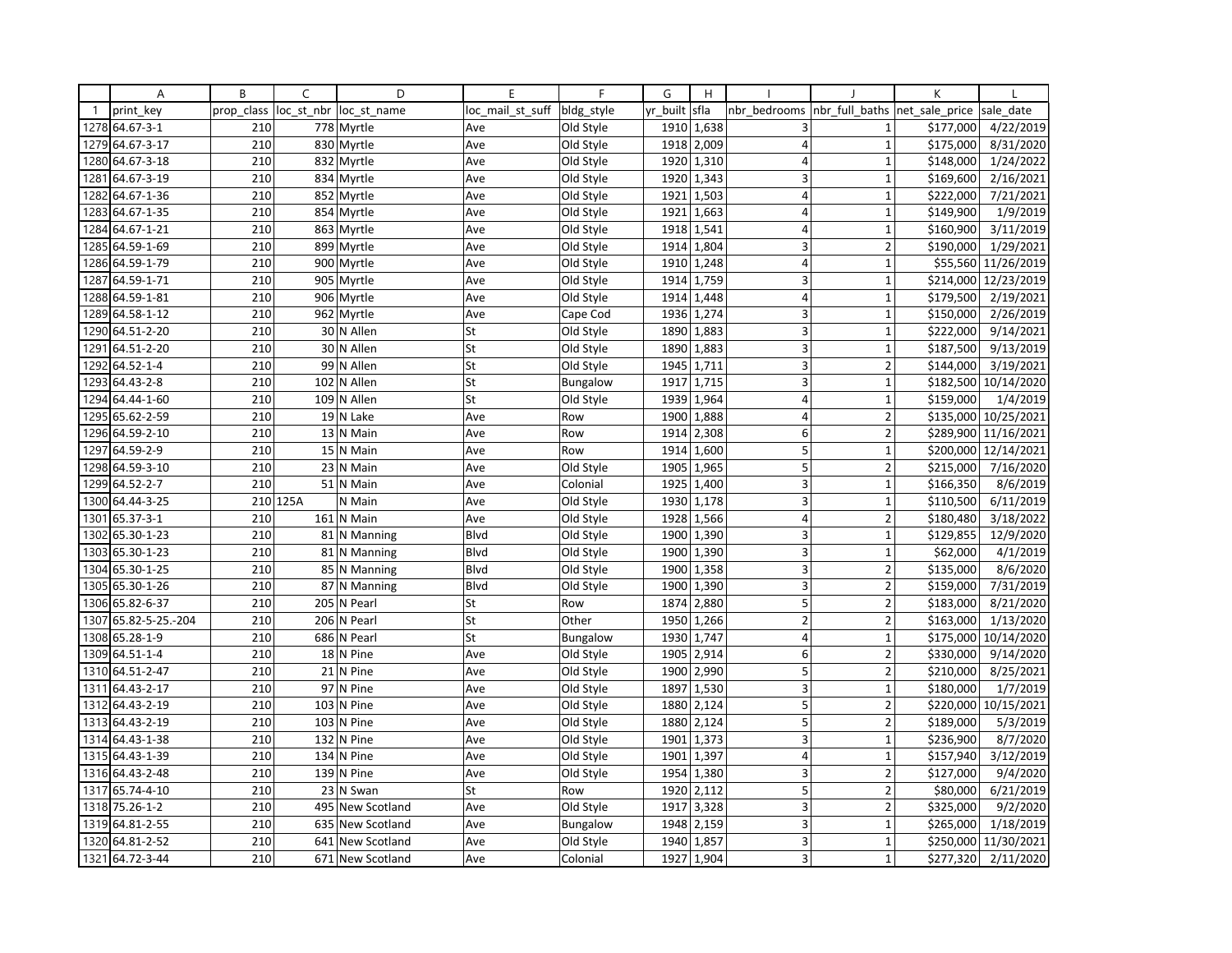|                | A                | B          | $\mathsf{C}$ | D                 | E                | F               | G        | H          |                         |                | K              |                      |
|----------------|------------------|------------|--------------|-------------------|------------------|-----------------|----------|------------|-------------------------|----------------|----------------|----------------------|
| $\overline{1}$ | print key        | prop class | loc_st_nbr   | loc st name       | loc mail st suff | bldg_style      | yr built | sfla       | nbr bedrooms            | nbr full baths | net sale price | sale date            |
| 1322           | 64.72-3-27       | 210        |              | 699 New Scotland  | Ave              | Colonial        | 1926     | 1,725      | 3                       | 1              | \$285,000      | 7/28/2021            |
| 1323           | 64.72-2-28       | 210        |              | 709 New Scotland  | Ave              | <b>Bungalow</b> | 1923     | 1,100      | 3                       | $\mathbf{1}$   | \$140,000      | 5/5/2020             |
| 1324           | 64.72-2-32       | 210        |              | 722 New Scotland  | Ave              | Ranch           | 1955     | 1,346      | $\mathsf 3$             | $\mathbf{1}$   | \$259,000      | 2/11/2021            |
| 1325           | 64.72-2-32       | 210        |              | 722 New Scotland  | Ave              | Ranch           | 1955     | 1,346      | $\overline{\mathbf{3}}$ | $\mathbf{1}$   | \$136,000      | 3/5/2020             |
| 1326           | 64.72-2-34       | 210        |              | 728 New Scotland  | Ave              | Colonial        | 1942     | 1,880      | 3                       | $\mathbf{1}$   | \$270,000      | 2/25/2021            |
| 1327           | 64.71-2-7        | 210        |              | 749 New Scotland  | Ave              | Colonial        | 1940     | 2,311      | 3                       | $\mathbf{1}$   | \$242,000      | 10/20/2020           |
|                | 1328 64.79-1-51  | 210        |              | 770 New Scotland  | Ave              | Cape Cod        | 1945     | 1,659      | 4                       | $\overline{2}$ | \$201,000      | 10/15/2019           |
| 1329           | 64.79-2-2        | 210        | 808          | New Scotland      | Ave              | Old Style       | 1929     | 1,532      | $\overline{\mathbf{3}}$ | $\overline{2}$ | \$200,000      | 1/19/2021            |
|                | 1330 64.79-2-3   | 210        |              | 810 New Scotland  | Ave              | Old Style       | 1929     | 2,056      | $\overline{\mathbf{4}}$ | $\overline{1}$ | \$221,500      | 2/7/2020             |
| 1331           | 64.79-2-4        | 210        |              | 812 New Scotland  | Ave              | Cape Cod        | 1938     | 1,273      | 3                       | $\mathbf{1}$   | \$195,000      | 11/19/2021           |
| 1332           | 75.23-1-3        | 210        |              | 828 New Scotland  | Ave              | Old Style       | 1929     | 1,774      | 3                       | $\overline{2}$ | \$225,001      | 3/4/2022             |
| 1333           | 75.5-3-29        | 210        |              | 965 New Scotland  | Rd               | <b>Bungalow</b> | 1935     | 1,032      | 3                       | $\mathbf{1}$   | \$200,000      | 2/12/2021            |
| 1334           | 75.5-3-35        | 210        |              | 977 New Scotland  | Rd               | Cape Cod        | 1939     | 1,008      | 3                       | $\overline{1}$ | \$210,500      | 12/22/2020           |
| 1335           | 75.5-4-61        | 210        | 986          | New Scotland      | Rd               | Cape Cod        | 1945     | 930        | $\overline{2}$          | $\mathbf{1}$   | \$150,000      | 2/26/2019            |
|                | 1336 75.5-4-62   | 210        |              | 988 New Scotland  | Rd               | Ranch           | 1977     | 1,757      | 3                       | $\mathbf{1}$   | \$300,000      | 7/12/2021            |
| 1337           | 74.8-1-32        | 210        |              | 999 New Scotland  | Rd               | Colonial        | 1943     | 1,926      | $\overline{4}$          | $\overline{1}$ | \$265,500      | 6/26/2019            |
|                | 1338 74.8-1-46   | 210        |              | 1018 New Scotland | Rd               | Colonial        |          | 1930 2,046 | 4                       | $\mathbf{1}$   | \$251,000      | 12/21/2020           |
| 1339           | 74.11-1-7        | 210        | 1149         | New Scotland      | Rd               | Cape Cod        | 1945     | 2,103      | 3                       | 1              | \$255,000      | 7/15/2020            |
|                | 1340 74.11-1-2.1 | 210        |              | 1175 New Scotland | Rd               | Colonial        | 1990     | 2,384      | 3                       | 3              | \$319,800      | 10/9/2019            |
| 1341           | 76.77-1-75       | 210        |              | 15 Norfolk        | St               | Ranch           |          | 1955 1,357 | 3                       | $\mathbf{1}$   | \$220,000      | 4/26/2019            |
| 1342           | 74.11-2-59       | 210        |              | 34 Normanside     | Dr               | Raised Ranch    | 1976     | 1,734      | $\overline{4}$          | $\overline{1}$ | \$219,900      | 2/28/2019            |
| 1343           | 74.15-1-3        | 210        |              | 40 Normanside     | Dr               | Colonial        | 1973     | 2,556      | 4                       | $\mathbf{1}$   | \$300,000      | 3/2/2022             |
| 1344           | 74.15-1-5        | 210        |              | 46 Normanside     | Dr               | Raised Ranch    | 1980     | 1,916      | 3                       | $\mathbf{1}$   | \$262,500      | 1/6/2022             |
| 1345           | 66.29-2-11       | 210        |              | 31 North          | St               | Bungalow        | 1870     | 1,056      | $\overline{2}$          | $\mathbf{1}$   | \$77,000       | 8/26/2020            |
|                | 1346 75.27-3-20  | 210        |              | 8 Norwood         | Ave              | Old Style       |          | 1920 1,320 | $\mathsf 3$             | $\mathbf{1}$   | \$226,000      | 4/17/2020            |
| 1347           | 75.27-2-25       | 210        |              | 15 Norwood        | Ave              | Colonial        | 1920     | 1,652      | 3                       | $\mathbf{1}$   | \$310,000      | 1/13/2021            |
| 1348           | 75.27-2-26       | 210        |              | 19 Norwood        | Ave              | Colonial        | 1920     | 1,930      | 3                       | $\mathbf{1}$   | \$235,000      | 4/23/2019            |
|                | 1349 75.27-3-10  | 210        |              | 42 Norwood        | Ave              | Colonial        |          | 1960 1,188 | 3                       | $\mathbf{1}$   | \$176,000      | 7/22/2019            |
| 1350           | 64.83-2-63       | 210        |              | 63 Norwood        | Ave              | Ranch           | 1950     | 1,125      | $\overline{2}$          | $\mathbf{1}$   | \$194,900      | 8/1/2019             |
| 1351           | 75.27-3-1        | 210        |              | 70 Norwood        | Ave              | Old Style       | 1927     | 1,688      | $\overline{4}$          | $\mathbf{1}$   | \$240,000      | 7/17/2019            |
| 1352           | 76.62-2-6        | 210        |              | 50 O'Connell      | St               | Bungalow        | 1870     | 926        | $\overline{2}$          | $\overline{1}$ | \$15,000       | 4/9/2019             |
| 1353           | 76.62-3-72       | 210        |              | 57 O'Connell      | St               | Row             | 1900     | 1,584      | 3                       | $\mathbf 1$    | \$77,500       | 2/21/2019            |
| 1354           | 76.62-2-3        | 210        |              | 58 O'Connell      | St               | Old Style       | 1870     | 969        | $\mathbf{1}$            | $\mathbf{1}$   | \$35,000       | 10/26/2020           |
| 1355           | 76.62-2-1        | 210        |              | 62 O'Connell      | St               | <b>Bungalow</b> | 1870     | 1,107      | $\mathbf{1}$            | $\mathbf{1}$   | \$87,500       | 3/15/2021            |
| 1356           | $75.5 - 4 - 4$   | 210        | 8            | O'Neil            | Rd               | Ranch           | 1973     | 1,104      | 3                       | $\overline{2}$ | \$195,000      | 3/19/2021            |
| 1357           | $75.5 - 4 - 4$   | 210        |              | 8 O'Neil          | Rd               | Ranch           |          | 1973 1,104 | 3                       | $\overline{2}$ | \$164,000      | 12/17/2019           |
| 1358           | 40.12-3-40       | 210        |              | 3 Oaks            | Ct               | Colonial        | 1981     | 1,519      | 3                       | $\mathbf{1}$   | \$290,000      | 11/4/2021            |
|                | 1359 64.82-2-20  | 210        |              | 15 Oakwood        | St               | Old Style       | 1925     | 1,248      | 3                       | $\mathbf{1}$   | \$185,000      | 12/17/2020           |
| 1360           | 64.82-2-41       | 210        |              | 16 Oakwood        | St               | Old Style       | 1927     | 1,470      | 3                       | $\mathbf{1}$   | \$190,000      | 8/9/2019             |
| 1361           | 64.82-1-11       | 210        |              | 37 Oakwood        | St               | Colonial        | 1923     | 1,877      | 3                       | $\overline{2}$ | \$250,000      | 5/21/2020            |
| 1362           | 64.82-1-12       | 210        |              | 39 Oakwood        | St               | Old Style       |          | 1923 1,365 | 3                       | $\mathbf{1}$   | \$185,000      | 5/4/2021             |
| 1363           | 64.82-1-30       | 210        |              | 42 Oakwood        | St               | Old Style       | 1923     | 1,332      | 3                       | $\overline{1}$ | \$239,900      | 1/10/2022            |
|                | 1364 64.82-1-15  | 210        | 45           | Oakwood           | St               | Old Style       | 1923     | 1,391      | 3                       | $\mathbf{1}$   | \$210,000      | 4/2/2020             |
|                | 1365 64.82-1-19  | 210        |              | 53 Oakwood        | St               | Old Style       |          | 1923 1,384 | $\overline{\mathbf{3}}$ | $\overline{1}$ |                | \$214,000 10/24/2019 |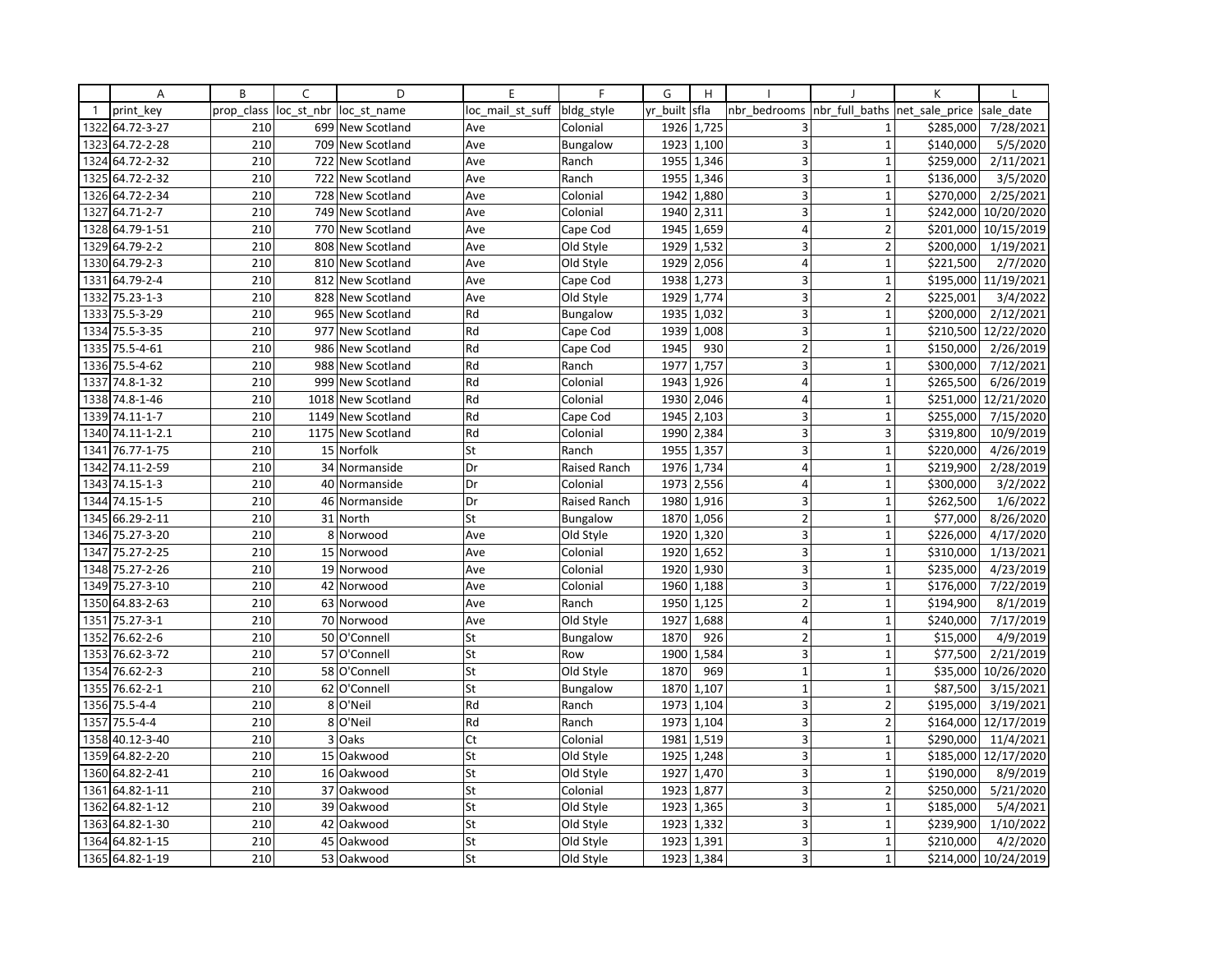|              | Α               | B          | $\overline{C}$ | D             | E                | F               | G        | H          |                         |                               | K         |            |
|--------------|-----------------|------------|----------------|---------------|------------------|-----------------|----------|------------|-------------------------|-------------------------------|-----------|------------|
| $\mathbf{1}$ | print key       | prop class | loc st nbr     | loc st name   | loc_mail_st_suff | bldg_style      | yr built | sfla       | nbr bedrooms            | nbr full baths net sale price |           | sale date  |
| 1366         | 64.82-1-19      | 210        |                | 53 Oakwood    | St               | Old Style       | 1923     | 1,384      | 3                       | $\mathbf{1}$                  | \$140,000 | 4/3/2019   |
| 1367         | 64.83-1-20      | 210        |                | 58 Oakwood    | St               | Cape Cod        | 1946     | 2,046      | 3                       | $\mathbf{1}$                  | \$295,000 | 6/2/2021   |
| 1368         | 64.82-1-22      | 210        |                | 59 Oakwood    | St               | Old Style       | 1923     | 1,384      | 3                       | $\mathbf 1$                   | \$282,000 | 6/15/2021  |
|              | 1369 64.83-1-17 | 210        |                | 64 Oakwood    | St               | Old Style       |          | 1918 1,350 | $\overline{\mathbf{3}}$ | $\mathbf{1}$                  | \$220,000 | 7/14/2021  |
| 1370         | 64.82-1-25      | 210        |                | 65 Oakwood    | St               | Colonial        | 1936     | 1,456      | 3                       | $\mathbf{1}$                  | \$193,000 | 12/5/2019  |
| 1371         | 64.83-1-16      | 210        |                | 66 Oakwood    | St               | Old Style       | 1930     | 1,440      | 3                       | $\mathbf 1$                   | \$144,300 | 2/19/2019  |
| 1372         | 74.12-1-60      | 210        |                | 7 Olive Tree  | Ln               | Colonial        | 1989     | 2,895      | 4                       | $\mathbf 2$                   | \$379,900 | 4/26/2019  |
| 1373         | 74.12-1-43      | 210        |                | 10 Olive Tree | Ln               | Colonial        | 1993     | 2,863      | $\vert 4 \vert$         | $\overline{2}$                | \$385,000 | 6/28/2019  |
|              | 1374 74.12-1-35 | 210        |                | 19 Olive Tree | Ln               | Colonial        | 1985     | 3,166      | $\overline{4}$          | $\overline{2}$                | \$365,000 | 9/26/2019  |
| 1375         | 64.46-3-49      | 210        | 43             | Oliver        | Ave              | Ranch           | 1973     | 1,456      | $\overline{3}$          | $\mathbf{1}$                  | \$196,100 | 2/28/2020  |
|              | 1376 65.46-4-80 | 210        | 102.5          | Ontario       | St               | Old Style       | 1920     | 1,866      | 3                       | $\overline{2}$                | \$83,000  | 12/2/2021  |
| 1377         | 65.61-5-79      | 210        |                | 200 Ontario   | St               | Old Style       |          | 1920 1,468 | 3                       | $\mathbf{1}$                  | \$150,000 | 9/25/2020  |
|              | 1378 65.61-2-27 | 210        |                | 240 Ontario   | St               | Row             | 1918     | 1,496      | $\mathbf{1}$            | $\overline{1}$                | \$160,000 | 12/3/2021  |
| 1379         | 65.61-2-27      | 210        | 240            | Ontario       | St               | Row             | 1918     | 1,496      | $\mathbf{1}$            | $\mathbf{1}$                  | \$92,000  | 1/10/2019  |
|              | 1380 75.28-2-50 | 210        |                | 462 Ontario   | St               | Old Style       |          | 1895 1,144 | 3                       | $\overline{2}$                | \$112,765 | 3/13/2019  |
| 1381         | 65.81-3-27.1    | 210        |                | 194 Orange    | St               | Row             | 2021     | 1,344      | 3                       | $\mathbf{1}$                  | \$130,000 | 8/16/2021  |
| 1382         | 65.81-3-26      | 210        |                | 196 Orange    | St               | Row             | 2021     | 1,512      | 3                       | $\mathbf{1}$                  | \$135,000 | 8/16/2021  |
| 1383         | 65.81-3-19      | 210        |                | 210 Orange    | St               | Row             | 1892     | 1,584      | 3                       | 1                             | \$50,000  | 2/11/2022  |
| 1384         | 65.73-2-38      | 210        |                | 288 Orange    | St               | Row             | 2020     | 1,512      | 3                       | $\overline{1}$                | \$135,000 | 11/30/2020 |
|              | 1385 65.73-2-36 | 210        |                | 292 Orange    | St               | Row             |          | 2020 1,512 | 3                       | $\mathbf{1}$                  | \$135,000 | 9/28/2020  |
| 1386         | 65.73-2-29      | 210        |                | 301 Orange    | St               | Row             | 2020     | 1,402      | $\overline{3}$          | $\mathbf{1}$                  | \$135,000 | 9/18/2020  |
| 1387         | 65.63-1-44      | 210        |                | 436 Orange    | St               | Row             | 1890     | 1,400      | 3                       | $\mathbf{1}$                  | \$71,000  | 10/29/2021 |
|              | 1388 65.63-1-59 | 210        |                | 469 Orange    | St               | Row             | 1900     | 1,470      | $\overline{4}$          | $\mathbf{1}$                  | \$55,000  | 3/15/2021  |
| 1389         | 65.63-1-59      | 210        |                | 469 Orange    | St               | Row             | 1900     | 1,470      | $\overline{4}$          | $\mathbf{1}$                  | \$23,153  | 1/29/2020  |
|              | 1390 64.29-1-35 | 210        |                | 39 Orchard    | Ave              | Cape Cod        | 1948     | 1,452      | 3                       | $\overline{2}$                | \$163,500 | 3/6/2019   |
| 1391         | 63.36-1-17      | 210        |                | 46 Orchard    | Ave              | <b>Bungalow</b> | 1927     | 1,546      | 5                       | $\overline{1}$                | \$210,000 | 6/12/2020  |
| 1392         | 63.36-1-16      | 210        |                | 52 Orchard    | Ave              | Ranch           | 1967     | 1,146      | $\overline{2}$          | $\mathbf{1}$                  | \$243,000 | 3/25/2022  |
|              | 1393 63.36-1-15 | 210        |                | 54 Orchard    | Ave              | Ranch           | 1973     | 988        | $\overline{2}$          | $\mathbf{1}$                  | \$120,000 | 12/20/2021 |
| 1394         | 64.39-1-41      | 210        |                | 20 Orlando    | Ave              | Bungalow        | 1924     | 910        | 2                       | $\mathbf{1}$                  | \$178,190 | 11/10/2020 |
|              | 1395 64.39-1-49 | 210        |                | 21 Orlando    | Ave              | Cape Cod        | 1950     | 792        | $\overline{2}$          | $\mathbf{1}$                  | \$154,500 | 1/18/2022  |
| 1396         | 64.39-1-39      | 210        |                | 24 Orlando    | Ave              | Ranch           | 1954     | 960        | 3                       | $\mathbf{1}$                  | \$180,000 | 10/2/2020  |
| 1397         | 64.39-3-22      | 210        |                | 52 Orlando    | Ave              | Ranch           | 1969     | 1,440      | 3                       | $\mathbf{1}$                  | \$175,000 | 4/6/2020   |
| 1398         | 64.39-3-28      | 210        |                | 59 Orlando    | Ave              | Ranch           | 1956     | 912        | $\overline{2}$          | $\mathbf{1}$                  | \$211,000 | 6/4/2021   |
|              | 1399 64.47-1-61 | 210        |                | 103 Orlando   | Ave              | Colonial        | 1957     | 1,363      | 3                       | $\mathbf{1}$                  | \$180,200 | 12/23/2019 |
| 1400         | 64.46-2-62      | 210        | 108            | Orlando       | Ave              | Split Level     | 1952     | 1,316      | 3                       | $\mathbf{1}$                  | \$250,000 | 4/30/2021  |
| 1401         | 64.40-2-36      | 210        |                | 6 Ormond      | St               | Ranch           | 1965     | 1,128      | $\overline{2}$          | $\mathbf{1}$                  | \$179,900 | 8/18/2021  |
| 1402         | 64.40-3-28      | 210        |                | 11 Ormond     | St               | Raised Ranch    | 1963     | 2,205      | 3                       | $\mathbf{1}$                  | \$220,000 | 7/17/2020  |
| 1403         | 64.40-3-31      | 210        |                | 21 Ormond     | St               | Ranch           | 1960     | 1,356      | $\overline{2}$          | $\mathbf{1}$                  | \$260,000 | 7/8/2020   |
| 1404         | 64.48-1-14      | 210        |                | 74 Ormond     | St               | Old Style       | 1920     | 1,012      | 3                       | $\overline{\phantom{a}}$      | \$235,000 | 1/26/2022  |
| 1405         | 64.48-1-14      | 210        |                | 74 Ormond     | St               | Old Style       | 1920     | 1,012      | 3                       | 2                             | \$211,000 | 7/9/2020   |
| 1406         | 64.48-1-14      | 210        |                | 74 Ormond     | St               | Old Style       |          | 1920 1,012 | 3                       | $\overline{2}$                | \$68,500  | 6/26/2019  |
| 1407         | 64.47-2-39      | 210        |                | 78 Ormond     | St               | Ranch           | 1979     | 1,040      | 3                       | $\mathbf{1}$                  | \$191,500 | 12/6/2019  |
| 1408         | 64.47-2-38      | 210        |                | 82 Ormond     | St               | Ranch           | 1979     | 1,040      | 3                       | $\overline{2}$                | \$230,000 | 1/12/2022  |
|              | 1409 64.48-2-23 | 210        |                | 97 Ormond     | St               | Raised Ranch    | 1977     | 1,736      | $\overline{3}$          | $\overline{2}$                | \$212,000 | 9/23/2019  |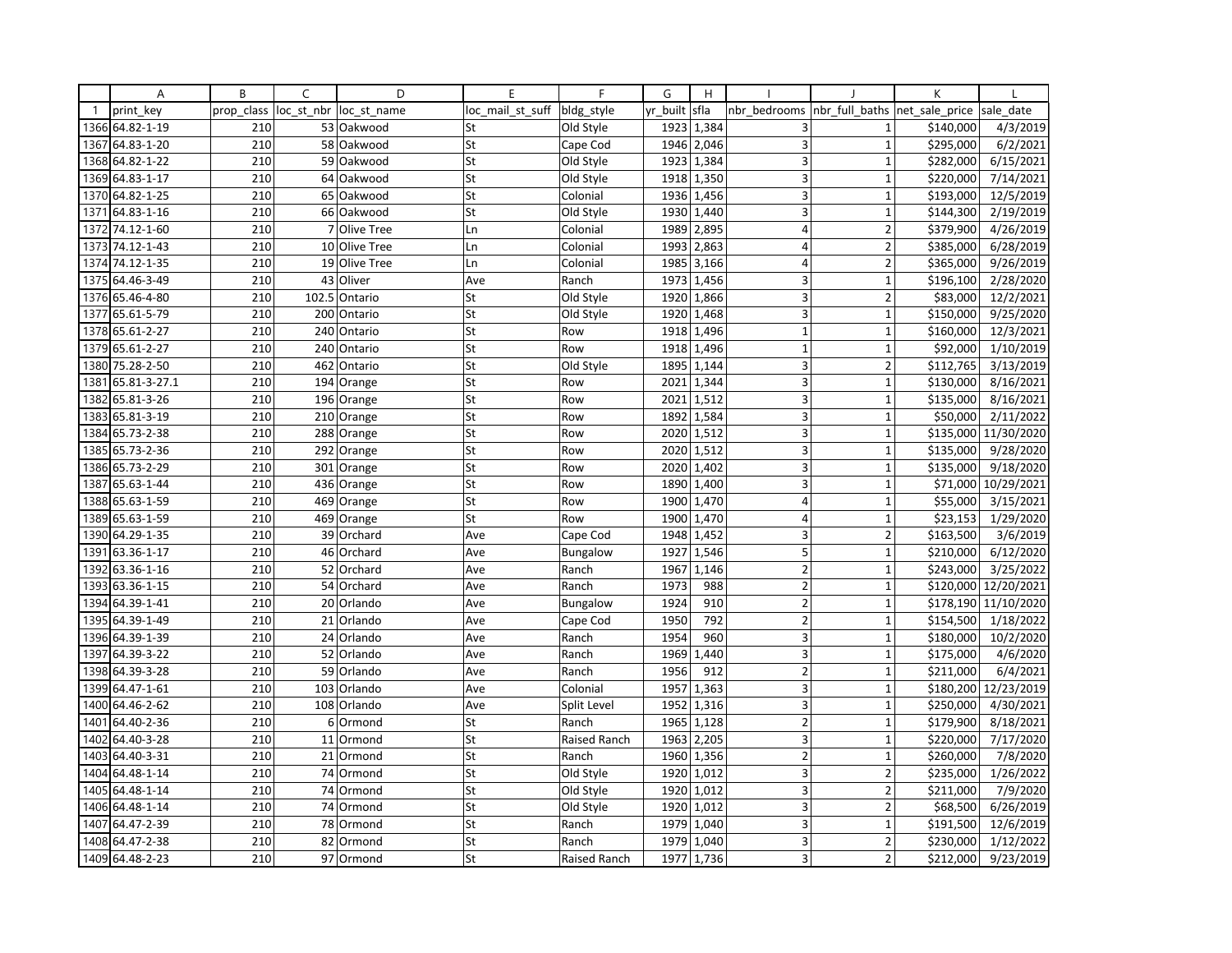|              | Α               | B          | C          | D               | E                | $\mathsf{F}$    | G        | H          |                         |                               | K         |                    |
|--------------|-----------------|------------|------------|-----------------|------------------|-----------------|----------|------------|-------------------------|-------------------------------|-----------|--------------------|
| $\mathbf{1}$ | print key       | prop class | loc_st_nbr | loc st name     | loc mail st suff | bldg style      | yr built | sfla       | nbr bedrooms            | nbr full baths net sale price |           | sale date          |
|              | 1410 64.47-2-32 | 210        |            | 98 Ormond       | St               | Ranch           |          | 1975 1,120 | 3                       | $\mathbf{1}$                  | \$270,000 | 4/1/2022           |
| 1411         | 64.47-2-32      | 210        | 98         | Ormond          | St               | Ranch           | 1975     | 1,120      | $\overline{3}$          | $\mathbf{1}$                  | \$260,000 | 1/10/2020          |
| 1412         | 64.47-2-32      | 210        | 98         | Ormond          | St               | Ranch           | 1975     | 1,120      | 3                       | $\mathbf{1}$                  | \$89,500  | 1/25/2019          |
| 1413         | 64.55-3-6       | 210        |            | 169 Ormond      | St               | Split Level     |          | 1958 2,337 | $\overline{4}$          | $\overline{2}$                | \$242,500 | 7/7/2020           |
|              | 1414 64.55-2-32 | 210        |            | 172 Ormond      | St               | Split Level     | 1958     | 1,992      | 3                       | $\mathbf{1}$                  | \$220,000 | 1/3/2020           |
| 1415         | 64.55-3-9       | 210        | 175        | Ormond          | St               | Split Level     | 1956     | 2,629      | $\overline{4}$          | $\overline{2}$                | \$295,000 | 12/18/2020         |
|              | 1416 64.55-2-40 | 210        |            | 188 Ormond      | St               | Ranch           |          | 1955 1,500 | 3                       | $\overline{2}$                | \$200,000 | 4/15/2020          |
| 1417         | 64.63-1-16      | 210        |            | 226 Ormond      | St               | Ranch           | 1958     | 1,232      | $\overline{3}$          | $\overline{2}$                | \$195,000 | 2/20/2020          |
|              | 1418 64.23-1-38 | 210        |            | 16 Oxford       | Rd               | Cape Cod        | 1945     | 1,237      | 3                       | $\mathbf 1$                   | \$235,000 | 8/11/2020          |
| 1419         | 64.23-1-57      | 210        |            | 19 Oxford       | Rd               | Raised Ranch    | 1963     | 2,387      | $\overline{4}$          | $\overline{2}$                | \$345,000 | 6/18/2021          |
| 1420         | 64.23-1-42      | 210        |            | 28 Oxford       | Rd               | Colonial        | 1943     | 1,200      | 3                       | $\mathbf{1}$                  | \$210,000 | 9/11/2020          |
| 1421         | 64.23-1-52      | 210        |            | 29 Oxford       | Rd               | Old Style       |          | 1930 1,170 | 3                       | $\mathbf{1}$                  | \$220,000 | 2/11/2021          |
| 1422         | 53.65-1-9       | 210        |            | 7 Pansey        | St               | Old Style       | 1935     | 1,824      | $\overline{2}$          | $\mathbf{1}$                  | \$192,640 | 5/24/2021          |
| 1423         | 75.5-4-24       | 210        |            | 27 Par          | Cir              | Raised Ranch    | 1979     | 1,752      | 3                       | $\mathbf 1$                   | \$195,000 | 8/27/2019          |
| 1424         | 75.5-4-28       | 210        |            | 35 Par          | Cir              | Cape Cod        | 1968     | 1,580      | $\overline{4}$          | $\overline{2}$                | \$239,900 | 7/22/2019          |
| 1425         | 75.5-4-38       | 210        |            | 55 Par          | Cir              | Split Level     | 1975     | 1,240      | 3                       | $\mathbf{1}$                  | \$216,000 | 9/17/2019          |
|              | 1426 75.5-4-12  | 210        |            | $5$ Par         | Dr               | Raised Ranch    | 1973     | 1,240      | 3 <sup>1</sup>          | $\mathbf{1}$                  | \$250,000 | 11/20/2020         |
| 1427         | 75.5-4-11       | 210        |            | 7 Par           | Dr               | Colonial        | 1973     | 2,060      | $\overline{4}$          | $\overline{2}$                | \$240,000 | 3/17/2020          |
| 1428         | $75.5 - 4 - 8$  | 210        |            | 8 Par           | Dr               | Raised Ranch    | 1973     | 1,647      | $\overline{\mathbf{4}}$ | $\mathbf{1}$                  | \$222,150 | 8/26/2020          |
|              | 1429 65.77-3-27 | 210        |            | 538 Park        | Ave              | Old Style       |          | 1900 1,379 | $\overline{3}$          | $\mathbf{1}$                  | \$152,900 | 8/10/2021          |
| 1430         | 64.76-4-42      | 210        |            | 702 Park        | Ave              | Ranch           | 1967     | 1,092      | 3 <sup>1</sup>          | $\mathbf{1}$                  | \$210,000 | $\sqrt{5/11/2021}$ |
| 1431         | 64.67-3-29      | 210        |            | 809 Park        | Ave              | Cape Cod        | 1935     | 1,125      | 3 <sup>1</sup>          | $\mathbf 1$                   | \$138,000 | 3/24/2020          |
| 1432         | 64.67-3-28      | 210        |            | 815 Park        | Ave              | Old Style       | 1913     | 1,627      | 5                       | $\overline{2}$                | \$184,000 | 4/15/2019          |
| 1433         | 64.67-3-27      | 210        |            | 821 Park        | Ave              | Old Style       | 1913     | 1,329      | 3                       | $\mathbf{1}$                  | \$200,000 | 8/20/2020          |
|              | 1434 64.67-3-46 | 210        |            | 822 Park        | Ave              | Old Style       |          | 1920 1,632 | $\overline{\mathbf{3}}$ | $\mathbf 1$                   | \$170,660 | 8/29/2019          |
| 1435         | 64.67-3-48      | 210        |            | 828 Park        | Ave              | Old Style       | 1920     | 1,832      | $\overline{4}$          | $\overline{2}$                | \$0       | 9/10/2019          |
| 1436         | 64.67-1-50      | 210        |            | 864 Park        | Ave              | Old Style       | 1937     | 1,381      | 3                       | $\mathbf{1}$                  | \$164,300 | 3/6/2020           |
| 1437         | 75.27-1-31      | 210        |            | 14 Parkwood     | St               | Old Style       |          | 1914 1,502 | $\overline{4}$          | $\mathbf{1}^{\prime}$         | \$175,100 | 7/31/2020          |
| 1438         | 65.45-1-28      | 210        |            | 64 Partridge    | St               | Old Style       | 1920     | 1,759      | $\vert 4 \vert$         | $\overline{2}$                | \$159,000 | 5/17/2019          |
|              | 1439 65.45-2-49 | 210        |            | 77 Partridge    | St               | Old Style       | 1925     | 1,720      | 3                       | $\mathbf{1}$                  | \$144,000 | 8/14/2019          |
| 1440         | 65.53-1-20      | 210        |            | 89 Partridge    | St               | Old Style       | 1909     | 1,504      | 3                       | $\overline{2}$                | \$195,000 | 1/27/2021          |
| 1441         | 64.68-1-28      | 210        |            | 217 Partridge   | St               | Old Style       | 1900     | 1,884      | 3                       | $\mathbf{1}$                  | \$205,000 | 12/17/2021         |
| 1442         | 64.76-1-73      | 210        |            | 257 Partridge   | St               | Old Style       |          | 1903 1,530 | $\overline{4}$          | $\mathbf{1}$                  | \$140,000 | 4/23/2021          |
| 1443         | 64.76-2-22      | 210        |            | 262 Partridge   | St               | Old Style       | 1913     | 1,954      | $\overline{4}$          | $\overline{2}$                | \$60,000  | 3/26/2019          |
| 1444         | 64.76-2-20      | 210        |            | 266 Partridge   | St               | Old Style       | 1913     | 1,630      | $\overline{4}$          | $\overline{2}$                | \$139,050 | 9/30/2019          |
|              | 1445 64.76-2-18 | 210        |            | 274 Partridge   | St               | Old Style       |          | 1913 1,614 | $\overline{4}$          | $\mathbf{1}$                  | \$142,000 | 6/10/2019          |
| 1446         | 64.76-3-34      | 210        |            | 366 Partridge   | St               | Old Style       | 1937     | 1,313      | 3 <sup>1</sup>          | $\mathbf{1}$                  | \$141,625 | 7/12/2019          |
| 1447         | 64.84-3-1       | 210        |            | 371 Partridge   | St               | Old Style       |          | 1920 1,306 | 3                       | $\overline{2}$                | \$175,000 | 10/21/2020         |
| 1448         | 64.84-3-3       | 210        |            | 375 Partridge   | St               | <b>Bungalow</b> | 1949     | 1,008      | $\overline{3}$          | $\mathbf{1}$                  | \$132,000 | 10/23/2020         |
| 1449         | 64.83-2-49      | 210        |            | 390 Partridge   | St               | Bungalow        | 1960     | 1,187      | $\mathbf 2$             | $\mathbf{1}$                  | \$195,000 | 1/21/2022          |
|              | 1450 64.83-2-60 | 210        |            | 423 Partridge   | St               | <b>Bungalow</b> |          | 1928 1,240 | $\overline{3}$          | $\mathbf 1$                   | \$183,000 | 6/20/2019          |
| 1451         | 65.57-2-27      | 210        |            | 13 Pennsylvania | Ave              | Old Style       | 1912     | 1,105      | 3 <sup>1</sup>          | $\mathbf{1}$                  | \$110,000 | 3/27/2020          |
| 1452         | 65.57-2-25      | 210        |            | 17 Pennsylvania | Ave              | Old Style       | 1939     | 1,160      | 3 <sup>1</sup>          | $1\,$                         | \$101,063 | 7/19/2019          |
|              | 1453 65.57-2-24 | 210        |            | 19 Pennsylvania | Ave              | Old Style       |          | 1925 1,218 | $\overline{\mathbf{3}}$ | $\mathbf{1}$                  | \$99,000  | 3/23/2021          |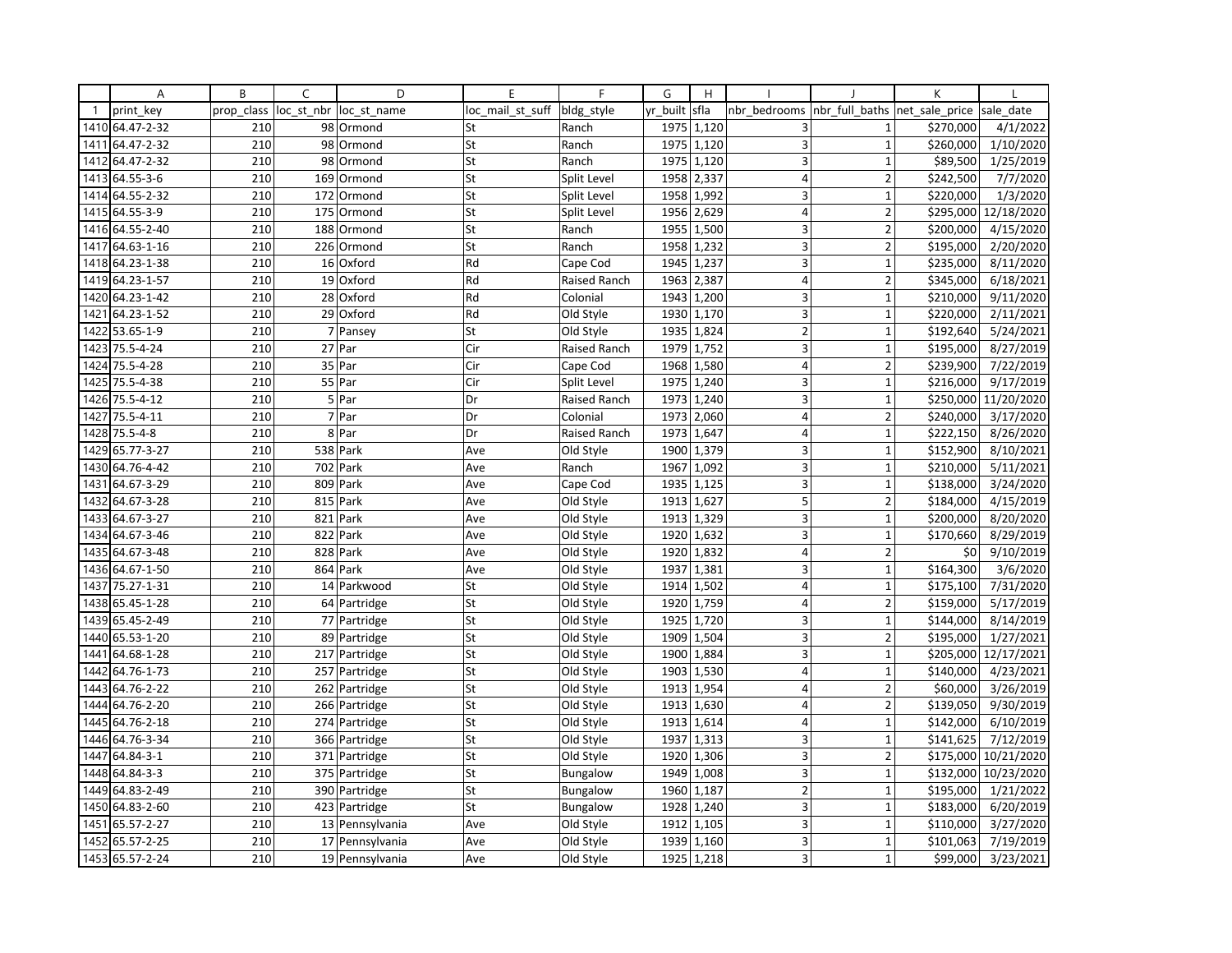|              | Α                   | B          | C          | D                  | E                | F               | G        | H          |                         |                | K              |                      |
|--------------|---------------------|------------|------------|--------------------|------------------|-----------------|----------|------------|-------------------------|----------------|----------------|----------------------|
| $\mathbf{1}$ | print key           | prop_class | loc st nbr | loc st name        | loc_mail_st_suff | bldg_style      | yr built | sfla       | nbr bedrooms            | nbr full baths | net_sale_price | sale date            |
| 1454         | 65.57-2-23          | 210        |            | 21 Pennsylvania    | Ave              | Old Style       | 1910     | 1,134      | 3                       | $\mathbf{1}$   | \$139,000      | 6/24/2021            |
| 1455         | 64.75-2-23          | 210        |            | 4 Peyster          | St               | Old Style       | 1937     | 1,787      | $\mathbf{1}$            | $\overline{2}$ | \$170,000      | 2/17/2022            |
| 1456         | 64.75-1-20          | 210        |            | 43 Peyster         | St               | Old Style       | 1925     | 1,300      | 3                       | $\mathbf{1}$   | \$197,900      | 7/16/2019            |
| 1457         | 64.75-1-34          | 210        |            | 54 Peyster         | St               | Ranch           |          | 1964 1,118 | 3                       | $\overline{2}$ | \$165,000      | 10/23/2019           |
|              | 1458 54.19-1-13     | 210        |            | 3 Pilgrim          | Dr               | Ranch           | 1959     | 1,148      | 3                       | $\overline{1}$ | \$225,000      | 8/7/2019             |
| 1459         | 52.6-2-9.-2521      | 210 25B    |            | Pine Lane (Unit 1) |                  | Other           | 1987     | 867        | $\overline{2}$          | $\mathbf{1}$   | \$110,000      | 7/19/2019            |
|              | 1460 52.6-2-9.-2541 | 210 25D    |            | Pine Lane (Unit 1) |                  | Other           | 1987     | 867        | $\overline{2}$          | $\mathbf{1}$   | \$105,000      | 10/11/2019           |
| 1461         | 52.6-2-4.-3211      | 210 32A    |            | Pine Lane (Unit 1) |                  | Other           | 1989     | 898        | $\overline{2}$          | $\mathbf{1}$   | \$103,000      | 1/5/2021             |
| 1462         | 52.6-2-9.-2542      | 210 25D    |            | Pine Lane (Unit 2) |                  | Other           | 1987     | 870        | $\mathbf 2$             | $\mathbf{1}$   | \$87,000       | 10/5/2020            |
| 1463         | 52.6-2-9.-2513      | 210 25A    |            | Pine Lane (Unit 3) |                  | Other           | 1987     | 870        | $\overline{2}$          | 1              | \$105,000      | 8/5/2020             |
| 1464         | 52.6-2-9.-2533      | 210 25C    |            | Pine Lane (Unit 3) |                  | Other           | 1987     | 870        | $\overline{2}$          | $\mathbf{1}$   | \$107,000      | 11/13/2019           |
|              | 1465 52.6-2-4.-3213 | $210$ 32A  |            | Pine Lane (Unit 3) |                  | Other           | 1989     | 899        | $\overline{2}$          | $\mathbf{1}$   |                | \$121,000 11/17/2021 |
|              | 1466 52.6-2-9.-2515 | 210 25A    |            | Pine Lane (Unit 5) |                  | Other           | 1987     | 870        | $\overline{2}$          | 1              | \$84,000       | 12/17/2020           |
| 1467         | 52.6-2-9.-2526      | 210 25B    |            | Pine Lane (Unit 6) |                  | Other           | 1987     | 867        | $\overline{2}$          | $\mathbf{1}$   | \$133,500      | 11/10/2021           |
|              | 1468 52.6-2-4.-3216 | 210 32A    |            | Pine Lane (Unit 6) |                  | Other           | 1989     | 898        | $\overline{2}$          | $\overline{1}$ | \$107,500      | 7/23/2019            |
| 1469         | 52.6-2-9.-2557      | 210 25E    |            | Pine Lane (Unit 7) |                  | Other           | 1987     | 870        | $\overline{2}$          | $\mathbf{1}$   | \$140,000      | 12/17/2021           |
|              | 1470 52.6-2-9.-2557 | 210 25E    |            | Pine Lane (Unit 7) |                  | Other           | 1987     | 870        | $\overline{2}$          | $\mathbf{1}$   | \$106,500      | 1/11/2021            |
| 1471         | 52.6-2-9.-2528      | 210 25B    |            | Pine Lane (Unit 8) |                  | Other           | 1987     | 867        | $\overline{2}$          | 1              | \$139,000      | 7/29/2021            |
| 1472         | 52.6-2-9.-2548      | 210 25D    |            | Pine Lane (Unit 8) |                  | Other           | 1987     | 867        | $\overline{2}$          | $\overline{1}$ | \$0            | 11/22/2021           |
|              | 1473 64.31-1-44     | 210        |            | 8 Pinehurst        | Ave              | Split Level     | 1953     | 1,134      | 3                       | $\mathbf 1$    | \$194,500      | 3/25/2021            |
|              | 1474 64.31-1-42     | 210        |            | 14 Pinehurst       | Ave              | Ranch           | 1955     | 1,324      | 3 <sup>1</sup>          | $\overline{2}$ | \$255,000      | 12/23/2021           |
| 1475         | 64.31-1-42          | 210        |            | 14 Pinehurst       | Ave              | Ranch           | 1955     | 1,324      | 3                       | $\overline{2}$ | \$235,000      | 8/31/2020            |
| 1476         | 64.39-3-6           | 210        |            | 69 Pinehurst       | Ave              | Ranch           | 1963     | 1,032      | $\overline{3}$          | $\overline{1}$ | \$190,000      | 8/25/2020            |
| 1477         | 64.39-2-47          | 210        |            | 84 Pinehurst       | Ave              | Bungalow        | 1935     | 1,000      | 3                       | $\mathbf{1}$   | \$23,000       | 11/18/2019           |
|              | 1478 64.39-3-9      | 210        |            | 85 Pinehurst       | Ave              | Cape Cod        | 1954     | 1,403      | 3                       | $\mathbf 1$    | \$230,000      | 1/19/2021            |
| 1479         | 64.47-1-1           | 210        |            | 91 Pinehurst       | Ave              | Cape Cod        | 1953     | 1,365      | 3                       | $\overline{2}$ | \$170,000      | 4/2/2020             |
| 1480         | 64.46-2-39          | 210        |            | 104 Pinehurst      | Ave              | Split Level     | 1962     | 1,401      | 3                       | $\mathbf{1}$   | \$215,000      | 2/27/2020            |
| 1481         | 64.46-2-49          | 210        |            | 109 Pinehurst      | Ave              | Colonial        | 2002     | 1,694      | 3                       | $\mathbf{1}$   | \$270,000      | 5/10/2019            |
| 1482         | 64.46-2-54          | 210        |            | 123 Pinehurst      | Ave              | Contemporary    | 1962     | 3,488      | $\overline{\mathbf{3}}$ | 3              | \$412,000      | 2/5/2021             |
| 1483         | 40.12-5-23          | 210        |            | 1 Pines            | Ct               | Cape Cod        | 1982     | 1,810      | 4                       | $\overline{2}$ | \$281,000      | 4/29/2021            |
| 1484         | 40.12-5-14          | 210        |            | 12 Pines           | Ct               | Raised Ranch    | 1982     | 1,735      | $\overline{3}$          | $\mathbf{1}$   | \$260,000      | 3/25/2022            |
| 1485         | 40.12-5-16          | 210        |            | 15 Pines           | Ct               | Ranch           | 1982     | 1,384      | 3                       | $\mathbf{1}$   | \$235,500      | 12/10/2019           |
| 1486         | 75.27-1-43          | 210        |            | 3 Pinewood         | Ave              | Old Style       |          | 1900 1,352 | 3                       | $\mathbf{1}$   |                | \$121,000 11/18/2020 |
| 1487         | 75.34-2-92          | 210        |            | 37 Pinewood        | Ave              | Colonial        | 1935     | 1,848      | $\overline{3}$          | $\overline{1}$ | \$180,000      | 2/5/2020             |
| 1488         | 75.34-2-88          | 210        |            | 45 Pinewood        | Ave              | Old Style       | 1922     | 1,719      | 3                       | $\mathbf{1}$   | \$245,000      | 3/27/2020            |
| 1489         | 75.34-2-85          | 210        |            | 51 Pinewood        | Ave              | Bungalow        | 1930     | 1,263      | 3                       | $\overline{1}$ | \$165,900      | 12/23/2019           |
| 1490         | 75.42-3-3           | 210        |            | 72 Pinewood        | Ave              | Bungalow        | 1935     | 976        | $\overline{2}$          | $\mathbf{1}$   | \$178,000      | 9/25/2020            |
| 1491         | 75.42-3-8           | 210        |            | 82 Pinewood        | Ave              | Old Style       | 1923     | 1,659      | 3                       | $\mathbf{1}$   | \$220,000      | 11/1/2021            |
| 1492         | 75.42-2-6           | 210        |            | 85 Pinewood        | Ave              | <b>Bungalow</b> | 1930     | 1,632      | 3                       | 1              | \$230,000      | 12/23/2021           |
| 1493         | 41.13-3-3           | 210        |            | 3 Pitch Pine       | Rd               | Colonial        | 1980     | 1,788      | 3                       | $\mathbf{1}$   | \$245,000      | 9/12/2019            |
|              | 1494 41.13-3-4      | 210        |            | 5 Pitch Pine       | Rd               | Colonial        | 1980     | 2,422      | $\overline{4}$          | $\overline{2}$ | \$293,000      | 11/20/2020           |
| 1495         | 41.13-3-13          | 210        |            | 15 Pitch Pine      | Rd               | Colonial        | 1984     | 1,800      | $\overline{4}$          | $\overline{2}$ | \$270,000      | 11/20/2020           |
| 1496         | 41.13-3-14          | 210        |            | 21 Pitch Pine      | Rd               | Raised Ranch    | 1986     | 1,900      | $\overline{4}$          | $\overline{2}$ | \$245,000      | 4/30/2020            |
| 1497         | 41.17-2-38          | 210        |            | 48 Pitch Pine      | Rd               | Colonial        |          | 1986 1,736 | $\overline{3}$          | $\mathbf{1}$   | \$257,500      | 5/27/2020            |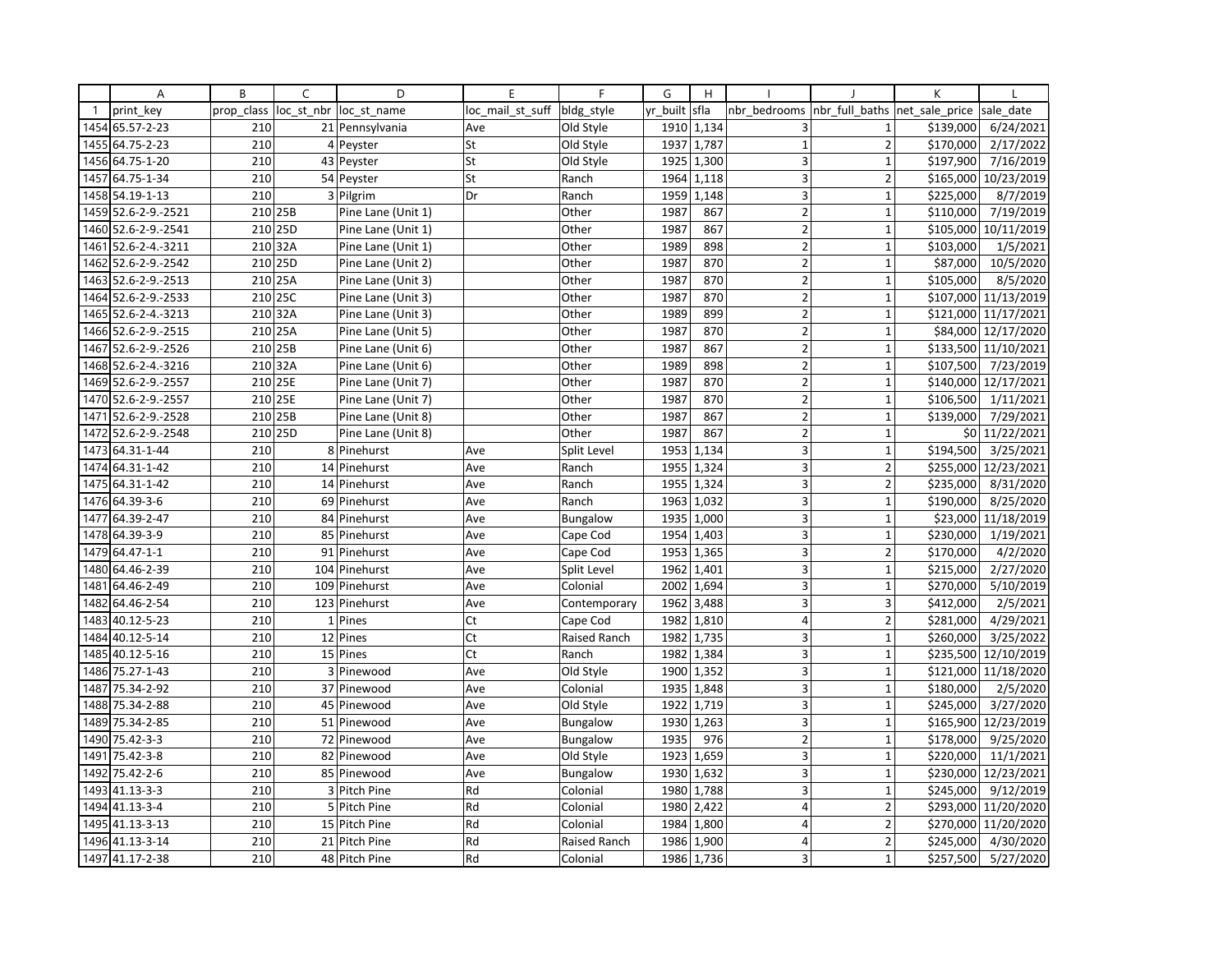|              | Α                | B          | $\mathsf{C}$ | D                     | E                | F               | G        | H          |                         |                               | K         |                        |
|--------------|------------------|------------|--------------|-----------------------|------------------|-----------------|----------|------------|-------------------------|-------------------------------|-----------|------------------------|
| $\mathbf{1}$ | print key        | prop class | loc st nbr   | loc st name           | loc mail st suff | bldg_style      | yr built | sfla       | nbr bedrooms            | nbr full baths net sale price |           | sale date              |
| 1498         | 64.29-3-58       | 210        |              | 30 Pleasant View      | Ave              | Ranch           | 1950     | 1,020      | $\overline{2}$          | $\mathbf{1}$                  | \$193,000 | 9/24/2020              |
| 1499         | 64.29-3-9        | 210        |              | 64 Pleasant View      | Ave              | <b>Bungalow</b> | 1940     | 1,040      | 3                       | $\mathbf{1}$                  | \$199,900 | 3/15/2022              |
| 1500         | 64.29-3-7        | 210        |              | 72 Pleasant View      | Ave              | <b>Bungalow</b> | 1930     | 1,101      | $\overline{2}$          | $\mathbf 1$                   | \$170,000 | 4/1/2020               |
| 1501         | 40.12-2-6.-22    | 210        |              | 22 Point Of Woods     | Dr               | Townhouse       |          | 1975 1,200 | 2                       | $\mathbf{1}$                  | \$201,823 | 7/22/2021              |
| 1502         | 40.12-2-6.-25    | 210        |              | 25 Point of Woods     | Dr               | Townhouse       | 1975     | 1,224      | $\overline{2}$          | $\mathbf{1}$                  | \$179,000 | 11/16/2021             |
| 1503         | 40.12-2-6.-25    | 210        |              | 25 Point of Woods     | Dr               | Townhouse       | 1975     | 1,224      | $\overline{2}$          | $\mathbf{1}$                  | \$165,000 | 12/11/2020             |
| 1504         | 40.12-2-6.-44    | 210        |              | 44 Point Of Woods     | Dr               | Townhouse       |          | 1974 1,224 | 3                       | $\mathbf{1}$                  | \$157,000 | 9/21/2020              |
| 1505         | 40.12-2-6.-52    | 210        |              | 52 Point Of Woods     | Dr               | Townhouse       | 1975     | 1,224      | $\overline{3}$          | $\mathbf{1}$                  | \$123,000 | 1/9/2020               |
| 1506         | 40.12-2-6.-53    | 210        |              | 53 Point Of Woods     | Dr               | Townhouse       | 1975     | 1,224      | 3                       | $\mathbf{1}$                  | \$150,000 | 8/22/2019              |
| 1507         | 40.12-2-6.-59    | 210        |              | 59 Point Of Woods     | Dr               | Townhouse       | 1976     | 1,224      | $\overline{2}$          | $\mathbf{1}$                  | \$189,500 | 9/23/2021              |
| 1508         | 40.12-2-6.-59    | 210        |              | 59 Point Of Woods     | Dr               | Townhouse       | 1976     | 1,224      | $\overline{2}$          | $\mathbf{1}$                  | \$100,000 | 3/30/2021              |
| 1509         | 40.12-2-6.-60    | 210        |              | 60 Point Of Woods     | Dr               | Townhouse       |          | 1974 1,431 | 3                       | $\mathbf{1}$                  | \$195,000 | 10/6/2021              |
| 1510         | 40.12-2-6.-128   | 210        |              | 128 Point Of Woods    | Dr               | Townhouse       | 1976     | 1,224      | 3                       | $\mathbf{1}$                  | \$170,200 | 10/15/2021             |
| 1511         | 40.12-2-4.60-136 | 210        | 136          | Point Of Woods        | Dr               | Townhouse       | 1982     | 1,540      | 3                       | $\overline{2}$                | \$163,000 | 5/6/2020               |
| 1512         | 40.12-2-4.50-218 | 210        |              | 218 Point Of Woods    | Dr               | Townhouse       | 1982     | 1,400      | $\overline{2}$          | $\overline{1}$                | \$195,000 | $\frac{1}{7}$ 16/2021  |
| 1513         | 75.43-1-19       | 210        |              | 3 Prospect            | Ter              | Ranch           | 1965     | 1,293      | 3                       | $\mathbf{1}$                  | \$192,000 | 1/30/2020              |
|              | 1514 75.43-1-30  | 210        |              | 6 Prospect            | Ter              | Contemporary    | 1965     | 2,391      | 4                       | 3                             | \$362,000 | 5/1/2020               |
| 1515         | 76.47-1-7        | 210        | $6 \mid$     | Providence            | St               | Old Style       | 1891     | 1,560      | 3                       | $\mathbf{1}$                  | \$92,500  | 8/6/2020               |
| 1516         | 75.28-4-7        | 210        |              | 571 Providence        | St               | Old Style       | 1912     | 2,450      | $\overline{4}$          | $\overline{2}$                | \$375,000 | 1/28/2021              |
| 1517         | 76.71-2-10       | 210        |              | 9 Putnam              | St               | Colonial        |          | 1925 1,422 | $\overline{4}$          | $\mathbf{1}$                  | \$170,000 | 12/29/2021             |
| 1518         | 76.71-3-74       | 210        |              | 14 Putnam             | St               | Colonial        | 1927     | 2,362      | $\vert$                 | $\mathbf{1}$                  | \$278,100 | 10/16/2020             |
| 1519         | 74.12-2-27       | 210        |              | 10 Quadrini           | Dr               | Ranch           | 1985     | 2,141      | 3                       | 3                             | \$270,000 | 7/17/2019              |
| 1520         | 65.47-2-20       | 210        |              | $\overline{59}$ Quail | St               | Old Style       | 1900     | 1,080      | 3                       | $\mathbf{1}$                  | \$23,000  | 9/10/2020              |
| 1521         | 65.47-2-20       | 210        | 59           | Quail                 | St               | Old Style       | 1900     | 1,080      | 3                       | $\mathbf{1}$                  | \$17,000  | $\frac{1}{2}$ /15/2019 |
| 1522         | 65.69-1-53       | 210        |              | 240 Quail             | St               | Old Style       | 1909     | 1,460      | $\overline{3}$          | $\mathbf 1$                   | \$83,500  | 5/4/2020               |
| 1523         | 65.69-1-53       | 210        |              | 240 Quail             | St               | Old Style       | 1909     | 1,460      | 3                       | $\mathbf{1}$                  | \$62,500  | 5/4/2020               |
| 1524         | 65.69-3-62       | 210        | 289          | Quail                 | St               | Old Style       | 1920     | 1,558      | $\overline{4}$          | $\mathbf 1$                   | \$300,000 | 12/18/2019             |
| 1525         | 64.84-1-23       | 210        | 307          | Quail                 | St               | Old Style       | 1882     | 1,728      | 3                       | $\mathbf{1}$                  | \$154,255 | 11/7/2019              |
| 1526         | 64.84-2-18       | 210        | 319          | Quail                 | St               | Ranch           | 1960     | 975        | 3 <sup>1</sup>          | $\mathbf{1}$                  | \$174,000 | 9/22/2020              |
| 1527         | 64.84-3-45       | 210        | 365          | Quail                 | St               | Old Style       | 1910     | 1,670      | $\overline{4}$          | $\mathbf{1}$                  | \$65,000  | 1/29/2021              |
| 1528         | 64.84-3-45       | 210        | 365          | Quail                 | St               | Old Style       | 1910     | 1,670      | $\overline{4}$          | $\mathbf{1}$                  | \$15,000  | 2/26/2021              |
| 1529         | 75.28-5-1        | 210        | 366          | Quail                 | St               | Old Style       | 1917     | 2,032      | $\overline{4}$          | $\mathbf{1}$                  | \$155,000 | 8/30/2019              |
| 1530         | 64.84-3-48       | 210        | 375          | Quail                 | St               | Old Style       |          | 1910 1,380 | 3                       | $\mathbf{1}$                  | \$140,000 | 7/5/2019               |
| 1531         | 75.28-4-2        | 210        | 394          | Quail                 | St               | Old Style       | 1912     | 1,806      | $\overline{3}$          | $\mathbf{1}$                  | \$219,900 | 6/13/2019              |
| 1532         | 75.28-1-19       | 210        | 399          | Quail                 | St               | Old Style       | 1917     | 1,536      | $\overline{4}$          | $\mathbf{1}$                  | \$164,000 | 12/17/2019             |
| 1533         | 75.35-1-51       | 210        |              | 1 Ramsey              | P                | Old Style       |          | 1910 2,180 | $\overline{4}$          | 5                             | \$262,650 | 2/8/2021               |
| 1534         | 75.35-1-48       | 210        |              | 7 Ramsey              | PI               | Colonial        |          | 1930 1,518 | 3 <sup>1</sup>          | $\mathbf{1}$                  | \$175,100 | 2/12/2019              |
|              | 1535 75.35-2-10  | 210        |              | 8 Ramsey              | PI               | Old Style       |          | 1930 1,077 | 3                       | $\overline{2}$                | \$184,500 | 1/28/2022              |
| 1536         | 75.35-1-46       | 210        | 11           | Ramsey                | PI               | Old Style       | 1930     | 1,976      | $6 \mid$                | $\overline{2}$                | \$180,500 | 7/17/2020              |
| 1537         | 75.35-1-45       | 210        |              | 15 Ramsey             | PI               | Old Style       | 1925     | 1,823      | $\overline{4}$          | $\mathbf{1}$                  | \$250,000 | 6/23/2020              |
|              | 1538 75.35-2-18  | 210        |              | 24 Ramsey             | PI               | Colonial        |          | 1930 1,814 | 3                       | $\mathbf 1$                   | \$242,000 | 5/31/2019              |
| 1539         | 75.43-1-7        | 210        |              | 66 Ramsey             | PI               | Old Style       | 1939     | 1,355      | 3 <sup>1</sup>          | $\overline{2}$                | \$260,000 | 9/21/2020              |
|              | 1540 75.42-2-52  | 210        |              | 108 Ramsey            | PI               | Ranch           | 1960     | 2,509      | 3 <sup>1</sup>          | 3                             | \$308,000 | 9/3/2019               |
|              | 1541 52.6-2-43   | 210        |              | $12$ Rapp             | Rd               | Ranch           |          | 1959 1,008 | $\overline{\mathbf{3}}$ | $\mathbf{1}$                  | \$195,000 | 8/23/2019              |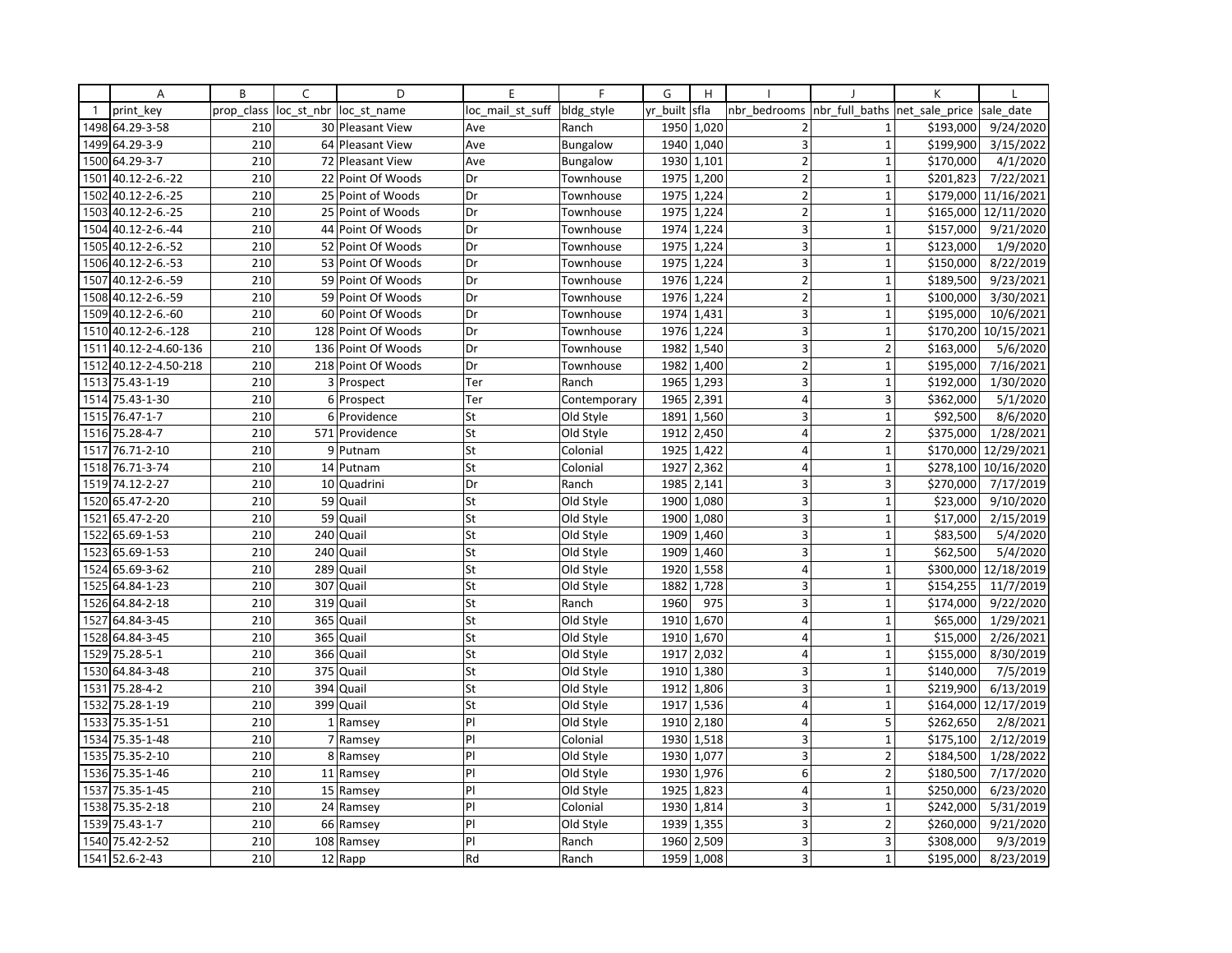|              | Α                   | B          | C | D                      | E                | F               | G        | H                       |                |                | K              |                      |
|--------------|---------------------|------------|---|------------------------|------------------|-----------------|----------|-------------------------|----------------|----------------|----------------|----------------------|
| $\mathbf{1}$ | print key           | prop class |   | loc st nbr loc st name | loc mail st suff | bldg_style      | yr built | sfla                    | nbr bedrooms   | nbr full baths | net sale price | sale date            |
| 1542         | 52.6-2-29.30-2      | 210        |   | 45 Rapp                | Rd               | Other           | 1988     | 1,275                   | $\overline{2}$ | $\overline{2}$ | \$155,000      | 7/3/2019             |
| 1543         | 52.6-2-30           | 210        |   | 67 Rapp                | Rd               | Ranch           | 1949     | 1,116                   | 3              | $\mathbf{1}$   |                | \$268,041 12/31/2020 |
| 1544         | 52.6-2-30           | 210        |   | 67 Rapp                | Rd               | Ranch           | 1949     | 1,116                   | 3              | $\mathbf{1}$   | \$38,000       | 4/24/2019            |
|              | 1545 65.29-2-15     | 210        |   | 11 Rawson              | St               | Old Style       |          | 1910 1,958              | $\overline{2}$ | $\mathbf{1}$   | \$160,000      | 3/16/2021            |
| 1546         | 65.29-1-3           | 210        |   | 17 Rawson              | St               | Old Style       | 1930     | 1,240                   | 4              | $\mathbf{1}$   | \$112,000      | 4/16/2021            |
| 1547         | 76.62-1-13          | 210        |   | 32 Raymo               | St               | Old Style       | 1910     | 1,287                   | 3              | $\mathbf{1}$   | \$136,000      | 8/21/2020            |
| 1548         | 76.62-2-43          | 210        |   | 35 Raymo               | St               | <b>Bungalow</b> | 1874     | 1,150                   | $\overline{2}$ | $\mathbf{1}$   | \$29,900       | 4/30/2020            |
| 1549         | 76.62-2-43          | 210        |   | 35 Raymo               | St               | <b>Bungalow</b> | 1874     | 1,150                   | $\overline{2}$ | $\mathbf{1}$   |                | \$21,500 10/14/2019  |
|              | 1550 76.62-2-44     | 210        |   | 37 Raymo               | St               | <b>Bungalow</b> | 1900     | 1,180                   | 3              | $\mathbf 1$    | \$135,000      | 4/29/2021            |
| 1551         | 76.62-1-10          | 210        |   | 38 Raymo               | St               | Old Style       | 1910     | 1,435                   | 3              | $\overline{2}$ | \$143,600      | 7/24/2020            |
| 1552         | 76.62-2-45          | 210        |   | 39 Raymo               | St               | <b>Bungalow</b> | 1923     | 982                     | 3              | $\mathbf{1}$   |                | \$90,000 10/28/2019  |
| 1553         | 76.62-2-46          | 210        |   | 41 Raymo               | St               | <b>Bungalow</b> |          | 1910 1,026              | 3              | $\mathbf{1}$   | \$145,000      | 4/8/2022             |
| 1554         | 76.62-2-46          | 210        |   | 41 Raymo               | St               | <b>Bungalow</b> | 1910     | 1,026                   | 3              | $\mathbf{1}$   | \$40,000       | 1/12/2022            |
| 1555         | 76.71-1-17          | 210        |   | 22 Regent              | St               | <b>Bungalow</b> | 1890     | 1,024                   | $\overline{2}$ | $\mathbf 1$    |                | \$147,422 12/30/2019 |
|              | 1556 64.75-2-34     | 210        |   | 8 Ridgefield           | St               | Colonial        | 1950     | 1,426                   | 3              | $\mathbf{1}$   |                | \$260,000 10/15/2021 |
| 1557         | 64.75-2-33          | 210        |   | 10 Ridgefield          | St               | Colonial        | 1940     | 1,488                   | 3              | $\mathbf{1}$   |                | \$220,000 10/11/2019 |
|              | 1558 64.75-2-30     | 210        |   | 14 Ridgefield          | St               | Old Style       | 1938     | 1,414                   | 3              | $\mathbf{1}$   | \$275,000      | 4/9/2021             |
| 1559         | 64.75-2-27          | 210        |   | 20 Ridgefield          | St               | Colonial        | 1940     | 1,566                   | 3              | $\mathbf{1}$   | \$215,000      | 2/5/2021             |
| 1560         | 64.76-3-39          | 210        |   | 185 Ridgefield         | St               | Ranch           | 1960     | 1,250                   | 3              | $\mathbf{1}$   |                | \$185,900 11/17/2020 |
|              | 1561 64.76-3-45     | 210        |   | 211 Ridgefield         | St               | Colonial        | 1947     | 2,066                   | 6              | $\overline{2}$ | \$241,200      | 11/4/2019            |
| 1562         | 64.75-2-12          | 210        |   | 228 Ridgefield         | St               | Old Style       | 1935     | 1,437                   | 3              | $\mathbf{1}$   |                | \$150,000 10/29/2020 |
| 1563         | 40.12-2-6.-107      | 210        |   | 107 Ridgewood          | Ter              | Townhouse       | 1974     | 1,431                   | 3              | $\mathbf{1}$   | \$144,300      | 1/8/2021             |
| 1564         | 40.12-2-6.-92       | 210        |   | 92 Ridgewood           | Ter              | Townhouse       | 1974     | 1,668                   | $\overline{3}$ | $\overline{2}$ | \$175,000      | 7/28/2020            |
| 1565         | 40.12-2-6.-99       | 210        |   | 99 Ridgewood           | Ter              | Townhouse       | 1976     | 1,064                   | $\mathbf 2$    | $\mathbf{1}$   | \$155,000      | 12/2/2021            |
|              | 1566 40.12-2-6.-103 | 210        |   | 103 Ridgewood          | Ter              | Townhouse       | 1974     | 1,224                   | $\mathbf 2$    | $\mathbf 1$    |                | \$167,000 12/17/2021 |
| 1567         | 40.12-2-6.-106      | 210        |   | 106 Ridgewood          | Ter              | Townhouse       | 1974     | 1,224                   | $\overline{2}$ | $\mathbf{1}$   | \$134,000      | 3/9/2021             |
| 1568         | 65.63-1-64          | 210        |   | 5 Robin                | St               | Row             | 1890     | 1,320                   | $\overline{2}$ | $\overline{2}$ | \$75,000       | 7/2/2021             |
|              | 1569 65.63-1-63     | 210        |   | 7 Robin                | St               | Row             | 1890     | 1,320                   | 3              | $\mathbf{1}$   | \$32,000       | 10/4/2021            |
| 1570         | 74.12-2-13          | 210        |   | 3 Roland               | Dr               | Ranch           | 1980     | 1,913                   | $\overline{4}$ | $\mathbf{1}$   |                | \$460,000 12/17/2021 |
| 1571         | 74.12-2-13          | 210        |   | 3 Roland               | Dr               | Ranch           | 1980     | 1,913                   | 4              | $\mathbf 1$    | \$169,500      | 5/28/2019            |
| 1572         | 64.35-3-27          | 210        | 3 | Roosevelt              | St               | Old Style       | 1928     | 2,319                   | $\overline{4}$ | $\overline{1}$ | \$290,000      | 1/27/2022            |
| 1573         | 64.35-3-25          | 210        |   | 7 Roosevelt            | St               | <b>Bungalow</b> | 1935     | 1,298                   | 3              | $\mathbf{1}$   | \$162,000      | 7/29/2019            |
|              | 1574 64.35-3-21     | 210        |   | 15 Roosevelt           | St               | Old Style       |          | $\overline{1935}$ 1,015 | $\overline{2}$ | $\mathbf{1}$   |                | \$155,000 11/13/2020 |
|              | 1575 75.51-3-1      | 210        |   | 5 Rose                 | Ct               | Raised Ranch    | 1966     | 2,246                   | $\mathsf 3$    | $\overline{2}$ | \$255,000      | 4/23/2021            |
| 1576         | 75.59-2-6           | 210        |   | 41 Rose                | Ct               | Old Style       | 1930     | 1,543                   | $\overline{2}$ | $\mathbf 1$    | \$217,000      | 4/13/2021            |
| 1577         | 75.59-4-6           | 210        |   | 66 Rose                | Ct               | Cape Cod        | 1948     | 1,651                   | 3              | $\mathbf{1}$   |                | \$114,157 12/19/2019 |
| 1578         | 75.59-4-7           | 210        |   | 70 Rose                | Ct               | Colonial        | 1926     | 1,558                   | 3              | $\mathbf{1}$   | \$194,000      | 5/9/2019             |
| 1579         | 75.59-4-8           | 210        |   | 72 Rose                | Ct               | <b>Bungalow</b> | 1930     | 1,260                   | 3              | $\mathbf{1}$   | \$189,500      | 8/16/2019            |
| 1580         | 75.59-4-16          | 210        |   | 76 Rose                | Ct               | Ranch           | 1950     | 1,122                   | $\overline{3}$ | $\mathbf{1}$   | \$195,800      | 3/23/2022            |
| 1581         | 75.59-4-18          | 210        |   | 77 Rose                | Ct               | Ranch           | 1963     | 1,603                   | 3              | $\overline{2}$ |                | \$230,000 12/31/2020 |
| 1582         | 75.66-1-19          | 210        |   | 85 Rose                | Ct               | Old Style       |          | 1965 2,160              | $\overline{4}$ | $\overline{2}$ | \$225,000      | 5/14/2021            |
| 1583         | 75.66-1-18          | 210        |   | 87 Rose                | Ct               | Ranch           | 1962     | 1,326                   | 3              | $\mathbf{1}$   | \$255,000      | 7/26/2021            |
| 1584         | 75.66-1-8           | 210        |   | 96 Rose                | Ct               | Ranch           | 1962     | 1,088                   | 3              | $\mathbf 1$    | \$182,825      | 6/28/2019            |
|              | 1585 65.7-1-31      | 210 7E     |   | Rosemary Dr            | Ext              | Raised Ranch    | 1976     | 1,564                   | 3              | $\mathbf{1}$   | \$144,000      | 9/9/2021             |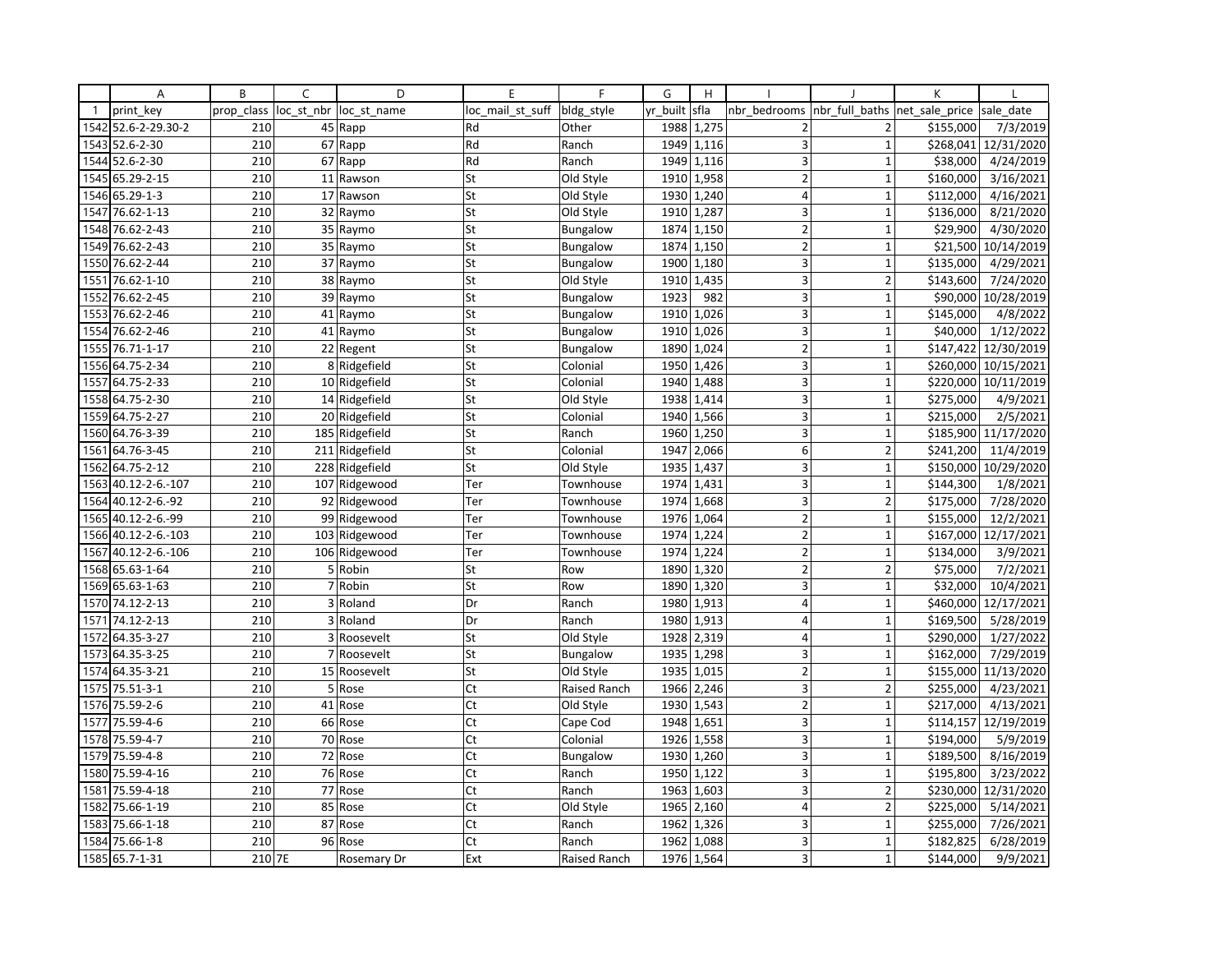|              | Α               | B          | C          | D                       | E                | $\mathsf{F}$    | G        | H                       |                         |                | К              |            |
|--------------|-----------------|------------|------------|-------------------------|------------------|-----------------|----------|-------------------------|-------------------------|----------------|----------------|------------|
| $\mathbf{1}$ | print key       | prop class | loc_st_nbr | loc st name             | loc mail st suff | bldg style      | yr_built | sfla                    | nbr bedrooms            | nbr_full_baths | net sale price | sale date  |
|              | 1586 64.41-1-3  | 210        |            | 7 Rosemont              | St               | Old Style       | 1929     | 2,087                   | 3                       | $\overline{2}$ | \$280,000      | 5/31/2019  |
| 1587         | 64.41-1-5       | 210        |            | 11 Rosemont             | St               | Old Style       | 1928     | 1,484                   | 3                       | $\mathbf{1}$   | \$212,000      | 8/15/2019  |
|              | 1588 64.40-3-3  | 210        |            | 14 Rosemont             | St               | Old Style       | 1929     | 1,414                   | $\overline{4}$          | $\overline{2}$ | \$210,000      | 11/20/2020 |
|              | 1589 64.40-3-4  | 210        |            | 18 Rosemont             | St               | Old Style       |          | 1929 1,476              | 3                       | $\overline{2}$ | \$208,500      | 9/3/2020   |
|              | 1590 64.25-2-10 | 210        |            | 105 Rosemont            | St               | <b>Bungalow</b> | 1938     | 1,728                   | 3                       | $\overline{1}$ | \$175,000      | 1/13/2021  |
| 1591         | 64.25-2-14      | 210        | 117        | Rosemont                | St               | Ranch           | 1958     | 1,173                   | 3                       | $\mathbf{1}$   | \$161,400      | 5/23/2019  |
| 1592         | 64.25-1-11      | 210        |            | 126 Rosemont            | St               | Ranch           | 1957     | 1,000                   | $\overline{2}$          | $\mathbf{1}$   | \$188,500      | 3/3/2021   |
| 1593         | 64.25-1-13      | 210        |            | 130 Rosemont            | St               | Bungalow        | 1930     | 1,032                   | 3                       | $\mathbf{1}$   | \$162,500      | 8/26/2019  |
|              | 1594 53.82-1-55 | 210        |            | 149 Rosemont            | St               | Colonial        |          | 1939 1,867              | 4                       | $\overline{2}$ | \$210,000      | 1/10/2020  |
|              | 1595 53.82-1-53 | 210        |            | 153 Rosemont            | St               | Colonial        | 1940     | 1,645                   | 3                       | $\overline{1}$ | \$220,000      | 1/17/2020  |
|              | 1596 53.82-1-36 | 210        |            | 156 Rosemont            | St               | Colonial        | 1938     | 1,626                   | 3                       | $\overline{1}$ | \$250,000      | 11/16/2020 |
|              | 1597 53.82-1-37 | 210        |            | 158 Rosemont            | St               | Colonial        |          | 1939 1,653              | 3                       | $\mathbf{1}$   | \$220,000      | 5/21/2020  |
| 1598         | 53.82-1-45      | 210        |            | 171 Rosemont            | St               | Colonial        | 1940     | 2,517                   | 3                       | $\overline{1}$ | \$295,000      | 11/12/2020 |
|              | 1599 53.82-1-43 | 210        |            | 174 Rosemont            | St               | Cape Cod        | 1938     | 1,846                   | 4                       | $\overline{2}$ | \$241,000      | 2/26/2020  |
|              | 1600 64.30-2-52 | 210        |            | 41 Russell Blessing     | Rd               | Cape Cod        | 1935     | 1,935                   | 3                       | $\overline{2}$ | \$239,000      | 12/16/2021 |
| 1601         | 64.30-3-46      | 210        |            | 52 Russell Blessing     | Rd               | Raised Ranch    | 1962     | 1,756                   | 3                       | $\mathbf{1}$   | \$194,500      | 2/15/2019  |
| 1602         | 64.30-3-49      | 210        |            | 60 Russell Blessing     | Rd               | Bungalow        | 1935     | 1,006                   | $\overline{2}$          | $\mathbf{1}$   | \$125,000      | 1/15/2021  |
|              | 1603 64.37-2-5  | 210        |            | 90 Russell Blessing     | Rd               | Cape Cod        | 1930     | 1,742                   | $\overline{4}$          | $\overline{2}$ | \$209,000      | 8/14/2020  |
| 1604         | 64.37-2-10      | 210        | 114        | <b>Russell Blessing</b> | Rd               | Old Style       | 1929     | 2,037                   | $\mathbf 2$             | $\overline{1}$ | \$180,400      | 3/4/2019   |
|              | 1605 64.37-2-21 | 210        |            | 144 Russell Blessing    | Rd               | Old Style       | 1936     | 1,622                   | 4                       | $\mathbf{1}$   | \$190,000      | 8/13/2021  |
| 1606         | 64.37-2-21      | 210        |            | 144 Russell Blessing    | Rd               | Old Style       | 1936     | 1,622                   | $\vert 4 \vert$         | $\mathbf{1}$   | \$112,270      | 6/19/2020  |
|              | 1607 64.37-3-17 | 210        |            | 165 Russell Blessing    | Rd               | Ranch           | 1977     | 2,240                   | 3                       | $\overline{2}$ | \$249,900      | 1/7/2021   |
|              | 1608 64.45-1-6  | 210        |            | 183 Russell Blessing    | Rd               | Ranch           | 1958     | 1,590                   | $\overline{2}$          | $\overline{1}$ | \$209,900      | 5/31/2019  |
|              | 1609 64.45-1-5  | 210        | 205        | <b>Russell Blessing</b> | Rd               | Colonial        | 2002     | 3,415                   | 4                       | $\mathbf 2$    | \$390,000      | 1/8/2020   |
|              | 1610 75.76-1-16 | 210        |            | 48 Rutland              | St               | <b>Bungalow</b> | 1911     | 924                     | $\mathbf 1$             | $\mathbf{1}$   | \$101,063      | 7/10/2020  |
| 1611         | 64.75-1-17      | 210        |            | 32 Ryckman              | Ave              | Colonial        | 1925     | 2,560                   | 3                       | $\overline{2}$ | \$350,000      | 5/21/2021  |
| 1612         | 64.75-1-17      | 210        |            | 32 Ryckman              | Ave              | Colonial        | 1925     | 2,560                   | 3                       | $\overline{2}$ | \$170,000      | 1/5/2021   |
|              | 1613 64.75-1-14 | 210        |            | 44 Ryckman              | Ave              | Old Style       | 1925     | 1,576                   | 3                       | $\mathbf{1}$   | \$200,000      | 1/19/2022  |
|              | 1614 64.75-1-11 | 210        |            | 54 Ryckman              | Ave              | Old Style       | 1925     | 1,576                   | $\overline{\mathbf{3}}$ | $\mathbf{1}$   | \$215,000      | 2/11/2022  |
|              | 1615 64.75-2-17 | 210        |            | 61 Ryckman              | Ave              | Old Style       | 1935     | 1,648                   | 3                       | $\mathbf{1}$   | \$197,500      | 4/11/2019  |
| 1616         | 64.75-1-8       | 210        |            | 64 Ryckman              | Ave              | Old Style       | 1925     | 1,540                   | 3                       | $\mathbf{1}$   | \$190,000      | 10/2/2019  |
| 1617         | 64.66-2-18.1    | 210        |            | 104 Ryckman             | Ave              | Row             | 1920     | 2,052                   | $\overline{4}$          | $\overline{2}$ | \$140,000      | 8/18/2020  |
|              | 1618 64.59-1-53 | 210        |            | 49 S Allen              | St               | Colonial        |          | $\overline{1915}$ 1,596 | $\overline{4}$          | $\mathbf{1}$   | \$176,000      | 1/15/2021  |
|              | 1619 64.66-2-2  | 210        |            | 81 S Allen              | St               | Old Style       | 1950     | 1,562                   | $\overline{4}$          | $\mathbf{1}$   | \$157,000      | 7/23/2021  |
|              | 1620 64.58-2-59 | 210        | 100        | S Allen                 | St               | Old Style       | 1909     | 1,420                   | 3                       | 3              | \$220,000      | 1/12/2022  |
| 1621         | 64.66-1-35      | 210        |            | 136 S Allen             | St               | Colonial        |          | 1920 2,260              | 4                       | $\mathbf{1}$   | \$251,300      | 5/8/2020   |
| 1622         | 64.73-2-9       | 210        | 252        | S Allen                 | St               | Old Style       | 1930     | 1,276                   | $\overline{2}$          | $\mathbf{1}$   | \$129,000      | 2/7/2020   |
|              | 1623 64.81-2-2  | 210        |            | 288 S Allen             | St               | Old Style       | 1926     | 1,218                   | 3                       | $\mathbf{1}$   | \$207,000      | 11/30/2021 |
| 1624         | 64.81-2-2       | 210        | 288        | S Allen                 | St               | Old Style       | 1926     | 1,218                   | $\overline{3}$          | $\overline{1}$ | \$153,500      | 6/21/2019  |
|              | 1625 64.81-1-60 | 210        |            | 289 S Allen             | St               | Ranch           | 1960     | 1,120                   | $\overline{2}$          | $\overline{1}$ | \$160,000      | 6/1/2021   |
|              | 1626 64.81-2-9  | 210        |            | 318 S Allen             | St               | Old Style       | 1924     | 1,354                   | 3                       | $\mathbf{1}$   | \$229,000      | 6/21/2021  |
| 1627         | 76.63-1-7       | 210        |            | 31 S Dove               | St               | Ranch           | 1955     | 975                     | $\overline{2}$          | $\overline{1}$ | \$113,001      | 4/16/2021  |
| 1628         | 76.58-2-45.-36  | 210        |            | 67 S Ferry              | St               | Other           | 1920     | 889                     | $\overline{2}$          | $\mathbf{1}$   | \$62,000       | 8/13/2021  |
|              | 1629 65.70-2-22 | 210        |            | 65 S Lake               | Ave              | Row             | 1890     | 1,753                   | $\overline{4}$          | $\overline{2}$ | \$425,000      | 9/3/2021   |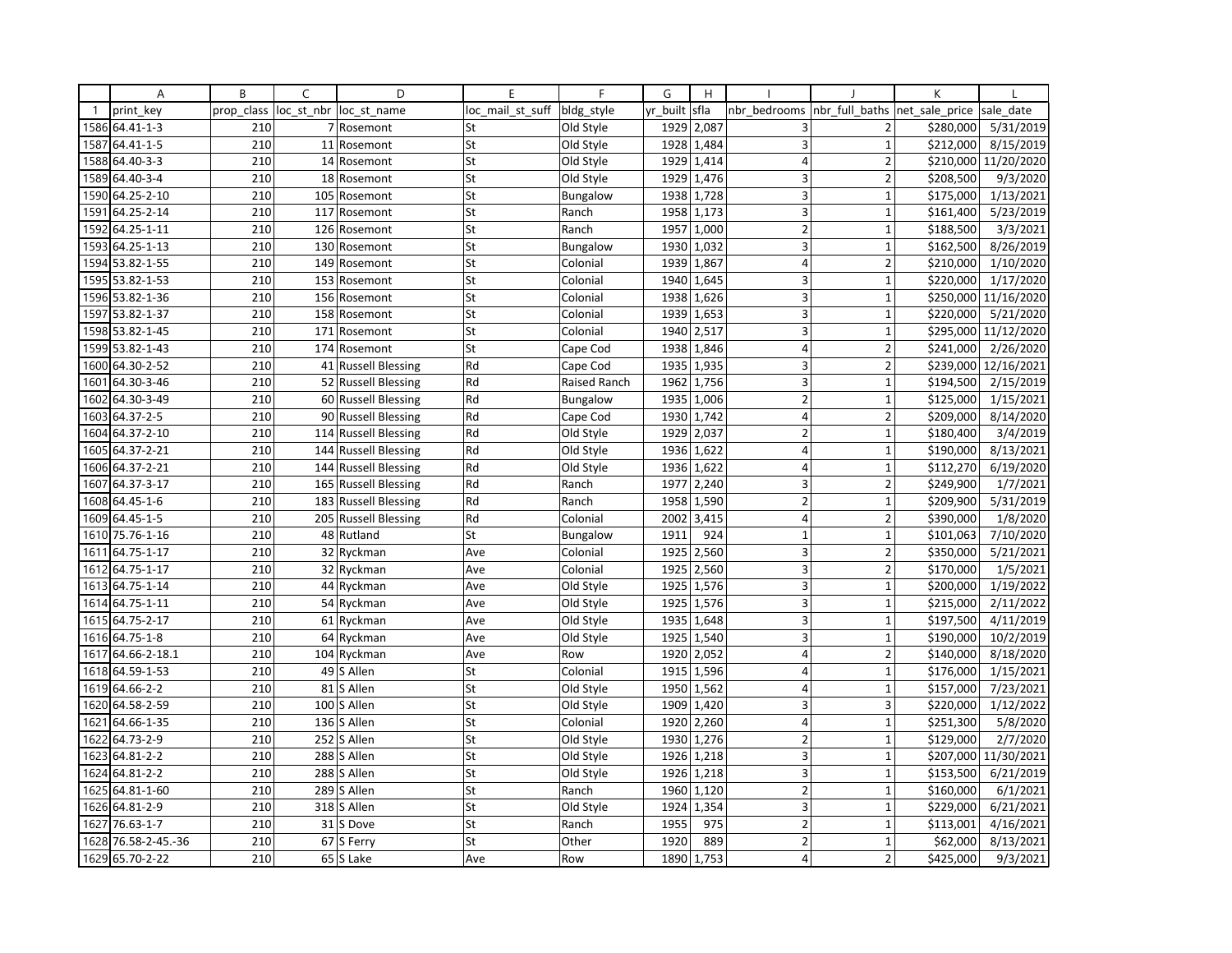|              | Α               | B          | C          | D             | E                | $\mathsf{F}$ | G        | H          |                         |                         | K              |                       |
|--------------|-----------------|------------|------------|---------------|------------------|--------------|----------|------------|-------------------------|-------------------------|----------------|-----------------------|
| $\mathbf{1}$ | print key       | prop class | loc st nbr | loc st name   | loc mail st suff | bldg style   | yr built | sfla       | nbr bedrooms            | nbr full baths          | net sale price | sale date             |
|              | 1630 65.70-2-25 | 210        |            | 71 S Lake     | Ave              | Row          |          | 1890 2,169 | 5                       | 3                       | \$316,900      | 4/17/2019             |
| 1631         | 75.28-4-14      | 210        |            | $151$ S Lake  | Ave              | Old Style    | 1911     | 3,867      | 6                       | 4                       | \$320,000      | 3/26/2021             |
| 1632         | 64.59-4-6       | 210        |            | 2 S Main      | Ave              | Row          | 1923     | 1,526      | 5                       | $\mathbf{1}$            | \$169,000      | 7/10/2019             |
| 1633         | 64.59-4-5       | 210 2A     |            | S Main        | Ave              | Old Style    | 1917     | 2,137      | 3                       | $\mathbf{1}$            | \$155,200      | 2/24/2021             |
|              | 1634 64.67-2-2  | 210        |            | 8 S Main      | Ave              | Old Style    | 1905     | 1,664      | $\overline{4}$          | $\mathbf{1}$            | \$232,800      | 2/24/2021             |
| 1635         | 64.59-2-31      | 210        | 9          | S Main        | Ave              | Old Style    | 1920     | 4,186      | 3                       | 3                       | \$275,000      | 8/3/2020              |
|              | 1636 64.67-3-21 | 210        | 42         | S Main        | Ave              | Old Style    |          | 1850 2,016 | $\overline{4}$          | $\overline{2}$          |                | \$175,000 12/18/2019  |
| 1637         | 64.67-1-57      | 210        | 63         | S Main        | Ave              | Old Style    | 1920     | 1,350      | $\overline{\mathbf{4}}$ | $\mathbf{1}$            | \$191,000      | 2/2/2021              |
|              | 1638 64.75-1-58 | 210        |            | 114 S Main    | Ave              | Old Style    |          | 1929 1,918 | 3                       | $\overline{2}$          | \$250,000      | 3/5/2019              |
| 1639         | 64.74-2-39      | 210        |            | 169 S Main    | Ave              | Old Style    | 1940     | 1,902      | $\overline{3}$          | $\overline{2}$          | \$316,000      | 11/6/2020             |
|              | 1640 64.82-3-1  | 210        |            | 173 S Main    | Ave              | Old Style    | 1925     | 1,928      | $\overline{2}$          | $\mathbf{1}$            | \$305,000      | 2/17/2021             |
| 1641         | 64.82-3-6       | 210        |            | 197 S Main    | Ave              | Colonial     |          | 1930 1,848 | $\overline{4}$          | $\mathbf{1}$            | \$260,000      | 9/18/2019             |
| 1642         | 64.82-3-7       | 210        | 203        | S Main        | Ave              | Old Style    | 1925     | 1,634      | 3                       | $\mathbf{1}$            | \$290,000      | 7/21/2020             |
| 1643         | 64.82-3-9       | 210        |            | $215$ S Main  | Ave              | Old Style    | 1927     | 2,366      | $\overline{4}$          | $\overline{2}$          | \$387,000      | 7/15/2021             |
| 1644         | 64.82-2-5       | 210        |            | 220 S Main    | Ave              | Colonial     | 1925     | 2,366      | $\overline{4}$          | $\mathbf{1}$            | \$295,000      | 7/16/2019             |
| 1645         | 64.82-3-20      | 210        |            | $253$ S Main  | Ave              | Colonial     | 1927     | 2,226      | $\overline{4}$          | $\overline{2}$          | \$200,000      | 5/25/2021             |
|              | 1646 64.82-2-14 | 210        |            | 262 S Main    | Ave              | Colonial     | 1930     | 2,128      | 3 <sup>1</sup>          | $\mathbf{1}$            | \$250,000      | 10/21/2019            |
| 1647         | 64.82-2-14      | 210        |            | 262 S Main    | Ave              | Colonial     | 1930     | 2,128      | $\overline{3}$          | $\mathbf{1}$            | \$160,000      | 2/20/2019             |
|              | 1648 75.26-1-8  | 210        |            | 268 S Main    | Ave              | Colonial     | 1910     | 2,452      | $\overline{\mathbf{3}}$ | $\overline{2}$          | \$212,500      | $\frac{1}{5/6}$ /2020 |
|              | 1649 75.25-1-31 | 210        |            | 287 S Main    | Ave              | Ranch        |          | 1953 1,384 | 3                       | $\mathbf{1}$            |                | \$185,000 10/24/2019  |
| 1650         | 75.25-1-32      | 210        |            | 289 S Main    | Ave              | Old Style    | 1930     | 2,016      | 3 <sup>1</sup>          | $\overline{2}$          | \$241,500      | 3/6/2019              |
| 1651         | 75.25-1-33      | 210        |            | $291$ S Main  | Ave              | Ranch        | 1950     | 1,092      | 3 <sup>1</sup>          | $\mathbf{1}$            | \$178,000      | 7/10/2020             |
| 1652         | 75.25-1-37      | 210        | 299        | S Main        | Ave              | Colonial     | 1940     | 1,904      | 3                       | $\overline{2}$          | \$275,000      | 11/17/2020            |
| 1653         | 75.33-2-53      | 210        | 335        | S Main        | Ave              | Cape Cod     | 1948     | 1,624      | 3                       | $\mathbf 1$             | \$240,000      | 8/9/2019              |
|              | 1654 75.33-3-5  | 210        |            | 338 S Main    | Ave              | Ranch        | 1954     | 1,592      | 3 <sup>1</sup>          | $\mathbf 1$             | \$235,000      | 7/27/2020             |
|              | 1655 75.40-1-22 | 210        |            | 361 S Main    | Ave              | Colonial     | 1950     | 1,408      | 3                       | $\overline{1}$          | \$224,000      | 7/3/2019              |
|              | 1656 75.40-1-19 | 210        | 367        | S Main        | Ave              | Ranch        | 1948     | 984        | 3                       | $\mathbf{1}$            | \$180,000      | 12/27/2021            |
| 1657         | 75.41-1-9       | 210        |            | 378 S Main    | Ave              | Colonial     |          | 1948 1,648 | 3                       | $\mathbf{1}$            | \$228,000      | 6/27/2019             |
| 1658         | 64.50-2-11      | 210        |            | 20 S Manning  | Blvd             | Colonial     | 1929     | 2,100      | $\vert$                 | $\mathbf{1}$            | \$400.000      | 7/8/2021              |
|              | 1659 64.50-2-11 | 210        |            | 20 S Manning  | Blvd             | Colonial     | 1929     | 2,100      | $\overline{4}$          | $\mathbf{1}$            | \$320,000      | 4/9/2020              |
| 1660         | 64.58-2-1       | 210        |            | 21 S Manning  | <b>Blvd</b>      | Colonial     | 1930     | 2,266      | 3                       | $\overline{2}$          | \$355,000      | 7/8/2020              |
| 1661         | 64.58-2-4       | 210        |            | 37 S Manning  | Blvd             | Colonial     | 1930     | 2,032      | $\overline{4}$          | $\mathbf{1}$            |                | \$275,000 11/24/2021  |
| 1662         | 64.58-1-28      | 210        |            | 75 S Manning  | Blvd             | Colonial     | 1932     | 2,924      | 5                       | 3                       | \$436,500      | 4/1/2021              |
| 1663         | 64.58-1-28      | 210        |            | 75 S Manning  | <b>B</b> lvd     | Colonial     | 1932     | 2,924      | 5                       | $\overline{\mathbf{3}}$ | \$230,000      | 9/24/2020             |
| 1664         | 64.58-1-29      | 210        |            | 81 S Manning  | Blvd             | Colonial     | 1932     | 2,196      | 3                       | $\overline{2}$          | \$275,000      | 6/13/2019             |
|              | 1665 64.58-1-32 | 210        |            | 107 S Manning | Blvd             | Colonial     | 1923     | 3,205      | 5                       | 4                       | \$485,000      | 3/11/2021             |
| 1666         | 64.57-2-76      | 210        |            | 114 S Manning | <b>Blvd</b>      | Colonial     | 1930     | 2,098      | $\overline{4}$          | 3                       | \$215,000      | 8/5/2020              |
| 1667         | 64.65-2-39      | 210        |            | 157 S Manning | Blvd             | Colonial     |          | 1940 2,128 | $\overline{4}$          | $\overline{2}$          | \$353,500      | 7/14/2020             |
| 1668         | 64.65-2-29      | 210        |            | 174 S Manning | <b>Blvd</b>      | Old Style    | 1925     | 1,827      | 3                       | $\overline{1}$          | \$295,000      | 8/21/2020             |
|              | 1669 64.73-1-63 | 210        |            | 237 S Manning | Blvd             | Old Style    | 1900     | 1,790      | 3                       | $\overline{2}$          | \$235,000      | 2/1/2021              |
|              | 1670 64.73-1-12 | 210        |            | 248 S Manning | Blvd             | Colonial     |          | 1940 1,920 | $\overline{4}$          | $\mathbf 1$             | \$205,000      | 1/4/2019              |
| 1671         | 64.73-1-68      | 210        |            | 255 S Manning | Blvd             | Colonial     | 1922     | 1,811      | $\overline{\mathbf{4}}$ | $\mathbf{1}$            | \$262,650      | 7/24/2020             |
| 1672         | 64.73-1-14      | 210        |            | 258 S Manning | Blvd             | Ranch        | 1950     | 2,402      | $\overline{4}$          | $\mathbf 1$             | \$453,000      | 7/29/2021             |
|              | 1673 64.73-1-14 | 210        |            | 258 S Manning | Blvd             | Ranch        |          | 1950 2,402 | $\overline{\mathbf{A}}$ | $\mathbf{1}$            | \$453,000      | 7/29/2021             |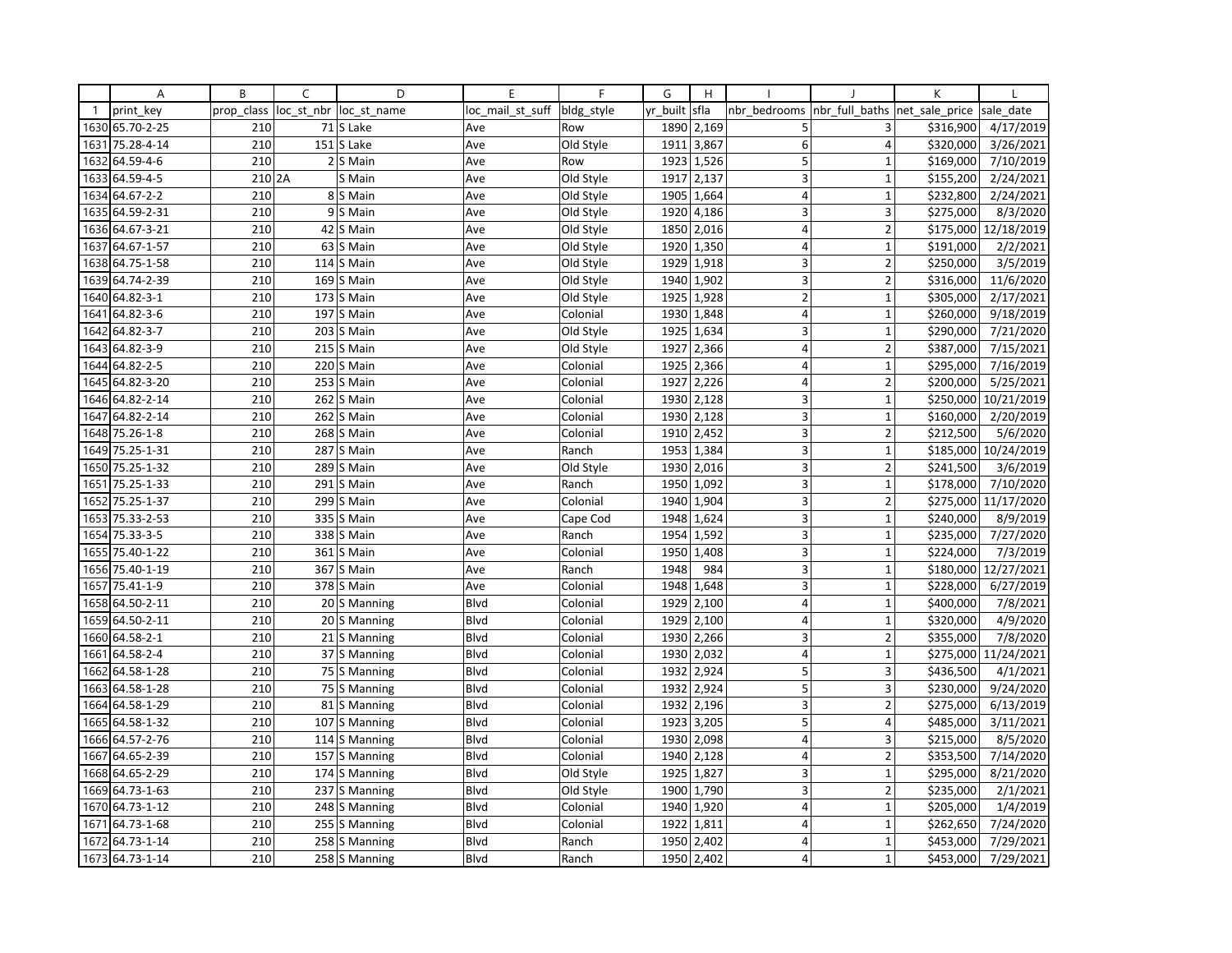|              | Α                | B          | C              | D                       | E                | $\mathsf{F}$    | G        | H          |                         |                | K              |                      |
|--------------|------------------|------------|----------------|-------------------------|------------------|-----------------|----------|------------|-------------------------|----------------|----------------|----------------------|
| $\mathbf{1}$ | print key        | prop class | loc st nbr     | loc st name             | loc mail st suff | bldg style      | yr built | sfla       | nbr bedrooms            | nbr full baths | net sale price | sale date            |
| 1674         | 64.81-2-42       | 210        |                | 303 S Manning           | Blvd             | Old Style       | 1925     | 1,702      | 3                       | $\mathbf{1}$   | \$234,900      | 12/10/2020           |
| 1675         | 64.81-2-43       | 210        |                | 307 S Manning           | Blvd             | Colonial        | 1922     | 2,556      | $\overline{4}$          | $\overline{2}$ | \$269,000      | 1/31/2019            |
| 1676         | 64.81-2-43       | 210        |                | 307 S Manning           | Blvd             | Colonial        | 1922     | 2,556      | $\overline{4}$          | $\overline{2}$ | \$269,000      | 1/31/2019            |
| 1677         | 75.32-1-3        | 210        |                | 343 S Manning           | Blvd             | Ranch           |          | 1950 1,542 | $\overline{4}$          | $\mathbf 1$    | \$210,000      | 4/7/2020             |
| 1678         | 76.69-3-58       | 210        |                | 2 S Marshall            | St               | Old Style       | 1925     | 1,308      | 3                       | $\mathbf{1}$   | \$169,000      | 9/20/2021            |
| 1679         | 76.69-3-56       | 210        | 6 <sup>1</sup> | S Marshall              | St               | Old Style       | 1925     | 1,203      | 3                       | $\mathbf{1}$   | \$200,000      | 6/30/2021            |
| 1680         | 76.50-2-49       | 210        |                | 122 S Pearl             | St               | Row             | 1988     | 1,044      | $\overline{2}$          | $\mathbf{1}$   | \$114,000      | 2/28/2022            |
| 1681         | 76.50-2-50       | 210        | 124            | S Pearl                 | St               | Row             | 1988     | 1,566      | $\overline{2}$          | $\mathbf{1}$   | \$104,000      | 12/13/2019           |
| 1682         | 76.50-2-53       | 210        |                | 130 S Pearl             | St               | Row             | 1988     | 1,360      | $\overline{2}$          | $\mathbf 1$    | \$99,910       | 8/16/2021            |
| 1683         | 76.50-2-58       | 210        |                | 140 S Pearl             | St               | Row             | 1988     | 1,088      | $\overline{3}$          | $\mathbf{1}$   | \$90,000       | 7/24/2020            |
| 1684         | 76.50-2-60       | 210        |                | 144 S Pearl             | St               | Row             | 1988     | 1,044      | 3                       | $\mathbf{1}$   | \$50,000       | 2/25/2022            |
|              | 1685 87.39-1-8   | 210        |                | 738 S Pearl             | St               | Townhouse       | 1969     | 1,140      | $\overline{\mathbf{4}}$ | $\mathbf{1}$   | \$82,680       | 7/12/2019            |
| 1686         | 87.39-1-9        | 210        |                | 740 S Pearl             | St               | Townhouse       | 1969     | 1,140      | $\overline{3}$          | $\mathbf{1}$   | \$75,000       | 9/9/2019             |
| 1687         | 87.39-1-32       | 210        |                | 810 S Pearl             | St               | Old Style       | 1915     | 1,716      | $\overline{4}$          | $\mathbf 1$    | \$125,000      | 7/26/2021            |
| 1688         | 64.50-2-3        | 210        |                | 14 S Pine               | Ave              | Old Style       | 1889     | 2,678      | $\overline{4}$          | $\overline{2}$ | \$218,000      | 7/17/2020            |
| 1689         | 64.59-1-6        | 210        |                | 23 S Pine               | Ave              | Old Style       | 1914     | 3,654      | 3                       | $\overline{2}$ | \$339,500      | 11/5/2020            |
| 1690         | 64.50-2-6        | 210        |                | 24 S Pine               | Ave              | Old Style       | 1890     | 2,686      | $\overline{4}$          | $\overline{2}$ | \$375,000      | 8/18/2021            |
| 1691         | 64.59-1-7        | 210        |                | 27 S Pine               | Ave              | Old Style       | 1894     | 1,617      | $\overline{4}$          | $\overline{2}$ | \$215,000      | 5/27/2021            |
| 1692         | 64.58-1-36       | 210        | 54             | S Pine                  | Ave              | Old Style       | 1927     | 1,622      | 3                       | $\mathbf 1$    | \$188,800      | 3/18/2020            |
|              | 1693 64.58-1-49  | 210        |                | 94 S Pine               | Ave              | Colonial        | 1927     | 1,920      | $\overline{4}$          | $\overline{2}$ |                | \$229,385 11/19/2019 |
| 1694         | 64.58-1-51       | 210        |                | $102$ S Pine            | Ave              | Colonial        | 1924     | 2,346      | $\overline{3}$          | $\mathbf{1}$   | \$335,000      | 6/9/2021             |
|              | 1695 64.66-1-18  | 210        |                | 107 S Pine              | Ave              | Old Style       | 1925     | 1,477      | 4                       | $\mathbf{1}$   | \$205,000      | 8/13/2021            |
| 1696         | 64.66-1-24       | 210        | 141            | S Pine                  | Ave              | Old Style       | 1890     | 2,817      | 6 <sup>1</sup>          | 4              | \$415,000      | 11/23/2020           |
| 1697         | 64.65-2-50       | 210        |                | $\overline{160}$ S Pine | Ave              | Ranch           | 1956     | 1,115      | $\overline{3}$          | $\mathbf{1}$   | \$170,000      | 4/2/2020             |
| 1698         | 65.81-3-29       | 210        | 12             | S Swan                  | St               |                 |          |            |                         |                | \$135,000      | 7/20/2021            |
|              | 1699 65.81-3-30  | 210        | 14             | S Swan                  | St               |                 |          |            |                         |                | \$135,000      | 7/1/2021             |
| 1700         | 76.25-2-19.-5403 | 210        | 54             | S Swan                  | St               | Other           | 1831     | 570        | $\mathbf 1$             | $\mathbf 1$    | \$88,500       | 7/12/2021            |
| 1701         | 76.32-5-28       | 210        |                | 164 S Swan              | St               | Row             | 1840     | 1,190      | $\overline{2}$          | $\mathbf{1}$   | \$225,000      | 5/6/2021             |
| 1702         | 76.62-3-30       | 210        | $6 \mid$       | Sand                    | St               | Bungalow        | 1910     | 1,155      | 3 <sup>1</sup>          | $\mathbf{1}$   | \$154,000      | 11/3/2021            |
| 1703         | 74.8-3-16        | 210        | $1\vert$       | Sandalwood              | Ct               | Townhouse       | 1989     | 1,529      | $\overline{2}$          | $\overline{2}$ | \$204,000      | 12/22/2020           |
| 1704         | $74.8 - 3 - 2$   | 210        | $\overline{2}$ | Sandalwood              | Ct               | Townhouse       | 1993     | 1,529      | $\overline{2}$          | $\overline{2}$ | \$210,000      | 10/1/2021            |
| 1705         | 74.8-3-6         | 210        |                | 10 Sandalwood           | Ct               | Townhouse       | 1990     | 1,529      | $\overline{2}$          | $\overline{2}$ | \$185,000      | 6/25/2019            |
| 1706         | $74.8 - 3 - 7$   | 210        |                | 12 Sandalwood           | Ct               | Townhouse       | 1990     | 1,294      | $\overline{2}$          | $\overline{2}$ | \$195,000      | 7/9/2020             |
| 1707         | 75.67-2-27       | 210        |                | 5 Sard                  | Rd               | Old Style       | 1918     | 1,065      | 3 <sup>1</sup>          | $\mathbf{1}$   | \$148,294      | 8/25/2020            |
|              | 1708 75.68-2-31  | 210        |                | 10 Sard                 | Rd               | Colonial        | 1952     | 1,232      | 3                       | $\mathbf 1$    | \$156,000      | 5/23/2019            |
| 1709         | 75.67-2-31       | 210        |                | 13 Sard                 | Rd               | <b>Bungalow</b> | 1920     | 861        | $\overline{2}$          | $\mathbf{1}$   | \$117,420      | 2/22/2022            |
|              | 1710 74.8-1-19   | 210        |                | 16 Sawyer               | PI               | Cape Cod        | 1953     | 1,354      | 3 <sup>1</sup>          | $\mathbf{1}$   | \$140,000      | 2/18/2020            |
| 1711         | 76.64-5-51       | 210        |                | 85 Second               | Ave              | Old Style       | 1890     | 1,056      | $\overline{3}$          | $\mathbf 1$    | \$115,000      | 7/6/2021             |
| 1712         | 76.71-3-16       | 210        |                | 134 Second              | Ave              | Row             | 1871     | 1,144      | $\overline{3}$          | $\mathbf{1}$   | \$60,000       | 10/29/2021           |
| 1713         | 76.63-4-18       | 210        | 147            | Second                  | Ave              | Old Style       | 1934     | 1,260      | 3                       | $\overline{2}$ | \$82,000       | 5/20/2021            |
| 1714         | 76.63-1-21       | 210        |                | 213 Second              | Ave              | Row             |          | 1899 1,102 | $\overline{2}$          | $\overline{2}$ | \$48,000       | 12/8/2020            |
| 1715         | 76.61-3-35       | 210        | 341            | Second                  | Ave              | Old Style       | 1910     | 2,012      | 2                       | $\mathbf{1}$   | \$180,000      | 5/20/2019            |
|              | 1716 76.61-3-35  | 210        |                | 341 Second              | Ave              | Old Style       |          | 1910 2,012 | 2                       | $\mathbf{1}$   | \$50,000       | 1/11/2019            |
|              | 1717 76.61-1-19  | 210        |                | 387 Second              | Ave              | Bungalow        | 1910     | 882        | $\overline{\mathbf{3}}$ | $\mathbf{1}$   | \$50,000       | 2/17/2022            |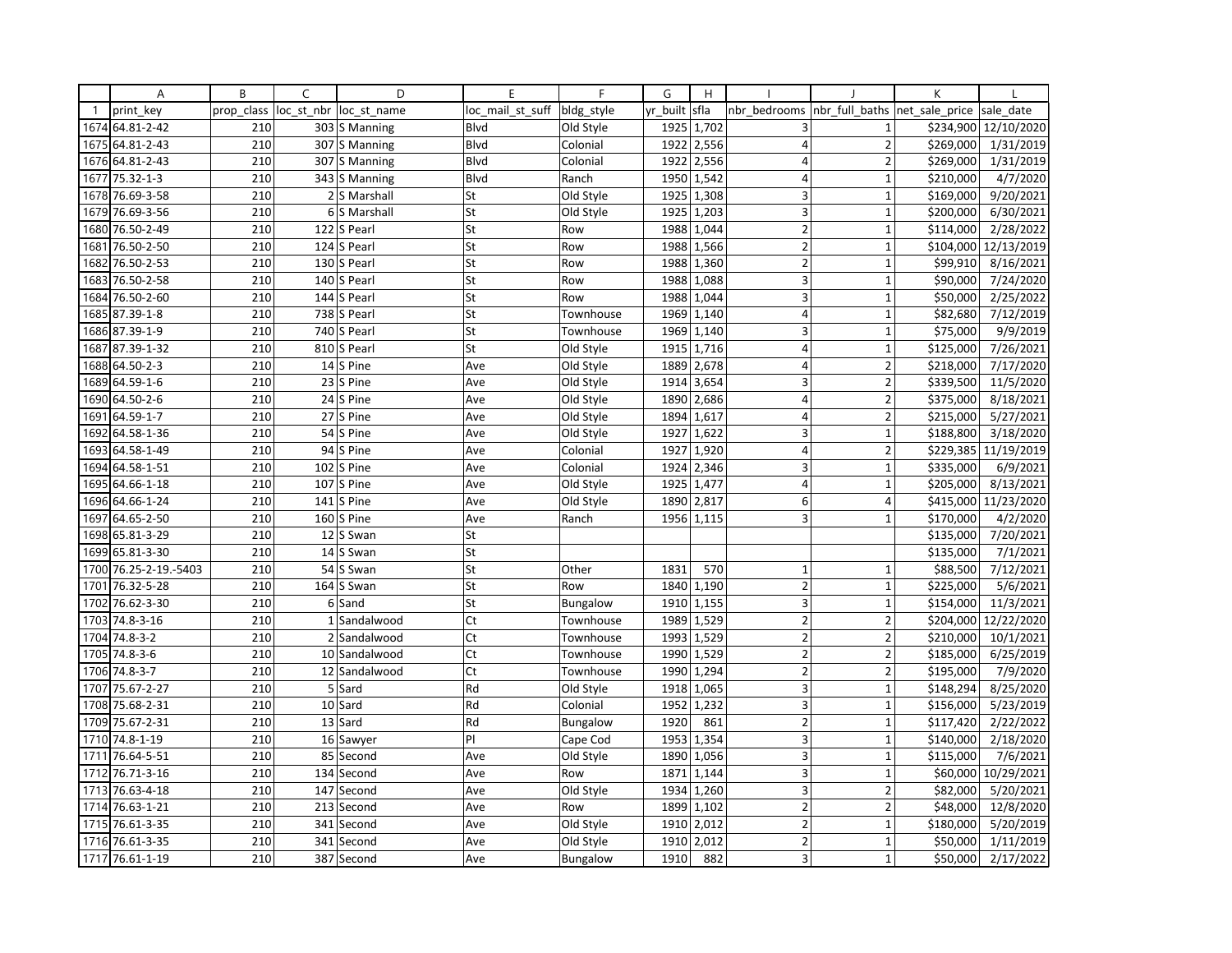|              | Α               | B          | C          | D               | E                | F            | G        | H          |                         |                                | K         |                       |
|--------------|-----------------|------------|------------|-----------------|------------------|--------------|----------|------------|-------------------------|--------------------------------|-----------|-----------------------|
| $\mathbf{1}$ | print key       | prop_class | loc_st_nbr | loc st name     | loc_mail_st_suff | bldg style   | yr_built | sfla       | nbr bedrooms            | nbr_full_baths  net_sale_price |           | sale date             |
|              | 1718 76.61-1-19 | 210        |            | 387 Second      | Ave              | Bungalow     | 1910     | 882        | 3                       | 1                              | \$7,900   | 2/14/2019             |
| 1719         | 76.61-1-54      | 210        | 405        | Second          | Ave              | Row          | 1913     | 1,152      | 3                       | $\mathbf{1}$                   | \$128,000 | 4/21/2021             |
| 1720         | 75.68-3-57      | 210        |            | 415 Second      | Ave              | Old Style    | 1930     | 1,168      | 3                       | $\mathbf{1}$                   | \$132,000 | 12/31/2020            |
| 1721         | 65.73-5-4       | 210        |            | 154 Second      | St               | Row          |          | 1890 1,672 | $\overline{4}$          | $\mathbf{1}$                   | \$30,500  | 1/23/2019             |
| 1722         | 65.64-7-27      | 210        |            | 255 Second      | St               | Old Style    | 1872     | 1,210      | $\overline{2}$          | $\overline{1}$                 | \$50,000  | 10/29/2021            |
| 1723         | 65.56-4-22      | 210        | 281        | Second          | St               | Row          | 1910     | 1,624      | 6                       | $\mathbf{1}$                   | \$80,000  | 3/12/2020             |
| 1724         | 65.55-6-10      | 210        |            | 390 Second      | St               | Row          | 1900     | 1,720      | 3                       | $\mathbf{1}$                   | \$32,500  | 11/23/2020            |
| 1725         | 65.47-1-33      | 210        | 483        | Second          | St               | Old Style    | 1870     | 1,046      | $\overline{2}$          | $\mathbf{1}$                   | \$19,250  | 4/10/2019             |
|              | 1726 65.47-2-4  | 210        |            | 492 Second      | St               | Old Style    | 1890     | 1,250      | 3                       | $\mathbf{1}$                   | \$40,000  | 1/21/2021             |
| 1727         | 65.46-4-28      | 210        |            | 500 Second      | St               | Old Style    | 1890     | 1,062      | $\overline{3}$          | 1                              | \$50,000  | 5/27/2021             |
| 1728         | 65.38-2-43      | 210        | 551        | Second          | St               | Row          | 1890     | 1,476      | 3                       | $\mathbf{1}$                   | \$58,000  | 6/22/2020             |
|              | 1729 65.38-2-43 | 210        |            | 551 Second      | St               | Row          | 1890     | 1,476      | 3                       | $\mathbf{1}$                   | \$56,000  | 7/11/2019             |
| 1730         | 65.38-2-68      | 210        | 605        | Second          | St               | Old Style    | 1900     | 1,048      | $\overline{2}$          | 1                              | \$37,500  | 9/9/2019              |
| 1731         | 65.30-2-24      | 210        | 625        | Second          | St               | Old Style    | 1890     | 1,285      | 3                       | $\mathbf{1}$                   | \$35,000  | 7/15/2020             |
| 1732         | 64.40-1-22      | 210        |            | 22 Seminole     | Ave              | Old Style    | 1930     | 1,484      | 3                       | $\mathbf{1}$                   | \$153,000 | 6/16/2021             |
| 1733         | 64.40-1-21      | 210        | 26         | Seminole        | Ave              | Bungalow     | 1927     | 1,254      | 5                       | $\mathbf{1}$                   | \$166,900 | 5/4/2020              |
|              | 1734 64.40-1-20 | 210        |            | 28 Seminole     | Ave              | Ranch        | 1960     | 1,040      | $\overline{2}$          | $\mathbf{1}$                   | \$164,893 | 4/6/2020              |
|              | 1735 74.15-2-23 | 210        | 15         | Seneca          | PI               | Split Level  | 1980     | 1,829      | $\overline{\mathbf{3}}$ | 1                              | \$255,000 | 9/2/2021              |
| 1736         | $65.7 - 2 - 9$  | 210        |            | 120 Shaker      | Rd               | Ranch        | 1956     | 1,424      | 3                       | $\overline{1}$                 | \$276,000 | $\frac{1}{2}/11/2021$ |
| 1737         | $65.7 - 3 - 6$  | 210        |            | 131 Shaker      | Rd               | Ranch        | 1941     | 876        | $\overline{2}$          | $\mathbf{1}$                   | \$135,000 | 8/4/2021              |
| 1738         | $65.7 - 3 - 4$  | 210        |            | 139 Shaker      | Rd               | Ranch        | 1950     | 966        | $\overline{2}$          | $\mathbf{1}$                   | \$170,000 | 9/2/2020              |
|              | 1739 54.19-1-7  | 210        |            | 210 Shaker      | Rd               | Ranch        | 1954     | 1,296      | $\overline{2}$          | $\mathbf 1$                    | \$225,000 | 10/19/2020            |
| 1740         | 65.7-1-41       | 210        |            | 180 Shaker Park | Dr               | Ranch        | 1959     | 1,350      | $\overline{3}$          | $\overline{1}$                 | \$238,000 | 7/20/2021             |
| 1741         | 54.19-1-33      | 210        |            | 216 Shaker Park | Dr               | Ranch        | 1962     | 1,806      | 3                       | $\overline{2}$                 | \$244,000 | 3/27/2020             |
| 1742         | 54.19-1-32      | 210        |            | 220 Shaker Park | Dr               | Ranch        | 1961     | 1,310      | 3                       | $\mathbf 1$                    | \$240,000 | 10/27/2021            |
| 1743         | 54.19-1-31      | 210        |            | 224 Shaker Park | Dr               | Ranch        | 1962     | 1,380      | 3                       | $\mathbf{1}$                   | \$229,000 | 12/3/2020             |
| 1744         | 65.81-3-52      | 210        | 197        | Sheridan        | Ave              | Row          | 2016     | 1,170      | 3                       | $\mathbf{1}$                   | \$150,000 | 4/17/2020             |
|              | 1745 65.46-3-65 | 210        |            | 343 Sherman     | St               | Row          | 1910     | 1,864      | 3                       | $\overline{2}$                 | \$182,000 | 11/10/2021            |
| 1746         | 65.46-3-75      | 210        |            | 365 Sherman     | St               | Old Style    | 1890     | 1,432      | $\overline{2}$          | $\mathbf{1}$                   | \$67,000  | 2/12/2020             |
| 1747         | 65.7-1-51.15    | 210        |            | 3 Silverberry   | PI               | Raised Ranch | 1961     | 1,512      | 3                       | $\mathbf{1}$                   | \$260,000 | 7/28/2021             |
| 1748         | 65.7-1-51.14    | 210        | 4          | Silverberry     | PI               | Ranch        | 1984     | 1,247      | 3                       | $\mathbf{1}$                   | \$188,000 | $\frac{1}{3/10/2021}$ |
| 1749         | 65.7-1-51.14    | 210        |            | 4 Silverberry   | PI               | Ranch        | 1984     | 1,247      | 3                       | $\mathbf{1}$                   | \$122,000 | 8/12/2020             |
| 1750         | 65.7-1-51.12    | 210        |            | 6 Silverberry   | PI               | Raised Ranch | 1984     | 1,512      | 3                       | $\mathbf{1}$                   | \$195,000 | 11/15/2019            |
| 1751         | 76.63-1-25      | 210        |            | 3 Slingerland   | St               | Bungalow     | 1871     | 1,020      | $\overline{3}$          | $\overline{1}$                 | \$86,500  | 9/1/2020              |
| 1752         | 76.63-1-38      | 210        |            | 31 Slingerland  | St               | Bungalow     | 1874     | 975        | $\overline{4}$          | $\mathbf{1}$                   | \$80,000  | 9/10/2019             |
| 1753         | 76.62-4-9       | 210        |            | 42 Slingerland  | St               | Old Style    | 1900     | 1,191      | $\overline{2}$          | $\overline{2}$                 | \$40,000  | 10/22/2021            |
| 1754         | 76.64-5-2       | 210        |            | 17 Sloan        | St               | Old Style    | 1900     | 1,320      | $\overline{2}$          | $\mathbf{1}$                   | \$110,000 | 6/4/2021              |
|              | 1755 76.64-5-2  | 210        |            | 17 Sloan        | St               | Old Style    | 1900     | 1,320      | $\overline{2}$          | $\mathbf{1}$                   | \$36,000  | 1/15/2021             |
| 1756         | 66.37-1-26      | 210        | 29         | South           | St               | Old Style    | 1900     | 528        | $\overline{1}$          | $\overline{1}$                 | \$60,950  | 2/7/2020              |
| 1757         | 75.76-3-51      | 210        |            | 29 Southern     | Blvd             | Old Style    | 1920     | 1,165      | 3                       | $\mathbf{1}$                   | \$194,000 | 9/16/2021             |
|              | 1758 75.76-3-51 | 210        |            | 29 Southern     | Blvd             | Old Style    | 1920     | 1,165      | 3                       | $\mathbf 1$                    | \$110,000 | 1/20/2021             |
| 1759         | 75.76-2-20      | 210        |            | 38 Southern     | <b>Blvd</b>      | Old Style    | 1940     | 1,132      | 3                       | $\mathbf{1}$                   | \$95,400  | 11/27/2019            |
| 1760         | 75.76-2-22      | 210        |            | 42 Southern     | Blvd             | Old Style    | 1892     | 1,088      | 3                       | $\mathbf{1}$                   | \$159,600 | 10/2/2019             |
|              | 1761 75.76-4-23 | 210        |            | 86 Southern     | <b>Blvd</b>      | Old Style    | 1935     | 1,610      | $\overline{3}$          | 1                              | \$133,000 | 5/7/2021              |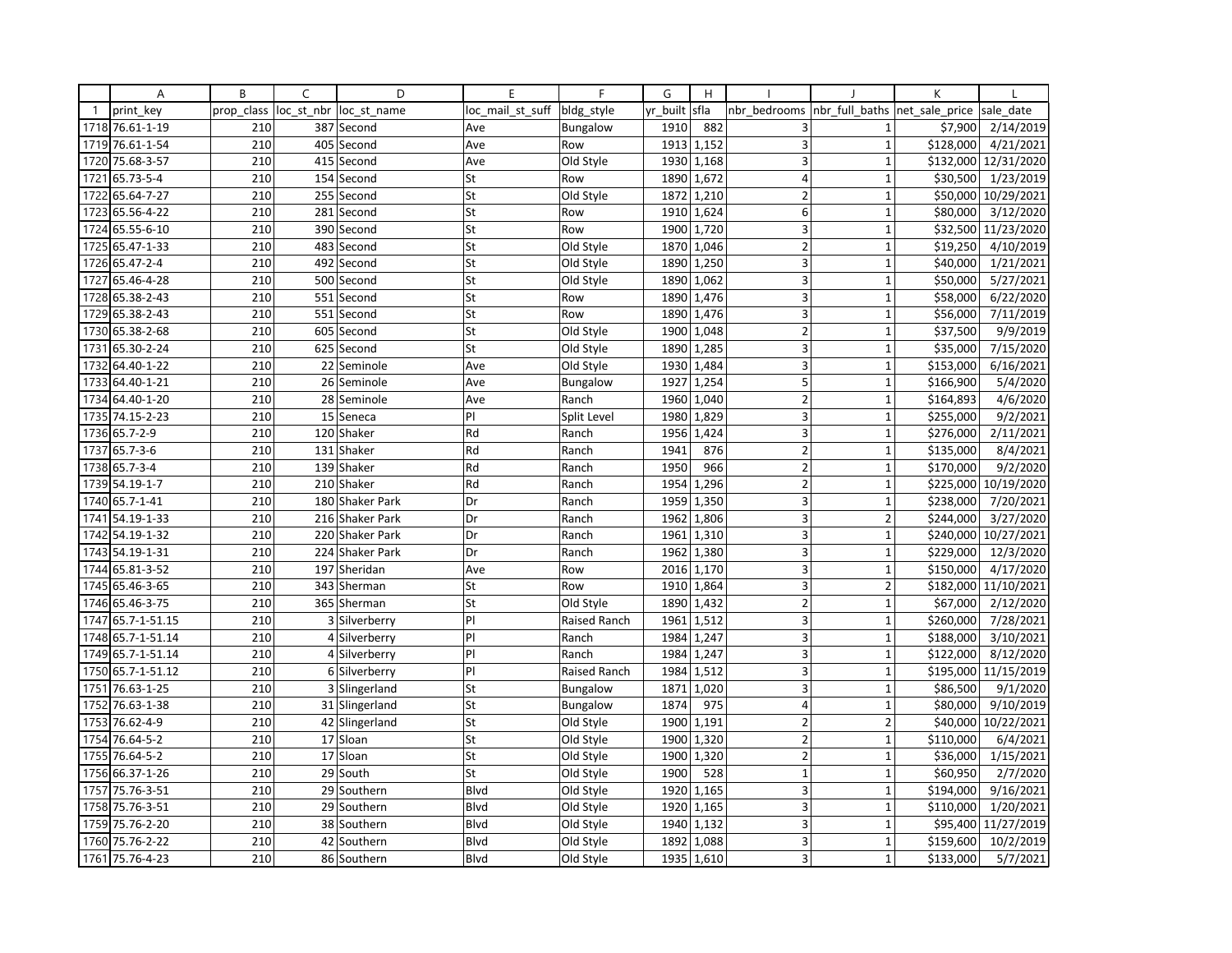|              | Α                    | B          | C          | D                       | E                | $\mathsf{F}$    | G        | H          |                         |                          | K              |                       |
|--------------|----------------------|------------|------------|-------------------------|------------------|-----------------|----------|------------|-------------------------|--------------------------|----------------|-----------------------|
| $\mathbf{1}$ | print key            | prop class | loc_st_nbr | loc st name             | loc mail st suff | bldg style      | yr_built | sfla       | nbr bedrooms            | nbr full baths           | net_sale_price | sale date             |
| 1762         | 75.76-4-23           | 210        |            | 86 Southern             | Blvd             | Old Style       | 1935     | 1,610      | 3                       | 1                        | \$23,000       | 1/28/2020             |
| 1763         | 75.76-4-28           | 210        | 98         | Southern                | <b>Blvd</b>      | Bungalow        | 1930     | 1,134      | $\overline{2}$          | $\mathbf{1}$             | \$148,000      | 7/20/2021             |
| 1764         | 76.69-5-6            | 210        |            | 113 Southern            | Blvd             | <b>Bungalow</b> | 1924     | 1,055      | 4                       | $\mathbf{1}$             | \$78,000       | 1/6/2020              |
| 1765         | 76.77-1-11           | 210        |            | 132 Southern            | Blvd             | Ranch           |          | 1960 1,250 | 3                       | $\overline{2}$           | \$210,000      | 10/28/2021            |
| 1766         | 76.69-5-38           | 210        |            | 143 Southern            | Blvd             | Old Style       | 1925     | 1,472      | 3                       | $\mathbf{1}$             | \$189,900      | 12/28/2021            |
| 1767         | 76.77-2-28           | 210        |            | 157 Southern            | <b>Blvd</b>      | Old Style       | 1920     | 1,424      | $\overline{4}$          | $\mathbf{1}$             | \$172,500      | 6/30/2021             |
|              | 1768 75.76-1-35      | 210        |            | 14 Sparkill             | Ave              | Old Style       | 1919     | 1,320      | 3                       | $\mathbf{1}$             | \$130,000      | 10/22/2021            |
| 1769         | 75.76-1-36           | 210        | 16         | Sparkill                | Ave              | Old Style       | 1925     | 1,736      | 3                       | $\overline{1}$           | \$194,400      | 4/26/2021             |
| 1770         | 75.76-1-40           | 210        |            | 24 Sparkill             | Ave              | Old Style       | 1916     | 1,351      | 3                       | $\mathbf{1}$             | \$147,500      | 10/31/2019            |
| 1771         | 75.76-2-38           | 210        |            | 43 Sparkill             | Ave              | Old Style       | 1923     | 1,393      | 3                       | 1                        | \$145,000      | 10/21/2019            |
| 1772         | 65.80-3-20           | 210        |            | 56.5 Spring             | St               | Row             | 1886     | 2,184      | 3                       | $\overline{2}$           | \$260,000      | 6/10/2021             |
|              | 1773 65.80-3-12      | 210        |            | 72 Spring               | St               | Row             | 1900     | 980        | $\overline{2}$          | $\mathbf{1}$             | \$237,000      | 8/31/2020             |
| 1774         | 65.80-2-68           | 210        | 83         | Spring                  | St               | Row             | 1855     | 1,296      | $\overline{2}$          | $\overline{2}$           | \$280,000      | 12/30/2021            |
|              | 1775 65.62-3-34      | 210        |            | 112 Spring              | St               | Row             | 1900     | 1,876      | 3                       | $\mathbf{1}$             | \$50,000       | 6/7/2019              |
|              | 1776 65.7-3-20       | 210        |            | 4 St Agnes              | Ln               | Split Level     | 1960     | 1,736      | 3                       | $\mathbf{1}$             | \$307,000      | 12/7/2021             |
| 1777         | 54.19-3-34           | 210        |            | 30 St Agnes             | Ln               | Cape Cod        | 1988     | 2,288      | 3                       | $\overline{2}$           | \$360,000      | 11/15/2021            |
|              | 1778 54.19-3-67      | 210        |            | 31 St Agnes             | Ln               | Colonial        | 1986     | 2,868      | $\overline{4}$          | $\overline{2}$           | \$255,000      | 7/22/2019             |
|              | 1779 54.19-3-68      | 210        |            | 33 St Agnes             | Ln               | Cape Cod        | 1987     | 2,522      | $\overline{4}$          | 3                        | \$485,000      | 12/3/2021             |
|              | 1780 54.19-3-69      | 210        |            | 35 St Agnes             | Ln               | Colonial        | 1985     | 2,496      | 3                       | $\overline{2}$           | \$305,000      | 9/22/2020             |
| 1781         | 76.24-1-39           | 210        |            | 334 State               | St               | Row             | 1831     | 3,124      | $\overline{2}$          | $\overline{2}$           | \$370,000      | 12/2/2020             |
| 1782         | 65.80-3-28.-202      | 210        | 355        | State                   | St               | Other           | 1890     | 2,376      | $\overline{3}$          | $\overline{2}$           | \$270,000      | 12/1/2020             |
|              | 1783 65.80-3-28.-101 | 210        |            | 355 State               | St               | Other           | 1890     | 2,153      | $\overline{2}$          | $\overline{2}$           | \$265,000      | 8/4/2020              |
| 1784         | 65.80-3-28.-501      | 210        | 355        | State                   | St               | Other           | 1890     | 1,498      | 3                       | $\mathbf{1}$             | \$255,000      | 8/31/2020             |
| 1785         | 65.80-3-28.-302      | 210        |            | 355 State               | St               | Other           | 1890     | 1,298      | $\overline{2}$          | $\mathbf{1}$             | \$230,000      | 2/23/2021             |
| 1786         | 65.80-3-28.-401      | 210        |            | 355 State               | St               | Other           |          | 1890 1,242 | $\overline{2}$          | $\mathbf{1}$             | \$220,000      | 9/3/2021              |
| 1787         | 65.80-3-28.-301      | 210        |            | 355 State               | St               | Other           | 1890     | 1,350      | $\overline{3}$          | $\overline{1}$           | \$216,900      | 8/17/2021             |
| 1788         | 65.80-3-28.-404      | 210        | 355        | State                   | St               | Other           | 1890     | 973        | $\overline{2}$          | $\mathbf{1}$             | \$165,000      | 8/19/2020             |
|              | 1789 65.80-3-28.-304 | 210        |            | 355 State               | St               | Other           | 1890     | 1,006      | $\overline{2}$          | 1                        | \$134,000      | 7/23/2020             |
|              | 1790 65.79-1-38      | 210        |            | 427 State               | St               | Row             | 1880     | 2,858      | 4                       | $\overline{2}$           | \$333,750      | 8/23/2019             |
| 1791         | 65.71-2-33           | 210        |            | 471 State               | St               | Row             | 1880     | 3,296      | 5                       | $\overline{2}$           | \$479,000      | 5/31/2019             |
| 1792         | 65.71-2-32           | 210        | 473        | State                   | St               | Row             | 1880     | 3,296      | $\overline{4}$          | $\overline{\phantom{a}}$ | \$260,000      | 8/29/2019             |
|              | 1793 65.71-2-32      | 210        |            | 473 State               | St               | Row             | 1880     | 3,296      | 4                       | $\overline{2}$           | \$150,000      | 3/8/2019              |
|              | 1794 65.62-3-47      | 210        |            | 657 State               | St               | Row             | 1900     | 1,098      | 3                       | $\mathbf{1}$             | \$85,000       | 12/20/2019            |
| 1795         | 65.62-3-13           | 210        |            | 681 State               | St               | Row             | 1900     | 890        | 3                       | $\overline{1}$           | \$102,500      | 6/25/2021             |
|              | 1796 65.53-3-8       | 210        |            | 707 State               | St               | Old Style       | 1935     | 1,056      | $\overline{2}$          | $\mathbf{1}$             | \$80,000       | 10/13/2021            |
|              | 1797 64.52-1-62      | 210        |            | 960 State               | St               | Cape Cod        | 1954     | 1,207      | $\overline{\mathbf{3}}$ | $\overline{1}$           | \$237,000      | 1/11/2022             |
|              | 1798 64.52-1-62      | 210        |            | 960 State               | St               | Cape Cod        | 1954     | 1,207      | 3                       | $\mathbf{1}$             | \$175,000      | 5/2/2019              |
|              | 1799 64.52-1-43      | 210        |            | 961 State               | St               | Ranch           | 1950     | 1,120      | $\overline{\mathbf{3}}$ | $\mathbf{1}$             | \$215,000      | 3/2/2022              |
|              | 1800 64.52-1-43      | 210        |            | 961 State               | St               | Ranch           | 1950     | 1,120      | $\overline{3}$          | $\mathbf{1}$             | \$159,600      | 2/11/2020             |
| 1801         | 64.43-2-28           | 210        | 1108       | <b>State</b>            | St               | Old Style       | 1915     | 1,348      | $\overline{4}$          | $\overline{1}$           | \$180,000      | 7/16/2019             |
| 1802         | 65.80-3-50.-104      | 210        |            | 399 State St - Unit 104 |                  | Other           | 1922     | 469        | $\overline{2}$          | $\overline{2}$           | \$130,000      | 5/21/2021             |
| 1803         | 65.80-3-50.-205      | 210        | 399        | State St - Unit 205     |                  | Other           | 1922     | 550        | $\mathbf{1}$            | $\mathbf{1}$             | \$126,900      | $\frac{1}{6}$ 30/2021 |
| 1804         | 65.80-3-50.-206      | 210        |            | 399 State St - Unit 206 |                  | Other           | 1922     | 452        | $1\,$                   | $\mathbf{1}$             | \$103,000      | 7/30/2021             |
|              | 1805 65.80-3-50.-302 | 210        |            | 399 State St - Unit 302 |                  | Other           | 1922     | 829        | $\overline{2}$          | $\mathbf{1}$             | \$140,000      | 8/13/2020             |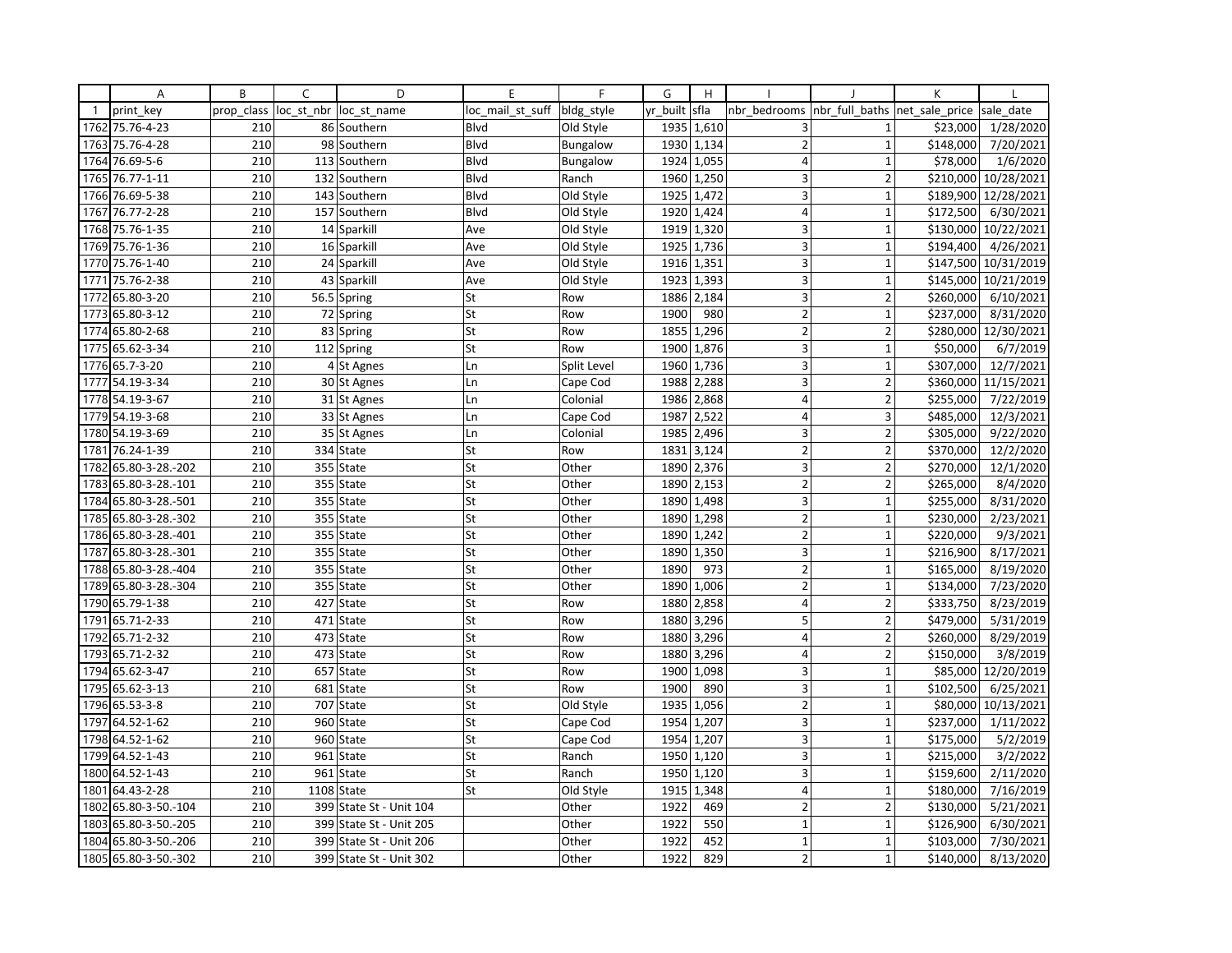|              | Α                    | B          | C            | D                       | E                | $\mathsf{F}$    | G        | H          |                         |                | K              |                       |
|--------------|----------------------|------------|--------------|-------------------------|------------------|-----------------|----------|------------|-------------------------|----------------|----------------|-----------------------|
| $\mathbf{1}$ | print_key            | prop class | loc_st_nbr   | loc st name             | loc mail st suff | bldg style      | yr built | sfla       | nbr bedrooms            | nbr_full_baths | net_sale_price | sale date             |
| 1806         | 65.80-3-50.-306      | 210        |              | 399 State St - Unit 306 |                  | Other           | 1922     | 796        | $\overline{2}$          | $\overline{2}$ | \$137,000      | 5/11/2021             |
| 1807         | 65.80-3-50.-402      | 210        | 399          | State St - Unit 402     |                  | Other           | 1922     | 829        | $\overline{2}$          | $\mathbf{1}$   | \$165,000      | 5/27/2021             |
| 1808         | 65.80-3-50.-502      | 210        |              | 399 State St - Unit 502 |                  | Other           | 1922     | 847        | $\mathbf{1}$            | $\mathbf{1}$   | \$153,000      | 2/26/2021             |
|              | 1809 65.80-3-50.-503 | 210        |              | 399 State St - Unit 503 |                  | Other           | 1922     | 621        | $\mathbf{1}$            | $\mathbf{1}$   | \$121,000      | 8/5/2020              |
| 1810         | 65.80-3-50.-505      | 210        |              | 399 State St - Unit 505 |                  | Other           | 1922     | 578        | $\mathbf{1}$            | $\overline{1}$ | \$130,000      | 1/13/2022             |
| 1811         | 65.80-3-50.-508      | 210        | 399          | State St - Unit 508     |                  | Other           | 1922     | 334        | $\mathbf{1}$            | $\mathbf{1}$   | \$71,000       | 6/26/2020             |
| 1812         | 65.80-3-50.-703      | 210        |              | 399 State St - Unit 703 |                  | Other           | 1922     | 613        | $\mathbf{1}$            | $\mathbf{1}$   | \$125,000      | 5/15/2019             |
| 1813         | 65.80-3-50.-707      | 210        | 399          | State St - Unit 707     |                  | Other           | 1922     | 338        | $\mathbf{1}$            | $\mathbf{1}$   | \$48,000       | 5/8/2019              |
|              | 1814 65.80-3-50.-901 | 210        |              | 399 State St - Unit 901 |                  | Other           | 1922     | 1,286      | $\overline{2}$          | $\overline{2}$ | \$275,000      | 7/13/2021             |
| 1815         | 65.80-3-50.-904      | 210        |              | 399 State St - Unit 904 |                  | Other           | 1922     | 437        | $\mathbf{1}$            | $\overline{1}$ | \$97,000       | 3/25/2021             |
|              | 1816 65.80-3-55.-14  | 210        |              | 352 State St Unit 1-D   |                  | Other           | 1900     | 973        | 3                       | $\overline{2}$ | \$175,000      | 10/4/2021             |
| 1817         | 65.80-3-55.-16       | 210        |              | 352 State St Unit 1-F   |                  | Other           | 1900     | 1,210      | $\overline{2}$          | $\overline{2}$ | \$125,000      | 3/11/2020             |
|              | 1818 65.80-3-55.-21  | 210        |              | 352 State St Unit 2-A   |                  | Other           | 1900     | 1,133      | $\overline{2}$          | $\overline{1}$ | \$145,000      | 2/17/2021             |
| 1819         | 65.80-3-55.-23       | 210        |              | 352 State St Unit 2-C   |                  | Other           | 1900     | 1,296      | $\mathbf{1}$            | $\overline{2}$ | \$197,000      | 6/14/2019             |
|              | 1820 65.80-3-55.-32  | 210        |              | 352 State St Unit 3-B   |                  | Other           | 1900     | 640        | $\mathbf{1}$            | $\mathbf{1}$   | \$124,000      | 6/14/2021             |
| 1821         | 65.80-3-55.-33       | 210        |              | 352 State St Unit 3-C   |                  | Other           | 1900     | 1,296      | $\overline{2}$          | $\mathbf{1}$   | \$210,000      | 6/8/2021              |
| 1822         | 65.80-3-55.-34       | 210        |              | 352 State St Unit 3-D   |                  | Other           | 1900     | 952        | $\overline{\mathbf{3}}$ | $\overline{2}$ | \$179,000      | 3/4/2022              |
| 1823         | 65.80-3-55.-52       | 210        |              | 352 State St Unit 5-B   |                  | Other           | 1900     | 640        | $\mathbf{1}$            | $\mathbf{1}$   | \$135,000      | 3/5/2020              |
| 1824         | 65.80-3-55.-52       | 210        |              | 352 State St Unit 5-B   |                  | Other           | 1900     | 640        | $\mathbf 1$             | $\overline{1}$ | \$130,000      | 8/27/2019             |
|              | 1825 65.80-3-55.-55  | 210        |              | 352 State St Unit 5-E   |                  | Other           | 1900     | 626        | $\mathbf{1}$            | $\mathbf{1}$   | \$138,000      | 3/22/2019             |
| 1826         | 65.80-3-55.-61       | 210        |              | 352 State St Unit 6-A   |                  | Other           | 1900     | 1,143      | $\overline{2}$          | $\mathbf{1}$   | \$207,500      | 7/9/2021              |
| 1827         | 65.80-3-55.-61       | 210        |              | 352 State St Unit 6-A   |                  | Other           | 1900     | 1,143      | $\overline{2}$          | $\mathbf 1$    | \$197,000      | 7/12/2019             |
| 1828         | 65.80-3-55.-17       | 210        |              | 352 State St Unit Ph-1  |                  | Other           | 1900     | 918        | $\mathbf{1}$            | $\overline{1}$ | \$230,000      | 6/21/2019             |
| 1829         | 65.80-3-55.-37       | 210        |              | 352 State St Unit Ph-3  |                  | Other           | 1900     | 858        | $\mathbf{1}$            | $\mathbf{1}$   | \$138,000      | 10/8/2019             |
|              | 1830 76.53-1-28      | 210        |              | 19 Summit               | Ave              | Old Style       | 1920     | 1,476      | 3                       | $\mathbf{1}$   | \$152,440      | 3/21/2019             |
| 1831         | 76.53-2-9            | 210        | 22           | Summit                  | Ave              | Old Style       | 1908     | 1,352      | $\overline{4}$          | $\mathbf{1}$   | \$153,400      | 1/21/2020             |
| 1832         | 76.53-1-30           | 210        | 23           | Summit                  | Ave              | Old Style       | 1920     | 1,512      | 4                       | $\mathbf{1}$   | \$131,000      | 8/16/2019             |
| 1833         | 76.53-2-11           | 210        |              | 26 Summit               | Ave              | Old Style       |          | 1920 1,584 | $\overline{\mathbf{4}}$ | $\overline{2}$ | \$177,000      | 12/9/2020             |
| 1834         | 76.53-2-12           | 210        |              | 28 Summit               | Ave              | Old Style       | 1920     | 1,059      | $\overline{\mathbf{3}}$ | $\mathbf{1}$   | \$131,600      | 11/7/2019             |
| 1835         | 76.53-1-52           | 210        |              | 55 Summit               | Ave              | Old Style       | 1930     | 1,872      | $\overline{\mathbf{4}}$ | $\overline{2}$ | \$205,000      | 7/7/2020              |
| 1836         | 75.50-3-26           | 210        | $\mathbf{1}$ | Swartson                | Ct               | <b>Bungalow</b> | 1923     | 1,228      | $\overline{4}$          | $\mathbf{1}$   | \$272,000      | 5/3/2021              |
| 1837         | 75.50-3-28           | 210        | 5            | Swartson                | Ct               | Old Style       | 1943     | 1,657      | 3                       | $\overline{2}$ | \$215,000      | 12/30/2021            |
| 1838         | 75.50-3-32           | 210        |              | 15 Swartson             | Ct               | Ranch           |          | 1957 1,069 | 3                       | $\mathbf{1}$   | \$174,900      | 1/15/2020             |
| 1839         | 75.57-1-3            | 210        |              | 32 Swartson             | Ct               | Cape Cod        | 1948     | 1,080      | $\overline{3}$          | $\mathbf{1}$   | \$185,000      | 11/23/2020            |
| 1840         | 75.58-1-6            | 210        |              | 35 Swartson             | Ct               | Split Level     | 1957     | 1,345      | 3                       | $\mathbf{1}$   | \$215,000      | 9/28/2019             |
| 1841         | 75.58-1-7            | 210        |              | 37 Swartson             | Ct               | Ranch           |          | 1963 1,011 | 3                       | $\mathbf{1}$   | \$195,000      | 4/30/2021             |
| 1842         | 75.26-3-46           | 210        |              | 14 Sycamore             | St               | Old Style       | 1925     | 1,440      | 3                       | $\mathbf{1}$   | \$165,000      | 10/23/2020            |
| 1843         | 75.26-3-29           | 210        |              | 39 Sycamore             | St               | Colonial        |          | 1920 1,904 | $\overline{4}$          | $\overline{2}$ | \$265,000      | 6/10/2021             |
| 1844         | 75.34-1-70           | 210        | 55           | Sycamore                | St               | <b>Bungalow</b> | 1927     | 1,512      | $\overline{3}$          | $\overline{1}$ | \$139,000      | 1/17/2020             |
| 1845         | 75.34-1-69           | 210        |              | 57 Sycamore             | St               | Bungalow        | 1935     | 1,136      | 3                       | $\overline{1}$ | \$239,800      | 12/9/2021             |
| 1846         | 75.34-1-59           | 210        |              | 91 Sycamore             | St               | Ranch           |          | 1950 1,245 | 3                       | $\mathbf{1}$   | \$235,000      | 3/17/2022             |
| 1847         | 75.34-1-58           | 210        |              | 95 Sycamore             | St               | Ranch           | 1951     | 1,019      | 3                       | $\overline{1}$ | \$220,000      | $\frac{1}{6}$ 11/2021 |
| 1848         | 75.34-1-57           | 210        |              | 99 Sycamore             | St               | Ranch           | 1952     | 1,130      | 3                       | $\mathbf{1}$   | \$102,000      | 4/5/2019              |
|              | 1849 75.42-1-36      | 210        |              | 169 Sycamore            | St               | Old Style       | 1929     | 2,128      | $\overline{4}$          | $\mathbf{1}$   | \$130,000      | 9/10/2021             |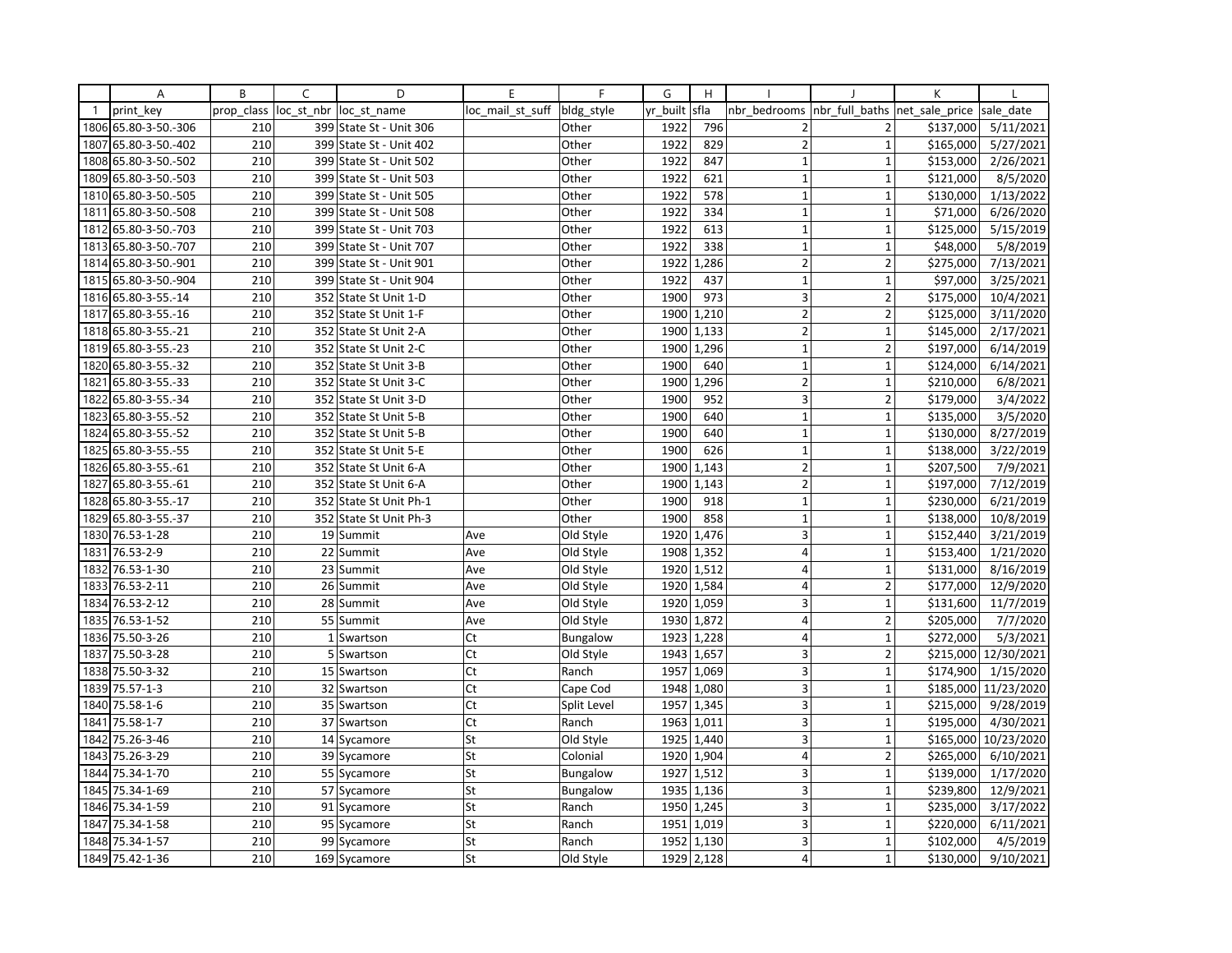|              | Α               | B          | C          | D                 | E                | F                   | G        | H          |                         |                         | K              |                      |
|--------------|-----------------|------------|------------|-------------------|------------------|---------------------|----------|------------|-------------------------|-------------------------|----------------|----------------------|
| $\mathbf{1}$ | print key       | prop class | loc st nbr | loc st name       | loc mail st suff | bldg style          | yr built | sfla       | nbr bedrooms            | nbr full baths          | net sale price | sale date            |
| 1850         | 75.42-1-44      | 210        |            | 174 Sycamore      | St               | Cape Cod            | 1946     | 1,252      | 3                       | $\mathbf{1}$            | \$197,500      | 12/3/2021            |
| 1851         | 75.42-1-33      | 210        |            | 175 Sycamore      | St               | <b>Bungalow</b>     | 1935     | 1,356      | $\overline{2}$          | $\mathbf{1}$            | \$275,000      | 9/24/2021            |
| 1852         | 75.42-1-46      | 210        |            | 178 Sycamore      | St               | Old Style           | 1947     | 1,664      | 5                       | $\mathbf{1}$            | \$239,900      | 9/21/2021            |
| 1853         | 75.42-1-48      | 210        |            | 182 Sycamore      | St               | Cape Cod            |          | 1935 1,416 | $\overline{2}$          | $\mathbf{1}$            | \$202,500      | 9/24/2021            |
| 1854         | 75.42-1-49      | 210        |            | 184 Sycamore      | St               | <b>Bungalow</b>     | 1934     | 1,502      | $\overline{2}$          | $\mathbf{1}$            | \$195,000      | 9/17/2021            |
| 1855         | 75.42-1-26      | 210        |            | 189 Sycamore      | St               | <b>Bungalow</b>     | 1936     | 1,326      | $\overline{2}$          | $\mathbf{1}$            | \$153,000      | 7/27/2020            |
| 1856         | 75.42-1-52      | 210        |            | 190 Sycamore      | St               | <b>Bungalow</b>     | 1928     | 1,501      | $\overline{2}$          | $\mathbf{1}$            | \$145,000      | 2/19/2020            |
| 1857         | 75.42-1-25      | 210        | 191        | Sycamore          | St               | Bungalow            | 1929     | 1,634      | $\overline{4}$          | $\mathbf{1}$            |                | \$229,000 12/27/2019 |
|              | 1858 75.42-1-24 | 210        |            | 193 Sycamore      | St               | Cape Cod            | 1940     | 1,087      | 3                       | $\mathbf{1}$            | \$172,000      | 4/17/2019            |
| 1859         | 75.50-1-6       | 210        |            | 202 Sycamore      | St               | Cape Cod            | 1932     | 1,562      | 3                       | $\mathbf{1}$            |                | \$210,000 12/23/2020 |
| 1860         | 64.21-2-56      | 210        | 46         | Taft              | Ave              | Old Style           | 1940     | 832        | 4                       | $\overline{\mathbf{c}}$ | \$122,500      | 5/8/2020             |
| 1861         | 74.11-1-60      | 210        |            | 119 Tallmadge     | P                | Colonial            | 1991     | 2,027      | 3                       | $\overline{2}$          |                | \$337,000 12/30/2021 |
| 1862         | 74.11-1-49      | 210        |            | 120 Tallmadge     | PI               | Colonial            | 1990     | 2,052      | 3                       | $\overline{2}$          | \$340,000      | 1/31/2022            |
| 1863         | 74.11-1-47      | 210        |            | 124 Tallmadge     | P                | Colonial            | 1990     | 2,322      | 4                       | $\overline{2}$          | \$257,800      | 7/1/2019             |
| 1864         | 74.11-1-44      | 210        |            | 130 Tallmadge     | PI               | Colonial            | 1990     | 2,106      | 4                       | $\overline{2}$          |                | \$235,320 11/18/2019 |
| 1865         | 74.11-1-34      | 210        |            | 150 Tallmadge     | PI               | Ranch               | 1990     | 1,497      | 3                       | $\overline{2}$          | \$310,000      | 10/4/2021            |
| 1866         | 74.11-1-33      | 210        |            | 152 Tallmadge     | PI               | Colonial            | 1990     | 2,141      | $\overline{4}$          | $\overline{2}$          | \$248,000      | 7/13/2020            |
| 1867         | 64.40-2-21      | 210        | 41         | Tampa             | Ave              | Ranch               | 1951     | 970        | 3                       | $\mathbf{1}$            | \$154,500      | 7/16/2019            |
| 1868         | 64.40-2-24      | 210        | 47         | Tampa             | Ave              | <b>Bungalow</b>     | 1925     | 1,056      | $\overline{3}$          | $\mathbf{1}$            | \$95,786       | 9/25/2020            |
|              | 1869 64.47-2-18 | 210        |            | 74 Tampa          | Ave              | Raised Ranch        | 1971     | 2,296      | 3                       | $\overline{2}$          | \$275,000      | 8/6/2021             |
| 1870         | 64.47-2-17      | 210        |            | 78 Tampa          | Ave              | Ranch               | 1975     | 1,149      | 3                       | $\mathbf{1}$            |                | \$209,900 12/31/2020 |
| 1871         | 64.47-2-15      | 210        |            | 86 Tampa          | Ave              | Raised Ranch        | 1972     | 2,020      | $\overline{4}$          | $\overline{2}$          |                | \$235,000 10/29/2021 |
| 1872         | 64.47-2-2       | 210        | 162        | Tampa             | Ave              | Ranch               | 1960     | 1,580      | $\overline{\mathbf{4}}$ | $\overline{2}$          | \$270,000      | 12/8/2021            |
| 1873         | 64.55-2-7       | 210        | 184        | Tampa             | Ave              | Split Level         | 1952     | 1,623      | 3                       | $\overline{2}$          | \$226,000      | 3/12/2020            |
|              | 1874 64.55-2-12 | 210        |            | 208 Tampa         | Ave              | Raised Ranch        | 1979     | 1,764      | 3                       | $\overline{2}$          | \$180,000      | 7/12/2019            |
| 1875         | 64.55-3-38      | 210        |            | 218 Tampa         | Ave              | Ranch               | 1965     | 1,080      | 3                       | $\overline{1}$          | \$177,500      | 11/7/2019            |
| 1876         | 64.55-3-40      | 210        | 228        | Tampa             | Ave              | Ranch               | 1958     | 2,786      | $\overline{4}$          | 3                       | \$327,000      | 4/23/2019            |
| 1877         | 64.62-1-52      | 210        |            | 234 Tampa         | Ave              | Ranch               | 1961     | 1,548      | $\overline{4}$          | $\overline{2}$          | \$241,000      | 4/23/2019            |
| 1878         | 64.62-1-51      | 210        | 236        | Tampa             | Ave              | Old Style           | 1903     | 1,804      | $\mathbf 2$             | $\mathbf{1}$            | \$230,000      | 7/28/2021            |
| 1879         | 64.63-1-8       | 210        |            | 241 Tampa         | Ave              | Ranch               | 1960     | 1,225      | 3                       | $\mathbf 1$             | \$100,500      | 4/5/2019             |
| 1880         | 64.62-1-17      | 210        | 260        | Tampa             | Ave              | <b>Bungalow</b>     | 1921     | 1,387      | 3                       | $\overline{1}$          | \$220,000      | 1/6/2022             |
| 1881         | 64.62-1-9       | 210        | 263        | Tampa             | Ave              | Ranch               | 1953     | 1,015      | 3                       | $\mathbf{1}$            |                | \$160,000 12/10/2019 |
| 1882         | 64.62-1-9       | 210        |            | 263 Tampa         | Ave              | Ranch               |          | 1953 1,015 | 3                       | $\mathbf{1}$            | \$154,250      | 3/8/2019             |
| 1883         | 64.70-1-48      | 210        |            | 275 Tampa         | Ave              | Ranch               | 1953     | 1,158      | $\mathsf 3$             | $\overline{2}$          | \$208,000      | 9/18/2020            |
| 1884         | 64.62-1-26      | 210        |            | 278 Tampa         | Ave              | Ranch               | 1958     | 1,120      | 3                       | $\overline{1}$          | \$175,000      | 4/18/2019            |
|              | 1885 65.82-5-64 | 210        | 51         | <b>Ten Broeck</b> | St               | Row                 | 1846     | 2,200      | 3                       | $\mathbf{1}$            | \$190,000      | 5/13/2020            |
| 1886         | 65.82-5-64      | 210        |            | 51 Ten Broeck     | St               | Row                 | 1846     | 2,200      | 3                       | $\mathbf{1}$            | \$190,000      | 5/13/2020            |
| 1887         | 75.60-1-55      | 210        |            | 47 Ten Eyck       | Ave              | Old Style           | 1935     | 2,018      | $\overline{4}$          | $\mathbf{1}$            | \$210,000      | 7/14/2021            |
| 1888         | 64.42-1-31      | 210        |            | 24 Terrace        | Ave              | Old Style           | 1925     | 2,012      | $\overline{4}$          | $\overline{2}$          | \$211,500      | 8/15/2019            |
| 1889         | 64.42-1-33      | 210        | 36         | Terrace           | Ave              | Old Style           | 1925     | 1,468      | 3                       | $\mathbf{1}$            | \$140,000      | 7/6/2021             |
|              | 1890 64.34-3-19 | 210        |            | 119 Terrace       | Ave              | Colonial            |          | 1970 2,100 | 3                       | $\overline{2}$          |                | \$240,000 12/13/2019 |
| 1891         | 64.34-2-74      | 210        |            | 124 Terrace       | Ave              | <b>Raised Ranch</b> | 1962     | 2,148      | 3                       | $\overline{2}$          | \$222,500      | 1/11/2019            |
| 1892         | 64.34-3-8       | 210        |            | 157 Terrace       | Ave              | Ranch               | 1960     | 1,692      | 5                       | $\overline{2}$          | \$224,900      | 6/3/2019             |
|              | 1893 64.34-3-5  | 210        |            | 171 Terrace       | Ave              | Ranch               | 1955     | 1,758      | 3                       | $\mathbf{1}$            |                | \$250,000 10/24/2019 |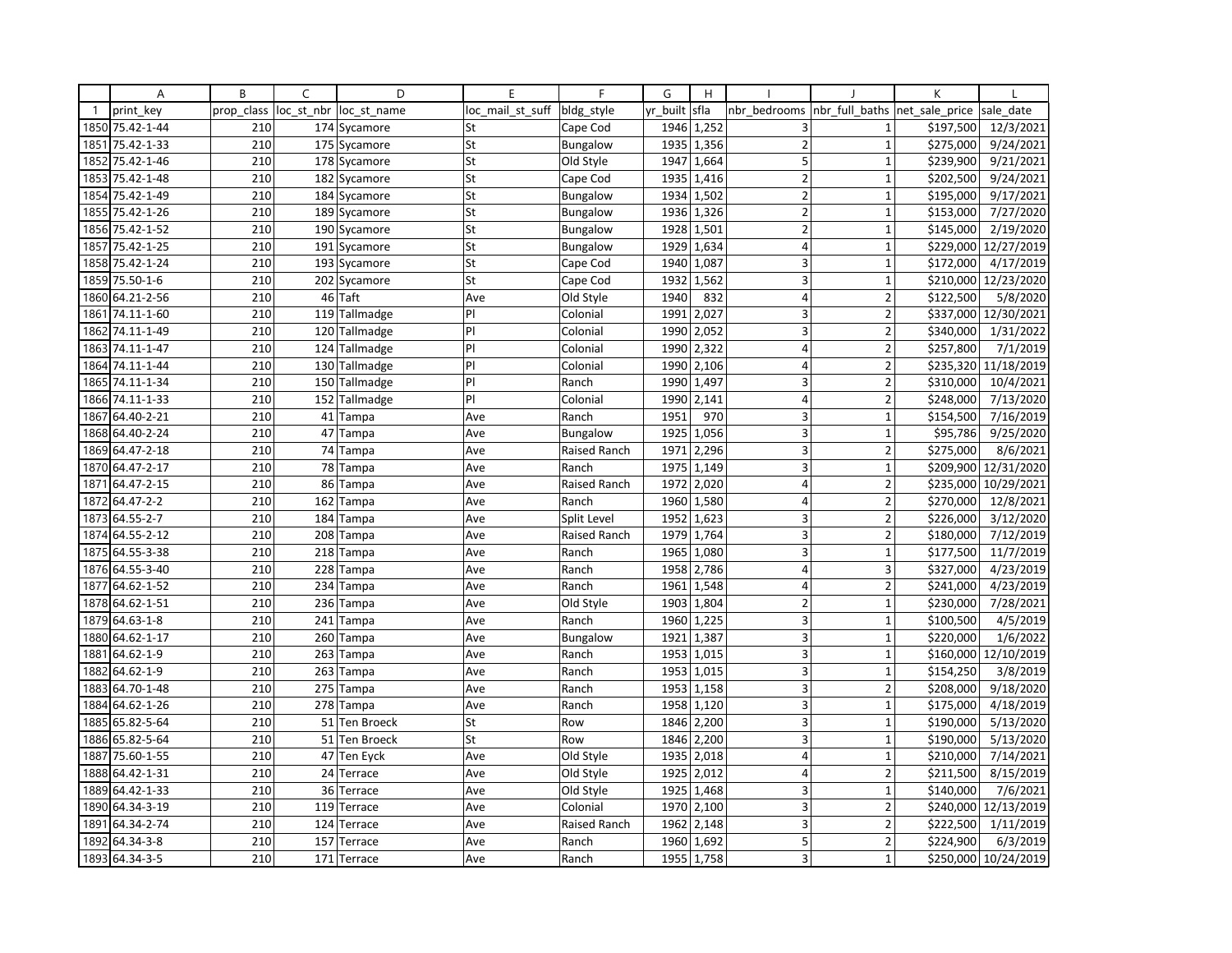|              | Α               | B          | C              | D           | E                | $\mathsf{F}$    | G        | H          |                         |                | K              |                       |
|--------------|-----------------|------------|----------------|-------------|------------------|-----------------|----------|------------|-------------------------|----------------|----------------|-----------------------|
| $\mathbf{1}$ | print key       | prop class | loc st nbr     | loc st name | loc mail st suff | bldg style      | yr built | sfla       | nbr bedrooms            | nbr full baths | net sale price | sale date             |
| 1894         | 76.64-2-69      | 210        | 105            | Third       | Ave              | Other           | 2003     | 1,408      | 3                       | $\mathbf{1}$   | \$137,000      | 12/18/2020            |
| 1895         | 76.64-2-70      | 210        | 107            | Third       | Ave              | Row             | 1900     | 800        | $\overline{3}$          | $\mathbf{1}$   | \$89,440       | 11/8/2019             |
| 1896         | 65.74-2-1       | 210        | 105            | Third       | St               | Row             | 1900     | 1,345      | $\overline{3}$          | $\mathbf{1}$   | \$55,000       | 10/9/2019             |
| 1897         | 65.73-6-8       | 210        | 114            | Third       | St               | Old Style       | 1924     | 1.920      | 3                       | $\mathbf{1}$   | \$53,000       | 3/27/2019             |
|              | 1898 65.56-5-37 | 210        | 249            | Third       | St               | Old Style       | 1925     | 450        | 3                       | $\mathbf{1}$   | \$30,000       | 7/3/2020              |
| 1899         | 65.56-5-37      | 210        | 249            | Third       | St               | Old Style       | 1925     | 450        | 3                       | $\mathbf{1}$   | \$11,200       | 10/16/2019            |
| 1900         | 65.56-4-2       | 210        | 274            | Third       | St               | Old Style       | 1900     | 945        | $\mathbf{1}$            | $\mathbf{1}$   | \$35,000       | 10/2/2020             |
| 1901         | 65.47-5-34      | 210        | 429            | Third       | St               | Old Style       | 1900     | 1,199      | 3                       | $\mathbf{1}$   | \$76,000       | 9/9/2021              |
| 1902         | 65.47-5-38      | 210        | 437            | Third       | St               | Old Style       | 1900     | 1,080      | 3                       | $\mathbf{1}$   | \$120,000      | 7/7/2021              |
| 1903         | 65.39-1-32      | 210        | 467            | Third       | St               | Old Style       | 1890     | 1,760      | $\overline{3}$          | $\overline{1}$ | \$42,000       | 12/16/2021            |
|              | 1904 65.47-1-4  | 210        | 472            | Third       | St               | Old Style       | 1900     | 690        | $\overline{2}$          | $\mathbf{1}$   | \$34,000       | 5/29/2020             |
|              | 1905 65.38-1-36 | 210        | 513            | Third       | St               | Old Style       | 1892     | 1,139      | 3                       | $\mathbf{1}$   | \$135,000      | 9/14/2021             |
| 1906         | 65.38-1-48      | 210        | 537            | Third       | St               | Old Style       | 1890     | 1,155      | $\overline{2}$          | $\mathbf{1}$   | \$50,000       | 2/14/2022             |
| 1907         | 65.38-2-17      | 210        | 550            | Third       | St               | Old Style       | 1904     | 1,877      | $\mathbf 1$             | $\mathbf 1$    | \$50,000       | 10/27/2021            |
|              | 1908 65.30-1-64 | 210        | 621            | Third       | St               | Row             | 1900     | 1,420      | 3                       | $\mathbf{1}$   | \$61,750       | 2/25/2019             |
| 1909         | 65.57-1-6       | 210        | 79             | Thornton    | St               | Old Style       | 1891     | 1,053      | $\overline{4}$          | $\mathbf{1}$   | \$155,000      | 9/28/2020             |
|              | 1910 74.15-2-7  | 210        | 6 <sup>1</sup> | Tioga       | Ter              | Raised Ranch    | 1985     | 1,716      | 3 <sup>1</sup>          | $\overline{2}$ | \$251,000      | 10/6/2021             |
| 1911         | 53.66-2-1       | 210        | 1 <sup>1</sup> | Tremont     | St               | Old Style       | 1926     | 1,325      | $\overline{3}$          | $\mathbf{1}$   | \$156,000      | 3/20/2019             |
| 1912         | 53.66-2-5       | 210        | $\overline{7}$ | Tremont     | St               | Old Style       | 1925     | 1,085      | $\overline{\mathbf{3}}$ | $\mathbf{1}$   | \$170,000      | 11/22/2019            |
|              | 1913 53.66-2-7  | 210        |                | 13 Tremont  | St               | Old Style       |          | 1930 1,435 | $\overline{2}$          | $\mathbf{1}$   |                | \$155,000 11/25/2020  |
|              | 1914 53.66-2-8  | 210        | 15             | Tremont     | St               | <b>Bungalow</b> | 1930     | 846        | $\overline{2}$          | $\mathbf{1}$   | \$15,000       | 5/26/2021             |
|              | 1915 53.66-2-9  | 210        |                | 17 Tremont  | St               | <b>Bungalow</b> | 1933     | 1,034      | 3 <sup>1</sup>          | $\mathbf{1}$   | \$100,000      | 3/20/2020             |
|              | 1916 53.66-2-13 | 210        | 25             | Tremont     | St               | <b>Bungalow</b> | 1930     | 1,517      | 3                       | $\mathbf{1}$   | \$171,950      | 11/24/2020            |
| 1917         | 53.66-2-16      | 210        | 31             | Tremont     | St               | <b>Bungalow</b> | 1930     | 1,320      | 3                       | $\mathbf 1$    | \$55,000       | 2/9/2022              |
|              | 1918 53.65-2-42 | 210        | 32             | Tremont     | St               | <b>Bungalow</b> |          | 1940 1,133 | $\vert 4 \vert$         | $\mathbf 1$    | \$148,000      | 4/8/2020              |
| 1919         | 53.65-3-5       | 210        | 60             | Tremont     | St               | Ranch           | 1977     | 1,040      | 3                       | $\mathbf{1}$   | \$166,950      | 3/20/2019             |
| 1920         | 63.28-1-19      | 210        | 9              | Tryon       | Ct               | Ranch           | 1963     | 1,066      | 3                       | $\mathbf{1}$   | \$186,000      | 8/16/2019             |
| 1921         | 63.28-1-17      | 210        |                | 15 Tryon    | Ct               | Ranch           | 1967     | 1,092      | $\overline{2}$          | $\mathbf{1}$   | \$60,000       | 3/30/2020             |
| 1922         | 63.28-1-24      | 210        | 28             | Tryon       | Ct               | Ranch           | 1966     | 1,288      | $\overline{3}$          | $\mathbf{1}$   | \$206,000      | 9/27/2019             |
| 1923         | 64.21-1-31      | 210        |                | 7 Tryon     | St               | Old Style       | 1942     | 1,112      | 3                       | $\mathbf{1}$   | \$195,000      | 8/11/2021             |
| 1924         | 64.21-1-26      | 210        | 8              | Tryon       | St               | Ranch           | 1963     | 1,040      | $\overline{2}$          | $\mathbf{1}$   | \$192,500      | $\frac{1}{3}$ /6/2020 |
| 1925         | 64.21-1-23      | 210        | 14             | Tryon       | St               | Ranch           | 1964     | 1,261      | 3                       | $\mathbf{1}$   | \$210,000      | 11/23/2020            |
| 1926         | 64.29-1-29      | 210        | 31             | Tryon       | St               | Ranch           | 1969     | 1,092      | $\overline{2}$          | $\mathbf{1}$   | \$195,000      | 12/3/2021             |
| 1927         | 64.22-1-30      | 210        | $\overline{7}$ | Tudor       | Rd               | Old Style       | 1925     | 2,181      | $\overline{3}$          | $\mathbf{1}$   | \$232,000      | 10/3/2019             |
| 1928         | 64.22-1-5       | 210        | 8              | Tudor       | Rd               | Colonial        | 1933     | 3,226      | 5                       | $\overline{2}$ | \$210,000      | 4/26/2019             |
| 1929         | 64.22-1-31      | 210        | 9              | Tudor       | Rd               | Cape Cod        |          | 1930 1,701 | $\overline{4}$          | $\overline{2}$ | \$215,000      | 10/11/2019            |
| 1930         | 64.22-1-31      | 210        | $\overline{9}$ | Tudor       | Rd               | Cape Cod        | 1930     | 1,701      | $\overline{4}$          | $\overline{2}$ | \$160,000      | 3/8/2019              |
| 1931         | 64.22-1-34      | 210        | 15             | Tudor       | Rd               | Cape Cod        | 1940     | 1,811      | 3                       | $\mathbf{1}$   | \$255,000      | 11/23/2020            |
| 1932         | 75.41-3-32      | 210        | 4              | Turner      | P                | <b>Bungalow</b> | 1940     | 1,894      | $\overline{3}$          | $\mathbf{1}$   | \$325,000      | 8/27/2021             |
| 1933         | 75.42-1-11      | 210        | 17             | Turner      | P                | Bungalow        | 1933     | 1,560      | $\overline{4}$          | $\mathbf{1}$   | \$175,100      | 4/14/2021             |
| 1934         | 75.41-3-47      | 210        | 34             | Turner      | PI               | Cape Cod        | 1940     | 1,368      | 3                       | $\mathbf 1$    | \$214,000      | 1/13/2020             |
| 1935         | 76.69-4-41      | 210        | 5              | Twiller     | St               | Old Style       | 1920     | 1,144      | 3 <sup>1</sup>          | $\mathbf{1}$   | \$165,500      | 9/22/2021             |
|              | 1936 76.69-4-42 | 210        | 11             | Twiller     | St               | Old Style       | 1920     | 952        | 3 <sup>1</sup>          | $1\,$          | \$131,000      | 3/21/2022             |
|              | 1937 76.69-4-45 | 210        |                | 21 Twiller  | St               | Old Style       | 1943     | 984        | $\overline{3}$          | $\mathbf{1}$   |                | \$125,000 11/22/2019  |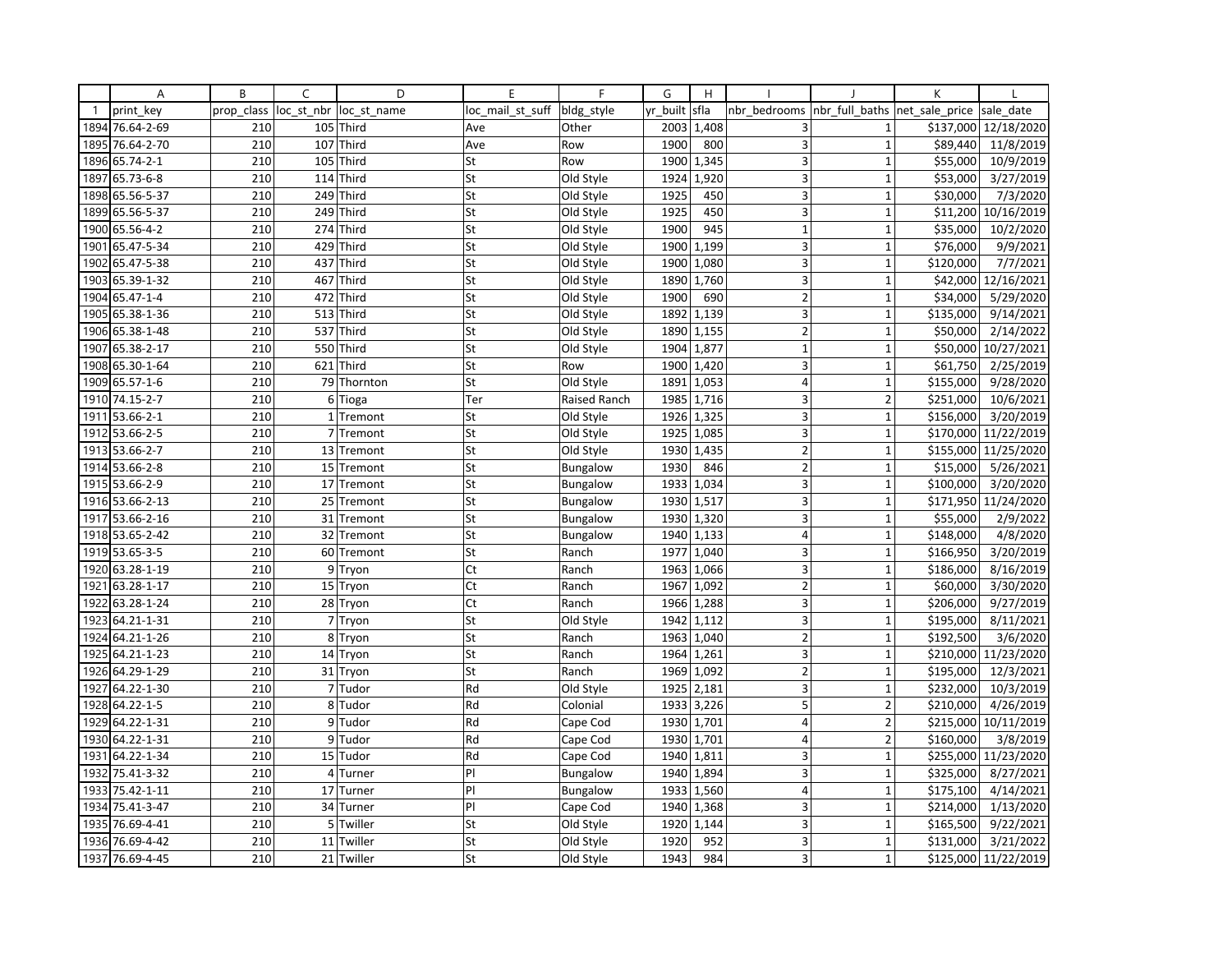|              | Α               | B          | C              | D                  | E                | $\mathsf{F}$    | G        | H                       |                         |                                | K         |                      |
|--------------|-----------------|------------|----------------|--------------------|------------------|-----------------|----------|-------------------------|-------------------------|--------------------------------|-----------|----------------------|
| $\mathbf{1}$ | print key       | prop class | loc_st_nbr     | loc st name        | loc mail st suff | bldg style      | yr built | sfla                    | nbr bedrooms            | nbr_full_baths  net_sale_price |           | sale date            |
| 1938         | 76.69-4-47      | 210        |                | 27 Twiller         | St               | Old Style       |          | 1932 1,122              | 3                       | $\mathbf{1}$                   | \$139,000 | 12/28/2020           |
| 1939         | 76.69-2-34      | 210        | 30             | Twiller            | St               | Old Style       | 1925     | 1,170                   | $\overline{2}$          | $\overline{2}$                 | \$120,000 | 8/7/2020             |
| 1940         | 76.69-3-22      | 210        | 33             | Twiller            | St               | Old Style       | 1925     | 1,264                   | 3                       | $\mathbf{1}$                   | \$150,000 | 5/6/2021             |
| 1941         | 76.69-2-29      | 210        | 44             | Twiller            | St               | <b>Bungalow</b> | 1925     | 880                     | $\overline{2}$          | $\mathbf{1}$                   | \$127,200 | 10/4/2019            |
| 1942         | 64.65-1-47      | 210        |                | 14 Upton           | Rd               | Ranch           | 1965     | 2,176                   | $\overline{4}$          | $\overline{2}$                 | \$270,000 | 2/5/2021             |
| 1943         | 74.16-1-19      | 210        | 3              | <b>Valley View</b> | Dr               | Ranch           | 1973     | 1,440                   | $\overline{4}$          | $\mathbf{1}$                   | \$180,000 | 5/8/2020             |
| 1944         | 74.16-1-3       | 210        |                | 4 Valley View      | Dr               | Colonial        | 1973     | 4,356                   | $\overline{4}$          | $\overline{2}$                 |           | \$410,000 11/20/2020 |
| 1945         | 74.16-1-4       | 210        |                | 6 Valley View      | Dr               | Colonial        | 1980     | 3,062                   | $\overline{\mathbf{4}}$ | $\overline{2}$                 | \$318,000 | 5/16/2019            |
|              | 1946 64.27-1-7  | 210        |                | 7 Van Buren        | St               | Colonial        |          | 1929 1,374              | 3                       | $\mathbf 1$                    | \$229,000 | 11/18/2021           |
| 1947         | 64.26-4-41      | 210        | 8              | Van Buren          | St               | Colonial        | 1925     | 1,784                   | 3                       | $\overline{2}$                 | \$310,000 | 6/29/2021            |
| 1948         | 64.26-4-42      | 210        |                | 10 Van Buren       | St               | Colonial        | 1928     | 1,736                   | 3                       | $\overline{2}$                 | \$275,000 | 4/21/2021            |
| 1949         | 64.27-1-2       | 210        |                | 19 Van Buren       | St               | Colonial        | 1932     | 1,579                   | 3                       | $\mathbf{1}$                   |           | \$215,000 12/27/2019 |
| 1950         | 64.26-4-47      | 210        |                | 20 Van Buren       | St               | Colonial        | 1925     | 1,434                   | $\overline{\mathbf{3}}$ | $\mathbf{1}$                   |           | \$223,000 11/15/2021 |
| 1951         | 64.27-2-14      | 210        | 34             | Van Buren          | St               | Cape Cod        | 1934     | 1,017                   | $\mathbf 2$             | $\mathbf 1$                    | \$200,000 | 3/12/2021            |
| 1952         | 64.27-2-30      | 210        | 43             | Van Buren          | St               | Colonial        | 1938     | 1,100                   | $\overline{2}$          | $\mathbf{1}$                   | \$175,000 | 12/14/2020           |
| 1953         | 53.83-1-17      | 210        |                | 44 Van Buren       | St               | Cape Cod        | 1936     | 1,502                   | $\overline{2}$          | $\mathbf{1}$                   | \$230,000 | 2/9/2021             |
|              | 1954 76.71-3-70 | 210        | 4              | Van Orden          | Ave              | Bungalow        | 1923     | 990                     | $\overline{2}$          | $\mathbf{1}$                   | \$129,000 | 8/14/2020            |
| 1955         | 65.8-2-14       | 210        |                | 70 Van Rensselaer  | Blvd             | Ranch           | 1950     | 1,845                   | $\overline{4}$          | $\overline{2}$                 | \$215,900 | 11/12/2019           |
| 1956         | 65.8-2-21       | 210        | 81             | Van Rensselaer     | Blvd             | Colonial        | 1932     | 2,442                   | $\overline{\mathbf{3}}$ | $\overline{2}$                 | \$350,000 | 10/15/2020           |
| 1957         | $65.8 - 2 - 6$  | 210        |                | 94 Van Rensselaer  | Blvd             | Colonial        | 1920     | 2,748                   | 3                       | $\mathbf{1}$                   | \$349,500 | 2/9/2021             |
| 1958         | 54.84-1-4       | 210        | 135            | Van Rensselaer     | Blvd             | Raised Ranch    | 1980     | 1,346                   | $\overline{\mathbf{3}}$ | $\mathbf{1}$                   |           | \$222,500 11/10/2020 |
| 1959         | 54.84-1-1.1     | 210        |                | 141 Van Rensselaer | Blvd             | Colonial        | 1984     | 1,356                   | $\overline{4}$          | $\overline{2}$                 | \$256,000 | 6/18/2021            |
| 1960         | 75.26-2-12      | 210        | $\overline{7}$ | Van Schoick        | Ave              | Colonial        | 1925     | 1,152                   | 3                       | $\mathbf{1}$                   | \$190,000 | 8/19/2019            |
| 1961         | 75.26-1-52      | 210        |                | 14 Van Schoick     | Ave              | Colonial        | 1931     | 1,280                   | 3                       | $\overline{2}$                 | \$177,000 | 8/15/2019            |
| 1962         | 75.26-2-20      | 210        |                | 25 Van Schoick     | Ave              | Colonial        | 1927     | 1,452                   | $\overline{\mathbf{3}}$ | $\mathbf 1$                    | \$214,900 | 8/30/2019            |
| 1963         | 75.26-2-21      | 210        |                | 27 Van Schoick     | Ave              | Colonial        | 1937     | 1,520                   | 3                       | $\mathbf{1}$                   | \$225,000 | 3/25/2019            |
| 1964         | 75.34-1-3       | 210        |                | 41 Van Schoick     | Ave              | <b>Bungalow</b> | 1935     | 1,699                   | $\overline{2}$          | $\mathbf 1$                    | \$180,000 | 12/21/2020           |
| 1965         | 75.33-1-45      | 210        |                | 64 Van Schoick     | Ave              | <b>Bungalow</b> | 1927     | 1,092                   | $\overline{2}$          | $\mathbf{1}$                   | \$185,000 | 6/29/2021            |
| 1966         | 75.34-1-17      | 210        |                | 69 Van Schoick     | Ave              | Colonial        | 1935     | 1,268                   | $\overline{4}$          | $\mathbf{1}$                   | \$194,670 | 8/6/2020             |
| 1967         | 75.33-1-41      | 210        |                | 72 Van Schoick     | Ave              | Cape Cod        | 1948     | 1,173                   | 3                       | $\mathbf{1}$                   | \$180,000 | 11/1/2019            |
| 1968         | 75.33-1-38      | 210        | 80             | Van Schoick        | Ave              | Old Style       | 1945     | 768                     | $\overline{2}$          | $\mathbf{1}$                   | \$140,000 | 10/15/2021           |
| 1969         | 75.41-2-2       | 210        | 85             | Van Schoick        | Ave              | <b>Bungalow</b> | 1930     | 1,598                   | $\overline{4}$          | $\overline{2}$                 | \$249,900 | 12/6/2021            |
| 1970         | 75.41-2-2       | 210        | 85             | Van Schoick        | Ave              | <b>Bungalow</b> |          | $\overline{1930}$ 1,598 | $\overline{4}$          | $\overline{2}$                 |           | \$235,000 11/16/2020 |
| 1971         | 75.41-2-5       | 210        |                | 91 Van Schoick     | Ave              | <b>Bungalow</b> | 1931     | 1,092                   | $\overline{2}$          | $\mathbf{1}$                   | \$214,900 | 5/30/2019            |
| 1972         | 75.33-3-32      | 210        | 98             | Van Schoick        | Ave              | <b>Bungalow</b> | 1931     | 1,910                   | 3                       | $\mathbf 1$                    | \$145,000 | 10/11/2019           |
| 1973         | 75.41-2-11      | 210        |                | 103 Van Schoick    | Ave              | Cape Cod        |          | 1940 1,950              | $\overline{4}$          | $\mathbf{1}$                   | \$235,900 | 10/19/2020           |
| 1974         | 75.41-2-12      | 210        | 105            | Van Schoick        | Ave              | Cape Cod        | 1940     | 2,054                   | 5                       | $\mathbf{1}$                   |           | \$226,700 11/19/2021 |
|              | 1975 75.41-2-12 | 210        |                | 105 Van Schoick    | Ave              | Cape Cod        | 1940     | 2,054                   | 5                       | $\mathbf{1}$                   | \$190,000 | 6/18/2019            |
| 1976         | 75.41-1-60      | 210        | 106            | Van Schoick        | Ave              | Cape Cod        | 1940     | 1,632                   | $\overline{3}$          | $\mathbf{1}$                   | \$240,000 | 8/10/2021            |
| 1977         | 75.41-2-13      | 210        | 107            | Van Schoick        | Ave              | Bungalow        | 1940     | 1,690                   | 3                       | $\mathbf{1}$                   | \$185,900 | 8/23/2019            |
| 1978         | 75.41-1-58      | 210        |                | 110 Van Schoick    | Ave              | Cape Cod        | 1940     | 810                     | $\overline{2}$          | $\mathbf 1$                    | \$169,900 | 5/6/2019             |
| 1979         | 75.41-1-56      | 210        | 116            | Van Schoick        | Ave              | <b>Bungalow</b> | 1932     | 1,279                   | 3                       | $\mathbf{1}$                   | \$205,000 | 7/10/2020            |
| 1980         | 75.41-1-48      | 210        |                | 132 Van Schoick    | Ave              | Cape Cod        | 1938     | 1,304                   | 3 <sup>1</sup>          | $1\,$                          | \$180,000 | 2/8/2019             |
|              | 1981 64.27-1-20 | 210        |                | 15 Verplanck       | St               | Colonial        |          | 1935 1,507              | $\overline{\mathbf{3}}$ | $\mathbf{1}$                   | \$219,000 | 9/22/2021            |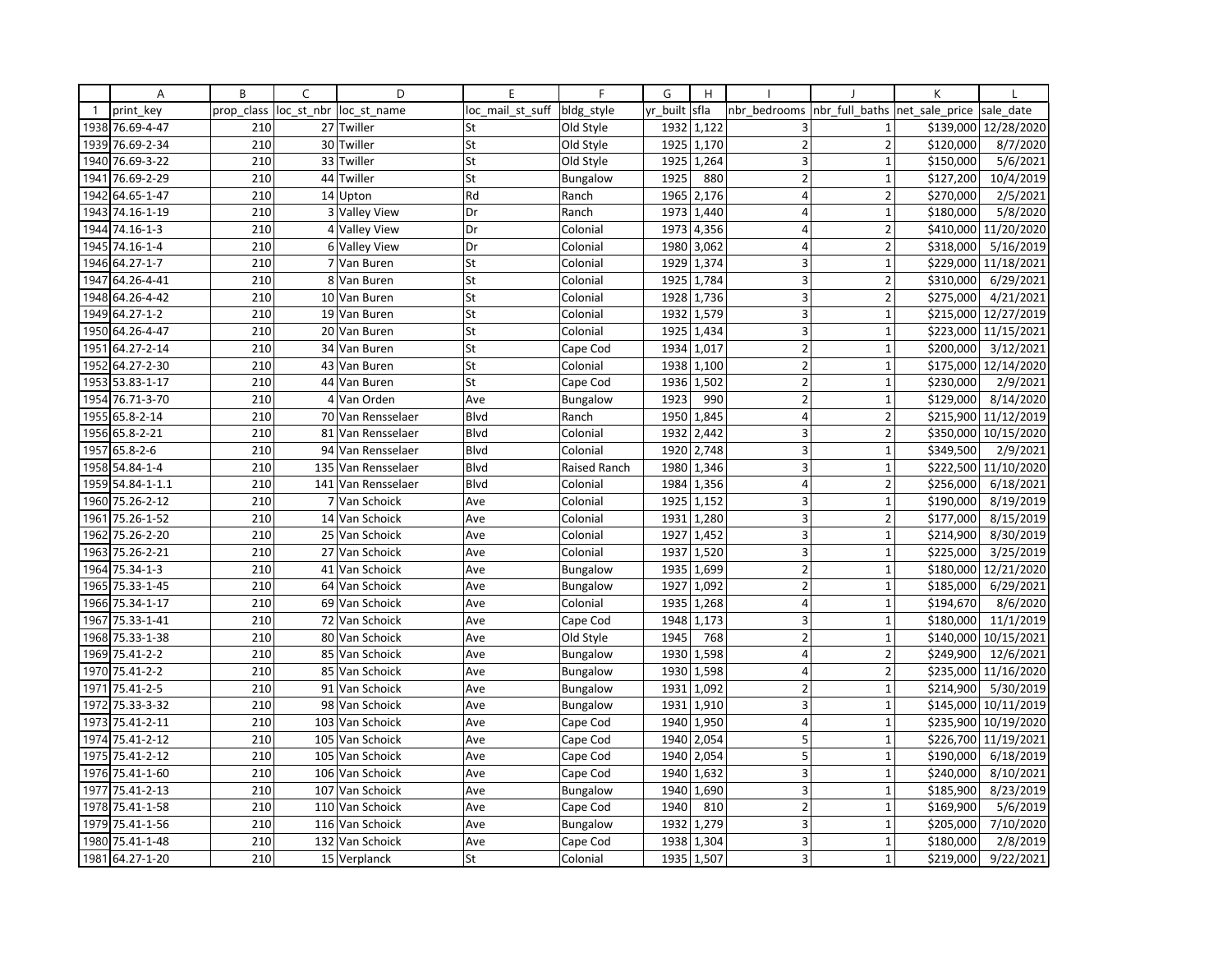|              | Α               | B          | C          | D                | E                | F            | G        | H          |                         |                | K              |            |
|--------------|-----------------|------------|------------|------------------|------------------|--------------|----------|------------|-------------------------|----------------|----------------|------------|
| $\mathbf{1}$ | print key       | prop_class | loc_st_nbr | loc st name      | loc mail st suff | bldg style   | yr built | sfla       | nbr bedrooms            | nbr full baths | net sale price | sale date  |
| 1982         | 64.27-1-29      | 210        |            | 16 Verplanck     | St               | Bungalow     | 1930     | 1,315      | 4                       | $\overline{2}$ | \$169,000      | 5/28/2020  |
| 1983         | 64.27-1-29      | 210        |            | 16 Verplanck     | St               | Bungalow     | 1930     | 1,315      | $\overline{4}$          | $\overline{2}$ | \$155,000      | 2/14/2019  |
| 1984         | 64.27-2-42      | 210        |            | 27 Verplanck     | St               | Bungalow     | 1939     | 1,472      | 3                       | $\mathbf{1}$   | \$153,000      | 3/27/2019  |
| 1985         | 64.27-2-40      | 210        |            | 31 Verplanck     | St               | Cape Cod     |          | 1939 1,174 | $\overline{2}$          | $\mathbf 1$    | \$196,000      | 3/8/2022   |
| 1986         | 64.27-2-40      | 210        |            | 31 Verplanck     | St               | Cape Cod     | 1939     | 1,174      | $\overline{2}$          | $\overline{1}$ | \$140,000      | 5/24/2021  |
| 1987         | 53.81-1-29      | 210        |            | 18 Victor        | St               | Colonial     | 1941     | 1,310      | 3                       | $\mathbf{1}$   | \$215,000      | 10/27/2020 |
| 1988         | 53.81-1-38      | 210        | 25         | Victor           | St               | Colonial     | 1941     | 1,126      | $\overline{3}$          | $\mathbf{1}$   | \$170,000      | 11/4/2019  |
| 1989         | 53.82-1-5       | 210        |            | 29 Victor        | St               | Colonial     | 1942     | 1,930      | 3                       | $\mathbf{1}$   | \$215,000      | 7/31/2019  |
|              | 1990 53.82-1-4  | 210        | 31         | Victor           | St               | Colonial     | 1944     | 1,162      | 3                       | $\mathbf{1}$   | \$245,000      | 12/15/2021 |
| 1991         | 53.73-1-80      | 210        |            | 32 Victor        | St               | Colonial     | 1945     | 1,223      | 3                       | 1              | \$195,700      | 3/5/2021   |
| 1992         | 75.11-1-32.1    | 210        | 34         | Victoria         | Way              | Cape Cod     | 1994     | 1,853      | 3                       | $\overline{2}$ | \$287,000      | 12/1/2020  |
| 1993         | 75.11-1-17.3    | 210        |            | 35 Victoria      | Way              | Colonial     | 1992     | 1,844      | 3                       | $\overline{2}$ | \$299,900      | 12/31/2020 |
| 1994         | 75.11-1-17.2    | 210        | 37         | Victoria         | Way              | Colonial     | 2002     | 1,558      | $\overline{\mathbf{3}}$ | $\overline{2}$ | \$262,500      | 8/2/2019   |
| 1995         | 75.11-1-16.2    | 210        | 43         | Victoria         | Way              | Ranch        | 1998     | 1,344      | $\overline{2}$          | $\overline{2}$ | \$247,200      | 6/6/2019   |
| 1996         | 75.11-1-16.1    | 210        | 45         | Victoria         | Way              | Ranch        | 1991     | 1,336      | $\overline{2}$          | $\overline{1}$ | \$195,000      | 10/16/2019 |
| 1997         | 75.11-1-13.1    | 210        |            | 57 Victoria      | Way              | Ranch        | 2002     | 1,118      | 3                       | $\overline{2}$ | \$233,500      | 7/16/2021  |
| 1998         | 75.11-1-13.2    | 210        |            | 59 Victoria      | Way              | Ranch        | 2002     | 1,116      | $\overline{\mathbf{3}}$ | $\overline{2}$ | \$220,000      | 1/7/2021   |
| 1999         | 64.38-2-60      | 210        |            | 15 Vine          | St               | Raised Ranch | 1967     | 2,048      | $\overline{2}$          | $\overline{1}$ | \$170,000      | 4/7/2021   |
| 2000         | 64.36-3-18      | 210        |            | 24 W Lawrence    | St               | Old Style    | 1915     | 960        | 3                       | $\mathbf{1}$   | \$155,000      | 7/22/2021  |
| 2001         | 64.36-3-18      | 210        |            | 24 W Lawrence    | St               | Old Style    | 1915     | 960        | 3                       | $\mathbf{1}$   | \$70,000       | 3/19/2021  |
| 2002         | 64.74-2-50      | 210        | 435        | W Lawrence       | St               | Colonial     | 1985     | 2,318      | $\overline{\mathbf{3}}$ | $\overline{2}$ | \$310,000      | 12/9/2019  |
| 2003         | 64.74-2-66.2    | 210        |            | 453 W Lawrence   | St               | Colonial     | 2004     | 2,186      | 4                       | $\overline{2}$ | \$385,500      | 7/12/2019  |
| 2004         | 64.74-3-44      | 210        | 478        | W Lawrence       | St               | Colonial     | 1994     | 1,992      | $\overline{4}$          | $\overline{2}$ | \$262,000      | 12/12/2019 |
| 2005         | 64.81-1-15      | 210        |            | 524 W Lawrence   | St               | Colonial     | 2004     | 2,760      | $\overline{4}$          | $\overline{2}$ | \$395,000      | 8/1/2019   |
| 2006         | 64.81-1-16      | 210        |            | 530 W Lawrence   | St               | Ranch        | 1956     | 1,746      | 3                       | 3              | \$269,950      | 7/10/2020  |
| 2007         | 76.62-1-33      | 210        |            | 7 W Van Vechten  | St               | Bungalow     | 1900     | 1,200      | $\overline{3}$          | $\overline{1}$ | \$169,000      | 5/21/2021  |
| 2008         | 76.62-1-33      | 210        |            | 7 W Van Vechten  | St               | Bungalow     | 1900     | 1,200      | 3                       | $\mathbf{1}$   | \$75,500       | 12/23/2020 |
| 2009         | 76.61-4-7       | 210        | 42         | W Van Vechten    | St               | Row          | 1924     | 1,384      | 3                       | $\overline{1}$ | \$128,000      | 1/10/2020  |
| 2010         | 76.62-1-51      | 210        |            | 57 W Van Vechten | St               | Old Style    | 1943     | 1,235      | 3                       | $\mathbf{1}$   | \$126,000      | 9/30/2019  |
| 2011         | 65.36-2-18      | 210        |            | 59 Walter        | St               | Row          | 1890     | 1,628      | $\overline{4}$          | $\overline{1}$ | \$55,000       | 8/7/2019   |
| 2012         | 65.36-2-18      | 210        |            | 59 Walter        | St               | Row          | 1890     | 1,628      | $\overline{4}$          | 1              | \$26,897       | 2/12/2019  |
| 2013         | 65.36-2-35      | 210        |            | 82 Walter        | St               | Bungalow     | 1924     | 1,587      | 3                       | $\overline{2}$ | \$143,000      | 9/30/2019  |
|              | 2014 65.36-2-29 | 210        |            | 83 Walter        | St               | Old Style    | 1920     | 1,768      | $\overline{4}$          | $\mathbf{1}$   | \$175,000      | 4/6/2021   |
|              | 2015 65.36-2-33 | 210        |            | 86 Walter        | St               | Bungalow     | 1924     | 1,040      | 3                       | $\mathbf{1}$   | \$163,000      | 9/3/2021   |
|              | 2016 65.36-2-32 | 210        |            | 89 Walter        | St               | Bungalow     | 1900     | 1,625      | $\overline{4}$          | $\overline{2}$ | \$179,900      | 12/8/2020  |
| 2017         | 65.36-2-32      | 210        |            | 89 Walter        | St               | Bungalow     | 1900     | 1,625      | $\overline{4}$          | $\overline{2}$ | \$57,400       | 6/24/2020  |
| 2018         | 41.13-4-2       | 210        |            | 1 Warbler        | Way              | Contemporary | 1987     | 1,812      | 4                       | $\overline{2}$ | \$173,331      | 7/30/2019  |
| 2019         | 64.37-1-57      | 210        |            | 10 Warren        | Ave              | Cape Cod     | 1956     | 1,554      | 3 <sup>1</sup>          | $\overline{2}$ | \$250,000      | 7/19/2021  |
| 2020         | 64.37-1-44      | 210        |            | 15 Warren        | Ave              | Ranch        | 1953     | 1,562      | $\overline{3}$          | $\overline{1}$ | \$221,649      | 10/9/2019  |
| 2021         | 64.37-1-60      | 210        |            | 16 Warren        | Ave              | Raised Ranch | 1953     | 2,435      | 3                       | 3              | \$209,500      | 10/24/2019 |
| 2022         | 64.37-1-43      | 210        |            | 19 Warren        | Ave              | Ranch        | 1965     | 1,050      | 3                       | $\mathbf 1$    | \$219,000      | 2/15/2022  |
| 2023         | 64.37-1-64      | 210        | 34         | Warren           | Ave              | Cape Cod     | 1940     | 1,407      | $\overline{\mathbf{3}}$ | $\mathbf{1}$   | \$189,900      | 9/13/2019  |
|              | 2024 64.84-2-24 | 210        |            | 599 Warren       | St               | Ranch        | 1961     | 1,161      | 3                       | $\overline{2}$ | \$157,000      | 6/3/2019   |
|              | 2025 64.66-2-22 | 210        |            | 881 Warren       | St               | Old Style    | 1952     | 1,562      | $\overline{3}$          | $\mathbf{1}$   | \$170,212      | 9/1/2020   |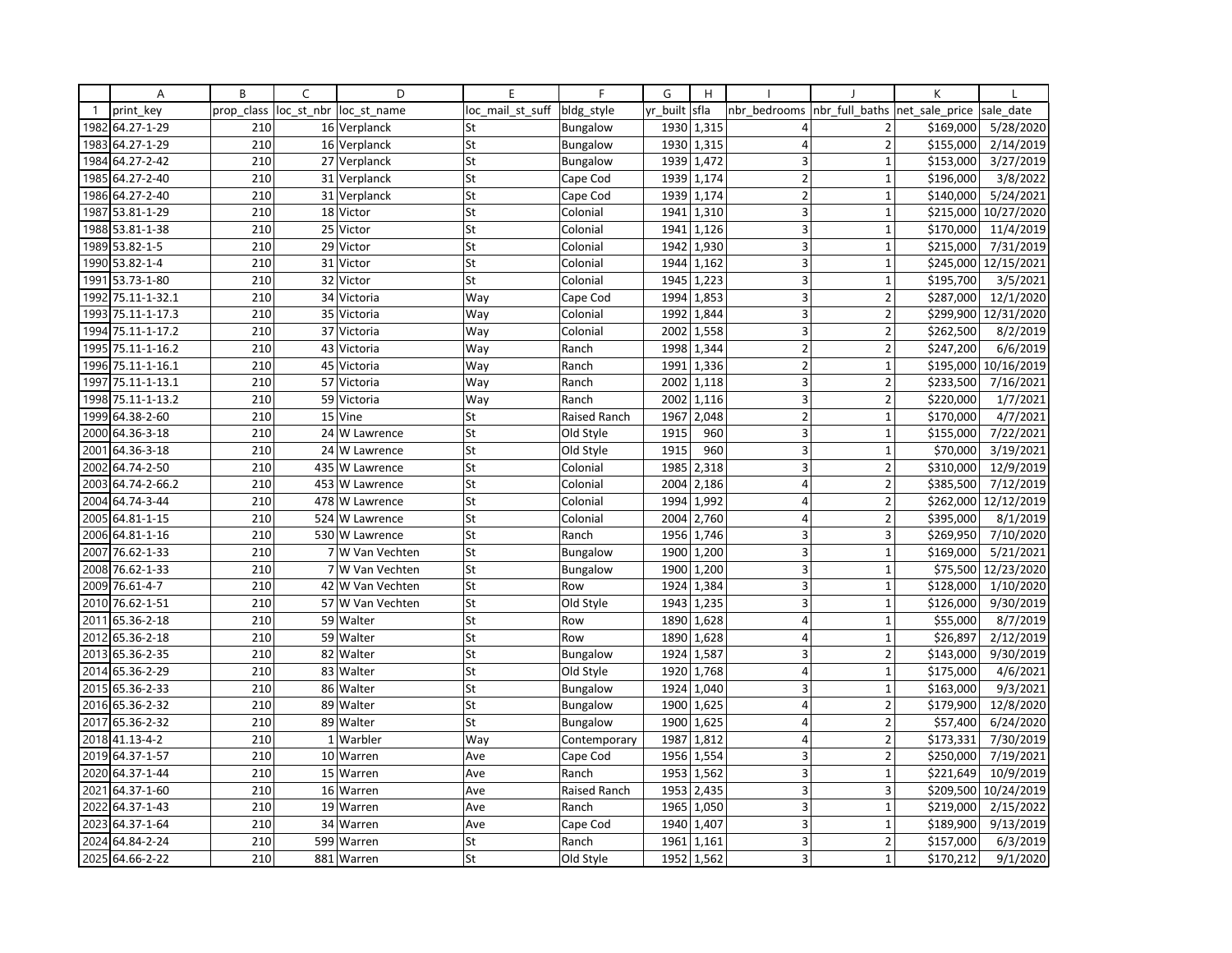|              | A               | B          | $\mathsf{C}$   | D                | E                | F               | G        | H          |                         |                               | K         |                        |
|--------------|-----------------|------------|----------------|------------------|------------------|-----------------|----------|------------|-------------------------|-------------------------------|-----------|------------------------|
| $\mathbf{1}$ | print key       | prop class | loc st nbr     | loc st name      | loc mail st suff | bldg_style      | yr built | sfla       | nbr bedrooms            | nbr full baths net sale price |           | sale date              |
| 2026         | 64.66-2-35      | 210        |                | 884 Warren       | St               | Old Style       | 1915     | 1,492      | $\overline{4}$          | $\mathbf{1}$                  | \$179,381 | 1/8/2021               |
| 2027         | 65.79-1-11      | 210        |                | 298 Washington   | Ave              | Row             | 1840     | 2,354      | $\overline{2}$          | $\overline{2}$                | \$280,000 | $\frac{1}{2}$ /30/2020 |
| 2028         | 65.71-3-47      | 210        |                | 317 Washington   | Ave              | Row             | 1890     | 1,748      | $\overline{2}$          | $\overline{2}$                | \$130,000 | 1/7/2022               |
| 2029         | 65.71-3-48      | 210        |                | 319 Washington   | Ave              | Row             | 1840     | 2,536      | $\overline{\mathbf{3}}$ | $\overline{2}$                | \$380,000 | 3/11/2022              |
| 2030         | 65.45-3-29      | 210        |                | 627 Washington   | Ave              | Old Style       | 1900     | 1,718      | $\overline{4}$          | $\mathbf{1}$                  | \$81,000  | 9/30/2020              |
| 2031         | 65.45-3-29      | 210        |                | 627 Washington   | Ave              | Old Style       | 1900     | 1,718      | $\overline{4}$          | $\mathbf 1$                   | \$40,000  | 9/30/2020              |
| 2032         | 65.45-3-47      | 210        |                | 687 Washington   | Ave              | Old Style       |          | 1920 1,274 | 3                       | $\mathbf{1}$                  | \$165,000 | 5/28/2021              |
| 2033         | 65.45-3-53      | 210        |                | 713 Washington   | Ave              | <b>Bungalow</b> | 1920     | 1,298      | 3 <sup>1</sup>          | $\mathbf{1}$                  | \$110,000 | 3/19/2021              |
|              | 2034 65.45-3-54 | 210        |                | 717 Washington   | Ave              | Old Style       |          | 1929 1,456 | 3                       | $\mathbf{1}$                  | \$83,000  | 2/17/2022              |
| 2035         | 64.52-3-12      | 210        | 725            | Washington       | Ave              | Bungalow        | 1924     | 1,122      | 3                       | $\mathbf{1}$                  | \$160,000 | 8/27/2019              |
| 2036         | 64.43-2-55      | 210        | 862            | Washington       | Ave              | Old Style       | 1907     | 1,218      | 6 <sup>1</sup>          | $\mathbf{1}$                  | \$137,000 | 10/23/2020             |
| 2037         | 64.43-2-58      | 210        |                | 868 Washington   | Ave              | Old Style       | 1907     | 1,454      | $\overline{\mathbf{4}}$ | $\mathbf{1}$                  |           | \$133,900 12/30/2020   |
|              | 2038 64.43-1-72 | 210        |                | 904 Washington   | Ave              | Old Style       | 1911     | 1,680      | 4                       | $\mathbf{1}$                  |           | \$175,000 12/22/2021   |
| 2039         | 64.34-2-43      | 210        | 1000           | Washington       | Ave              | Old Style       | 1929     | 1,488      | 3                       | $\mathbf 1$                   | \$185,000 | 11/30/2021             |
|              | 2040 64.26-4-35 | 210        |                | 1013 Washington  | Ave              | Colonial        | 1922     | 1,815      | 3                       | $\mathbf{1}$                  |           | \$196,808 12/23/2019   |
| 2041         | 64.26-5-1       | 210        | 1026           | Washington       | Ave              | Old Style       | 1923     | 2,059      | 3                       | $\mathbf{1}$                  | \$180,000 | 2/16/2021              |
| 2042         | 64.26-1-41      | 210        |                | 1041 Washington  | Ave              | Old Style       | 1928     | 1,301      | $\overline{2}$          | $\mathbf 1$                   | \$235,000 | 1/28/2022              |
| 2043         | 64.38-3-44      | 210        | 42             | Wellington       | Ave              | Ranch           | 1967     | 966        | $\overline{2}$          | $\mathbf{1}$                  | \$172,000 | 9/28/2020              |
| 2044         | 64.37-3-44      | 210        |                | 95 Wellington    | Ave              | Colonial        | 1965     | 1,904      | $\overline{4}$          | $\overline{2}$                | \$267,000 | 6/29/2021              |
|              | 2045 64.37-3-43 | 210        |                | 97 Wellington    | Ave              | Bungalow        | 1920     | 957        | $\overline{2}$          | $\mathbf{1}$                  | \$126,115 | 1/20/2021              |
| 2046         | 64.37-3-48      | 210        |                | 100 Wellington   | Ave              | Ranch           | 1965     | 1,301      | $\overline{\mathbf{3}}$ | $\mathbf{1}$                  | \$182,000 | 6/10/2020              |
| 2047         | 75.26-3-8       | 210        | 5 <sub>l</sub> | <b>West Erie</b> | St               | <b>Bungalow</b> | 1930     | 1,248      | 3                       | $\mathbf{1}$                  | \$192,000 | 3/1/2021               |
| 2048         | 64.83-1-44      | 210        | 42             | <b>West Erie</b> | St               | Bungalow        | 1913     | 1,411      | $\overline{2}$          | $\mathbf{1}$                  | \$215,000 | 4/1/2021               |
| 2049         | 64.83-1-33      | 210        |                | 45 West Erie     | St               | Cape Cod        | 1930     | 1,725      | 3                       | $\mathbf{1}$                  | \$260,000 | 12/29/2021             |
| 2050         | 64.83-1-33      | 210        |                | 45 West Erie     | St               | Cape Cod        | 1930     | 1,725      | $\overline{3}$          | $\mathbf 1$                   | \$206,000 | 1/31/2019              |
| 2051         | 64.83-1-36      | 210        |                | 51 West Erie     | St               | Old Style       | 1930     | 1,914      | $\overline{4}$          | $\overline{1}$                | \$280,000 | 5/25/2021              |
| 2052         | 64.83-1-36      | 210        |                | 51 West Erie     | St               | Old Style       | 1930     | 1,914      | $\overline{4}$          | $\mathbf 1$                   | \$170,000 | 10/1/2020              |
| 2053         | 41.13-3-18      | 210        |                | 1 West Meadow    | Dr               | Raised Ranch    |          | 1983 1,584 | 3                       | $\mathbf{1}$                  | \$220,000 | 1/3/2020               |
| 2054         | 41.13-3-43      | 210        |                | 18 West Meadow   | Dr               | Contemporary    | 1985     | 1,464      | 3 <sup>1</sup>          | $\mathbf{1}$                  | \$246,000 | 11/9/2020              |
|              | 2055 41.13-3-33 | 210        |                | 21 West Meadow   | Dr               | Split Level     | 1981     | 2,346      | $\overline{4}$          | $\overline{2}$                | \$239,900 | 5/28/2019              |
| 2056         | 76.58-1-24.-9   | 210        | 36             | Westerlo         | St               | Other           | 1900     | 1,057      | 3                       | $\mathbf{1}$                  | \$62,500  | 6/25/2020              |
| 2057         | 76.58-2-6.-15   | 210        |                | 49 Westerlo      | St               | Other           | 1920     | 881        | $\overline{2}$          | $\mathbf{1}$                  | \$55,000  | 5/21/2021              |
| 2058         | 76.58-2-6.-16   | 210        |                | 49 Westerlo      | St               | Other           | 1920     | 881        | $\overline{2}$          | $\mathbf{1}$                  | \$27,000  | 5/28/2021              |
| 2059         | 76.58-1-40.-19  | 210        |                | 50 Westerlo      | St               | Other           | 1900     | 798        | $\overline{2}$          | $\mathbf{1}$                  | \$50,000  | 5/21/2021              |
| 2060         | 76.58-1-42.-22  | 210        |                | 54 Westerlo      | St               | Other           | 1900     | 803        | $\mathbf 2$             | $\mathbf{1}$                  | \$55,000  | 1/30/2019              |
| 2061         | 76.58-1-43.-24  | 210        |                | 56 Westerlo      | St               | Other           | 1900     | 691        | $\overline{2}$          | $\mathbf{1}$                  | \$73,000  | 3/7/2022               |
| 2062         | 76.58-1-43.-24  | 210        |                | 56 Westerlo      | St               | Other           | 1900     | 691        | $\overline{2}$          | $\mathbf{1}$                  | \$62,000  | 5/29/2020              |
| 2063         | 76.58-1-43.-25  | 210        |                | 56 Westerlo      | St               | Other           | 1900     | 866        | $\overline{2}$          | $\mathbf 1$                   | \$60,000  | 6/5/2020               |
| 2064         | 76.58-1-43.-24  | 210        | 56             | Westerlo         | St               | Other           | 1900     | 691        | $\overline{2}$          | $\mathbf{1}$                  | \$47,000  | 6/13/2019              |
| 2065         | 76.58-1-43.-26  | 210        |                | 56 Westerlo      | St               | Other           | 1900     | 645        | $\mathbf 2$             | $\mathbf{1}$                  | \$38,700  | 4/23/2019              |
| 2066         | 76.58-1-45.-29  | 210        |                | 60 Westerlo      | St               | Other           | 1920     | 741        | $\mathbf{1}$            | $\mathbf 1$                   | \$49,000  | 11/21/2019             |
| 2067         | 76.58-1-45.-31  | 210        |                | 60 Westerlo      | St               | Other           | 1920     | 616        | $\mathbf{1}$            | $\mathbf{1}$                  | \$34,250  | 4/9/2019               |
| 2068         | 65.71-2-16      | 210        |                | 21 Western       | Ave              | Row             | 1890     | 1,286      | 3 <sup>1</sup>          | $\overline{2}$                | \$260,000 | 8/24/2021              |
|              | 2069 65.61-5-40 | 210        |                | 227 Western      | Ave              | Row             | 1894     | 2,468      | $\overline{\mathbf{3}}$ | $\overline{2}$                | \$215,000 | 6/4/2021               |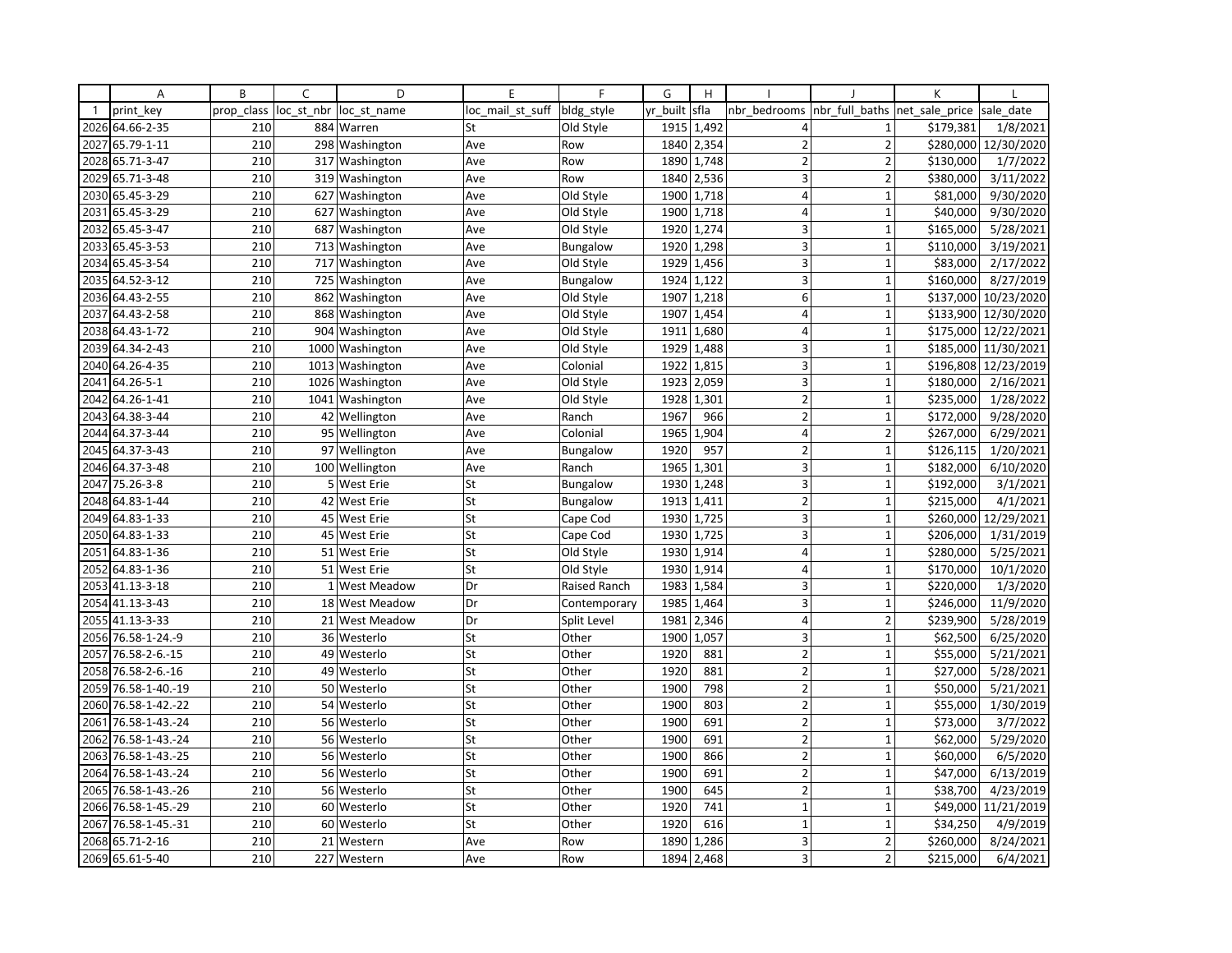|              | Α                   | B          | C          | D             | E                | F               | G        | H          |                         |                          | К              |            |
|--------------|---------------------|------------|------------|---------------|------------------|-----------------|----------|------------|-------------------------|--------------------------|----------------|------------|
| $\mathbf{1}$ | print key           | prop class | loc st nbr | loc st name   | loc_mail_st_suff | bldg_style      | yr built | sfla       | nbr bedrooms            | nbr full baths           | net sale price | sale date  |
| 2070         | 65.61-5-40          | 210        |            | 227 Western   | Ave              | Row             | 1894     | 2,468      | 3                       | 2                        | \$160,000      | 6/28/2019  |
| 2071         | 65.61-2-32          | 210        |            | 274 Western   | Ave              | Old Style       | 1890     | 2,146      | $\overline{4}$          | $\mathbf{1}$             | \$240,000      | 3/8/2021   |
| 2072         | 65.61-2-18          | 210        |            | 294 Western   | Ave              | Old Style       | 1890     | 1,840      | 3                       | $\mathbf{1}$             | \$209,000      | 12/4/2020  |
| 2073         | 64.59-3-20          | 210        |            | 477 Western   | Ave              | Old Style       | 1890     | 2,797      | 5                       | 3                        | \$355,000      | 8/3/2020   |
|              | 2074 64.50-1-27     | 210        |            | 615 Western   | Ave              | Colonial        | 1915     | 1,568      | 3                       | $\overline{1}$           | \$210,000      | 3/19/2021  |
| 2075         | 64.50-1-47          | 210        |            | 627 Western   | Ave              | Colonial        | 1928     | 1,890      | $\overline{4}$          | $\mathbf{1}$             | \$279,900      | 12/7/2020  |
|              | 2076 64.50-1-49     | 210        |            | 637 Western   | Ave              | Colonial        | 1829     | 3,528      | $\overline{4}$          | 3                        | \$500,000      | 5/22/2020  |
| 2077         | 64.49-1-75          | 210        |            | 670 Western   | Ave              | Colonial        | 1926     | 3,120      | $\overline{4}$          | $\mathbf{1}$             | \$355,000      | 3/12/2020  |
|              | 2078 64.49-1-77     | 210        |            | 684 Western   | Ave              | Old Style       | 1930     | 3,043      | 6                       | 4                        | \$310,000      | 4/28/2020  |
| 2079         | 64.41-2-9           | 210        | 749        | Western       | Ave              | Old Style       | 1938     | 2,906      | $\overline{4}$          | $\overline{\phantom{a}}$ | \$440,000      | 5/18/2021  |
| 2080         | 64.41-1-23          | 210        | 765        | Western       | Ave              | Ranch           | 1952     | 1,019      | $\overline{2}$          | $\mathbf{1}$             | \$162,000      | 12/30/2020 |
| 2081         | 64.40-3-11          | 210        |            | 786 Western   | Ave              | Ranch           | 1952     | 1,420      | $\overline{2}$          | $\mathbf{1}$             | \$191,000      | 8/31/2020  |
| 2082         | 64.31-1-37          | 210        | 982        | Western       | Ave              | Cape Cod        | 1942     | 1,368      | $\overline{4}$          | $\overline{2}$           | \$115,000      | 1/11/2022  |
| 2083         | 64.22-1-21.-5       | 210        |            | 1110 Western  | Ave              | Other           | 1953     | 956        | $\overline{2}$          | $\mathbf{1}$             | \$149,000      | 8/11/2021  |
| 2084         | 64.22-1-21.-10      | 210        |            | 1110 Western  | Ave              | Other           | 1953     | 1,148      | $\overline{2}$          | $\overline{1}$           | \$145,000      | 7/7/2020   |
| 2085         | 64.22-1-21.-6       | 210        |            | 1110 Western  | Ave              | Other           | 1953     | 956        | $\overline{2}$          | $\mathbf{1}$             | \$141,625      | 7/21/2020  |
|              | 2086 64.22-1-21.-12 | 210        |            | 1112 Western  | Ave              | Other           | 2006     | 960        | $\overline{2}$          | $\mathbf{1}$             | \$181,000      | 6/30/2021  |
| 2087         | 64.22-1-21.-16      | 210        |            | 1112 Western  | Ave              | Other           | 2006     | 960        | $\overline{2}$          | 1                        | \$171,000      | 10/13/2020 |
| 2088         | 75.31-1-13          | 210 1B     |            | Westford      | St               | Colonial        | 1965     | 1,612      | $\overline{\mathbf{3}}$ | $\overline{1}$           | \$140,000      | 1/30/2020  |
|              | 2089 75.23-1-75     | 210        |            | 10 Westford   | St               | Ranch           | 1956     | 1,054      | 3                       | $\mathbf{1}$             | \$221,875      | 3/7/2022   |
| 2090         | 75.31-1-20          | 210        |            | 13 Westford   | St               | Ranch           | 1958     | 1,075      | 3 <sup>1</sup>          | $\mathbf{1}$             | \$222,222      | 11/3/2021  |
| 2091         | 75.23-2-53          | 210        |            | 36 Westford   | St               | Cape Cod        | 1952     | 1,400      | $\overline{4}$          | $\mathbf 1$              | \$256,000      | 1/14/2021  |
| 2092         | 75.23-2-65          | 210        |            | 37 Westford   | St               | Colonial        | 1956     | 2,486      | $\overline{4}$          | $\overline{2}$           | \$280,000      | 10/1/2020  |
| 2093         | 74.12-1-64          | 210        |            | 3 White Oak   | Ln               | Contemporary    | 1987     | 2,828      | 4                       | 2                        | \$343,000      | 2/5/2020   |
| 2094         | 75.68-2-39          | 210        |            | 78 Whitehall  | Rd               | Bungalow        | 1940     | 1,160      | $\mathbf 2$             | $\mathbf 1$              | \$170,000      | 3/11/2021  |
| 2095         | 75.59-3-20          | 210        |            | 141 Whitehall | Rd               | Old Style       | 1940     | 1,376      | 3                       | $\mathbf{1}$             | \$192,000      | 10/2/2020  |
| 2096         | 75.59-4-61          | 210        |            | 150 Whitehall | Rd               | Colonial        | 1920     | 1,626      | 3                       | $\overline{2}$           | \$210,000      | 7/2/2020   |
| 2097         | 75.59-4-2           | 210        |            | 174 Whitehall | Rd               | Old Style       | 1926     | 1,468      | 3                       | $\mathbf{1}$             | \$237,500      | 7/14/2021  |
| 2098         | 75.59-1-2           | 210        | 179        | Whitehall     | Rd               | Old Style       | 1935     | 1,748      | $\overline{\mathbf{3}}$ | $\mathbf{1}$             | \$172,700      | 4/2/2020   |
|              | 2099 75.59-1-1      | 210        |            | 181 Whitehall | Rd               | Ranch           | 1970     | 1,040      | 3                       | $\mathbf{1}$             | \$147,500      | 5/22/2020  |
| 2100         | 75.58-2-39          | 210        | 184        | Whitehall     | Rd               | Old Style       | 1930     | 1,675      | 3                       | $\mathbf{1}$             | \$300,000      | 7/22/2021  |
| 2101         | 75.58-2-34          | 210        |            | 194 Whitehall | Rd               | Cape Cod        | 1930     | 1,513      | 3                       | $\mathbf{1}$             | \$215,000      | 10/6/2021  |
| 2102         | 75.50-3-25          | 210        |            | 224 Whitehall | Rd               | Colonial        |          | 1931 1,330 | 3                       | $\mathbf{1}$             | \$253,400      | 3/16/2022  |
| 2103         | 75.50-3-25          | 210        |            | 224 Whitehall | Rd               | Colonial        | 1931     | 1,330      | $\overline{3}$          | $\overline{1}$           | \$124,000      | 8/30/2021  |
| 2104         | 75.50-1-45          | 210        | 229        | Whitehall     | Rd               | Ranch           | 1950     | 1,189      | 3                       | $\mathbf{1}$             | \$179,900      | 8/22/2019  |
|              | 2105 75.50-1-22     | 210        |            | 243 Whitehall | Rd               | Ranch           | 1954     | 1,092      | 3                       | $\overline{1}$           | \$176,000      | 6/19/2020  |
| 2106         | 75.49-1-21          | 210        | 244        | Whitehall     | Rd               | Old Style       | 1920     | 1,680      | $\overline{4}$          | $\overline{2}$           | \$180,000      | 7/20/2020  |
| 2107         | 75.50-1-21          | 210        |            | 245 Whitehall | Rd               | Ranch           | 1955     | 1,092      | 3                       | $\mathbf{1}$             | \$196,000      | 8/28/2020  |
| 2108         | 75.49-1-14          | 210        | 266        | Whitehall     | Rd               | Bungalow        | 1935     | 1,455      | $\overline{2}$          | 1                        | \$230,000      | 9/2/2021   |
| 2109         | 75.50-1-2           | 210        |            | 267 Whitehall | Rd               | Old Style       | 1933     | 1,747      | 3                       | $\mathbf 1$              | \$225,000      | 12/22/2020 |
|              | 2110 75.41-3-27     | 210        |            | 281 Whitehall | Rd               | Colonial        |          | 1966 1,632 | $\overline{4}$          | $\mathbf 1$              | \$250,000      | 8/6/2021   |
| 2111         | 75.49-1-7           | 210        | 282        | Whitehall     | Rd               | <b>Bungalow</b> | 1928     | 1,839      | 3                       | $\overline{2}$           | \$199,500      | 3/27/2019  |
| 2112         | 75.40-1-15          | 210        |            | 335 Whitehall | Rd               | Cape Cod        | 1948     | 2,188      | $\overline{4}$          | $\overline{2}$           | \$229,900      | 1/9/2020   |
|              | 2113 75.40-1-12     | 210        |            | 343 Whitehall | Rd               | Cape Cod        |          | 1950 1,125 | $\overline{2}$          | $\mathbf{1}$             | \$157,000      | 6/21/2019  |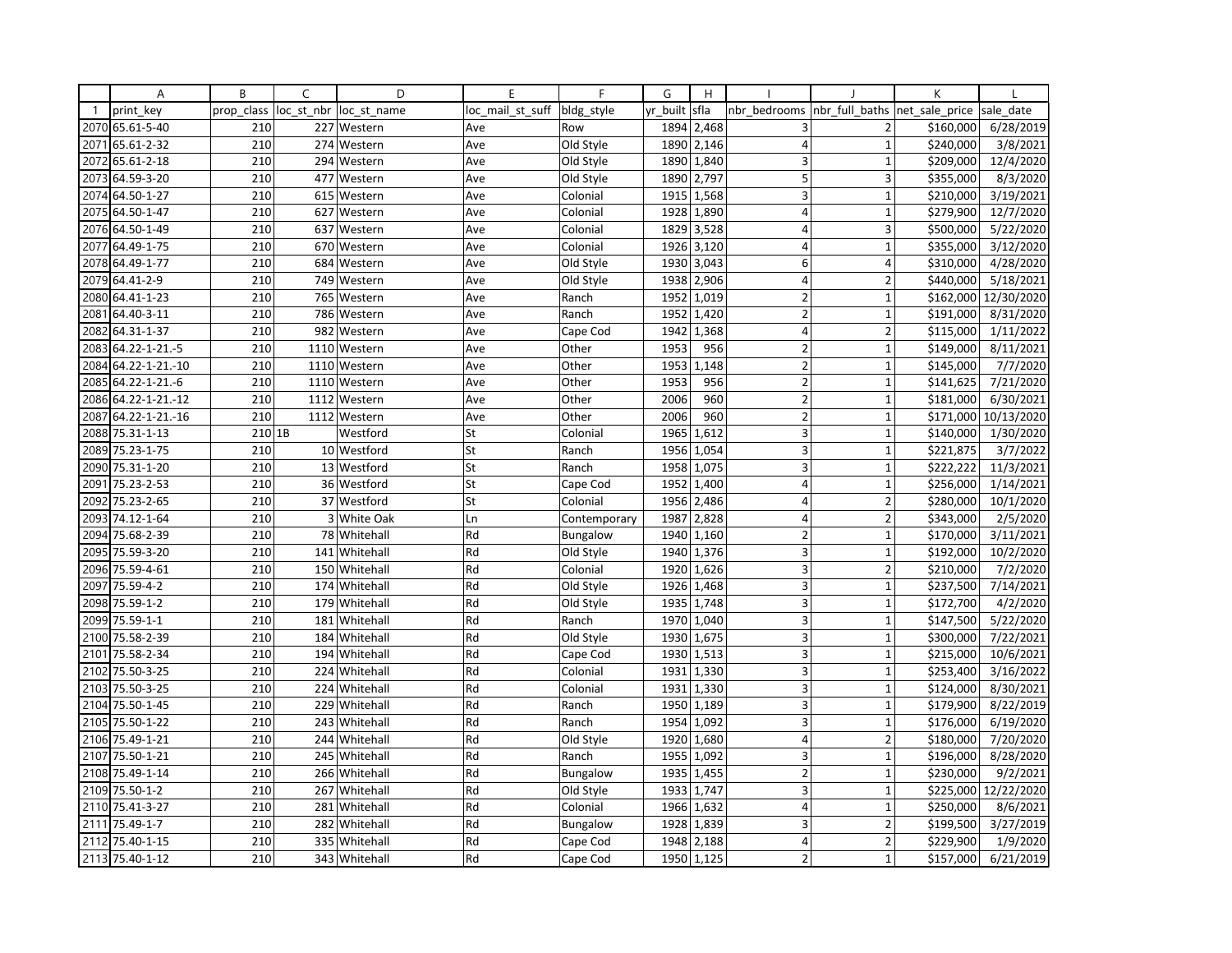|              | Α                | B          | C              | D                | E                | $\mathsf{F}$ | G        | H          |                         |                | K              |                        |
|--------------|------------------|------------|----------------|------------------|------------------|--------------|----------|------------|-------------------------|----------------|----------------|------------------------|
| $\mathbf{1}$ | print key        | prop class | loc st nbr     | loc st name      | loc mail st suff | bldg style   | yr built | sfla       | nbr bedrooms            | nbr full baths | net sale price | sale date              |
| 2114         | 75.40-1-10       | 210        |                | 349 Whitehall    | Rd               | Colonial     |          | 1950 1,550 | 4                       | 2              | \$217,895      | 9/16/2021              |
| 2115         | 75.40-1-1        | 210        |                | 371 Whitehall    | Rd               | Colonial     | 2006     | 2,056      | $\overline{4}$          | $\mathbf{1}$   | \$300,000      | 1/18/2022              |
| 2116         | 75.32-2-59       | 210        |                | 385 Whitehall    | Rd               | Ranch        | 1953     | 720        | $\overline{2}$          | $\mathbf{1}$   | \$210,000      | 9/7/2021               |
| 2117         | 75.31-1-41       | 210        |                | 403 Whitehall    | Rd               | Cape Cod     | 1944     | 1.125      | $\overline{4}$          | $\mathbf{1}$   |                | \$190,000 10/14/2021   |
|              | 2118 75.31-1-37  | 210        |                | 411 Whitehall    | Rd               | Ranch        | 1962     | 1,248      | 3                       | $\mathbf{1}$   | \$217,500      | 1/28/2022              |
| 2119         | 75.31-1-37       | 210        | 411            | Whitehall        | Rd               | Ranch        | 1962     | 1,248      | 3                       | $\mathbf{1}$   | \$179,000      | 12/14/2020             |
| 2120         | 75.31-1-11       | 210        |                | 421 Whitehall    | Rd               | Ranch        | 1957     | 1,098      | 3                       | $\mathbf{1}$   | \$242,900      | 6/17/2021              |
| 2121         | $75.31 - 1 - 8$  | 210        | 427            | Whitehall        | Rd               | Ranch        | 1955     | 1,602      | 3                       | $\mathbf{1}$   | \$164,300      | 2/21/2020              |
| 2122         | 75.23-1-52       | 210        |                | 429 Whitehall    | Rd               | Ranch        | 1960     | 1,404      | 3                       | $\mathbf 1$    | \$257,000      | 2/12/2021              |
| 2123         | $52.6 - 3 - 6$   | 210        | 6 <sup>1</sup> | Wilan            | Ln               | Townhouse    | 1987     | 1,420      | $\overline{2}$          | $\mathbf{1}$   | \$175,000      | 8/6/2020               |
|              | 2124 52.6-3-13   | 210        | 13             | Wilan            | Ln               | Townhouse    | 1987     | 1,480      | $\mathbf 2$             | $\mathbf{1}$   | \$182,000      | 12/29/2021             |
|              | 2125 52.6-3-13   | 210        |                | 13 Wilan         | Ln               | Townhouse    | 1987     | 1,480      | $\overline{2}$          | $\mathbf{1}$   | \$100,000      | 10/15/2021             |
|              | 2126 52.6-3-15   | 210        |                | 15 Wilan         | Ln               | Townhouse    | 1987     | 1,065      | $\mathbf{1}$            | $\mathbf{1}$   | \$165,000      | 9/28/2020              |
| 2127         | $52.6 - 3 - 18$  | 210        |                | 18 Wilan         | Ln               | Townhouse    | 1987     | 1,420      | $\overline{2}$          | $\mathbf 1$    | \$215,000      | 12/2/2021              |
|              | 2128 52.6-3-25   | 210        |                | 25 Wilan         | Ln               | Townhouse    | 1987     | 1,480      | $\overline{2}$          | $\mathbf{1}$   | \$173,000      | 9/12/2019              |
| 2129         | 52.6-3-26        | 210        |                | 26 Wilan         | Ln               | Townhouse    | 1987     | 1,196      | $\overline{2}$          | $\mathbf{1}$   | \$180,000      | $\frac{1}{11}{1/2019}$ |
|              | 2130 52.6-3-27   | 210        |                | 27 Wilan         | Ln               | Townhouse    | 1987     | 1,346      | $\overline{2}$          | $\mathbf{1}$   | \$196,000      | 5/6/2021               |
| 2131         | 52.6-3-37        | 210        |                | 37 Wilan         | Ln               | Townhouse    | 1987     | 1,502      | $\overline{3}$          | $\mathbf{1}$   | \$235,000      | 8/17/2021              |
| 2132         | 52.6-3-44        | 210        |                | 44 Wilan         | Ln               | Townhouse    | 1987     | 1,502      | $\overline{\mathbf{3}}$ | $\mathbf{1}$   | \$212,000      | 9/3/2021               |
|              | 2133 76.23-3-29  | 210        |                | 66 Willett       | St               | Row          |          | 1924 2,662 | 3                       | $\overline{2}$ |                | \$480,000 11/19/2019   |
| 2134         | 76.23-3-77.2     | 210 78A    |                | Willett          | St               | Row          | 1878     | 1,607      | 1                       | $\overline{2}$ | \$313,000      | 7/23/2021              |
| 2135         | 76.23-3-76.2     | 210 80a    |                | Willett          | St               | Old Style    | 1878     | 2,265      | $\overline{2}$          | $\mathbf{1}$   | \$450,000      | 12/22/2020             |
| 2136         | 40.12-2-4.60-154 | 210        |                | 154 Williamsburg | Ct               | Townhouse    | 1982     | 1,400      | $\overline{2}$          | $\overline{2}$ | \$167,000      | 8/9/2019               |
| 2137         | 40.12-2-4.40-160 | 210        |                | 160 Williamsburg | Ct               | Townhouse    | 1984     | 1,260      | $\overline{2}$          | $\mathbf 1$    | \$140,000      | 8/5/2020               |
| 2138         | 40.12-2-4.40-166 | 210        |                | 166 Williamsburg | Ct               | Townhouse    | 1984     | 1,540      | $\overline{2}$          | $\overline{2}$ | \$180,100      | 4/24/2020              |
| 2139         | 40.12-2-4.40-168 | 210        |                | 168 Williamsburg | Ct               | Townhouse    | 1984     | 1,400      | $\overline{2}$          | $\overline{1}$ | \$216,000      | 4/6/2022               |
| 2140         | 40.12-2-4.40-168 | 210        |                | 168 Williamsburg | Ct               | Townhouse    | 1984     | 1,400      | $\overline{2}$          | $\mathbf 1$    | \$138,000      | 1/17/2020              |
| 2141         | 40.12-2-4.40-174 | 210        |                | 174 Williamsburg | Ct               | Townhouse    | 1984     | 1,400      | $\overline{2}$          | $\overline{2}$ | \$190,000      | 6/25/2020              |
| 2142         | 40.12-2-4.40-182 | 210        | 182            | Williamsburg     | Ct               | Townhouse    | 1984     | 1,400      | $\overline{2}$          | $\mathbf{1}$   |                | \$130,350 10/25/2019   |
| 2143         | 40.12-2-4.40-184 | 210        |                | 184 Williamsburg | Ct               | Townhouse    | 1984     | 1,540      | 3                       | $\overline{2}$ | \$175,000      | 7/30/2021              |
| 2144         | 40.12-2-4.60-198 | 210        | 198            | Williamsburg     | Ct               | Townhouse    | 1984     | 1,400      | $\overline{2}$          | $\mathbf{1}$   | \$195,000      | 10/4/2021              |
| 2145         | 75.11-1-8.3      | 210        | 5 <sup>1</sup> | Windsor          | PI               | Ranch        | 1992     | 1,253      | 3                       | $\overline{2}$ | \$193,000      | 11/22/2021             |
| 2146         | 75.11-1-10.2     | 210        |                | 19 Windsor       | PI               | Colonial     | 1991     | 1,812      | 3                       | $\overline{2}$ | \$250,000      | 4/12/2022              |
| 2147         | 64.73-2-60       | 210        | 62             | Winnie           | St               | Ranch        | 1957     | 1,103      | $\overline{2}$          | $\overline{2}$ | \$178,000      | 11/13/2020             |
| 2148         | 64.73-2-69       | 210        |                | 100 Winnie       | St               | Old Style    | 1921     | 1,190      | 3                       | $\mathbf 1$    | \$55,000       | 3/4/2020               |
| 2149         | 64.81-2-32       | 210        |                | 130 Winnie       | St               | Ranch        | 1957     | 910        | $\overline{2}$          | $\mathbf{1}$   | \$150,000      | 1/28/2019              |
| 2150         | 64.50-1-33       | 210        |                | 21 Winthrop      | Ave              | Colonial     | 1926     | 1,440      | $\overline{4}$          | $\mathbf{1}$   | \$224,700      | 4/12/2021              |
|              | 2151 64.42-2-36  | 210        |                | 32 Winthrop      | Ave              | Old Style    | 1935     | 1,862      | $\overline{4}$          | $\mathbf{1}$   | \$280,000      | 2/28/2022              |
| 2152         | 64.42-2-36       | 210        |                | 32 Winthrop      | Ave              | Old Style    | 1935     | 1,862      | $\overline{4}$          | $\mathbf{1}$   | \$131,000      | 7/1/2021               |
| 2153         | 64.42-2-36       | 210        |                | 32 Winthrop      | Ave              | Old Style    | 1935     | 1,862      | $\overline{4}$          | $\mathbf{1}$   | \$20,000       | 5/11/2021              |
|              | 2154 64.43-1-83  | 210        |                | 117 Winthrop     | Ave              | Colonial     |          | 1935 1,680 | $\overline{4}$          | $\mathbf{1}$   | \$286,000      | 9/9/2021               |
|              | 2155 64.43-1-90  | 210        |                | 139 Winthrop     | Ave              | Colonial     | 1948     | 2,021      | 3                       | $\mathbf{1}$   | \$189,000      | 7/29/2019              |
|              | 2156 64.27-1-46  | 210        |                | 186 Winthrop     | Ave              | Cape Cod     | 1934     | 1,155      | $\overline{2}$          | $\mathbf 1$    | \$139,900      | 5/15/2019              |
|              | 2157 64.27-1-47  | 210        |                | 188 Winthrop     | Ave              | Bungalow     |          | 1939 1,435 | $\overline{3}$          | $\mathbf{1}$   | \$189,900      | 8/14/2020              |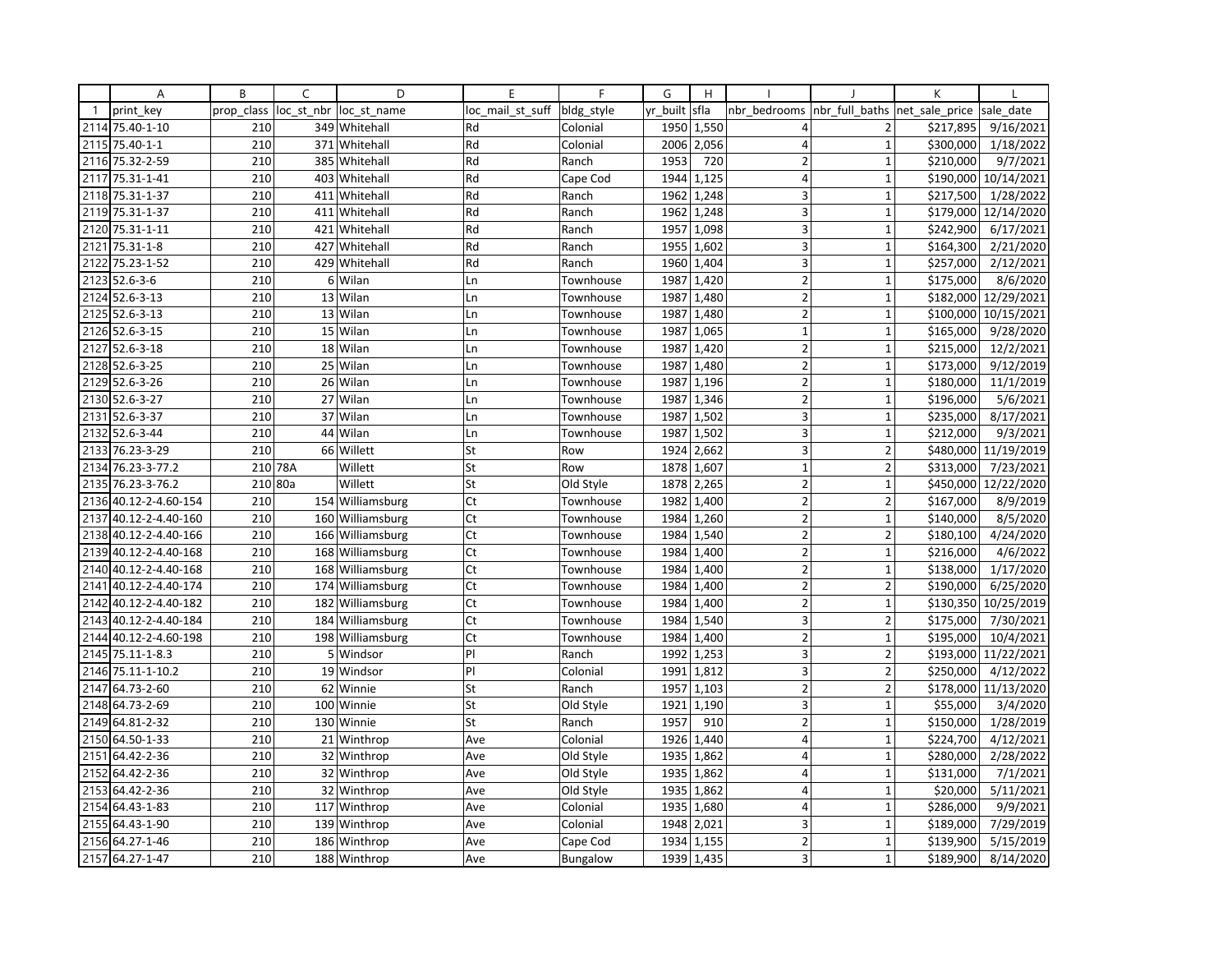|              | Α               | B          | C              | D            | E                | F                   | G        | H          |                         |                         | K              |            |
|--------------|-----------------|------------|----------------|--------------|------------------|---------------------|----------|------------|-------------------------|-------------------------|----------------|------------|
| $\mathbf{1}$ | print key       | prop class | loc_st_nbr     | loc st name  | loc mail st suff | bldg style          | yr built | sfla       | nbr bedrooms            | nbr full baths          | net sale price | sale date  |
|              | 2158 74.11-2-3  | 210        |                | 7 Wood       | Ter              | Colonial            |          | 1928 1,393 | 3                       | $\mathbf{1}$            | \$151,500      | 4/12/2019  |
| 2159         | 74.11-1-17      | 210        | 8              | Wood         | Ter              | Old Style           | 1910     | 1,322      | $\overline{3}$          | $\mathbf{1}$            | \$149,000      | 3/28/2019  |
| 2160         | 74.11-2-8       | 210        |                | 19 Wood      | Ter              | Cape Cod            | 1948     | 1,407      | $\overline{4}$          | $\mathbf{1}$            | \$210,000      | 10/27/2021 |
| 2161         | 74.11-2-10      | 210        |                | 25 Wood      | Ter              | Cape Cod            | 1947     | 1,107      | $\overline{2}$          | $\mathbf{1}$            | \$224,900      | 4/4/2019   |
| 2162         | 74.11-1-25      | 210        |                | 26 Wood      | Ter              | Old Style           | 1940     | 1,144      | 3                       | $\mathbf{1}$            | \$179,900      | 4/30/2020  |
| 2163         | 74.11-2-12.1    | 210        | 33             | Wood         | Ter              | Cape Cod            | 1940     | 1,498      | 3                       | $\overline{2}$          | \$258,000      | 7/9/2021   |
| 2164         | 74.11-2-15      | 210        |                | 51 Wood      | Ter              | Raised Ranch        |          | 1972 1,904 | 3                       | $\mathbf{1}$            | \$230,000      | 3/25/2020  |
| 2165         | 74.11-2-15      | 210        |                | 51 Wood      | Ter              | <b>Raised Ranch</b> | 1972     | 1,904      | 3                       | $\mathbf{1}$            | \$120,000      | 10/28/2019 |
|              | 2166 74.15-1-15 | 210        |                | 56 Wood      | Ter              | Colonial            |          | 1978 1,590 | 3                       | $\mathbf 1$             | \$215,000      | 1/18/2019  |
| 2167         | 74.15-1-10      | 210        |                | 69 Wood      | Ter              | Colonial            | 1978     | 1,722      | $\overline{4}$          | $\mathbf{1}$            | \$287,000      | 2/28/2022  |
|              | 2168 74.11-2-11 | 210        |                | 29 Wood      | Ter              | Colonial            | 1938     | 1,569      | 3                       | $\mathbf 1$             | \$187,500      | 2/25/2020  |
|              | 2169 75.28-3-24 | 210        | $6 \mid$       | Woodlawn     | Ave              | Bungalow            | 1860     | 946        | $\mathbf{1}$            | $\mathbf{1}$            | \$125,000      | 11/3/2021  |
| 2170         | 75.28-3-24      | 210        | 6 <sup>1</sup> | Woodlawn     | Ave              | Bungalow            | 1860     | 946        | $\mathbf{1}$            | $\mathbf{1}$            | \$125,000      | 11/3/2021  |
| 2171         | 75.28-1-23      | 210        | 33             | Woodlawn     | Ave              | Old Style           | 1933     | 1,390      | 3                       | $\mathbf 1$             | \$170,000      | 5/26/2020  |
| 2172         | 75.28-3-5       | 210        | 72             | Woodlawn     | Ave              | Colonial            | 1930     | 1,518      | $\overline{4}$          | $\mathbf{1}$            | \$179,000      | 5/15/2019  |
| 2173         | 64.84-4-24      | 210        | 118            | Woodlawn     | Ave              | Old Style           | 1926     | 1,611      | 3                       | $\mathbf{1}$            | \$198,000      | 12/10/2021 |
|              | 2174 75.28-1-33 | 210        |                | 125 Woodlawn | Ave              | Old Style           | 1903     | 1,678      | 3 <sup>1</sup>          | $\mathbf{1}$            | \$225,000      | 9/3/2020   |
| 2175         | 75.28-1-34      | 210        |                | 127 Woodlawn | Ave              | Old Style           | 1904     | 1,740      | $\overline{4}$          | $\overline{2}$          | \$165,000      | 2/28/2020  |
| 2176         | 64.84-4-16      | 210        | 157            | Woodlawn     | Ave              | Old Style           | 1923     | 1,868      | 5                       | $\mathbf{1}$            | \$210,000      | 3/5/2021   |
| 2177         | 64.83-2-51      | 210        |                | 162 Woodlawn | Ave              | <b>Bungalow</b>     | 1926     | 1,080      | $\overline{2}$          | $\mathbf 1$             | \$136,000      | 11/6/2020  |
| 2178         | 64.83-2-51      | 210        | 162            | Woodlawn     | Ave              | <b>Bungalow</b>     | 1926     | 1,080      | 2                       | $\mathbf{1}$            | \$120,000      | 12/13/2019 |
| 2179         | 64.74-1-6       | 210        |                | 268 Woodlawn | Ave              | Ranch               | 1943     | 1,950      | $\overline{4}$          | $\mathbf 1$             | \$333,000      | 3/31/2022  |
| 2180         | 64.75-1-77      | 210        |                | 271 Woodlawn | Ave              | Ranch               | 1960     | 1,242      | 3                       | $\mathbf{1}$            | \$170,000      | 9/13/2021  |
| 2181         | 64.75-1-82      | 210        | 291            | Woodlawn     | Ave              | Old Style           | 1929     | 1,422      | 3                       | $\mathbf 1$             | \$295,000      | 12/6/2021  |
| 2182         | 64.75-1-85      | 210        | 303            | Woodlawn     | Ave              | Old Style           |          | 1933 1,410 | $\overline{\mathbf{3}}$ | $\mathbf 1$             | \$255,000      | 12/15/2021 |
| 2183         | 64.65-2-14      | 210        |                | 469 Woodlawn | Ave              | Old Style           | 1929     | 2,233      | 3                       | $\mathbf{1}$            | \$242,500      | 4/30/2020  |
| 2184         | 40.12-5-6       | 210        |                | 11 Woodridge | St               | Colonial            | 1986     | 1,936      | 3                       | $\overline{2}$          | \$303,000      | 7/9/2021   |
|              | 2185 40.12-5-5  | 210        |                | 13 Woodridge | St               | Cape Cod            |          | 1986 1,362 | 3                       | $\mathbf{1}$            | \$213,000      | 8/30/2019  |
| 2186         | 40.12-3-31      | 210        |                | 30 Woodridge | St               | Raised Ranch        | 1983     | 1,913      | $\overline{3}$          | $\mathbf{1}$            | \$233,200      | 3/6/2019   |
| 2187         | 74.8-3-46       | 210        | 5 <sup>1</sup> | Woodside     | Dr               | Townhouse           | 1990     | 1,294      | 3                       | $\mathbf{1}$            | \$200,000      | 8/28/2020  |
| 2188         | 74.8-2-4        | 210        | 8              | Woodside     | Dr               | Townhouse           | 1990     | 1,529      | 3                       | $\overline{2}$          | \$198,000      | 8/13/2019  |
| 2189         | 74.8-3-25       | 210        |                | 11 Woodside  | Dr               | Townhouse           | 1988     | 1,294      | 3                       | $\mathbf{1}$            | \$210,000      | 9/8/2021   |
| 2190         | $74.8 - 2 - 7$  | 210        |                | 14 Woodside  | Dr               | Townhouse           | 1990     | 1,294      | $\overline{2}$          | $\mathbf{1}$            | \$208,000      | 11/18/2021 |
| 2191         | 74.8-2-26       | 210        |                | 24 Woodside  | Dr               | Townhouse           | 1990     | 1,529      | $\overline{2}$          | $\overline{2}$          | \$210,000      | 3/24/2020  |
| 2192         | 74.8-2-32       | 210        |                | 36 Woodside  | Dr               | Townhouse           | 1991     | 1,294      | $\overline{2}$          | $\overline{2}$          | \$206,000      | 10/4/2021  |
| 2193         | 74.8-2-34       | 210        |                | 40 Woodside  | Dr               | Townhouse           | 1991     | 1,529      | $\overline{2}$          | $\overline{2}$          | \$230,000      | 5/5/2021   |
| 2194         | 74.8-2-39       | 210        |                | 50 Woodside  | Dr               | Townhouse           | 1993     | 1,529      | $\overline{2}$          | $\overline{2}$          | \$230,000      | 11/19/2021 |
|              | 2195 74.8-2-44  | 210        |                | 58 Woodside  | Dr               | Townhouse           | 1993     | 1,294      | $\overline{2}$          | $\overline{2}$          | \$206,700      | 11/6/2020  |
| 2196         | 74.8-2-68       | 210        | 79             | Woodside     | Dr               | Townhouse           | 1992     | 1,529      | $\overline{2}$          | $\overline{2}$          | \$168,000      | 2/13/2020  |
| 2197         | 74.8-2-59       | 210        | 86             | Woodside     | Dr               | Townhouse           | 1989     | 1,294      | 3                       | $\overline{\mathbf{c}}$ | \$185,000      | 8/5/2019   |
|              | 2198 65.69-3-3  | 210        | 476            | Yates        | St               | Old Style           | 1890     | 1,204      | 3                       | $\mathbf 1$             | \$150,000      | 7/21/2021  |
| 2199         | 65.69-3-3       | 210        | 476            | Yates        | St               | Old Style           | 1890     | 1,204      | 3 <sup>1</sup>          | $\mathbf{1}$            | \$78,500       | 3/4/2019   |
| 2200         | 64.76-1-35      | 210        | 514            | Yates        | St               | Old Style           | 1870     | 1,158      | 3 <sup>1</sup>          | $\mathbf 1$             | \$110,000      | 3/18/2022  |
|              | 2201 64.76-1-28 | 210        |                | 528 Yates    | St               | Row                 | 1903     | 1,290      | $\overline{\mathbf{3}}$ | $\mathbf{1}$            | \$193,000      | 12/31/2021 |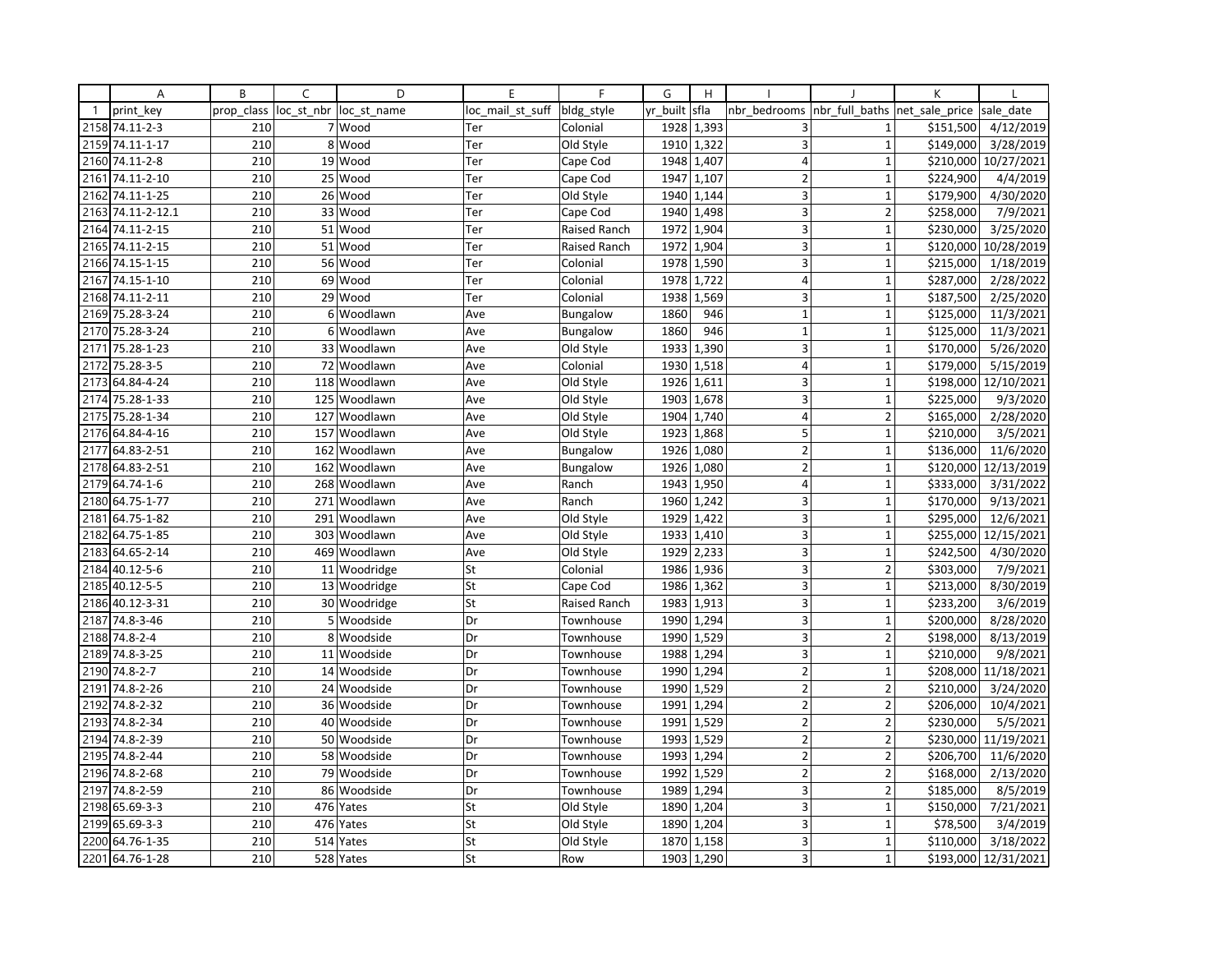|              | Α               | B          | C              | D             | E                | F             | G        | H          |                |                          | К              |                      |
|--------------|-----------------|------------|----------------|---------------|------------------|---------------|----------|------------|----------------|--------------------------|----------------|----------------------|
| $\mathbf{1}$ | print key       | prop class | loc_st_nbr     | loc st name   | loc mail st suff | bldg style    | yr built | sfla       | nbr bedrooms   | nbr full baths           | net_sale_price | sale date            |
| 2202         | 64.76-1-28      | 210        |                | 528 Yates     | St               | Row           | 1903     | 1,290      | 3              | 1                        | \$144,000      | 3/12/2020            |
| 2203         | 53.73-1-59      | 210        |                | $2$ Zoar      | Ave              | Old Style     | 1930     | 1,554      | 3              | $\mathbf{1}$             | \$178,000      | 6/10/2021            |
| 2204         | 53.73-1-60      | 210        |                | 31 Zoar       | Ave              | Cape Cod      | 1945     | 1,696      | 3              | $\mathbf{1}$             | \$173,350      | 9/30/2020            |
| 2205         | 75.5-3-14       | 210        |                | 18 Zuni       | St               | Cape Cod      |          | 1933 1,428 | 3              | $\mathbf{1}$             | \$254,500      | 6/25/2021            |
| 2206         | 76.69-5-25      | 215        |                | 350 Leedale   | St               | Ranch         | 1965     | 1,732      | 4              | $\overline{2}$           | \$241,000      | 2/14/2022            |
| 2207         | 64.38-1-10      | 220        |                | 31 Adirondack | St               | Bungalow      | 1945     | 1,892      | $\overline{4}$ | $\overline{2}$           | \$200,000      | 8/30/2019            |
|              | 2208 65.52-2-47 | 220        |                | 18 Albany     | St               | Row           | 1890     | 2,166      | 4              | $\overline{2}$           | \$15,000       | 4/17/2021            |
| 2209         | 65.52-2-42      | 220        |                | 28 Albany     | St               | Row           | 1890     | 1,936      | 5              | $\overline{2}$           | \$140,000      | 1/7/2022             |
|              | 2210 65.52-1-11 | 220        |                | 48 Albany     | St               | Old Style     | 1885     | 1,996      | 4              | $\overline{2}$           | \$82,500       | 4/7/2021             |
| 2211         | 75.75-2-2       | 220        |                | 36 Albion     | Ave              | <b>Duplex</b> | 1960     | 1,932      | $\overline{4}$ | $\overline{\phantom{a}}$ | \$211,000      | 11/18/2021           |
| 2212         | 76.69-2-8       | 220        |                | 4 Alden       | Ave              | Old Style     | 1924     | 1,934      | 4              | $\overline{2}$           | \$170,212      | 12/29/2020           |
| 2213         | 76.69-2-12      | 220        |                | 16 Alden      | Ave              | Old Style     |          | 1910 2,294 | $\overline{4}$ | $\overline{2}$           | \$172,250      | 7/9/2020             |
| 2214         | 76.69-2-14      | 220        |                | 20 Alden      | Ave              | Old Style     | 1915     | 2,354      | 6              | $\overline{2}$           | \$276,900      | 11/10/2020           |
| 2215         | 75.67-2-70      | 220        |                | 17 Arcadia    | Ave              | Old Style     | 1910     | 2,463      | 5              | $\overline{2}$           | \$185,500      | 7/26/2019            |
|              | 2216 64.30-2-35 | 220        |                | $2$ Avon      | PI               | Bungalow      | 1927     | 1,482      | 3              | $\overline{2}$           | \$253,000      | 6/18/2021            |
| 2217         | 76.53-2-19      | 220        |                | 4 Barclay     | St               | Old Style     | 1920     | 2,092      | $\overline{4}$ | $\overline{2}$           | \$250,000      | 9/15/2021            |
| 2218         | 76.54-1-3       | 220        |                | 21 Barclay    | St               | Old Style     | 1938     | 2,038      | 5              | 3                        | \$160,000      | 1/22/2019            |
| 2219         | 76.54-1-2       | 220        |                | 25 Barclay    | St               | Old Style     | 1910     | 2,362      | $\overline{4}$ | $\overline{2}$           | \$220,000      | 5/25/2021            |
| 2220         | 64.83-1-29      | 220        | $\overline{7}$ | Barnet        | St               | Old Style     | 1935     | 2,340      | $\overline{4}$ | $\overline{2}$           | \$232,989      | 2/5/2021             |
| 2221         | 76.69-1-11      | 220        |                | 9 Barrows     | St               | Old Style     | 1924     | 2,200      | 4              | $\overline{2}$           | \$175,000      | 11/9/2021            |
| 2222         | 76.69-1-14      | 220        |                | 15 Barrows    | St               | Old Style     | 1924     | 2,228      | $6 \mid$       | $\overline{2}$           | \$184,370      | 12/13/2021           |
| 2223         | 76.69-1-14      | 220        |                | 15 Barrows    | St               | Old Style     | 1924     | 2,228      | 6              | $\overline{2}$           | \$146,250      | 10/14/2020           |
| 2224         | 76.69-2-56      | 220        |                | 34 Barrows    | St               | Old Style     | 1930     | 2,380      | 6              | $\overline{2}$           | \$186,170      | 3/5/2019             |
| 2225         | 76.69-1-23      | 220        |                | 35 Barrows    | St               | Old Style     | 1925     | 2,458      | 6              | $\mathbf 2$              | \$139,781      | 2/11/2019            |
| 2226         | 76.69-1-23      | 220        |                | 35 Barrows    | St               | Old Style     | 1925     | 2,458      | $6 \mid$       | $\mathbf 2$              | \$124,200      | 6/5/2020             |
| 2227         | 76.65-4-57      | 220        |                | 74 Bassett    | St               | Row           | 1860     | 2,052      | $\overline{4}$ | $\overline{2}$           | \$100,000      | 3/4/2022             |
| 2228         | 76.65-4-57      | 220        |                | 74 Bassett    | St               | Row           | 1860     | 2,052      | 4              | $\overline{2}$           | \$27,500       | 6/23/2020            |
| 2229         | 76.72-3-34      | 220        |                | 13 Batcher    | St               | Old Style     | 1880     | 1,176      | $\overline{4}$ | $\overline{2}$           | \$4,000        | 9/29/2021            |
| 2230         | 64.45-2-43      | 220        |                | 23 Beach      | Ave              | Duplex        | 1965     | 2,080      | 5              | 3                        | \$257,634      | 7/22/2020            |
| 2231         | 64.45-2-42      | 220        |                | 27 Beach      | Ave              | Duplex        | 1965     | 2,080      | 5              | 3                        | \$257,634      | 7/22/2020            |
| 2232         | 64.31-1-12      | 220        |                | 10 Beacon     | Ave              | Colonial      | 1955     | 2,354      | 6              | $\overline{2}$           | \$225,000      | 7/23/2020            |
| 2233         | 64.41-2-26      | 220        |                | 30 Belvidere  | Ave              | <b>Duplex</b> | 1975     | 2,208      | 6              | 3                        | \$175,000      | 5/14/2021            |
| 2234         | 76.72-2-34      | 220        |                | 52 Benjamin   | St               | Old Style     | 1900     | 2,224      | 6 <sup>1</sup> | $\overline{2}$           | \$28,500       | 5/1/2019             |
| 2235         | 65.54-2-44      | 220        |                | 2 Benson      | St               | Row           | 1926     | 2,156      | $\mathsf 6$    | $\overline{2}$           | \$140,000      | 12/13/2021           |
| 2236         | 65.54-2-42      | 220        | $6 \mid$       | Benson        | St               | Row           | 1924     | 1,920      | 4              | $\overline{2}$           | \$135,000      | 12/24/2020           |
|              | 2237 65.54-2-34 | 220        |                | 22 Benson     | St               | Old Style     | 1904     | 2,112      | 6              | $\overline{2}$           | \$115,000      | 3/3/2022             |
| 2238         | 65.54-2-32      | 220        |                | 26 Benson     | St               | Old Style     | 1910     | 2,118      | $6 \mid$       | $\overline{2}$           | \$133,000      | 12/14/2020           |
|              | 2239 65.53-1-26 | 220        |                | 78 Benson     | St               | Old Style     | 1907     | 2,070      | 6              | $\overline{2}$           | \$189,900      | 2/24/2021            |
| 2240         | 65.45-2-63      | 220        | 143            | Benson        | St               | Old Style     | 1927     | 2,320      | 6              | $\overline{\phantom{a}}$ | \$228,000      | 7/13/2021            |
| 2241         | 65.45-2-64      | 220        |                | 151 Benson    | St               | Old Style     | 1920     | 2,144      | 6              | $\overline{2}$           | \$180,900      | 4/17/2020            |
| 2242         | 76.61-3-28      | 220        |                | 3 Bertha      | St               | Old Style     | 1927     | 2,438      | 6              | $\overline{2}$           | \$160,000      | 9/12/2019            |
| 2243         | 76.61-3-25      | 220        |                | 11 Bertha     | St               | Row           | 1923     | 2,144      | 5              | $\overline{2}$           | \$105,000      | 12/17/2021           |
|              | 2244 76.61-3-45 | 220        |                | 22 Bertha     | St               | Old Style     | 1927     | 2,052      | 6              | $\overline{2}$           | \$170,000      | 6/24/2021            |
|              | 2245 76.46-4-27 | 220        |                | 34 Besch      | Ave              | Old Style     | 1926     | 2,560      | 6              | $\overline{2}$           |                | \$150,000 11/24/2020 |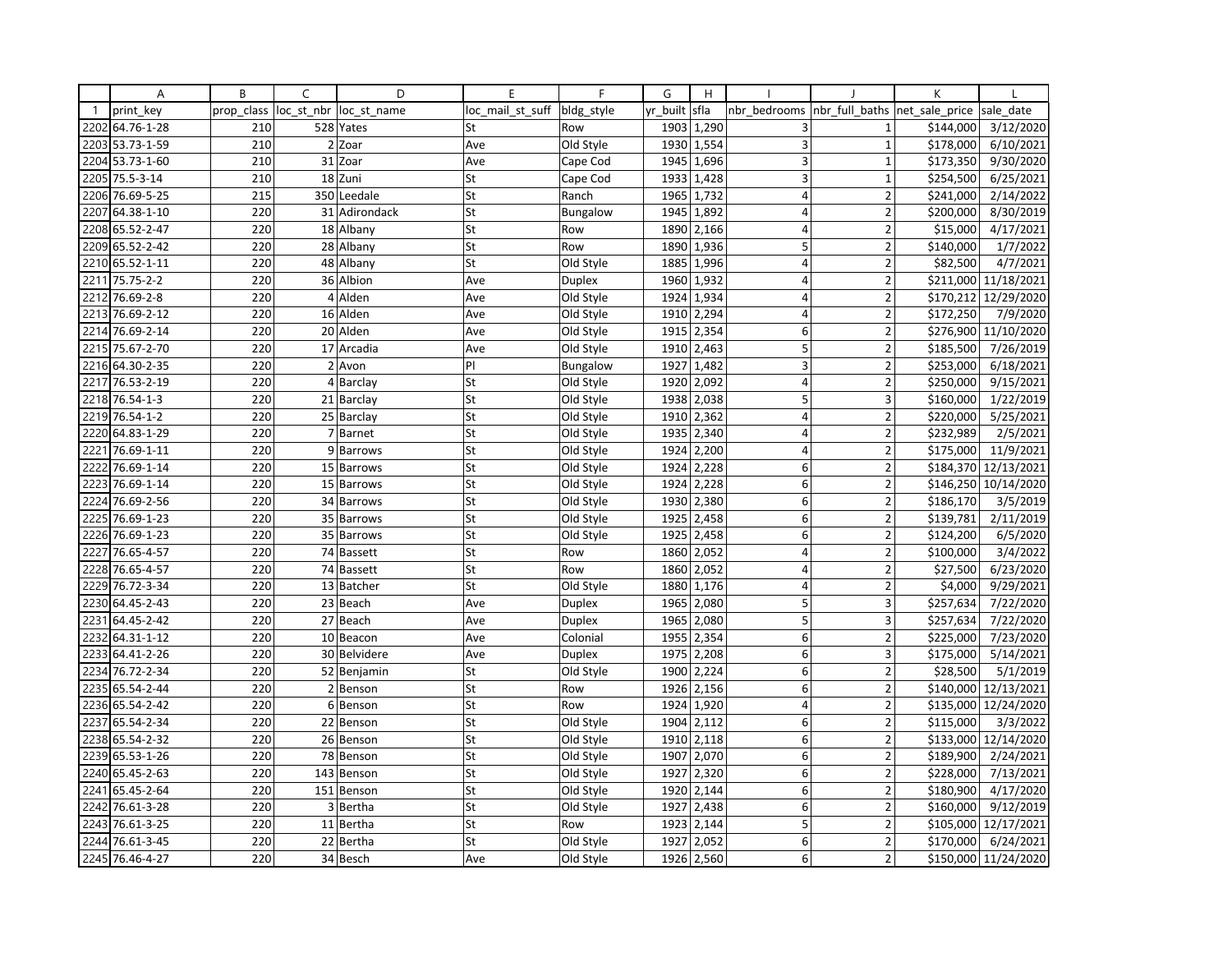|              | Α               | B          | C   | D                      | E                | F             | G        | H          |                  |                         | K              |                      |
|--------------|-----------------|------------|-----|------------------------|------------------|---------------|----------|------------|------------------|-------------------------|----------------|----------------------|
| $\mathbf{1}$ | print key       | prop class |     | loc st nbr loc st name | loc mail st suff | bldg_style    | yr built | sfla       | nbr bedrooms     | nbr full baths          | net sale price | sale date            |
| 2246         | 76.46-4-28      | 220        |     | 36 Besch               | Ave              | Old Style     | 1926     | 2,132      | 5                | 2                       | \$230,000      | 6/30/2021            |
| 2247         | 65.57-2-6       | 220        |     | 13 Beverly             | Ave              | Old Style     | 1896     | 2,308      | 6                | $\overline{2}$          |                | \$90,000 11/24/2020  |
| 2248         | 76.49-1-65      | 220        |     | 15 Bleecker            | P                | Row           | 1851     | 1,455      | $\overline{2}$   | $\overline{2}$          |                | \$145,000 12/29/2021 |
| 2249         | 76.63-3-13      | 220        |     | 7 Boenau               | St               | Old Style     |          | 1923 2,512 | 6                | $\overline{2}$          | \$160,000      | 2/27/2020            |
| 2250         | 76.63-2-61      | 220        |     | 28 Boenau              | St               | <b>Duplex</b> | 1989     | 1,850      | 5                | $\overline{2}$          | \$90,000       | 9/23/2021            |
| 2251         | 76.63-2-69      | 220        |     | 44 Boenau              | St               | <b>Duplex</b> | 1991     | 1,954      | 5                | $\overline{2}$          | \$165,000      | 5/5/2021             |
| 2252         | 76.71-1-74      | 220        |     | 8 Bogart               | Ter              | Old Style     | 1927     | 1,760      | $\overline{4}$   | $\overline{2}$          | \$132,500      | 7/22/2019            |
| 2253         | 75.83-2-8       | 220        |     | 14 Bohl                | Ave              | Old Style     | 1940     | 2,536      | 6                | $\overline{2}$          | \$242,000      | 3/8/2022             |
|              | 2254 66.21-1-32 | 220        |     | 7 Bonheim              | St               | Old Style     | 1890     | 1,792      | 4                | $\overline{2}$          | \$59,200       | 9/21/2021            |
| 2255         | 66.21-2-8       | 220        | 8   | Bonheim                | St               | Old Style     | 1920     | 1,608      | 4                | $\overline{2}$          | \$70,000       | 10/14/2021           |
|              | 2256 66.21-2-5  | 220        |     | 14 Bonheim             | St               | Old Style     | 1921     | 1,848      | 4                | $\overline{\mathbf{c}}$ | \$125,000      | 5/26/2021            |
| 2257         | 66.21-2-4       | 220        |     | 16 Bonheim             | St               | Old Style     |          | 1925 1,218 | $\overline{4}$   | $\overline{2}$          | \$90,000       | 7/19/2021            |
| 2258         | 65.71-1-32      | 220        |     | 17 Bradford            | St               | Row           | 1900     | 3,150      | 6                | $\overline{2}$          |                | \$179,900 12/14/2020 |
| 2259         | 65.63-3-49      | 220        |     | 74 Bradford            | St               | Row           | 1900     | 1,518      | 5                | $\overline{2}$          | \$46,000       | 6/9/2020             |
|              | 2260 65.54-4-16 | 220        |     | 146 Bradford           | St               | Row           | 1900     | 1,944      | 6                | $\overline{\mathbf{c}}$ | \$65,000       | 4/9/2020             |
| 2261         | 65.54-4-16      | 220        |     | 146 Bradford           | St               | Row           | 1900     | 1,944      | 6                | $\overline{2}$          | \$24,000       | 4/7/2020             |
| 2262         | 64.36-4-67      | 220        |     | 453 Bradford           | St               | Row           | 1900     | 1,848      | 6                | $\overline{2}$          | \$137,500      | 2/24/2020            |
| 2263         | 64.36-4-68      | 220        |     | 455 Bradford           | St               | Row           | 1900     | 1,800      | $\overline{4}$   | $\overline{2}$          | \$115,000      | 7/10/2020            |
| 2264         | 64.36-4-68      | 220        |     | 455 Bradford           | St               | Row           | 1900     | 1,800      | $\overline{4}$   | $\overline{2}$          | \$43,000       | 6/18/2019            |
|              | 2265 64.33-1-13 | 220        |     | 69 Brevator            | St               | Duplex        | 1986     | 2,214      | 6                | $\overline{2}$          | \$280,000      | 3/4/2022             |
| 2266         | 64.33-1-18      | 220        |     | 79 Brevator            | St               | <b>Duplex</b> | 1986     | 2,214      | 6                | $\overline{2}$          |                | \$296,000 10/29/2021 |
| 2267         | 64.53-2-1       | 220        |     | 46 Briar               | Ave              | Old Style     | 1920     | 1,990      | $\overline{7}$   | $\overline{2}$          | \$275,000      | 3/11/2021            |
| 2268         | 64.53-2-1       | 220        |     | 46 Briar               | Ave              | Old Style     | 1920     | 1,990      | $\overline{7}$   | $\overline{2}$          | \$75,000       | 3/2/2020             |
| 2269         | 64.53-2-1       | 220        |     | 46 Briar               | Ave              | Old Style     | 1920     | 1,990      | $\overline{7}$   | $\overline{2}$          | \$40,000       | 4/18/2019            |
| 2270         | 76.65-2-76      | 220        |     | 57 Broad               | St               | Row           | 1860     | 2,112      | 6                | $\overline{2}$          |                | \$40,000 12/22/2021  |
| 2271         | 76.73-4-7       | 220        |     | 123 Broad              | St               | <b>Duplex</b> | 1986     | 1,980      | 6                | $\overline{2}$          | \$139,900      | 4/15/2021            |
| 2272         | 76.73-3-47      | 220        | 154 | <b>Broad</b>           | St               | Row           | 1870     | 2,664      | 5                | $\overline{2}$          | \$46,000       | 7/1/2019             |
| 2273         | 76.73-3-47      | 220        |     | 154 Broad              | St               | Row           | 1870     | 2,664      | 5                | $\overline{2}$          | \$6,500        | 1/28/2022            |
| 2274         | 76.73-3-48      | 220        |     | 156 Broad              | St               | Row           | 1868     | 1,344      | 6                | $\overline{\mathbf{c}}$ | \$56,000       | 9/24/2020            |
| 2275         | 76.73-3-52      | 220        |     | 164 Broad              | St               | Row           | 1901     | 2,410      | 6                | $\overline{2}$          | \$12,500       | 4/8/2021             |
| 2276         | 65.44-1-48      | 220        |     | 1150 Broadway          |                  | Row           | 1891     | 2,948      | 9                | 5                       | \$27,000       | 9/28/2021            |
| 2277         | 65.44-1-53      | 220        |     | 1164 Broadway          |                  | Row           | 1890     | 2,052      | 5                | $\overline{2}$          | \$77,500       | 8/16/2021            |
| 2278         | 65.44-1-56      | 220        |     | 1172 Broadway          |                  | Row           |          | 1890 2,580 | 6                | $\overline{2}$          | \$105,000      | 8/11/2021            |
| 2279         | 65.36-2-58      | 220        |     | 1212 Broadway          |                  | Old Style     | 1919     | 2,432      | $\boldsymbol{6}$ | $\overline{2}$          | \$145,000      | 6/10/2021            |
| 2280         | 65.36-2-60      | 220        |     | 1216 Broadway          |                  | Row           | 1910     | 2,514      | 5                | $\overline{2}$          | \$65,000       | 2/3/2022             |
| 2281         | 66.29-2-27      | 220        |     | 1257 Broadway          |                  | Row           | 1918     | 2,346      | 5                | $\overline{2}$          |                | \$115,950 10/15/2020 |
| 2282         | 66.21-1-27      | 220        |     | 1312 Broadway          |                  | Old Style     | 1850     | 1,800      | $\overline{4}$   | $\overline{2}$          |                | \$100,000 10/29/2020 |
| 2283         | 64.49-2-30      | 220        |     | 64 Brookline           | Ave              | Old Style     | 1940     | 2,108      | 4                | $\overline{2}$          | \$285,000      | 7/20/2021            |
| 2284         | 76.56-2-63      | 220        | 56  | Catherine              | St               | Row           | 1988     | 1,980      | 5                | $\overline{2}$          |                | \$171,100 10/17/2019 |
| 2285         | 76.56-2-22      | 220        |     | 57 Catherine           | St               | Row           | 1940     | 1,520      | 4                | $\overline{2}$          | \$95,000       | 1/30/2020            |
| 2286         | 76.56-2-61      | 220        |     | 60 Catherine           | St               | Row           | 1988     | 2,012      | 5                | $\overline{\mathbf{c}}$ | \$175,000      | 1/28/2021            |
| 2287         | 76.56-2-61      | 220        |     | 60 Catherine           | St               | Row           | 1988     | 2,012      | 5                | $\overline{2}$          | \$63,500       | 1/17/2020            |
| 2288         | 76.56-2-57      | 220        |     | 68 Catherine           | St               | Row           | 1988     | 2,028      | 5                | $\overline{2}$          | \$154,000      | 1/5/2021             |
|              | 2289 76.56-2-31 | 220        |     | 75 Catherine           | St               | Row           | 1988     | 1,980      | 5                | $\overline{2}$          | \$175,000      | 9/22/2021            |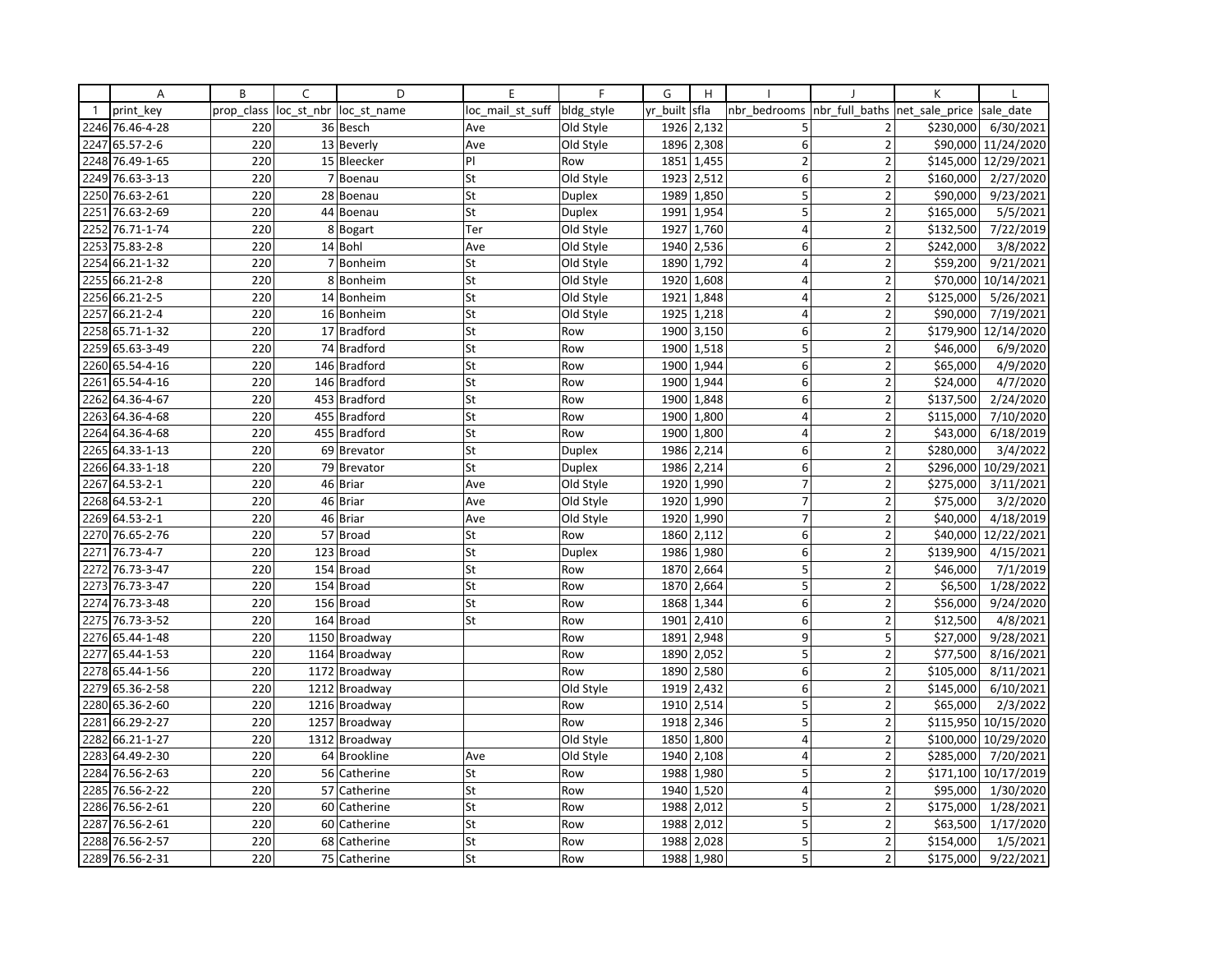|              | A               | B          | C          | D             | E                | F          | G        | H          |                 |                          | К              |                      |
|--------------|-----------------|------------|------------|---------------|------------------|------------|----------|------------|-----------------|--------------------------|----------------|----------------------|
| $\mathbf{1}$ | print key       | prop class | loc st nbr | loc st name   | loc mail st suff | bldg style | yr built | sfla       | nbr bedrooms    | nbr full baths           | net_sale_price | sale date            |
| 2290         | 76.56-1-10      | 220        |            | 101 Catherine | St               | Row        | 1850     | 2,486      | $\overline{2}$  | $\overline{2}$           | \$49,000       | 5/4/2021             |
| 2291         | 76.55-1-45      | 220        | 248        | Catherine     | St               | Old Style  | 1890     | 1,816      | $\overline{4}$  | $\overline{2}$           | \$130,000      | 9/27/2021            |
| 2292         | 65.37-2-12      | 220        | 509        | Central       | Ave              | Row        | 1925     | 2,068      | 6               | $\overline{2}$           | \$82,500       | 6/12/2019            |
| 2293         | 65.29-3-2       | 220        |            | 604 Central   | Ave              | Row        | 1920     | 2,672      | 6               | $\overline{2}$           | \$175,000      | 1/13/2022            |
| 2294         | 64.28-1-55      | 220        |            | 684 Central   | Ave              | Old Style  | 1910     | 2,624      | 6               | $\overline{2}$           | \$180,000      | 1/13/2022            |
| 2295         | 64.28-1-52      | 220        | 692        | Central       | Ave              | Old Style  | 1900     | 2,636      | 6               | $\overline{2}$           | \$215,000      | 1/13/2022            |
| 2296         | 76.24-6-26      | 220        |            | 60 Chestnut   | St               | Row        | 1869     | 2,508      | 3               | 3                        | \$369,000      | 12/4/2020            |
| 2297         | 76.24-6-9       | 220        | 102        | Chestnut      | St               | Row        | 1894     | 2,662      | 3               | 3                        | \$389,000      | 10/8/2020            |
| 2298         | 76.24-2-30      | 220        |            | 130 Chestnut  | St               | Row        | 1871     | 3,432      | 4               | 3                        | \$445,000      | 6/28/2021            |
| 2299         | 76.24-2-30      | 220        | 130        | Chestnut      | St               | Row        | 1871     | 3,432      | $\overline{4}$  | 3                        | \$384,000      | 4/8/2020             |
| 2300         | 76.24-1-58      | 220        | 149        | Chestnut      | St               | Row        | 1880     | 2,816      | 5               | 3                        | \$295,000      | 5/9/2019             |
| 2301         | 76.24-1-56      | 220        |            | 155 Chestnut  | St               | Row        | 1880     | 1,936      | $\overline{2}$  | $\overline{2}$           | \$210,000      | 4/14/2021            |
| 2302         | 76.24-1-55      | 220        | 157        | Chestnut      | St               | Row        | 1880     | 2,156      | $\overline{2}$  | $\overline{2}$           | \$252,000      | 2/17/2021            |
| 2303         | 76.24-2-12      | 220        | 166        | Chestnut      | St               | Row        | 1899     | 2,988      | 4               | 3                        | \$345,000      | 10/8/2019            |
| 2304         | 64.52-2-4       | 220        |            | 800 Chestnut  | St               | Old Style  | 1945     | 1,664      | $\overline{4}$  | $\overline{2}$           | \$225,000      | 1/4/2022             |
| 2305         | 64.33-2-28      | 220        |            | 91 Clermont   | St               | Old Style  | 1940     | 2,725      | $\overline{4}$  | $\overline{2}$           | \$297,000      | 3/5/2021             |
|              | 2306 64.25-2-20 | 220        |            | 102 Clermont  | St               | Colonial   | 1952     | 1,768      | $\overline{4}$  | $\overline{2}$           | \$200,000      | 6/10/2021            |
| 2307         | 64.26-3-5       | 220        | 105        | Clermont      | St               | Old Style  | 1943     | 2,356      | $\overline{4}$  | $\overline{2}$           | \$165,000      | 11/20/2019           |
| 2308         | 64.26-2-25      | 220        | 119        | Clermont      | St               | Old Style  | 1928     | 2,272      | 4               | $\overline{2}$           | \$260,000      | 7/30/2020            |
|              | 2309 64.26-2-22 | 220        |            | 125 Clermont  | St               | Old Style  | 1927     | 2,256      | 6               | $\overline{2}$           | \$272,200      | 6/26/2019            |
|              | 2310 65.81-6-13 |            | 220 138A   | Clinton       | Ave              | Row        | 1850     | 2,556      | $\vert 4 \vert$ | 3                        | \$55,000       | 1/8/2020             |
| 2311         | 65.81-2-20      | 220        |            | 176 Clinton   | Ave              | Row        | 1868     | 1,668      | 3               | $\overline{2}$           | \$160,000      | 12/10/2021           |
| 2312         | 65.81-2-20      | 220        | 176        | Clinton       | Ave              | Row        | 1868     | 1,668      | 3               | $\overline{2}$           | \$104,000      | 2/4/2020             |
| 2313         | 65.73-4-44      | 220        | 207        | Clinton       | Ave              | Row        | 1888     | 2,784      | 3               | $\overline{2}$           | \$250,000      | 10/15/2020           |
|              | 2314 65.64-3-26 | 220        |            | 332 Clinton   | Ave              | Row        | 1876     | 2,700      | 3               | $\overline{2}$           |                | \$100,000 11/22/2021 |
| 2315         | 65.64-4-44      | 220        | 357        | Clinton       | Ave              | Row        | 1872     | 2,218      | $\overline{4}$  | $\overline{2}$           |                | \$135,900 11/22/2021 |
| 2316         | 65.64-3-13      | 220        | 364        | Clinton       | Ave              | Row        | 1872     | 2,520      | $\overline{7}$  | $\overline{2}$           | \$155,000      | 2/3/2022             |
| 2317         | 65.64-3-11      | 220        | 368        | Clinton       | Ave              | Row        | 1872     | 1,836      | 4               | 3                        | \$95,000       | 10/13/2020           |
| 2318         | 65.64-3-6       | 220        | 390        | Clinton       | Ave              | Row        | 1874     | 2,835      | 4               | 3                        | \$207,777      | 9/3/2021             |
|              | 2319 65.64-4-69 | 220        | 411        | Clinton       | Ave              | Row        | 1873     | 2,700      | $\overline{4}$  | $\overline{2}$           | \$30,000       | 3/7/2022             |
| 2320         | 65.64-2-8       | 220        | 430        | Clinton       | Ave              | Row        | 1891     | 1,772      | $\overline{4}$  | $\overline{2}$           | \$143,000      | 3/11/2019            |
| 2321         | 65.64-2-6       | 220        | 434        | Clinton       | Ave              | Row        | 1889     | 1,460      | 3               | $\overline{2}$           | \$65,000       | 6/14/2019            |
| 2322         | 65.63-1-70      | 220        | 476        | Clinton       | Ave              | Row        | 1890     | 2,174      | 4               | $\overline{2}$           | \$74,000       | 10/13/2020           |
| 2323         | 65.63-1-70      | 220        | 476        | Clinton       | Ave              | Row        | 1890     | 2,174      | $\overline{4}$  | $\overline{2}$           | \$60,000       | 3/20/2019            |
|              | 2324 65.63-1-69 | 220        | 478        | Clinton       | Ave              | Row        | 1890     | 2,174      | 6               | 3                        | \$91,000       | 9/30/2019            |
| 2325         | 65.55-2-16      | 220        | 574        | Clinton       | Ave              | Row        | 1900     | 1,932      | 4               | $\overline{\phantom{a}}$ | \$55,000       | 2/11/2019            |
| 2326         | 65.55-1-39      | 220        | 589        | Clinton       | Ave              | Row        | 1900     | 1,598      | 4               | $\mathbf{1}$             | \$115,540      | 8/5/2021             |
| 2327         | 65.46-3-19      | 220        | 618        | Clinton       | Ave              | Row        | 1890     | 2,652      | 6               | $\overline{2}$           | \$105,000      | 4/9/2020             |
| 2328         | 65.46-3-17      | 220        | 622        | Clinton       | Ave              | Row        | 1890     | 2,900      | $\overline{4}$  | $\overline{2}$           | \$55,000       | 6/30/2021            |
| 2329         | 65.46-3-6       | 220        | 646        | Clinton       | Ave              | Row        | 1890     | 2,048      | 6               | $\overline{2}$           | \$82,000       | 12/17/2019           |
|              | 2330 65.46-4-75 | 220        | 687        | Clinton       | Ave              | Row        | 1890     | 2,128      | 4               | $\overline{2}$           | \$93,000       | 2/12/2021            |
| 2331         | 65.46-4-78      | 220        | 693        | Clinton       | Ave              | Row        | 1890     | 3,236      | 6               | $\overline{2}$           | \$67,000       | 6/18/2019            |
| 2332         | 65.46-1-5       | 220        | 708        | Clinton       | Ave              | Row        | 1880     | 1,612      | 6               | $\mathbf 2$              | \$95,000       | 3/11/2022            |
|              | 2333 65.46-1-5  | 220        |            | 708 Clinton   | Ave              | Row        |          | 1880 1,612 | 6 <sup>1</sup>  | $\overline{2}$           | \$35,000       | 1/13/2022            |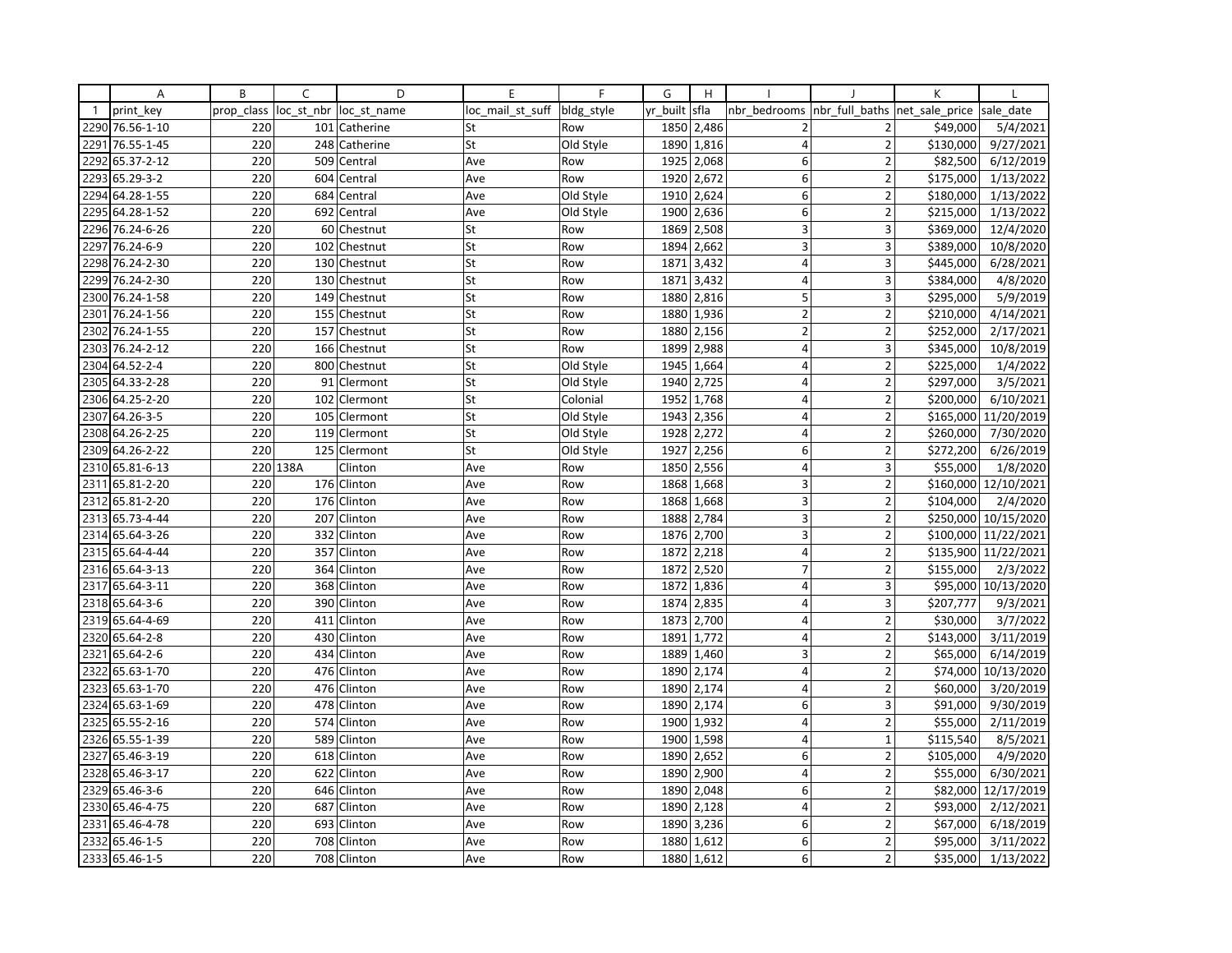|              | Α               | B          | C              | D            | E                | F                   | G        | H          |                  |                         | K              |                      |
|--------------|-----------------|------------|----------------|--------------|------------------|---------------------|----------|------------|------------------|-------------------------|----------------|----------------------|
| $\mathbf{1}$ | print key       | prop class | loc st nbr     | loc st name  | loc mail st suff | bldg_style          | yr built | sfla       | nbr bedrooms     | nbr full baths          | net_sale_price | sale date            |
| 2334         | 76.73-4-42      | 220        |                | 126 Clinton  | St               | Row                 |          | 1900 2,024 | 4                | $\overline{2}$          | \$35,000       | 6/2/2021             |
| 2335         | 65.66-1-15      | 220        | 229            | Colonie      | St               | Row                 | 1880     | 2,624      | 6                | $\overline{2}$          | \$75,000       | 11/27/2020           |
| 2336         | 76.69-4-35      | 220        | $\overline{4}$ | Corlear      | St               | <b>Raised Ranch</b> | 1973     | 2,392      | 5                | 3                       | \$247,500      | 1/8/2021             |
| 2337         | 65.62-2-23      | 220        | 5 <sub>1</sub> | Cortland     | P                | Row                 |          | 1900 1,476 | $\overline{4}$   | $\overline{2}$          | \$10,000       | 2/17/2020            |
|              | 2338 65.62-2-24 | 220        | $\overline{7}$ | Cortland     | PI               | Row                 | 1900     | 1,316      | $\overline{4}$   | $\overline{2}$          | \$60,000       | 5/21/2021            |
| 2339         | 64.66-1-46      | 220        | 546            | Cortland     | St               | Cape Cod            | 1964     | 1,624      | 3                | $\overline{2}$          | \$240,900      | 6/26/2019            |
| 2340         | 64.66-1-48      | 220        | 556            | Cortland     | St               | Colonial            | 1960     | 2,596      | 5                | $\mathbf{1}$            | \$310,000      | 6/16/2021            |
| 2341         | 64.48-2-14      | 220        | 848            | Cortland     | St               | Colonial            | 1967     | 2,236      | $\overline{4}$   | $\overline{2}$          | \$210,000      | 6/22/2021            |
| 2342         | 64.38-2-15      | 220        | 105            | Cottage      | Ave              | Cape Cod            | 1963     | 1,895      | 3                | $\overline{2}$          | \$227,500      | 7/1/2019             |
| 2343         | 75.68-3-15      | 220        | 7 <sup>1</sup> | Cuyler       | Ave              | Old Style           | 1930     | 2,656      | 6                | $\overline{2}$          | \$237,500      | 8/5/2021             |
| 2344         | 75.68-3-19      | 220        | 15             | Cuyler       | Ave              | Old Style           | 1930     | 2,044      | 6 <sup>1</sup>   | $\overline{\mathbf{c}}$ | \$201,250      | 2/19/2019            |
| 2345         | 75.60-3-9       | 220        | 45             | Cuyler       | Ave              | Old Style           | 1920     | 2,424      | 6 <sup>1</sup>   | $\overline{2}$          | \$190,500      | 2/14/2020            |
| 2346         | 76.31-1-21      | 220        | $\overline{2}$ | Dana         | Ave              | Row                 | 1917     | 2,812      | 6 <sup>1</sup>   | $\overline{2}$          | \$230,000      | 10/19/2020           |
| 2347         | 76.23-2-35      | 220        | 13             | Dana         | Ave              | Row                 | 1880     | 1,584      | 4                | $\overline{2}$          | \$185,000      | 4/9/2021             |
| 2348         | 76.31-1-14      | 220        |                | 18 Dana      | Ave              | Row                 | 1910     | 1,936      | 6                | $\overline{2}$          | \$185,000      | 9/23/2019            |
| 2349         | 76.23-2-38      | 220        |                | 19 Dana      | Ave              | Townhouse           | 1990     | 1,612      | $\overline{4}$   | $\overline{2}$          | \$190,000      | 12/23/2020           |
| 2350         | 76.23-2-42      | 220        |                | 27 Dana      | Ave              | Row                 | 1875     | 1,920      | 5                | $\overline{2}$          | \$208,000      | 12/1/2020            |
| 2351         | 76.22-4-20      | 220        |                | 62 Dana      | Ave              | Row                 | 1925     | 2,348      | 6                | $\overline{2}$          | \$174,000      | 6/2/2020             |
| 2352         | 76.23-1-37      | 220        | 65             | Dana         | Ave              | Row                 | 1900     | 2,288      | 6                | $\overline{2}$          | \$280,000      | 5/3/2021             |
| 2353         | 76.22-4-17      | 220        |                | 68 Dana      | Ave              | Row                 | 1925     | 2,584      | 6 <sup>1</sup>   | $\overline{2}$          | \$52,000       | 1/11/2019            |
| 2354         | 76.23-1-42      | 220        | 75             | Dana         | Ave              | Row                 | 1905     | 2,148      | 6 <sup>1</sup>   | $\overline{2}$          | \$205,000      | 9/21/2021            |
| 2355         | 76.22-4-8       | 220        |                | 88 Dana      | Ave              | Row                 | 1955     | 2,296      | $6 \mid$         | $\overline{2}$          | \$250,000      | 3/19/2021            |
| 2356         | 76.22-4-8       | 220        | 88             | Dana         | Ave              | Row                 | 1955     | 2,296      | 6                | $\overline{2}$          | \$105,000      | 7/29/2019            |
| 2357         | 76.22-4-6       | 220        | 92             | Dana         | Ave              | Row                 | 1925     | 3,300      | 5                | 3                       | \$199,000      | 11/4/2019            |
| 2358         | 64.26-4-18      | 220        |                | 10 Danker    | Ave              | Colonial            | 1940     | 2,037      | 5                | $\overline{2}$          | \$259,900      | 8/24/2020            |
| 2359         | 64.26-4-24      | 220        |                | 19 Danker    | Ave              | Old Style           | 1930     | 1,837      | 3                | $\overline{2}$          | \$205,000      | 12/23/2020           |
| 2360         | 76.39-1-36      | 220        | 95             | Delaware     | Ave              | Old Style           | 1930     | 2,664      | 6 <sup>1</sup>   | $\overline{2}$          | \$215,250      | 3/30/2020            |
| 2361         | 76.47-1-19      | 220        |                | 129 Delaware | Ave              | Old Style           |          | 1905 2,500 | $\overline{4}$   | $\overline{2}$          | \$250,000      | 3/16/2022            |
| 2362         | 76.54-3-8       | 220        | 188            | Delaware     | Ave              | Old Style           | 1915     | 2,402      | $\vert 4 \vert$  | $\overline{2}$          |                | \$20,000 12/23/2020  |
| 2363         | 76.46-5-15      | 220        |                | 195 Delaware | Ave              | Old Style           | 1936     | 2,668      | $6 \mid$         | $\overline{2}$          | \$225,000      | 1/19/2021            |
| 2364         | 76.46-5-13      | 220        | 201            | Delaware     | Ave              | Old Style           | 1926     | 2,664      | 6                | $\overline{2}$          | \$204,000      | 12/19/2019           |
| 2365         | 76.46-4-17      | 220        | 205            | Delaware     | Ave              | Old Style           | 1930     | 2,656      | 6 <sup>1</sup>   | $\overline{2}$          |                | \$245,000 11/18/2020 |
| 2366         | 76.54-3-19      | 220        | 218            | Delaware     | Ave              | Old Style           | 1920     | 2,488      | 6 <sup>1</sup>   | $\overline{2}$          | \$125,000      | 1/28/2019            |
| 2367         | 76.46-4-12      | 220        |                | 221 Delaware | Ave              | Old Style           | 1930     | 2,816      | $\boldsymbol{6}$ | $\overline{2}$          | \$250,000      | 4/8/2022             |
| 2368         | 76.46-3-57      | 220        |                | 231 Delaware | Ave              | Old Style           | 1910     | 1,632      | 3                | $\overline{2}$          | \$70,000       | 3/10/2020            |
| 2369         | 76.54-4-14      | 220        |                | 262 Delaware | Ave              | Old Style           |          | 1920 2,534 | 6 <sup>1</sup>   | $\overline{2}$          | \$260,000      | 7/29/2021            |
| 2370         | 76.54-1-15      | 220        | 283            | Delaware     | Ave              | Old Style           | 1910     | 2,312      | 6 <sup>1</sup>   | $\overline{2}$          | \$145,000      | 8/9/2019             |
| 2371         | 76.54-1-14      | 220        |                | 287 Delaware | Ave              | Old Style           |          | 1910 1,739 | 3                | $\overline{2}$          | \$180,000      | 2/28/2022            |
| 2372         | 76.54-1-14      | 220        |                | 287 Delaware | Ave              | Old Style           | 1910     | 1,739      | $\overline{3}$   | $\overline{2}$          | \$97,000       | 7/22/2021            |
| 2373         | 76.54-1-13      | 220        |                | 289 Delaware | Ave              | Old Style           | 1910     | 2,524      | $6 \mid$         | $\overline{2}$          | \$158,000      | 6/17/2019            |
| 2374         | 76.53-2-26      | 220        |                | 333 Delaware | Ave              | Old Style           | 1927     | 2,658      | $6 \mid$         | $\overline{2}$          | \$263,000      | 7/8/2021             |
| 2375         | 76.53-2-26      | 220        |                | 333 Delaware | Ave              | Old Style           | 1927     | 2,658      | 6 <sup>1</sup>   | $\overline{2}$          | \$0            | 1/15/2019            |
|              | 2376 76.53-2-29 | 220        |                | 339 Delaware | Ave              | Old Style           | 1915     | 2,772      | 6 <sup>1</sup>   | $\overline{2}$          | \$100,000      | 10/18/2019           |
| 2377         | 76.53-2-30      | 220        |                | 341 Delaware | Ave              | Old Style           | 1915     | 2,752      | $6 \mid$         | $\overline{2}$          | \$250,000      | 9/16/2019            |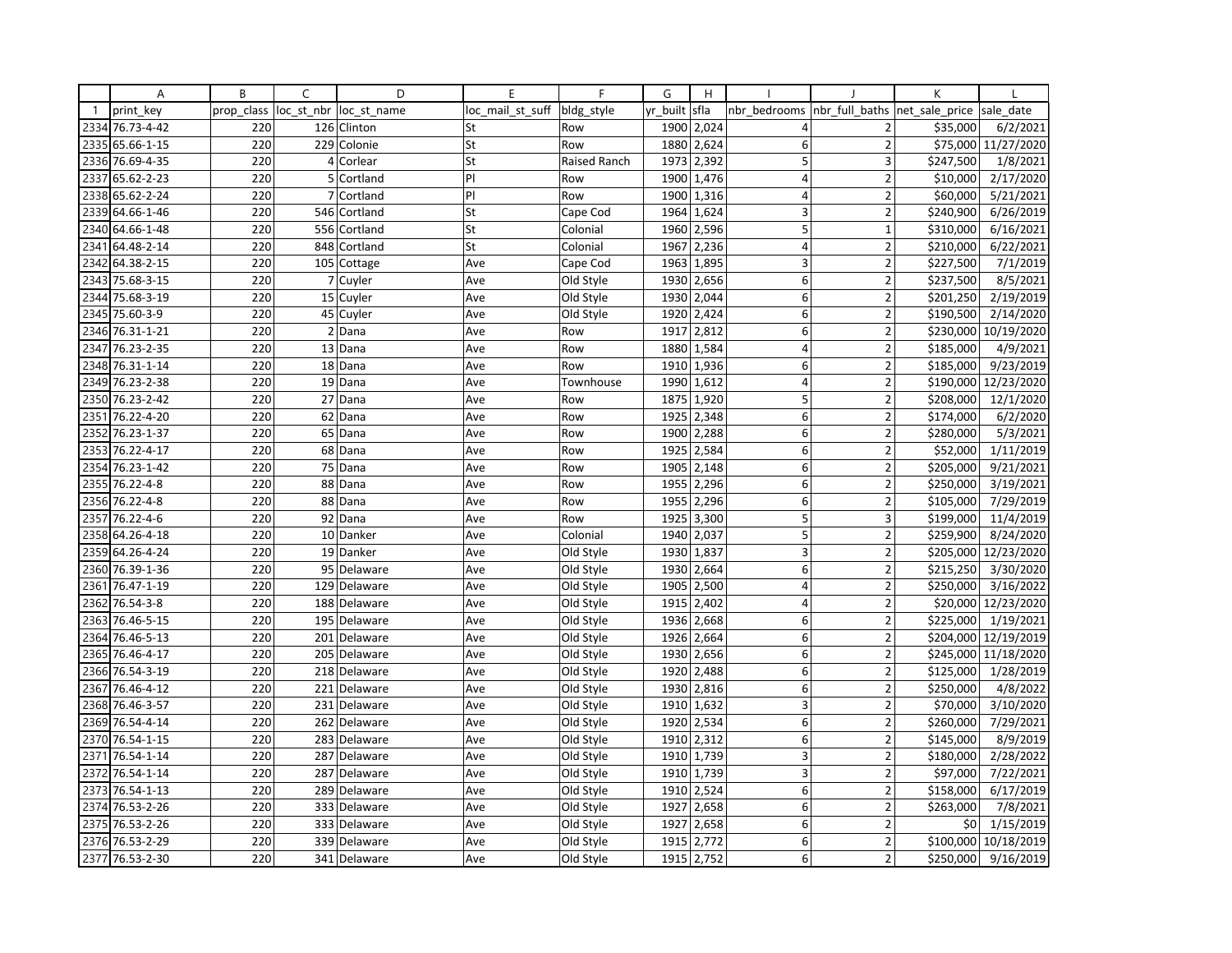|              | Α               | B          | C       | D                      | E                | F             | G        | H          |                         |                         | K                    |                      |
|--------------|-----------------|------------|---------|------------------------|------------------|---------------|----------|------------|-------------------------|-------------------------|----------------------|----------------------|
| $\mathbf{1}$ | print key       | prop_class |         | loc st nbr loc st name | loc mail st suff | bldg_style    | yr built | sfla       | nbr bedrooms            | nbr full baths          | net sale price       | sale date            |
| 2378         | 76.53-2-31      | 220        |         | 343 Delaware           | Ave              | Old Style     | 1920     | 2,760      | 6                       | $\overline{2}$          | \$254,400            | 4/23/2021            |
| 2379         | 76.61-1-37      | 220        |         | 409 Delaware           | Ave              | Old Style     | 1891     | 2,644      | 6                       | $\overline{2}$          | \$160,650            | 2/21/2020            |
| 2380         | 75.68-3-45      | 220        |         | 436 Delaware           | Ave              | Old Style     | 1920     | 2,256      | 6                       | $\overline{2}$          | \$142,800            | 1/11/2019            |
| 2381         | 75.68-3-33      | 220        |         | 437 Delaware           | Ave              | Old Style     |          | 1920 2,528 | 6                       | $\overline{2}$          | \$250,000            | 7/25/2019            |
| 2382         | 75.68-3-36      | 220        |         | 445 Delaware           | Ave              | Old Style     | 1930     | 2,528      | 6                       | $\overline{2}$          | \$270,000            | 12/6/2021            |
| 2383         | 75.68-2-5       | 220        |         | 463 Delaware           | Ave              | Old Style     | 1920     | 2,356      | 6                       | $\overline{2}$          | \$125,000            | 11/26/2019           |
| 2384         | 76.65-1-41      | 220        |         | 38 Delaware            | St               | Row           | 1989     | 2,112      | 5                       | $\overline{2}$          | \$140,000            | 7/30/2021            |
| 2385         | 76.46-3-53      | 220        |         | 8 Delaware             | Ter              | Old Style     | 1900     | 2,056      | 6                       | $\overline{2}$          | \$154,600            | 8/23/2019            |
|              | 2386 76.46-3-31 | 220        |         | 25 Delaware            | Ter              | Old Style     | 1930     | 2,432      | 6                       | $\overline{2}$          | \$137,000            | 9/26/2019            |
| 2387         | 76.24-1-68      | 220        |         | 41 Dove                | St               | Row           | 1860     | 2,234      | 3                       | $\overline{\mathbf{3}}$ | \$300,000            | 4/9/2020             |
| 2388         | 76.24-2-35      | 220        |         | 45 Dove                | St               | Row           | 1860     | 2,100      | 3                       | $\overline{2}$          |                      | \$51,000 11/20/2020  |
| 2389         | 76.24-2-40      | 220        |         | 53 Dove                | St               | Row           | 1860     | 3,750      | $\overline{\mathbf{4}}$ | $\overline{\mathbf{3}}$ |                      | \$465,000 12/30/2020 |
| 2390         | 76.32-3-72      | 220        |         | 104 Dove               | St               | Row           | 1902     | 1,910      | 4                       | $\overline{2}$          | \$230,000            | 2/22/2021            |
| 2391         | 76.40-2-47      | 220        |         | 144 Dove               | St               | Row           | 1885     | 1,720      | $\overline{2}$          | $\overline{2}$          |                      | \$170,000 11/24/2021 |
| 2392         | 76.39-2-10      | 220        |         | 149 Dove               | St               | Row           | 1890     | 3,300      | $\overline{4}$          | 3                       |                      | \$235,000 10/23/2020 |
| 2393         | 76.39-2-12      | 220        |         | 153 Dove               | St               | Row           | 1874     | 2,400      | $\overline{4}$          | $\overline{2}$          | \$240,000            | 1/7/2021             |
| 2394         | 65.11-2-15      | 220        |         | 1 Dudley               | <b>Hts</b>       | Old Style     | 1900     | 2,124      | 5                       | $\overline{2}$          | \$100,000            | 8/31/2021            |
| 2395         | 65.11-2-28      | 220        |         | 20 Dudley              | Hts              | Old Style     | 1907     | 2,332      | 6                       | $\overline{2}$          | \$129,000            | 9/30/2020            |
| 2396         | 76.49-6-1       | 220        |         | 163 Eagle              | St               | Row           | 1870     | 2,904      | 4                       | $\overline{2}$          | \$260,000            | 5/19/2021            |
| 2397         | 76.49-6-40      | 220        |         | 173 Eagle              | St               | Row           | 1853     | 1,674      | $\overline{3}$          | 3                       | \$225,000            | 2/4/2021             |
| 2398         | 64.34-1-38      | 220        |         | 55 Edgewood            | Ave              | <b>Duplex</b> | 1950     | 1,705      | 5                       | $\overline{2}$          | \$159,000            | 3/18/2020            |
| 2399         | 64.83-1-40      | 220        |         | 2 Edison               | Ave              | Old Style     | 1931     | 2,592      | 6                       | $\overline{2}$          | \$307,500            | 8/30/2021            |
| 2400         | 64.46-1-26      | 220        |         | 36 Eliot               | Ave              | Duplex        | 1953     | 1,990      | $\overline{4}$          | $\overline{2}$          | \$225,000            | 7/22/2020            |
| 2401         | 76.65-1-9       | 220        |         | 36 Elizabeth           | St               | Row           | 1890     | 2,336      | 6                       | $\overline{2}$          |                      | \$110,000 12/20/2019 |
| 2402         | 76.64-4-37      | 220        |         | 77 Elizabeth           | St               | Row           | 1900     | 2,000      | 6                       | $\overline{2}$          | $\overline{$}17,000$ | 3/29/2019            |
| 2403         | 65.80-4-11      | 220        | 179 Elk |                        | St               | Row           | 1880     | 3,135      | 6                       | $\overline{2}$          | \$42,000             | 4/24/2020            |
| 2404         | 65.72-3-8       | 220        | 286 Elk |                        | St               | Old Style     | 1888     | 2,046      | 4                       | $\overline{2}$          | \$108,650            | 8/25/2021            |
|              | 2405 65.72-2-63 | 220        | 293 Elk |                        | St               | Row           | 1932     | 2,178      | 6                       | $\overline{2}$          | \$107,500            | 12/2/2021            |
| 2406         | 65.54-5-14      | 220        | 428 Elk |                        | St               | Row           | 1925     | 2,072      | 6                       | $\overline{2}$          | \$115,000            | 3/24/2022            |
| 2407         | 65.46-3-51      | 220        | 474 Elk |                        | St               | Row           | 1890     | 2,508      | 6                       | $\overline{2}$          | \$30,000             | 3/16/2022            |
| 2408         | 65.46-3-34      | 220        | 479 Elk |                        | St               | Old Style     | 1890     | 1,680      | $\overline{4}$          | $\overline{2}$          | \$80,000             | 9/11/2020            |
| 2409         | 76.49-1-17      | 220        |         | 47 Elm                 | St               | Row           | 1858     | 2,320      | 5                       | 3                       | \$279,000            | 2/26/2019            |
|              | 2410 76.49-1-47 | 220        |         | 50 Elm                 | St               | Row           | 1858     | 4,400      | 5                       | 3                       | \$270,000            | 5/20/2019            |
| 2411         | 76.32-5-48      | 220        |         | $211$ Elm              | St               | Row           | 1900     | 2,280      | $\overline{4}$          | $\overline{2}$          | \$260,000            | 1/23/2020            |
| 2412         | 76.40-1-10      | 220        |         | 216 Elm                | St               | Row           | 1871     | 2,280      | 3                       | $\overline{2}$          | \$280,000            | 5/15/2020            |
| 2413         | 76.31-4-15      | 220        |         | 248 Elm                | St               | Row           | 1890     | 2,508      | $\overline{4}$          | $\overline{2}$          |                      | \$235,000 12/24/2019 |
| 2414         | 64.42-1-45      | 220        |         | 17 Fairlawn            | Ave              | Duplex        | 1960     | 2,392      | 6                       | 3                       |                      | \$290,000 11/19/2021 |
|              | 2415 64.45-1-43 | 220        |         | 14 Fay                 | St               | Cape Cod      | 1938     | 1,662      | 4                       | $\overline{2}$          |                      | \$250,000 11/24/2020 |
|              | 2416 76.80-2-13 | 220        |         | 5 First                | Ave              | Row           | 1875     | 1,410      | $\overline{4}$          | $\overline{2}$          | \$124,550            | 7/14/2020            |
| 2417         | 76.80-2-32      | 220        |         | 22 First               | Ave              | Row           | 1892     | 2,043      | 6                       | $\overline{2}$          | \$45,000             | 7/15/2021            |
|              | 2418 65.82-4-5  | 220        |         | 32 First               | St               | Row           | 1900     | 3,564      | 3                       | 3                       | \$275,000            | 9/1/2020             |
| 2419         | 65.82-4-5       | 220        |         | 32 First               | St               | Row           | 1900     | 3,564      | 3                       | 3                       | \$107,000            | 1/24/2019            |
| 2420         | 65.82-1-77      | 220        |         | 35 First               | St               | Row           | 1873     | 3,708      | $\overline{7}$          | 3                       |                      | \$275,000 10/12/2021 |
|              | 2421 65.82-1-77 | 220        |         | 35 First               | St               | Row           | 1873     | 3,708      | $\overline{7}$          | $\overline{\mathbf{3}}$ | \$125,000            | 1/28/2019            |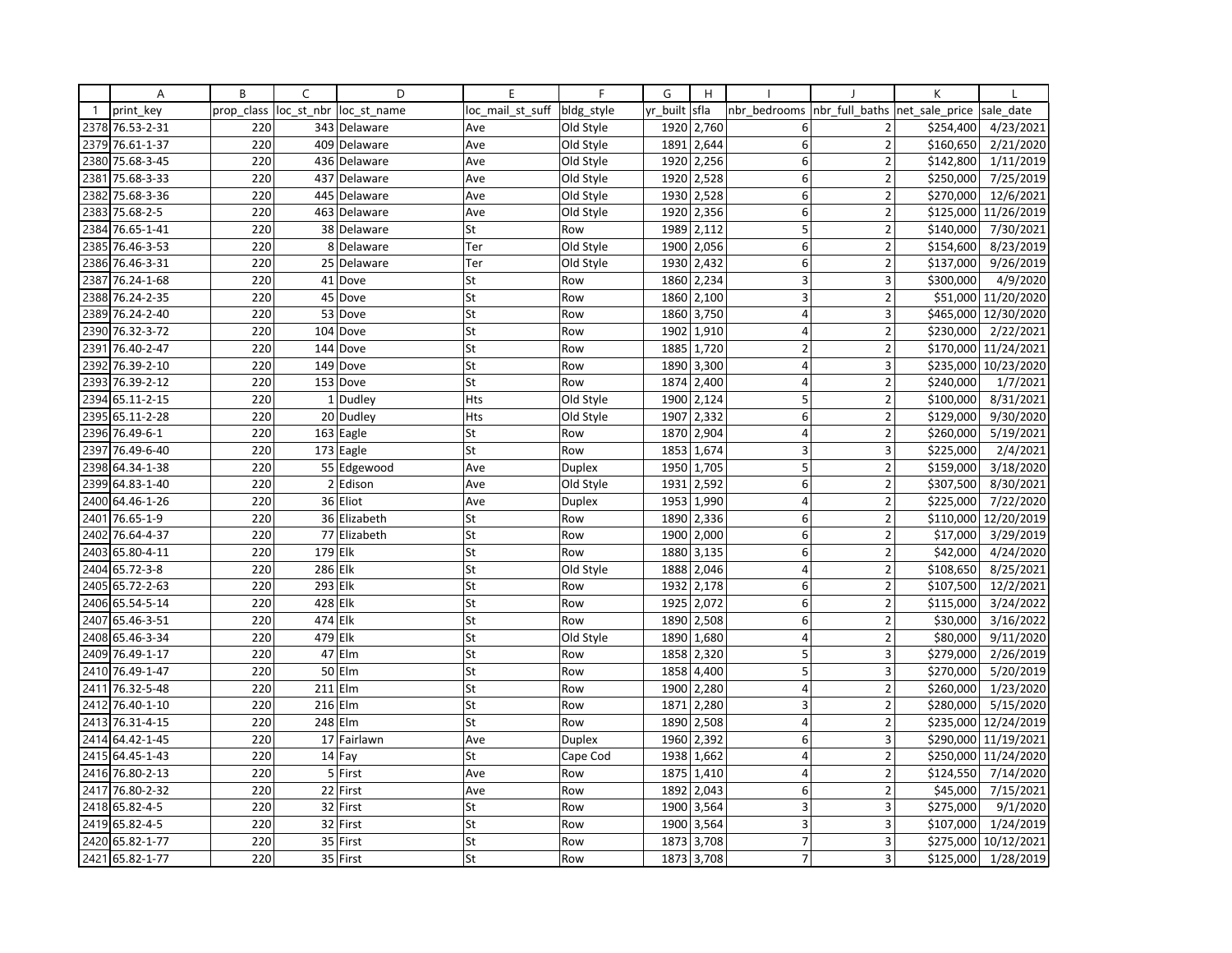|                | Α               | B          | C | D                      | E                | F             | G        | H          |                         |                                | К         |                    |
|----------------|-----------------|------------|---|------------------------|------------------|---------------|----------|------------|-------------------------|--------------------------------|-----------|--------------------|
| $\overline{1}$ | print key       | prop class |   | loc st nbr loc st name | loc mail st suff | bldg_style    | yr built | sfla       | nbr bedrooms            | nbr_full_baths  net_sale_price |           | sale date          |
| 2422           | 65.82-4-3       | 220        |   | 36 First               | St               | Row           | 1900     | 3,344      | 4                       | 2                              | \$280,000 | 4/18/2019          |
| 2423           | 65.82-2-23      | 220        |   | 44 First               | St               | Row           | 1873     | 2,346      | 3                       | 3                              | \$142,500 | 3/4/2022           |
| 2424           | 65.82-2-7       | 220        |   | 72 First               | St               | Row           | 1873     | 3,606      | 8                       | $\overline{2}$                 | \$90,000  | 3/4/2020           |
|                | 2425 65.73-1-6  | 220        |   | 200 First              | St               | Row           | 1990     | 1,980      | 5                       | $\overline{2}$                 | \$85,000  | 4/24/2020          |
| 2426           | 65.65-3-46      | 220        |   | 211 First              | St               | Row           | 1989     | 2,088      | 5                       | $\overline{2}$                 | \$157,000 | 7/9/2021           |
| 2427           | 65.65-3-47      | 220        |   | 215 First              | St               | Row           | 1989     | 2,062      | 5                       | $\overline{2}$                 | \$70,000  | 10/15/2019         |
| 2428           | 65.64-6-39      | 220        |   | 241 First              | St               | Row           | 1872     | 1,980      | 6                       | $\overline{2}$                 | \$47,000  | 11/8/2019          |
| 2429           | 65.64-6-39      | 220        |   | 241 First              | St               | Row           | 1872     | 1,980      | 6                       | $\overline{2}$                 | \$40,000  | 11/19/2021         |
|                | 2430 65.64-4-8  | 220        |   | 288 First              | St               | Row           | 1900     | 2,000      | 5                       | $\mathbf 2$                    | \$25,000  | 10/3/2021          |
| 2431           | 65.64-4-8       | 220        |   | 288 First              | St               | Row           | 1900     | 2,000      | $\overline{\mathbf{5}}$ | $\overline{2}$                 | \$23,500  | 11/25/2020         |
| 2432           | 65.56-3-43      | 220        |   | 307 First              | St               | Row           | 1890     | 1,210      | 3                       | $\overline{2}$                 | \$70,000  | 2/13/2020          |
|                | 2433 65.56-3-50 | 220        |   | 321 First              | St               | Row           | 1925     | 1,760      | $\overline{4}$          | $\overline{2}$                 | \$89,900  | 2/24/2021          |
| 2434           | 65.56-3-51      | 220        |   | 323 First              | St               | Row           | 1925     | 1,400      | 6 <sup>1</sup>          | $\overline{2}$                 | \$90,000  | 2/13/2020          |
|                | 2435 65.56-3-61 | 220        |   | 343 First              | St               | Row           | 1925     | 1,400      | $\overline{4}$          | $\overline{2}$                 | \$42,000  | 8/3/2021           |
|                | 2436 65.56-3-61 | 220        |   | 343 First              | St               | Row           | 1925     | 1,400      | $\overline{4}$          | $\overline{\phantom{a}}$       | \$19,000  | 6/25/2021          |
| 2437           | 65.55-5-11      | 220        |   | 386 First              | St               | Row           | 1920     | 2,370      | 6                       | $\mathbf 2$                    | \$120,000 | 12/8/2021          |
|                | 2438 65.55-5-11 | 220        |   | 386 First              | St               | Row           |          | 1920 2,370 | $6 \mid$                | $\overline{2}$                 | \$100,700 | 7/30/2019          |
|                | 2439 65.55-6-65 | 220        |   | 415 First              | St               | Row           | 1900     | 2,464      | 6                       | $\overline{2}$                 | \$90,000  | 10/29/2020         |
| 2440           | 65.47-3-28      | 220        |   | 459 First              | St               | Row           | 1900     | 1,760      | $\overline{4}$          | $\overline{2}$                 | \$78,000  | 7/9/2021           |
|                | 2441 65.47-3-28 | 220        |   | 459 First              | St               | Row           | 1900     | 1,760      | 4                       | 2                              | \$75,000  | 1/8/2020           |
| 2442           | 65.55-1-10      | 220        |   | 462 First              | St               | Row           | 1901     | 2,530      | $6 \mid$                | $\overline{2}$                 | \$20,000  | 7/16/2021          |
| 2443           | 65.55-1-6       | 220        |   | 472 First              | St               | Row           | 1910     | 2,400      | 6                       | $\overline{2}$                 | \$106,090 | 4/30/2021          |
| 2444           | 65.47-2-37      | 220        |   | 512 First              | St               | Old Style     | 1900     | 1,092      | $\overline{4}$          | $\overline{2}$                 | \$24,000  | 7/14/2020          |
| 2445           | 65.47-2-36      | 220        |   | 514 First              | St               | Row           | 1900     | 2,000      | 6                       | $\overline{2}$                 | \$69,000  | 11/20/2019         |
| 2446           | 65.47-2-33      | 220        |   | 527 First              | St               | Row           | 1900     | 2,392      | $6 \mid$                | $\overline{2}$                 | \$111,000 | 11/8/2020          |
| 2447           | 65.46-4-56      | 220        |   | 530 First              | St               | Row           | 1900     | 2,384      | 6                       | $\overline{2}$                 | \$83,000  | 9/16/2019          |
| 2448           | 65.46-4-39      | 220        |   | 555 First              | St               | Row           | 1850     | 2,216      | 6                       | $\overline{2}$                 | \$95,000  | 6/4/2019           |
| 2449           | 65.46-4-39      | 220        |   | 555 First              | St               | Row           | 1850     | 2,216      | 6                       | $\overline{2}$                 | \$83,500  | 6/2/2021           |
| 2450           | 65.46-4-40      | 220        |   | 557 First              | St               | Row           | 1848     | 1,610      | 3                       | $\overline{2}$                 | \$82,000  | 3/26/2021          |
|                | 2451 65.46-4-40 | 220        |   | 557 First              | St               | Row           | 1848     | 1,610      | 3                       | $\overline{2}$                 | \$75,500  | 3/13/2019          |
| 2452           | 75.35-3-53      | 220        |   | 22 Forest              | Ave              | Old Style     | 1926     | 2,524      | 6                       | $\overline{2}$                 | \$240,000 | 12/31/2019         |
| 2453           | 75.43-2-55      | 220        |   | 41 Forest              | Ave              | Old Style     | 1930     | 2,396      | 6                       | $\overline{2}$                 | \$210,000 | 4/1/2021           |
| 2454           | 75.43-2-61      | 220        |   | 54 Forest              | Ave              | Old Style     | 1932     | 2,338      | 6                       | $\overline{2}$                 | \$242,900 | 9/18/2020          |
| 2455           | 75.43-2-62      | 220        |   | 56 Forest              | Ave              | Old Style     | 1932     | 2,336      | 6                       | $\overline{2}$                 | \$255,000 | 9/23/2021          |
|                | 2456 75.43-2-64 | 220        |   | 60 Forest              | Ave              | Old Style     | 1932     | 2,354      | $\overline{6}$          | $\overline{2}$                 | \$255,000 | 12/11/2019         |
| 2457           | 75.43-2-65      | 220        |   | 62 Forest              | Ave              | Old Style     | 1945     | 2,354      | 5                       | $\overline{\phantom{a}}$       | \$278,000 | 12/19/2019         |
| 2458           | 64.45-2-29      | 220        |   | 22 Fountain            | Ave              | <b>Duplex</b> | 1966     | 2,340      | $\overline{4}$          | $\overline{2}$                 | \$315,000 | 11/16/2021         |
|                | 2459 76.64-2-44 | 220        |   | 139 Fourth             | Ave              | Row           | 1886     | 1,840      | $\overline{4}$          | $\overline{2}$                 |           | \$9,750 11/22/2019 |
| 2460           | 65.21-3-16      | 220        |   | 10 Garfield            | PI               | <b>Duplex</b> | 1980     | 2,640      | 5                       | $\overline{2}$                 | \$90,000  | 6/28/2019          |
| 2461           | 64.21-1-42      | 220        |   | 30 Glynn               | St               | Cape Cod      | 1962     | 1,806      | 6                       | $\overline{2}$                 | \$254,000 | 10/23/2020         |
| 2462           | 76.49-3-75      | 220        |   | 80 Grand               | St               | Row           | 1850     | 2,376      | $\overline{4}$          | $\overline{2}$                 | \$161,000 | 4/28/2021          |
| 2463           | 76.57-1-41      | 220        |   | 147 Grand              | St               | Row           | 1890     | 1,914      | $\overline{\mathbf{4}}$ | $\overline{2}$                 | \$70,000  | 4/9/2020           |
|                | 2464 76.63-3-33 | 220        |   | 22 Grand View          | Ter              | Old Style     | 1908     | 2,244      | 6                       | $\overline{2}$                 | \$48,000  | 8/16/2019          |
|                | 2465 76.63-3-33 | 220        |   | 22 Grand View          | Ter              | Old Style     | 1908     | 2,244      | 6 <sup>1</sup>          | $\overline{2}$                 | \$18,000  | 6/21/2019          |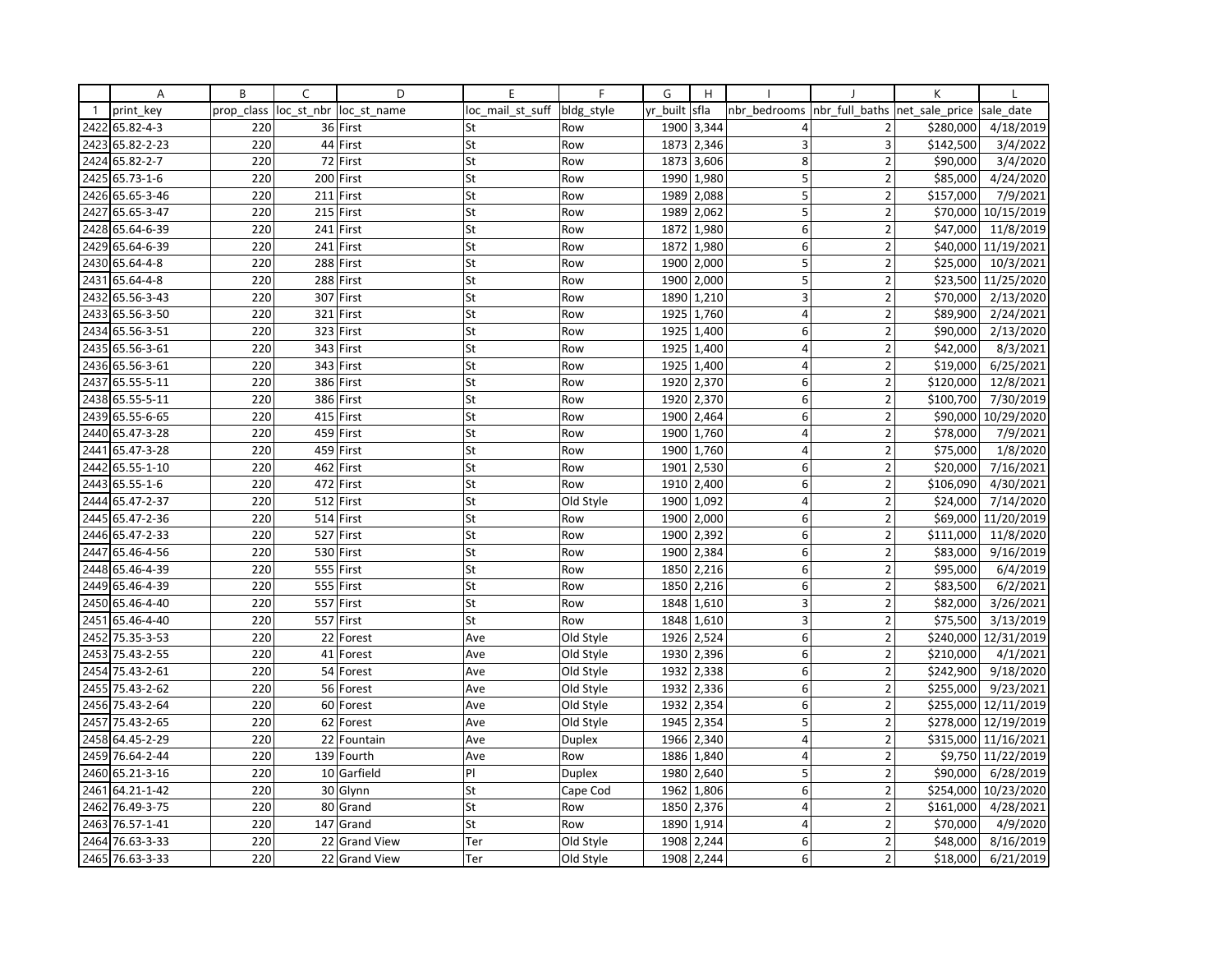|              | Α               | B          | C          | D                | E                | F          | G        | H          |                 |                          | К              |            |
|--------------|-----------------|------------|------------|------------------|------------------|------------|----------|------------|-----------------|--------------------------|----------------|------------|
| $\mathbf{1}$ | print key       | prop class | loc_st_nbr | loc st name      | loc_mail_st_suff | bldg_style | yr built | sfla       | nbr bedrooms    | nbr full baths           | net sale price | sale date  |
| 2466         | 76.58-1-27.2    | 220        |            | 136 Green        | St               | Row        | 1920     | 1,648      | 4               | 2                        | \$52,500       | 2/13/2020  |
| 2467         | 75.36-2-5       | 220        |            | 52 Grove         | Ave              | Old Style  | 1922     | 2,258      | 6               | $\overline{2}$           | \$227,000      | 1/7/2020   |
| 2468         | 75.42-1-1       | 220        |            | 204 Hackett      | Blvd             | Ranch      | 1952     | 1,788      | 3               | $\overline{2}$           | \$169,000      | 8/27/2021  |
| 2469         | 75.33-1-34      | 220        |            | 237 Hackett      | <b>B</b> lvd     | Colonial   |          | 1955 1,969 | $\overline{4}$  | $\overline{2}$           | \$239,900      | 11/10/2020 |
| 2470         | 75.24-2-12      | 220        |            | 321 Hackett      | Blvd             | Cape Cod   | 1935     | 1,960      | 4               | $\overline{2}$           | \$233,000      | 9/27/2019  |
| 2471         | 75.23-1-50      | 220        |            | 426 Hackett      | Blvd             | Colonial   | 1961     | 2,767      | $\overline{4}$  | $\overline{2}$           | \$260,000      | 9/24/2021  |
| 2472         | 76.31-2-26      | 220        |            | 358 Hamilton     | St               | Row        | 1920     | 1,848      | $\overline{3}$  | 3                        | \$70,000       | 2/18/2020  |
| 2473         | 76.24-5-44      | 220        |            | 365 Hamilton     | St               | Row        | 1888     | 2,332      | $\overline{4}$  | $\overline{2}$           | \$404,875      | 4/19/2021  |
| 2474         | 76.24-5-46      | 220        |            | 369 Hamilton     | St               | Row        | 1851     | 2,520      | 3               | $\overline{2}$           | \$315,000      | 2/18/2022  |
| 2475         | 76.31-2-4       | 220        |            | 404 Hamilton     | St               | Row        | 1878     | 3,024      | 6               | $\overline{\phantom{a}}$ | \$370,000      | 10/6/2020  |
| 2476         | 76.24-5-63      | 220        |            | 405 Hamilton     | St               | Row        | 1895     | 3,470      | $\overline{2}$  | 3                        | \$305,000      | 2/9/2021   |
| 2477         | 65.61-3-46      | 220        |            | 473 Hamilton     | St               | Row        | 1890     | 2,432      | 6               | $\overline{2}$           | \$181,633      | 3/5/2021   |
| 2478         | 65.61-3-51      | 220        |            | 487 Hamilton     | St               | Row        | 1890     | 2,152      | 6               | $\overline{2}$           | \$180,000      | 2/16/2022  |
| 2479         | 65.69-2-24      | 220        | 488-490    | Hamilton         | St               | Old Style  | 1920     | 2,964      | 8               | $\overline{2}$           | \$205,000      | 7/26/2019  |
| 2480         | 65.61-3-57      | 220        |            | 501 Hamilton     | St               | Row        | 1900     | 2,520      | $\overline{4}$  | $\overline{2}$           | \$229,952      | 3/5/2021   |
| 2481         | 65.61-3-63      | 220        |            | 517 Hamilton     | St               | Row        | 1920     | 2,040      | 6               | $\overline{2}$           | \$187,500      | 10/16/2020 |
| 2482         | 64.68-1-37      | 220        |            | 524 Hamilton     | St               | Row        | 1880     | 1,710      | 3               | $\overline{2}$           | \$140,817      | 8/31/2021  |
| 2483         | 64.68-1-32      | 220        |            | 536 Hamilton     | St               | Row        | 1870     | 1,720      | $\overline{4}$  | $\overline{\phantom{a}}$ | \$124,000      | 8/8/2019   |
| 2484         | 65.61-3-74      | 220        |            | 545 Hamilton     | St               | Row        | 1890     | 1,840      | $\overline{4}$  | $\overline{2}$           | \$190,500      | 8/16/2021  |
| 2485         | 76.69-1-39      | 220        |            | 14 Hampton       | St               | Old Style  | 1925     | 2,486      | 6               | $\overline{\mathbf{c}}$  | \$130,000      | 9/4/2020   |
| 2486         | 76.69-1-30      | 220        |            | 32 Hampton       | St               | Old Style  | 1930     | 2,088      | $\vert 4 \vert$ | $\overline{2}$           | \$165,000      | 6/25/2019  |
| 2487         | 75.35-2-52      | 220        |            | 1 Harris         | Ave              | Colonial   | 1925     | 1,944      | 6               | $\overline{2}$           | \$239,000      | 7/31/2019  |
| 2488         | 75.35-3-17      | 220        |            | 18 Harris        | Ave              | Old Style  | 1925     | 1,248      | $\overline{2}$  | $\overline{2}$           | \$202,000      | 11/16/2021 |
| 2489         | 75.35-3-18      | 220        |            | 20 Harris        | Ave              | Old Style  | 1925     | 2,346      | 6               | $\overline{2}$           | \$247,000      | 1/3/2020   |
| 2490         | 75.43-1-60      | 220        |            | 37 Harris        | Ave              | Old Style  | 1928     | 2,584      | 4               | $\mathbf 2$              | \$345,000      | 6/28/2021  |
| 2491         | 75.43-2-2       | 220        |            | 38 Harris        | Ave              | Old Style  | 1930     | 2,492      | 5               | $\overline{2}$           | \$240,000      | 8/2/2019   |
| 2492         | 75.43-2-5       | 220        |            | 44 Harris        | Ave              | Old Style  | 1920     | 2,564      | 6               | $\overline{2}$           | \$210,000      | 12/16/2020 |
| 2493         | 75.43-2-8       | 220        |            | 50 Harris        | Ave              | Old Style  | 1935     | 2,268      | $\overline{4}$  | $\overline{2}$           | \$288,000      | 7/2/2021   |
| 2494         | 75.43-2-16      | 220        |            | 66 Harris        | Ave              | Old Style  | 1927     | 2,400      | $6 \mid$        | $\overline{2}$           | \$254,900      | 3/10/2022  |
| 2495         | 75.43-1-46      | 220        |            | 67 Harris        | Ave              | Colonial   | 1935     | 1,409      | $\overline{2}$  | $\overline{2}$           | \$205,000      | 10/9/2020  |
| 2496         | 75.43-1-46      | 220        |            | 67 Harris        | Ave              | Colonial   | 1935     | 1,409      | $\overline{2}$  | $\overline{2}$           | \$180,000      | 6/20/2019  |
| 2497         | 74.8-1-48       | 220        |            | 3 Hartman        | Rd               | Ranch      | 1967     | 1,617      | $\overline{4}$  | $\overline{2}$           | \$210,000      | 6/13/2019  |
| 2498         | 64.29-2-35      | 220        |            | 89 Hazelhurst    | Ave              | Colonial   |          | 1940 1,936 | $\overline{4}$  | $\overline{2}$           | \$201,000      | 5/14/2020  |
| 2499         | 65.72-1-27      | 220        |            | 85 Henry Johnson | <b>Blvd</b>      | Row        | 1896     | 2,710      | $\mathsf 6$     | $\overline{2}$           | \$111,194      | 10/30/2019 |
| 2500         | 65.72-1-25      | 220        |            | 89 Henry Johnson | Blvd             | Row        | 1895     | 3,450      | 5               | $\overline{2}$           | \$105,000      | 4/9/2021   |
|              | 2501 65.72-1-23 | 220        |            | 93 Henry Johnson | Blvd             | Row        | 1896     | 2,640      | 6               | $\overline{2}$           | \$100,000      | 5/18/2021  |
| 2502         | 64.39-2-37      | 220        |            | 67 Hillcrest     | Ave              | Duplex     | 1962     | 2,442      | $\overline{4}$  | $\overline{2}$           | \$280,000      | 7/21/2021  |
| 2503         | 64.39-2-38      | 220        |            | 71 Hillcrest     | Ave              | Duplex     | 1964     | 2,960      | 5               | $\overline{2}$           | \$330,000      | 11/19/2021 |
| 2504         | 75.34-2-44      | 220        |            | 47 Hollywood     | Ave              | Old Style  | 1926     | 2,680      | 6               | $\overline{\phantom{a}}$ | \$240,000      | 2/17/2021  |
| 2505         | 75.34-2-27      | 220        |            | 107 Hollywood    | Ave              | Colonial   | 1933     | 1,986      | $\overline{4}$  | $\mathbf 1$              | \$256,520      | 12/28/2020 |
|              | 2506 75.34-2-67 | 220        |            | 110 Hollywood    | Ave              | Old Style  | 1927     | 2,176      | $\overline{4}$  | $\overline{2}$           | \$248,000      | 8/25/2021  |
| 2507         | 75.42-1-63      | 220        |            | 185 Hollywood    | Ave              | Old Style  | 1935     | 1,687      | 3               | $\overline{2}$           | \$260,000      | 7/20/2021  |
| 2508         | 75.67-1-49      | 220        |            | 45 Holmes        | Ct               | Old Style  | 1937     | 2,457      | 6               | $\overline{2}$           | \$185,000      | 8/9/2019   |
|              | 2509 75.67-1-34 | 220        |            | 60 Holmes        | Ct               | Bungalow   |          | 1923 1,494 | 3               | $\overline{2}$           | \$165,000      | 7/17/2019  |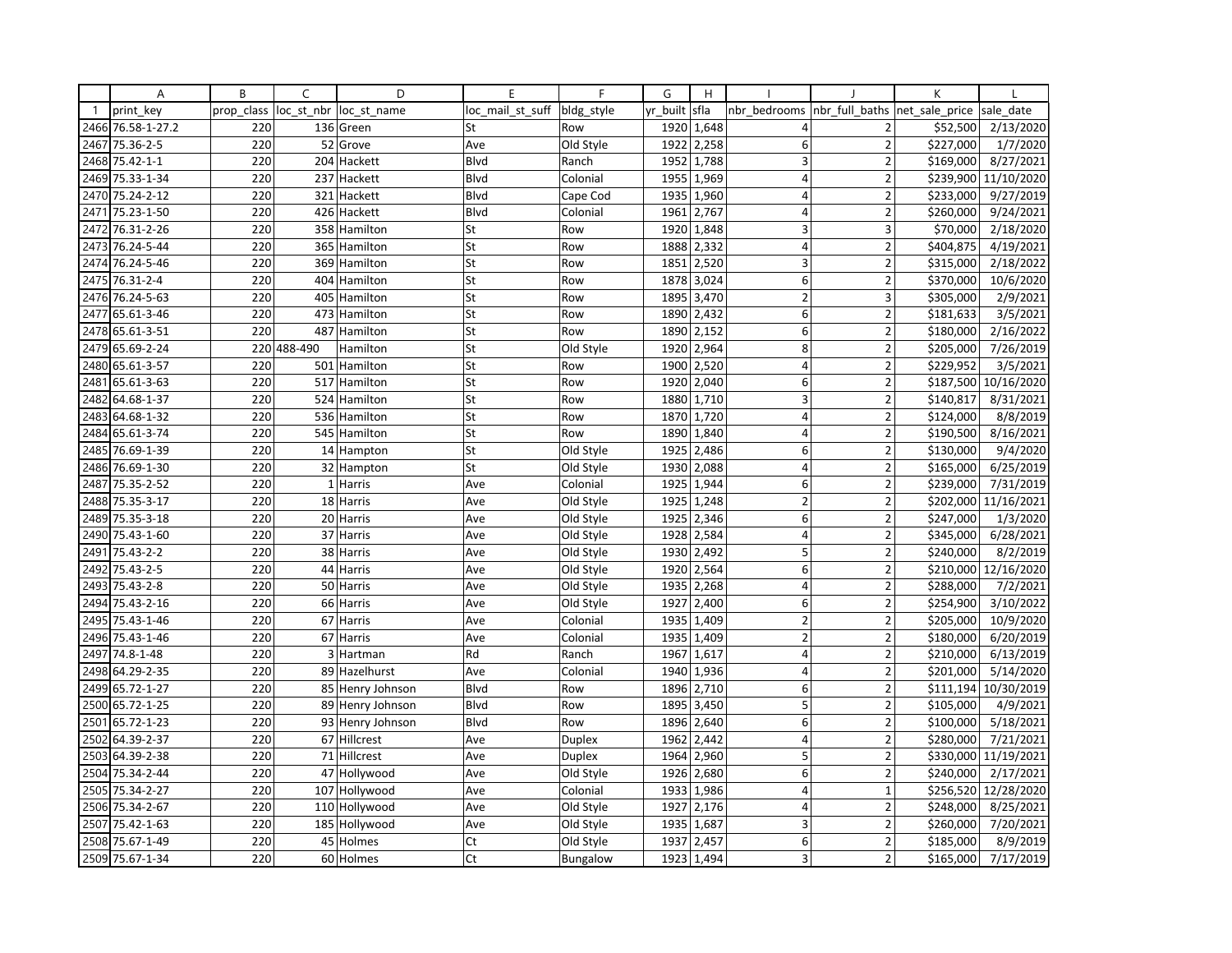|              | Α               | B          | C           | D             | E                | F          | G        | H          |                         |                          | К                  |            |
|--------------|-----------------|------------|-------------|---------------|------------------|------------|----------|------------|-------------------------|--------------------------|--------------------|------------|
| $\mathbf{1}$ | print key       | prop class | loc_st_nbr  | loc st name   | loc mail st suff | bldg style | yr built | sfla       | nbr bedrooms            | nbr full baths           | net_sale_price     | sale date  |
|              | 2510 64.70-1-28 | 220        |             | 19 Home       | Ave              | Cape Cod   | 1945     | 1,640      | 3                       | 3                        | \$245,000          | 1/15/2021  |
| 2511         | 64.50-1-45      | 220        |             | 5 Homestead   | Ave              | Old Style  | 1925     | 2,644      | 6                       | $\overline{2}$           | \$250,000          | 4/30/2021  |
| 2512         | 64.42-2-65      | 220        |             | 11 Homestead  | Ave              | Old Style  | 1916     | 2,632      | 6                       | $\overline{2}$           | \$312,500          | 1/5/2022   |
| 2513         | 64.42-2-65      | 220        |             | 11 Homestead  | Ave              | Old Style  |          | 1916 2,632 | $6 \mid$                | $\overline{2}$           | \$190,000          | 4/15/2019  |
| 2514         | 64.42-2-66      | 220        |             | 15 Homestead  | Ave              | Old Style  | 1916     | 2,824      | 6                       | $\overline{2}$           | \$323,500          | 1/13/2022  |
| 2515         | 64.42-2-66      | 220        |             | 15 Homestead  | Ave              | Old Style  | 1916     | 2,824      | 6                       | $\overline{2}$           | \$190,000          | 5/1/2019   |
|              | 2516 64.42-2-69 | 220        |             | 21 Homestead  | Ave              | Old Style  | 1924     | 2,720      | 6                       | $\overline{2}$           | \$240,000          | 8/12/2019  |
| 2517         | 64.42-2-70      | 220        |             | 23 Homestead  | Ave              | Old Style  | 1926     | 2,704      | 6                       | $\overline{2}$           | \$275,000          | 7/16/2021  |
|              | 2518 64.42-2-71 | 220        |             | 25 Homestead  | Ave              | Old Style  | 1926     | 2,560      | 6                       | $\overline{2}$           | \$240,000          | 5/5/2020   |
|              | 2519 64.42-2-80 | 220        |             | 87 Homestead  | Ave              | Old Style  | 1935     | 2,654      | 6                       | $\overline{\phantom{a}}$ | \$300,000          | 1/29/2021  |
|              | 2520 64.42-2-82 | 220        |             | 91 Homestead  | Ave              | Old Style  | 1924     | 2,810      | 6                       | $\overline{2}$           | \$265,000          | 12/7/2020  |
| 2521         | 64.34-3-46      | 220        |             | 106 Homestead | Ave              | Old Style  | 1930     | 2,896      | 6                       | $\overline{2}$           | \$100,000          | 5/20/2019  |
| 2522         | 64.34-3-38      | 220        |             | 132 Homestead | Ave              | Old Style  | 1930     | 3,380      | 6                       | $\overline{2}$           | \$305,000          | 4/2/2021   |
| 2523         | 64.35-2-32      | 220        |             | 159 Homestead | Ave              | Colonial   | 1921     | 2,028      | 4                       | $\overline{2}$           | \$213,000          | 1/22/2020  |
|              | 2524 64.34-3-25 | 220        |             | 174 Homestead | Ave              | Old Style  | 1939     | 2,940      | 6                       | $\overline{2}$           | \$258,000          | 3/24/2020  |
| 2525         | 76.32-1-55      | 220        |             | 283 Hudson    | Ave              | Row        | 1869     | 1,938      | $\overline{4}$          | $\overline{2}$           | \$330,000          | 10/28/2021 |
| 2526         | 76.32-2-2       | 220        |             | 294 Hudson    | Ave              | Row        | 1985     | 2,080      | 3                       | $\overline{2}$           | \$233,000          | 3/11/2019  |
| 2527         | 76.24-4-43      | 220        |             | 299 Hudson    | Ave              | Row        | 1857     | 1,710      | 3                       | $\overline{2}$           | \$295,000          | 4/8/2022   |
| 2528         | 76.24-4-44      | 220        | 301         | Hudson        | Ave              | Row        | 1857     | 1,620      | 3                       | $\overline{2}$           | \$355,000          | 11/5/2021  |
| 2529         | 76.24-4-50      | 220        |             | 313 Hudson    | Ave              | Row        | 1859     | 1,710      | 3                       | $\overline{2}$           | \$111,111          | 8/20/2021  |
| 2530         | 76.24-5-22      | 220        |             | 320 Hudson    | Ave              | Row        | 1866     | 2,472      | $\overline{\mathbf{3}}$ | $\overline{2}$           | \$320,000          | 3/2/2022   |
| 2531         | 76.24-4-58      | 220        |             | 329 Hudson    | Ave              | Row        | 1863     | 2,160      | 3                       | 3                        | \$330,000          | 8/19/2021  |
| 2532         | 76.24-4-59      | 220        |             | 331 Hudson    | Ave              | Row        | 1853     | 1,386      | 3                       | $\overline{2}$           | \$254,900          | 3/3/2021   |
| 2533         | 76.24-4-63      | 220        |             | 339 Hudson    | Ave              | Row        | 1855     | 2,160      | 3                       | $\mathbf 2$              | \$245,000          | 8/21/2019  |
| 2534         | 76.24-4-67      | 220        |             | 347 Hudson    | Ave              | Row        | 1851     | 2,610      | 4                       | $\mathbf 2$              | \$418,000          | 1/29/2021  |
| 2535         | 76.24-5-4       | 220        |             | 352 Hudson    | Ave              | Row        | 1885     | 2,222      | 3                       | $\overline{2}$           | \$307,400          | 9/27/2019  |
| 2536         | 76.24-5-3       | 220        |             | 354 Hudson    | Ave              | Row        | 1885     | 2,222      | 4                       | 3                        | \$330,000          | 8/12/2021  |
| 2537         | 65.69-1-30      |            | 220 420-422 | Hudson        | Ave              | Old Style  | 1910     | 2,972      | 8                       | $\overline{2}$           | \$270,000          | 2/24/2022  |
| 2538         | 65.69-1-17      | 220        |             | 425 Hudson    | Ave              | Old Style  | 1910     | 2,106      | $6 \mid$                | $\mathbf 2$              | \$125,000          | 4/16/2021  |
|              | 2539 65.61-2-73 | 220        |             | 469 Hudson    | Ave              | Row        | 1920     | 2,152      | 6                       | $\overline{2}$           | \$245,000          | 12/8/2021  |
| 2540         | 65.61-2-74      | 220        |             | 471 Hudson    | Ave              | Row        | 1920     | 2,216      | 6                       | $\overline{2}$           | \$125,000          | 1/7/2022   |
| 2541         | 65.61-3-43      | 220        | 480         | Hudson        | Ave              | Old Style  | 1920     | 2,640      | 6                       | $\overline{2}$           | \$235,000          | 12/9/2021  |
| 2542         | 65.61-2-81      | 220        |             | 483 Hudson    | Ave              | Row        |          | 1920 2,320 | 6 <sup>1</sup>          | $\overline{2}$           | \$101,000          | 3/12/2020  |
|              | 2543 65.61-3-41 | 220        |             | 486 Hudson    | Ave              | Row        | 1920     | 2,616      | $\mathsf 6$             | $\overline{2}$           | \$200,000          | 6/28/2019  |
| 2544         | 65.61-2-83      | 220        |             | 487 Hudson    | Ave              | Row        | 1920     | 2,204      | 6                       | $\overline{2}$           | \$180,000          | 8/12/2020  |
|              | 2545 65.61-3-39 | 220        |             | 492 Hudson    | Ave              | Old Style  |          | 1920 2,624 | 6                       | $\overline{2}$           | \$252,000          | 12/2/2021  |
| 2546         | 65.61-2-22      | 220        |             | 505 Hudson    | Ave              | Old Style  | 1898     | 2,714      | 6                       | $\overline{2}$           | \$0                | 5/8/2019   |
| 2547         | 65.61-2-22      | 220        |             | 505 Hudson    | Ave              | Old Style  | 1898     | 2,714      | 6                       | $\overline{2}$           | $\overline{\xi_0}$ | 5/7/2019   |
| 2548         | 65.61-3-13      | 220        |             | 522 Hudson    | Ave              | Row        | 1929     | 2,396      | 6                       | $\overline{2}$           | \$200,000          | 8/19/2021  |
|              | 2549 65.61-3-6  | 220        |             | 538 Hudson    | Ave              | Row        | 1900     | 2,442      | 6                       | $\overline{2}$           | \$170,000          | 7/12/2019  |
|              | 2550 64.52-2-39 | 220        |             | 673 Hudson    | Ave              | Old Style  | 1937     | 3,244      | 6                       | $\overline{2}$           | \$292,553          | 8/30/2019  |
| 2551         | 64.52-2-38      | 220        |             | 675 Hudson    | Ave              | Old Style  | 1924     | 2,784      | $\overline{7}$          | 3                        | \$250,000          | 7/17/2020  |
| 2552         | 65.21-3-33      | 220        |             | 103 Hunter    | Ave              | Row        | 1880     | 2,346      | 6                       | $\overline{2}$           | \$125,000          | 9/11/2020  |
|              | 2553 65.21-3-37 | 220        |             | 111 Hunter    | Ave              | Row        | 1880     | 2,528      | 6                       | $\overline{2}$           | \$62,500           | 7/2/2020   |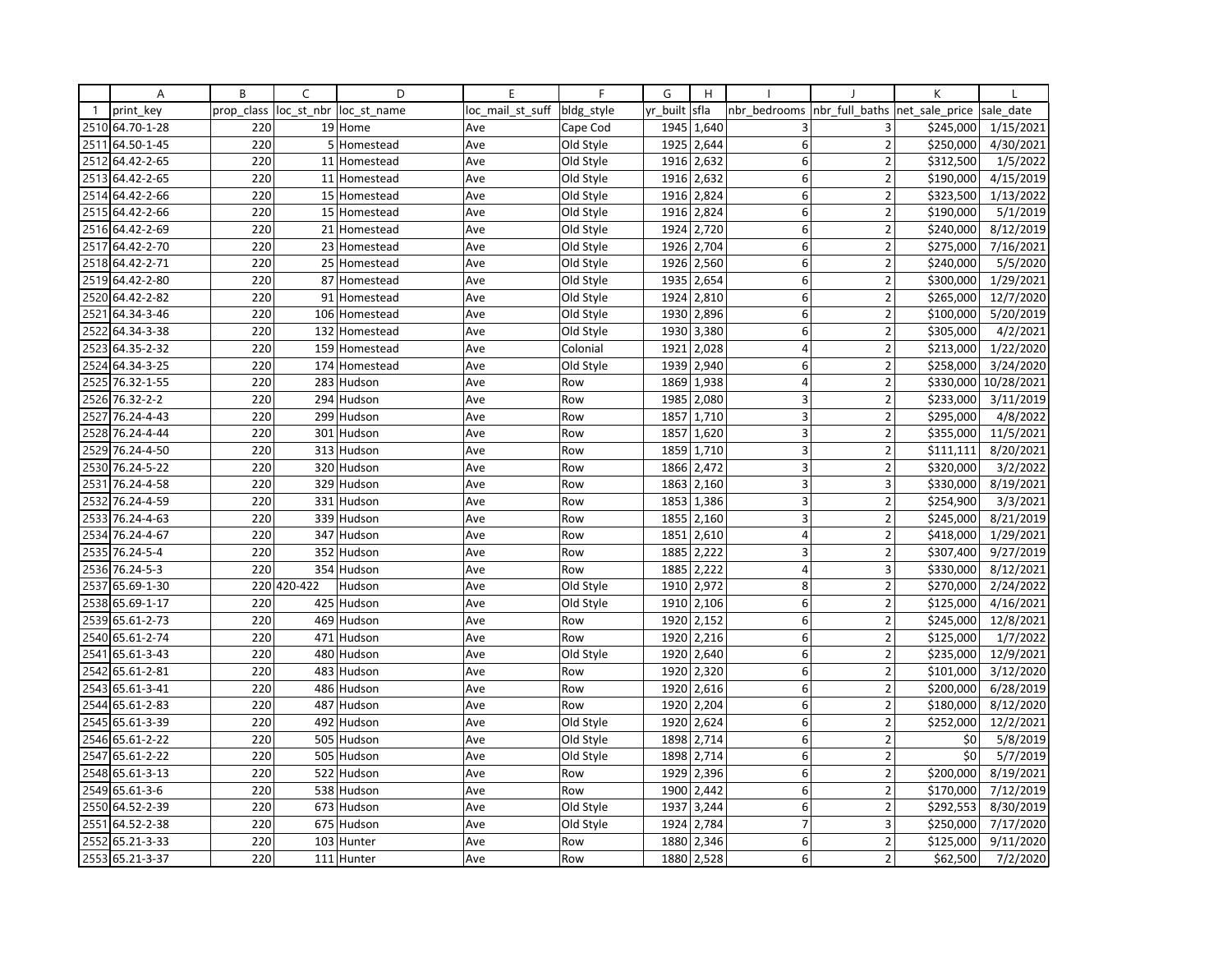|              | Α               | B          | C                     | D             | E                | F          | G        | H            |                         |                          | К              |                       |
|--------------|-----------------|------------|-----------------------|---------------|------------------|------------|----------|--------------|-------------------------|--------------------------|----------------|-----------------------|
| $\mathbf{1}$ | print key       | prop class | loc_st_nbr            | loc st name   | loc mail st suff | bldg_style | yr built | sfla         | nbr bedrooms            | nbr full baths           | net sale price | sale date             |
| 2554         | 76.63-2-38      | 220        |                       | 1 Hunter      | St               | Old Style  |          | 1920 2,112   | 4                       | $\overline{2}$           | \$132,500      | 1/29/2021             |
| 2555         | 76.61-4-61      | 220        |                       | 32 Hurlbut    | St               | Old Style  | 1900     | 1,736        | $\overline{4}$          | $\overline{2}$           | \$100,000      | 7/29/2021             |
| 2556         | 76.61-4-61      | 220        |                       | 32 Hurlbut    | St               | Old Style  | 1900     | 1,736        | $\overline{4}$          | $\overline{2}$           | \$90,000       | 6/3/2020              |
| 2557         | 76.40-2-7.2     | 220        |                       | 44 Irving     | St               | Row        |          | 1890 1,634   | 4                       | $\overline{2}$           | \$177,260      | 8/30/2021             |
| 2558         | 76.40-2-7.1     | 220        |                       | 46 Irving     | St               | Row        | 1890     | 1,640        | 4                       | $\overline{2}$           | \$168,260      | 8/30/2021             |
| 2559         | 76.40-2-4       | 220        |                       | 52 Irving     | St               | Row        | 1846     | 1,936        | 5                       | 3                        | \$200,000      | 4/30/2021             |
|              | 2560 76.40-2-1  | 220        |                       | 58 Irving     | St               | Row        |          | 1880 1,880   | 6                       | $\overline{2}$           | \$190,000      | 8/9/2021              |
| 2561         | 76.32-1-34      | 220        | $\overline{1}$ 44 Jay |               | St               | Row        | 1873     | 2,220        | $\overline{4}$          | $\overline{2}$           | \$285,000      | 7/28/2021             |
| 2562         | 76.24-4-19      | 220        | $202$ Jay             |               | St               | Row        |          | 1868 1,664   | $\overline{2}$          | $\overline{2}$           | \$213,000      | 8/23/2021             |
| 2563         | 76.24-3-28      | 220        | $221$ Jay             |               | St               | Row        | 1852     | 1,714        | $\overline{2}$          | $\overline{\phantom{a}}$ | \$360,000      | 9/15/2021             |
| 2564         | 76.24-3-28      | 220        | $221$ Jay             |               | St               | Row        | 1852     | 1,714        | $\mathbf 2$             | $\overline{2}$           | \$320,000      | 1/15/2019             |
| 2565         | 76.24-3-32      | 220        | 229 Jay               |               | St               | Row        | 1856     | 1,710        | 3                       | $\overline{2}$           | \$290,500      | 3/1/2021              |
| 2566         | 64.51-3-12      | 220        | 830 Jay               |               | St               | Old Style  | 1925     | 2,166        | 5                       | $\overline{2}$           | \$250,000      | 3/26/2021             |
|              | 2567 64.51-3-12 | 220        | 830 Jay               |               | St               | Old Style  | 1925     | 2,166        | 5                       | $\overline{2}$           | \$208,900      | 8/8/2019              |
|              | 2568 64.51-3-18 | 220        | 844 Jay               |               | St               | Old Style  | 1920     | 1,146        | 4                       | $\overline{2}$           | \$141,500      | 12/11/2020            |
|              | 2569 64.51-3-31 | 220        | 845 Jay               |               | St               | Old Style  | 1925     | 2,246        | 6                       | $\overline{2}$           | \$210,000      | 8/18/2020             |
|              | 2570 64.51-3-32 | 220        | 847 Jay               |               | St               | Old Style  | 1900     | 2,246        | 6                       | $\overline{2}$           | \$241,000      | 6/5/2020              |
| 2571         | 76.61-1-4       | 220        |                       | 28 Jeannette  | St               | Old Style  | 1909     | 2,012        | 6                       | $\overline{2}$           | \$134,000      | 12/9/2020             |
| 2572         | 76.32-5-24      | 220        | 120                   | Jefferson     | St               | Row        | 1840     | 1,710        | $\overline{4}$          | $\overline{2}$           | \$210,000      | $\sqrt{6/14/2019}$    |
|              | 2573 76.32-5-18 | 220        |                       | 134 Jefferson | St               | Row        | 1985     | 1,890        | $\overline{4}$          | $\overline{2}$           | \$195,700      | 9/17/2020             |
|              | 2574 76.32-4-39 | 220        | 149                   | Jefferson     | St               | Row        | 1842     | 2,016        | $\vert 4 \vert$         | $\overline{2}$           | \$191,000      | 11/17/2020            |
|              | 2575 76.31-3-58 | 220        |                       | 192 Jefferson | St               | Row        | 1885     | 1,616        | $\overline{2}$          | $\overline{2}$           | \$190,800      | 11/20/2020            |
|              | 2576 76.31-3-53 | 220        |                       | 202 Jefferson | St               | Row        | 1851     | 1,776        | $\overline{2}$          | $\overline{2}$           | \$75,607       | 10/24/2019            |
| 2577         | 76.31-3-52      | 220        |                       | 204 Jefferson | St               | Row        | 1885     | 1,776        | 3                       | $\mathbf 2$              | \$172,000      | 12/2/2019             |
|              | 2578 65.55-5-26 | 220        |                       | 4 Judson      | St               | Row        | 1900     | 1,764        | $\overline{\mathbf{4}}$ | $\mathbf 2$              | \$35,000       | 10/29/2020            |
|              | 2579 65.56-3-70 | 220        |                       | 7 Judson      | St               | Row        | 1920     | 1,692        | 5                       | $\overline{2}$           | \$65,000       | 11/22/2021            |
| 2580         | 65.56-3-70      | 220        |                       | 7 Judson      | St               | Row        | 1920     | 1,692        | 5                       | $\mathbf 2$              | \$34,900       | 12/30/2020            |
| 2581         | 65.56-3-70      | 220        |                       | 7 Judson      | St               | Row        |          | 1920 1,692   | 5                       | $\overline{2}$           | \$10,000       | 11/13/2020            |
| 2582         | 65.55-5-22      | 220        |                       | 12 Judson     | St               | Row        | 1915     | 2,172        | $6 \mid$                | $\mathbf 2$              | \$16,000       | 5/22/2019             |
|              | 2583 65.56-3-5  | 220        |                       | 25 Judson     | St               | Row        | 1910     | 1,600        | 5                       | $\overline{2}$           | \$98,000       | 4/30/2021             |
| 2584         | 65.56-2-16      | 220        | 56                    | Judson        | St               | Row        | 1940     | 1,624        | 5                       | $\overline{2}$           | \$28,500       | 6/28/2019             |
| 2585         | 75.68-1-32      | 220        |                       | 4 Kate        | St               | Old Style  | 1920     | 2,632        | 6                       | $\overline{2}$           | \$200,000      | 11/25/2019            |
| 2586         | 75.84-1-34      | 220        |                       | 103 Kenosha   | St               | Colonial   |          | 1920   1,736 | $\overline{4}$          | $\overline{2}$           | \$167,000      | 2/18/2021             |
| 2587         | 65.53-1-8       | 220        |                       | 2 Kent        | St               | Old Style  | 1921     | 2,440        | $\mathsf 6$             | $\overline{2}$           | \$205,000      | 1/29/2021             |
| 2588         | 65.53-1-4       | 220        |                       | 10 Kent       | St               | Old Style  | 1912     | 2,424        | 6                       | $\overline{2}$           | \$225,000      | 7/30/2021             |
|              | 2589 65.53-1-4  | 220        |                       | 10 Kent       | St               | Old Style  | 1912     | 2,424        | 6                       | $\overline{2}$           | \$200,000      | 3/5/2021              |
| 2590         | 65.53-1-3       | 220        |                       | 12 Kent       | St               | Old Style  | 1921     | 2,470        | 6 <sup>1</sup>          | $\overline{2}$           | \$150,000      | 2/18/2021             |
| 2591         | 65.53-1-2       | 220        |                       | 14 Kent       | St               | Old Style  | 1921     | 2,470        | 6                       | $\overline{2}$           | \$195,000      | $\frac{1}{4}$ /7/2021 |
| 2592         | 65.45-1-34      | 220        | 63                    | Kent          | St               | Old Style  | 1890     | 1,836        | $\overline{2}$          | $\overline{2}$           | \$236,000      | 6/29/2021             |
|              | 2593 65.45-2-16 | 220        | 82                    | Kent          | St               | Old Style  | 1890     | 2,600        | 6                       | $\overline{2}$           | \$278,900      | 10/14/2021            |
|              | 2594 65.45-2-9  | 220        |                       | 104 Kent      | St               | Old Style  | 1890     | 2,280        | 6                       | $\overline{2}$           | \$150,000      | 8/1/2020              |
| 2595         | 65.45-1-51      | 220        |                       | 117 Kent      | St               | Old Style  | 1942     | 2,250        | $\overline{4}$          | $\overline{2}$           | \$200,000      | 6/11/2019             |
|              | 2596 65.45-2-4  | 220        |                       | 120 Kent      | St               | Old Style  | 1890     | 2,824        | 6                       | $\overline{2}$           | \$244,900      | 12/15/2021            |
|              | 2597 65.37-3-60 | 220        |                       | 129 Kent      | St               | Old Style  |          | 1922 1,929   | 3                       | $\overline{2}$           | \$185,500      | 1/19/2022             |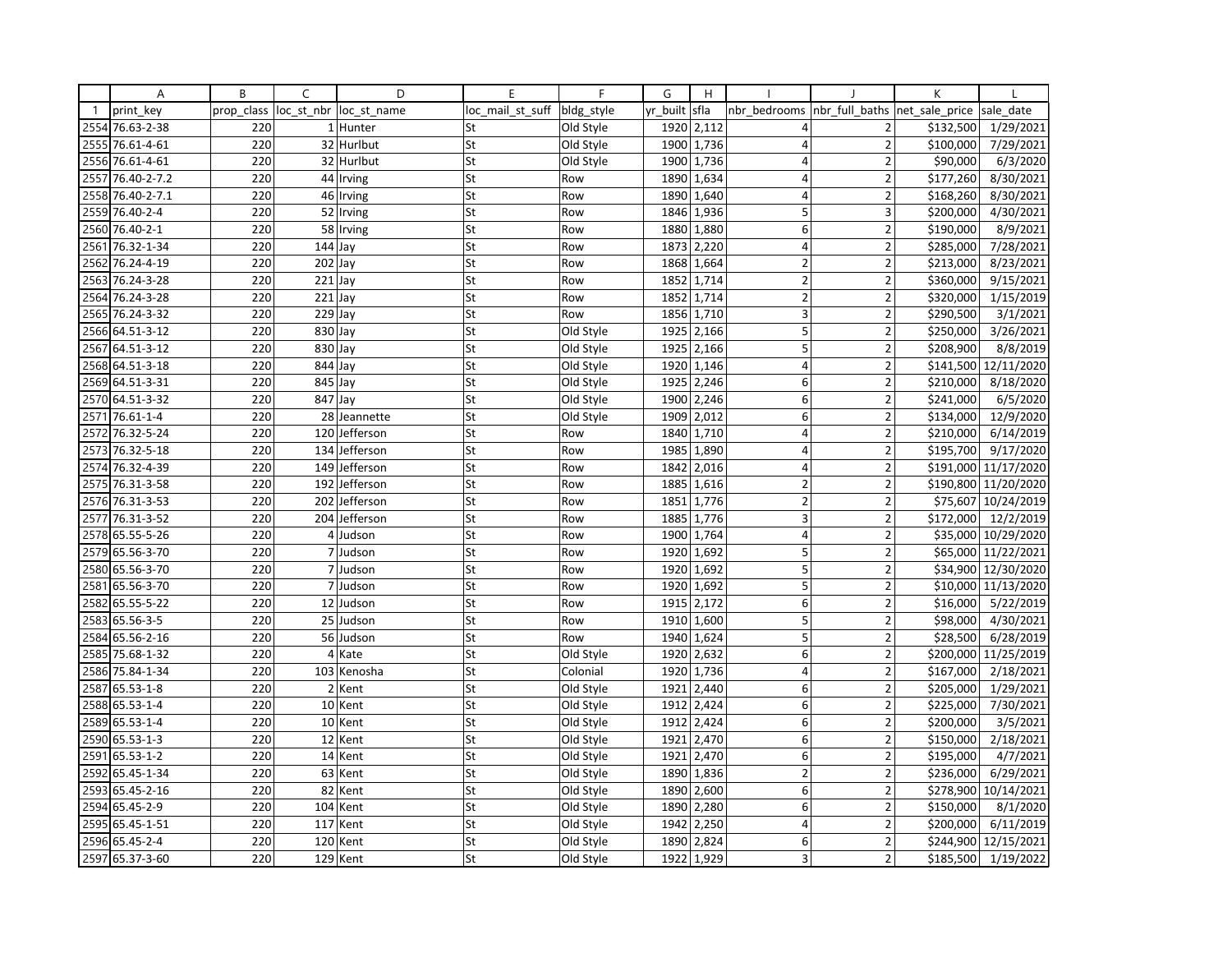|              | Α               | B          | C   | D                      | E                | F               | G        | H     |                |                         | К              |                        |
|--------------|-----------------|------------|-----|------------------------|------------------|-----------------|----------|-------|----------------|-------------------------|----------------|------------------------|
| $\mathbf{1}$ | print key       | prop_class |     | loc st nbr loc st name | loc mail st suff | bldg_style      | yr built | sfla  | nbr bedrooms   | nbr full baths          | net sale price | sale_date              |
| 2598         | 65.45-2-2       | 220        |     | 132 Kent               | St               | Old Style       | 1920     | 2,919 | 4              | $\overline{2}$          | \$195,000      | 10/29/2021             |
| 2599         | 65.45-2-1       | 220        | 134 | Kent                   | St               | <b>Duplex</b>   | 1960     | 2,262 | 5              | $\overline{2}$          | \$235,000      | 8/27/2021              |
| 2600         | 64.38-2-57      | 220        |     | 2 King                 | St               | Bungalow        | 1946     | 1,920 | 5              | $\overline{2}$          | \$187,000      | 6/17/2020              |
| 2601         | 76.24-6-33      | 220        |     | 113 Lancaster          | St               | Row             | 1884     | 3,086 | 4              | $\overline{2}$          | \$331,700      | 12/7/2020              |
| 2602         | 76.32-1-2       | 220        |     | 126 Lancaster          | St               | Row             | 1895     | 4,066 | 4              | 3                       | \$700,000      | 7/19/2021              |
| 2603         | 76.24-6-46      | 220        |     | 139 Lancaster          | St               | Row             | 1871     | 2,924 | $\overline{4}$ | 3                       | \$350,000      | 10/29/2021             |
| 2604         | 76.24-6-63      | 220        |     | 154 Lancaster          | St               | Row             | 1865     | 3,672 | 5              | 3                       | \$305,000      | $\frac{1}{4}$ /12/2021 |
| 2605         | 76.24-6-58      | 220        |     | 161 Lancaster          | St               | Row             | 1864     | 3,852 | 5              | 3                       | \$403,000      | 6/2/2020               |
| 2606         | 76.24-2-50      | 220        |     | 177 Lancaster          | St               | Row             | 1852     | 1,806 | 3              | $\overline{2}$          | \$325,000      | 12/6/2021              |
| 2607         | 76.24-2-65      | 220        |     | 207 Lancaster          | St               | Row             | 1851     | 1,980 | $\overline{3}$ | $\overline{2}$          | \$239,000      | 7/10/2019              |
| 2608         | 76.23-3-7       | 220        |     | 212 Lancaster          | St               | Row             | 1889     | 2,904 | $\overline{4}$ | 3                       | \$335,000      | 12/21/2020             |
| 2609         | 76.23-3-4       | 220        |     | 218 Lancaster          | St               | Row             | 1889     | 2,904 | $\overline{4}$ | 3                       | \$234,900      | 11/1/2019              |
| 2610         | 64.52-2-18      | 220        |     | 807 Lancaster          | St               | Colonial        | 1940     | 2,592 | $\overline{6}$ | $\overline{2}$          | \$238,000      | 8/7/2019               |
| 2611         | 64.51-3-40      | 220        |     | 838 Lancaster          | St               | Old Style       | 1900     | 1,874 | $\overline{2}$ | $\overline{2}$          | \$214,000      | 10/9/2020              |
| 2612         | 64.43-1-24      | 220        |     | 898 Lancaster          | St               | Old Style       | 1911     | 1,715 | $\overline{2}$ | $\overline{2}$          | \$170,750      | 9/16/2020              |
| 2613         | 65.15-2-3.5     | 220        |     | 882 Lark               | Dr               | <b>Duplex</b>   | 1990     | 1,994 | 5              | $\overline{2}$          | \$164,000      | 12/9/2020              |
|              | 2614 65.65-3-31 | 220        |     | 67 Lark                | St               | Row             | 1880     | 2,422 | 8              | $\overline{2}$          |                | \$65,000 12/30/2019    |
| 2615         | 65.65-3-31      | 220        |     | 67 Lark                | St               | Row             | 1880     | 2,422 | 8              | $\overline{2}$          |                | \$100 12/30/2019       |
| 2616         | 65.65-3-34      | 220        |     | 73 Lark                | St               | Row             | 1990     | 2,046 | 5              | $\overline{2}$          | \$65,000       | 5/9/2019               |
| 2617         | 65.73-3-40      | 220        |     | 84 Lark                | St               | Row             | 1990     | 2,046 | 5              | $\overline{2}$          | \$85,000       | 4/2/2019               |
| 2618         | 65.73-3-39      | 220        |     | 86 Lark                | St               | Row             | 1990     | 2,067 | 5              | $\overline{2}$          | \$65,000       | 1/22/2020              |
| 2619         | 65.72-4-38      | 220        |     | 157 Lark               | St               | Row             | 1898     | 2,861 | 4              | $\overline{2}$          | \$129,000      | 12/2/2020              |
| 2620         | 76.24-1-49      | 220        |     | 224 Lark               | St               | Row             | 1870     | 2,064 | $\overline{3}$ | $\overline{3}$          | \$245,000      | 12/21/2021             |
| 2621         | 76.24-1-50      | 220        |     | 226 Lark               | St               | Row             | 1870     | 2,670 | $\overline{4}$ | $\overline{2}$          | \$285,000      | 1/18/2022              |
| 2622         | 76.23-3-57      | 220        |     | 289 Lark               | St               | Row             | 1857     | 2,400 | $\overline{4}$ | $\overline{2}$          | \$305,000      | 2/3/2022               |
| 2623         | 65.28-1-51      | 220        |     | 30 Lawn                | Ave              | <b>Bungalow</b> | 1929     | 1,200 | 3              | $\overline{2}$          | \$142,410      | 11/1/2019              |
| 2624         | 76.69-5-24      | 220        |     | 356 Leedale            | St               | <b>Duplex</b>   | 2011     | 3,000 | 5              | 4                       | \$304,000      | 3/3/2021               |
| 2625         | 75.76-3-22      | 220        |     | 400 Leedale            | St               | Old Style       | 1934     | 1,639 | $\overline{2}$ | $\overline{2}$          | \$132,000      | 10/27/2021             |
| 2626         | 76.39-1-8       | 220        |     | 8 Leonard              | P                | Old Style       | 1920     | 1,668 | $\overline{4}$ | $\overline{2}$          | \$100,000      | 7/29/2021              |
| 2627         | 76.39-1-7       | 220        |     | 9 Leonard              | P                | Old Style       | 1900     | 2,080 | 5              | $\overline{2}$          | \$70,000       | 6/30/2021              |
| 2628         | 76.39-1-3       | 220        |     | 13 Leonard             | PI               | Old Style       | 1900     | 2,534 | $\overline{3}$ | $\overline{2}$          | \$92,000       | 5/1/2019               |
| 2629         | 76.72-4-61      | 220        |     | 2 Leonard              | St               | Row             | 1900     | 1,640 | 4              | $\overline{\mathbf{c}}$ | \$135,000      | 6/8/2020               |
| 2630         | 76.72-4-36      | 220        |     | 8 Leonard              | St               | Old Style       | 1900     | 1,600 | $\overline{4}$ | $\overline{2}$          |                | \$26,000 12/18/2019    |
| 2631         | 65.64-4-73      | 220        |     | 28 Lexington           | Ave              | Row             | 1873     | 3,300 | 8              | $\overline{3}$          | \$80,000       | 2/13/2020              |
| 2632         | 76.71-3-32      | 220        |     | 35 Liebel              | St               | Row             | 1990     | 1,980 | 5              | $\overline{2}$          | \$83,000       | 3/30/2021              |
| 2633         | 76.71-3-32      | 220        |     | 35 Liebel              | St               | Row             | 1990     | 1,980 | 5              | $\overline{2}$          | \$70,000       | 3/24/2021              |
| 2634         | 54.84-2-7       | 220        |     | 1 Limerick             | Dr               | Duplex          | 1971     | 1,836 | $\overline{4}$ | $\overline{2}$          | \$95,000       | 8/9/2019               |
|              | 2635 54.84-1-34 | 220        |     | 10 Limerick            | Dr               | <b>Duplex</b>   | 1974     | 1,400 | 6              | $\overline{2}$          | \$136,600      | 11/4/2019              |
| 2636         | 54.84-1-19      | 220        |     | 15 Limerick            | Dr               | Duplex          | 1979     | 1,776 | 6              | $\overline{2}$          | \$248,000      | 3/23/2021              |
| 2637         | 54.84-1-16      | 220 16a    |     | Limerick               | Dr               | Duplex          | 1979     | 3,060 | 4              | 3                       | \$240,000      | 2/24/2022              |
|              | 2638 54.84-1-21 | 220 19b    |     | Limerick               | Dr               | Duplex          | 1973     | 2,400 | $\overline{4}$ | 3                       | \$230,000      | 11/1/2021              |
| 2639         | 64.36-3-60      | 220        |     | 23 Lincoln             | Ave              | Old Style       | 1910     | 2,088 | 6              | $\overline{2}$          | \$80,000       | 3/10/2022              |
|              | 2640 64.36-3-62 | 220        |     | 27 Lincoln             | Ave              | Row             | 1915     | 2,092 | 6              | $\overline{2}$          | \$130,000      | 9/11/2019              |
|              | 2641 65.75-2-20 | 220        |     | 67 Livingston          | Ave              |                 |          |       |                |                         | \$105,000      | 1/25/2019              |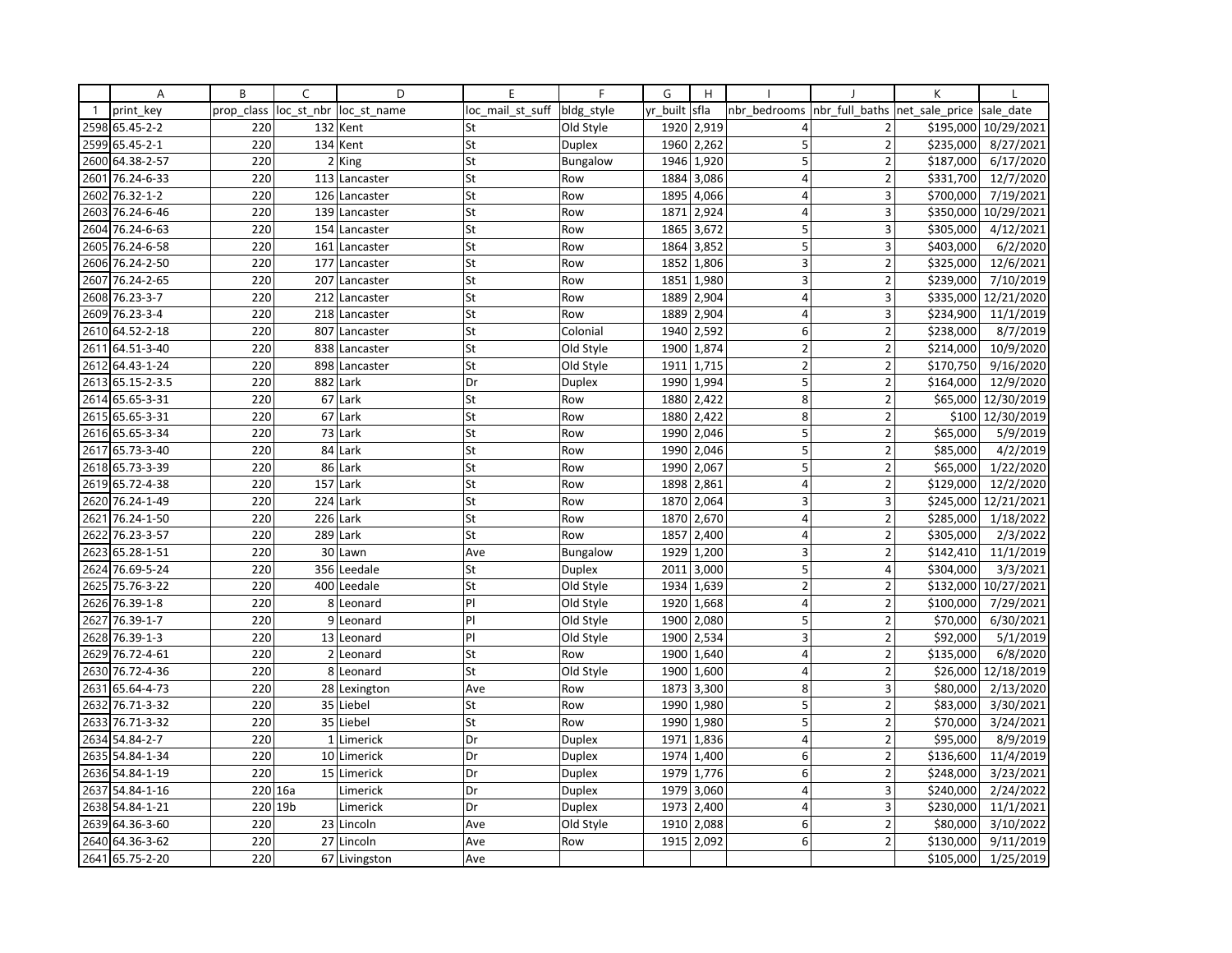|              | Α               | B          | C          | D              | E                | F             | G        | H     |                         |                | K              |                      |
|--------------|-----------------|------------|------------|----------------|------------------|---------------|----------|-------|-------------------------|----------------|----------------|----------------------|
| $\mathbf{1}$ | print key       | prop_class | loc st nbr | loc st name    | loc_mail_st_suff | bldg style    | yr built | sfla  | nbr bedrooms            | nbr full baths | net sale price | sale date            |
| 2642         | 65.74-1-15      | 220        |            | 170 Livingston | Ave              | Row           | 1863     | 1,722 | 4                       | $\overline{2}$ |                | \$40,000 12/22/2021  |
| 2643         | 65.66-2-57      | 220        |            | 187 Livingston | Ave              | <b>Duplex</b> | 1974     | 1,830 | 5                       | $\overline{2}$ | \$133,250      | 9/3/2021             |
| 2644         | 65.66-2-58      | 220        |            | 189 Livingston | Ave              | Duplex        | 1984     | 1,830 | 6                       | $\overline{2}$ |                | \$88,000 12/18/2020  |
| 2645         | 65.66-2-32      | 220        |            | 195 Livingston | Ave              | Row           | 1887     | 2,784 | 6                       | $\overline{2}$ | \$69,900       | 5/21/2019            |
|              | 2646 65.66-2-32 | 220        |            | 195 Livingston | Ave              | Row           | 1887     | 2,784 | 6                       | $\overline{2}$ | \$69,900       | 5/23/2019            |
| 2647         | 65.65-6-1.8     | 220        |            | 235 Livingston | Ave              | Duplex        | 1987     | 1,720 | 5                       | $\overline{2}$ | \$54,900       | 1/27/2022            |
|              | 2648 65.65-7-25 | 220        |            | 261 Livingston | Ave              | Row           | 1890     | 1,628 | 6                       | $\overline{2}$ | \$100,000      | 3/20/2020            |
| 2649         | 65.65-7-25      | 220        |            | 261 Livingston | Ave              | Row           | 1890     | 1,628 | 6                       | $\overline{2}$ | \$56,000       | 3/21/2019            |
|              | 2650 65.65-5-9  | 220        |            | 270 Livingston | Ave              | Row           | 1880     | 2,804 | 4                       | $\overline{2}$ | \$100,000      | 2/23/2022            |
| 2651         | 65.65-5-9       | 220        |            | 270 Livingston | Ave              | Row           | 1880     | 2,804 | 4                       | $\overline{2}$ |                | \$53,000 11/20/2020  |
| 2652         | 65.57-2-45      | 220        |            | 325 Livingston | Ave              | Row           | 1907     | 2,228 | 6                       | $\overline{2}$ | \$90,000       | 11/5/2019            |
|              | 2653 65.57-2-44 | 220        |            | 327 Livingston | Ave              | Row           | 1904     | 1,702 | 5                       | $\overline{2}$ | \$84,694       | 2/6/2019             |
| 2654         | 65.57-1-56      | 220        |            | 339 Livingston | Ave              | Row           | 1904     | 1,958 | $\overline{4}$          | $\overline{2}$ |                | \$104,900 12/30/2020 |
| 2655         | 65.56-5-13      | 220        |            | 344 Livingston | Ave              | Old Style     | 1910     | 2,020 | 4                       | $\overline{2}$ | \$105,000      | 2/27/2020            |
|              | 2656 65.56-5-5  | 220        |            | 362 Livingston | Ave              | Row           | 1890     | 1,640 | 6                       | $\overline{2}$ | \$82,000       | 2/1/2022             |
| 2657         | 65.56-1-21      | 220        |            | 380 Livingston | Ave              | Row           | 1930     | 1,312 | 6                       | $\overline{2}$ | \$70,000       | 12/2/2020            |
|              | 2658 65.48-1-3  | 220        |            | 458 Livingston | Ave              | Old Style     | 1930     | 2,328 | 6                       | $\overline{2}$ | \$82,500       | 1/21/2021            |
| 2659         | 65.48-1-1       | 220        |            | 464 Livingston | Ave              | Old Style     | 1930     | 2,366 | 6                       | $\overline{2}$ | \$121,900      | 7/1/2021             |
| 2660         | 65.38-1-20      | 220        |            | 598 Livingston | Ave              | Row           | 1890     | 1,608 | 6                       | $\overline{2}$ | \$45,000       | 3/11/2020            |
| 2661         | 65.38-1-20      | 220        |            | 598 Livingston | Ave              | Row           | 1890     | 1,608 | 6                       | $\overline{2}$ | \$20,000       | 3/27/2019            |
| 2662         | 65.38-1-9       | 220        |            | 620 Livingston | Ave              | Old Style     | 1892     | 1,716 | $\overline{4}$          | $\overline{2}$ | \$110,000      | 1/22/2021            |
| 2663         | 65.38-1-3       | 220        |            | 632 Livingston | Ave              | Row           | 1907     | 2,360 | 6                       | $\overline{2}$ | \$104,900      | 2/24/2021            |
| 2664         | 65.21-1-12.2    | 220        |            | 767 Livingston | Ave              | Duplex        | 1980     | 1,780 | $\overline{\mathbf{4}}$ | $\overline{2}$ | \$153,700      | 4/7/2021             |
| 2665         | 65.21-1-47      | 220        |            | 857 Livingston | Ave              | Row           | 1880     | 2,668 | 4                       | $\overline{2}$ | \$168,000      | 3/9/2022             |
|              | 2666 65.21-1-47 | 220        |            | 857 Livingston | Ave              | Row           | 1880     | 2,668 | $\overline{4}$          | $\overline{2}$ | \$153,000      | 6/25/2021            |
| 2667         | 53.56-1-13      | 220        |            | 87 Lowell      | St               | Old Style     | 1920     | 1,860 | 3                       | 3              |                | \$143,500 11/16/2020 |
| 2668         | 76.50-3-3       | 220        |            | 90 Madison     | Ave              | Row           | 1815     | 4,002 | $\overline{4}$          | 4              | \$194,000      | 3/9/2021             |
| 2669         | 76.32-4-22      | 220        |            | 336 Madison    | Ave              | Old Style     | 1888     | 1,932 | $\overline{3}$          | $\overline{2}$ | \$224,450      | 2/17/2021            |
| 2670         | 76.32-3-48      | 220        |            | 341 Madison    | Ave              | Row           | 1847     | 2,424 | 6                       | $\overline{2}$ | \$265,000      | 3/12/2020            |
| 2671         | 76.32-3-52      |            | 220 349A   | Madison        | Ave              | Row           | 1851     | 1,947 | 4                       | 3              | \$360,000      | 4/5/2022             |
| 2672         | 76.31-2-50      | 220        |            | 383 Madison    | Ave              | Row           | 1994     | 2,188 | $\overline{4}$          | $\overline{2}$ | \$295,000      | 10/25/2021           |
| 2673         | 76.31-3-5       | 220        |            | 412 Madison    | Ave              | Row           | 1863     | 2,361 | $\overline{4}$          | $\overline{2}$ | \$210,000      | 1/23/2019            |
| 2674         | 76.23-1-25      | 220        |            | 502 Madison    | Ave              | Row           | 1900     | 1,620 | 4                       | $\overline{2}$ | \$320,000      | 7/23/2020            |
| 2675         | 76.23-1-24      | 220        |            | 504 Madison    | Ave              | Old Style     | 1900     | 2,430 | 3                       | $\overline{2}$ | \$315,000      | 1/27/2021            |
| 2676         | 76.23-1-23      | 220        |            | 506 Madison    | Ave              | Row           | 1900     | 2,994 | 3                       | $\overline{2}$ | \$310,000      | 4/29/2019            |
| 2677         | 76.23-1-17      | 220        |            | 518 Madison    | Ave              | Row           | 1900     | 2,919 | 4                       | $\overline{2}$ |                | \$0 12/19/2019       |
| 2678         | 64.29-3-54      | 220        |            | 422 Magazine   | St               | Cape Cod      | 1952     | 1,716 | 5                       | $\overline{2}$ |                | \$186,000 10/23/2020 |
| 2679         | 76.54-2-28      | 220        |            | 10 Magnolia    | Ter              | Old Style     | 1890     | 2,444 | 6                       | $\overline{2}$ | \$219,900      | 4/2/2021             |
| 2680         | 76.46-3-11      | 220        |            | 11 Magnolia    | Ter              | Old Style     | 1920     | 2,224 | $\overline{4}$          | $\overline{2}$ |                | \$115,000 12/18/2020 |
| 2681         | 76.54-2-29      | 220        |            | 12 Magnolia    | Ter              | Old Style     | 1910     | 2,278 | 6                       | $\overline{2}$ | \$220,000      | 5/4/2021             |
| 2682         | 76.46-3-6       | 220        |            | 21 Magnolia    | Ter              | Old Style     | 1900     | 2,456 | 6                       | $\overline{2}$ | \$187,500      | 6/29/2020            |
| 2683         | 66.29-2-51      | 220        |            | 31 Main        | St               | Row           | 1935     | 2,480 | 4                       | $\overline{2}$ | \$38,000       | 1/14/2019            |
| 2684         | 64.50-1-11      | 220        |            | 33 Manning     | <b>Blvd</b>      | Old Style     | 1915     | 2,808 | 6                       | $\overline{2}$ | \$275,000      | 7/19/2019            |
|              | 2685 64.43-1-10 | 220        |            | 77 Manning     | <b>Blvd</b>      | Old Style     | 1911     | 1,825 | 4                       | $\overline{2}$ | \$235,000      | 10/9/2020            |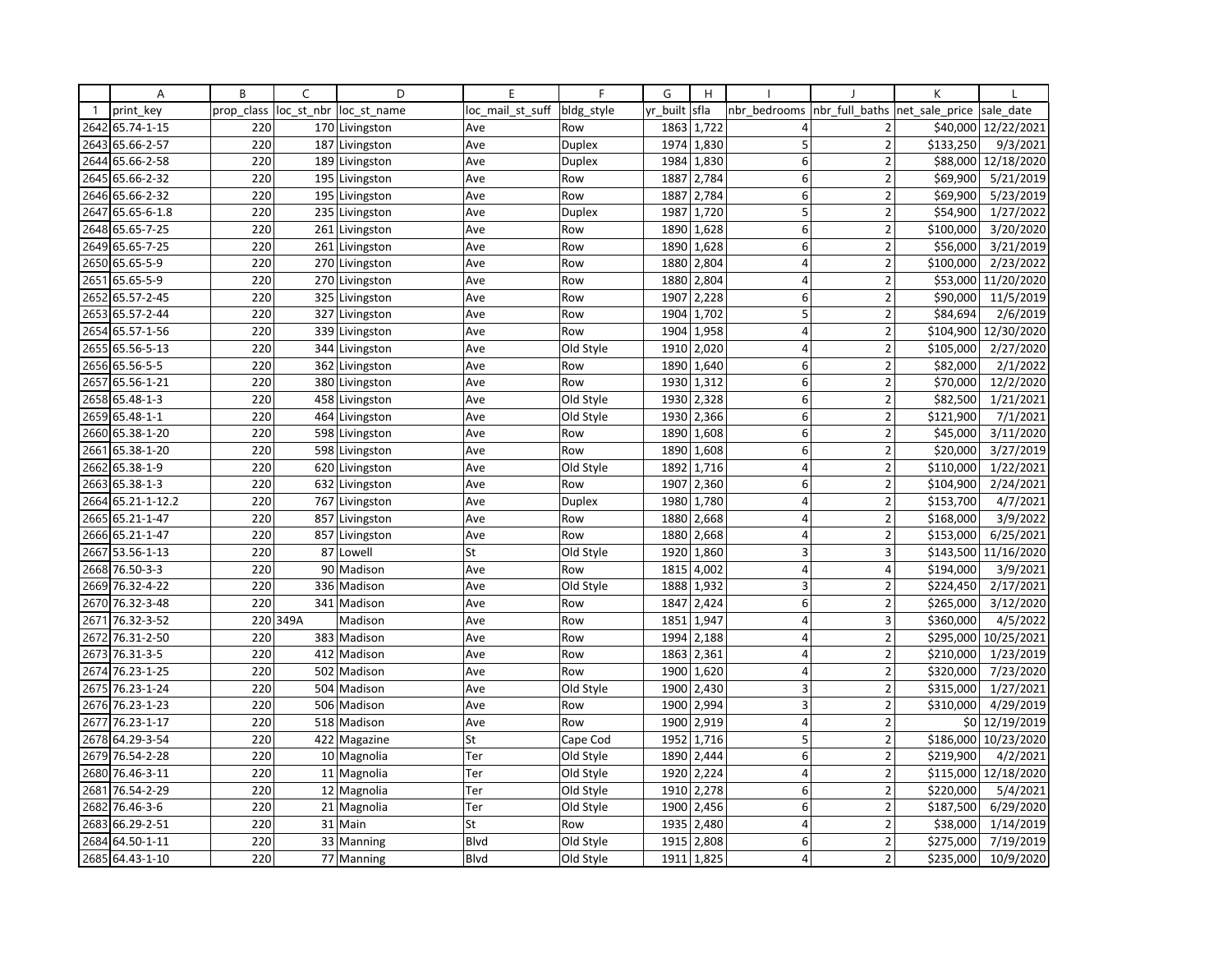|              | Α               | B          | C          | D             | E                | F               | G        | H          |                |                         | К              |                      |
|--------------|-----------------|------------|------------|---------------|------------------|-----------------|----------|------------|----------------|-------------------------|----------------|----------------------|
| $\mathbf{1}$ | print key       | prop class | loc st nbr | loc st name   | loc mail st suff | bldg_style      | yr built | sfla       | nbr bedrooms   | nbr full baths          | net sale price | sale date            |
| 2686         | 64.43-1-69      | 220        |            | 161 Manning   | <b>Blvd</b>      | Old Style       | 1911     | 3,202      | 5              | 2                       | \$325,000      | 9/17/2020            |
| 2687         | 64.35-4-32      | 220        |            | 243 Manning   | <b>Blvd</b>      | Old Style       | 1925     | 2,302      | 6              | $\overline{2}$          | \$260,000      | 5/31/2021            |
|              | 2688 64.35-4-36 | 220        |            | 253 Manning   | Blvd             | Row             | 1921     | 2,440      | 3              | $\overline{2}$          | \$410,000      | 12/8/2020            |
|              | 2689 64.36-2-11 | 220        |            | 268 Manning   | <b>B</b> lvd     | Old Style       |          | 1930 2,464 | 6              | $\overline{2}$          | \$206,000      | 8/31/2019            |
|              | 2690 64.36-2-16 | 220        |            | 278 Manning   | Blvd             | Old Style       | 1900     | 2,464      | 6              | $\overline{2}$          | \$239,900      | 7/19/2019            |
| 2691         | 64.44-1-6       | 220        |            | 279 Manning   | Blvd             | Old Style       | 1913     | 2,248      | 3              | $\overline{2}$          | \$220,000      | 11/20/2020           |
| 2692         | 64.36-2-17      | 220        |            | 280 Manning   | Blvd             | Old Style       | 1900     | 2,464      | 6              | $\overline{2}$          | \$240,000      | 7/26/2021            |
| 2693         | 64.36-2-17      | 220        |            | 280 Manning   | <b>Blvd</b>      | Old Style       | 1900     | 2,464      | 6              | $\overline{2}$          | \$112,000      | 4/8/2019             |
|              | 2694 64.44-1-7  | 220        |            | 281 Manning   | Blvd             | Old Style       | 1890     | 1,501      | 5              | 3                       |                | \$280,000 10/11/2019 |
| 2695         | 64.44-2-4       | 220        |            | 286 Manning   | Blvd             | Old Style       | 1930     | 2,520      | 6              | $\overline{2}$          | \$190,000      | 8/2/2019             |
|              | 2696 64.44-2-5  | 220        |            | 290 Manning   | Blvd             | Old Style       | 1900     | 2,024      | 4              | $\overline{\mathbf{c}}$ | \$225,000      | 1/8/2021             |
| 2697         | 64.44-1-26      | 220        |            | 335 Manning   | Blvd             | Old Style       |          | 1927 2,354 | 6              | $\overline{2}$          | \$185,000      | 3/20/2020            |
|              | 2698 75.67-2-59 | 220        |            | 16 Mapleridge | Ave              | Old Style       | 1935     | 1,260      | $\overline{2}$ | $\overline{2}$          | \$130,500      | 8/12/2020            |
| 2699         | 75.67-2-34      | 220        |            | 17 Mapleridge | Ave              | Old Style       | 1929     | 2,564      | 6              | $\overline{2}$          | \$130,000      | 11/1/2019            |
| 2700         | 75.67-2-37      | 220        |            | 27 Mapleridge | Ave              | Ranch           | 1946     | 1,866      | $\overline{2}$ | $\overline{2}$          |                | \$219,900 12/31/2020 |
| 2701         | 75.67-2-53      | 220        |            | 28 Mapleridge | Ave              | Old Style       | 1930     | 2,288      | 6              | $\overline{2}$          | \$205,000      | 10/3/2019            |
| 2702         | 75.67-2-53      | 220        |            | 28 Mapleridge | Ave              | Old Style       | 1930     | 2,288      | 6              | $\overline{2}$          | \$130,000      | 8/8/2019             |
| 2703         | 64.82-2-47      | 220        |            | 17 Maplewood  | St               | Old Style       | 1926     | 2,224      | 6              | $\overline{2}$          | \$245,000      | 6/23/2021            |
| 2704         | 64.82-2-48      | 220        |            | 19 Maplewood  | St               | Old Style       | 1926     | 2,252      | 6              | $\overline{2}$          |                | \$231,000 12/15/2021 |
|              | 2705 75.60-3-22 | 220        |            | 16 Marinello  | Ter              | <b>Bungalow</b> | 1925     | 2,093      | 4              | $\overline{2}$          |                | \$240,000 11/21/2021 |
| 2706         | 76.61-3-88      | 220        |            | 3 Marshall    | St               | Old Style       | 1917     | 2,668      | 6              | $\overline{2}$          | \$140,000      | 11/7/2019            |
| 2707         | 76.61-3-87      | 220        |            | 5 Marshall    | St               | Row             | 1920     | 2,072      | 6              | $\overline{2}$          | \$100,799      | 11/4/2019            |
| 2708         | 76.61-3-74      | 220        |            | 35 Marshall   | St               | Old Style       | 1910     | 2,010      | 6              | $\overline{2}$          | \$155,000      | 12/8/2021            |
| 2709         | 76.61-3-69      | 220        |            | 47 Marshall   | St               | Old Style       | 1905     | 2,648      | 5              | $\overline{2}$          | \$130,000      | 7/25/2019            |
|              | 2710 75.68-1-11 | 220        |            | 24 Matilda    | St               | Old Style       | 1933     | 1,896      | 4              | $\overline{2}$          | \$265,000      | 3/18/2022            |
| 2711         | 75.60-2-19      | 220        |            | 48 Matilda    | St               | Old Style       | 1917     | 2,774      | 5              | $\overline{2}$          | \$155,000      | 2/22/2019            |
| 2712         | 75.60-2-17      | 220        |            | 49 Matilda    | St               | Old Style       | 1917     | 3,196      | 6              | $\overline{2}$          | \$307,000      | 5/27/2021            |
|              | 2713 75.60-2-14 | 220        |            | 55 Matilda    | St               | <b>Bungalow</b> | 1921     | 2,185      | $\overline{4}$ | $\overline{2}$          | \$229,000      | 4/10/2020            |
| 2714         | 75.76-1-51      | 220        |            | 65 Mc Alpin   | St               | Cape Cod        | 1967     | 3,304      | 6              | $\overline{2}$          | \$281,000      | 8/26/2020            |
|              | 2715 75.76-1-50 | 220        |            | 69 Mc Alpin   | St               | Old Style       | 1940     | 2,748      | 5              | 3                       |                | \$220,000 11/22/2019 |
| 2716         | 75.76-4-9       | 220        |            | 88 Mc Alpin   | St               | <b>Bungalow</b> | 1930     | 2,172      | $\overline{4}$ | $\overline{2}$          | \$172,000      | 1/14/2019            |
| 2717         | 75.76-4-17      | 220        |            | 102 Mc Alpin  | St               | Old Style       | 1940     | 2,280      | $\overline{4}$ | $\overline{2}$          | \$285,000      | 3/11/2022            |
|              | 2718 75.76-4-19 | 220        |            | 106 Mc Alpin  | St               | Old Style       |          | 1925 2,304 | $\overline{4}$ | $\overline{2}$          | \$195,000      | 2/15/2022            |
|              | 2719 65.57-1-49 | 220        |            | 1 Mc Ardle    | Ave              | Old Style       | 1932     | 2,458      | 6              | $\overline{2}$          | \$103,000      | 5/15/2019            |
| 2720         | 65.57-1-41      | 220        |            | 23 Mc Ardle   | Ave              | Old Style       | 1920     | 2,208      | 6              | $\overline{2}$          | \$125,000      | 10/26/2021           |
| 2721         | 65.57-1-30      | 220        |            | 24 Mc Ardle   | Ave              | Old Style       | 1878     | 1,952      | 6              | $\overline{2}$          | \$124,900      | 1/27/2022            |
| 2722         | 65.57-1-40      | 220        |            | 25 Mc Ardle   | Ave              | Old Style       | 1881     | 2,820      | 6              | $\overline{2}$          | \$164,500      | 3/29/2021            |
|              | 2723 76.80-2-59 | 220        |            | 19 Mc Carty   | Ave              | Row             | 1892     | 2,310      | 4              | 3                       |                | \$115,000 11/25/2020 |
| 2724         | 65.49-2-3       | 220        |            | 22 Mc Crossin | Ave              | Old Style       | 1890     | 2,432      | 6              | $\overline{2}$          | \$216,000      | 9/15/2021            |
| 2725         | 64.36-2-3       | 220        |            | 24 Mc Kinley  | St               | Old Style       | 1910     | 2,024      | 3              | $\overline{\mathbf{c}}$ | \$175,000      | 8/27/2021            |
|              | 2726 76.21-1-20 | 220        |            | 536 Mercer    | St               | Old Style       |          | 1920 2,012 | 3              | $\overline{\mathbf{c}}$ | \$145,000      | 6/25/2020            |
| 2727         | 75.28-5-9       | 220        |            | 546 Mercer    | St               | Old Style       | 1924     | 2,438      | 6              | $\overline{2}$          | \$270,000      | 5/15/2019            |
|              | 2728 75.28-5-8  | 220        |            | 548 Mercer    | St               | Old Style       | 1924     | 2,438      | 6              | $\overline{2}$          | \$235,000      | 11/6/2019            |
|              | 2729 75.28-5-5  | 220        |            | 556 Mercer    | St               | Old Style       | 1924     | 2,718      | 6              | $\overline{2}$          | \$185,000      | 9/5/2019             |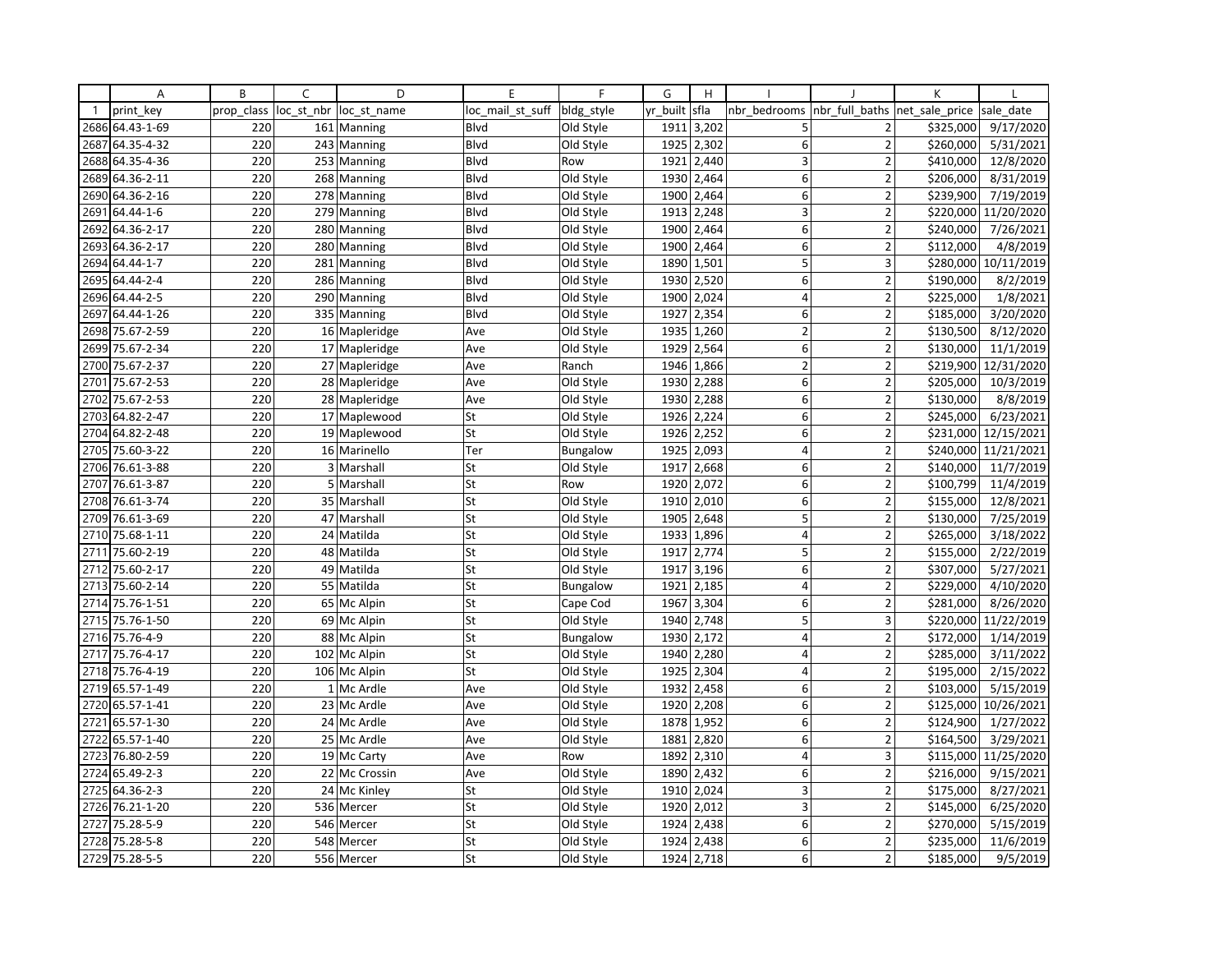|              | Α               | B          | C          | D             | E                | $\mathsf{F}$  | G        | H          |                 |                | K              |                      |
|--------------|-----------------|------------|------------|---------------|------------------|---------------|----------|------------|-----------------|----------------|----------------|----------------------|
| $\mathbf{1}$ | print key       | prop class | loc_st_nbr | loc st name   | loc mail st suff | bldg style    | yr built | sfla       | nbr bedrooms    | nbr full baths | net sale price | sale date            |
|              | 2730 64.84-3-33 | 220        |            | 616 Mercer    | St               | Old Style     |          | 1930 2,346 | 6               | 2              | \$206,900      | 1/22/2020            |
| 2731         | 64.66-2-52      | 220        |            | 871 Mercer    | St               | Old Style     | 1925     | 2,498      | $6 \mid$        | $\overline{2}$ | \$138,000      | 3/30/2021            |
| 2732         | 75.75-2-48      | 220        | 8          | Mereline      | Ave              | Old Style     | 2007     | 2,472      | 6 <sup>1</sup>  | 4              | \$240,500      | 5/3/2019             |
| 2733         | 64.30-2-58      | 220        |            | 13 Miller     | Ave              | Cape Cod      | 1954     | 1,242      | 3               | $\overline{2}$ | \$205,000      | 3/1/2021             |
|              | 2734 64.30-2-58 | 220        |            | 13 Miller     | Ave              | Cape Cod      | 1954     | 1,242      | 3               | $\overline{2}$ | \$89,250       | 7/26/2019            |
| 2735         | 64.30-3-8       | 220        | 38         | Miller        | Ave              | <b>Duplex</b> | 1965     | 1,760      | $\overline{4}$  | $\overline{2}$ | \$205,000      | 11/16/2020           |
|              | 2736 64.30-3-7  | 220        |            | 40 Miller     | Ave              | <b>Duplex</b> | 1964     | 2,256      | 5               | $\overline{2}$ |                | \$250,000 11/13/2020 |
| 2737         | 65.52-2-14      | 220        | 4          | Mohawk        | St               | Row           | 1890     | 2,288      | $6 \mid$        | $\overline{2}$ | \$40,000       | 3/9/2022             |
|              | 2738 76.63-2-22 | 220        |            | 14 Moore      | St               | Old Style     | 1906     | 2,532      | $6 \mid$        | $\overline{2}$ | \$123,000      | 8/27/2019            |
| 2739         | 76.63-2-23      | 220        |            | 16 Moore      | St               | Old Style     | 1932     | 2,200      | 6               | $\overline{2}$ | \$176,500      | 12/22/2021           |
| 2740         | 76.63-2-30      | 220        |            | 17 Moore      | St               | Old Style     | 1914     | 2,592      | 6 <sup>1</sup>  | $\overline{2}$ | \$136,000      | 2/24/2021            |
| 2741         | 64.37-2-41      | 220        |            | 42 Moreland   | Ave              | Cape Cod      |          | 1955 1,494 | $\overline{4}$  | $\overline{2}$ | \$220,000      | 6/12/2020            |
| 2742         | 76.31-1-24      | 220        |            | 21 Morris     | St               | Old Style     | 1900     | 2,100      | 6               | $\overline{2}$ | \$220,000      | 3/25/2022            |
| 2743         | 76.31-1-25      | 220        |            | 23 Morris     | St               | Old Style     | 1904     | 2,352      | $6 \mid$        | $\overline{2}$ | \$218,000      | 9/18/2020            |
| 2744         | 76.31-1-27      | 220        |            | 27 Morris     | St               | Old Style     | 1920     | 2,456      | 6 <sup>1</sup>  | $\overline{2}$ | \$181,000      | 6/8/2020             |
| 2745         | 76.31-1-65      | 220        |            | 40 Morris     | St               | Old Style     | 1920     | 2,828      | 6 <sup>1</sup>  | $\overline{2}$ | \$180,000      | 4/4/2019             |
|              | 2746 76.31-1-64 | 220        | 42         | Morris        | St               | Old Style     | 1920     | 2,648      | 6 <sup>1</sup>  | $\overline{2}$ | \$250,000      | 1/28/2022            |
| 2747         | 76.31-1-61      | 220        |            | 50 Morris     | St               | Old Style     | 1920     | 2,648      | 6               | $\overline{2}$ | \$239,888      | 2/27/2020            |
| 2748         | 76.31-1-59      | 220        |            | 54 Morris     | St               | Old Style     | 1920     | 2,600      | $6 \mid$        | $\overline{2}$ | \$200,000      | 10/30/2019           |
|              | 2749 76.31-1-39 | 220        |            | 57 Morris     | St               | Old Style     |          | 1920 2,312 | 6 <sup>1</sup>  | $\overline{2}$ |                | \$151,455 11/13/2019 |
| 2750         | 76.22-4-46      | 220        | 115        | Morris        | St               | Row           | 1920     | 2,376      | $\vert 4 \vert$ | $\overline{2}$ |                | \$228,000 11/20/2019 |
| 2751         | 76.22-4-49      | 220        |            | 121 Morris    | St               | Row           | 1920     | 2,000      | $6 \mid$        | $\overline{2}$ |                | \$70,000 11/22/2019  |
| 2752         | 76.22-2-8       | 220        |            | 224 Morris    | St               | Cape Cod      | 1961     | 1,568      | 3               | $\overline{2}$ | \$193,000      | 1/8/2021             |
| 2753         | 76.22-2-5       | 220        |            | 234 Morris    | St               | Old Style     | 1920     | 2,252      | 6               | $\overline{2}$ | \$181,500      | 1/29/2020            |
| 2754         | 76.22-2-4       | 220        |            | 236 Morris    | St               | Old Style     | 1920     | 2,620      | 6 <sup>1</sup>  | $\overline{2}$ | \$210,000      | 10/26/2020           |
| 2755         | 76.22-2-3       | 220        |            | 238 Morris    | St               | Old Style     | 1920     | 2,616      | 6               | $\overline{2}$ | \$109,610      | 7/23/2019            |
| 2756         | 76.22-2-2       | 220        | 242        | Morris        | St               | Old Style     | 1920     | 2,244      | 6 <sup>1</sup>  | $\overline{2}$ | \$160,000      | 1/18/2019            |
| 2757         | 65.77-4-29      | 220        |            | 252 Morris    | St               | Old Style     |          | 1900 3,048 | 6 <sup>1</sup>  | $\overline{2}$ | \$254,410      | 4/12/2021            |
| 2758         | 65.77-4-27      | 220        |            | 260 Morris    | St               | Old Style     | 1900     | 3,048      | $6 \mid$        | $\overline{2}$ | \$160,000      | 10/6/2021            |
|              | 2759 65.77-4-11 | 220        |            | 269 Morris    | St               | Old Style     | 1900     | 2,864      | 6 <sup>1</sup>  | $\overline{2}$ | \$310,000      | 6/16/2021            |
| 2760         | 65.77-1-30      | 220        | 367        | Morris        | St               | Old Style     | 1900     | 3,053      | 6 <sup>1</sup>  | $\overline{2}$ | \$236,700      | 12/1/2020            |
| 2761         | 65.77-2-13      | 220        |            | 374 Morris    | St               | Old Style     | 1910     | 3,148      | 6 <sup>1</sup>  | $\overline{2}$ | \$257,023      | 8/28/2019            |
| 2762         | 65.77-1-33      | 220        |            | 379 Morris    | St               | Old Style     | 1900     | 2,772      | $6 \mid$        | $\overline{2}$ | \$168,300      | 7/10/2020            |
|              | 2763 65.77-1-35 | 220        | 389-391    | <b>Morris</b> | St               | Old Style     | 1900     | 2,444      | 6               | $\overline{2}$ | \$187,500      | 3/30/2020            |
| 2764         | 65.69-3-21      | 220        |            | 431 Morris    | St               | Old Style     | 1900     | 1,820      | $6 \mid$        | $\overline{2}$ | \$196,000      | 12/21/2021           |
|              | 2765 64.76-1-59 | 220        |            | 499 Morris    | St               | Old Style     | 1903     | 2,406      | 6 <sup>1</sup>  | $\overline{2}$ | \$85,000       | 2/15/2021            |
| 2766         | 64.76-1-61      | 220        |            | 503 Morris    | St               | Old Style     | 1903     | 1,468      | $\overline{4}$  | $\overline{2}$ | \$150,000      | 11/12/2020           |
| 2767         | 64.76-2-38      | 220        |            | 504 Morris    | St               | Old Style     | 1913     | 1,348      | $\overline{2}$  | $\overline{2}$ | \$160,000      | 8/21/2020            |
| 2768         | 64.76-1-62      | 220        | 505        | Morris        | St               | Row           | 1903     | 2,272      | $6 \mid$        | $\overline{2}$ | \$200,000      | 9/30/2020            |
| 2769         | 64.76-1-63      | 220        | 507        | Morris        | St               | Row           | 1903     | 1,788      | 5               | $\overline{2}$ | \$180,000      | 10/1/2021            |
|              | 2770 64.76-2-35 | 220        |            | 510 Morris    | St               | Old Style     | 1903     | 2,232      | $6 \mid$        | $\overline{2}$ |                | \$172,000 11/19/2021 |
| 2771         | 64.76-2-34      | 220        | 512        | Morris        | St               | Row           | 1903     | 1,840      | 6 <sup>1</sup>  | $\overline{2}$ | \$132,000      | 8/2/2019             |
| 2772         | 64.76-2-33      | 220        |            | 514 Morris    | St               | Old Style     | 1903     | 2,210      | 6 <sup>1</sup>  | $\overline{2}$ | \$14,500       | 1/24/2022            |
|              | 2773 64.76-2-30 | 220        |            | 526 Morris    | St               | Row           |          | 1930 2,366 | $6 \mid$        | $\overline{2}$ | \$209,000      | 3/16/2021            |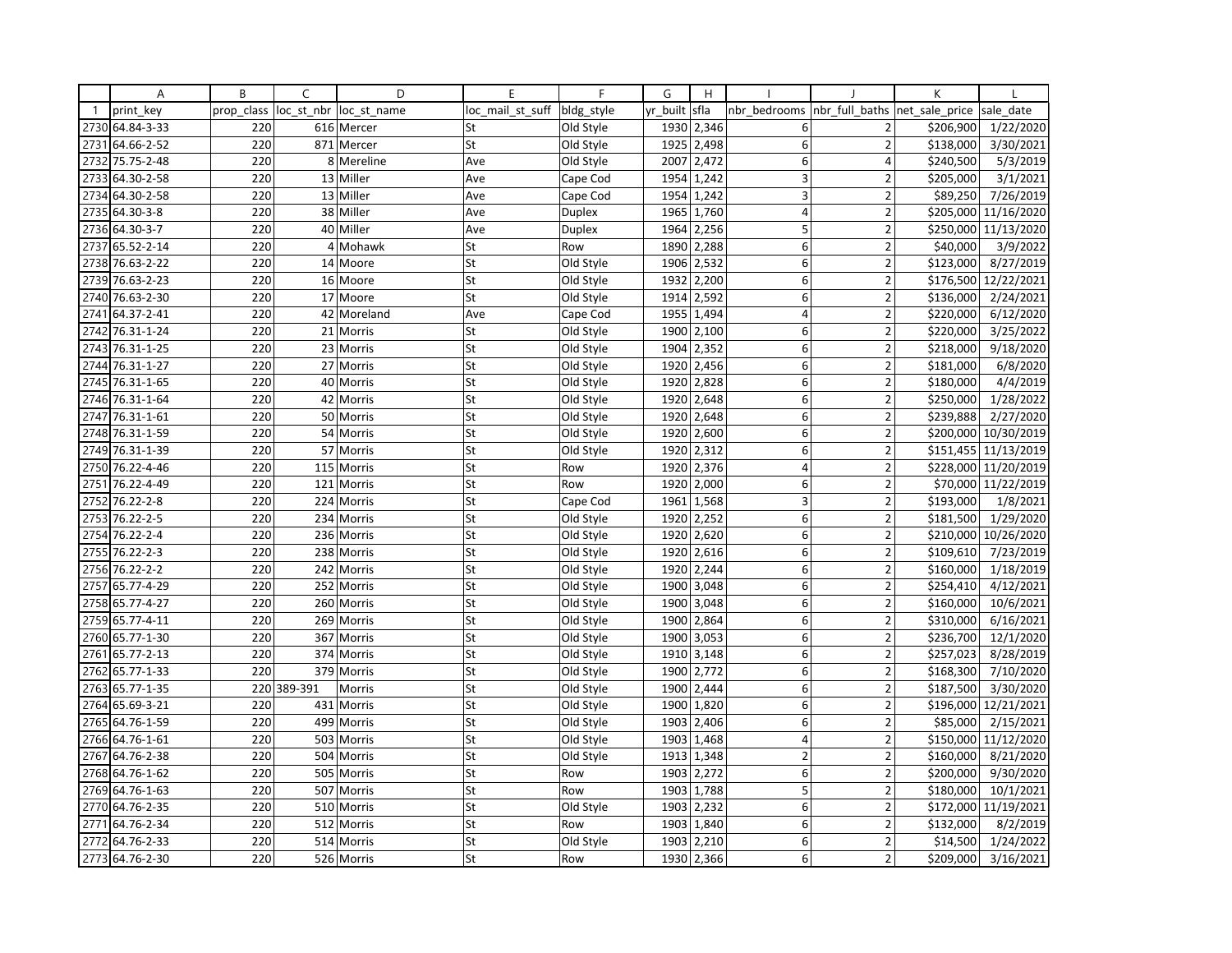|              | Α               | B          | C           | D            | E                | F          | G        | H          |                         |                          | К              |            |
|--------------|-----------------|------------|-------------|--------------|------------------|------------|----------|------------|-------------------------|--------------------------|----------------|------------|
| $\mathbf{1}$ | print key       | prop class | loc st nbr  | loc st name  | loc mail st suff | bldg_style | yr built | sfla       | nbr bedrooms            | nbr full baths           | net sale price | sale date  |
|              | 2774 64.76-2-29 | 220        |             | 528 Morris   | St               | Old Style  | 1903     | 2,516      | 6                       | $\overline{2}$           | \$151,000      | 3/18/2019  |
| 2775         | 64.76-2-6       | 220        | 542         | Morris       | St               | Old Style  | 1905     | 2,412      | 6                       | $\overline{2}$           | \$209,000      | 1/24/2019  |
| 2776         | 64.68-2-58      | 220        |             | 553 Morris   | St               | Old Style  | 1910     | 2,416      | 6                       | $\overline{2}$           | \$260,000      | 11/18/2020 |
| 2777         | 64.76-2-1       | 220        |             | 556 Morris   | St               | Old Style  |          | 1923 3,040 | $6 \mid$                | $\overline{2}$           | \$240,000      | 1/6/2021   |
|              | 2778 64.68-2-59 | 220        |             | 563 Morris   | St               | Old Style  | 1920     | 2,224      | 6                       | $\overline{2}$           | \$230,000      | 12/10/2021 |
| 2779         | 64.67-2-21      | 220        |             | 606 Morris   | St               | Old Style  | 1921     | 2,540      | 6                       | $\overline{2}$           | \$260,000      | 6/14/2019  |
|              | 2780 64.67-2-22 |            | 220 610-612 | Morris       | St               | Old Style  | 1925     | 2,544      | 6                       | $\overline{2}$           | \$239,000      | 6/27/2019  |
| 2781         | 64.67-2-23      | 220        |             | 616 Morris   | St               | Old Style  | 1925     | 2,013      | 5                       | $\overline{2}$           | \$162,000      | 12/23/2019 |
| 2782         | 64.67-2-15      | 220        |             | 641 Morris   | St               | Old Style  | 1925     | 2,698      | 5                       | $\overline{2}$           | \$229,000      | 7/12/2019  |
| 2783         | 64.59-1-57      | 220        |             | 732 Morris   | St               | Old Style  | 1910     | 2,126      | $\overline{4}$          | $\overline{\phantom{a}}$ | \$229,000      | 4/30/2021  |
| 2784         | 76.57-5-5       | 220        |             | 38 Morton    | Ave              | Row        | 1890     | 1,496      | 4                       | $\overline{2}$           | \$20,000       | 7/2/2021   |
| 2785         | 76.56-1-4       | 220        |             | 146 Morton   | Ave              | Old Style  | 1920     | 3,260      | 6                       | $\overline{2}$           | \$219,000      | 6/18/2019  |
| 2786         | 76.55-2-6       | 220        |             | 202 Morton   | Ave              | Row        | 1914     | 2,336      | 6                       | $\overline{2}$           | \$195,000      | 10/9/2020  |
| 2787         | 76.55-2-4       | 220        |             | 206 Morton   | Ave              | Row        | 1920     | 2,200      | 5                       | $\overline{2}$           | \$165,000      | 10/22/2019 |
| 2788         | 76.77-2-37      | 220        |             | 304 Mountain | St               | Colonial   |          | 1963 1,930 | 5                       | $\overline{2}$           | \$170,000      | 5/18/2021  |
| 2789         | 75.76-4-46      | 220        |             | 387 Mountain | St               | Cape Cod   | 1943     | 1,470      | $\overline{4}$          | $\overline{2}$           | \$149,350      | 7/23/2020  |
| 2790         | 76.49-5-73      | 220        |             | 3 Myrtle     | Ave              | Row        | 1870     | 2,280      | 6                       | 3                        | \$53,000       | 12/20/2019 |
| 2791         | 76.57-1-10      | 220        |             | 8 Myrtle     | Ave              | Row        | 1990     | 1,446      | $\overline{\mathbf{3}}$ | $\overline{\phantom{a}}$ | \$145,500      | 12/3/2020  |
| 2792         | 76.49-6-17      | 220        |             | 32 Myrtle    | Ave              | Townhouse  | 1988     | 1,860      | $\overline{4}$          | $\overline{2}$           | \$115,000      | 11/21/2019 |
| 2793         | 76.40-2-34      | 220        |             | 169 Myrtle   | Ave              | Row        | 1913     | 2,122      | 6                       | $\overline{\mathbf{c}}$  | \$100,000      | 1/9/2019   |
| 2794         | 76.40-2-41      | 220        |             | 203 Myrtle   | Ave              | Row        | 1895     | 1,624      | $6 \mid$                | $\overline{2}$           | \$178,194      | 11/15/2021 |
| 2795         | 76.40-2-42      | 220        |             | 205 Myrtle   | Ave              | Row        | 1920     | 1,848      | $\overline{4}$          | $\overline{2}$           | \$163,052      | 7/2/2020   |
| 2796         | 76.31-1-87      | 220        |             | 281 Myrtle   | Ave              | Row        | 1923     | 1,326      | 6                       | $\overline{\mathbf{4}}$  | \$262,500      | 2/18/2022  |
| 2797         | 76.22-2-62      | 220        |             | 455 Myrtle   | Ave              | Old Style  | 1928     | 2,040      | 4                       | 2                        | \$245,000      | 6/3/2019   |
| 2798         | 65.77-4-32      | 220        |             | 473 Myrtle   | Ave              | Old Style  | 1926     | 2,768      | 6                       | $\mathbf 2$              | \$209,900      | 4/4/2019   |
| 2799         | 65.77-4-36      | 220        |             | 489 Myrtle   | Ave              | Old Style  | 1911     | 2,600      | 6                       | $\overline{2}$           | \$174,000      | 7/22/2019  |
| 2800         | 65.69-3-70      | 220        |             | 615 Myrtle   | Ave              | Old Style  | 1854     | 2,304      | 6                       | $\overline{2}$           | \$132,500      | 12/27/2019 |
| 2801         | 64.84-1-15      | 220        |             | 616 Myrtle   | Ave              | Old Style  | 1913     | 2,832      | 6                       | $\overline{2}$           | \$245,000      | 7/26/2019  |
| 2802         | 65.69-3-71      | 220        |             | 617 Myrtle   | Ave              | Old Style  | 1854     | 2,304      | $6 \mid$                | $\overline{2}$           | \$215,000      | 9/21/2020  |
| 2803         | 65.69-3-72      | 220        |             | 619 Myrtle   | Ave              | Old Style  | 1854     | 2,304      | 6                       | $\overline{2}$           | \$97,100       | 2/27/2019  |
| 2804         | 65.69-3-76      | 220        |             | 637 Myrtle   | Ave              | Row        | 1900     | 2,296      | 6                       | $\overline{2}$           | \$175,750      | 4/18/2019  |
| 2805         | 64.84-1-4       | 220        |             | 640 Myrtle   | Ave              | Old Style  | 1923     | 1,890      | 6                       | $\overline{2}$           | \$225,000      | 3/19/2021  |
| 2806         | 64.76-2-52      | 220        |             | 665 Myrtle   | Ave              | Old Style  |          | 1913 2,300 | 6 <sup>1</sup>          | $\overline{2}$           | \$189,900      | 9/10/2021  |
| 2807         | 64.76-4-11      | 220        |             | 670 Myrtle   | Ave              | Old Style  | 2011     | 3,800      | 8                       | 4                        | \$486,000      | 11/14/2019 |
| 2808         | 64.76-2-54      | 220        |             | 671 Myrtle   | Ave              | Old Style  | 1913     | 2,548      | 6                       | $\overline{2}$           | \$255,000      | 3/23/2022  |
|              | 2809 64.76-2-56 | 220        |             | 675 Myrtle   | Ave              | Old Style  |          | 1913 2,192 | 6                       | $\overline{2}$           | \$179,000      | 9/24/2019  |
| 2810         | 64.76-2-57      | 220        |             | 677 Myrtle   | Ave              | Old Style  | 1913     | 2,232      | $6 \mid$                | $\overline{2}$           | \$224,000      | 5/2/2019   |
| 2811         | 64.76-2-58      | 220        |             | 679 Myrtle   | Ave              | Old Style  | 1913     | 2,232      | 6                       | $\overline{2}$           | \$175,000      | 4/8/2021   |
| 2812         | 64.76-3-17      | 220        |             | 714 Myrtle   | Ave              | Old Style  | 1923     | 2,970      | 6                       | $\overline{\phantom{a}}$ | \$130,000      | 9/30/2020  |
| 2813         | 64.76-3-14      | 220        |             | 726 Myrtle   | Ave              | Old Style  | 1923     | 2,587      | 6                       | 2                        | \$254,900      | 1/11/2021  |
|              | 2814 64.76-3-13 | 220        |             | 730 Myrtle   | Ave              | Old Style  |          | 1923 2,587 | 6                       | $\overline{2}$           | \$220,000      | 12/21/2021 |
|              | 2815 64.76-3-12 | 220        |             | 734 Myrtle   | Ave              | Old Style  | 1923     | 2,699      | 6                       | $\overline{2}$           | \$219,900      | 4/17/2020  |
|              | 2816 64.76-3-6  | 220        |             | 754 Myrtle   | Ave              | Old Style  | 1930     | 2,264      | 6                       | $\overline{2}$           | \$173,000      | 8/11/2020  |
|              | 2817 64.76-3-3  | 220        |             | 764 Myrtle   | Ave              | Old Style  | 1923     | 2,248      | 6                       | $\overline{2}$           | \$196,000      | 2/23/2021  |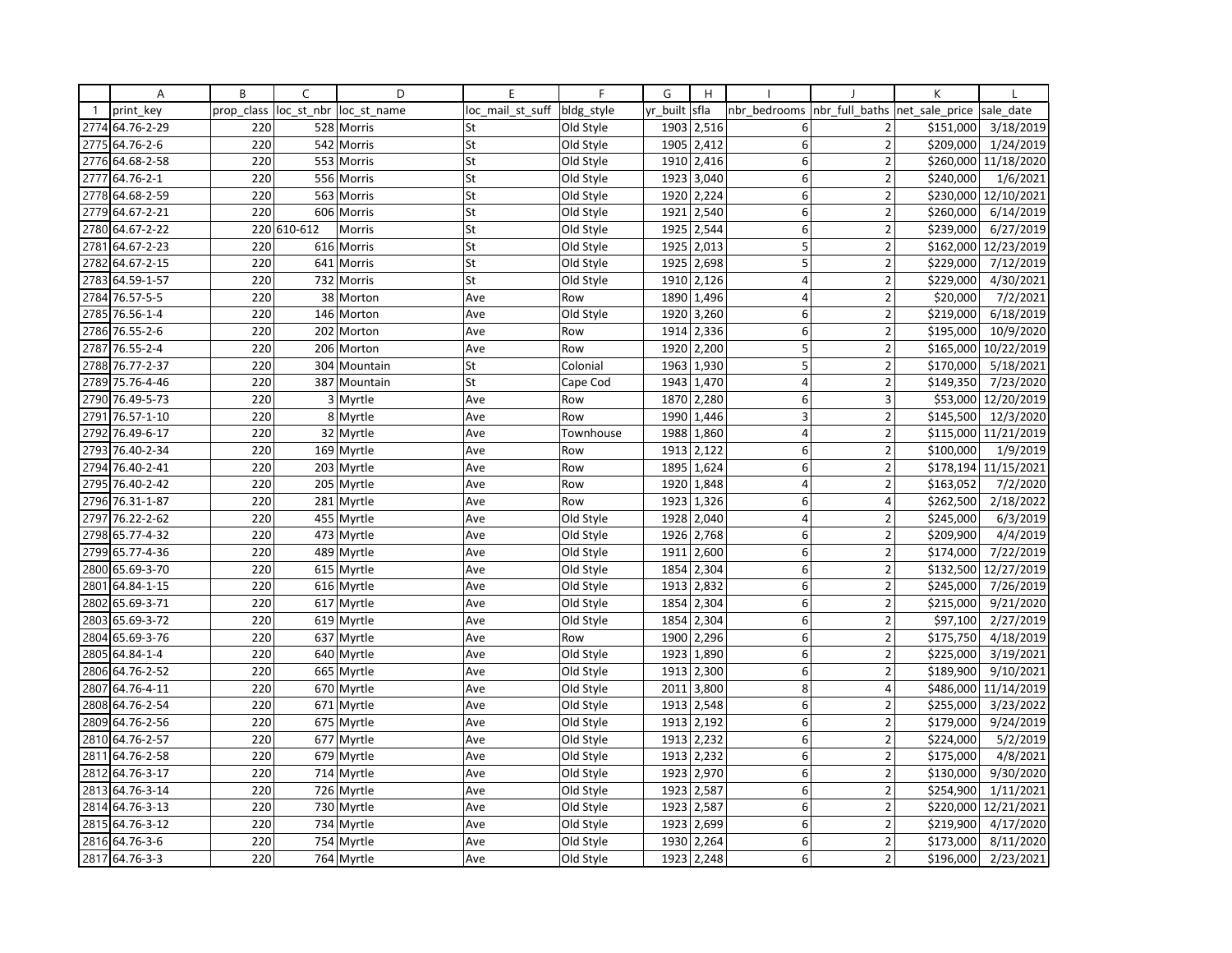|              | Α               | B          | C              | D             | E                | $\mathsf{F}$ | G        | H          |                         |                | K              |                      |
|--------------|-----------------|------------|----------------|---------------|------------------|--------------|----------|------------|-------------------------|----------------|----------------|----------------------|
| $\mathbf{1}$ | print key       | prop class | loc st nbr     | loc st name   | loc mail st suff | bldg style   | yr built | sfla       | nbr bedrooms            | nbr_full_baths | net sale price | sale date            |
|              | 2818 64.76-3-2  | 220        |                | 768 Myrtle    | Ave              | Old Style    |          | 1923 2,270 | 6                       | 2              | \$210,000      | 3/30/2021            |
| 2819         | 64.67-2-52      | 220        | 779            | Myrtle        | Ave              | Old Style    | 1920     | 2,525      | $6 \mid$                | $\overline{2}$ | \$165,000      | 5/5/2020             |
| 2820         | 64.67-2-46      | 220        | 807            | Myrtle        | Ave              | Old Style    | 1900     | 2,352      | 6                       | $\overline{2}$ | \$220,000      | 9/10/2021            |
| 2821         | 64.67-3-11      | 220        |                | 812 Myrtle    | Ave              | Old Style    |          | 1933 2,474 | $\overline{7}$          | 3              |                | \$151,111 11/30/2020 |
| 2822         | 64.67-2-39      | 220        |                | 823 Myrtle    | Ave              | Old Style    | 1925     | 2,400      | $\overline{7}$          | $\overline{2}$ | \$239,475      | 6/4/2021             |
| 2823         | 64.67-2-38      | 220        | 825            | Myrtle        | Ave              | Old Style    | 1925     | 2,400      | $\overline{7}$          | $\overline{2}$ | \$204,580      | 1/21/2022            |
|              | 2824 64.67-1-31 | 220        |                | 864 Myrtle    | Ave              | Old Style    | 1921     | 2,573      | 6 <sup>1</sup>          | $\overline{2}$ | \$255,000      | 12/31/2020           |
| 2825         | 64.58-2-48      | 220        |                | 918 Myrtle    | Ave              | Old Style    | 1907     | 2,114      | 2                       | $\overline{2}$ | \$186,500      | 1/24/2022            |
|              | 2826 64.51-2-14 | 220        |                | 14 N Allen    | St               | Old Style    |          | 1920 1,816 | $\overline{2}$          | $\overline{2}$ | \$157,000      | 9/9/2019             |
| 2827         | 64.51-2-15      | 220        |                | 18 N Allen    | St               | Old Style    | 1900     | 2,502      | $\overline{4}$          | 3              | \$190,000      | 5/4/2020             |
|              | 2828 64.51-3-25 | 220        |                | 59 N Allen    | St               | Old Style    | 1900     | 2,260      | 6 <sup>1</sup>          | $\overline{2}$ | \$210,000      | 1/25/2019            |
|              | 2829 64.51-2-31 | 220        |                | 60 N Allen    | St               | Old Style    | 1911     | 2,196      | $\overline{4}$          | $\overline{2}$ | \$265,000      | 1/20/2022            |
| 2830         | 64.51-2-36      | 220        |                | 74 N Allen    | St               | Old Style    | 1900     | 1,756      | $\overline{\mathbf{4}}$ | $\overline{2}$ | \$268,250      | 12/3/2021            |
| 2831         | 64.44-1-59      | 220        |                | 111 N Allen   | St               | Old Style    | 1936     | 2,712      | $6 \mid$                | $\overline{2}$ | \$200,000      | 4/28/2021            |
| 2832         | 64.44-1-57      | 220        |                | 115 N Allen   | St               | Old Style    | 1890     | 1,526      | $\overline{2}$          | $\overline{2}$ | \$136,000      | 4/23/2021            |
| 2833         | 64.43-2-31      | 220        |                | 118 N Allen   | St               | Old Style    | 1917     | 1,924      | 6 <sup>1</sup>          | $\overline{2}$ | \$75,000       | 5/7/2021             |
|              | 2834 64.44-1-45 | 220        |                | 123 N Allen   | St               | Old Style    |          | 1930 2,480 | 6 <sup>1</sup>          | $\overline{2}$ | \$199,900      | 11/5/2021            |
| 2835         | 64.44-1-21      | 220        |                | 141 N Allen   | St               | Old Style    | 1900     | 1,815      | $\overline{3}$          | $\overline{2}$ | \$125,000      | 10/3/2019            |
| 2836         | 64.44-2-11      | 220        |                | 158 N Allen   | St               | Old Style    | 1940     | 2,111      | $\overline{\mathbf{4}}$ | $\overline{2}$ | \$145,000      | 5/9/2019             |
| 2837         | 64.36-2-45      | 220        |                | 168 N Allen   | St               | Old Style    | 1900     | 2,552      | $6 \mid$                | $\overline{2}$ | \$100,000      | 9/21/2020            |
| 2838         | 64.36-3-35      | 220        |                | 179 N Allen   | St               | Old Style    | 1934     | 2,486      | 6 <sup>1</sup>          | $\overline{2}$ | \$40,000       | 8/18/2021            |
|              | 2839 64.36-3-4  | 220        |                | 199 N Allen   | St               | Old Style    | 1935     | 2,276      | 6 <sup>1</sup>          | $\overline{2}$ | \$178,500      | 7/12/2021            |
|              | 2840 65.62-2-56 | 220        |                | 27 N Lake     | Ave              | Row          | 1900     | 2,364      | $\overline{\mathbf{4}}$ | $\overline{2}$ | \$178,300      | 3/16/2022            |
| 2841         | 65.63-3-78      | 220        |                | 74 N Lake     | Ave              | Row          | 1929     | 2,112      | 5                       | $\overline{2}$ | \$75,000       | 7/9/2020             |
| 2842         | 65.55-3-15      | 220        |                | 107 N Lake    | Ave              | Row          |          | 1920 1,980 | $\vert 4 \vert$         | $\overline{2}$ | \$53,000       | 2/10/2021            |
| 2843         | 65.55-3-14      | 220        |                | 109 N Lake    | Ave              | Row          | 1900     | 1,520      | $\overline{4}$          | $\overline{2}$ | \$50,000       | 10/22/2020           |
| 2844         | 65.55-1-20      | 220        | 165            | N Lake        | Ave              | Row          | 1915     | 2,240      | 6 <sup>1</sup>          | $\overline{2}$ | \$80,000       | 5/13/2019            |
|              | 2845 65.55-6-75 | 220        |                | 178 N Lake    | Ave              | Row          |          | 1910 1,560 | 5                       | $\overline{2}$ | \$70,410       | 8/6/2019             |
| 2846         | 65.47-4-52      | 220        |                | 191 N Lake    | Ave              | Old Style    | 1900     | 2,176      | $6 \mid$                | $\overline{2}$ | \$93,500       | 5/22/2020            |
| 2847         | 65.47-4-45      | 220        |                | 205 N Lake    | Ave              | Old Style    | 1917     | 2,032      | $6 \mid$                | $\overline{2}$ | \$85,000       | 10/21/2020           |
| 2848         | 64.59-2-15      | 220        | $\overline{3}$ | N Main        | Ave              | Row          | 1914     | 1,995      | 3                       | $\overline{2}$ | \$194,000      | 2/7/2019             |
| 2849         | 64.52-1-58      | 220        |                | 77 N Main     | Ave              | Old Style    | 1940     | 2,160      | 6 <sup>1</sup>          | $\overline{2}$ | \$220,000      | 2/19/2021            |
| 2850         | 65.30-2-43      | 220        |                | 3 N Manning   | Blvd             | Row          | 1890     | 2,322      | 6 <sup>1</sup>          | $\overline{2}$ | \$99,500       | 10/17/2019           |
|              | 2851 65.30-2-47 | 220        |                | 11 N Manning  | <b>B</b> lvd     | Old Style    | 1898     | 1,064      | $\overline{3}$          | $\overline{2}$ | \$100,000      | 10/14/2021           |
| 2852         | 65.30-2-51      | 220        |                | 19 N Manning  | Blvd             | Row          | 1900     | 2,496      | 5                       | $\overline{2}$ | \$60,000       | 10/20/2020           |
|              | 2853 65.30-2-51 | 220        |                | 19 N Manning  | Blvd             | Row          | 1900     | 2,496      | 5                       | $\overline{2}$ | \$5,000        | 6/5/2020             |
| 2854         | 65.30-1-4.2     | 220        |                | 35 N Manning  | <b>Blvd</b>      | Old Style    | 1940     | 1,584      | $\overline{4}$          | $\overline{2}$ | \$30,000       | 3/16/2022            |
|              | 2855 65.30-1-9  | 220        |                | 53 N Manning  | Blvd             | Old Style    | 1900     | 1,880      | 6 <sup>1</sup>          | $\overline{2}$ | \$125,000      | 11/19/2021           |
| 2856         | 65.30-1-13      | 220        |                | 61 N Manning  | <b>Blvd</b>      | Old Style    | 1900     | 1,880      | $6 \mid$                | $\overline{2}$ | \$37,500       | 1/18/2019            |
| 2857         | 65.30-1-16      | 220        |                | 67 N Manning  | Blvd             | Old Style    | 1900     | 1,880      | $6 \mid$                | $\overline{2}$ | \$74,468       | 3/13/2020            |
|              | 2858 65.30-1-33 | 220        |                | 105 N Manning | Blvd             | Old Style    | 1927     | 1,868      | $6 \mid$                | $\overline{2}$ | \$97,850       | 3/18/2019            |
| 2859         | 65.82-6-35      | 220        |                | 201 N Pearl   | St               | Row          | 1874     | 3,072      | $\overline{4}$          | $\overline{2}$ |                | \$0 12/29/2020       |
| 2860         | 65.82-6-49      | 220        |                | 227 N Pearl   | St               | Row          | 1874     | 2,000      | $\overline{4}$          | $\overline{2}$ | \$207,000      | 12/22/2021           |
|              | 2861 65.52-2-78 | 220        |                | 467 N Pearl   | St               | Row          |          | 1900 1,426 | $\overline{\mathbf{4}}$ | $\overline{2}$ |                | \$85,000 11/17/2021  |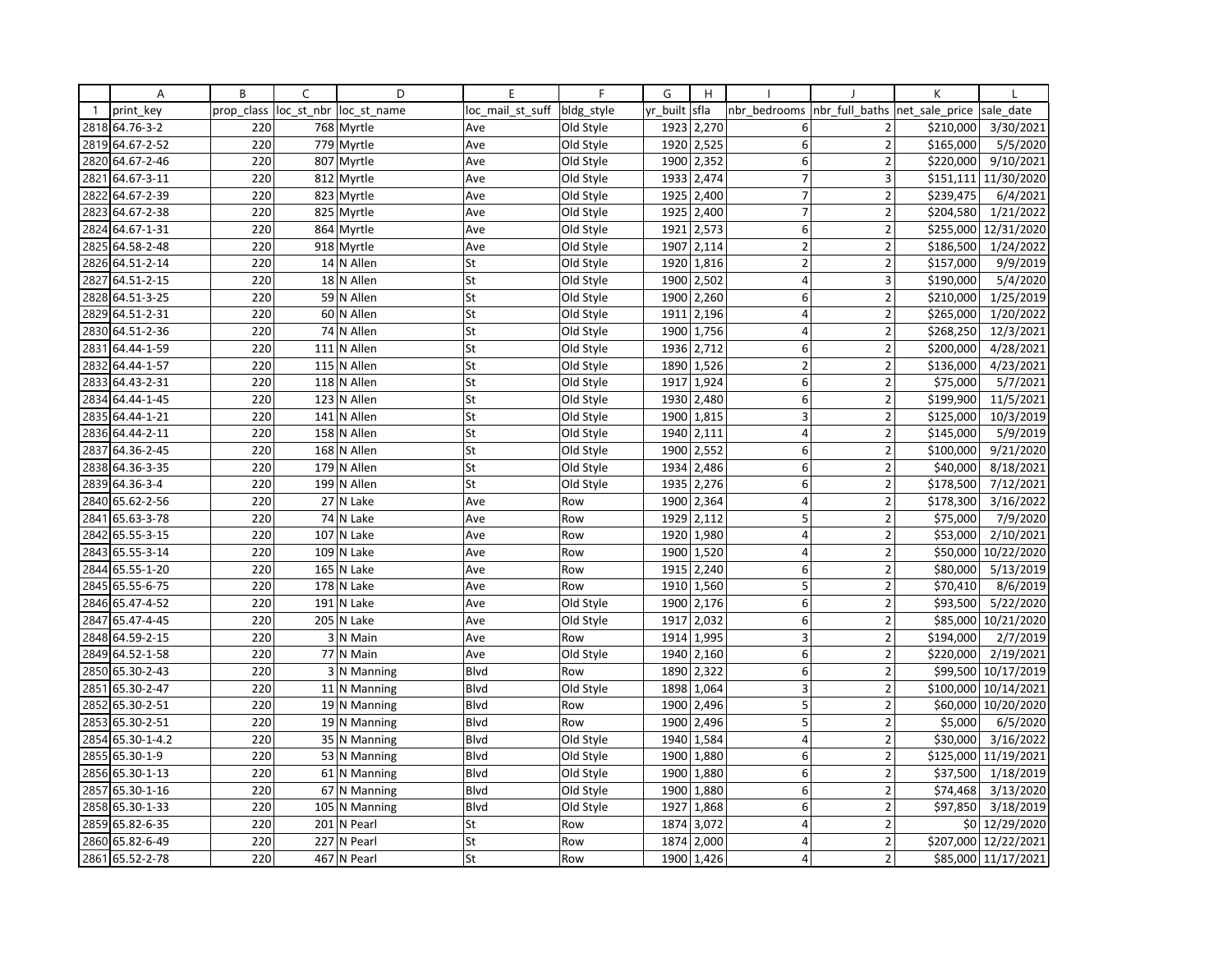|              | Α               | B          | C          | D                | E                | F          | G        | H          |                  |                         | K              |                      |
|--------------|-----------------|------------|------------|------------------|------------------|------------|----------|------------|------------------|-------------------------|----------------|----------------------|
| $\mathbf{1}$ | print key       | prop class | loc st nbr | loc st name      | loc mail st suff | bldg_style | yr built | sfla       | nbr bedrooms     | nbr full baths          | net sale price | sale date            |
| 2862         | 65.28-1-64      | 220        |            | 624 N Pearl      | St               | Old Style  | 1920     | 2,416      | 8                | 4                       | \$154,500      | 6/14/2019            |
| 2863         | 65.28-1-57      | 220        |            | 646 N Pearl      | St               | Old Style  | 1920     | 1,820      | 4                | $\overline{2}$          | \$130,000      | 8/3/2021             |
| 2864         | 64.51-2-48      | 220        |            | 25 N Pine        | Ave              | Old Style  | 1900     | 3,232      | 6                | $\overline{2}$          | \$292,000      | 3/10/2021            |
| 2865         | 64.51-1-12      | 220        |            | 50 N Pine        | Ave              | Old Style  |          | 1900 3,044 | 5                | $\overline{2}$          | \$258,000      | 4/2/2021             |
| 2866         | 64.51-2-60      | 220        |            | 63 N Pine        | Ave              | Old Style  | 1906     | 2,364      | 4                | $\overline{2}$          | \$195,000      | 3/15/2021            |
| 2867         | 64.51-2-65      | 220        |            | 85 N Pine        | Ave              | Old Style  | 1905     | 1,664      | 4                | $\overline{2}$          | \$145,000      | 8/11/2021            |
|              | 2868 64.43-1-29 | 220        |            | 106 N Pine       | Ave              | Old Style  | 1906     | 2,722      | 3                | $\overline{2}$          |                | \$280,000 12/13/2019 |
| 2869         | 65.74-4-9       | 220        |            | 25 N Swan        | St               | Row        | 1862     | 1,800      | $\overline{4}$   | $\overline{2}$          | \$71,500       | 6/21/2021            |
|              | 2870 75.28-3-33 | 220        |            | 233 New Scotland | Ave              | Old Style  | 1925     | 2,572      | 6                | $\overline{2}$          | \$255,000      | 2/11/2022            |
| 2871         | 75.36-2-2       | 220        |            | 266 New Scotland | Ave              | Old Style  | 1925     | 2,660      | 6                | $\overline{2}$          | \$315,000      | 8/12/2021            |
| 2872         | 75.36-2-3       | 220        |            | 268 New Scotland | Ave              | Old Style  | 1928     | 1,872      | 4                | $\overline{\mathbf{c}}$ | \$275,000      | 7/13/2021            |
| 2873         | 75.36-2-4       | 220        |            | 272 New Scotland | Ave              | Old Style  |          | 1930 2,720 | $\overline{4}$   | $\overline{2}$          |                | \$240,000 10/15/2021 |
| 2874         | 75.27-3-25      | 220        |            | 319 New Scotland | Ave              | Old Style  | 1922     | 2,848      | 6                | $\overline{2}$          |                | \$235,000 12/21/2021 |
| 2875         | 75.35-2-1       | 220        |            | 352 New Scotland | Ave              | Old Style  | 1920     | 2,972      | 6                | $\overline{2}$          | \$225,000      | 11/9/2020            |
| 2876         | 64.81-1-1       | 220        |            | 517 New Scotland | Ave              | Old Style  | 1940     | 3,104      | 6                | $\overline{2}$          | \$307,000      | 1/20/2021            |
| 2877         | 75.23-1-8       | 220        |            | 838 New Scotland | Ave              | Old Style  | 1940     | 2,429      | $\overline{4}$   | $\overline{2}$          | \$235,000      | 7/14/2021            |
|              | 2878 75.5-3-3   | 220        |            | 939 New Scotland | Rd               | Old Style  | 1935     | 2,008      | $\overline{4}$   | $\overline{2}$          | \$90,000       | 1/17/2020            |
| 2879         | 65.57-2-60      | 220        |            | 235 Northern     | Blvd             | Old Style  | 1914     | 2,556      | 6                | $\overline{2}$          | \$135,100      | 4/7/2021             |
| 2880         | 65.57-2-63      | 220        |            | 243 Northern     | Blvd             | Old Style  | 1890     | 2,944      | 6                | $\overline{2}$          | \$70,000       | 10/15/2021           |
| 2881         | 65.57-2-68      | 220        |            | 265 Northern     | Blvd             | Old Style  | 1878     | 3,364      | 6                | $\overline{2}$          | \$170,000      | 11/4/2019            |
| 2882         | 75.27-3-19      | 220        |            | 12 Norwood       | Ave              | Old Style  | 1920     | 2,556      | 6                | $\overline{2}$          | \$245,000      | 4/30/2021            |
| 2883         | 64.83-2-62      | 220        |            | 59 Norwood       | Ave              | Old Style  | 1931     | 2,116      | 6                | $\overline{2}$          | \$245,000      | 7/31/2019            |
| 2884         | 76.62-2-25      | 220        |            | 2 O'Connell      | St               | Row        | 1910     | 1,600      | 6                | 3                       | \$155,000      | 10/16/2020           |
| 2885         | 76.62-2-12      | 220        |            | 36 O'Connell     | St               | <b>Row</b> | 1890     | 2,156      | 6                | $\overline{2}$          | \$110,000      | 4/9/2021             |
| 2886         | 76.62-2-11      | 220        |            | 38 O'Connell     | St               | Row        | 1890     | 2,332      | 4                | $\overline{2}$          | \$99,900       | 5/8/2020             |
| 2887         | 65.64-7-14      | 220        |            | 7 Oak            | St               | Row        | 1872     | 2,320      | 6                | $\overline{2}$          | \$60,000       | 4/7/2020             |
| 2888         | 64.82-2-28      | 220        |            | 31 Oakwood       | St               | Old Style  | 1927     | 1,512      | 3                | $\overline{2}$          | \$210,000      | 9/30/2021            |
| 2889         | 76.55-1-38      | 220        |            | 19 Oneida        | Ter              | Old Style  | 1890     | 3,078      | 6                | $\overline{2}$          | \$260,000      | 3/18/2022            |
| 2890         | 65.38-1-33      | 220        |            | 41 Ontario       | St               | Row        | 1940     | 2,288      | 6                | $\overline{2}$          | \$120,000      | 12/9/2021            |
| 2891         | 65.39-1-71      | 220        |            | 60 Ontario       | St               | Row        | 1890     | 2,083      | 4                | $\overline{2}$          |                | \$20,000 12/30/2019  |
| 2892         | 65.46-4-86      | 220        |            | 92 Ontario       | St               | Old Style  | 1802     | 3,112      | $\overline{7}$   | $\overline{3}$          |                | \$125,000 12/17/2020 |
| 2893         | 65.46-4-84      | 220        |            | 96 Ontario       | St               | Row        | 1870     | 2,320      | 6                | $\overline{2}$          | \$115,000      | 1/16/2020            |
| 2894         | 65.46-4-83      | 220        |            | 98 Ontario       | St               | Row        |          | 1870 2,320 | 6                | $\overline{2}$          | \$99,000       | 3/24/2022            |
|              | 2895 65.46-1-19 | 220        |            | 107 Ontario      | St               | Row        | 1890     | 1,984      | $\boldsymbol{6}$ | $\overline{2}$          | \$115,000      | 1/21/2022            |
| 2896         | 65.53-1-10      | 220        |            | 155 Ontario      | St               | Old Style  | 1912     | 2,470      | 6                | $\overline{2}$          | \$172,000      | 10/24/2019           |
| 2897         | 65.61-5-80      | 220        |            | 198 Ontario      | St               | Old Style  | 1920     | 1,261      | 3                | $\overline{2}$          | \$137,500      | 8/27/2020            |
| 2898         | 65.61-5-77      | 220        |            | 204 Ontario      | St               | Old Style  | 1920     | 2,344      | 5                | $\overline{2}$          | \$190,000      | 3/19/2021            |
|              | 2899 65.61-5-76 | 220        |            | 206 Ontario      | St               | Old Style  | 1920     | 2,328      | 6                | $\overline{2}$          |                | \$320,000 12/17/2021 |
| 2900         | 65.53-2-7       | 220        | 209        | Ontario          | St               | Old Style  | 1920     | 2,704      | 8                | $\overline{2}$          | \$240,000      | 8/8/2019             |
| 2901         | 64.84-4-25      | 220        |            | 439 Ontario      | St               | Old Style  | 1925     | 2,632      | 6                | $\overline{2}$          |                | \$215,000 12/20/2021 |
| 2902         | 75.27-3-42      | 220        |            | 455 Ontario      | St               | Old Style  |          | 1920 2,321 | 6                | $\overline{\mathbf{c}}$ | \$280,000      | 8/20/2021            |
| 2903         | 75.28-2-51      | 220        |            | 460 Ontario      | St               | Old Style  | 1895     | 1,424      | $\overline{2}$   | $\overline{2}$          | \$177,000      | 8/13/2021            |
| 2904         | 75.28-2-51      | 220        |            | 460 Ontario      | St               | Old Style  | 1895     | 1,424      | $\overline{2}$   | $\overline{2}$          | \$165,000      | 6/23/2020            |
|              | 2905 65.81-2-35 | 220        |            | 203 Orange       | St               | Row        |          | 1868 1,716 | 5                | $\overline{2}$          | \$70,000       | 4/9/2020             |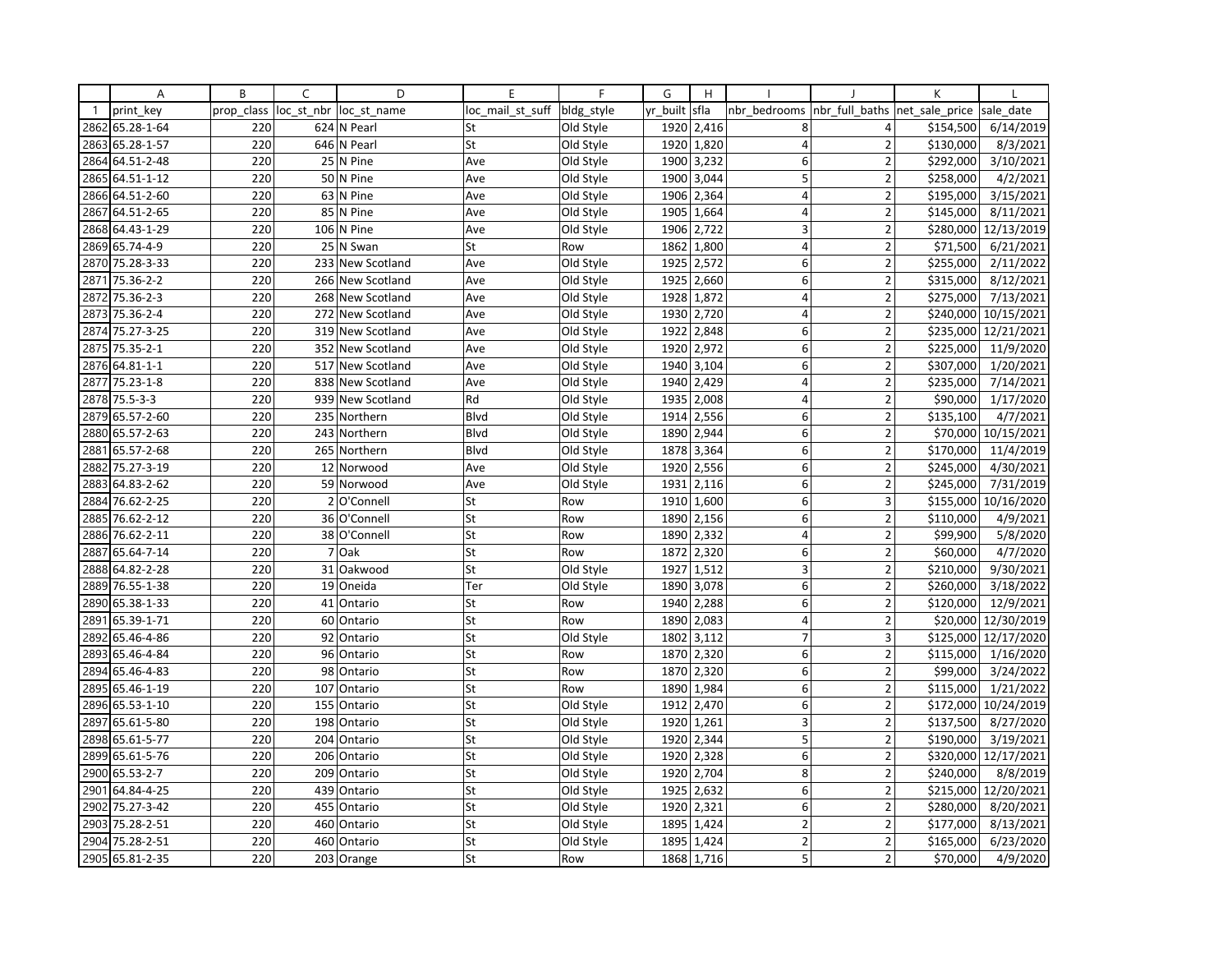|              | Α               | B          | C          | D           | E                | F            | G        | H          |                  |                         | K              |                      |
|--------------|-----------------|------------|------------|-------------|------------------|--------------|----------|------------|------------------|-------------------------|----------------|----------------------|
| $\mathbf{1}$ | print key       | prop_class | loc st nbr | loc st name | loc mail st suff | bldg style   | yr built | sfla       | nbr bedrooms     | nbr full baths          | net sale price | sale date            |
| 2906         | 65.73-2-30      | 220        |            | 303 Orange  | St               | Row          | 1889     | 2,024      | 4                | 2                       | \$132,500      | 8/25/2021            |
| 2907         | 65.72-5-13      | 220        |            | 318 Orange  | St               | Row          | 1939     | 2,360      | 6                | $\overline{2}$          | \$77,000       | 10/7/2020            |
| 2908         | 65.72-5-11      | 220        |            | 322 Orange  | St               | Row          | 1890     | 2,404      | 6                | $\overline{2}$          | \$82,500       | 2/12/2021            |
| 2909         | 65.72-5-8       | 220        |            | 328 Orange  | St               | Row          | 1927     | 2,050      | 5                | $\overline{2}$          | \$22,500       | 8/5/2020             |
| 2910         | 65.72-1-19      | 220        |            | 338 Orange  | St               | Row          | 1887     | 2,128      | 6                | $\overline{2}$          | \$82,000       | 4/2/2019             |
| 2911         | 65.72-6-47      | 220        |            | 339 Orange  | St               | Row          | 1889     | 2,432      | $\overline{4}$   | $\overline{2}$          | \$70,000       | 4/9/2020             |
| 2912         | 65.72-1-14      | 220        |            | 348 Orange  | St               | Row          | 1889     | 2,128      | 6                | $\overline{2}$          | \$97,500       | 2/11/2022            |
| 2913         | 65.72-1-9       | 220        |            | 358 Orange  | St               | Row          | 1890     | 2,724      | 6                | $\overline{2}$          | \$111,300      | 8/4/2021             |
|              | 2914 65.72-1-9  | 220        |            | 358 Orange  | St               | Row          | 1890     | 2,724      | 6                | $\overline{2}$          | \$65,000       | 1/14/2021            |
| 2915         | 65.72-1-5       | 220        |            | 366 Orange  | St               | Row          | 1923     | 2,520      | 6                | $\overline{2}$          | \$115,000      | 8/24/2021            |
| 2916         | 65.64-3-45      | 220        |            | 377 Orange  | St               | Row          | 1872     | 2,680      | 6                | $\overline{2}$          | \$116,600      | 8/4/2021             |
| 2917         | 65.64-3-45      | 220        |            | 377 Orange  | St               | Row          | 1872     | 2,680      | 6                | $\overline{2}$          | \$65,000       | 1/14/2021            |
| 2918         | 65.64-3-48      | 220        |            | 383 Orange  | St               | Row          | 1872     | 2,904      | 6                | $\overline{2}$          | \$75,000       | 5/10/2021            |
| 2919         | 65.64-3-49      | 220        |            | 385 Orange  | St               | Row          | 1872     | 2,684      | 6                | $\overline{2}$          |                | \$111,194 10/30/2019 |
| 2920         | 65.64-3-57      | 220        |            | 413 Orange  | St               | Row          | 1840     | 1,436      | 3                | $\overline{2}$          |                | \$55,000 11/11/2020  |
| 2921         | 64.39-1-48      | 220        |            | 19 Orlando  | Ave              | Old Style    | 1923     | 1,711      | 3                | $\overline{2}$          | \$247,000      | 3/19/2021            |
| 2922         | 64.39-3-30      | 220        |            | 67 Orlando  | Ave              | Ranch        | 1956     | 1,536      | 3                | $\overline{2}$          | \$197,500      | 6/6/2019             |
| 2923         | 64.48-1-4       | 220        |            | 46 Ormond   | St               | Colonial     | 1967     | 2,080      | 6                | $\overline{\mathbf{3}}$ |                | \$318,000 10/20/2021 |
| 2924         | 64.48-1-5       | 220        |            | 48 Ormond   | St               | Colonial     | 1966     | 2,808      | 5                | $\overline{2}$          | \$255,000      | 3/30/2020            |
| 2925         | 76.56-2-76      | 220        |            | 13 Osborne  | St               | Row          | 1900     | 1,680      | $\overline{4}$   | $\overline{2}$          | \$73,000       | 2/4/2022             |
| 2926         | 76.56-3-2       | 220        |            | 44 Osborne  | St               | Old Style    | 1890     | 1,840      | 6                | $\overline{2}$          |                | \$0 12/16/2020       |
| 2927         | 76.56-2-92      | 220        |            | 45 Osborne  | St               | Row          | 1989     | 1,980      | 5                | $\overline{2}$          |                | \$88,000 11/18/2020  |
| 2928         | 76.56-2-94      | 220        |            | 49 Osborne  | St               | Row          | 1989     | 1,996      | 5                | $\overline{2}$          | \$80,000       | 9/22/2021            |
| 2929         | 76.56-4-15      | 220        |            | 58 Osborne  | St               | Row          | 1890     | 1,936      | $\mathbf 2$      | $\overline{2}$          | \$30,000       | 6/7/2019             |
| 2930         | $75.5 - 3 - 2$  | 220        |            | 26 Paddock  | Ln               | Old Style    | 1900     | 1,420      | 3                | $\overline{2}$          | \$213,000      | 3/8/2019             |
| 2931         | 76.57-1-43      | 220        |            | 3 Park      | Ave              | Old Style    | 1920     | 1,440      | 3                | $\overline{2}$          | \$100,000      | 7/28/2021            |
| 2932         | 76.57-1-43      | 220        |            | 3 Park      | Ave              | Old Style    | 1920     | 1,440      | 3                | $\overline{2}$          | \$70,000       | 8/6/2019             |
| 2933         | 76.39-3-15      | 220        |            | 219 Park    | Ave              | Row          | 1840     | 2,016      | $\overline{4}$   | $\overline{2}$          | \$205,000      | 9/10/2021            |
| 2934         | 76.39-3-19      | 220        |            | 227 Park    | Ave              | Row          | 1840     | 2,308      | 6                | $\overline{2}$          | \$80,200       | 6/27/2019            |
| 2935         | 76.39-2-22      | 220        |            | 245 Park    | Ave              | Row          | 1874     | 1,520      | 4                | $\overline{2}$          | \$202,000      | 7/26/2021            |
| 2936         | 65.77-2-56      | 220        |            | 545 Park    | Ave              | Old Style    | 1900     | 2,788      | 6                | $\overline{2}$          | \$270,000      | 9/1/2020             |
| 2937         | 65.77-3-12      | 220        |            | 572 Park    | Ave              | Row          | 1900     | 1,288      | $\overline{4}$   | $\overline{2}$          | \$175,000      | 5/20/2020            |
| 2938         | 64.84-1-39      | 220        |            | 635 Park    | Ave              | Old Style    | 1927     | 2,160      | 6                | $\overline{2}$          | \$169,000      | 4/12/2019            |
| 2939         | 64.76-4-37      | 220        |            | 689 Park    | Ave              | Old Style    | 1900     | 2,192      | $\boldsymbol{6}$ | $\overline{2}$          | \$227,000      | 3/9/2020             |
| 2940         | 64.67-3-38      | 220        |            | 781 Park    | Ave              | Old Style    | 1928     | 2,612      | 6                | $\overline{2}$          | \$242,000      | 1/25/2019            |
| 2941         | 64.67-3-37      | 220        |            | 783 Park    | Ave              | Old Style    | 1928     | 2,612      | 6                | $\overline{2}$          | \$250,000      | 12/9/2021            |
| 2942         | 64.75-2-7       | 220        |            | 792 Park    | Ave              | Old Style    | 1932     | 1,896      | 3                | $\overline{2}$          | \$230,000      | 6/25/2021            |
| 2943         | 64.67-3-32      | 220        |            | 799 Park    | Ave              | Old Style    | 1938     | 1,932      | $\overline{4}$   | $\overline{2}$          | \$239,900      | 9/2/2020             |
| 2944         | 64.75-2-2       | 220        |            | 806 Park    | Ave              | Old Style    | 1920     | 2,274      | 6                | $\overline{2}$          | \$260,000      | 3/5/2021             |
| 2945         | 64.67-3-44      | 220        |            | 816 Park    | Ave              | Old Style    | 1920     | 2,472      | 6                | $\overline{2}$          | \$259,000      | 5/11/2021            |
| 2946         | 64.66-2-14      | 220        |            | 906 Park    | Ave              | Old Style    |          | 1925 2,718 | 6                | $\overline{2}$          |                | \$310,000 12/21/2020 |
| 2947         | 75.27-1-15      | 220        |            | 1 Parkwood  | St               | Old Style    | 1939     | 3,024      | 6                | $\overline{2}$          | \$286,500      | 3/14/2021            |
| 2948         | 75.27-1-19      | 220        |            | 9 Parkwood  | St               | Old Style    | 1930     | 2,570      | 6                | $\overline{2}$          | \$249,000      | 7/20/2020            |
|              | 2949 75.27-1-21 | 220        |            | 15 Parkwood | St               | Raised Ranch | 1960     | 2,514      | 4                | $\overline{2}$          | \$255,000      | 4/2/2020             |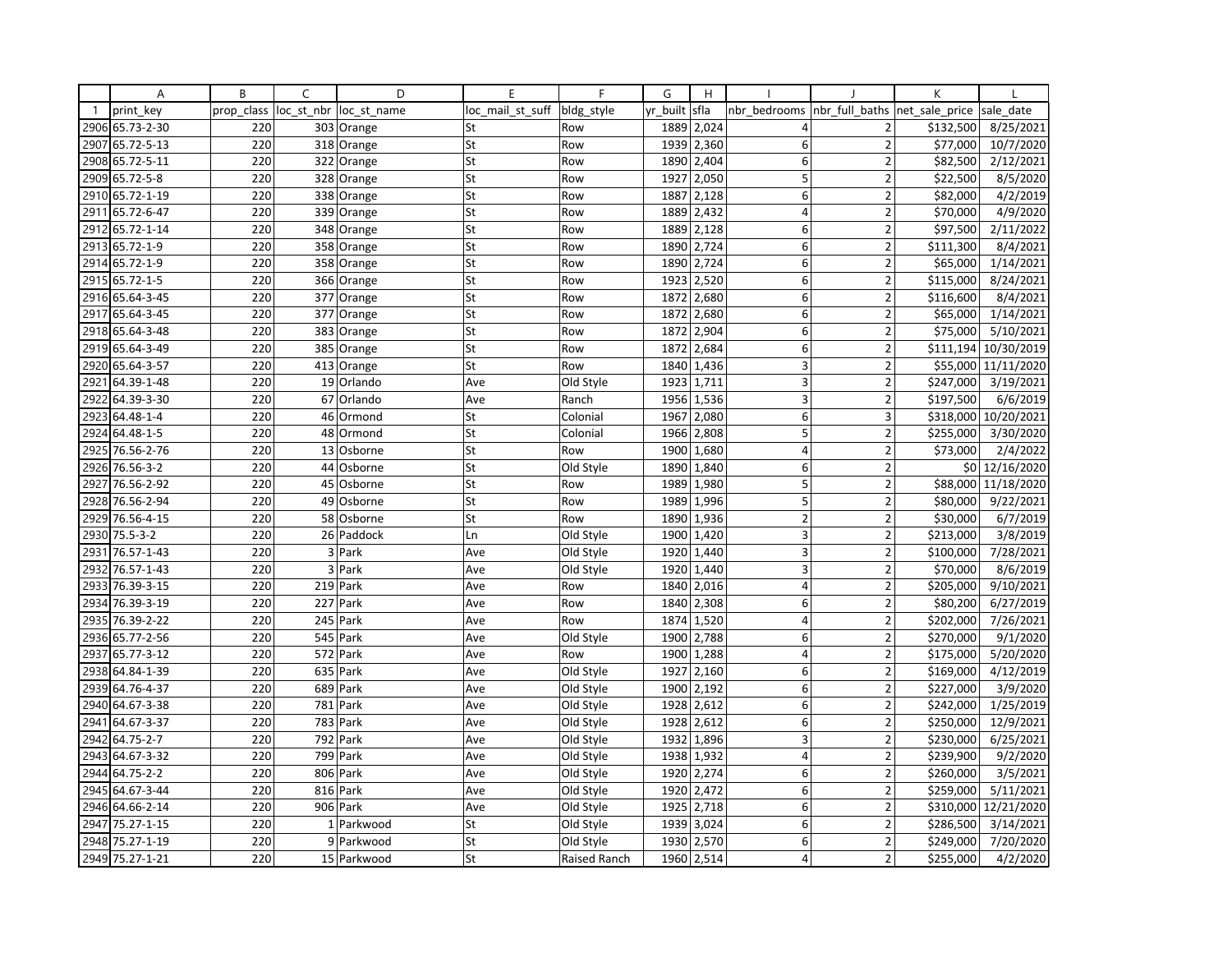|              | Α               | B          | C           | D                      | E                | F             | G        | H          |                |                          | К              |            |
|--------------|-----------------|------------|-------------|------------------------|------------------|---------------|----------|------------|----------------|--------------------------|----------------|------------|
| $\mathbf{1}$ | print key       | prop class |             | loc st nbr loc st name | loc mail st suff | bldg style    | yr built | sfla       | nbr bedrooms   | nbr full baths           | net sale price | sale date  |
| 2950         | 64.83-2-20      | 220        |             | 38 Parkwood            | St               | Colonial      | 1930     | 2,160      | 6              | $\overline{2}$           | \$260,000      | 7/30/2021  |
| 2951         | 65.45-1-23      | 220        |             | 47 Partridge           | St               | Old Style     | 1890     | 2,232      | 6              | $\overline{2}$           | \$195,000      | 5/28/2021  |
| 2952         | 65.45-2-30      | 220        |             | 86 Partridge           | St               | Old Style     | 1900     | 2,564      | 6              | $\overline{2}$           | \$195,000      | 12/22/2020 |
| 2953         | 65.61-3-81      | 220        |             | 199 Partridge          | St               | Old Style     | 1890     | 2,568      | $6 \mid$       | $\overline{2}$           | \$240,000      | 7/29/2021  |
|              | 2954 65.61-3-76 | 220        |             | 211 Partridge          | St               | Row           | 1890     | 2,128      | 6              | $\overline{2}$           | \$212,000      | 6/4/2020   |
| 2955         | 64.68-2-50      | 220        |             | 254 Partridge          | St               | Old Style     | 1910     | 2,312      | 6              | $\overline{2}$           | \$255,000      | 12/1/2020  |
|              | 2956 64.68-2-51 | 220        |             | 256 Partridge          | St               | Old Style     | 1914     | 2,312      | 6              | $\overline{2}$           | \$148,000      | 1/7/2020   |
| 2957         | 64.84-2-60      | 220        |             | 365 Partridge          | St               | Old Style     | 1910     | 1,698      | $\overline{2}$ | $\overline{2}$           | \$150,000      | 6/25/2021  |
|              | 2958 65.57-2-40 | 220        |             | 7 Pennsylvania         | Ave              | Bungalow      |          | 1924 1,483 | 5              | $\overline{2}$           | \$113,000      | 1/8/2020   |
| 2959         | 65.57-2-22      | 220        |             | 23 Pennsylvania        | Ave              | Old Style     | 1914     | 1,672      | 6              | $\overline{\phantom{a}}$ | \$120,000      | 3/6/2019   |
| 2960         | 64.75-1-40      | 220        |             | 36 Peyster             | St               | Old Style     | 1918     | 2,716      | 6              | $\overline{2}$           | \$240,000      | 4/2/2019   |
| 2961         | 64.75-1-39      | 220        |             | 38 Peyster             | St               | Old Style     | 1920     | 2,716      | 6              | $\overline{2}$           | \$282,000      | 10/5/2021  |
| 2962         | 76.49-2-34      | 220        |             | 52.5 Philip            | St               | Row           | 1860     | 1,836      | 3              | $\overline{2}$           | \$135,000      | 9/17/2020  |
| 2963         | 76.49-5-5       | 220        |             | 68 Philip              | St               | Row           | 1890     | 2,352      | 4              | $\overline{2}$           | \$255,000      | 1/22/2020  |
| 2964         | 76.49-5-91.1    | 220        |             | 84 Philip              | St               | Row           | 1860     | 2,014      | $\overline{4}$ | $\overline{2}$           | \$215,000      | 1/18/2022  |
| 2965         | 76.57-1-71      | 220        |             | 104 Philip             | St               | Row           | 1851     | 1,953      | 3              | $\overline{2}$           | \$210,000      | 12/2/2021  |
| 2966         | 76.49-7-21      | 220        |             | 117 Philip             | St               | Row           | 1854     | 1,660      | $\overline{4}$ | $\overline{2}$           | \$99,900       | 2/20/2019  |
| 2967         | 64.31-1-51      | 220        |             | 3 Pinehurst            | Ave              | <b>Duplex</b> | 1970     | 2,336      | 6              | $\overline{\phantom{a}}$ | \$209,000      | 2/5/2019   |
| 2968         | 64.39-2-52      | 220        |             | 64 Pinehurst           | Ave              | <b>Duplex</b> | 1968     | 2,146      | $\overline{4}$ | $\overline{2}$           | \$205,000      | 10/21/2019 |
|              | 2969 75.27-1-44 | 220        |             | 19 Pinewood            | Ave              | Colonial      | 1927     | 1,506      | $\overline{4}$ | $\overline{\mathbf{c}}$  | \$202,000      | 7/8/2020   |
| 2970         | 75.35-1-9       | 220        |             | 30 Pinewood            | Ave              | Old Style     | 1935     | 2,610      | $6 \mid$       | $\overline{2}$           | \$237,000      | 5/14/2021  |
| 2971         | 75.42-3-11      | 220        |             | 88 Pinewood            | Ave              | Cape Cod      | 1962     | 2,820      | 5              | $\overline{2}$           | \$295,000      | 2/2/2022   |
| 2972         | 64.84-3-56      | 220        |             | 620 Providence         | St               | Old Style     | 1938     | 2,484      | 6              | $\overline{2}$           | \$230,000      | 9/26/2019  |
| 2973         | 75.28-1-9       | 220        |             | 623 Providence         | St               | Old Style     | 1924     | 2,316      | 6              | $\overline{2}$           | \$259,900      | 11/2/2020  |
|              | 2974 75.28-1-9  | 220        |             | 623 Providence         | St               | Old Style     | 1924     | 2,316      | 6              | $\mathbf 2$              | \$229,000      | 6/17/2019  |
| 2975         | 76.71-3-77      | 220        |             | 8 Putnam               | St               | Old Style     | 1920     | 2,764      | 6              | $\overline{2}$           | \$144,200      | 12/31/2020 |
| 2976         | 65.47-5-43      | 220        | 6           | Quail                  | St               | Row           | 1900     | 3,020      | 5              | $\overline{2}$           | \$45,000       | 9/1/2021   |
| 2977         | 65.47-4-72      | 220        |             | 32 Quail               | St               | Old Style     | 1900     | 1,540      | 6              | $\overline{2}$           | \$60,000       | 8/19/2021  |
| 2978         | 65.47-4-72      | 220        |             | 32 Quail               | St               | Old Style     | 1900     | 1,540      | $6 \mid$       | $\overline{2}$           | \$32,000       | 12/13/2019 |
| 2979         | 65.47-2-46      | 220        |             | 65 Quail               | St               | Row           | 1900     | 2,464      | 6              | $\overline{2}$           | \$86,000       | 6/10/2021  |
| 2980         | 65.47-2-50      | 220        | 73          | Quail                  | St               | Row           | 1900     | 2,484      | 6              | $\overline{2}$           | \$100,000      | 6/7/2019   |
| 2981         | 65.54-2-7       | 220        | 129         | Quail                  | St               | Row           | 1924     | 1,892      | 6              | $\overline{2}$           | \$170,000      | 12/1/2020  |
| 2982         | 65.54-2-9       | 220        |             | 133 Quail              | St               | Row           |          | 1924 2,384 | $\overline{4}$ | $\overline{2}$           | \$195,000      | 1/31/2022  |
| 2983         | 65.54-4-53      | 220        |             | 146 Quail              | St               | Old Style     | 1924     | 2,156      | $\mathsf 6$    | $\overline{2}$           | \$126,000      | 3/5/2021   |
| 2984         | 65.61-5-33      |            | 220 189B    | Quail                  | St               | Row           | 1898     | 2,512      | 6              | $\overline{2}$           | \$196,500      | 10/14/2020 |
|              | 2985 65.61-2-50 | 220        |             | 199 Quail              | St               | Row           | 1890     | 2,512      | 6              | $\overline{2}$           | \$225,000      | 3/8/2021   |
| 2986         | 65.61-2-53      | 220        | 207         | Quail                  | St               | Row           | 1898     | 2,394      | $6 \mid$       | $\overline{2}$           | \$215,000      | 3/8/2021   |
| 2987         | 65.69-1-50      | 220        |             | 234 Quail              | St               | Old Style     | 1910     | 2,084      | 5              | $\overline{2}$           | \$183,000      | 10/21/2020 |
| 2988         | 65.69-1-51      | 220        | 236         | Quail                  | St               | Old Style     | 1915     | 2,124      | 5              | $\overline{\phantom{a}}$ | \$178,300      | 1/31/2019  |
| 2989         | 65.69-2-12      |            | 220 241-243 | Quail                  | St               | Old Style     | 1915     | 3,420      | 6              | 2                        | \$178,571      | 4/14/2021  |
|              | 2990 65.69-2-77 | 220        |             | 269 Quail              | St               | Old Style     |          | 1910 3,084 | 6              | $\overline{2}$           | \$255,000      | 12/1/2021  |
| 2991         | 65.69-3-64      | 220        | 295         | Quail                  | St               | Old Style     | 1900     | 3,204      | $\overline{7}$ | 3                        | \$279,255      | 7/14/2020  |
| 2992         | 65.77-3-58      | 220        | 348         | Quail                  | St               | Old Style     | 1900     | 2,556      | 6              | $\overline{2}$           | \$226,500      | 12/1/2020  |
|              | 2993 65.29-2-16 | 220        |             | 9 Rawson               | St               | Old Style     |          | 1910 1,661 | $\overline{3}$ | $\overline{2}$           | \$106,000      | 5/4/2021   |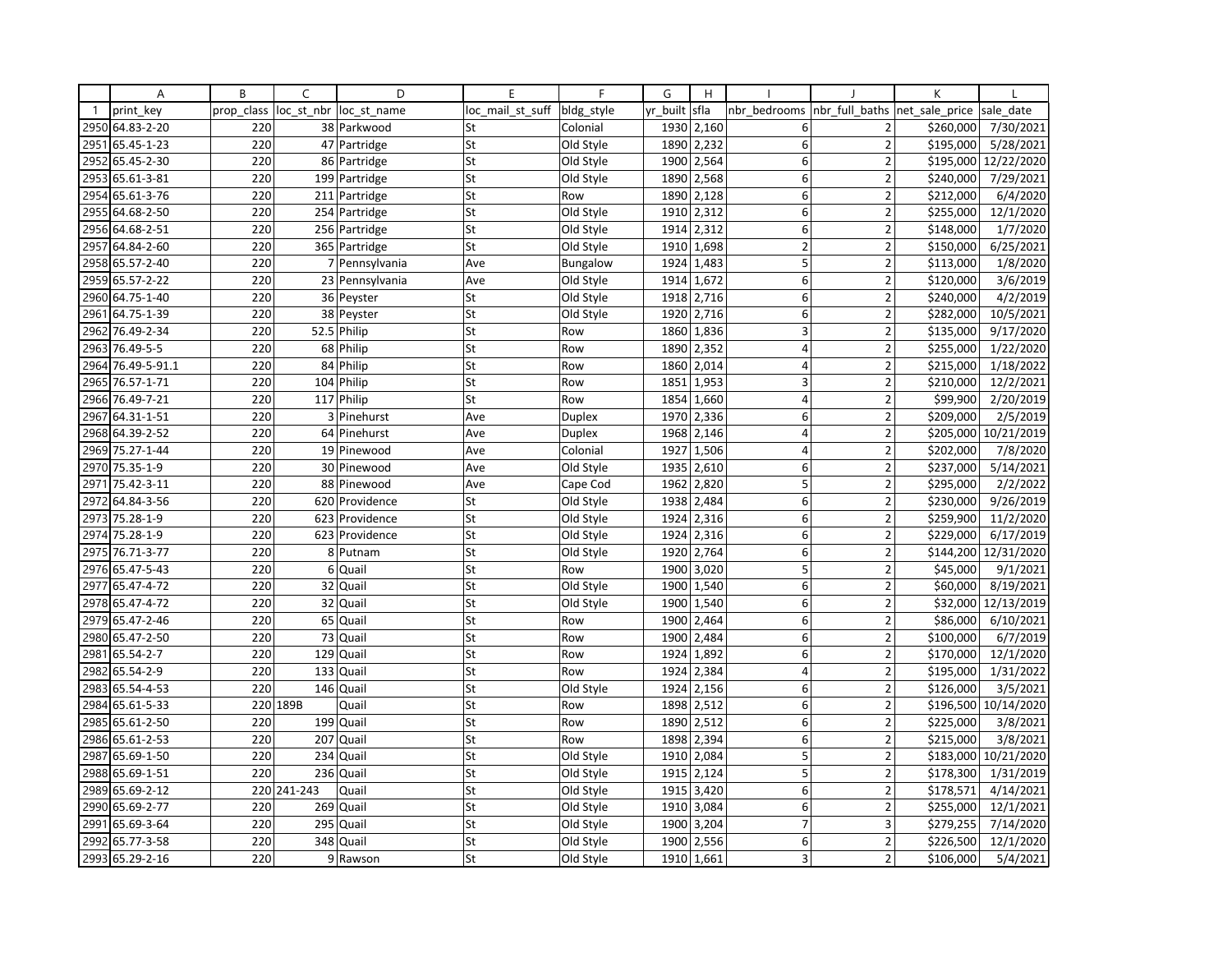|              | Α               | B          | C              | D                      | E                | F             | G        | H          |                |                         | K              |                      |
|--------------|-----------------|------------|----------------|------------------------|------------------|---------------|----------|------------|----------------|-------------------------|----------------|----------------------|
| $\mathbf{1}$ | print key       | prop_class |                | loc st nbr loc st name | loc mail st suff | bldg_style    | yr built | sfla       | nbr bedrooms   | nbr full baths          | net sale price | sale date            |
| 2994         | 65.29-2-16      | 220        |                | 9 Rawson               | St               | Old Style     | 1910     | 1,661      | 3              | 2                       | \$90,000       | 6/18/2019            |
| 2995         | 65.21-1-59      | 220        |                | 24 Rawson              | St               | <b>Duplex</b> | 1982     | 1,780      | 4              | $\overline{2}$          | \$170,000      | 3/26/2020            |
| 2996         | 76.62-1-21      | 220        |                | 8 Raymo                | St               | Old Style     | 1978     | 2,464      | 6              | $\overline{\mathbf{c}}$ | \$192,000      | 7/17/2020            |
| 2997         | 76.62-2-48      | 220        |                | 47 Raymo               | St               | Old Style     |          | 1800 2,696 | 6              | $\overline{2}$          | \$224,000      | 12/3/2020            |
| 2998         | 76.71-2-26      | 220        |                | 37 Regent              | St               | Old Style     | 1927     | 2,452      | 6              | $\overline{2}$          | \$169,900      | 10/7/2021            |
| 2999         | 64.76-3-40      | 220        |                | 189 Ridgefield         | St               | <b>Duplex</b> | 1960     | 2,436      | $\overline{4}$ | $\overline{2}$          | \$245,000      | 7/30/2020            |
| 3000         | 65.63-1-19      | 220        |                | 21 Robin               | St               | Row           | 1888     | 1,554      | $\overline{4}$ | $\overline{2}$          | \$89,000       | 8/25/2021            |
| 3001         | 65.63-1-22      | 220        |                | 27 Robin               | St               | Row           | 1888     | 2,268      | 6              | $\overline{2}$          | \$115,000      | 4/8/2021             |
| 3002         | 53.82-1-41      | 220        |                | 168 Rosemont           | St               | Colonial      | 1943     | 2,299      | 4              | $\overline{2}$          | \$260,000      | 3/22/2019            |
| 3003         | 64.37-3-1       | 220        |                | 105 Russell Blessing   | Rd               | Cape Cod      | 1957     | 2,538      | $\overline{4}$ | $\overline{2}$          | \$309,000      | 7/20/2021            |
| 3004         | 75.76-1-60      | 220        |                | 31 Rutland             | St               | Old Style     | 1930     | 2,232      | 5              | $\overline{2}$          | \$250,000      | 10/7/2021            |
|              | 3005 75.76-1-60 | 220        |                | 31 Rutland             | St               | Old Style     | 1930     | 2,232      | 5              | $\overline{2}$          | \$122,000      | 12/7/2020            |
| 3006         | 64.75-2-15      | 220        |                | 55 Ryckman             | Ave              | Old Style     | 1935     | 2,536      | $\overline{6}$ | $\overline{2}$          | \$252,000      | 3/10/2022            |
| 3007         | 64.59-1-50      | 220        |                | 43 S Allen             | St               | Old Style     | 1921     | 2,488      | 6              | $\overline{2}$          | \$239,000      | 3/29/2019            |
|              | 3008 64.59-1-51 | 220        |                | 45 S Allen             | St               | Old Style     | 1914     | 2,750      | 6              | $\overline{2}$          | \$206,000      | 11/8/2019            |
| 3009         | 64.66-2-3       | 220        |                | 87 S Allen             | St               | Old Style     | 1910     | 2,586      | 6              | $\overline{2}$          |                | \$309,000 12/20/2021 |
|              | 3010 64.74-4-11 | 220        |                | 189 S Allen            | St               | Old Style     |          | 1930 2,262 | 6              | $\overline{2}$          | \$207,000      | 2/26/2019            |
| 3011         | 76.63-1-16      | 220        |                | 1S Dove                | St               | Old Style     | 1920     | 2,412      | 6              | $\overline{2}$          | \$145,000      | 8/9/2021             |
| 3012         | 76.63-1-14      | 220        |                | 7 S Dove               | St               | Old Style     | 1899     | 2,136      | 6              | $\overline{2}$          | \$175,000      | 8/13/2021            |
| 3013         | 76.63-1-12      | 220        |                | 9S Dove                | St               | Old Style     | 1926     | 2,380      | 6              | $\overline{2}$          | \$55,000       | 1/13/2022            |
| 3014         | 76.55-2-51      | 220        |                | 140 S Hawk             | St               | Row           | 1900     | 1,806      | 6              | $\overline{2}$          | \$148,400      | 3/16/2021            |
| 3015         | 65.17-2-5       | 220        |                | 12 S Lake              | Ave              | Old Style     | 1850     | 2,160      | 6              | $\overline{2}$          |                | \$350,000 10/21/2021 |
| 3016         | 65.70-1-33      | 220        |                | 13 S Lake              | Ave              | Row           | 1890     | 1,550      | $\overline{2}$ | $\overline{2}$          | \$225,000      | 2/26/2022            |
| 3017         | 65.70-1-35      | 220        |                | 17 S Lake              | Ave              | Row           | 1895     | 2,320      | 3              | $\overline{2}$          |                | \$295,000 11/20/2020 |
| 3018         | 65.70-1-35      | 220        |                | 17 S Lake              | Ave              | Row           | 1895     | 2,320      | 3              | $\overline{2}$          |                | \$295,000 11/20/2020 |
|              | 3019 65.70-1-35 | 220        |                | 17 S Lake              | Ave              | Row           | 1895     | 2,320      | 3              | $\overline{2}$          |                | \$275,000 11/27/2019 |
| 3020         | 65.70-1-49      | 220        |                | 45 S Lake              | Ave              | Row           | 1888     | 2,566      | 3              | $\overline{2}$          | \$305,000      | 10/1/2020            |
| 3021         | 64.67-2-1       | 220        |                | 6 S Main               | Ave              | Old Style     | 1925     | 2,309      | 6              | $\overline{2}$          | \$110,000      | 7/10/2019            |
| 3022         | 64.59-2-30      | 220        |                | 7 S Main               | Ave              | Old Style     | 1918     | 3,204      | 6              | $\overline{2}$          | \$303,000      | 9/16/2020            |
| 3023         | 64.67-2-3       | 220        |                | 10 S Main              | Ave              | Old Style     | 1910     | 2,644      | 6              | $\overline{2}$          | \$150,000      | 8/21/2019            |
| 3024         | 64.67-2-4       | 220        |                | 12 S Main              | Ave              | Old Style     | 1910     | 2,644      | 6              | $\overline{2}$          | \$269,000      | 4/9/2021             |
| 3025         | 64.67-2-6       | 220        |                | 24 S Main              | Ave              | Old Style     | 1920     | 2,476      | 6              | $\overline{\mathbf{c}}$ |                | \$290,000 12/17/2020 |
| 3026         | 64.67-1-59      | 220        |                | 67 S Main              | Ave              | Old Style     |          | 1925 2,996 | 6              | $\overline{2}$          | \$235,000      | 4/14/2021            |
| 3027         | 64.58-2-25      | 220        |                | 53 S Pine              | Ave              | Old Style     | 1907     | 2,624      | 5              | $\overline{2}$          | \$265,000      | 3/28/2022            |
|              | 3028 64.58-2-26 | 220        |                | 55 S Pine              | Ave              | Old Style     | 1907     | 2,624      | 5              | $\overline{2}$          | \$272,000      | 7/30/2021            |
| 3029         | 64.58-2-27      | 220        |                | 57 S Pine              | Ave              | Old Style     | 1907     | 2,624      | $\overline{5}$ | $\overline{2}$          | \$247,200      | 9/14/2020            |
| 3030         | 64.73-1-88      | 220        |                | 190 S Pine             | Ave              | Colonial      | 1975     | 2,408      | 5              | 3                       | \$240,000      | 1/23/2020            |
| 3031         | 76.32-3-36      | 220        |                | 146 S Swan             | St               | Row           | 1850     | 1,024      | $\mathbf 2$    | $\overline{2}$          | \$85,000       | 7/9/2021             |
| 3032         | 76.55-1-26.1    | 220        |                | 224 S Swan             | St               | Row           | 1900     | 1,974      | $\overline{4}$ | $\overline{2}$          |                | \$70,645 11/13/2020  |
| 3033         | 76.62-4-33      | 220        | $\overline{7}$ | Sand                   | St               | Old Style     | 1900     | 2,992      | 6              | $\overline{2}$          |                | \$180,000 11/19/2021 |
|              | 3034 53.65-2-33 | 220        |                | 1 School               | St               | Ranch         | 1970     | 1,460      | 5              | $\overline{2}$          |                | \$140,000 10/28/2020 |
| 3035         | 76.72-6-1       | 220        | 6              | Second                 | Ave              | Row           | 1895     | 1,800      | 6              | $\overline{2}$          |                | \$30,000 10/13/2021  |
|              | 3036 76.72-2-63 | 220        |                | 22 Second              | Ave              | Row           | 1870     | 3,312      | 5              | $\overline{2}$          | \$30,000       | 3/6/2019             |
|              | 3037 76.72-3-14 | 220        |                | 32 Second              | Ave              | Row           | 1880     | 3,024      | 6              | $\overline{2}$          | \$106,000      | 2/5/2020             |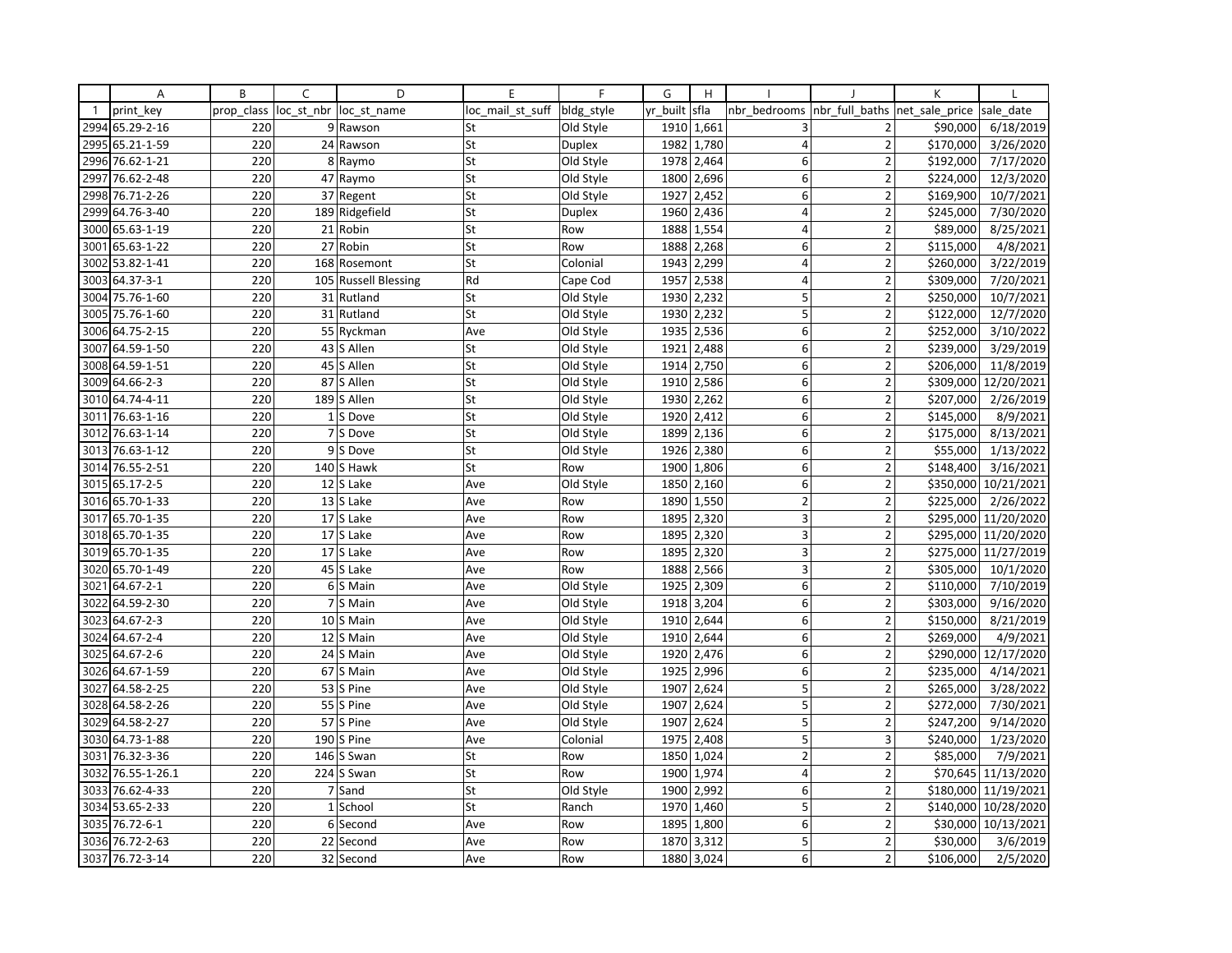|              | Α               | B          | C          | D           | E                | F          | G        | H                         |                |                          | К              |                       |
|--------------|-----------------|------------|------------|-------------|------------------|------------|----------|---------------------------|----------------|--------------------------|----------------|-----------------------|
| $\mathbf{1}$ | print key       | prop_class | loc st nbr | loc st name | loc_mail_st_suff | bldg style | yr built | sfla                      | nbr bedrooms   | nbr full baths           | net sale price | sale date             |
| 3038         | 76.72-3-5       | 220        |            | 46 Second   | Ave              | Row        | 1890     | 2,212                     | 6              | 2                        | \$63,000       | 3/25/2021             |
| 3039         | 76.64-5-42      | 220        | 67         | Second      | Ave              | Old Style  | 1890     | 1,960                     | 6              | $\overline{2}$           | \$85,000       | 1/15/2020             |
| 3040         | 76.64-5-60      | 220        |            | 111 Second  | Ave              | Row        | 1890     | 1,952                     | 6              | $\overline{2}$           | \$67,500       | 1/25/2019             |
| 3041         | 76.71-3-8       | 220        |            | 150 Second  | Ave              | Old Style  |          | 1940 1,579                | 4              | $\overline{2}$           | \$140,000      | 7/3/2019              |
| 3042         | 76.63-2-47      | 220        |            | 179 Second  | Ave              | Row        | 1901     | 2,302                     | 6              | $\overline{2}$           | \$149,900      | 2/24/2021             |
| 3043         | 76.63-2-46      | 220        | 181        | Second      | Ave              | Row        | 1923     | 1,856                     | $\overline{4}$ | $\overline{2}$           | \$95,000       | 3/17/2020             |
| 3044         | 76.71-2-4       | 220        |            | 186 Second  | Ave              | Old Style  | 1900     | 2,472                     | 6              | $\overline{2}$           | \$149,900      | $\frac{1}{2}/24/2021$ |
| 3045         | 76.63-2-14      | 220        |            | 189 Second  | Ave              | Row        | 1934     | 1,760                     | 6              | $\overline{2}$           | \$160,000      | 2/11/2022             |
| 3046         | 76.63-2-11      | 220        |            | 195 Second  | Ave              | Row        | 1934     | 1,776                     | 6              | $\overline{2}$           | \$103,000      | 4/7/2020              |
| 3047         | 76.63-1-23      | 220        |            | 217 Second  | Ave              | Row        | 1899     | 1,596                     | 6              | $\overline{\phantom{a}}$ | \$39,000       | 10/23/2019            |
| 3048         | 76.70-2-11      | 220        |            | 244 Second  | Ave              | Old Style  | 1900     | 2,352                     | 6              | $\overline{2}$           | \$24,000       | 1/23/2019             |
| 3049         | 76.70-1-39      | 220        |            | 282 Second  | Ave              | Old Style  | 1900     | 1,952                     | $\overline{4}$ | $\overline{2}$           | \$100,000      | 8/19/2021             |
| 3050         | 76.70-1-11      | 220        |            | 318 Second  | Ave              | Old Style  | 1900     | 2,378                     | 6              | $\overline{2}$           | \$45,000       | 6/11/2021             |
| 3051         | 76.70-1-5       | 220        | 328        | Second      | Ave              | Old Style  | 1932     | 2,976                     | 6              | $\overline{2}$           | \$190,000      | 4/6/2022              |
| 3052         | 76.61-3-33      | 220        |            | 335 Second  | Ave              | Old Style  | 1901     | 2,364                     | 6              | $\overline{2}$           | \$135,000      | 1/13/2021             |
| 3053         | 76.61-3-90      | 220        |            | 347 Second  | Ave              | Row        | 1910     | 2,048                     | 6              | $\overline{2}$           | \$117,000      | 4/23/2019             |
| 3054         | 76.61-3-94      | 220        |            | 355 Second  | Ave              | Old Style  | 1910     | 2,142                     | 5              | $\overline{2}$           | \$85,000       | 2/4/2021              |
| 3055         | 76.61-2-21      | 220        | 365        | Second      | Ave              | Old Style  | 1910     | 2,174                     | $\overline{4}$ | $\overline{\phantom{a}}$ | \$125,000      | 10/24/2019            |
| 3056         | 76.69-3-49      | 220        |            | 372 Second  | Ave              | Old Style  | 1925     | 2,276                     | 6              | $\overline{2}$           | \$120,100      | 7/30/2019             |
| 3057         | 76.69-1-7       | 220        |            | 432 Second  | Ave              | Old Style  | 1910     | 2,556                     | 6              | $\overline{\mathbf{c}}$  | \$175,000      | 12/15/2021            |
| 3058         | 75.68-4-17.2    | 220        |            | 460 Second  | Ave              | Colonial   | 1986     | 2,420                     | 5              | 3                        | \$265,000      | 2/24/2022             |
| 3059         | 65.74-4-52      | 220        |            | 21 Second   | St               | Row        | 1852     | 3,630                     | 8              | $\overline{2}$           | \$45,000       | 8/10/2020             |
| 3060         | 65.82-1-42      | 220        | 42         | Second      | St               | Row        | 1875     | 1,980                     | 5              | $\overline{2}$           | \$125,000      | 7/15/2021             |
| 3061         | 65.74-3-49      | 220        |            | 70 Second   | St               | Row        | 1862     | 2,510                     | $\overline{2}$ | $\overline{2}$           | \$95,000       | 4/14/2021             |
| 3062         | 65.74-3-49      | 220        |            | 70 Second   | St               | Row        | 1862     | 2,510                     | $\mathbf 2$    | $\mathbf 2$              | \$75,000       | 12/30/2019            |
| 3063         | 65.73-6-23      | 220        |            | 119 Second  | St               | Row        | 1990     | 1,892                     | 6              | $\overline{2}$           | \$80,000       | 12/4/2019             |
| 3064         | 65.65-3-11      | 220        | 198        | Second      | St               | Row        | 1880     | 1,848                     | $\overline{2}$ | $\mathbf 2$              | \$70,000       | 1/25/2022             |
|              | 3065 65.64-6-20 | 220        |            | 246 Second  | St               | Row        | 1901     | 2,200                     | 6              | $\overline{2}$           | \$50,000       | 2/5/2021              |
| 3066         | 65.56-4-15      | 220        |            | 271 Second  | St               | Row        | 1910     | 2,060                     | $6 \mid$       | $\mathbf 2$              | \$111,300      | 8/25/2021             |
| 3067         | 65.56-4-16      | 220        |            | 273 Second  | St               | Row        | 1910     | 1,452                     | 6              | $\overline{2}$           | \$89,900       | 1/21/2021             |
| 3068         | 65.56-4-16      | 220        | 273        | Second      | St               | Row        | 1910     | 1,452                     | 6              | $\overline{2}$           | \$32,500       | 11/3/2020             |
| 3069         | 65.56-2-60      | 220        | 305        | Second      | St               | Row        | 1910     | 1,720                     | $\overline{4}$ | $\overline{2}$           | \$55,000       | 11/13/2020            |
| 3070         | 65.56-3-20      | 220        |            | 306 Second  | St               | Row        |          | $\overline{19}15$   2,100 | $\overline{4}$ | $\overline{2}$           | \$69,000       | 7/15/2020             |
| 3071         | 65.56-2-68      | 220        |            | 321 Second  | St               | Row        | 1925     | 1,840                     | $\overline{2}$ | $\overline{2}$           | \$6,000        | 7/8/2019              |
| 3072         | 65.56-2-69      | 220        | 323        | Second      | St               | Row        | 1920     | 1,520                     | 4              | $\overline{2}$           | \$60,000       | 1/13/2022             |
|              | 3073 65.56-2-71 | 220        |            | 327 Second  | St               | Row        | 1930     | 2,108                     | 6              | $\overline{2}$           | \$15,000       | 9/25/2020             |
| 3074         | 65.56-2-72      | 220        |            | 329 Second  | St               | Row        | 1925     | 1,930                     | 6              | $\overline{2}$           | \$73,000       | 11/4/2019             |
|              | 3075 65.56-2-76 | 220        |            | 337 Second  | St               | Row        | 1920     | 1,784                     | 6              | $\overline{2}$           | \$55,000       | 3/31/2021             |
| 3076         | 65.56-2-77      | 220        | 339        | Second      | St               | Row        | 1918     | 1,784                     | 6              | $\overline{\phantom{a}}$ | \$68,100       | 7/22/2019             |
| 3077         | 65.47-4-31      | 220        |            | 381 Second  | St               | Duplex     | 1988     | 1,920                     | 6              | $\overline{\mathbf{c}}$  | \$105,000      | 4/16/2021             |
| 3078         | 65.47-4-31      | 220        |            | 381 Second  | St               | Duplex     | 1988     | 1,920                     | 6              | $\overline{2}$           | \$99,000       | 3/4/2020              |
| 3079         | 65.47-4-38      | 220        |            | 395 Second  | St               | Row        | 1900     | 2,022                     | 6              | $\overline{2}$           | \$100,000      | 12/29/2021            |
| 3080         | 65.47-4-40      | 220        |            | 399 Second  | St               | Row        | 1900     | 2,014                     | 6              | $\overline{2}$           | \$72,500       | 1/22/2021             |
|              | 3081 65.47-3-2  | 220        |            | 458 Second  | St               | Row        | 1848     | 1,432                     | $\overline{3}$ | $\overline{2}$           | \$67,000       | 9/25/2020             |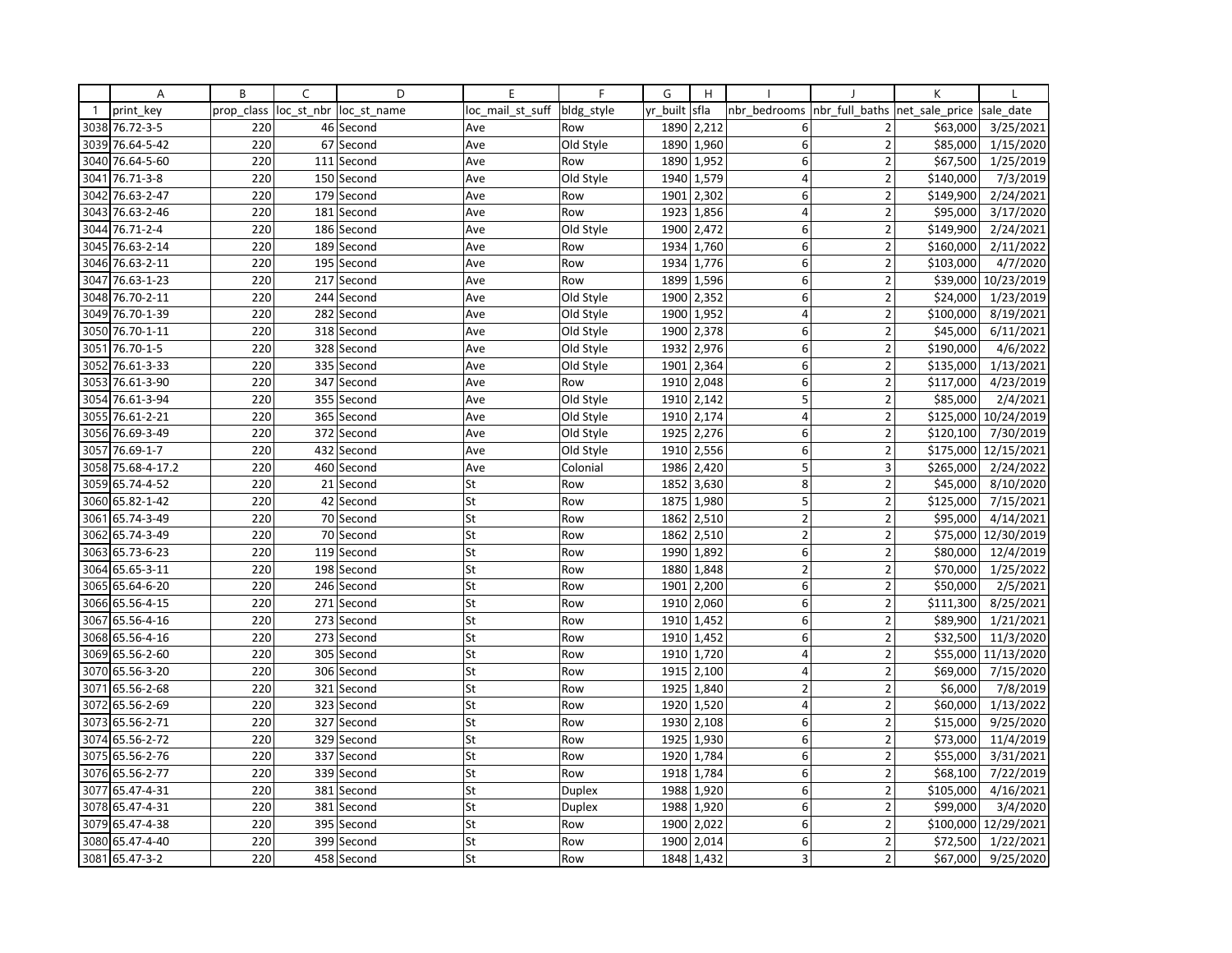|              | Α               | B          | C          | D              | E                | F            | G        | H                       |                         |                          | К              |                       |
|--------------|-----------------|------------|------------|----------------|------------------|--------------|----------|-------------------------|-------------------------|--------------------------|----------------|-----------------------|
| $\mathbf{1}$ | print key       | prop class | loc st nbr | loc st name    | loc mail st suff | bldg style   | yr built | sfla                    | nbr bedrooms            | nbr full baths           | net_sale_price | sale date             |
| 3082         | 65.47-3-1       | 220        |            | 460 Second     | St               | Row          | 1920     | 1,960                   | $\overline{2}$          | 2                        | \$46,000       | 10/15/2020            |
| 3083         | 65.47-2-10      | 220        |            | 480 Second     | St               | Row          | 1910     | 2,200                   | 6                       | $\overline{2}$           | \$24,000       | 10/29/2021            |
| 3084         | 65.47-1-32      | 220        |            | 481 Second     | St               | Row          | 1900     | 1,760                   | $\overline{4}$          | $\overline{2}$           | \$41,000       | 6/14/2019             |
| 3085         | 65.38-2-41      | 220        |            | 543 Second     | St               | Row          |          | 1840 1,982              | 4                       | $\overline{2}$           | \$83,000       | 9/16/2019             |
|              | 3086 65.38-2-45 | 220        |            | 555 Second     | St               | Row          | 1890     | 1,402                   | 5                       | $\overline{2}$           | \$100,000      | 7/23/2021             |
| 3087         | 65.38-2-45      | 220        | 555        | Second         | St               | Row          | 1890     | 1,402                   | 5                       | $\overline{2}$           | \$75,000       | 6/18/2020             |
|              | 3088 65.38-2-64 | 220        |            | 597 Second     | St               | Row          |          | 1892 1,632              | 6                       | $\overline{2}$           | \$156,500      | 3/18/2022             |
| 3089         | 65.38-2-65      | 220        |            | 599 Second     | St               | Row          | 1920     | 2,232                   | 6                       | $\overline{2}$           | \$70,000       | 2/27/2020             |
|              | 3090 65.38-2-66 | 220        | 601        | Second         | St               | Row          | 1920     | 2,174                   | 6                       | $\overline{2}$           | \$70,000       | 2/27/2020             |
| 3091         | 65.73-2-72.1    | 220        |            | 225 Sheridan   | Ave              | Row          | 1990     | 2,208                   | $\overline{4}$          | $\overline{\phantom{a}}$ | \$154,255      | 12/19/2019            |
| 3092         | 65.72-5-31      | 220        |            | 251 Sheridan   | Ave              | Row          | 1890     | 3,644                   | 8                       | $\overline{2}$           | \$160,000      | 8/28/2019             |
| 3093         | 65.72-5-42      | 220        |            | 273 Sheridan   | Ave              | Row          | 1890     | 2,328                   | 6                       | $\overline{2}$           | \$159,000      | 9/21/2021             |
| 3094         | 65.72-5-44      | 220        |            | 277 Sheridan   | Ave              | Row          | 1890     | 2,580                   | 6                       | $\overline{2}$           | \$106,000      | 8/25/2021             |
| 3095         | 65.72-1-34      | 220        |            | 299 Sheridan   | Ave              | Row          | 1890     | 2,246                   | 6                       | $\overline{2}$           | \$170,000      | 1/11/2022             |
|              | 3096 65.63-5-15 | 220        |            | 384 Sheridan   | Ave              | Row          | 1900     | 2,700                   | $\overline{4}$          | $\overline{2}$           | \$26,000       | 11/20/2020            |
| 3097         | 65.63-5-43      | 220        |            | 164 Sherman    | St               | Old Style    | 1900     | 988                     | $\overline{2}$          | $\overline{2}$           | \$10,000       | $\frac{1}{9/25/2020}$ |
|              | 3098 65.55-3-44 | 220        |            | 289 Sherman    | St               | Row          | 1868     | 2,100                   | $\overline{4}$          | $\overline{2}$           | \$89,900       | 6/15/2021             |
| 3099         | 65.55-3-45      | 220        |            | 291 Sherman    | St               | Row          | 1910     | 1,736                   | $\overline{4}$          | $\overline{2}$           | \$65,500       | 7/29/2021             |
| 3100         | 65.54-5-37      | 220        |            | 292 Sherman    | St               | Row          | 1901     | 2,144                   | 6                       | 4                        | \$77,000       | 11/26/2019            |
| 3101         | 76.63-1-34      | 220        |            | 21 Slingerland | St               | Row          | 1870     | 1,856                   | $\overline{2}$          | 2                        | \$45,000       | 6/18/2019             |
| 3102         | 75.68-4-22      | 220        |            | 13 Southern    | Blvd             | Row          | 1930     | 1,792                   | 6                       | $\overline{2}$           | \$190,550      | 2/2/2021              |
| 3103         | 75.68-4-22      | 220        |            | 13 Southern    | Blvd             | Row          | 1930     | 1,792                   | 6                       | $\overline{2}$           | \$85,000       | 7/16/2019             |
| 3104         | 75.76-2-17      | 220        |            | 32 Southern    | Blvd             | Old Style    | 1925     | 2,228                   | 6                       | $\overline{2}$           | \$159,900      | 12/23/2019            |
| 3105         | 75.76-2-23      | 220        |            | 44 Southern    | Blvd             | Old Style    | 1927     | 1,760                   | 4                       | $\overline{2}$           | \$162,500      | 7/24/2020             |
| 3106         | 75.76-2-50      | 220        |            | 17 Sparkill    | Ave              | Old Style    | 1925     | 2,438                   | 6                       | $\mathbf 2$              | \$215,000      | 1/23/2020             |
| 3107         | 65.62-2-33      | 220        |            | 127 Spring     | St               | Row          | 1900     | 1,600                   | 4                       | $\overline{2}$           | \$120,000      | 8/13/2020             |
| 3108         | 64.52-1-45      | 220        |            | 422 Spring     | St               | Raised Ranch | 1960     | 1,968                   | $\overline{4}$          | $\overline{2}$           | \$222,600      | 11/12/2020            |
| 3109         | 76.61-1-43      | 220        |            | 12 Stanwix     | St               | Row          | 1907     | 2,112                   | 6                       | $\overline{2}$           | \$180,000      | 3/8/2021              |
| 3110         | 76.24-7-35      | 220        |            | 278 State      | St               | Row          | 1847     | 3,036                   | $\overline{\mathbf{3}}$ | $\overline{2}$           | \$275,000      | 12/21/2021            |
| 3111         | 65.79-1-40      | 220        |            | 433 State      | St               | Row          | 1867     | 4,590                   | 4                       | 3                        | \$565,000      | 12/22/2021            |
| 3112         | 65.79-1-44      | 220        |            | 437 State      | St               | Row          | 1880     | 3,136                   | $\overline{4}$          | 3                        | \$340,000      | 6/20/2019             |
| 3113         | 65.79-1-49      | 220        | 447        | State          | St               | Row          | 1881     | 3,410                   | $\overline{4}$          | 3                        | \$530,000      | 4/7/2022              |
|              | 3114 65.62-3-48 | 220        |            | 659 State      | St               | Row          |          | $\overline{1900}$ 2,024 | 6                       | $\overline{2}$           |                | \$131,000 10/14/2021  |
|              | 3115 65.62-3-52 | 220        |            | 667 State      | St               | Row          | 1900     | 2,009                   | $\mathsf 6$             | $\overline{2}$           | \$182,500      | 10/29/2021            |
| 3116         | 65.62-3-14      | 220        | 683        | State          | St               | Old Style    | 1900     | 1,668                   | 6                       | $\overline{2}$           | \$152,500      | 6/25/2021             |
| 3117         | 65.61-5-16      | 220        |            | 686 State      | St               | Row          | 1920     | 1,744                   | $\overline{4}$          | $\overline{2}$           | \$150,000      | 1/10/2022             |
| 3118         | 65.61-5-15      | 220        |            | 688 State      | St               | Row          | 1920     | 1,744                   | 5                       | $\overline{2}$           | \$120,000      | 8/13/2020             |
|              | 3119 65.62-3-17 | 220        |            | 691 State      | St               | Row          | 1900     | 2,000                   | $\overline{4}$          | $\overline{2}$           | \$130,000      | 2/28/2020             |
| 3120         | 65.61-5-5       | 220        |            | 708 State      | St               | Row          | 1920     | 2,024                   | 6                       | $\overline{\phantom{a}}$ | \$55,000       | 1/16/2020             |
| 3121         | 65.61-5-3       | 220        | 712        | State          | St               | Row          | 1920     | 2,300                   | 6                       | $\overline{2}$           | \$160,000      | 1/8/2020              |
| 3122         | 65.61-5-2       | 220        |            | 714 State      | St               | Row          | 1920     | 2,024                   | 6                       | $\overline{2}$           | \$181,000      | 12/10/2019            |
| 3123         | 65.53-3-12      | 220        | 715        | State          | St               | Row          | 1929     | 2,512                   | 6                       | $\overline{2}$           | \$240,000      | 8/26/2021             |
|              | 3124 65.61-5-1  | 220        |            | 716 State      | St               | Row          | 1920     | 2,496                   | 6                       | $\overline{2}$           | \$237,500      | 8/27/2020             |
|              | 3125 65.53-3-14 | 220        |            | 719 State      | St               | Row          | 1927     | 1,970                   | 6                       | $\overline{2}$           | \$185,812      | 6/13/2019             |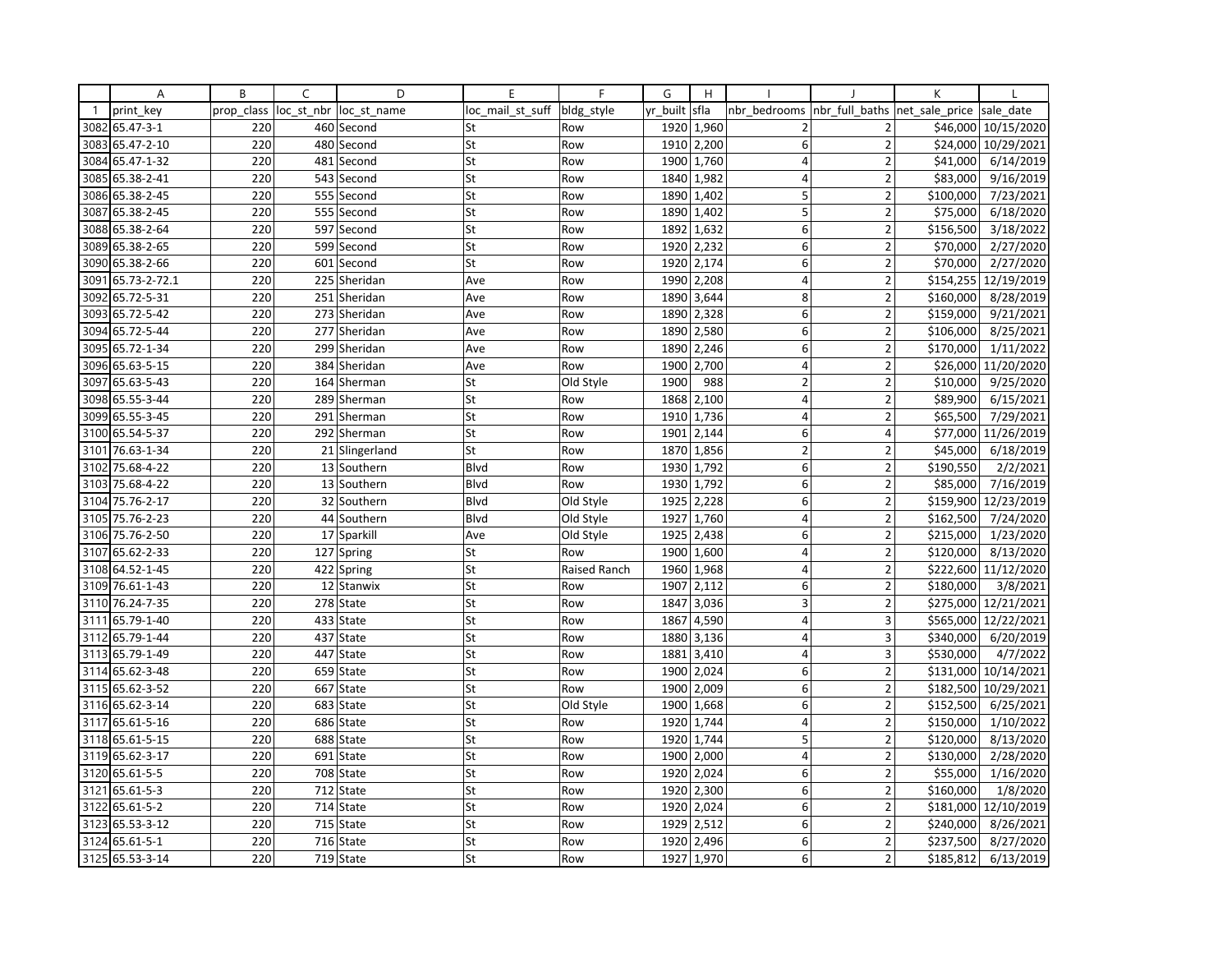|              | Α               | B          | C          | D                 | E                | F          | G        | H          |                 |                          | K              |            |
|--------------|-----------------|------------|------------|-------------------|------------------|------------|----------|------------|-----------------|--------------------------|----------------|------------|
| $\mathbf{1}$ | print key       | prop_class | loc_st_nbr | loc st name       | loc mail st suff | bldg_style | yr built | sfla       | nbr bedrooms    | nbr full baths           | net_sale_price | sale date  |
|              | 3126 65.53-3-15 | 220        |            | 721 State         | St               | Row        | 1929     | 2,072      | 6               | 2                        | \$74,936       | 7/10/2020  |
| 3127         | 64.44-1-65      | 220        |            | 987 State         | St               | Colonial   | 1964     | 2,450      | 6               | $\overline{2}$           | \$223,500      | 12/20/2019 |
| 3128         | 64.52-1-21      | 220        |            | 1000 State        | St               | Duplex     | 1950     | 1,632      | 4               | $\overline{\mathbf{c}}$  | \$228,000      | 3/8/2021   |
| 3129         | 64.43-2-26      | 220        |            | 1104 State        | St               | Old Style  |          | 1917 1,232 | $\overline{2}$  | $\overline{2}$           | \$189,000      | 6/19/2020  |
| 3130         | 76.53-2-2       | 220        | 6          | Summit            | Ave              | Old Style  | 1920     | 2,638      | 6               | $\overline{2}$           | \$235,000      | 10/26/2020 |
| 3131         | 76.53-2-6       | 220        | 14         | Summit            | Ave              | Old Style  | 1909     | 2,232      | 6               | $\overline{2}$           | \$255,000      | 4/30/2021  |
| 3132         | 76.53-1-41      | 220        |            | 33 Summit         | Ave              | Old Style  | 1917     | 2,674      | 6               | $\overline{2}$           | \$220,000      | 1/6/2021   |
| 3133         | 76.53-1-44      | 220        |            | 39 Summit         | Ave              | Old Style  | 1925     | 2,638      | 6               | $\overline{2}$           | \$226,600      | 1/16/2020  |
|              | 3134 76.53-2-55 | 220        |            | 40 Summit         | Ave              | Old Style  | 1924     | 2,638      | 6               | $\overline{2}$           | \$252,000      | 12/7/2020  |
| 3135         | 76.53-1-45      | 220        |            | 41 Summit         | Ave              | Old Style  | 1925     | 2,638      | 6               | $\overline{2}$           | \$252,350      | 12/13/2021 |
| 3136         | 76.53-1-46      | 220        |            | 43 Summit         | Ave              | Old Style  | 1925     | 2,638      | 6               | $\overline{2}$           | \$226,600      | 2/5/2020   |
| 3137         | 76.53-1-47      | 220        |            | 45 Summit         | Ave              | Old Style  | 1910     | 2,638      | 6               | $\overline{2}$           | \$210,000      | 3/11/2021  |
| 3138         | 75.26-3-48      | 220        |            | 20 Sycamore       | St               | Old Style  | 1930     | 2,244      | 6               | $\overline{2}$           | \$265,000      | 9/1/2020   |
| 3139         | 75.26-3-34      | 220        |            | 25 Sycamore       | St               | Old Style  | 1928     | 2,348      | 6               | $\overline{2}$           | \$245,000      | 5/31/2019  |
| 3140         | 75.26-3-50      | 220        |            | 26 Sycamore       | St               | Old Style  | 1930     | 2,324      | 6               | $\overline{2}$           | \$226,000      | 1/6/2020   |
| 3141         | 75.26-3-51      | 220        |            | 30 Sycamore       | St               | Old Style  | 1930     | 2,376      | 6               | $\overline{2}$           | \$255,000      | 10/10/2019 |
| 3142         | 75.26-3-30      | 220        |            | 37 Sycamore       | St               | Colonial   | 1937     | 1,812      | $\overline{4}$  | $\overline{2}$           | \$206,000      | 12/5/2019  |
| 3143         | 75.34-1-68      | 220        | 61         | Sycamore          | St               | Old Style  | 1927     | 2,324      | 6               | $\overline{2}$           | \$245,000      | 11/4/2019  |
| 3144         | 75.34-1-67      | 220        |            | 67 Sycamore       | St               | Old Style  | 1927     | 2,100      | 6               | $\overline{2}$           | \$279,500      | 1/31/2022  |
|              | 3145 64.40-2-16 | 220        | 27         | Tampa             | Ave              | Old Style  | 1945     | 1,800      | $\overline{4}$  | $\overline{2}$           | \$160,000      | 3/30/2021  |
| 3146         | 65.82-5-60      | 220        |            | 43 Ten Broeck     | St               | Row        | 1846     | 2,821      | $\vert 4 \vert$ | $\overline{2}$           | \$255,000      | 1/10/2022  |
| 3147         | 65.82-5-60      | 220        | 43         | <b>Ten Broeck</b> | St               | Row        | 1846     | 2,821      | 4               | $\overline{2}$           | \$210,000      | 11/18/2019 |
| 3148         | 75.68-1-18      | 220        |            | 30 Ten Eyck       | Ave              | Old Style  | 1920     | 2,496      | 6               | $\overline{2}$           | \$210,000      | 10/13/2020 |
| 3149         | 75.60-1-62      | 220        |            | 31 Ten Eyck       | Ave              | Old Style  | 1932     | 2,500      | 6               | $\overline{2}$           | \$245,000      | 12/15/2021 |
|              | 3150 75.60-1-61 | 220        |            | 33 Ten Eyck       | Ave              | Old Style  |          | 1931 2,500 | 6               | $\overline{2}$           | \$260,000      | 4/17/2020  |
| 3151         | 75.68-1-15      | 220        |            | 36 Ten Eyck       | Ave              | Old Style  | 1940     | 2,432      | 6               | $\overline{2}$           | \$203,000      | 3/16/2020  |
| 3152         | 75.60-1-57      | 220        |            | 41 Ten Eyck       | Ave              | Old Style  | 1931     | 2,500      | 6               | $\overline{2}$           | \$250,000      | 10/6/2021  |
|              | 3153 75.60-1-52 | 220        |            | 53 Ten Eyck       | Ave              | Old Style  | 1931     | 2,470      | 6               | $\overline{2}$           | \$240,000      | 1/25/2021  |
| 3154         | 64.41-3-11      | 220        | 16         | Terrace           | Ave              | Old Style  | 1932     | 2,064      | 3               | $\overline{2}$           | \$285,000      | 1/5/2022   |
|              | 3155 65.74-3-11 | 220        |            | 68 Third          | St               | Old Style  | 1920     | 1,672      | $\overline{4}$  | $\overline{2}$           | \$106,090      | 4/30/2021  |
| 3156         | 65.74-3-9       | 220        | 72         | Third             | St               | Row        | 1862     | 1,980      | 6               | $\overline{\phantom{a}}$ | \$5,300        | 1/23/2020  |
| 3157         | 65.74-2-4       | 220        | 95         | Third             | St               | Row        | 1862     | 1,584      | 4               | $\overline{2}$           | \$90,000       | 12/22/2021 |
|              | 3158 65.56-4-9  | 220        |            | 260 Third         | St               | Old Style  |          | 1910 1,200 | 6               | $\overline{2}$           | \$90,000       | 4/29/2021  |
| 3159         | 65.56-5-45      | 220        | 263        | Third             | St               | Row        | 1925     | 1,584      | 3               | $\overline{2}$           | \$61,000       | 2/28/2022  |
|              | 3160 65.56-5-45 | 220        | 263        | Third             | St               | Row        | 1925     | 1,584      | 3               | $\overline{2}$           | \$35,000       | 2/28/2022  |
|              | 3161 65.56-5-51 | 220        | 273        | Third             | St               | Row        | 1920     | 2,204      | 6               | $\overline{2}$           | \$20,000       | 12/18/2020 |
| 3162         | 65.56-2-33      | 220        | 298        | Third             | St               | Row        | 1940     | 1,600      | 6               | $\overline{2}$           | \$38,000       | 11/23/2021 |
|              | 3163 65.56-2-32 | 220        | 300        | Third             | St               | Row        | 1930     | 1,400      | 5               | $\overline{2}$           | \$25,000       | 8/2/2019   |
|              | 3164 65.48-1-29 | 220        | 335        | Third             | St               | Row        | 1927     | 2,058      | 6               | $\overline{\phantom{a}}$ | \$100,000      | 2/28/2022  |
|              | 3165 65.48-1-34 | 220        | 347        | Third             | St               | Row        | 1914     | 2,132      | $\overline{4}$  | $\overline{\mathbf{c}}$  | \$62,476       | 11/5/2020  |
|              | 3166 65.47-4-17 | 220        |            | 390 Third         | St               | Row        | 1900     | 2,268      | 4               | $\overline{2}$           | \$96,000       | 3/4/2020   |
| 3167         | 65.47-4-15      | 220        | 410        | Third             | St               | Row        | 1900     | 2,028      | $6 \mid$        | $\overline{2}$           | \$75,000       | 4/27/2020  |
|              | 3168 65.47-4-15 | 220        |            | 410 Third         | St               | Row        | 1900     | 2,028      | 6               | $\overline{2}$           | \$75,000       | 4/27/2020  |
|              | 3169 65.47-5-32 | 220        |            | 425 Third         | St               | Old Style  | 1900     | 1,416      | $\overline{2}$  | $\overline{2}$           | \$94,000       | 1/7/2022   |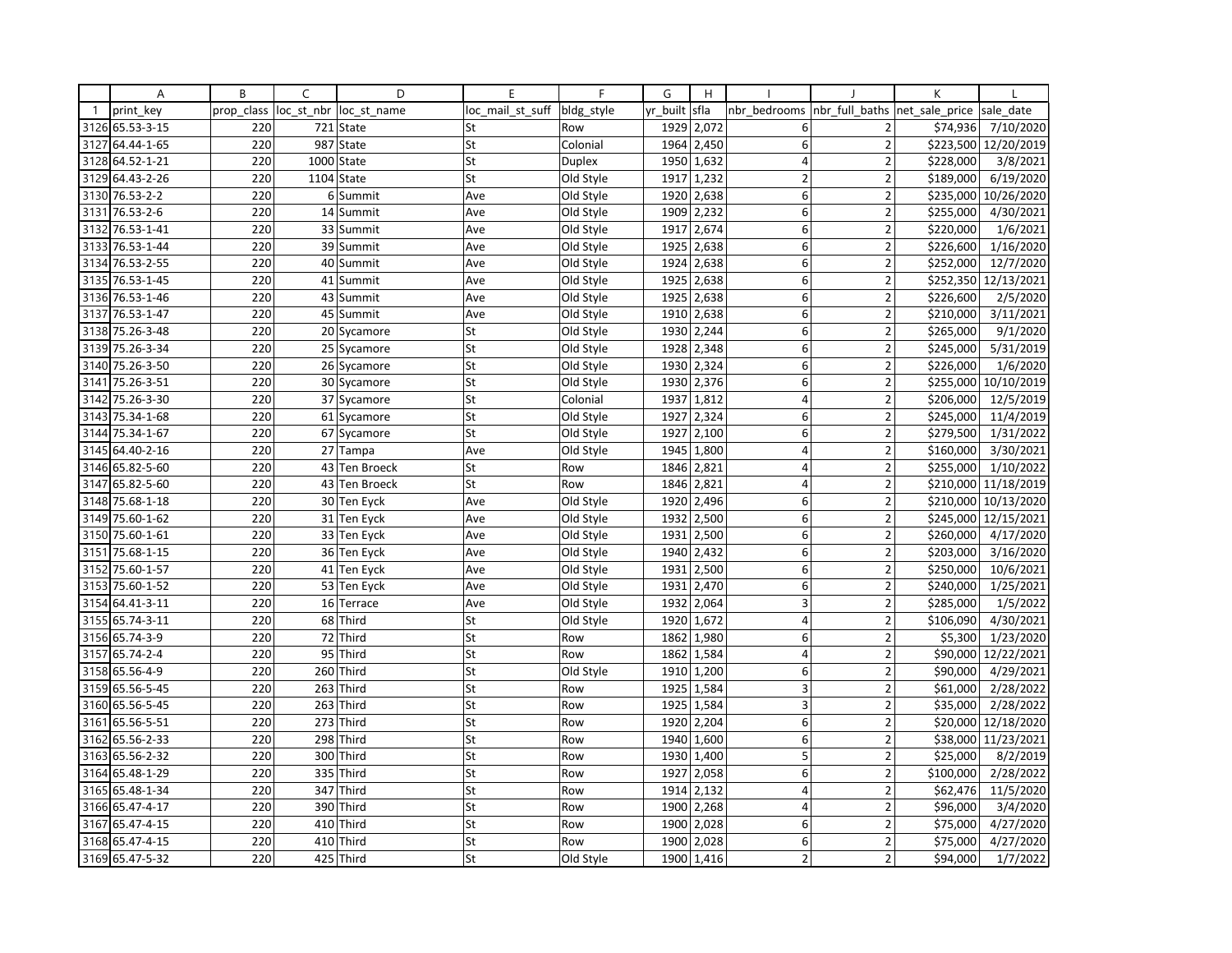|                | Α               | B          | C          | D                  | E                | F          | G        | H          |                         |                                | К         |                      |
|----------------|-----------------|------------|------------|--------------------|------------------|------------|----------|------------|-------------------------|--------------------------------|-----------|----------------------|
| $\overline{1}$ | print key       | prop class | loc st nbr | loc st name        | loc mail st suff | bldg_style | yr built | sfla       | nbr_bedrooms            | nbr_full_baths  net_sale_price |           | sale date            |
|                | 3170 65.47-5-32 | 220        |            | 425 Third          | St               | Old Style  | 1900     | 1,416      |                         | 2                              | \$90,000  | 8/9/2021             |
| 3171           | 65.47-5-36      | 220        |            | 433 Third          | St               | Old Style  | 1900     | 1,425      | 4                       | $\overline{2}$                 | \$65,000  | 6/14/2019            |
| 3172           | 65.47-1-7       | 220        |            | 466 Third          | St               | Old Style  | 1900     | 990        | 4                       | $\overline{\mathbf{c}}$        | \$69,000  | 7/13/2021            |
|                | 3173 65.47-1-7  | 220        |            | 466 Third          | St               | Old Style  | 1900     | 990        | $\overline{4}$          | $\overline{2}$                 | \$38,000  | 7/18/2019            |
|                | 3174 65.38-2-29 | 220        |            | 524 Third          | St               | Row        | 1890     | 1,672      | $\overline{\mathbf{6}}$ | $\overline{2}$                 | \$101,000 | 11/4/2020            |
|                | 3175 65.38-2-26 | 220        |            | 530 Third          | St               | Row        | 1890     | 1,848      | 4                       | $\overline{2}$                 |           | \$124,900 11/17/2020 |
|                | 3176 65.38-2-12 | 220        |            | 562 Third          | St               | Row        | 1904     | 2,112      | 6                       | $\overline{\mathbf{c}}$        | \$109,000 | 11/4/2020            |
| 3177           | 65.30-1-42      | 220        |            | 577 Third          | St               | Row        | 1900     | 2,668      | 6                       | $\overline{2}$                 | \$194,250 | 1/7/2021             |
|                | 3178 65.30-1-42 | 220        |            | 577 Third          | st               | Row        | 1900     | 2,668      | 6                       | $\overline{2}$                 | \$70,000  | 9/12/2019            |
|                | 3179 65.38-2-1  | 220        |            | 584 Third          | St               | Row        | 1888     | 1,672      | $\overline{4}$          | $\overline{2}$                 | \$120,000 | 12/9/2021            |
|                | 3180 65.30-2-18 | 220        | 594        | Third              | St               | Row        | 1922     | 1,520      | 4                       | $\overline{2}$                 | \$40,000  | 11/21/2019           |
|                | 3181 65.30-1-51 | 220        |            | 595 Third          | St               | Row        | 1900     | 2,174      | 4                       | $\mathbf 2$                    | \$130,000 | 12/9/2021            |
| 3182           | 65.30-1-53      | 220        | 599        | Third              | St               | Row        | 1900     | 1,932      | 4                       | $\overline{2}$                 | \$52,000  | 5/23/2019            |
|                | 3183 65.30-2-14 | 220        |            | 602 Third          | St               | Row        | 1900     | 2,184      | 6                       | $\overline{2}$                 | \$59,900  | 7/29/2020            |
|                | 3184 65.30-2-13 | 220        |            | 604 Third          | St               | Row        | 1926     | 2,208      | 6                       | $\overline{2}$                 | \$0       | 2/24/2021            |
| 3185           | 65.30-1-57      | 220        | 607        | Third              | St               | Row        | 1900     | 1,792      | 4                       | $\overline{2}$                 | \$124,000 | 9/10/2021            |
|                | 3186 65.30-1-58 | 220        |            | 609 Third          | St               | Row        | 1900     | 1,792      | 4                       | $\overline{2}$                 | \$104,900 | 2/24/2021            |
|                | 3187 65.30-1-66 | 220        |            | 625 Third          | St               | Row        | 1900     | 2,200      | 6                       | $\overline{2}$                 |           | \$95,000 11/27/2019  |
| 3188           | 64.28-2-35      | 220        | 860        | Third              | St               | Old Style  | 1890     | 1,936      | 4                       | $\overline{2}$                 | \$91,000  | 4/10/2020            |
|                | 3189 64.28-2-34 | 220        |            | 862 Third          | St               | Old Style  | 1890     | 1,980      | $\overline{4}$          | $\overline{2}$                 | \$89,000  | 8/18/2020            |
|                | 3190 54.77-1-5  | 220        |            | 863 Third          | St               | Old Style  | 1920     | 1,760      | $\overline{4}$          | $\overline{2}$                 | \$75,000  | 8/12/2021            |
| 3191           | 65.56-1-1       | 220        | 62         | Thornton           | St               | Old Style  | 1940     | 1,624      | 3                       | $\overline{2}$                 | \$130,000 | 3/25/2022            |
| 3192           | 76.49-4-35      | 220        |            | 38 Trinity         | P                | Row        | 1880     | 2,550      | $\overline{4}$          | $\overline{2}$                 | \$188,550 | 6/30/2021            |
| 3193           | 76.49-3-51      | 220        |            | 43 Trinity         | P                | Other      | 1892     | 3,450      | $\overline{2}$          | $\overline{2}$                 | \$260,000 | 7/21/2021            |
|                | 3194 76.57-2-44 | 220        |            | 44 Trinity         | P                | Row        | 1890     | 2,800      | 3                       | $\overline{2}$                 |           | \$221,450 12/18/2020 |
|                | 3195 64.73-2-81 | 220        | 7-May      | Twitchell          | St               | Old Style  | 1900     | 3,297      | $\overline{7}$          | 3                              | \$400,000 | 9/14/2021            |
|                | 3196 64.65-1-42 | 220        |            | 24 Upton           | Rd               | Colonial   | 1965     | 2,944      | 6                       | 3                              | \$297,150 | 7/14/2020            |
|                | 3197 65.8-2-28  | 220        |            | 107 Van Rensselaer | Blvd             | Old Style  | 1920     | 1,998      | 3                       | $\overline{2}$                 | \$270,000 | 3/21/2019            |
| 3198           | 75.26-1-51      | 220        |            | 18 Van Schoick     | Ave              | Colonial   | 1928     | 1,760      | 4                       | $\overline{2}$                 | \$195,000 | 8/1/2019             |
|                | 3199 76.49-2-20 | 220        |            | 29 Van Zandt       | St               | Row        | 1890     | 2,184      | 3                       | $\overline{2}$                 | \$130,000 | 11/1/2021            |
|                | 3200 76.49-2-40 | 220        |            | 32 Van Zandt       | St               | Row        | 1908     | 2,300      | $\overline{4}$          | $\overline{2}$                 | \$87,000  | 3/6/2019             |
| 3201           | 64.51-2-9       | 220        |            | 186 W Lawrence     | St               | Old Style  | 1916     | 4,120      | 4                       | $\overline{2}$                 | \$290,000 | 3/11/2021            |
| 3202           | 64.67-1-3       | 220        |            | 271 W Lawrence     | St               | Old Style  |          | 1920 1,656 | 6                       | 3                              |           | \$50,000 10/23/2020  |
|                | 3203 64.59-1-86 | 220        |            | 290 W Lawrence     | St               | Old Style  | 1914     | 2,457      | 4                       | $\overline{2}$                 | \$260,000 | 2/3/2022             |
|                | 3204 64.74-3-50 | 220        |            | 458 W Lawrence     | St               | Old Style  | 1940     | 2,156      | 4                       | $\overline{2}$                 | \$275,000 | 4/7/2022             |
|                | 3205 64.74-3-49 | 220        |            | 462 W Lawrence     | St               | Old Style  | 1930     | 1,874      | 3                       | $\overline{2}$                 | \$206,000 | 6/6/2019             |
| 3206           | 76.61-4-6       | 220        |            | 44 W Van Vechten   | St               | Row        | 1920     | 1,780      | 3                       | $\overline{2}$                 | \$155,000 | 8/6/2021             |
| 3207           | 76.61-4-3       | 220        |            | 50 W Van Vechten   | St               | Row        | 1920     | 1,590      | 4                       | $\mathbf 2$                    | \$86,000  | 12/15/2021           |
| 3208           | 65.44-1-28      | 220        |            | 7 Walter           | St               | Old Style  | 1929     | 2,603      | 6                       | $\overline{2}$                 | \$202,500 | 6/14/2019            |
| 3209           | 65.44-1-31      | 220        |            | 15 Walter          | St               | Row        | 1940     | 2,304      | 4                       | $\overline{\mathbf{c}}$        | \$38,500  | 3/4/2020             |
|                | 3210 65.44-1-34 | 220        |            | 30 Walter          | St               | Old Style  | 1930     | 2,932      | 6                       | $\overline{2}$                 | \$92,000  | 3/4/2021             |
| 3211           | 65.36-2-16      | 220        |            | 55 Walter          | St               | Row        | 1880     | 2,244      | 6                       | $\overline{2}$                 |           | \$125,000 10/11/2019 |
| 3212           | 65.36-2-19      | 220        | 63         | Walter             | St               | Row        | 1890     | 2,532      | 6                       | $\overline{2}$                 | \$150,000 | 4/21/2021            |
|                | 3213 64.66-2-42 | 220        |            | 862 Warren         | St               | Old Style  | 1920     | 2,924      | 6                       | $\overline{2}$                 | \$269,000 | 8/23/2019            |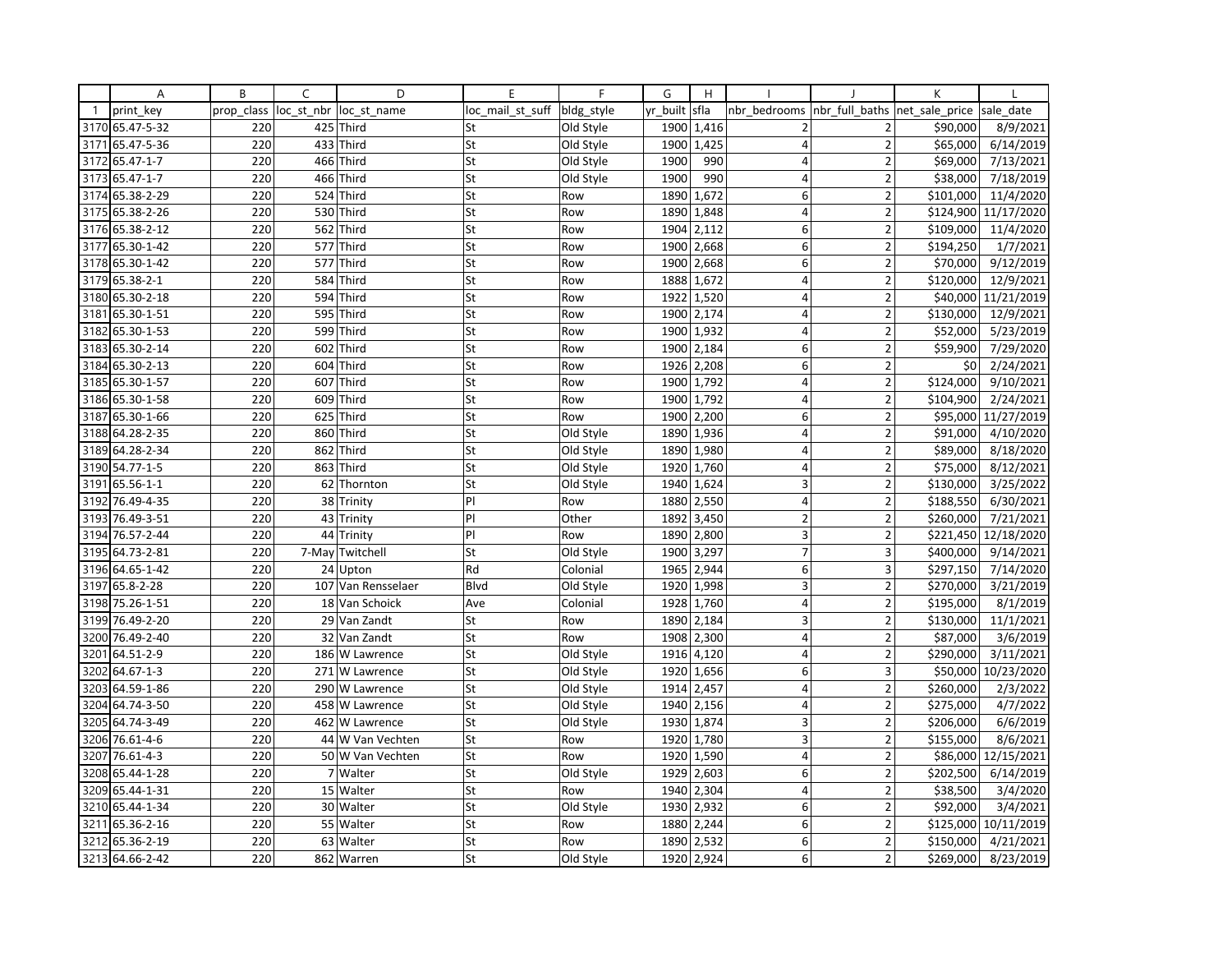|              | A               | B          | $\mathsf{C}$ | D               | E                | F            | G        | H          |                |                               | K         |            |
|--------------|-----------------|------------|--------------|-----------------|------------------|--------------|----------|------------|----------------|-------------------------------|-----------|------------|
| $\mathbf{1}$ | print key       | prop class | loc st nbr   | loc st name     | loc mail st suff | bldg_style   | yr built | sfla       | nbr bedrooms   | nbr full baths net sale price |           | sale date  |
| 3214         | 64.66-2-19      | 220        |              | 875 Warren      | St               | Old Style    | 1940     | 2,540      | 6              | $\overline{2}$                | \$225,000 | 6/14/2019  |
| 3215         | 64.66-2-19      | 220        |              | 875 Warren      | St               | Old Style    | 1940     | 2,540      | 6              | $\overline{2}$                | \$225,000 | 6/15/2019  |
| 3216         | 64.66-2-36      | 220        | 882          | Warren          | St               | Old Style    | 1925     | 2,384      | 6              | 2                             | \$280,000 | 11/17/2021 |
| 3217         | 65.71-1-62      | 220        |              | 353 Washington  | Ave              | Row          | 1930     | 1,156      | $6 \mid$       | $\overline{2}$                | \$68,400  | 1/31/2019  |
|              | 3218 65.71-1-63 | 220        |              | 355 Washington  | Ave              | Row          | 1930     | 1,632      | 6              | $\overline{2}$                | \$165,000 | 3/19/2020  |
| 3219         | 65.71-1-73      | 220        |              | 377 Washington  | Ave              | Row          | 1800     | 2,402      | $\overline{2}$ | $\overline{2}$                | \$239,000 | 8/12/2020  |
| 3220         | 65.62-2-20      | 220        |              | 482 Washington  | Ave              | Row          | 1900     | 1,656      | 4              | $\overline{\mathbf{c}}$       | \$120,000 | 12/20/2019 |
| 3221         | 65.62-2-19      | 220        |              | 484 Washington  | Ave              | Row          | 1900     | 1,656      | $\overline{2}$ | $\overline{2}$                | \$125,000 | 4/1/2021   |
| 3222         | 65.62-2-11      | 220        |              | 500 Washington  | Ave              | Row          | 1900     | 1,920      | 6              | $\overline{2}$                | \$115,000 | 2/9/2022   |
| 3223         | 65.62-2-9       | 220        |              | 504 Washington  | Ave              | Row          | 1900     | 2,000      | $\overline{4}$ | $\overline{a}$                | \$177,000 | 12/4/2020  |
| 3224         | 65.54-2-56      | 220        |              | 531 Washington  | Ave              | Old Style    | 1907     | 2,652      | 8              | $\overline{2}$                | \$195,700 | 5/14/2021  |
| 3225         | 65.54-2-60      | 220        |              | 539 Washington  | Ave              | Old Style    | 1907     | 2,204      | $6 \mid$       | $\mathbf 2$                   | \$215,000 | 1/17/2022  |
|              | 3226 65.54-2-63 | 220        |              | 545 Washington  | Ave              | Old Style    | 1929     | 2,208      | $\overline{7}$ | $\overline{2}$                | \$130,000 | 8/16/2019  |
| 3227         | 65.54-2-66      | 220        | 551          | Washington      | Ave              | Old Style    | 1929     | 2,276      | 6              | $\overline{2}$                | \$100,000 | 7/1/2021   |
|              | 3228 65.53-1-37 | 220        |              | 563 Washington  | Ave              | Old Style    | 1920     | 2,544      | 6              | 3                             | \$230,000 | 7/8/2021   |
| 3229         | 65.53-1-45      | 220        |              | 579 Washington  | Ave              | Old Style    | 1920     | 2,624      | 5              | $\overline{2}$                | \$202,000 | 9/28/2020  |
|              | 3230 65.53-1-51 | 220        |              | 591 Washington  | Ave              | Old Style    | 1920     | 2,496      | 4              | $\overline{2}$                | \$145,000 | 10/28/2020 |
| 3231         | 65.45-3-33      | 220        |              | 637 Washington  | Ave              | Old Style    | 1900     | 2,272      | 6              | $\overline{2}$                | \$156,000 | 9/23/2019  |
| 3232         | 65.45-3-34      | 220        |              | 639 Washington  | Ave              | Old Style    | 1900     | 2,272      | 6              | $\overline{2}$                | \$240,000 | 2/17/2021  |
|              | 3233 65.45-3-49 | 220        |              | 697 Washington  | Ave              | Old Style    | 1920     | 2,944      | 6              | $\overline{2}$                | \$230,000 | 5/21/2021  |
|              | 3234 64.44-3-20 | 220        |              | 795 Washington  | Ave              | Old Style    | 1930     | 2,480      | 6              | $\overline{2}$                | \$225,000 | 7/7/2021   |
| 3235         | 64.52-1-27      | 220        |              | 796 Washington  | Ave              | Old Style    | 1920     | 2,022      | 6              | $\overline{2}$                | \$207,000 | 6/24/2021  |
| 3236         | 64.44-3-19      | 220        |              | 797 Washington  | Ave              | Old Style    | 1937     | 2,480      | 6              | $\overline{2}$                | \$190,000 | 6/27/2019  |
| 3237         | 64.44-3-18      | 220        |              | 799 Washington  | Ave              | Old Style    | 1930     | 2,480      | 6              | $\overline{2}$                | \$220,000 | 2/17/2022  |
|              | 3238 64.52-1-29 | 220        |              | 800 Washington  | Ave              | Old Style    | 1927     | 1,976      | 6              | $\overline{2}$                | \$230,000 | 3/19/2021  |
| 3239         | 64.44-3-17      | 220        |              | 801 Washington  | Ave              | Old Style    | 1930     | 2,480      | $\overline{2}$ | $\overline{2}$                | \$220,000 | 10/28/2020 |
| 3240         | 64.52-1-33      | 220        |              | 808 Washington  | Ave              | Old Style    | 1927     | 2,344      | 6              | $\overline{2}$                | \$236,000 | 5/28/2021  |
| 3241         | 64.44-3-14      | 220        |              | 811 Washington  | Ave              | Old Style    | 1920     | 2,480      | 5              | $\overline{2}$                | \$250,000 | 3/31/2022  |
| 3242         | 64.44-1-36      | 220        |              | 823 Washington  | Ave              | Old Style    | 1925     | 2,480      | $6 \mid$       | $\overline{2}$                | \$270,000 | 2/22/2022  |
|              | 3243 64.44-1-40 | 220        |              | 831 Washington  | Ave              | Old Style    | 1930     | 2,368      | 6              | $\mathbf 2$                   | \$245,000 | 8/4/2020   |
| 3244         | 64.44-1-48      | 220        |              | 840 Washington  | Ave              | Old Style    | 1910     | 3,528      | 6              | $\overline{2}$                | \$180,000 | 6/16/2020  |
| 3245         | 64.43-2-56      | 220        |              | 864 Washington  | Ave              | Old Style    | 1907     | 1,467      | 4              | $\overline{\mathbf{c}}$       | \$140,980 | 1/11/2021  |
| 3246         | 64.34-2-42      | 220        |              | 1004 Washington | Ave              | Old Style    | 1927     | 1,820      | $\overline{4}$ | $\overline{2}$                | \$249,000 | 9/21/2021  |
| 3247         | 64.26-2-36      | 220        |              | 1052 Washington | Ave              | Colonial     | 1925     | 2,537      | 5              | 3                             | \$295,000 | 2/9/2021   |
| 3248         | 64.26-2-34      | 220        |              | 1056 Washington | Ave              | Colonial     | 1933     | 3,268      | 5              | $\overline{2}$                | \$237,000 | 8/25/2020  |
|              | 3249 64.26-1-3  | 220        |              | 1061 Washington | Ave              | Old Style    | 1928     | 2,926      | 6              | 2                             | \$200,000 | 11/15/2021 |
| 3250         | 64.28-2-58      | 220        |              | 18 Watervliet   | Ave              | Old Style    | 1900     | 1,976      | $6 \mid$       | $\overline{2}$                | \$35,000  | 9/6/2020   |
| 3251         | 65.21-2-69      | 220        |              | 43 Watervliet   | Ave              | Row          | 1890     | 1,512      | 3              | $\overline{2}$                | \$100,000 | 4/29/2021  |
| 3252         | 64.28-2-44      | 220        |              | 56 Watervliet   | Ave              | Row          | 1900     | 2,112      | 6              | $\overline{2}$                | \$150,000 | 7/9/2021   |
| 3253         | 65.21-1-49      | 220        |              | 69 Watervliet   | Ave              | Row          | 1900     | 1,662      | 4              | $\overline{2}$                | \$84,900  | 2/24/2021  |
|              | 3254 65.21-1-48 | 220        |              | 71 Watervliet   | Ave              | Row          |          | 1930 2,160 | 4              | $\overline{2}$                | \$84,900  | 2/24/2021  |
|              | 3255 54.77-1-13 | 220        |              | 76 Watervliet   | Ave              | Row          | 1873     | 1,880      | 4              | $\overline{2}$                | \$85,500  | 10/23/2020 |
| 3256         | 54.77-1-13      | 220        |              | 76 Watervliet   | Ave              | Row          | 1873     | 1,880      | $\overline{4}$ | $\overline{2}$                | \$47,000  | 9/14/2020  |
| 3257         | 64.38-4-35      | 220        |              | 33 Wellington   | Ave              | Raised Ranch | 1967     | 1,930      | $\overline{3}$ | $\overline{2}$                | \$190,500 | 1/8/2020   |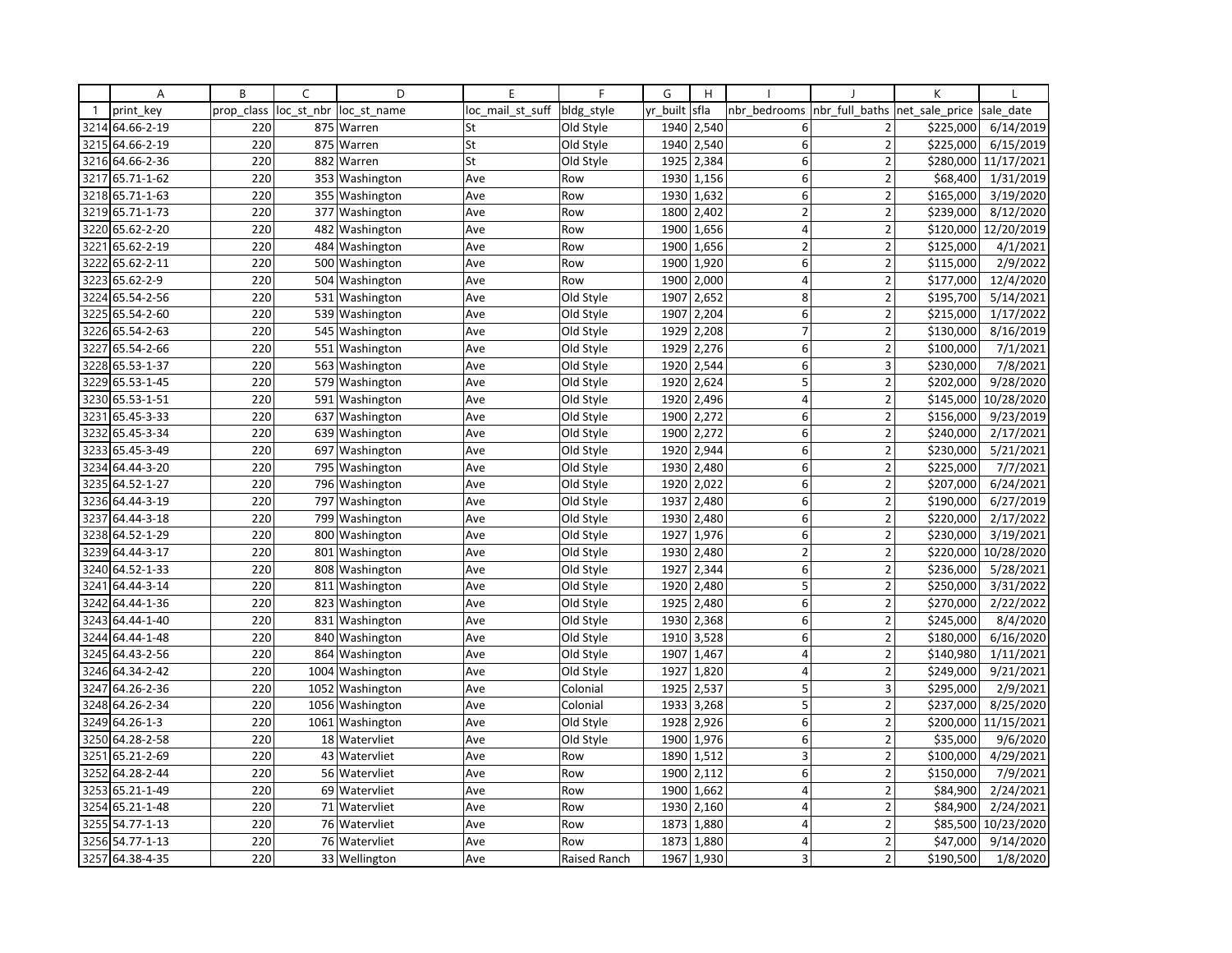|              | Α               | B          | C          | D              | E                | F             | G        | H          |                         |                         | K              |                      |
|--------------|-----------------|------------|------------|----------------|------------------|---------------|----------|------------|-------------------------|-------------------------|----------------|----------------------|
| $\mathbf{1}$ | print key       | prop class | loc_st_nbr | loc st name    | loc mail st suff | bldg style    | yr built | sfla       | nbr bedrooms            | nbr_full_baths          | net sale price | sale date            |
| 3258         | 64.38-3-42      | 220        |            | 38 Wellington  | Ave              | Duplex        |          | 1965 2,340 | 5                       | $\overline{2}$          | \$200,000      | 4/16/2020            |
| 3259         | 64.37-3-38      | 220        |            | 123 Wellington | Ave              | <b>Duplex</b> | 1960     | 1,820      | $\overline{4}$          | $\overline{\mathbf{3}}$ | \$109,797      | 1/21/2022            |
| 3260         | 64.37-3-37      | 220        |            | 129 Wellington | Ave              | Duplex        | 1965     | 1,820      | 4                       | 3                       | \$177,500      | 10/5/2021            |
| 3261         | 64.37-3-36      | 220        |            | 131 Wellington | Ave              | <b>Duplex</b> |          | 1965 1,820 | 4                       | 3                       | \$177,500      | 10/5/2021            |
| 3262         | 65.63-3-60      | 220        |            | 17 West        | St               | Row           | 1900     | 1,716      | $\overline{4}$          | $\overline{2}$          | \$115,000      | 4/1/2021             |
| 3263         | 65.63-3-69      | 220        | 35         | West           | St               | Row           | 1900     | 2,350      | $\overline{4}$          | $\overline{2}$          | \$75,000       | 4/2/2019             |
| 3264         | 65.62-1-30      | 220        |            | 54 West        | St               | Row           |          | 1900 1,792 | 6 <sup>1</sup>          | $\overline{2}$          |                | \$170,000 12/29/2021 |
| 3265         | 65.54-4-36      | 220        | 95         | West           | St               | Row           | 1907     | 1,672      | 5                       | $\overline{2}$          | \$102,000      | 12/30/2021           |
|              | 3266 65.54-4-40 | 220        |            | 105 West       | St               | Row           | 1909     | 1,760      | $6 \mid$                | $\overline{2}$          | \$130,000      | 6/29/2021            |
| 3267         | 64.36-3-19      | 220        | 455        | West           | St               | Old Style     | 1900     | 2,304      | $\overline{4}$          | $\overline{2}$          | \$150,200      | 5/31/2019            |
| 3268         | 64.36-3-21      | 220        |            | 459 West       | St               | Old Style     | 1940     | 2,276      | 5                       | $\overline{2}$          | \$180,000      | 1/24/2022            |
|              | 3269 64.36-3-48 | 220        |            | 460 West       | St               | Row           | 1920     | 2,260      | 6 <sup>1</sup>          | $\overline{2}$          | \$38,000       | 1/25/2019            |
| 3270         | 64.36-3-23      | 220        | 463        | West           | St               | Old Style     | 1940     | 2,276      | 6 <sup>1</sup>          | $\overline{2}$          | \$141,500      | 10/23/2019           |
| 3271         | 64.36-3-46      | 220        | 464        | West           | St               | Row           | 1920     | 2,320      | 5                       | $\overline{2}$          | \$155,000      | 4/23/2021            |
| 3272         | 64.36-3-24      | 220        |            | 465 West       | St               | Old Style     | 1940     | 2,276      | 6                       | $\overline{2}$          | \$139,000      | 9/26/2019            |
| 3273         | 64.36-3-42      | 220        | 472        | West           | St               | Row           | 1920     | 2,312      | 6 <sup>1</sup>          | $\overline{2}$          | \$119,000      | 4/29/2019            |
|              | 3274 64.36-3-39 | 220        |            | 478 West       | St               | Row           | 1920     | 2,120      | $\overline{4}$          | $\overline{2}$          | \$159,000      | 8/5/2021             |
| 3275         | 75.27-1-6       | 220        |            | 14 West Erie   | St               | Old Style     | 1930     | 2,454      | $\overline{7}$          | $\overline{2}$          | \$87,000       | 7/14/2020            |
| 3276         | 64.82-2-58      | 220        |            | 19 West Erie   | St               | Old Style     | 1926     | 2,332      | $6 \mid$                | $\overline{2}$          | \$290,000      | 1/14/2022            |
| 3277         | 64.82-2-59      | 220        |            | 21 West Erie   | St               | Old Style     |          | 1926 2,330 | $\overline{4}$          | $\overline{2}$          | \$230,000      | 2/5/2020             |
| 3278         | 64.83-1-52      | 220        |            | 26 West Erie   | St               | <b>Duplex</b> | 1979     | 1,728      | $\vert 4 \vert$         | $\overline{2}$          | \$240,000      | 6/18/2021            |
| 3279         | 64.83-1-49      | 220        |            | 32 West Erie   | St               | Old Style     | 1927     | 2,376      | $6 \mid$                | $\overline{2}$          | \$245,000      | 10/18/2019           |
| 3280         | 65.71-2-17      | 220        | 23         | Western        | Ave              | Row           | 1890     | 1,850      | $\overline{2}$          | $\overline{2}$          | \$135,000      | 1/11/2019            |
| 3281         | 65.17-2-9       | 220        | 132        | Western        | Ave              | Row           | 1915     | 2,712      | 5                       | $\overline{2}$          | \$41,000       | 2/26/2020            |
| 3282         | 65.62-2-66      | 220        |            | 147 Western    | Ave              | Old Style     | 1900     | 2,856      | 6 <sup>1</sup>          | $\overline{2}$          | \$242,000      | 10/2/2021            |
| 3283         | 65.62-2-66      | 220        |            | 147 Western    | Ave              | Old Style     | 1900     | 2,856      | 6                       | $\overline{2}$          | \$168,000      | 3/26/2019            |
| 3284         | 65.70-1-20      | 220        | 172        | Western        | Ave              | Row           | 1895     | 3,088      | 6 <sup>1</sup>          | 3                       | \$302,000      | 1/11/2022            |
|              | 3285 65.61-5-39 | 220        |            | 225 Western    | Ave              | Row           |          | 1890 2,008 | $\overline{4}$          | $\overline{2}$          | \$145,000      | 8/5/2021             |
| 3286         | 65.61-2-49      | 220        | 228        | Western        | Ave              | Old Style     | 1900     | 3,093      | $6 \mid$                | $\overline{2}$          | \$260,000      | 3/8/2021             |
| 3287         | 65.61-2-44      | 220        |            | 240 Western    | Ave              | Old Style     | 1899     | 2,912      | $6 \mid$                | $\overline{2}$          | \$271,000      | 3/8/2021             |
| 3288         | 65.61-5-44      | 220        | 241        | Western        | Ave              | Row           | 1890     | 2,672      | 6                       | $\overline{2}$          | \$239,500      | 9/13/2021            |
| 3289         | 65.61-2-43      | 220        | 248        | Western        | Ave              | Old Style     | 1942     | 3,000      | 6 <sup>1</sup>          | $\overline{2}$          | \$260,000      | 3/8/2021             |
| 3290         | 65.61-2-40      | 220        | 252        | Western        | Ave              | Row           | 1890     | 2,244      | $\overline{4}$          | $\overline{2}$          | \$220,000      | 3/8/2021             |
| 3291         | 65.61-2-37      | 220        |            | 258 Western    | Ave              | Old Style     | 1894     | 3,050      | 6                       | $\overline{2}$          | \$265,000      | 3/8/2021             |
| 3292         | 65.61-5-56      | 220        | 267        | Western        | Ave              | Row           | 1890     | 2,140      | $6 \mid$                | $\overline{2}$          | \$180,540      | 10/22/2019           |
|              | 3293 65.61-2-34 | 220        |            | 268 Western    | Ave              | Old Style     | 1900     | 3,460      | 8                       | $\overline{2}$          | \$300,000      | 3/8/2021             |
| 3294         | 65.61-2-33      | 220        | 272        | Western        | Ave              | Old Style     | 1904     | 2,982      | $6 \mid$                | $\overline{2}$          | \$260,000      | 3/8/2021             |
|              | 3295 65.61-5-60 | 220        |            | 275 Western    | Ave              | Row           | 1894     | 1,412      | $\overline{2}$          | $\overline{2}$          | \$110,000      | 9/23/2021            |
| 3296         | 65.61-2-19      | 220        |            | 290 Western    | Ave              | Old Style     | 1900     | 2,744      | 5                       | 3                       | \$136,000      | 4/29/2020            |
| 3297         | 65.61-2-10      | 220        | 316        | Western        | Ave              | Row           | 1900     | 1,974      | $\overline{4}$          | $\overline{2}$          | \$240,000      | 7/13/2021            |
|              | 3298 65.61-2-8  | 220        |            | 322 Western    | Ave              | <b>Duplex</b> | 1989     | 2,264      | $6 \mid$                | $\overline{2}$          | \$450,000      | 1/18/2020            |
| 3299         | 64.59-3-13      | 220        | 455        | Western        | Ave              | Row           | 1890     | 1,850      | 6 <sup>1</sup>          | 3                       | \$223,000      | 12/23/2019           |
| 3300         | 64.50-2-38      | 220        | 628        | Western        | Ave              | Old Style     | 1928     | 3,104      | 6 <sup>1</sup>          | $\overline{2}$          | \$287,500      | 6/27/2019            |
|              | 3301 64.50-2-56 | 220        |            | 654 Western    | Ave              | Old Style     | 1927     | 3,200      | $\overline{\mathbf{4}}$ | $\overline{2}$          | \$268,000      | 1/7/2021             |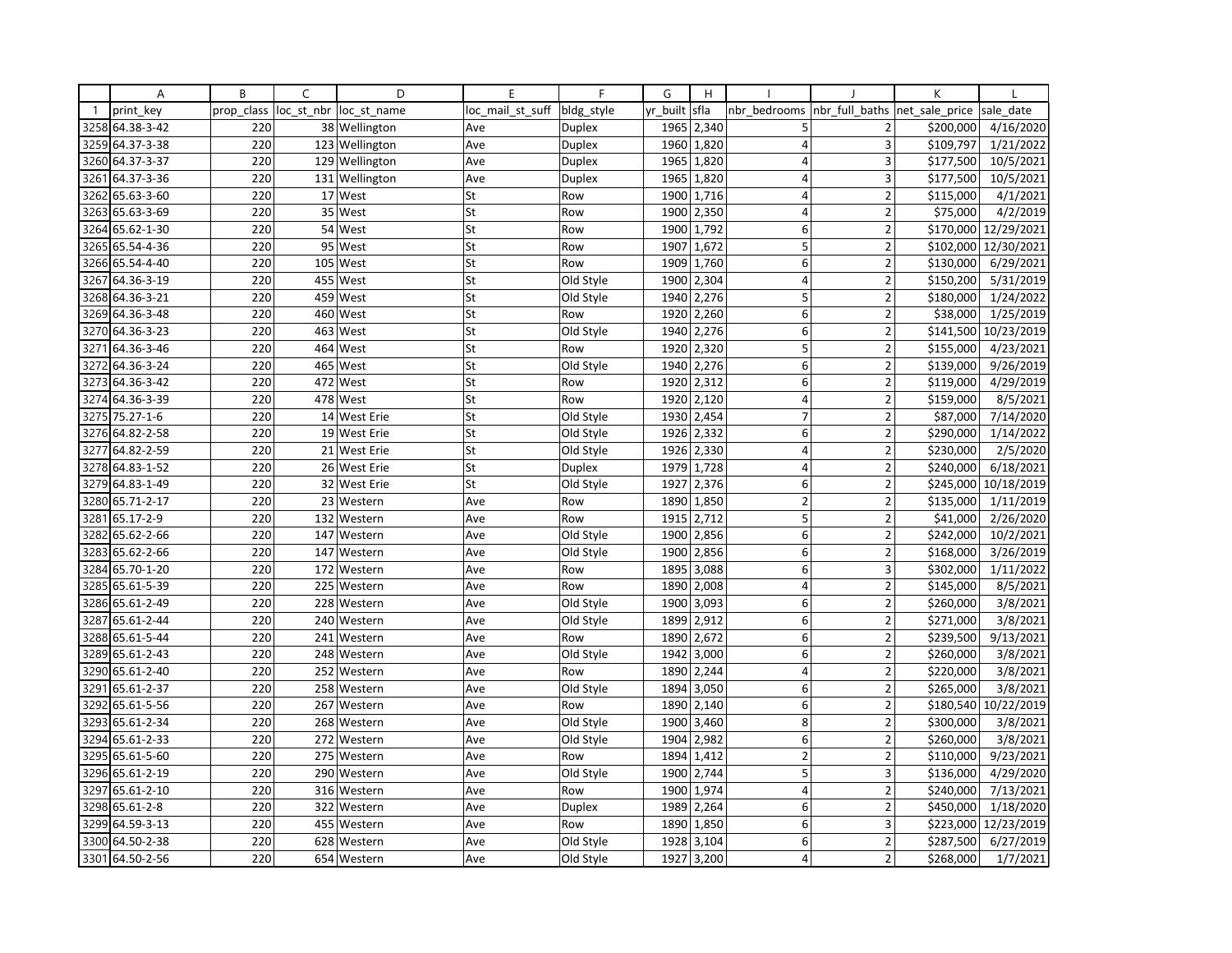|              | A               | B          | C              | D             | E                | F          | G        | H          |                 |                          | К              |            |
|--------------|-----------------|------------|----------------|---------------|------------------|------------|----------|------------|-----------------|--------------------------|----------------|------------|
| $\mathbf{1}$ | print key       | prop class | loc st nbr     | loc st name   | loc mail st suff | bldg_style | yr built | sfla       | nbr bedrooms    | nbr full baths           | net sale price | sale date  |
| 3302         | 64.40-2-4       | 220        |                | 754 Western   | Ave              | Old Style  | 1920     | 3,200      | 3               | $\overline{2}$           | \$342,700      | 11/1/2021  |
| 3303         | 64.40-2-5       | 220        | 830            | Western       | Ave              | Old Style  | 1920     | 3,200      | $\overline{4}$  | $\overline{2}$           | \$332,700      | 11/1/2021  |
| 3304         | 64.31-1-56      | 220        |                | 932 Western   | Ave              | Old Style  | 1920     | 2,764      | 6               | $\overline{2}$           | \$280,000      | 9/30/2020  |
| 3305         | $64.6 - 1 - 6$  | 220        |                | 941 Western   | Ave              | Old Style  |          | 1940 2,600 | 8 <sup>1</sup>  | 3                        | \$260,000      | 1/24/2020  |
|              | 3306 75.23-2-54 | 220        |                | 38 Westford   | St               | Colonial   | 1953     | 3,336      | 5               | $\overline{2}$           | \$308,000      | 1/25/2021  |
| 3307         | 75.68-1-34      | 220        | 63             | Whitehall     | Rd               | Old Style  | 1915     | 2,932      | 6               | $\overline{2}$           | \$220,000      | 4/24/2020  |
|              | 3308 75.50-1-3  | 220        |                | 265 Whitehall | Rd               | Colonial   | 1940     | 2,548      | 6               | $\overline{2}$           | \$235,000      | 1/3/2019   |
| 3309         | 76.49-5-47      | 220        |                | 7 Wilbur      | St               | Row        | 1870     | 4,160      | $\overline{4}$  | $\overline{2}$           | \$83,000       | 4/15/2021  |
|              | 3310 76.49-5-43 | 220        |                | 15 Wilbur     | St               | Row        |          | 1870 1,152 | 3               | $\overline{2}$           | \$60,000       | 8/27/2020  |
| 3311         | 65.56-1-12      | 220        | 5 <sup>1</sup> | Wilkins       | Ave              | Row        | 1935     | 1,784      | 6               | $\overline{\phantom{a}}$ | \$136,500      | 11/3/2020  |
| 3312         | 64.42-2-41      | 220        |                | 54 Winthrop   | Ave              | Old Style  | 1900     | 2,816      | 6               | $\overline{2}$           | \$247,000      | 11/23/2021 |
|              | 3313 64.42-2-20 | 220        |                | 67 Winthrop   | Ave              | Old Style  | 1938     | 2,059      | $\overline{4}$  | $\overline{2}$           | \$221,000      | 2/2/2021   |
|              | 3314 64.42-2-45 | 220        |                | 68 Winthrop   | Ave              | Old Style  | 1900     | 3,328      | 6               | $\overline{2}$           | \$276,000      | 6/30/2020  |
| 3315         | 64.42-2-48      | 220        |                | 80 Winthrop   | Ave              | Old Style  | 1924     | 2,190      | 6               | $\overline{2}$           | \$242,500      | 6/26/2020  |
|              | 3316 64.42-2-52 | 220        |                | 90 Winthrop   | Ave              | Old Style  | 1911     | 2,308      | 6               | $\overline{2}$           | \$262,500      | 10/18/2019 |
| 3317         | 64.42-2-55      | 220        | 98             | Winthrop      | Ave              | Old Style  | 1924     | 3,296      | 6               | $\overline{2}$           | \$259,000      | 12/23/2019 |
|              | 3318 64.42-2-58 | 220        |                | 114 Winthrop  | Ave              | Old Style  | 1925     | 2,500      | 6               | $\overline{2}$           | \$287,000      | 4/23/2021  |
|              | 3319 64.43-1-87 | 220        |                | 127 Winthrop  | Ave              | Old Style  | 1925     | 2,580      | 6               | $\overline{2}$           | \$255,000      | 3/9/2022   |
| 3320         | 64.35-2-18      | 220        | 163            | Winthrop      | Ave              | Old Style  | 1922     | 2,548      | 3               | $\overline{2}$           | \$322,500      | 6/21/2021  |
| 3321         | 64.35-2-29      | 220        |                | 168 Winthrop  | Ave              | Old Style  | 1921     | 2,632      | 6               | $\overline{2}$           | \$270,000      | 5/26/2020  |
| 3322         | 64.35-2-20      | 220        | 169            | Winthrop      | Ave              | Old Style  | 1922     | 2,780      | $6 \mid$        | $\overline{2}$           | \$268,000      | 11/2/2021  |
|              | 3323 64.35-2-20 | 220        |                | 169 Winthrop  | Ave              | Old Style  | 1922     | 2,780      | 6               | $\overline{2}$           | \$240,000      | 8/5/2020   |
| 3324         | 64.35-2-30      | 220        |                | 170 Winthrop  | Ave              | Old Style  | 1922     | 2,480      | 6               | $\overline{a}$           | \$312,000      | 4/9/2021   |
| 3325         | 75.28-4-23      | 220        |                | 11 Woodlawn   | Ave              | Old Style  | 1875     | 2,262      | 3               | $\mathbf 2$              | \$220,000      | 4/1/2019   |
|              | 3326 75.28-1-21 | 220        |                | 29 Woodlawn   | Ave              | Old Style  | 1924     | 2,218      | 6               | $\mathbf 2$              | \$216,500      | 4/3/2019   |
| 3327         | 75.28-3-4       | 220        |                | 74 Woodlawn   | Ave              | Old Style  | 1915     | 2,428      | 5               | $\overline{2}$           | \$245,000      | 2/15/2022  |
| 3328         | 75.28-2-9       | 220        | 88             | Woodlawn      | Ave              | Old Style  | 1933     | 2,228      | 6               | $\overline{2}$           | \$240,000      | 1/25/2021  |
| 3329         | 75.28-2-8       | 220        |                | 90 Woodlawn   | Ave              | Old Style  | 1933     | 2,228      | 6               | $\overline{2}$           | \$228,000      | 2/4/2021   |
| 3330         | 75.28-2-7       | 220        |                | 92 Woodlawn   | Ave              | Old Style  | 1933     | 1,704      | $\vert 4 \vert$ | $\mathbf 2$              | \$162,000      | 8/30/2019  |
| 3331         | 75.28-2-4       | 220        |                | 98 Woodlawn   | Ave              | Old Style  | 1933     | 2,012      | 4               | $\overline{2}$           | \$210,000      | 11/19/2021 |
| 3332         | 75.28-2-2       | 220        | 102            | Woodlawn      | Ave              | Old Style  | 1933     | 2,572      | 6               | $\overline{2}$           | \$249,000      | 8/31/2021  |
| 3333         | 75.28-1-32      | 220        | 115            | Woodlawn      | Ave              | Old Style  | 1926     | 2,340      | 6               | $\overline{2}$           | \$235,000      | 5/14/2019  |
|              | 3334 64.84-4-12 | 220        |                | 143 Woodlawn  | Ave              | Old Style  |          | 1930 2,254 | 6 <sup>1</sup>  | $\overline{2}$           | \$280,000      | 3/17/2021  |
|              | 3335 64.83-2-54 | 220        |                | 146 Woodlawn  | Ave              | Old Style  | 1940     | 2,336      | $\mathsf 6$     | $\overline{2}$           | \$185,000      | 6/24/2021  |
|              | 3336 53.57-1-21 | 220        | 16             | Yardboro      | Ave              | Old Style  | 1920     | 1,648      | 3               | $\overline{2}$           | \$135,000      | 2/19/2021  |
|              | 3337 53.57-1-21 | 220        |                | 16 Yardboro   | Ave              | Old Style  |          | 1920 1,648 | 3               | $\overline{2}$           | \$125,000      | 3/29/2019  |
| 3338         | 65.77-1-14      | 220        | 282            | Yates         | St               | Old Style  | 1900     | 2,232      | $6 \mid$        | $\overline{2}$           | \$160,000      | 2/21/2020  |
|              | 3339 65.69-3-11 | 220        |                | 452 Yates     | St               | Old Style  | 1900     | 2,256      | $\overline{4}$  | $\overline{2}$           | \$165,000      | 6/16/2021  |
| 3340         | 65.69-3-10      | 220        | 456            | Yates         | St               | Row        | 1910     | 2,192      | 6               | $\overline{\phantom{a}}$ | \$125,000      | 1/16/2020  |
| 3341         | 64.76-1-47      | 220        | 490            | Yates         | St               | Old Style  | 1870     | 2,065      | 6               | $\overline{2}$           | \$185,000      | 6/17/2021  |
|              | 3342 64.76-1-43 | 220        |                | 498 Yates     | St               | Row        |          | 1920 2,112 | 6               | $\overline{2}$           | \$109,000      | 1/4/2019   |
| 3343         | 64.76-1-20      | 220        | 499            | Yates         | St               | Old Style  | 1870     | 2,068      | 6               | $\overline{2}$           | \$198,980      | 12/3/2021  |
|              | 3344 64.76-1-41 | 220        | 502            | Yates         | St               | Old Style  | 1870     | 1,996      | $\overline{4}$  | $\overline{2}$           | \$85,000       | 2/21/2019  |
|              | 3345 64.76-1-36 | 220        |                | 512 Yates     | St               | Row        |          | 1870 2,170 | 6               | $\overline{2}$           | \$103,000      | 4/11/2019  |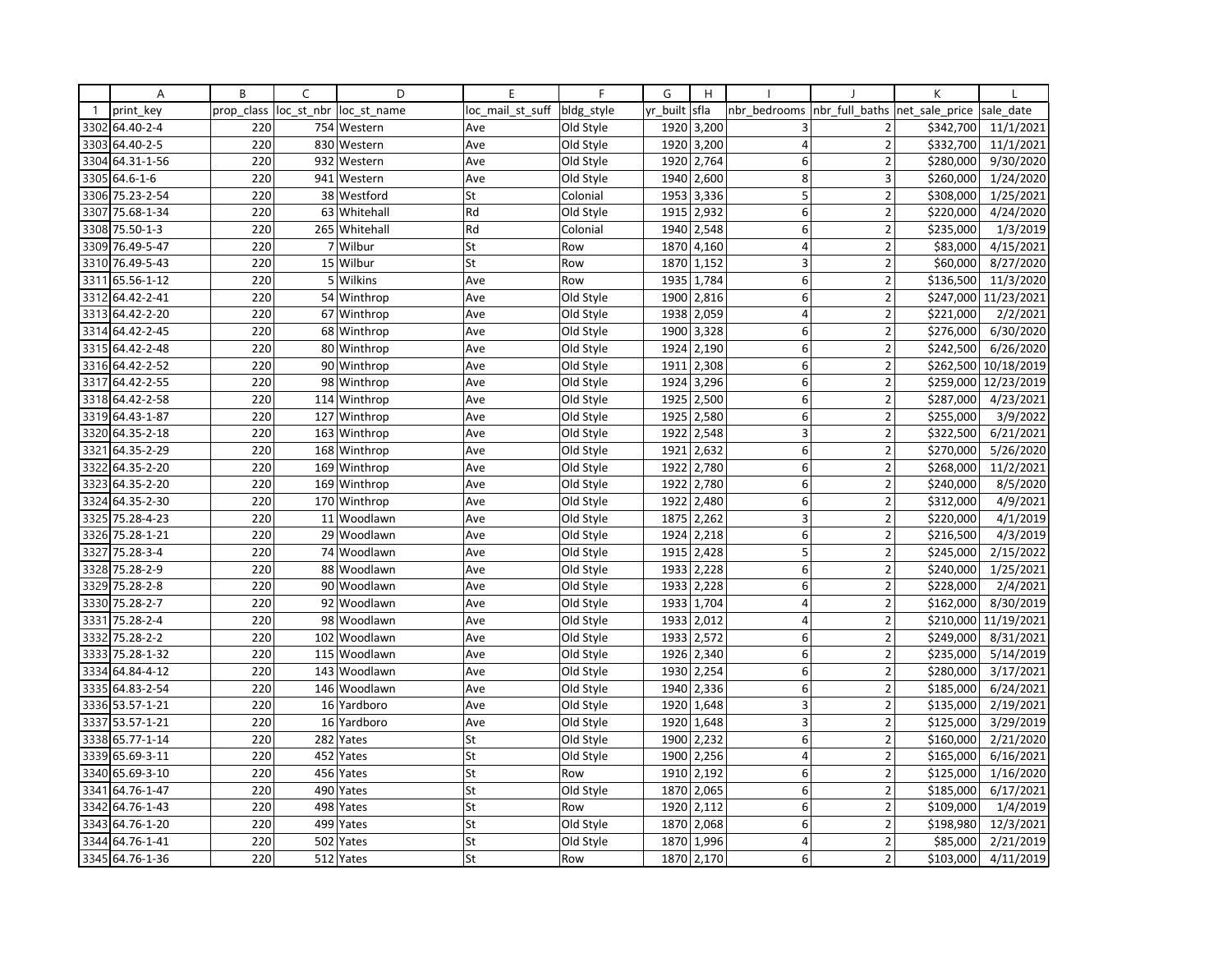|              | Α               | B          | C              | D            | E                | F          | G        | H                       |                         |                | К              |            |
|--------------|-----------------|------------|----------------|--------------|------------------|------------|----------|-------------------------|-------------------------|----------------|----------------|------------|
| $\mathbf{1}$ | print key       | prop class | loc_st_nbr     | loc st name  | loc mail st suff | bldg_style | yr built | sfla                    | nbr bedrooms            | nbr full baths | net sale price | sale date  |
| 3346         | 65.52-2-50      | 230        |                | 12 Albany    | St               | Row        | 1890     | 2,556                   | 5                       | 3              | \$126,690      | 4/30/2021  |
| 3347         | 76.65-1-61      | 230        |                | 25 Alexander | St               | Old Style  | 1880     | 2,652                   | 6                       | $\overline{3}$ | \$135,000      | 3/29/2021  |
| 3348         | 76.65-1-61      | 230        |                | 25 Alexander | St               | Old Style  | 1880     | 2,652                   | 6                       | 3              | \$50,000       | 3/29/2021  |
|              | 3349 76.65-2-32 | 230        |                | 44 Alexander | St               | Row        |          | 1880 3,174              | $6 \mid$                | 3              | \$100,000      | 11/18/2021 |
| 3350         | 76.49-1-59      | 230        |                | 27 Bleecker  | PI               | Row        | 1851     | 2,653                   | 5                       | 3              | \$245,000      | 12/15/2020 |
| 3351         | 76.49-1-58      | 230        |                | 29 Bleecker  | PI               | Row        | 1851     | 3,643                   | $\overline{7}$          | 3              | \$239,000      | 6/4/2021   |
| 3352         | 76.49-1-57      | 230        |                | 31 Bleecker  | PI               | Row        |          | 1853 2,046              | 3                       | 3              | \$198,900      | 11/22/2019 |
| 3353         | 66.37-1-9       | 230        | 26             | Center       | St               | Row        | 1890     | 2,376                   | 3                       | $\overline{3}$ | \$130,000      | 8/30/2019  |
|              | 3354 64.36-4-30 | 230        | 642            | Central      | Ave              | Row        |          | 1890 2,904              | 6                       | 3              | \$270,000      | 4/22/2021  |
| 3355         | 64.28-1-49      | 230        | 700            | Central      | Ave              | Old Style  | 1900     | 2,472                   | 6                       | 3              | \$210,000      | 1/13/2022  |
|              | 3356 76.24-2-31 | 230        | 128            | Chestnut     | St               | Row        | 1872     | 2,788                   | 4                       | 3              | \$378,000      | 3/29/2019  |
|              | 3357 65.82-2-45 | 230        |                | 131 Clinton  | Ave              | Row        | 1873     | 3,087                   | 5                       | 3              | \$45,000       | 3/5/2021   |
| 3358         | 65.81-1-23      | 230        |                | 173 Clinton  | Ave              | Row        | 1868     | 2,200                   | 5                       | 3              | \$140,000      | 4/21/2020  |
| 3359         | 65.73-4-41      | 230        | 201            | Clinton      | Ave              | Row        | 1879     | 2,772                   | $\overline{7}$          | 3              | \$196,250      | 1/20/2021  |
|              | 3360 65.73-2-12 | 230        |                | 252 Clinton  | Ave              | Row        | 1868     | 2,256                   | 6                       | 3              | \$90,000       | 12/17/2020 |
| 3361         | 65.72-6-14      | 230        | 296            | Clinton      | Ave              | Row        | 1880     | 2,970                   | 6                       | 3              | \$112,500      | 5/28/2021  |
| 3362         | 65.72-6-12      | 230        | 300            | Clinton      | Ave              | Row        | 1885     | 2,520                   | 6                       | 3              | \$140,000      | 11/5/2021  |
| 3363         | 65.64-3-21      | 230        | 342            | Clinton      | Ave              | Row        | 1872     | 2,172                   | 6                       | 3              | \$100,000      | 5/10/2019  |
| 3364         | 65.64-3-12      | 230        | 366            | Clinton      | Ave              | Row        | 1872     | 2,520                   | 5                       | $\overline{3}$ | \$37,000       | 1/24/2020  |
|              | 3365 65.64-4-67 | 230        | 407            | Clinton      | Ave              | Row        | 1873     | 2,700                   | 4                       | 3              | \$38,000       | 3/17/2021  |
| 3366         | 65.64-4-67      | 230        | 407            | Clinton      | Ave              | Row        | 1873     | 2,700                   | $\overline{\mathbf{4}}$ | $\overline{3}$ | \$19,000       | 5/10/2019  |
| 3367         | 65.64-2-7       | 230        | 432            | Clinton      | Ave              | Row        | 1889     | 2,180                   | 5                       | 3              | \$169,900      | 9/3/2020   |
| 3368         | 65.55-5-54      | 230        | 537            | Clinton      | Ave              | Row        | 1875     | 1,956                   | 3                       | 3              | \$75,000       | 2/13/2020  |
| 3369         | 65.55-1-29      | 230        | 569            | Clinton      | Ave              | Row        | 1875     | 3,168                   | 6                       | 3              | \$0            | 3/18/2020  |
|              | 3370 76.72-2-80 | 230        | 123            | Clinton      | St               | Row        | 1870     | 3,564                   | 6                       | 3              | \$169,900      | 3/16/2021  |
| 3371         | 76.72-2-80      | 230        | 123            | Clinton      | St               | Row        | 1870     | 3,564                   | 6                       | 3              | \$72,000       | 1/12/2021  |
| 3372         | 76.72-2-80      | 230        | 123            | Clinton      | St               | Row        | 1870     | 3,564                   | 6                       | 3              | \$65,000       | 7/25/2019  |
| 3373         | 65.21-2-38      | 230        | 36             | Colby        | St               | Old Style  | 1929     | 2,708                   | 6                       | 3              | \$150,000      | 11/7/2019  |
| 3374         | 75.68-3-16      | 230        |                | 9 Cuyler     | Ave              | Old Style  | 1920     | 1,900                   | $\vert 4 \vert$         | 3              | \$300,000      | 9/2/2020   |
| 3375         | 75.68-3-6       | 230        | 16             | Cuyler       | Ave              | Old Style  | 1930     | 3,496                   | 6                       | 3              | \$291,000      | 4/23/2019  |
| 3376         | 76.22-4-5       | 230        |                | 94 Dana      | Ave              | Row        | 1925     | 3,000                   | 6                       | 3              | \$211,000      | 10/16/2020 |
| 3377         | 76.39-1-19      | 230        |                | 89 Delaware  | Ave              | Old Style  | 1920     | 3,510                   | $\overline{4}$          | $\overline{4}$ | \$248,200      | 3/11/2021  |
| 3378         | 76.65-1-33      | 230        |                | 19 Delaware  | St               | Row        |          | $\overline{1870}$ 2,520 | 6                       | $\overline{3}$ | \$30,000       | 7/23/2021  |
| 3379         | 76.24-1-15      | 230        |                | 29 Dove      | St               | Row        | 1880     | 4,202                   | $\mathsf 6$             | $\overline{4}$ | \$389,000      | 9/17/2021  |
| 3380         | 76.31-4-20      | 230        | 123            | Dove         | St               | Row        | 1880     | 2,124                   | 3                       | 3              | \$127,500      | 1/9/2020   |
| 3381         | 76.31-4-21      | 230        |                | 125 Dove     | St               | Row        | 1882     | 2,124                   | 3                       | 3              | \$127,500      | 1/9/2020   |
| 3382         | 76.31-4-23      | 230        |                | 129 Dove     | St               | Row        | 1880     | 2,124                   | 3                       | $\overline{3}$ | \$127,500      | 1/9/2020   |
| 3383         | 76.49-1-31      | 230        |                | 141 Eagle    | St               | Row        | 1850     | 3,252                   | 3                       | 3              | \$210,000      | 12/16/2021 |
| 3384         | 76.49-6-2       | 230        | 165            | Eagle        | St               | Row        | 1880     | 2,646                   | 6                       | 3              | \$210,000      | 6/14/2021  |
| 3385         | 76.49-6-44      | 230        |                | 181 Eagle    | St               | Row        | 1853     | 1,224                   | 3                       | 3              | \$199,900      | 2/4/2022   |
|              | 3386 65.70-1-51 | 230        |                | 3 Elberon    | P                | Row        |          | 1900 3,863              | 9                       | 3              | \$140,000      | 9/18/2019  |
| 3387         | 65.70-1-52      | 230        | 5 <sup>1</sup> | Elberon      | PI               | Row        | 1890     | 3,662                   | 9                       | 3              | \$140,000      | 9/18/2019  |
| 3388         | 65.70-1-53      | 230        |                | 7 Elberon    | PI               | Row        | 1890     | 3,646                   | 9                       | 3              | \$140,000      | 9/18/2019  |
|              | 3389 65.70-1-54 | 230        |                | 9 Elberon    | PI               | Row        |          | 1890 3,646              | 9                       | 3              | \$140,000      | 9/18/2019  |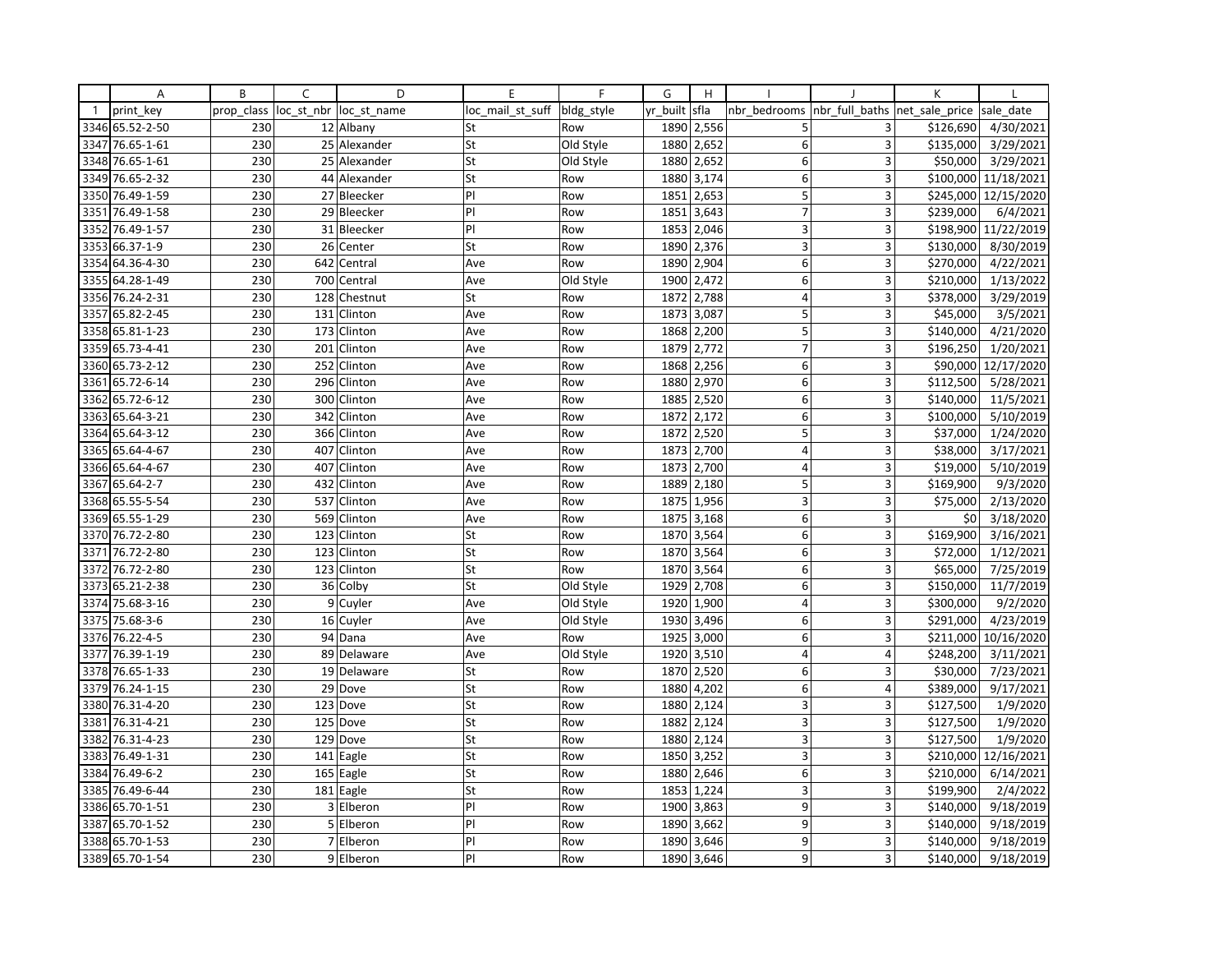|              | Α               | B          | C              | D            | E                | $\mathsf{F}$ | G        | H          |                         |                | K              |                     |
|--------------|-----------------|------------|----------------|--------------|------------------|--------------|----------|------------|-------------------------|----------------|----------------|---------------------|
| $\mathbf{1}$ | print key       | prop_class | loc st nbr     | loc st name  | loc mail st suff | bldg style   | yr built | sfla       | nbr bedrooms            | nbr full baths | net sale price | sale date           |
| 3390         | 65.70-1-55      | 230        |                | 11 Elberon   | PI               | Row          | 1890     | 3,646      | 9                       | 3              | \$140,000      | 9/18/2019           |
| 3391         | 65.70-1-66      | 230        |                | 21 Elberon   | PI               | Row          | 1846     | 2,623      | 9                       | 3              | \$210,000      | 10/27/2020          |
| 3392         | 76.64-2-21      | 230        |                | 59 Elizabeth | St               | Row          | 1910     | 2,310      | 6                       | 3              | \$140,000      | 2/22/2022           |
| 3393         | 76.64-4-33      | 230        |                | 82 Elizabeth | St               | Row          | 1850     | 2,625      | $6 \mid$                | 3              | \$22,000       | 3/22/2019           |
| 3394         | 65.63-2-5       | 230        | 370 Elk        |              | St               | Row          | 1930     | 4,608      | 5                       | 3              | \$70,000       | 3/18/2021           |
| 3395         | 76.49-2-81      | 230        | $\overline{5}$ | Elm          | St               | Row          | 1866     | 2,866      | 6                       | 3              | \$296,000      | 8/17/2020           |
| 3396         | 76.49-2-92      | 230        |                | $33$ Elm     | St               | Row          | 1894     | 3,600      | $\overline{3}$          | 3              | \$310,000      | 10/8/2021           |
| 3397         | 76.49-1-39      | 230        | 66             | Elm          | St               | Row          | 1858     | 4,048      | $\overline{4}$          | 4              | \$365,000      | 12/13/2021          |
| 3398         | 76.40-1-14      | 230        |                | 208 Elm      | St               | Row          | 1871     | 2,508      | 3                       | 3              | \$209,000      | 9/1/2020            |
| 3399         | 76.31-4-19      | 230        | 240 Elm        |              | St               | Row          | 1880     | 1,872      | $\overline{3}$          | 3              | \$127,500      | 1/9/2020            |
| 3400         | 65.82-1-65      | 230        |                | 57 First     | St               | Row          | 1838     | 2,202      | 6                       | 3              | \$35,000       | 1/27/2021           |
| 3401         | 65.82-1-65      | 230        |                | 57 First     | St               | Row          | 1838     | 2,202      | 6                       | 3              | \$35,000       | $\frac{1}{27}/2021$ |
| 3402         | 65.73-4-21      | 230        |                | 118 First    | St               | Row          | 1890     | 1,600      | $\overline{4}$          | 3              | \$40,000       | 5/28/2021           |
| 3403         | 65.73-5-67      | 230        |                | 175 First    | St               | Row          | 1890     | 2,520      | 8                       | 3              | \$46,000       | 3/23/2021           |
| 3404         | 65.56-3-46      | 230        |                | 313 First    | St               | Row          | 1920     | 2,100      | 6                       | 3              | \$23,000       | 9/10/2020           |
| 3405         | 65.47-3-25      | 230        |                | 453 First    | St               | Row          | 1900     | 2,772      | 6                       | 3              | \$167,000      | 12/3/2021           |
| 3406         | 76.65-2-56      | 230        |                | 117 Fourth   | Ave              | Row          | 1880     | 3,835      | 12                      | $\overline{3}$ | \$85,000       | 3/31/2021           |
| 3407         | 76.64-2-43      | 230        |                | 137 Fourth   | Ave              | Row          | 1869     | 2,880      | 5                       | 3              | \$153,700      | 9/3/2019            |
| 3408         | 76.64-2-49      | 230        | 149            | Fourth       | Ave              | Row          | 1886     | 2,553      | 6 <sup>1</sup>          | 3              | \$75,000       | 5/24/2021           |
| 3409         | 76.64-2-49      | 230        |                | 149 Fourth   | Ave              | Row          | 1886     | 2,553      | 6                       | 3              | \$60,000       | 5/24/2021           |
| 3410         | 64.83-2-24      | 230        |                | 27 Glenwood  | St               | Old Style    | 1930     | 3,111      | $\overline{9}$          | 3              | \$315,900      | 9/22/2020           |
| 3411         | 64.29-1-25      | 230        |                | 50 Glynn     | St               | Ranch        | 1963     | 2,536      | 6                       | 5              | \$435,000      | 3/26/2021           |
| 3412         | 76.49-2-42      | 230        | 57             | Grand        | St               | Row          | 1814     | 2,646      | $\overline{4}$          | 3              | \$65,000       | 9/10/2021           |
| 3413         | 76.49-2-44      | 230        |                | 61 Grand     | St               | Row          | 1828     | 3,808      | 6                       | 3              | \$185,000      | 9/30/2020           |
| 3414         | 76.49-3-79      | 230        |                | 72 Grand     | St               | Row          |          | 1870 2,820 | 3                       | 3              | \$195,000      | 4/2/2021            |
| 3415         | 76.49-3-76      | 230        |                | 78 Grand     | St               | Row          | 1870     | 3,300      | $\overline{7}$          | 3              | \$108,000      | 1/10/2020           |
| 3416         | 76.49-5-56      | 230        | 105            | Grand        | St               | Row          | 1850     | 3,168      | $6 \mid$                | 3              | \$130,000      | 3/26/2019           |
| 3417         | 76.49-5-59      | 230        |                | 111 Grand    | St               | Row          | 1860     | 3,168      | 3                       | 3              | \$166,400      | 7/17/2020           |
| 3418         | 76.49-5-59      | 230        |                | 111 Grand    | St               | Row          | 1860     | 3,168      | 3                       | 3              | \$100,000      | 5/23/2019           |
| 3419         | 76.49-3-59      | 230        |                | 112 Grand    | St               | Row          | 1860     | 3,360      | 6                       | 4              | \$110,000      | 12/5/2019           |
| 3420         | 76.57-2-57      | 230        |                | 130 Grand    | St               | Row          | 1873     | 3,520      | $\overline{4}$          | 3              | \$239,000      | 3/5/2021            |
| 3421         | 76.57-2-56      | 230        | 132            | Grand        | St               | Row          | 1872     | 2,838      | 6                       | 3              | \$185,000      | 11/5/2021           |
| 3422         | $54.77 - 1 - 1$ | 230        | 84             | Grant        | Ave              | Row          | 1940     | 2,340      | $6 \mid$                | 3              | \$35,000       | 9/30/2019           |
| 3423         | 76.31-2-28      | 230        |                | 354 Hamilton | St               | Row          | 1885     | 1,744      | 6                       | 3              | \$380,000      | 5/24/2021           |
| 3424         | 76.31-2-15      | 230        |                | 380 Hamilton | St               | Row          | 1857     | 3,927      | $\overline{3}$          | 3              | \$412,000      | 4/11/2019           |
| 3425         | 65.69-1-35      | 230        |                | 421 Hamilton | St               | Old Style    | 1910     | 2,594      | $\overline{4}$          | 3              | \$203,000      | 12/21/2021          |
| 3426         | 65.61-3-59      | 230        |                | 509 Hamilton | St               | Row          | 1890     | 2,436      | 5                       | 3              | \$165,000      | 3/18/2019           |
| 3427         | 65.61-4-5       | 230        |                | 510 Hamilton | St               | Row          | 1900     | 2,898      | 6 <sup>1</sup>          | $\overline{3}$ | \$290,000      | 2/3/2022            |
| 3428         | 76.32-1-51      | 230        |                | 277 Hudson   | Ave              | Row          | 1871     | 2,732      | $\overline{4}$          | 3              | \$315,000      | 10/11/2019          |
| 3429         | 76.24-4-40      | 230        | 293            | Hudson       | Ave              | Row          | 1870     | 2,384      | 3                       | 3              | \$240,000      | 9/18/2019           |
| 3430         | 76.24-5-18      | 230        |                | 328 Hudson   | Ave              | Row          | 1877     | 3,070      | $\overline{4}$          | 3              | \$311,000      | 8/30/2019           |
| 3431         | 76.24-5-16      | 230        |                | 330 Hudson   | Ave              | Row          | 1871     | 3,024      | $\overline{4}$          | $\overline{3}$ | \$372,500      | 10/20/2020          |
| 3432         | 76.23-3-18      | 230        |                | 367 Hudson   | Ave              | Row          | 1890     | 3,212      | 5                       | $\overline{3}$ | \$225,000      | 6/14/2021           |
|              | 3433 65.70-2-16 | 230        |                | 393 Hudson   | Ave              | Row          |          | 1890 2,052 | $\overline{\mathbf{4}}$ | $\overline{3}$ | \$250,000      | 9/16/2019           |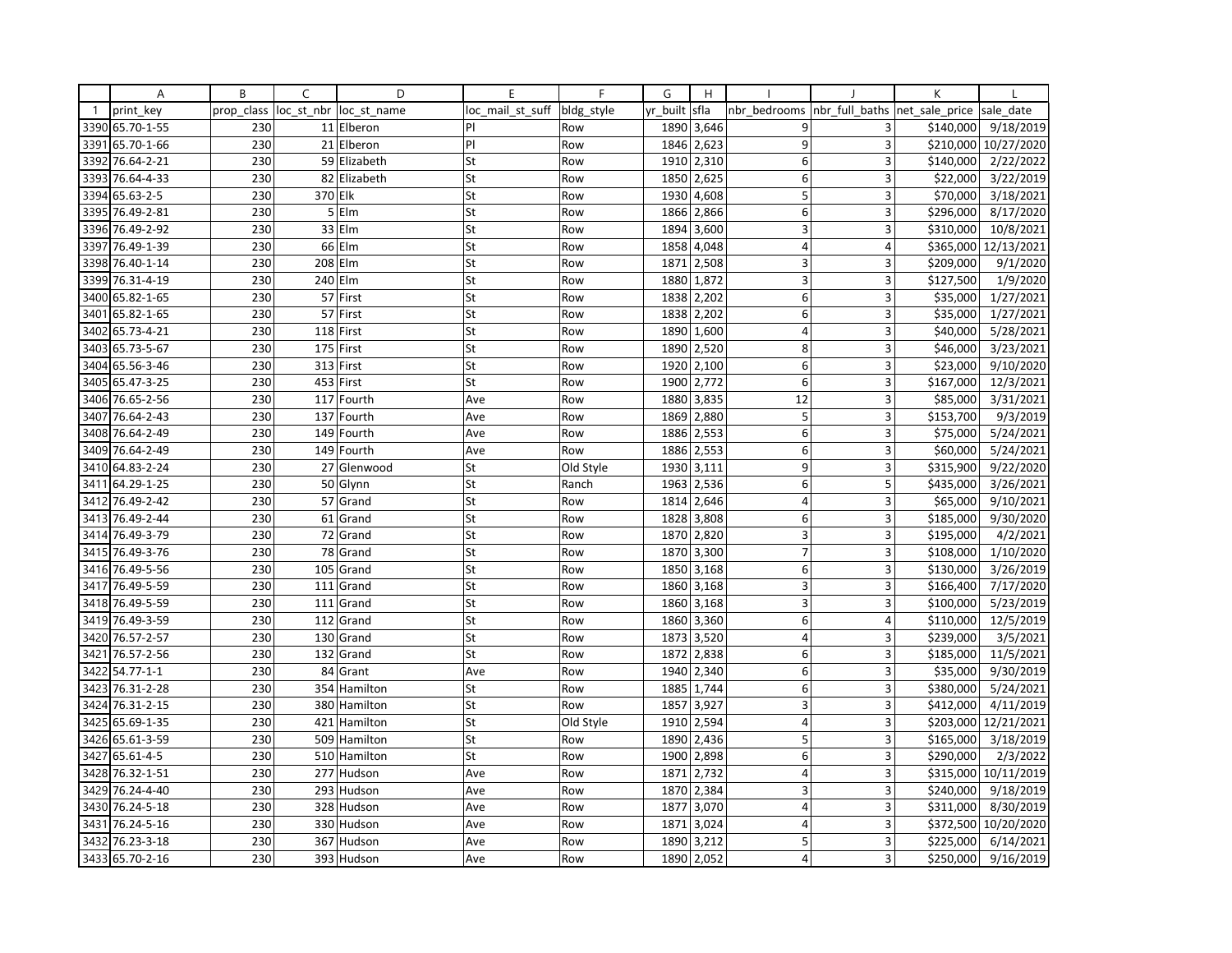|              | Α               | B          | C          | D               | E                | F          | G        | H          |                |                | К              |                      |
|--------------|-----------------|------------|------------|-----------------|------------------|------------|----------|------------|----------------|----------------|----------------|----------------------|
| $\mathbf{1}$ | print key       | prop class | loc st nbr | loc st name     | loc mail st suff | bldg_style | yr built | sfla       | nbr bedrooms   | nbr full baths | net sale price | sale date            |
| 3434         | 65.61-3-45      | 230        |            | 472 Hudson      | Ave              | Old Style  | 1920     | 2,516      |                | 3              | \$238,500      | 3/5/2021             |
| 3435         | 65.61-2-23      | 230        |            | 503 Hudson      | Ave              | Old Style  | 1892     | 1,862      | $\overline{4}$ | $\overline{3}$ | \$200,000      | 12/2/2020            |
| 3436         | 76.61-4-53      | 230        |            | 51 Hurlbut      | St               | Old Style  | 1900     | 2,602      | 5              | 3              | \$200,000      | 12/30/2021           |
| 3437         | 76.54-4-34      | 230        |            | 77 Hurlbut      | St               | Old Style  | 1948     | 2,352      | 6              | 3              | \$225,000      | 10/22/2019           |
|              | 3438 76.40-2-24 | 230        |            | 4 Irving        | St               | Row        | 1894     | 2,916      | 3              | 3              | \$310,000      | 12/16/2019           |
| 3439         | 76.40-2-16      | 230        |            | 20 Irving       | St               | Row        | 1888     | 2,032      | 3              | 3              | \$249,800      | 9/11/2019            |
| 3440         | 76.24-4-16      | 230        | 206 Jay    |                 | St               | Row        | 1855     | 1,890      | 3              | 3              | \$215,000      | 2/15/2019            |
| 3441         | 76.24-3-22      | 230        | 209        | Jay             | St               | Row        | 1856     | 2,508      | 3              | $\overline{3}$ | \$214,900      | 8/23/2019            |
| 3442         | 65.46-2-17      | 230        |            | 9 Kent          | St               | Old Style  | 1915     | 2,984      | 5              | 3              | \$201,450      | 9/23/2020            |
| 3443         | 76.24-6-35      | 230        | 115.5      | Lancaster       | St               | Row        | 1884     | 3,104      | 5              | 3              | \$399,900      | 12/16/2021           |
| 3444         | 76.24-6-35      | 230        |            | 115.5 Lancaster | St               | Row        | 1884     | 3,104      | 5              | 3              | \$382,500      | 1/9/2019             |
| 3445         | 76.24-6-35      | 230        |            | 115.5 Lancaster | St               | Row        | 1884     | 3,104      | 5              | 3              | \$365,000      | 5/27/2020            |
| 3446         | 76.32-1-6       | 230        |            | 118 Lancaster   | St               | Row        | 1875     | 3,876      | $\overline{4}$ | 3              | \$506,721      | 4/22/2021            |
| 3447         | 76.24-6-48      |            | 230 141A   | Lancaster       | St               | Row        | 1898     | 3,136      | 4              | 3              | \$315,000      | 1/10/2020            |
| 3448         | 76.24-2-45      | 230        |            | 167 Lancaster   | St               | Row        | 1853     | 2,712      | 6              | 3              | \$262,400      | 1/10/2022            |
| 3449         | 76.24-2-46      | 230        |            | 169 Lancaster   | St               | Row        | 1853     | 2,305      | 3              | 3              | \$307,500      | 7/28/2020            |
| 3450         | 76.24-2-54      | 230        |            | 185 Lancaster   | St               | Row        | 1852     | 1,716      | 3              | 3              | \$270,000      | 10/23/2019           |
| 3451         | 76.24-3-12      | 230        |            | 186 Lancaster   | St               | Row        | 1852     | 2,268      | $\overline{3}$ |                | \$265,000      | 2/11/2022            |
| 3452         | 65.80-3-64      | 230        |            | 219 Lancaster   | St               | Row        | 1870     | 3,464      | $\overline{3}$ | $\overline{3}$ | \$410,000      | 10/4/2019            |
| 3453         | 64.43-1-19      | 230        |            | 888 Lancaster   | St               | Old Style  | 1911     | 2,200      | 10             | 4              | \$295,000      | 6/9/2021             |
| 3454         | 65.72-5-21      | 230        |            | $109$ Lark      | St               | Row        | 1892     | 1,932      | 3 <sup>1</sup> | 3              | \$113,000      | 7/1/2019             |
| 3455         | 65.72-5-21      | 230        |            | 109 Lark        | St               | Row        | 1892     | 1,932      | 3              | 3              | \$105,000      | 9/10/2021            |
|              | 3456 65.73-2-88 | 230        |            | $114$ Lark      | St               | Row        | 1878     | 2,835      | 5              | 3              | \$139,000      | 5/24/2021            |
| 3457         | 65.73-2-87      | 230        |            | $116$ Lark      | St               | Row        | 1878     | 3,960      | $\overline{7}$ | 3              | \$139,000      | 10/4/2019            |
|              | 3458 65.73-2-86 | 230        |            | 118 Lark        | St               | Row        | 1878     | 2,700      | 5              | 3              | \$113,000      | 7/1/2019             |
| 3459         | 65.73-2-86      | 230        |            | 118 Lark        | St               | Row        | 1878     | 2,700      | 5              | 3              | \$67,000       | 11/12/2021           |
| 3460         | 65.73-2-85      | 230        |            | 120 Lark        | St               | Row        | 1878     | 2,970      | 6              | 3              | \$150,000      | 3/11/2020            |
| 3461         | 65.80-4-21      | 230        |            | 154 Lark        | St               | Row        | 1890     | 2,554      | 6              | 3              | \$22,000       | 3/11/2019            |
| 3462         | 76.24-5-71      | 230        | 276        | Lark            | St               | Row        | 1853     | 2,772      | 5 <sup>1</sup> | 3              | \$229,400      | 9/21/2021            |
| 3463         | 76.23-3-59      | 230        |            | 293 Lark        | St               | Row        | 1867     | 2,160      | 3              | 3              | \$70,000       | 2/5/2019             |
| 3464         | 65.64-4-74      | 230        |            | 26 Lexington    | Ave              | Row        | 1872     | 2,700      | 8              | 3              | \$120,000      | 2/13/2020            |
| 3465         | 65.72-2-1       | 230        |            | 84 Lexington    | Ave              | Row        | 1920     | 2,744      | 5              | 3              | \$180,000      | 8/5/2021             |
| 3466         | 65.71-1-7       | 230        |            | 97 Lexington    | Ave              | Row        | 1930     | 2,662      | 6 <sup>1</sup> | 3              | \$124,900      | 10/1/2019            |
| 3467         | 65.65-6-13      | 230        |            | 222 Livingston  | Ave              | Row        | 1890     | 2,760      | $\mathsf 6$    | $\overline{3}$ | \$50,000       | 3/5/2021             |
| 3468         | 65.57-2-54      | 230        |            | 305 Livingston  | Ave              | Row        | 1870     | 2,691      | 5              | 3              | \$85,000       | 9/22/2020            |
|              | 3469 76.49-2-49 | 230        |            | 151 Madison     | Ave              | Row        | 1940     | 2,992      | 5              | 4              | \$200,000      | 8/5/2021             |
| 3470         | 76.32-4-24      | 230        |            | 332 Madison     | Ave              | Row        | 1843     | 2,400      | $\overline{4}$ | 3              | \$437,000      | 11/8/2021            |
| 3471         | 76.32-3-43      | 230        |            | 335 Madison     | Ave              | Row        | 1871     | 3,372      | $\overline{4}$ | 3              | \$255,000      | 4/22/2021            |
| 3472         | 76.32-4-17      | 230        |            | 346 Madison     | Ave              | Row        | 1851     | 3,177      | 8              | 3              | \$65,000       | 7/28/2021            |
| 3473         | 76.32-4-15      | 230        |            | 350 Madison     | Ave              | Row        | 1876     | 3,300      | 8              | 3              | \$295,000      | 12/3/2020            |
|              | 3474 76.32-3-60 | 230        |            | 357 Madison     | Ave              | Row        |          | 1851 1,827 | 5              | 3              | \$240,000      | 12/7/2021            |
| 3475         | 76.32-3-61      | 230        |            | 359 Madison     | Ave              | Row        | 1851     | 1,959      | 5              | 3              | \$240,000      | 12/7/2021            |
|              | 3476 76.32-3-62 | 230        |            | 361 Madison     | Ave              | Row        | 1885     | 2,034      | 3              | 3              | \$240,000      | 12/13/2021           |
|              | 3477 76.32-3-63 | 230        |            | 363 Madison     | Ave              | Row        | 1886     | 2,166      | $\overline{3}$ | 3              |                | \$240,000 12/15/2021 |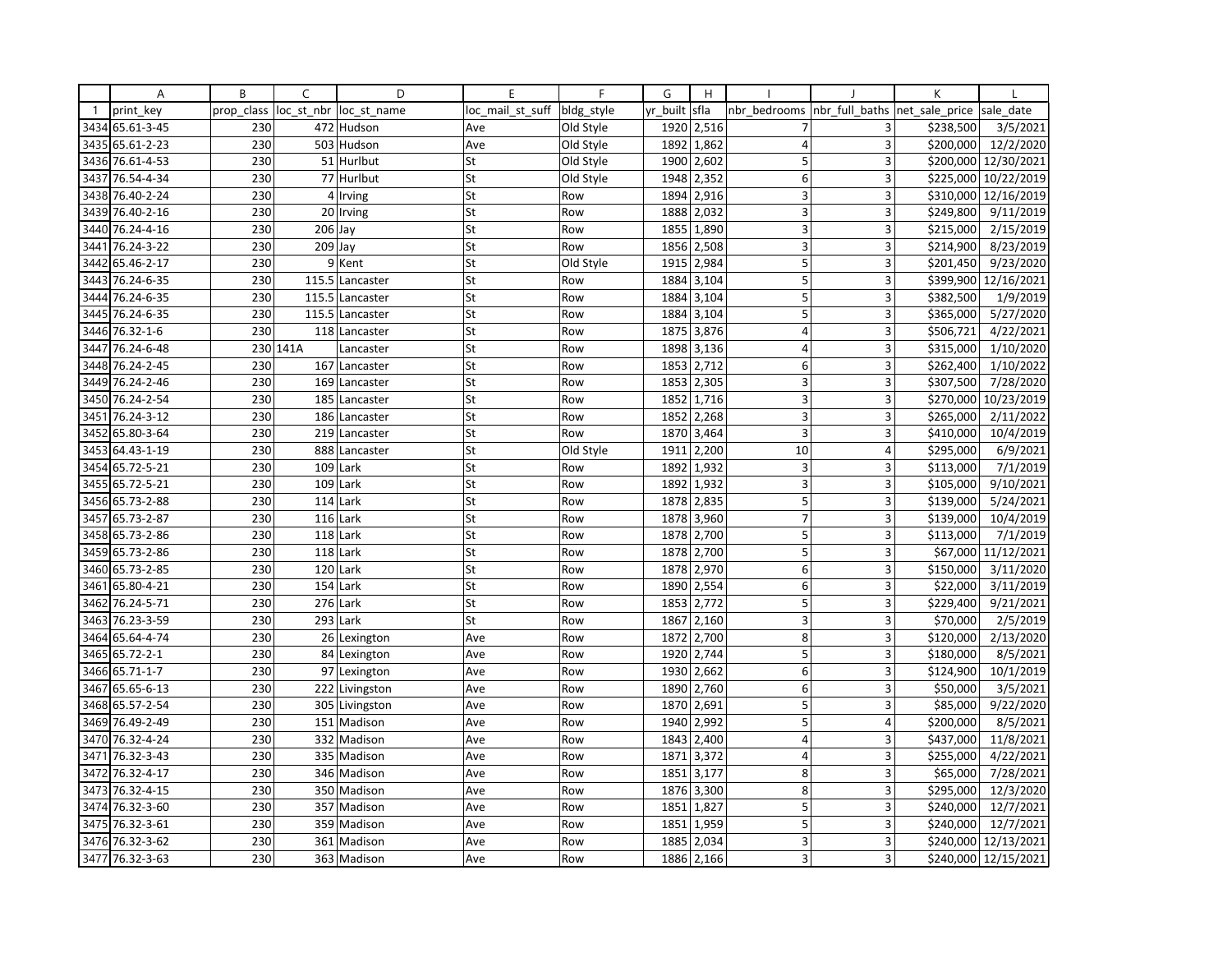|              | Α               | B          | C          | D            | E                | $\mathsf{F}$  | G        | H          |                         |                | K              |                       |
|--------------|-----------------|------------|------------|--------------|------------------|---------------|----------|------------|-------------------------|----------------|----------------|-----------------------|
| $\mathbf{1}$ | print key       | prop class | loc_st_nbr | loc st name  | loc mail st suff | bldg style    | yr built | sfla       | nbr bedrooms            | nbr full baths | net sale price | sale date             |
| 3478         | 76.31-2-45      | 230        |            | 373 Madison  | Ave              | Row           | 1861     | 3,578      | 6                       | 3              | \$269,900      | 7/3/2020              |
| 3479         | 76.31-3-15      | 230        | 394        | Madison      | Ave              | Row           | 1850     | 3,412      | 6                       | 3              | \$258,000      | 1/31/2020             |
| 3480         | 76.23-2-6       | 230        | 484        | Madison      | Ave              | Row           | 1875     | 2,724      | $\overline{3}$          | 3              | \$225,000      | 10/18/2021            |
| 3481         | 76.23-1-27      | 230        |            | 498 Madison  | Ave              | Row           |          | 1903 2,502 | $\overline{4}$          | 3              | \$279,000      | 5/19/2020             |
| 3482         | 64.29-2-78      | 230        |            | 415 Magazine | St               | Cape Cod      | 1950     | 1,368      | $\overline{4}$          | 3              | \$215,000      | 4/2/2021              |
| 3483         | 64.42-2-13      | 230        | 96         | Manning      | <b>Blvd</b>      | Old Style     | 1911     | 2,614      | 3                       | 3              | \$328,600      | 11/26/2019            |
| 3484         | 64.42-2-13      | 230        |            | 96 Manning   | Blvd             | Old Style     | 1911     | 2,614      | 3                       | 3              | \$285,000      | 3/14/2022             |
| 3485         | 64.43-1-53      | 230        | 101        | Manning      | Blvd             | Old Style     | 1911     | 1,916      | $6 \mid$                | 3              | \$265,000      | 2/2/2022              |
|              | 3486 64.44-3-13 | 230        |            | 353 Manning  | Blvd             | Old Style     |          | 1940 2,840 | 8 <sup>1</sup>          | 3              | \$324,000      | 3/7/2022              |
| 3487         | 65.37-3-26      | 230        | 414        | Manning      | Blvd             | Old Style     | 1922     | 3,133      | 6                       | 4              | \$0            | 5/5/2020              |
| 3488         | 65.37-3-24      | 230        |            | 420 Manning  | Blvd             | Old Style     | 1932     | 2,656      | 6 <sup>1</sup>          | 3              | \$235,750      | 6/18/2019             |
|              | 3489 64.30-3-9  | 230        |            | 36 Miller    | Ave              | <b>Duplex</b> | 1970     | 2,184      | 6                       | 3              | \$330,000      | 7/1/2021              |
| 3490         | 64.30-2-71      | 230        |            | 55 Miller    | Ave              | <b>Duplex</b> | 1960     | 2,340      | $\overline{\mathbf{4}}$ | 3              | \$250,000      | 6/12/2020             |
| 3491         | 76.31-1-36      | 230        | 49         | Morris       | St               | Old Style     | 1920     | 2,216      | $6 \mid$                | 3              | \$78,500       | 4/26/2019             |
| 3492         | 76.22-4-37      | 230        |            | 89 Morris    | St               | Row           | 1940     | 1,760      | $\overline{4}$          | 3              | \$227,500      | 12/15/2021            |
| 3493         | 76.22-4-37      | 230        |            | 89 Morris    | St               | Row           | 1940     | 1,760      | $\overline{4}$          | 3              | \$132,000      | 3/3/2020              |
| 3494         | 76.22-4-37      | 230        |            | 89 Morris    | St               | Row           | 1940     | 1,760      | $\overline{4}$          | 3              | \$65,000       | 12/13/2019            |
| 3495         | 76.55-2-2       | 230        |            | 210 Morton   | Ave              | Row           | 1895     | 1,680      | 3                       | 3              | \$125,000      | 3/8/2021              |
| 3496         | 76.47-2-11      | 230        |            | 270 Morton   | Ave              | Old Style     | 1910     | 2,714      | $\overline{\mathbf{4}}$ | 3              | \$200,000      | 3/12/2019             |
| 3497         | 76.49-5-77      | 230        |            | 11 Myrtle    | Ave              | Row           | 1860     | 2,262      | 3                       | 3              | \$197,500      | 6/22/2021             |
| 3498         | 76.49-5-82      | 230        |            | 21 Myrtle    | Ave              | Row           | 1880     | 3,150      | 6 <sup>1</sup>          | $\overline{3}$ | \$211,000      | 12/31/2020            |
| 3499         | 76.49-5-82      | 230        |            | 21 Myrtle    | Ave              | Row           | 1880     | 3,150      | $6 \mid$                | 3              | \$28,000       | 3/14/2019             |
| 3500         | 76.49-5-85      | 230        |            | 25 Myrtle    | Ave              | Row           | 1880     | 2,880      | $\overline{\mathbf{4}}$ | $\overline{3}$ | \$255,000      | 3/23/2022             |
| 3501         | 76.49-6-18      | 230        |            | 30 Myrtle    | Ave              | Row           | 1880     | 3,300      | $\overline{7}$          | 3              | \$175,000      | 2/1/2019              |
| 3502         | 76.22-3-47      | 230        |            | 355 Myrtle   | Ave              | Old Style     | 1920     | 3,208      | $\overline{7}$          | 3              | \$285,000      | 6/30/2021             |
| 3503         | 64.76-3-21      | 230        |            | 700 Myrtle   | Ave              | Old Style     | 1923     | 3,007      | $\overline{7}$          | 3              | \$260,000      | 2/25/2021             |
| 3504         | 64.76-3-19      | 230        |            | 706 Myrtle   | Ave              | Old Style     | 1923     | 3,094      | 5                       | 3              | \$256,000      | 1/13/2021             |
|              | 3505 64.76-2-12 | 230        |            | 717 Myrtle   | Ave              | Old Style     |          | 1890 2,618 | 6 <sup>1</sup>          | 3              | \$270,000      | 3/29/2021             |
| 3506         | 64.51-3-42      | 230        |            | 69 N Allen   | St               | Old Style     | 1900     | 2,904      | 8 <sup>1</sup>          | 3              | \$245,000      | 8/6/2019              |
| 3507         | 65.29-3-12      | 230        |            | 186 N Main   | Ave              | Old Style     | 1940     | 2,240      | $6 \mid$                | $\overline{2}$ | \$255,000      | 5/12/2021             |
| 3508         | 65.28-1-56      | 230        | 648        | N Pearl      | St               | Old Style     | 1920     | 2,093      | 9                       | 3              | \$150,000      | 8/3/2021              |
| 3509         | 64.79-2-1       | 230        | 806        | New Scotland | Ave              | Old Style     | 1930     | 3,208      | 3                       | 3              | \$495,000      | 11/8/2021             |
| 3510         | 65.39-1-3       | 230        |            | 40 Ontario   | St               | Row           | 1890     | 4,320      | 5                       | 3              | \$65,000       | 5/15/2019             |
| 3511         | 65.38-2-39      | 230        |            | 59 Ontario   | St               | Row           | 1892     | 2,596      | 9                       | $\overline{3}$ | \$75,000       | 5/25/2021             |
| 3512         | 65.46-4-10      | 230        | 72         | Ontario      | St               | Row           | 1870     | 2,016      | $\overline{7}$          | 3              | \$72,000       | 9/11/2019             |
|              | 3513 65.46-1-18 | 230        | 105        | Ontario      | St               | Row           | 1890     | 2,772      | 3                       | 3              | \$110,000      | 2/14/2019             |
| 3514         | 65.46-1-18      | 230        | 105        | Ontario      | St               | Row           | 1890     | 2,772      | 3 <sup>1</sup>          | 3              | \$65,000       | 4/1/2021              |
|              | 3515 65.81-3-20 | 230        |            | 208 Orange   | St               | Row           |          | 1890 2,112 | 6 <sup>1</sup>          | $\overline{2}$ | \$159,400      | 5/28/2021             |
| 3516         | 65.72-6-43      | 230        | 331        | Orange       | St               | Row           | 1873     | 1,656      | $\overline{4}$          | 3              | \$132,500      | 8/25/2021             |
| 3517         | 65.64-3-31      | 230        | 347        | Orange       | St               | Row           | 1950     | 2,024      | 5                       | 3              | \$135,000      | 10/11/2019            |
|              | 3518 65.64-3-35 | 230        |            | 355 Orange   | St               | Row           | 1887     | 2,970      | 5                       | 3              | \$84,000       | 1/19/2021             |
| 3519         | 76.56-2-80      | 230        |            | 21 Osborne   | St               | Row           | 1900     | 3,486      | 6                       | 3              | \$155,000      | $\frac{1}{11}/9/2021$ |
|              | 3520 76.49-7-17 | 230        |            | 44 Park      | Ave              | Row           | 1870     | 3,316      | 10                      | 3              | \$201,500      | 9/18/2020             |
|              | 3521 76.49-7-14 | 230        |            | 50 Park      | Ave              | Row           | 1865     | 2,388      | 6                       | $\overline{3}$ | \$219,000      | 8/30/2021             |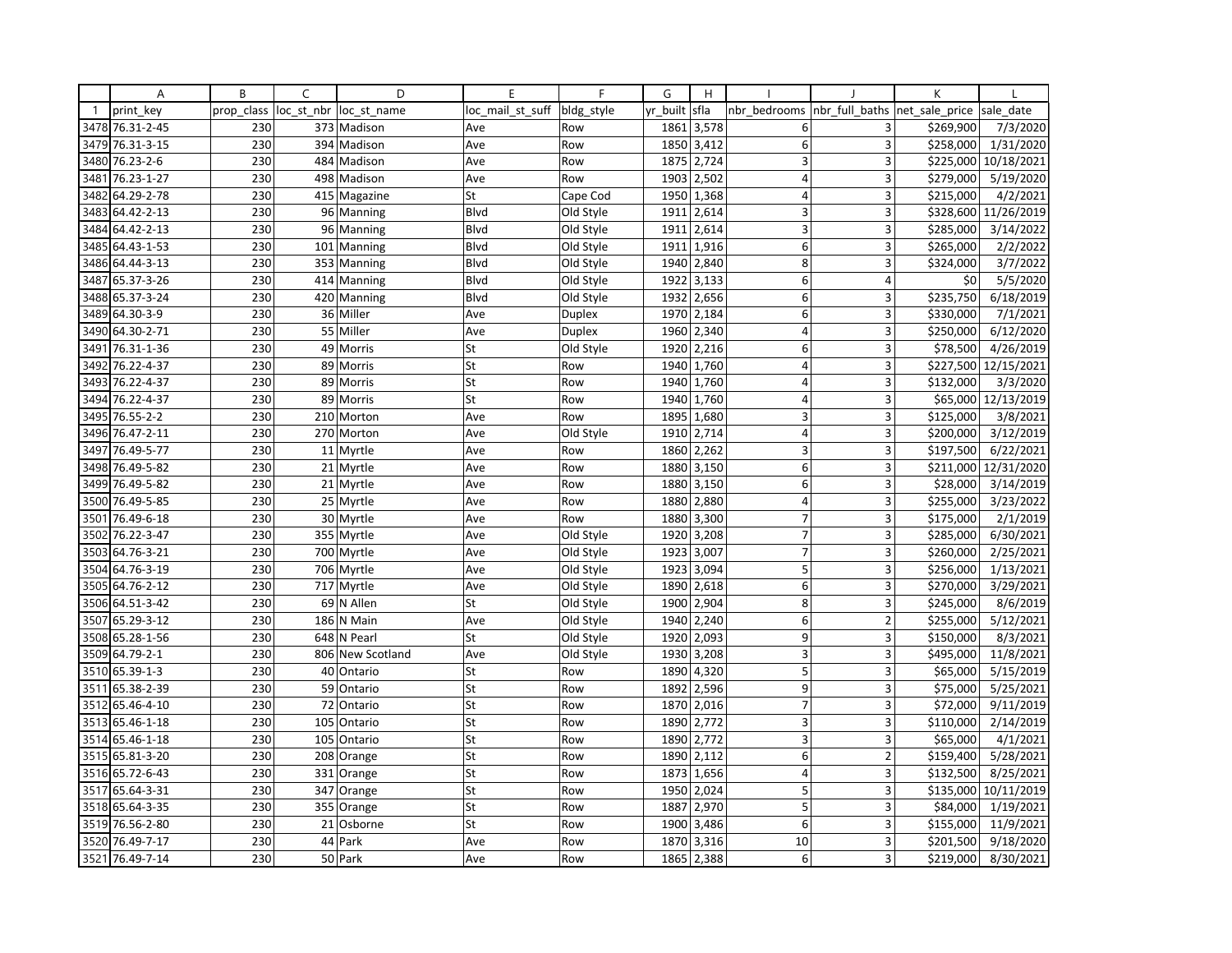|              | Α               | B          | C    | D                      | E                | F             | G        | H          |                |                         | К              |                       |
|--------------|-----------------|------------|------|------------------------|------------------|---------------|----------|------------|----------------|-------------------------|----------------|-----------------------|
| $\mathbf{1}$ | print key       | prop_class |      | loc st nbr loc st name | loc mail st suff | bldg_style    | yr built | sfla       | nbr bedrooms   | nbr full baths          | net sale price | sale date             |
| 3522         | 65.61-3-75      | 230        |      | 213 Partridge          | St               | Row           | 1900     | 2,592      | 5              | 3                       |                | \$350,000 12/20/2021  |
| 3523         | 65.61-3-75      | 230        |      | 213 Partridge          | St               | Row           | 1900     | 2,592      | 5              | $\overline{3}$          |                | \$270,300 10/29/2020  |
| 3524         | 76.49-5-89      | 230        |      | 94 Philip              | St               | Row           | 1880     | 2,829      | $\overline{7}$ | 3                       |                | \$265,000 12/17/2021  |
| 3525         | 76.49-6-24      | 230        |      | 103 Philip             | St               | Row           | 1854     | 2,772      | $\overline{7}$ | 3                       | \$178,000      | 8/15/2019             |
| 3526         | 64.84-3-51      | 230        |      | 604 Providence         | St               | <b>Duplex</b> | 1960     | 2,236      | 6              | 3                       | \$281,000      | 6/30/2021             |
| 3527         | 65.62-3-70      | 230        |      | 182 Quail              | St               | Old Style     | 1900     | 1,892      | 6              | 4                       | \$220,000      | 3/9/2021              |
|              | 3528 65.69-2-43 | 230        |      | 253 Quail              | St               | Row           | 1889     | 2,208      | $\overline{3}$ | 3                       | \$215,000      | 1/8/2021              |
| 3529         | 65.63-2-44.2    | 230        |      | 66 Robin               | St               | Row           | 1930     | 2,280      | 3              | 3                       | \$35,100       | 1/20/2021             |
|              | 3530 65.77-1-22 | 230        |      | $103$ S Lake           | Ave              | Old Style     | 1880     | 2,922      | $\overline{7}$ | 3                       |                | \$431,000 11/15/2019  |
| 3531         | 65.77-4-44      | 230        |      | $118$ S Lake           | Ave              | Row           | 1880     | 2,464      | $\overline{4}$ | 3                       |                | \$185,000 10/16/2020  |
| 3532         | 65.77-4-43      | 230        |      | 120 S Lake             | Ave              | Row           | 1880     | 2,416      | $\overline{4}$ | 3                       |                | \$225,000 10/16/2020  |
| 3533         | 75.28-4-19      | 230        |      | $161$ S Lake           | Ave              | Old Style     | 1920     | 3,751      | 6              | $\overline{3}$          |                | \$409,900 11/19/2020  |
| 3534         | 64.67-2-5       | 230        |      | 22 S Main              | Ave              | Old Style     | 1890     | 2,169      | 5              | 3                       |                | \$225,000 10/10/2019  |
| 3535         | 76.72-6-4       | 230        |      | 475 S Pearl            | St               | Row           | 1860     | 3,690      | 9              | 3                       | \$100,000      | 5/14/2020             |
| 3536         | 65.74-4-64      | 230        |      | 47 Second              | St               | Row           | 1852     | 2,772      | 5              | 3                       | \$145,000      | 7/28/2020             |
| 3537         | 65.74-3-35      | 230        | 75.5 | Second                 | St               | Row           | 1862     | 2,900      | 10             | $\overline{3}$          | \$45,000       | 2/20/2020             |
|              | 3538 65.73-6-22 | 230        |      | 117 Second             | St               | Duplex        | 1993     | 1,892      | $\overline{7}$ | 3                       | \$130,000      | 11/3/2020             |
| 3539         | 65.73-6-24      | 230        | 121  | Second                 | St               | Row           | 1890     | 3,300      | 9              | 3                       | \$149,900      | 6/11/2021             |
| 3540         | 65.56-4-11      | 230        | 263  | Second                 | St               | Row           | 1910     | 2,724      | 8              | 3                       | \$160,000      | 5/10/2021             |
| 3541         | 65.56-4-11      | 230        |      | 263 Second             | St               | Row           | 1910     | 2,724      | 8              | 3                       | \$70,000       | 3/12/2020             |
| 3542         | 65.64-6-4       | 230        |      | 278 Second             | St               | Row           | 1897     | 2,964      | 6              | 3                       | \$149,000      | 8/25/2021             |
| 3543         | 65.80-1-10.3    | 230        |      | 3 Sherman              | St               | Row           | 1900     | 2,772      | 6              | 3                       | \$150,000      | 2/23/2021             |
| 3544         | 65.80-1-11      | 230        |      | 13 Sherman             | St               | Row           | 1880     | 2,296      | 6              | 3                       |                | \$160,650 10/26/2021  |
| 3545         | 65.63-2-42      | 230        |      | 208 Sherman            | St               | Row           | 1890     | 5,664      | 10             | 3                       | \$40,000       | 8/25/2020             |
|              | 3546 65.80-4-67 | 230        |      | 34 Spring              | St               | Row           |          | 1899 3,088 | 3              | 3                       |                | \$234,812 11/18/2021  |
| 3547         | 65.80-4-67      | 230        |      | 34 Spring              | St               | Row           | 1899     | 3,088      | 3              | $\overline{3}$          | \$210,000      | 4/8/2019              |
| 3548         | 65.80-3-21      | 230        |      | 56 Spring              | St               | Row           | 1860     | 1,890      | 4              | $\overline{2}$          |                | \$156,500 12/19/2019  |
| 3549         | 64.44-1-62      | 230        |      | 442 Spring             | St               | Colonial      | 1950     | 2,758      | 6              | 3                       | \$239,000      | 9/26/2019             |
| 3550         | 76.61-1-46      | 230        |      | 6 Stanwix              | St               | Old Style     | 1907     | 1,650      | 3              | 3                       | \$83,475       | 6/12/2019             |
| 3551         | 76.24-7-26      | 230        |      | 261 State              | St               | Row           | 1897     | 7,335      | 6              | 3                       | \$305,000      | 3/9/2020              |
| 3552         | 65.79-1-39      | 230        |      | 429 State              | St               | Row           | 1867     | 3,102      | $\overline{3}$ | 3                       |                | \$400,000 10/23/2020  |
| 3553         | 65.79-1-43.1    | 230        |      | 436 State              | St               | Row           | 1869     | 3,136      | 4              | $\overline{2}$          | \$392,000      | 12/4/2019             |
|              | 3554 65.53-3-11 | 230        |      | 713 State              | St               | Row           |          | 1928 3,588 | $\overline{7}$ | 3                       |                | \$256,000 10/22/2021  |
| 3555         | 76.72-1-40      | 230        |      | 32 Stephen             | St               | Row           | 1890     | 2,592      | 5              | 3                       |                | \$35,000 11/10/2020   |
|              | 3556 64.40-2-9  | 230        |      | 11 Tampa               | Ave              | Duplex        | 1950     | 2,763      | 5              | 3                       |                | \$305,000 12/11/2020  |
| 3557         | 65.82-5-40      | 230        |      | 15 Ten Broeck          | St               | Row           | 1857     | 3,987      | 8              | 3                       | \$350,000      | 3/15/2022             |
| 3558         | 65.82-5-56      | 230        |      | 35 Ten Broeck          | St               | Row           | 1846     | 5,136      | 10             | 3                       |                | \$299,900 10/25/2019  |
|              | 3559 65.82-5-69 | 230        | 61   | <b>Ten Broeck</b>      | St               | Row           | 1846     | 3,750      | 8              | 3                       | \$98,000       | 7/10/2020             |
|              | 3560 75.68-2-10 | 230        |      | 5 Ten Eyck             | Ave              | Old Style     | 1930     | 2,342      | $\overline{4}$ | $\overline{\mathbf{3}}$ | \$200,000      | 4/24/2020             |
| 3561         | 65.47-5-23      | 230        |      | 377 Third              | St               | Old Style     | 1900     | 2,466      | $\overline{7}$ | 3                       | \$127,200      | 7/3/2019              |
| 3562         | 65.47-4-5       | 230        |      | 430 Third              | St               | Old Style     | 1900     | 2,350      | 6              | 3                       | \$105,000      | 2/13/2020             |
| 3563         | 65.30-1-59      | 230        | 611  | Third                  | St               | Row           | 1900     | 2,681      | 6              | 3                       | \$95,000       | $\frac{1}{9}$ 10/2020 |
|              | 3564 65.21-1-68 | 230        |      | 691 Third              | St               | Row           | 1870     | 3,090      | 6              | 3                       | \$65,000       | 10/22/2019            |
|              | 3565 76.49-3-40 | 230        |      | 9 Trinity              | PI               | Row           | 1871     | 3,528      | 6              | $\overline{\mathbf{3}}$ | \$70,000       | 9/24/2020             |